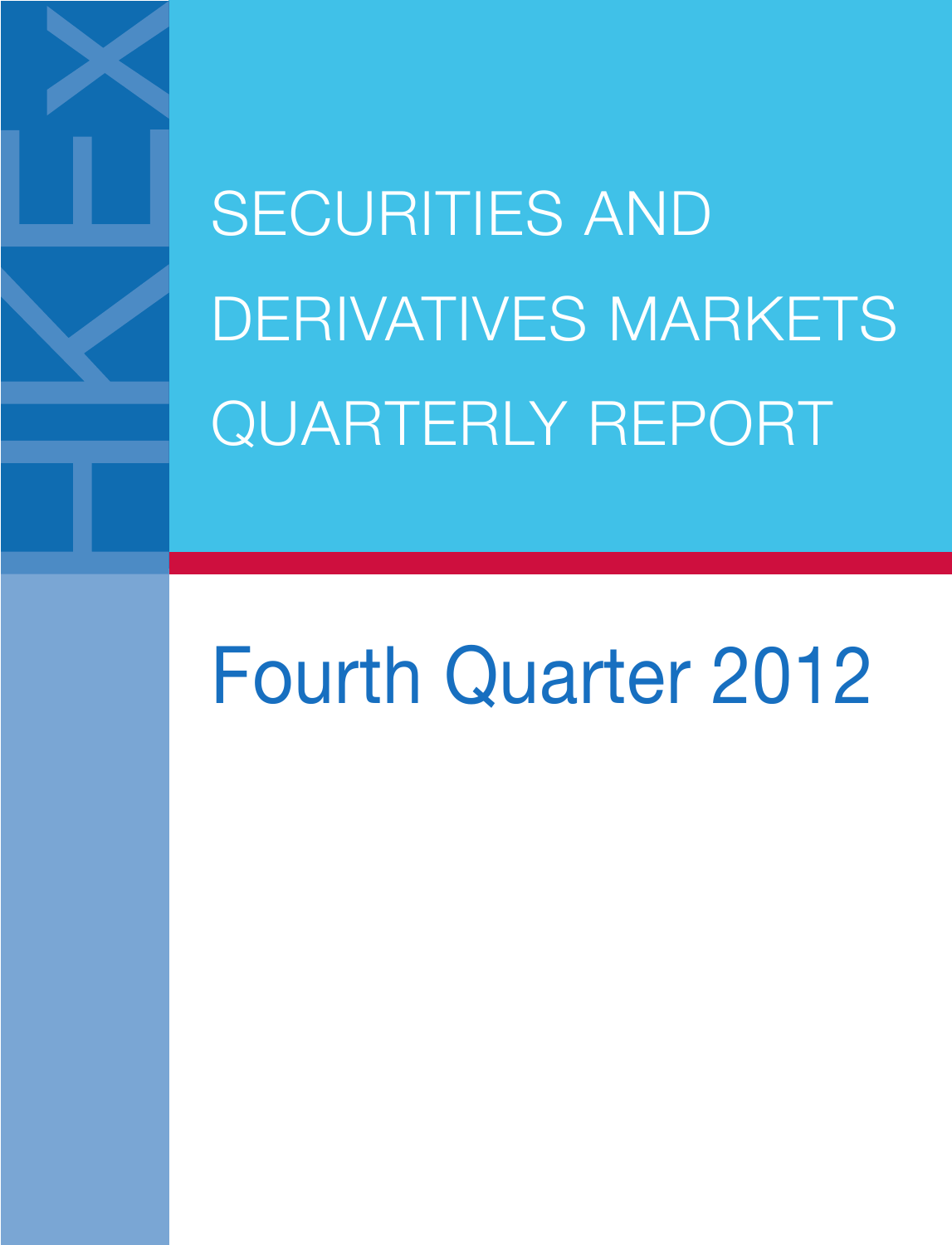#### **Market Highlights – Main Board**

| <b>Highlights</b>                       |               | 4th Quarter 2012   | 4th Quarter 2011   |  |
|-----------------------------------------|---------------|--------------------|--------------------|--|
| No. of listed companies                 |               | 1,368              | 1,326              |  |
| No. of listed securities                |               | 6,723              | 6,551              |  |
| <b>Equities</b>                         |               |                    |                    |  |
| Ordinary shares                         |               | 1,369              | 1,327              |  |
| Preference shares                       |               | 3                  | 3                  |  |
| Warrants                                |               | 3,757              | 4,040              |  |
| Equity                                  |               | 10                 | 13                 |  |
| Derivative                              |               | 3,747              | 4,027              |  |
| Equity linked instrument                |               | $\theta$           | $\theta$           |  |
| Callable bull/bear contracts            |               | 1,214              | 901                |  |
| Unit trusts/mutual funds                |               | 111                | 88                 |  |
| Debt securities                         |               | 269                | 192                |  |
| No. of trading only stocks              |               |                    |                    |  |
| Nasdaq stocks                           |               | $\overline{7}$     | $\overline{7}$     |  |
| <b>iShares</b>                          |               | $\overline{2}$     | $\overline{2}$     |  |
|                                         |               |                    |                    |  |
| No. of trading days                     |               | 61                 | 62                 |  |
| Total turnover in value (HK\$ mil.) *   |               | 3,407,506.39       | 3,668,692.89       |  |
| Total turnover in shares (Mil. shs)     |               | 7,733,882.50       | 9,965,747.96       |  |
| Total number of trades (deals)          |               | 48,843,582         | 52,904,378         |  |
| Total market capitalisation (HK\$ mil.) |               | 21,871,730.17      | 17,452,667.08      |  |
| Average P/E ratio (times)               |               | 10.50              | 9.68               |  |
| Average dividend yield (%)              |               | 2.81               | 3.31               |  |
| Number of exchange participants         |               |                    |                    |  |
|                                         | $-$ Trading   | 511                | 498                |  |
|                                         | - Non-trading | 39                 | 36                 |  |
| Turnover in value (HK\$ mil.)           |               |                    |                    |  |
| Highest                                 |               | 118,223.29 (12/18) | 109,458.86 (10/28) |  |
| Lowest                                  |               | 39,634.41 (12/28)  | 24,466.29 (12/30)  |  |
| Turnover in shares (Mil. shs)           |               |                    |                    |  |
| Highest                                 |               | 176,378.56 (11/13) | 216,852.31 (12/09) |  |
| Lowest                                  |               | 48,880.06 (12/28)  | 53,568.49 (12/30)  |  |
| Total number of trades (deals)          |               |                    |                    |  |
| Highest                                 |               | 1,123,254 (11/30)  | 1,490,991 (10/28)  |  |
| Lowest                                  |               | 642,083 (10/30)    | 400,819 (12/30)    |  |
|                                         |               |                    |                    |  |

\* Included turnover value traded in non-HKD currency securities.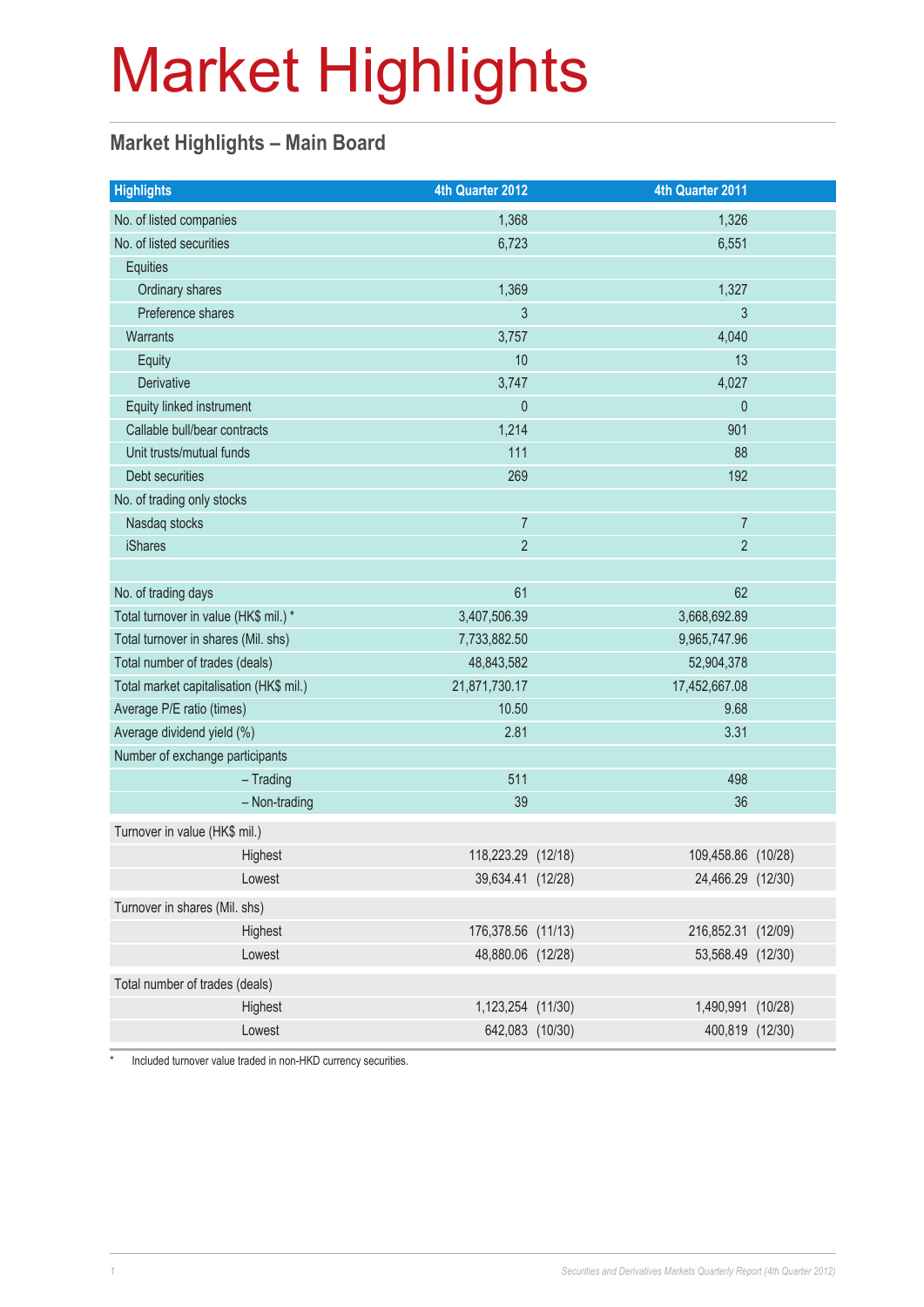#### **Market Highlights – Growth Enterprise Market (GEM)**

| <b>Highlights</b>                       |  | 4th Quarter 2012 |                | 4th Quarter 2011 |                |
|-----------------------------------------|--|------------------|----------------|------------------|----------------|
| No. of listed companies                 |  | 179              |                | 170              |                |
| No. of listed securities                |  | 180              |                | 172              |                |
| Equities                                |  | 179              |                | 170              |                |
| Warrants                                |  | $\overline{1}$   |                | $\overline{2}$   |                |
|                                         |  |                  |                |                  |                |
| No. of trading days                     |  | 61               |                | 62               |                |
| Total turnover in value (HK\$ mil.) *   |  | 9,037.20         |                | 9,971.43         |                |
| Total turnover in shares (Mil. shs)     |  | 45,943.80        |                | 41,266.01        |                |
| Total number of trades (deals)          |  | 329,422          |                | 288,727          |                |
| Total market capitalisation (HK\$ mil.) |  | 78,398.98        |                | 84,589.06        |                |
| Average P/E ratio (times)               |  | 18.38            |                | 22.16            |                |
| Average dividend yield (%)              |  | 0.88             |                | 0.52             |                |
| Turnover in value (HK\$ mil.)           |  |                  |                |                  |                |
| Highest                                 |  |                  | 238.81 (12/06) |                  | 407.04 (11/11) |
| Lowest                                  |  |                  | 83.13 (10/08)  |                  | 96.35 (12/21)  |
| Turnover in shares (Mil. shs)           |  |                  |                |                  |                |
| Highest                                 |  | 1,484.36 (10/17) |                | 1,254.42 (12/14) |                |
| Lowest                                  |  |                  | 398.76 (10/30) |                  | 355.01 (12/19) |
| Total number of trades (deals)          |  |                  |                |                  |                |
| Highest                                 |  |                  | 11,220 (10/17) | 6,771            | (10/14)        |
| Lowest                                  |  |                  | 3,107 (10/08)  |                  | 3,366 (10/06)  |

\* Included turnover value traded in non-HKD currency securities.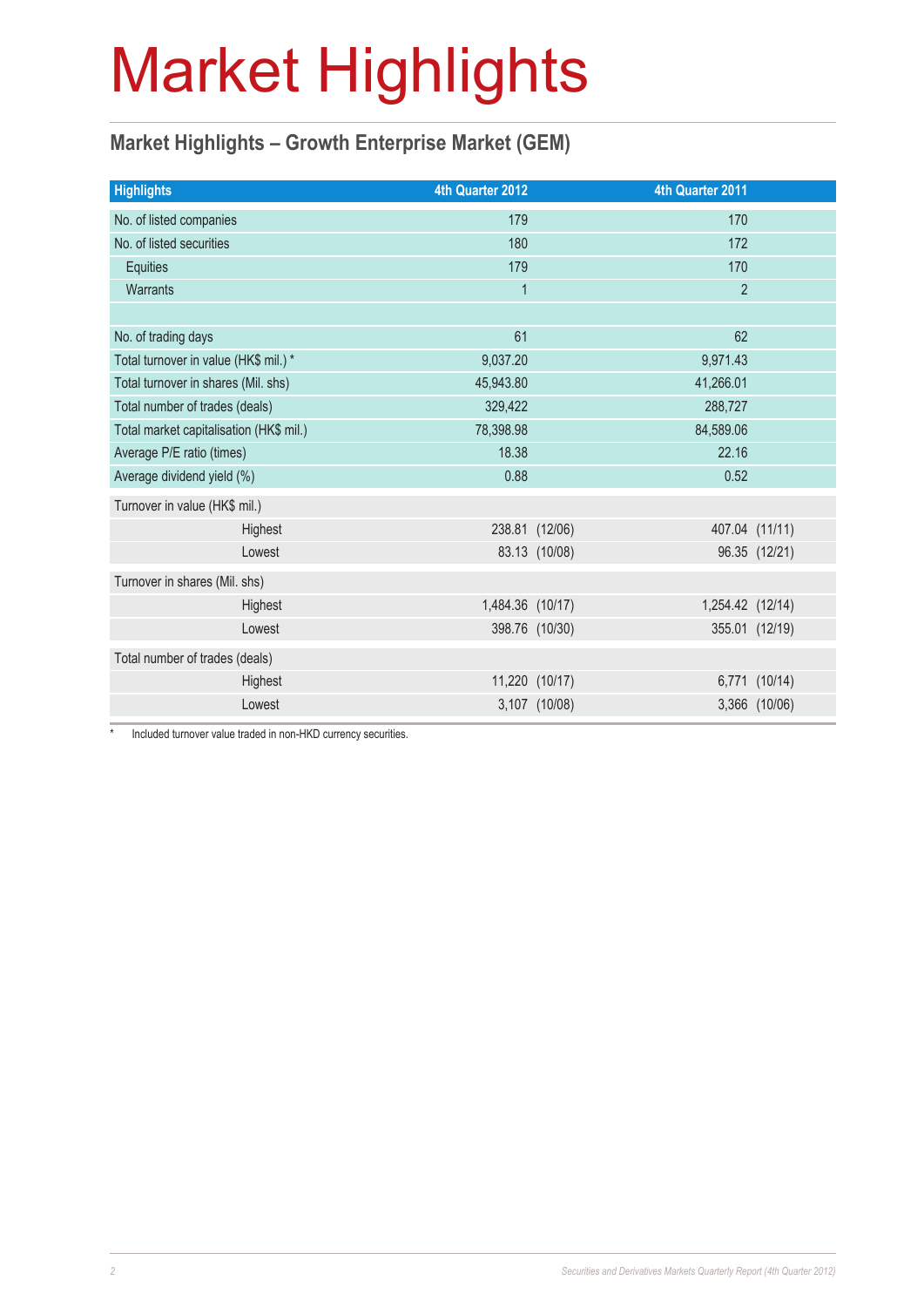#### **Derivatives Market Highlights**

| <b>Highlights</b>                                          | 4th Quarter 2012 | 4th Quarter 2011 |
|------------------------------------------------------------|------------------|------------------|
| All futures and options products (excluding stock options) |                  |                  |
| No. of trading days                                        | 60.0             | 62.0             |
| Total contract volume                                      | 15,867,030       | 16,834,379       |
| Equity index products                                      | 15,734,039       | 16,733,584       |
| <b>Equity products</b>                                     | 114,886          | 100,586          |
| Interest rates products                                    | $\mathbf{0}$     | 89               |
| <b>RMB Currency Futures</b>                                | 18,105           |                  |
| <b>Gold Futures</b>                                        | $\Omega$         | 120              |
| Average daily contract volume                              | 264,451          | 271,522          |
|                                                            |                  |                  |
| Total open interest as at the quarter end (contracts)      | 1,285,991        | 607,304          |
| Equity index products                                      | 1,262,802        | 595,978          |
| <b>Equity products</b>                                     | 19,516           | 11,277           |
| Interest rates products                                    | 0                | 49               |
| <b>RMB Currency Futures</b>                                | 3,673            |                  |
| <b>Gold Futures</b>                                        | 0                | $\mathbf{0}$     |
|                                                            |                  |                  |
| <b>Stock options</b>                                       |                  |                  |
| No. of newly introduced stock options classes              | $\mathbf{0}$     | 3                |
| No. of stock options as at the quarter end                 |                  |                  |
| <b>Class</b>                                               | 63               | 60               |
| <b>Series</b>                                              | 12,788           | 15,450           |
| Total premium (HK\$ mil.)                                  | 7,341.35         | 16,977.30        |
| Call                                                       | 3,724.54         | 5,904.59         |
| Put                                                        | 3,616.81         | 11,072.71        |
| Average daily premium (HK\$ mil.)                          | 122.36           | 273.83           |
| Total contract volume                                      | 14,366,259       | 17,604,585       |
| Call                                                       | 7,083,716        | 8,621,831        |
| Put                                                        | 7,282,543        | 8,982,754        |
| Average daily contract volume                              | 239,438          | 283,945          |
| Total open interest as at the quarter end (contracts)      | 4,031,961        | 5,329,494        |
| Call                                                       | 1,811,990        | 2,420,694        |
| Put                                                        | 2,219,971        | 2,908,800        |
| Total number of trades                                     | 616,666          | 701,060          |
| Average daily number of trades                             | 10,278           | 11,307           |
| Total contracts exercised                                  | 2,094,088        | 2,327,126        |
| Average premium per contract (HK\$)                        | 511.01           | 964.37           |
| Average contract per trade (contracts)                     | 23               | 25               |
| Put volume/call volume                                     | 1.03             | 1.04             |
| Average daily contract volume/open interest                | 5.9%             | 5.3%             |
|                                                            |                  |                  |
| All futures and options products                           |                  |                  |
| Total contract volume                                      | 30,233,289       | 34,438,964       |

Total open interest as at the quarter end (contracts) **5,317,952** 5,317,952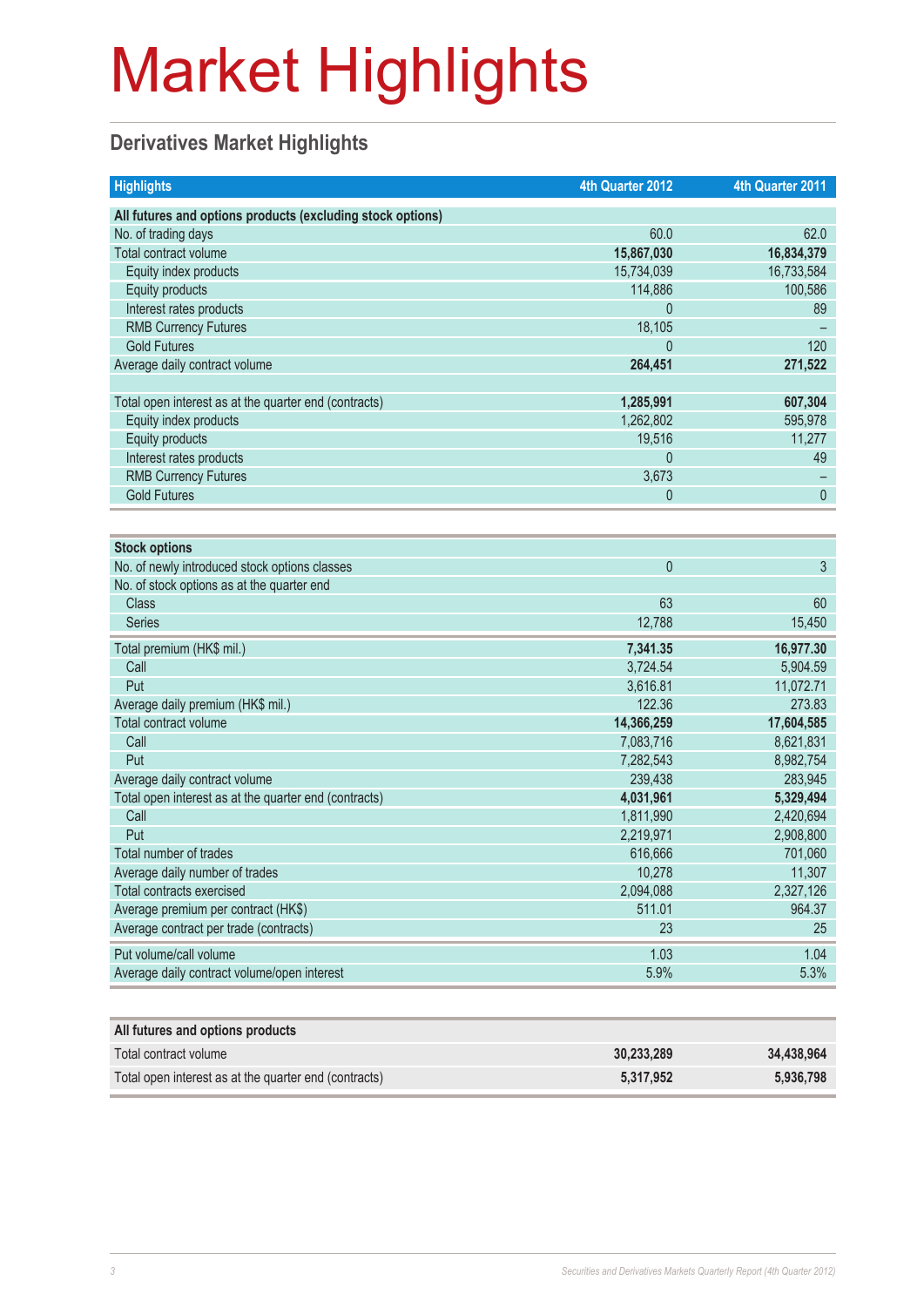#### **Clearing and Settlement Statistics**

| <b>Securities Market</b>                                                        | 4th Quarter 2012 | 4th Quarter 2011 |
|---------------------------------------------------------------------------------|------------------|------------------|
| Average Daily Exchange Trades Handled by CCASS                                  |                  |                  |
| - Number of trades                                                              | 804,910          | 857,422          |
| - Value of trades (HK\$bil.)                                                    | 55.8             | 59.3             |
| - Share quantity Involved (bil shares)                                          | 127.5            | 161.4            |
| Average Daily Settlement Instructions ("SIs") Settled by CCASS                  |                  |                  |
| - Number of SIs                                                                 | 76,640           | 76,802           |
| - Value of SIs (HK\$bil.)                                                       | 198.5            | 186.4            |
| - Share quantity involved (bil. Shares)                                         | 50.6             | 44.4             |
| Average Daily Investor SIs ("ISIs") Settled by CCASS                            |                  |                  |
| - Number of ISIs                                                                | 378              | 342              |
| - Value of ISIs (HK\$mil.)                                                      | 213.7            | 97.1             |
| - Share quantity involved (mil. shares)                                         | 114.7            | 83.8             |
| Average Daily Settlement Efficiency of CNS Stock Positions on Due Day (T+2) (%) | 99.90            | 99.89            |
| Average Daily Settlement Efficiency of CNS Stock Positions                      |                  |                  |
| on the Day following the Due Day $(T+3)$ (%)                                    | 99.99            | 99.99            |
| Average Daily Buy-ins Executed on T+3                                           |                  |                  |
| - Number of brokers involved                                                    | 5                | 5                |
| - Number of buy-ins                                                             | 5                | 5                |
| - Value of buy-ins (HK\$mil)                                                    | 1.5              | 1.5              |
| Shares Deposited in the CCASS Depository *                                      |                  |                  |
| - Number of shares (bil shares)                                                 | 3,663.7          | 3,694.2          |
| - Percentage of total issued shares of the admitted securities                  | 70.30            | 70.17            |
| - Value of shares (HK\$bil)                                                     | 12,330.1         | 9,599.9          |
| - Percentage of the total market capitalisation of the admitted securities      | 51.73            | 50.23            |
| <b>Derivatives Market</b>                                                       |                  |                  |
| Open Interest                                                                   |                  |                  |
| - Equity Index Futures                                                          | 381,023          | 238,065          |
| - Stock Futures                                                                 | 19,516           | 11,277           |
| - Gold Futures                                                                  |                  |                  |
| - Interest Rates Futures                                                        |                  | 49               |
| - RMB Currency Futures                                                          | 3,673            |                  |
| - Equity Index Options                                                          | 881,779          | 357,913          |
| - Stock Options                                                                 | 4,031,961        | 5,329,494        |
| <b>Cumulative Stock Options Exercised</b>                                       |                  |                  |
| - Share quantity involved (mil. shs)                                            | 2,224            | 2,254            |
| - Value of shares (HK\$bil.)                                                    | 33               | 36               |

Share quantity and market value of securities in non-HKD currency are included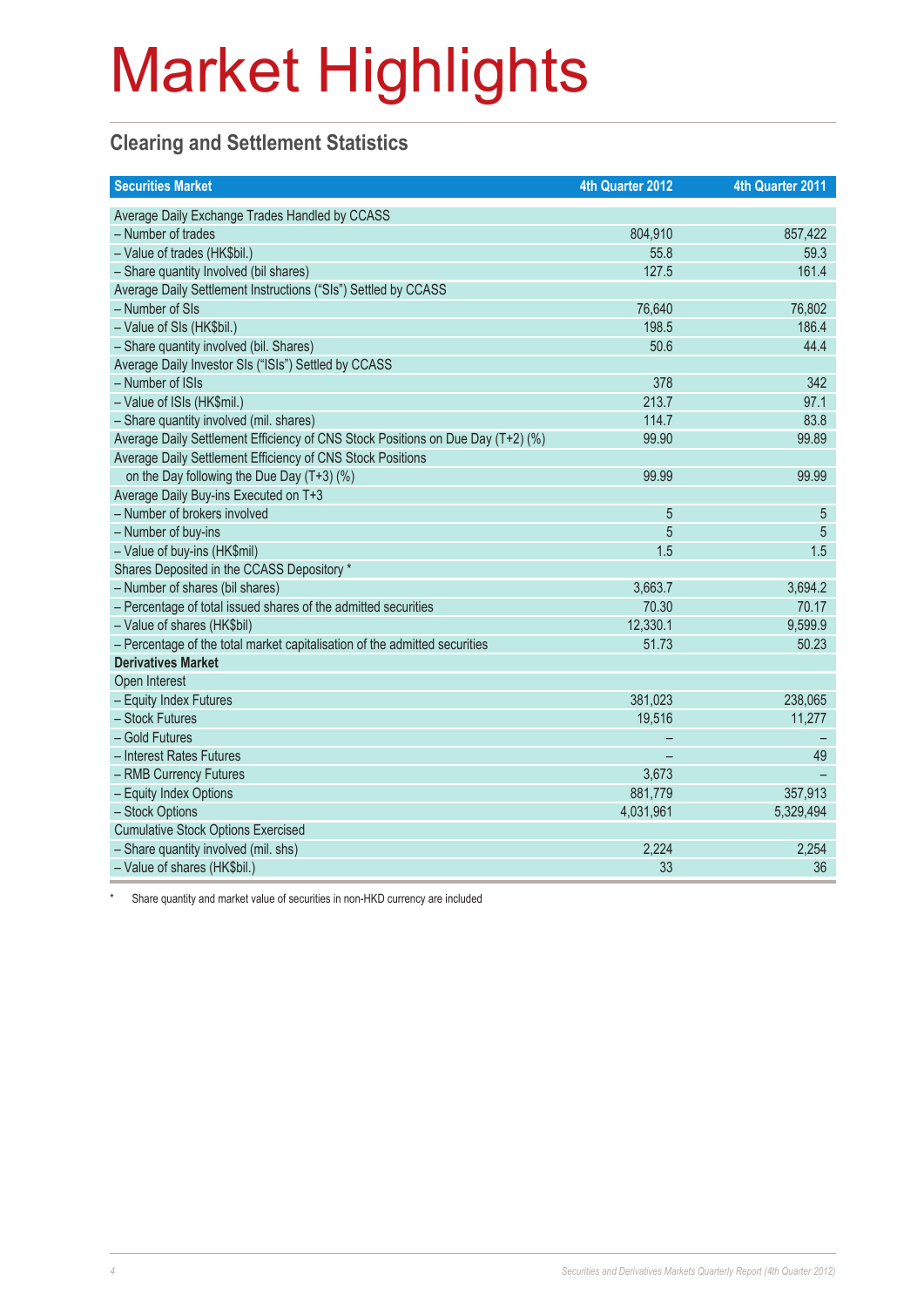#### **Equity Turnover**

|      |                | <b>Share</b><br>(Mil. shs) | <b>Value</b><br>(HK\$ mil.) | No. of deals |
|------|----------------|----------------------------|-----------------------------|--------------|
| 2011 | Q4             | 568,209.23                 | 2,399,034.07                | 42,392,538   |
| 2012 | Q <sub>1</sub> | 586,720.90                 | 2,723,802.82                | 43,393,219   |
|      | Q <sub>2</sub> | 409,732.26                 | 2,175,416.95                | 36,208,311   |
|      | Q <sub>3</sub> | 437,269.47                 | 2,123,255.03                | 35,393,350   |
|      | Q4             | 524,830.38                 | 2,473,053.10                | 40,125,188   |

#### **Equity Trading Statistics**

|      |                | No. of<br>trading days | <b>Average daily</b><br>turnover (HK\$ mil.) | Average<br>value per deal |
|------|----------------|------------------------|----------------------------------------------|---------------------------|
| 2011 | Q4             | 62                     | 38,694.10                                    | 56,591                    |
| 2012 | Q <sub>1</sub> | 61                     | 44,652.51                                    | 62,770                    |
|      | Q <sub>2</sub> | 61                     | 35,662.57                                    | 60,081                    |
|      | Q <sub>3</sub> | 64                     | 33,175.86                                    | 59,990                    |
|      | Q4             | 61                     | 40,541.85                                    | 61,633                    |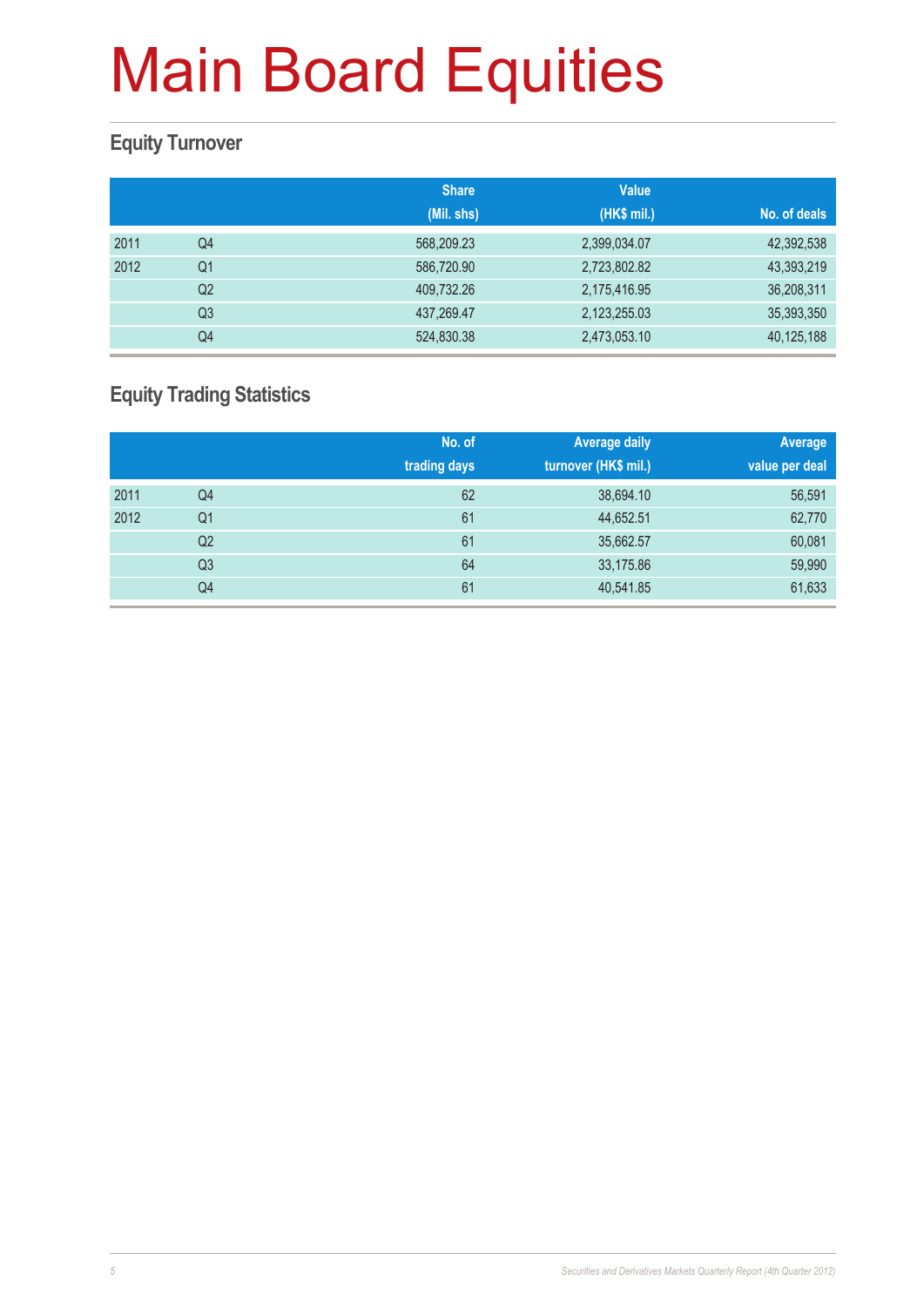#### **20 Most Advanced Stocks**

for 4th quarter 2012

|                |       |                        | <b>Closing price</b> |                 |        |
|----------------|-------|------------------------|----------------------|-----------------|--------|
| Rank           | Code  | <b>Stock</b>           | End of Dec 2012      | End of Sep 2012 | $%$ up |
|                | 00377 | <b>NEW ISLAND</b>      | 0.870                | 0.228           | 281.58 |
| $\overline{2}$ | 01106 | <b>SINO HAIJING</b>    | 0.275                | 0.096           | 186.46 |
| 3              | 00559 | <b>HUA YI COPPER</b>   | 0.430                | 0.151           | 184.77 |
| $\overline{4}$ | 00379 | <b>PME</b>             | 0.480                | 0.185           | 159.46 |
| 5              | 01387 | <b>RENHE COMM</b>      | 0.810                | 0.315           | 157.14 |
| $6\phantom{a}$ | 00990 | THEME INT'L            | 0.355                | 0.140           | 153.57 |
| $\overline{7}$ | 01029 | <b>IRC</b>             | 1.170                | 0.500           | 134.00 |
| 8              | 00921 | <b>HISENSE KELON</b>   | 3.330                | 1.440           | 131.25 |
| 9              | 00196 | <b>HONGHUA GROUP</b>   | 3.400                | 1.500           | 126.67 |
| 10             | 03337 | <b>ANTON OILFIELD</b>  | 4.090                | 1.810           | 125.97 |
| 11             | 01251 | <b>SPT ENERGY</b>      | 3.900                | 1.730           | 125.43 |
| 12             | 00352 | <b>FORTUNE SUN</b>     | 0.780                | 0.350           | 122.86 |
| 13             | 00931 | <b>ARTEL GROUP</b>     | 0.198                | 0.089           | 122.47 |
| 14             | 00419 | <b>MEDIACHINA CORP</b> | 0.390                | 0.176           | 121.59 |
| 15             | 00185 | <b>XPRESS GROUP</b>    | 0.315                | 0.143           | 120.28 |
| 16             | 00754 | <b>HOPSON DEV HOLD</b> | 12.380               | 5.790           | 113.82 |
| 17             | 00673 | <b>CHINA HEALTH</b>    | 0.340                | 0.160           | 112.50 |
| 18             | 01165 | SHUNFENG PV            | 0.360                | 0.171           | 110.53 |
| 19             | 02623 | <b>CH ZHONGSHENG</b>   | 2.500                | 1.230           | 103.25 |
| 20             | 00554 | <b>HANS ENERGY</b>     | 0.197                | 0.097           | 103.09 |

A Adjusted

#### **20 Most Declined Stocks**

for 4th quarter 2012

|                |       |                        | <b>Closing price</b> |                         |          |
|----------------|-------|------------------------|----------------------|-------------------------|----------|
| Rank           | Code  | <b>Stock</b>           | End of Dec 2012      | End of Sep 2012         | % down   |
|                | 00928 | <b>TACK FIORI</b>      | 0.098                | 0.407<br>$\overline{A}$ | $-75.92$ |
| $\overline{2}$ | 01191 | YUESHOU ENV            | 0.014                | 0.050                   | $-72.00$ |
| 3              | 00326 | <b>CHINA STAR ENT</b>  | 0.142                | 0.345                   | $-58.84$ |
| 4              | 00844 | <b>GRAND CONCORD</b>   | 0.740                | 1.750                   | $-57.71$ |
| 5              | 00641 | <b>FONG'S IND</b>      | 2.220                | 4.840                   | $-54.13$ |
| $6\phantom{1}$ | 00479 | <b>CIL HOLDINGS</b>    | 0.236                | 0.510                   | $-53.73$ |
| $\overline{7}$ | 00767 | PACIFIC PLYWOOD        | 0.080                | 0.168                   | $-52.38$ |
| 8              | 00279 | <b>FREEMAN FIN</b>     | 0.113                | 0.221                   | $-48.87$ |
| 9              | 01163 | <b>DEJIN RES</b>       | 0.047                | 0.080                   | $-41.25$ |
| 10             | 00033 | <b>HARMONIC STR</b>    | 0.335                | 0.570                   | $-41.23$ |
| 11             | 01130 | <b>CHINA ENV RES</b>   | 0.029                | 0.049                   | $-40.82$ |
| 12             | 02366 | <b>QJY MEDIA</b>       | 0.047                | 0.079                   | $-40.51$ |
| 13             | 01049 | <b>CELESTIAL ASIA</b>  | 0.490                | $\overline{A}$<br>0.800 | $-38.75$ |
| 14             | 00399 | UNITED GENE GP         | 0.021                | 0.034                   | $-38.24$ |
| 15             | 01139 | <b>VICTORY GROUP</b>   | 0.270                | 0.425                   | $-36.47$ |
| 16             | 00936 | <b>EAGLE LEGEND</b>    | 0.500                | 0.780                   | $-35.90$ |
| 17             | 00766 | SINO PROSPER SG        | 0.222                | 0.345                   | $-35.65$ |
| 18             | 01004 | <b>RISING DEV HOLD</b> | 0.247                | 0.380                   | $-35.00$ |
| 19             | 00106 | SHENZHEN HI-TEC        | 0.385                | 0.590                   | $-34.75$ |
| 20             | 01166 | SOLARTECH INT'L        | 0.485                | $\overline{A}$<br>0.740 | $-34.46$ |

A Adjusted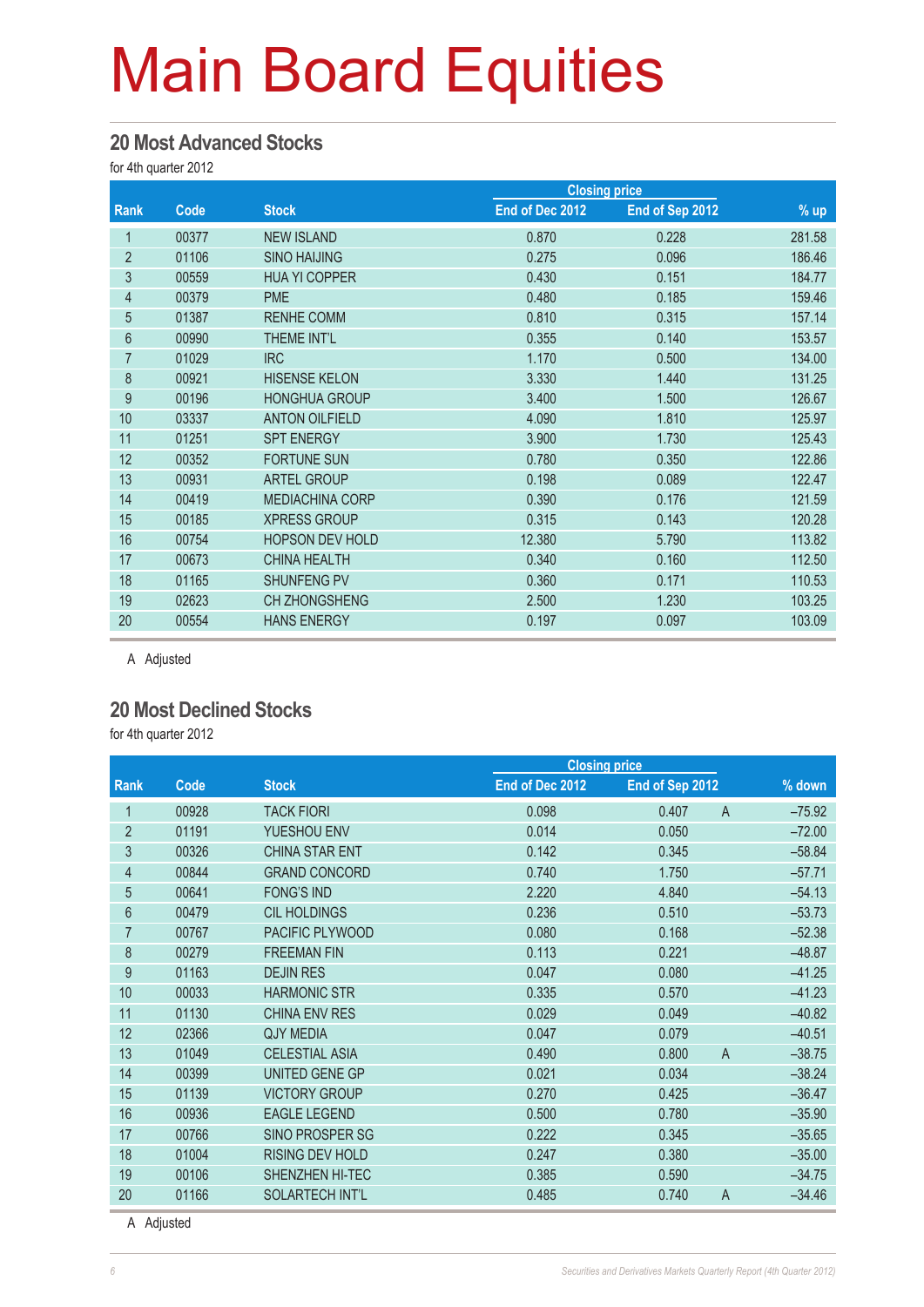#### **20 Most Active Stocks by Value**

for 4th quarter 2012

| Rank           | Code  | <b>Stock</b>         | Turnover (HK\$ mil.) | % of total |
|----------------|-------|----------------------|----------------------|------------|
| 1              | 01299 | AIA                  | 106,197.53           | 4.29       |
| $\overline{2}$ | 00939 | <b>CCB</b>           | 91,659.50            | 3.71       |
| 3              | 00941 | <b>CHINA MOBILE</b>  | 85,030.04            | 3.44       |
| $\overline{4}$ | 01398 | <b>ICBC</b>          | 81,381.42            | 3.29       |
| 5              | 00005 | <b>HSBC HOLDINGS</b> | 61,407.73            | 2.48       |
| $6\,$          | 03988 | <b>BANK OF CHINA</b> | 60,962.53            | 2.47       |
| $\overline{7}$ | 02318 | <b>PING AN</b>       | 60,155.71            | 2.43       |
| 8              | 00700 | <b>TENCENT</b>       | 49,970.28            | 2.02       |
| 9              | 02628 | <b>CHINA LIFE</b>    | 42,289.38            | 1.71       |
| 10             | 00857 | <b>PETROCHINA</b>    | 41,985.53            | 1.70       |
| 11             | 00883 | <b>CNOOC</b>         | 39,988.08            | 1.62       |
| 12             | 00388 | <b>HKEX</b>          | 37,445.33            | 1.51       |
| 13             | 00386 | SINOPEC CORP         | 37,259.62            | 1.51       |
| 14             | 00016 | <b>SHK PPT</b>       | 34,529.75            | 1.40       |
| 15             | 00027 | <b>GALAXY ENT</b>    | 31,668.00            | 1.28       |
| 16             | 00013 | <b>HUTCHISON</b>     | 29,573.84            | 1.20       |
| 17             | 03323 | <b>CNBM</b>          | 28,479.52            | 1.15       |
| 18             | 01288 | <b>ABC</b>           | 27,680.15            | 1.12       |
| 19             | 01088 | <b>CHINA SHENHUA</b> | 27,643.45            | 1.12       |
| 20             | 00001 | <b>CHEUNG KONG</b>   | 26,387.19            | 1.07       |
| <b>Total</b>   |       |                      | 1,001,694.56         | 40.50      |

#### **20 Most Active Stock by Shares**

for 4th quarter 2012

| Rank           | Code  | <b>Stock</b>           | <b>Turnover (Mil. shs)</b> | % of total |
|----------------|-------|------------------------|----------------------------|------------|
| 1              | 03988 | <b>BANK OF CHINA</b>   | 19,066.57                  | 3.63       |
| $\overline{2}$ | 01398 | <b>ICBC</b>            | 15,787.36                  | 3.01       |
| 3              | 03800 | <b>GCL-POLY ENERGY</b> | 15,637.23                  | 2.98       |
| 4              | 00939 | <b>CCB</b>             | 15,589.76                  | 2.97       |
| 5              | 01288 | <b>ABC</b>             | 8,098.74                   | 1.54       |
| 6              | 01191 | YUESHOU ENV            | 7,510.28                   | 1.43       |
| $\overline{7}$ | 00076 | SOUTH SEA PETRO        | 7,400.21                   | 1.41       |
| 8              | 00493 | <b>GOME</b>            | 6,573.69                   | 1.25       |
| 9              | 01387 | <b>RENHE COMM</b>      | 6,171.87                   | 1.18       |
| 10             | 00566 | APOLLO SOLAR EN        | 5,942.40                   | 1.13       |
| 11             | 00488 | <b>LAI SUN DEV</b>     | 5,782.38                   | 1.10       |
| 12             | 03333 | <b>EVERGRANDE</b>      | 5,656.45                   | 1.08       |
| 13             | 00702 | SINO OIL & GAS         | 5,461.39                   | 1.04       |
| 14             | 02866 | <b>CSCL</b>            | 4,626.63                   | 0.88       |
| 15             | 00386 | SINOPEC CORP           | 4,554.72                   | 0.87       |
| 16             | 00981 | <b>SMIC</b>            | 4,258.91                   | 0.81       |
| 17             | 00175 | <b>GEELY AUTO</b>      | 4,186.95                   | 0.80       |
| 18             | 00857 | <b>PETROCHINA</b>      | 3,990.49                   | 0.76       |
| 19             | 01339 | PICC GROUP             | 3,832.96                   | 0.73       |
| 20             | 00728 | CHINA TELECOM          | 3,712.72                   | 0.71       |
| <b>Total</b>   |       |                        | 153,841.69                 | 29.31      |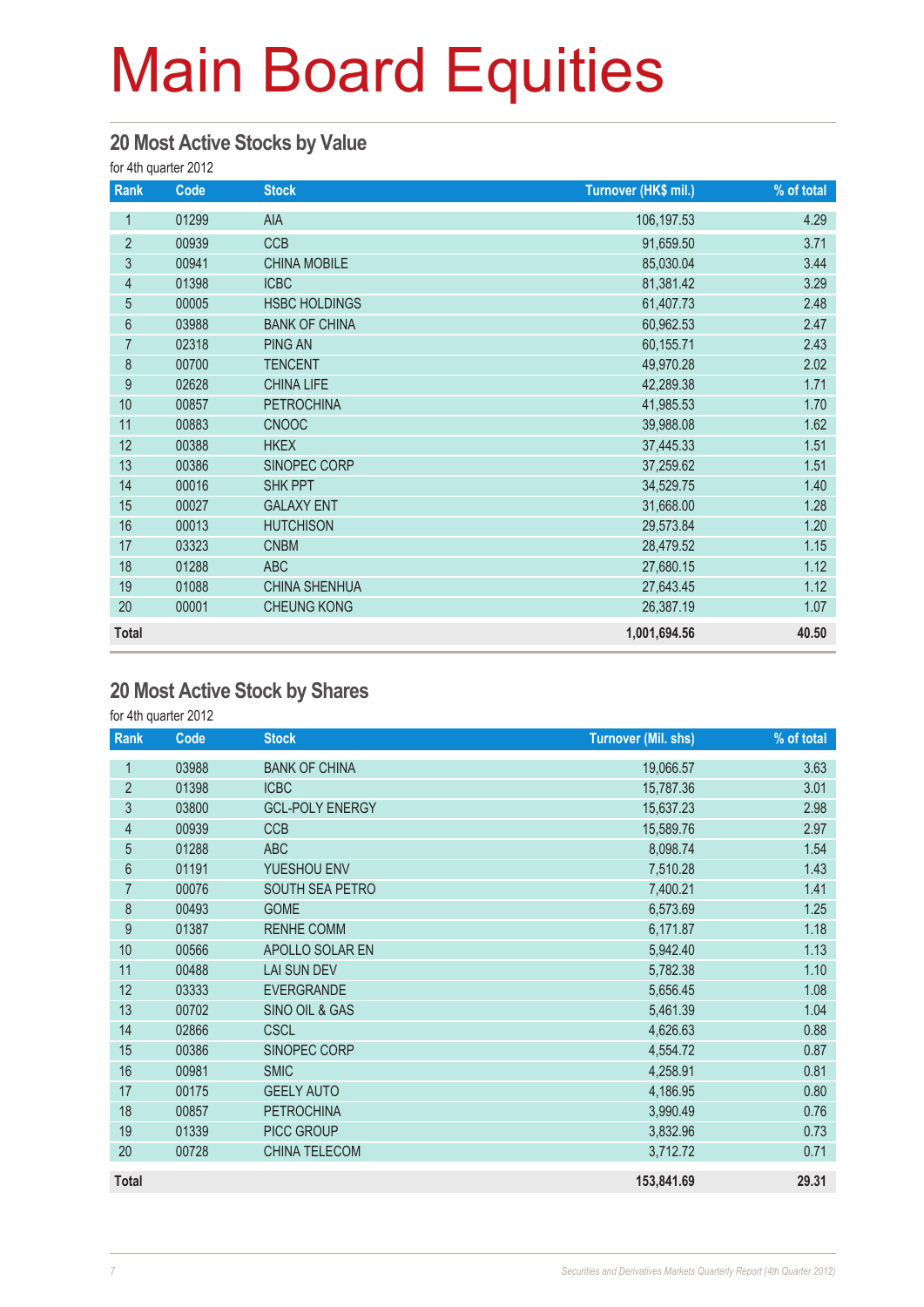**Market Capitalisation of listed companies for Main Board**

|      |    | HK\$ mil.     |
|------|----|---------------|
| 2011 | Q4 | 17,452,667.08 |
| 2012 | Q1 | 19,690,708.60 |
|      | Q2 | 18,351,873.28 |
|      | Q3 | 19,575,154.28 |
|      | Q4 | 21,871,730.17 |

#### **Market Capitalisation by Hang Seng Industry Classification System\* – Main Board** Quarter-end figures



Hang Seng Industry Classification System (HSICS) is provided by Hang Seng Indexes Company Limited.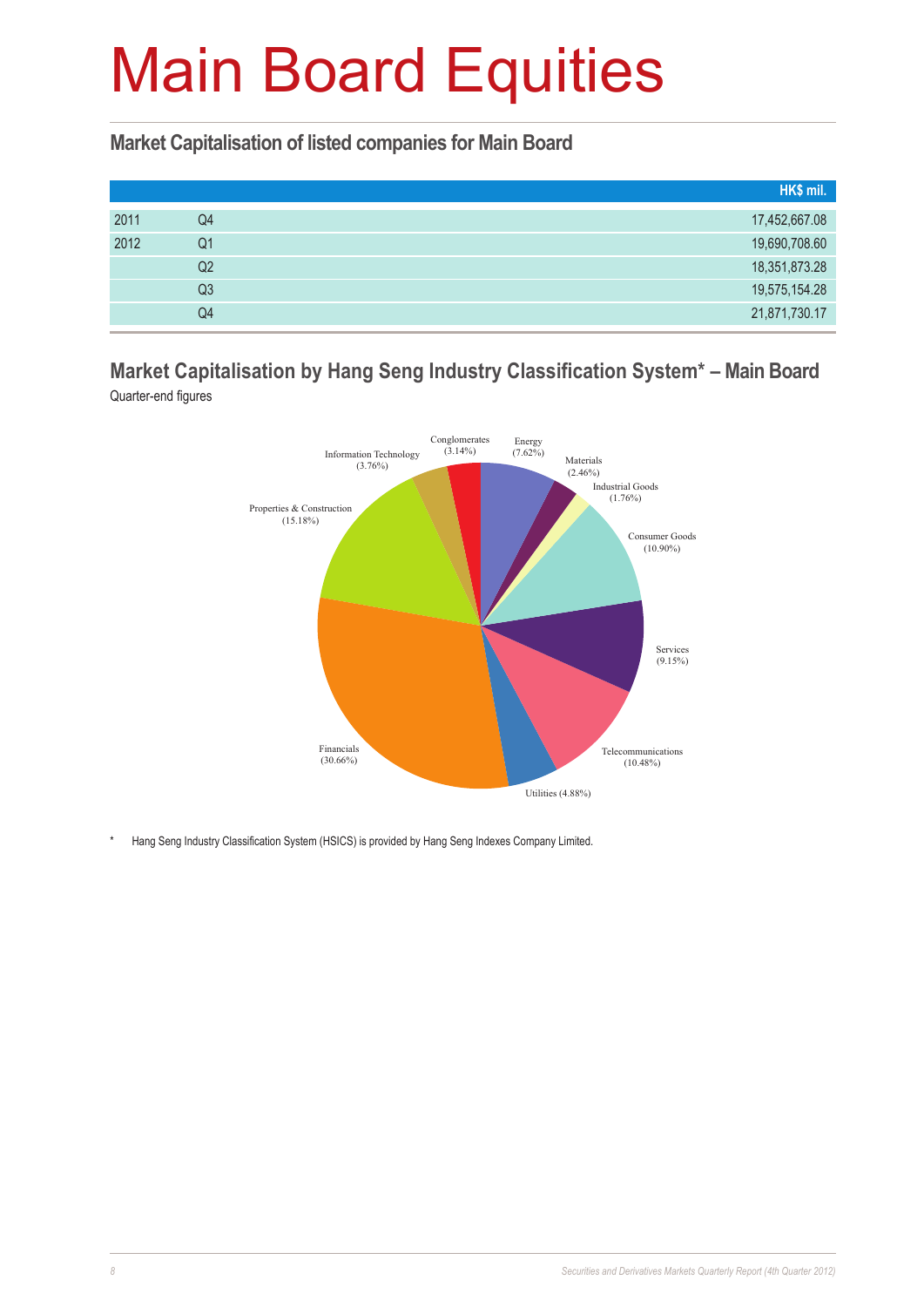#### **50 Leading Companies by Market Capitalisation**

as at the 4th quarter end 2012

| Rank                    | Code           | <b>Company</b>                                                                         | Market capitalisation (HK\$ mil.) | % of market total  |
|-------------------------|----------------|----------------------------------------------------------------------------------------|-----------------------------------|--------------------|
| $\mathbf{1}$            | 00941          | China Mobile Ltd.                                                                      | 1,814,016.81                      | 8.29               |
| $\overline{2}$          | 00005          | <b>HSBC Holdings plc</b>                                                               | 1,501,954.62                      | 6.87               |
| 3                       | 00939          | China Construction Bank Corporation - H Shares                                         | 1,495,395.73                      | 6.84               |
| $\overline{\mathbf{4}}$ | 00883          | CNOOC Ltd.                                                                             | 749,165.01                        | 3.43               |
| 5                       | 01398          | Industrial and Commercial Bank of China Ltd. - H Shares                                | 477,367.25                        | 2.18               |
| $6\phantom{a}$          | 02888          | <b>Standard Chartered PLC</b>                                                          | 472,557.51                        | 2.16               |
| $\overline{7}$          | 00700          | Tencent Holdings Ltd.                                                                  | 461,149.24                        | 2.11               |
| 8                       | 01299          | AIA Group Ltd.                                                                         | 364,331.00                        | 1.67               |
| 9                       | 00013          | Hutchison Whampoa Ltd.                                                                 | 344,906.70                        | 1.58               |
| 10                      | 00016          | Sun Hung Kai Properties Ltd.                                                           | 308,716.59                        | 1.41               |
| 11                      | 00805          | Glencore International plc *                                                           |                                   | 305,983.94<br>N.A. |
| 12                      | 00762          | China Unicom (Hong Kong) Ltd.                                                          | 292,677.94                        | 1.34               |
| 13                      | 03988          | Bank of China Ltd. - H Shares                                                          | 289,333.08                        | 1.32               |
| 14                      | 02378          | Prudential plc *                                                                       |                                   | 288,968.39<br>N.A. |
| 15                      | 00001          | Cheung Kong (Holdings) Ltd.                                                            | 275,623.56                        | 1.26               |
| 16                      | 01928          | Sands China Ltd.                                                                       | 273,460.42                        | 1.25               |
| 17                      | 02388          | BOC Hong Kong (Holdings) Ltd.                                                          | 254,804.00                        | 1.16               |
| 18                      | 00857          | PetroChina Co. Ltd. - H Shares                                                         | 231,665.92                        | 1.06               |
| 19                      | 00011          | Hang Seng Bank Ltd.                                                                    | 226,935.73                        | 1.04               |
| 20                      | 03328          | Bank of Communications Co., Ltd. - H Shares                                            | 204,469.28                        | 0.93               |
| 21                      | 02318          | Ping An Insurance (Group) Co. of China Ltd. - H Shares                                 | 203,119.64                        | 0.93               |
| 22                      | 01913          | PRADA S.p.A.                                                                           | 189,225.03                        | 0.87               |
| 23                      | 00945          | Manulife Financial Corporation *                                                       |                                   | 188,984.94<br>N.A. |
| 24                      | 00688          | China Overseas Land & Investment Ltd.                                                  | 188,785.19                        | 0.86               |
| 25                      | 02628          | China Life Insurance Co. Ltd. - H Shares                                               | 188,261.73                        | 0.86               |
| 26                      | 00003          | Hong Kong and China Gas Co. Ltd., The                                                  | 183,806.39                        | 0.84               |
| 27                      | 00004          | Wharf (Holdings) Ltd., The                                                             | 183,572.39                        | 0.84               |
| 28                      | 00066          | MTR Corporation Ltd.                                                                   | 176,660.85                        | 0.81               |
| 29                      | 00002          | CLP Holdings Ltd.                                                                      | 163,840.32                        | 0.75               |
| 30                      | 00388          | Hong Kong Exchanges and Clearing Ltd.                                                  | 151,653.62                        | 0.69               |
| 31                      | 01972          | Swire Properties Ltd.                                                                  | 151,222.50                        | 0.69               |
| 32                      | 00386          | China Petroleum & Chemical Corporation - H Shares                                      | 147,332.68                        | 0.67               |
| 33                      | 01880          | Belle International Holdings Ltd.                                                      | 141,863.80                        | 0.65               |
| 34                      | 00006          | Power Assets Holdings Ltd.                                                             | 141,288.12                        | 0.65               |
| 35                      | 00151          | Want Want China Holdings Ltd.                                                          | 141,272.26                        | 0.65               |
| 36                      | 00019          | Swire Pacific Ltd.                                                                     | 140,174.52                        | 0.64               |
| 37                      | 00101          | Hang Lung Properties Ltd.                                                              | 137,830.12                        | 0.63               |
| 38                      | 00012          | Henderson Land Development Co. Ltd.                                                    | 132,091.89                        | 0.60               |
| 39                      | 00135          | Kunlun Energy Co. Ltd.                                                                 | 130,223.25                        | 0.60               |
| 40                      | 00027          | Galaxy Entertainment Group Ltd.                                                        | 127,439.79                        | 0.58               |
| 41<br>42                | 01929          | Chow Tai Fook Jewellery Group Ltd.<br>China Resources Land Ltd.                        | 124,400.00<br>122,958.11          | 0.57               |
| 43                      | 01109<br>00322 | Tingyi (Cayman Islands) Holding Corp.                                                  |                                   | 0.56               |
| 44                      |                |                                                                                        | 120,526.94                        | 0.55               |
| 45                      | 01038<br>01288 | Cheung Kong Infrastructure Holdings Ltd.                                               | 118,552.66<br>117,729.69          | 0.54<br>0.54       |
| 46                      | 01088          | Agricultural Bank of China Ltd. - H Shares<br>China Shenhua Energy Co. Ltd. - H Shares | 115,381.88                        | 0.53               |
| 47                      | 00494          | Li & Fung Ltd.                                                                         | 114,332.12                        | 0.52               |
| 48                      | 06808          | Sun Art Retail Group Ltd.                                                              | 113,522.49                        | 0.52               |
| 49                      | 01128          | Wynn Macau, Ltd.                                                                       | 108,679.17                        | 0.50               |
| 50                      | 00880          | SJM Holdings Ltd.                                                                      | 99,852.20                         | 0.46               |
|                         |                |                                                                                        |                                   |                    |
| <b>Total</b>            |                |                                                                                        | 14,214,129.73                     | 64.99              |
| <b>Market Total</b>     |                |                                                                                        | 21,871,730.17                     | 100.00             |

Notes:

\* not included in Market Total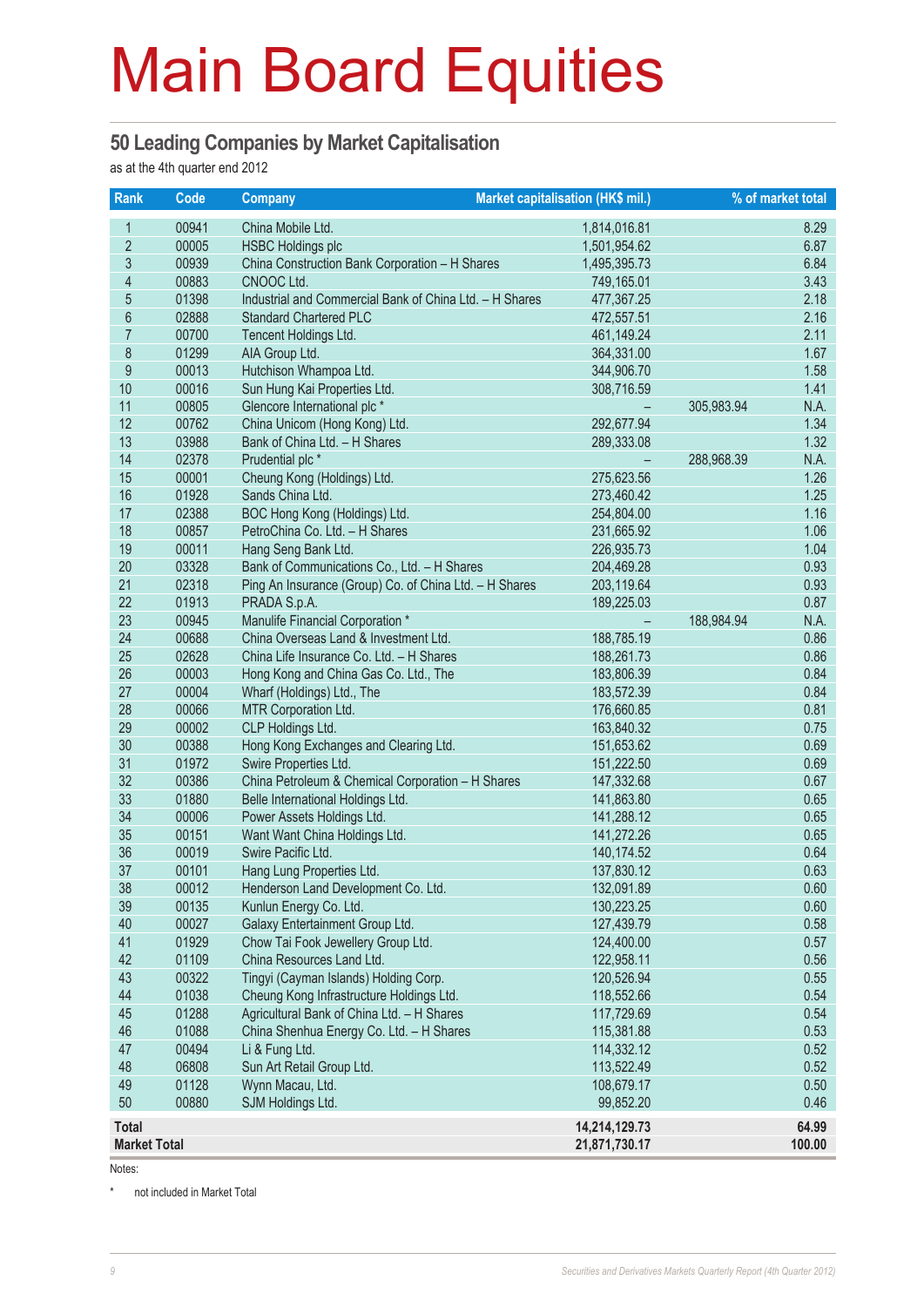#### **Short Selling (value)**

|      |    | Short selling turnover (HK\$ mil.) | Market turnover (HK\$ mil.) * | % of market total |
|------|----|------------------------------------|-------------------------------|-------------------|
| 2011 | Q4 | 324,530.48                         | 3,678,664.31                  | 8.82              |
| 2012 | Q1 | 324,025.04                         | 3,855,821.30                  | 8.40              |
|      | Q2 | 297,380.47                         | 3,061,167.30                  | 9.71              |
|      | Q3 | 295,053.14                         | 2,967,517.56                  | 9.94              |
|      | Q4 | 285,387.99                         | 3,416,543.59                  | 8.35              |

Included Market total for Main Board and GEM

#### **Short Selling (share)**

|      |    | <b>Short selling turnover (Mil. shs)</b> | Market turnover (Mil. shs) * | % of market total |
|------|----|------------------------------------------|------------------------------|-------------------|
| 2011 | Q4 | 33,276.30                                | 10,007,013.98                | 0.33              |
| 2012 | Q1 | 33,605.28                                | 9,790,931.90                 | 0.34              |
|      | Q2 | 30.899.22                                | 8,245,256.75                 | 0.37              |
|      | Q3 | 29.541.26                                | 8,151,536.18                 | 0.36              |
|      | Q4 | 28,450.72                                | 7,779,826.30                 | 0.37              |

Included Market total for Main Board and GEM

#### **New Listing Companies Statistics**

|      |    | No. of newly<br>listed companies | No. of companies<br>transferred from GEM* | <b>Funds raised</b><br>(HK\$ mil.) $#$ |
|------|----|----------------------------------|-------------------------------------------|----------------------------------------|
| 2011 | Q4 | 26                               |                                           | 64,868.56                              |
| 2012 | Q1 | 15                               | $\mathbf{0}$                              | 9,607.54                               |
|      | Q2 | 10                               | $\mathbf{0}$                              | 20,429.18                              |
|      | Q3 | 12                               | $\mathcal{P}$                             | 13,628.71                              |
|      | Q4 | 13                               | 0                                         | 45,026.13                              |

Included only the transfers of listing from GEM to Main Board pursuant to the revised Rule 9.24 of GEM Listing Rules and to the new Chapter 9A of the Main Board Listing Rules effective from 1 July 2008

# All funds raised are attributed to the initial public offers of newly listed companies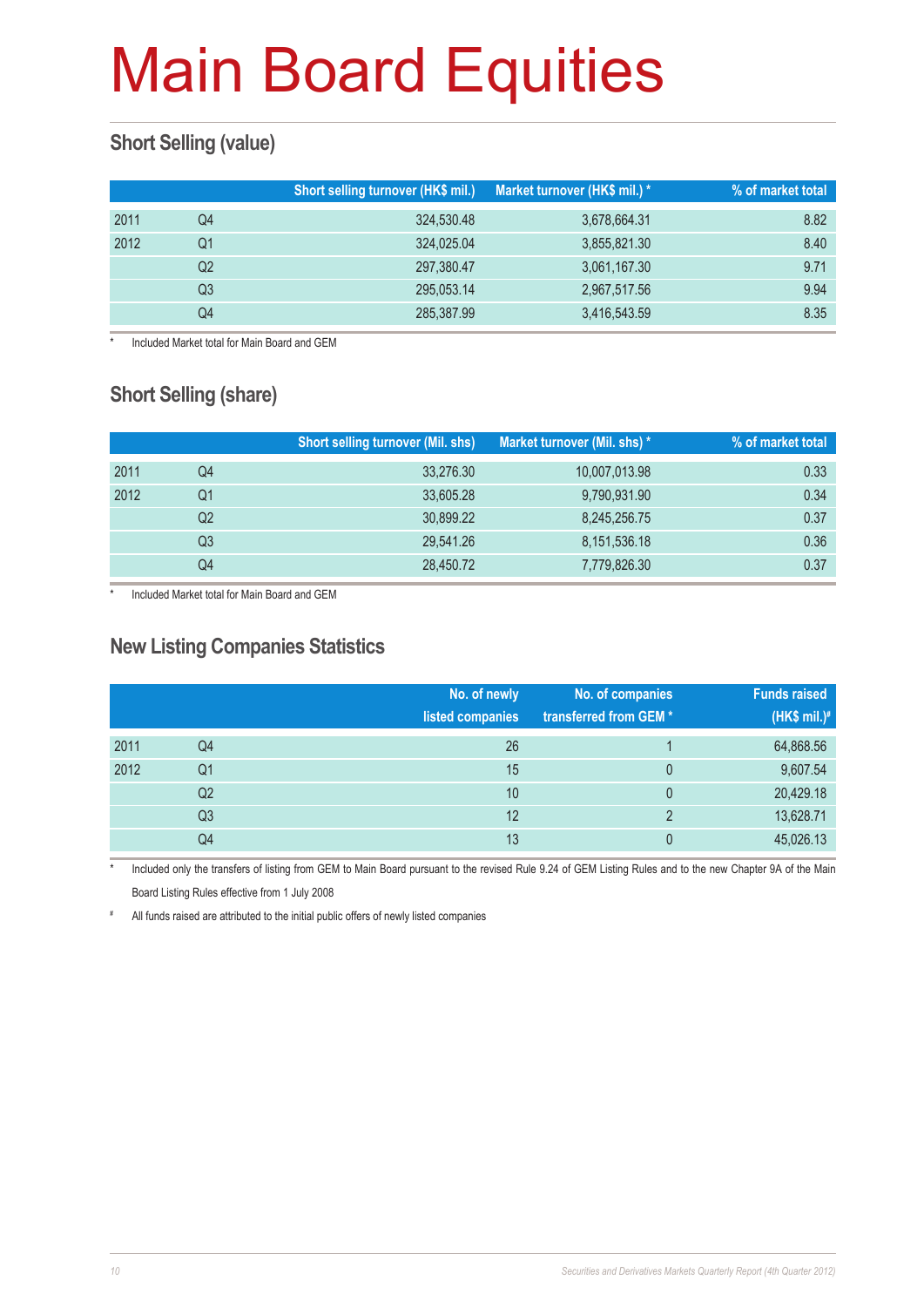#### **Newly Listed Companies**

for 4th quarter 2012

| Code  | <b>Company name</b>                                                | <b>Listing date</b> | No. of issued shares | Funds raised (HK\$ mil.) |
|-------|--------------------------------------------------------------------|---------------------|----------------------|--------------------------|
| 03816 | KFM Kingdom Holdings Ltd.                                          | 2012/10/15          | 600,000,000          | 102.00                   |
| 01240 | Sunley Holdings Ltd.                                               | 2012/10/18          | 300,000,000          | 66.00                    |
| 02196 | Shanghai Fosun Pharmaceutical (Group) Co., Ltd. - H Shares         | 2012/10/30          | 336,070,000          | 3,965.63                 |
| 02223 | Casablanca Group Ltd.                                              | 2012/11/23          | 200,000,000          | 75.00                    |
| 00884 | CIFI Holdings (Group) Co. Ltd.                                     | 2012/11/23          | 5,770,000,000        | 1,669.15                 |
| 01314 | Tsui Wah Holdings Ltd.                                             | 2012/11/26          | 1,383,334,000        | 870.17                   |
| 01030 | Future Land Development Holdings Ltd.                              | 2012/11/29          | 5,668,000,000        | 2,056.10                 |
| 00564 | Zhengzhou Coal Mining Machinery Group Co. Ltd. - H Shares          | 2012/12/05          | 243,234,200          | 2,295.25                 |
| 01339 | The People's Insurance Co. (Group) of China Ltd. - H Shares        | 2012/12/07          | 8,726,234,000        | 27,606.63                |
| 02039 | China International Marine Containers (Group) Co., Ltd. - H Shares | 2012/12/19          | 1,430,480,509        |                          |
| 01829 | China Machinery Engineering Corporation - H Shares                 | 2012/12/21          | 908,270,000          | 4,458.78                 |
| 00815 | China Silver Group Ltd.                                            | 2012/12/28          | 882,360,000          | 187.43                   |
| 02236 | Wison Engineering Services Co. Ltd.                                | 2012/12/28          | 4,000,000,000        | 1,674.00                 |
| Total |                                                                    |                     |                      | 45,026.13                |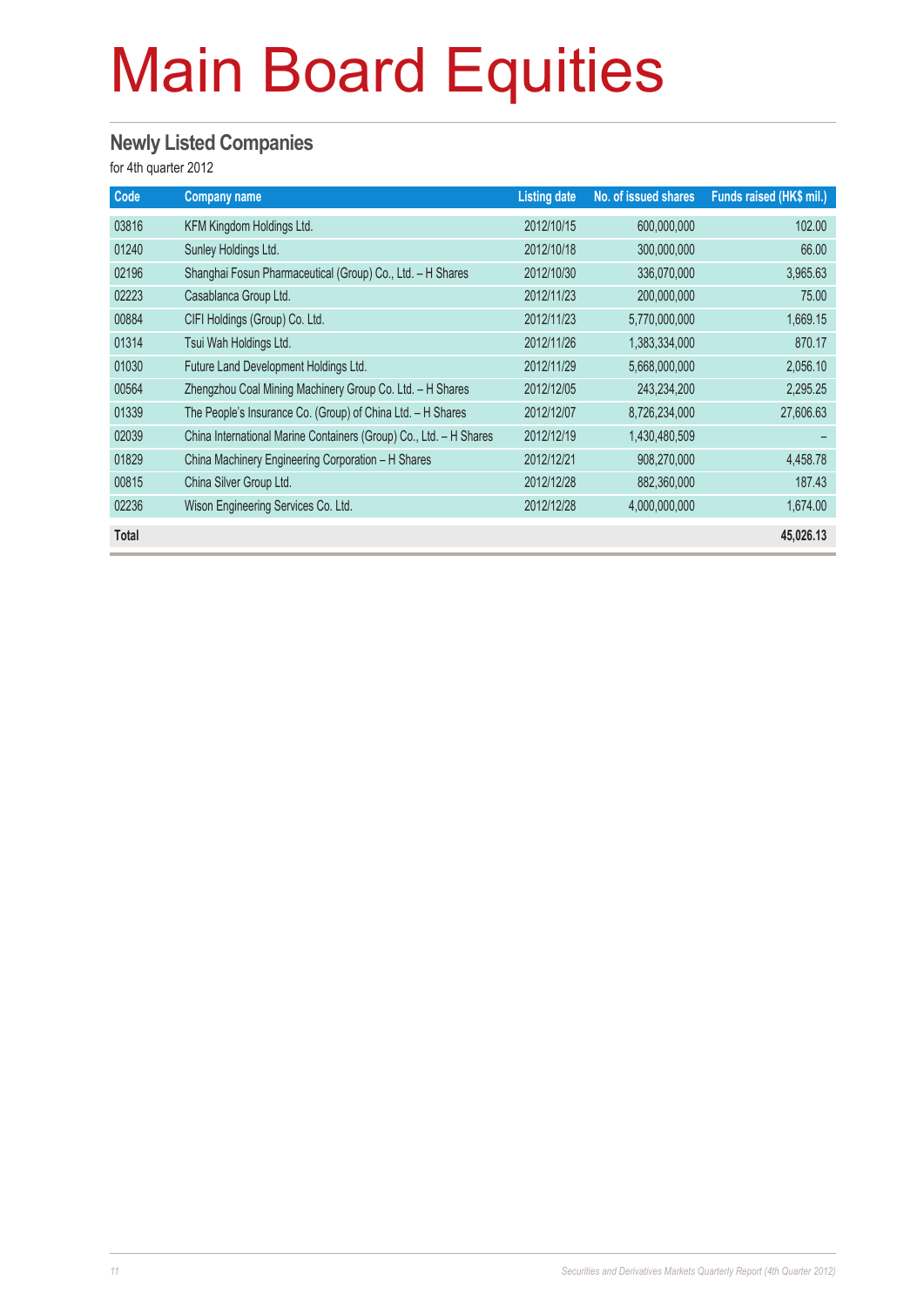#### **Withrawal of Listed Companies**

for 4th quarter 2012

| <b>Code</b> | Company name | Last trading date | Delisted date |
|-------------|--------------|-------------------|---------------|
| <b>NIL</b>  |              |                   |               |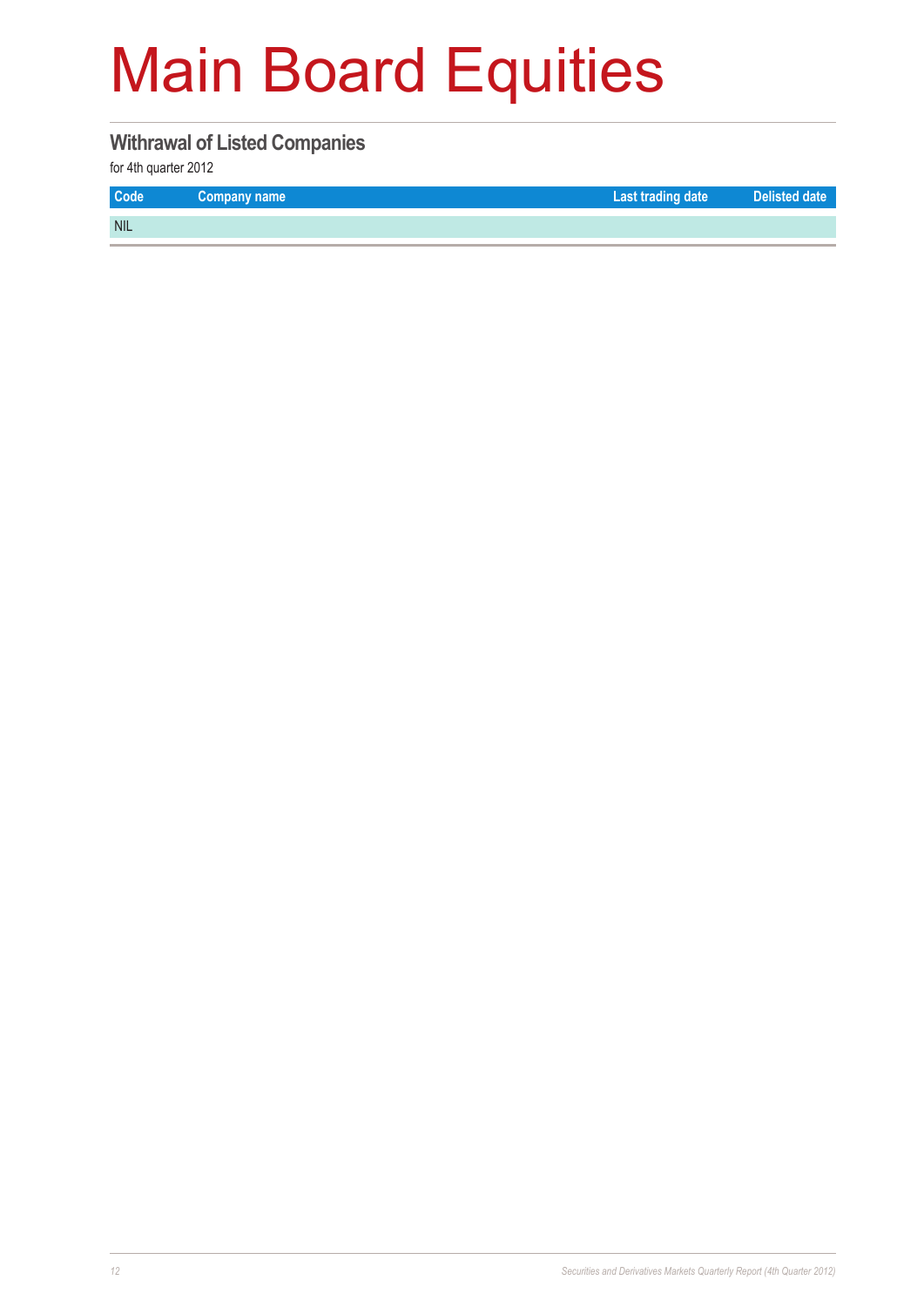#### **Company Name Changes**

for 4th quarter 2012

| Code  | Old name                                        | New name                                | <b>Effective date</b> | <b>Adoption date</b> |
|-------|-------------------------------------------------|-----------------------------------------|-----------------------|----------------------|
| 00720 | Wo Kee Hong (Holdings) Ltd.                     | Auto Italia Holdings Ltd.               | 2012/09/06            | 2012/10/12           |
| 01228 | Superb Summit International Timber Co. Ltd.     | Superb Summit International Group Ltd.  | 2012/09/19            | 2012/10/18           |
| 01206 | Technovator International Ltd. #                | Technovator International Ltd.          | 2012/10/22            | 2012/10/26           |
| 02322 | Sam Woo Holdings Ltd.                           | Noble Century Investment Holdings Ltd.  | 2012/09/10            | 2012/10/29           |
| 01049 | Net2Gather (China) Holdings Ltd.                | Celestial Asia Securities Holdings Ltd. | 2012/10/08            | 2012/11/05           |
| 00936 | Manta Holdings Co. Ltd.                         | Eagle Legend Asia Ltd.                  | 2012/09/26            | 2012/11/08           |
| 01141 | Beijing Yu Sheng Tang Pharmaceutical Group Ltd. | Poly Capital Holdings Ltd.              | 2012/10/22            | 2012/11/15           |
| 00910 | China Grand Forestry Green Resources Group Ltd. | China Sandi Holdings Ltd.               | 2012/10/11            | 2012/11/27           |
| 00668 | Doxen Energy Group Ltd.                         | Dowell Property Holdings Ltd.           | 2012/11/23            | 2012/11/30           |
| 00009 | China Mandarin Holdings Ltd.                    | Cheung Wo International Holdings Ltd.   | 2012/10/19            | 2012/12/10           |

Change of English name only

# Change of Chinese name only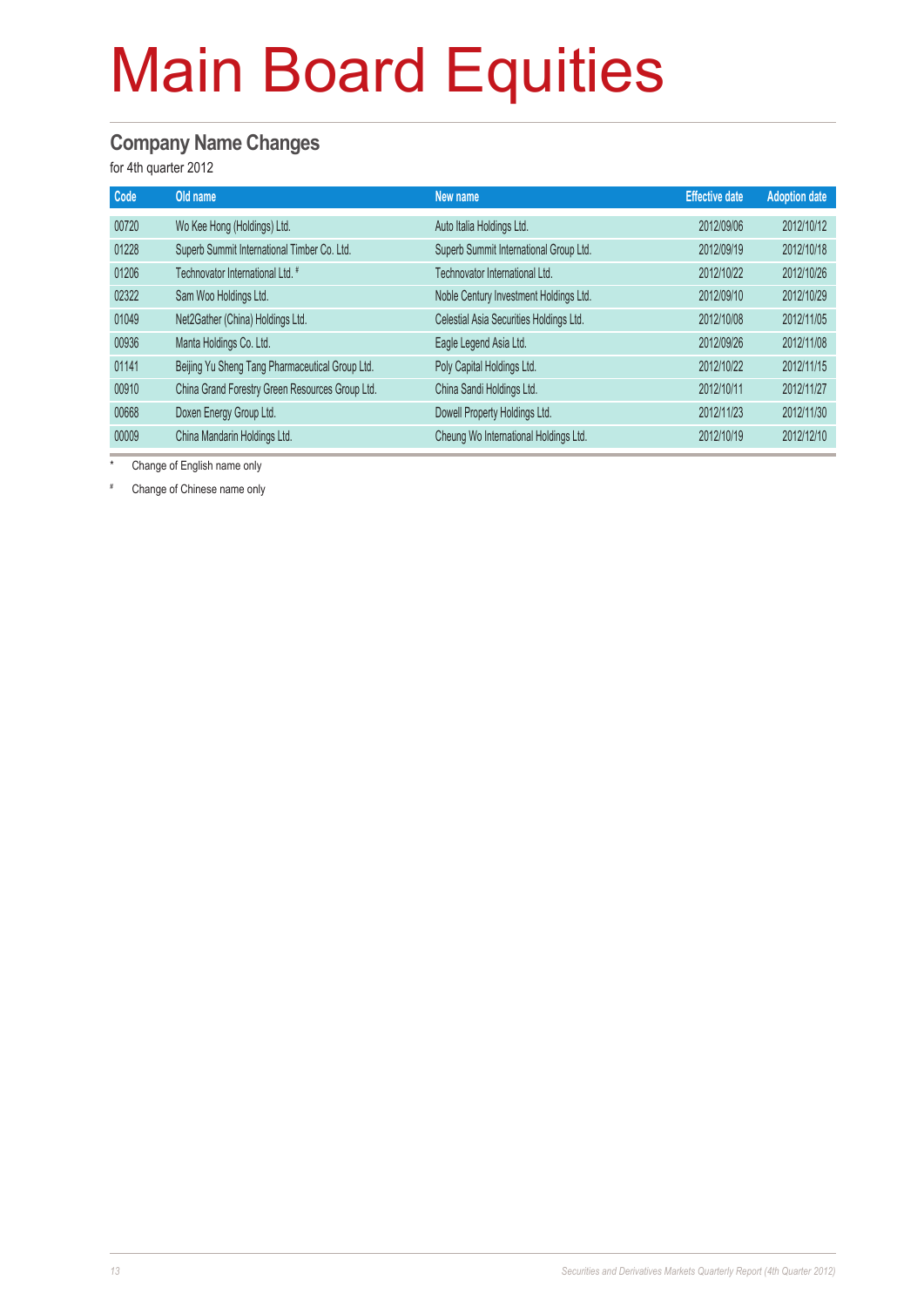#### **Bonus Issues/Bonus Warrants**

for 4th quarter 2012

| Code  | Company                               | <b>Particulars</b>                             | Ex-date    |
|-------|---------------------------------------|------------------------------------------------|------------|
| 00901 | Radford Capital Investment Ltd.       | 1 for 4                                        | 2012/10/05 |
| 01366 | Jiangnan Group Ltd.                   | 1 for $1$                                      | 2012/11/02 |
| 00326 | China Star Entertainment Ltd.         | $2$ for 1                                      | 2012/12/03 |
|       |                                       | (with option to receive Bonus Convertible      |            |
|       |                                       | Bonds in lieu of all or part of the Bonus shs) |            |
| 02882 | Hong Kong Resources Holdings Co. Ltd. | 1 bonus wt for 4 rts shs                       | 2012/12/27 |

#### **Share Split/Consolidation**

for 4th quarter 2012

| Code  | Company                                      | <b>Particulars</b>       | <b>Effective date</b> |
|-------|----------------------------------------------|--------------------------|-----------------------|
| 06488 | SBI Holdings, Inc. - DR                      | Split 1 HDR into 10 HDRs | 2012/10/03            |
| 01049 | Celestial Asia Securities Holdings Ltd.      | Consolidation 10 into 1  | 2012/10/08            |
| 00578 | Rosan Resources Holdings Ltd.                | Consolidation 10 into 1  | 2012/10/11            |
| 01041 | China New Energy Power Group Ltd.            | Consolidation 4 into 1   | 2012/10/12            |
| 00674 | Culture Landmark Investment Ltd.             | Consolidation 20 into 1  | 2012/10/17            |
| 00329 | Dragonite International Ltd.                 | Consolidation 20 into 1  | 2012/11/01            |
| 01166 | Solartech International Holdings Ltd.        | Consolidation 20 into 1  | 2012/11/15            |
| 00885 | Forefront Group Ltd.                         | Consolidation 10 into 1  | 2012/11/19            |
| 00402 | Mongolia Investment Group Ltd.               | Consolidation 5 into 1   | 2012/11/20            |
| 00616 | Easyknit Enterprises Holdings Ltd.           | Consolidation 20 into 1  | 2012/12/11            |
| 00162 | Century Ginwa Retail Holdings Ltd.           | Consolidation 4 into 1   | 2012/12/13            |
| 00145 | Hong Kong Building and Loan Agency Ltd., The | Consolidation 10 into 1  | 2012/12/20            |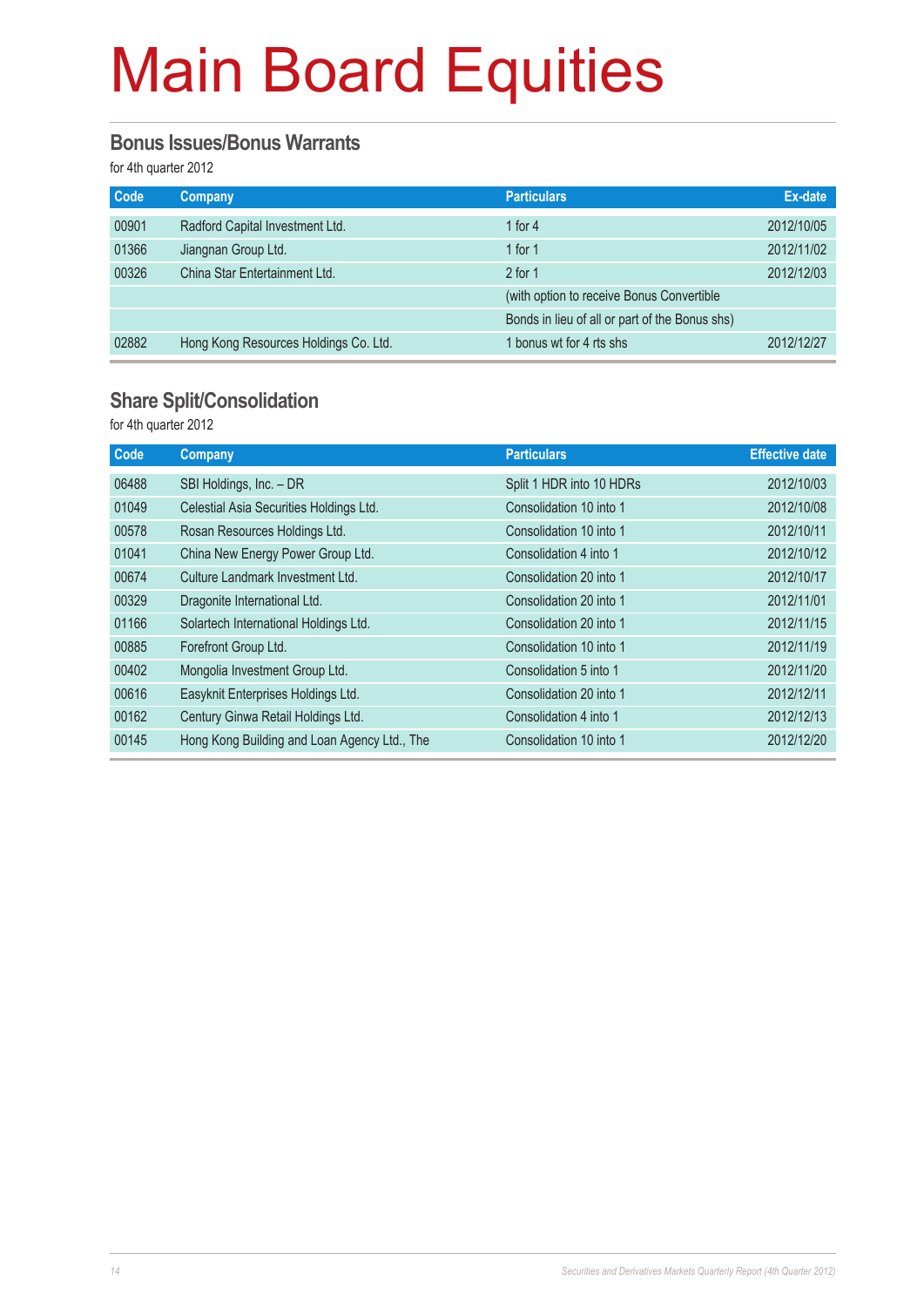#### **Rights Issues & Open Offers**

for 4th quarter 2012

| <b>Month</b> | Code  | Company                                 | <b>Ratio</b>                    | Funds raised (HK\$ mil.) |
|--------------|-------|-----------------------------------------|---------------------------------|--------------------------|
| Oct          | 00767 | Pacific Plywood Holdings Ltd.           | Rts 2 for 1 @\$0.56             | 191.75                   |
|              |       |                                         | with bonus 5 for 1 rts sh       |                          |
|              |       |                                         | (after consolidation 8 into 1)  |                          |
|              | 00620 | <b>UDL Holdings Ltd.</b>                | Rts 1 for 3 @\$0.70             | 47.65                    |
|              |       |                                         | (after consolidation 50 into 1) |                          |
|              | 03813 | Pou Sheng International (Holdings) Ltd. | Rts 1 for 4 @\$0.491            | 523.70                   |
| <b>Nov</b>   | 00330 | Esprit Holdings Ltd.                    | Rts 1 for 2 @\$8.00             | 5,168.70                 |
|              | 01182 | C Y Foundation Group Ltd.               | Open offer 1 for 2 @\$0.10      | 34.84                    |
|              | 00928 | Tack Fiori International Group Ltd.     | Rts 1 for 2 @\$0.25             | 79.55                    |
| <b>Dec</b>   | 00530 | Goldin Financial Holdings Ltd.          | Rts 11 for 10 @\$1.07           | 3,909.20                 |
|              | 01198 | Royale Furniture Holdings Ltd.          | Open offer 1 for 2 @\$0.51      | 197.43                   |
|              | 00757 | Solargiga Energy Holdings Ltd.          | Open offer 1 for 9 @\$0.375     | 93.42                    |
|              | 00606 | China Agri-Industries Holdings Ltd.     | Rts 3 for 10 @\$3.39            | 4,107.02                 |
|              | 00273 | Willie International Holdings Ltd.      | Rts 1 for 2 @\$1.05             | 43.91                    |
|              | 02000 | SIM Technology Group Ltd.               | Rts 1 for 2 @\$0.20             | 170.50                   |
| <b>Total</b> |       |                                         |                                 | 14,567.67                |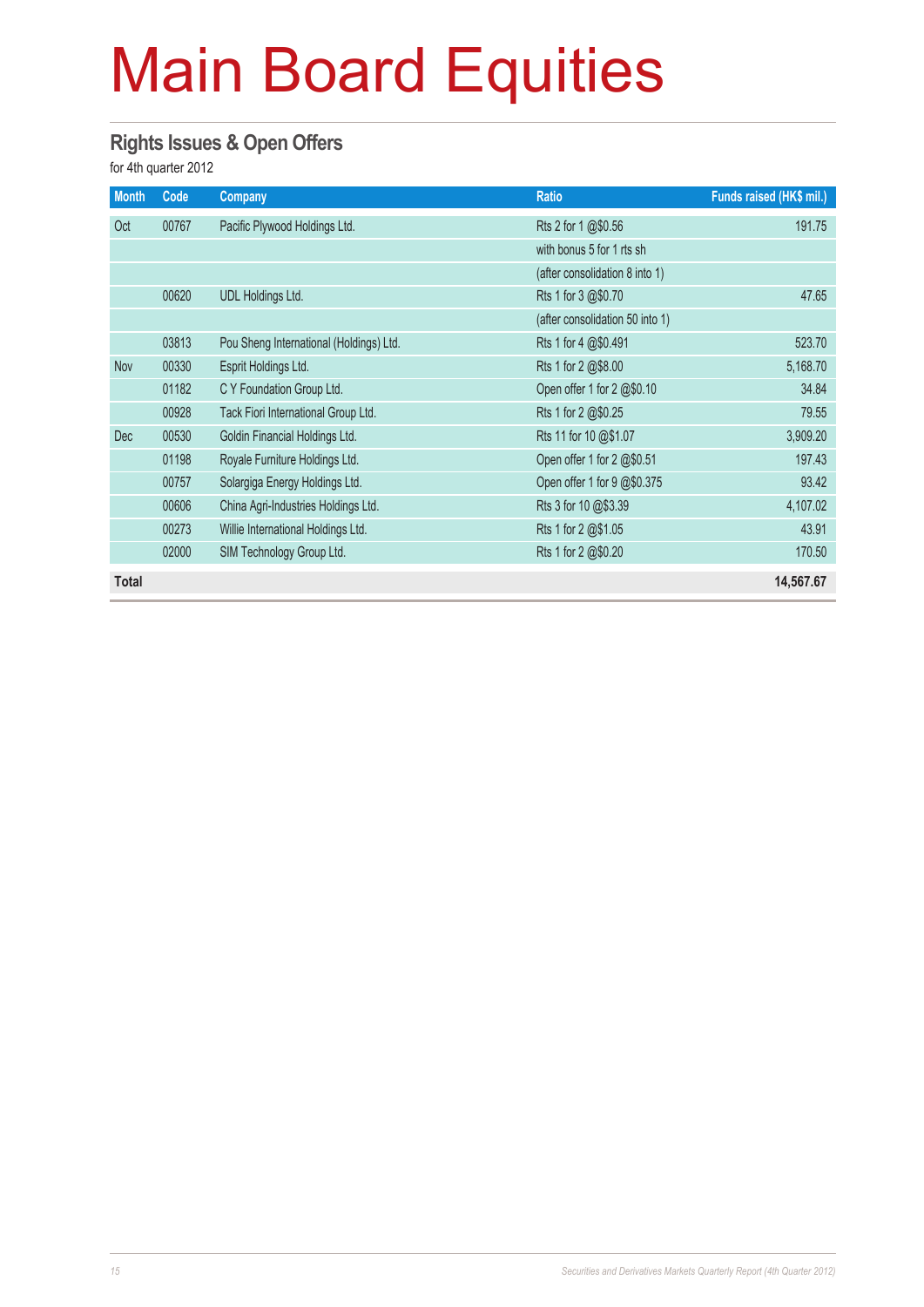#### **Placing\***

|              |       |                        | No. of new    | <b>Placing price</b> | <b>Funds raised</b> |
|--------------|-------|------------------------|---------------|----------------------|---------------------|
| <b>Month</b> | Code  | <b>Company</b>         | shares placed | (HK\$)               | (HK\$ mil.)         |
| 2012         |       |                        |               |                      |                     |
| Oct          | 00986 | CH ENV ENERGY          | 8,100,000     | 0.570                | 4.62                |
|              | 00906 | <b>COFCO PACKAGING</b> | 166,000,000   | 5.510                | 914.66              |
|              | 00497 | <b>CSI PROPERTIES</b>  | 1,212,200,000 | 0.335                | 406.09              |
|              | 00544 | <b>DAIDO GROUP</b>     | 345,000,000   | 0.135                | 46.58               |
|              | 00737 | <b>HOPEWELL INFR</b>   | 120,000,000   | 3.994                | 479.28              |
|              | 00295 | KONG SUN HOLD          | 750,000,000   | 0.070                | 52.50               |
|              | 01082 | <b>MODERN EDU</b>      | 80,000,000    | 0.420                | 33.60               |
|              | 03989 | <b>NEW ENV ENERGY</b>  | 183,132,000   | 0.450                | 82.41               |
|              | 00850 | <b>PETROASIAN</b>      | 312,500,000   | 0.160                | 50.00               |
|              | 00223 | <b>SRGL</b>            | 174,000,000   | 0.115                | 20.01               |
| Nov          | 01193 | <b>CHINA RES GAS</b>   | 160,000,000   | 16.950               | 2,712.00            |
|              | 00479 | <b>CIL HOLDINGS</b>    | 50,000,000    | 0.400                | 20.00               |
|              | 02601 | <b>CPIC</b>            | 462,000,000   | 22.500               | 10,395.00           |
|              | 01163 | <b>DEJIN RES</b>       | 570,000,000   | 0.065                | 37.05               |
|              | 00703 | <b>FUTURE BRIGHT</b>   | 75,000,000    | 1.200                | 90.00               |
|              | 00007 | <b>KARL THOMSON</b>    | 820,000,000   | 0.250                | 205.00              |
|              | 00136 | <b>MASCOTTE HOLD</b>   | 68,501,684    | 0.170                | 11.65               |
|              | 00166 | <b>NEWTIMES ENERGY</b> | 103,954,000   | 0.900                | 93.56               |
|              | 02322 | <b>NOBLE CENTURY</b>   | 120,000,000   | 0.250                | 30.00               |
|              | 00913 | UNITY INV HOLD         | 32,339,200    | 0.550                | 17.79               |
| Dec          | 00023 | <b>BANK OF E ASIA</b>  | 111,572,600   | 29.590               | 3,301.43            |
|              | 00922 | CHINA BOON HLDG        | 400,000,000   | 0.100                | 40.00               |
|              | 00916 | CHINA LONGYUAN         | 572,100,000   | 5.080                | 2,906.27            |
|              | 00002 | <b>CLP HOLDINGS</b>    | 120,307,170   | 63.250               | 7,609.43            |
|              | 00712 | <b>COMTEC SOLAR</b>    | 50,000,000    | 1.150                | 57.50               |
|              | 00388 | <b>HKEX</b>            | 65,705,000    | 118.000              | 7,753.19            |
|              | 00559 | <b>HUA YI COPPER</b>   | 599,000,000   | 0.190                | 113.81              |
|              | 03828 | MING FAI INT'L         | 45,585,550    | 1.000                | 45.59               |
|              | 01142 | SIBERIAN MINING        | 70,000,000    | 0.250                | 17.50               |
|              | 01166 | SOLARTECH INT'L        | 17,650,000    | 0.375                | 6.62                |
|              | 01251 | <b>SPT ENERGY</b>      | 190,000,000   | 2.900                | 551.00              |
|              | 01002 | V.S. INT'L             | 115,000,000   | 0.168                | 19.32               |
|              | 00897 | WAI YUEN TONG          | 250,000,000   | 0.125                | 31.25               |
|              | 01129 | <b>WATER INDUSTRY</b>  | 138,000,000   | 0.510                | 70.38               |
|              | 00346 | YANCHANG PETRO         | 1,300,000,000 | 0.510                | 663.00              |
| <b>Total</b> |       |                        |               |                      | 38,888.06           |

\* Due to the reporting time-lag, placing figures for the quarter are provisional.

\*\* Supplementary information update for previous quarters.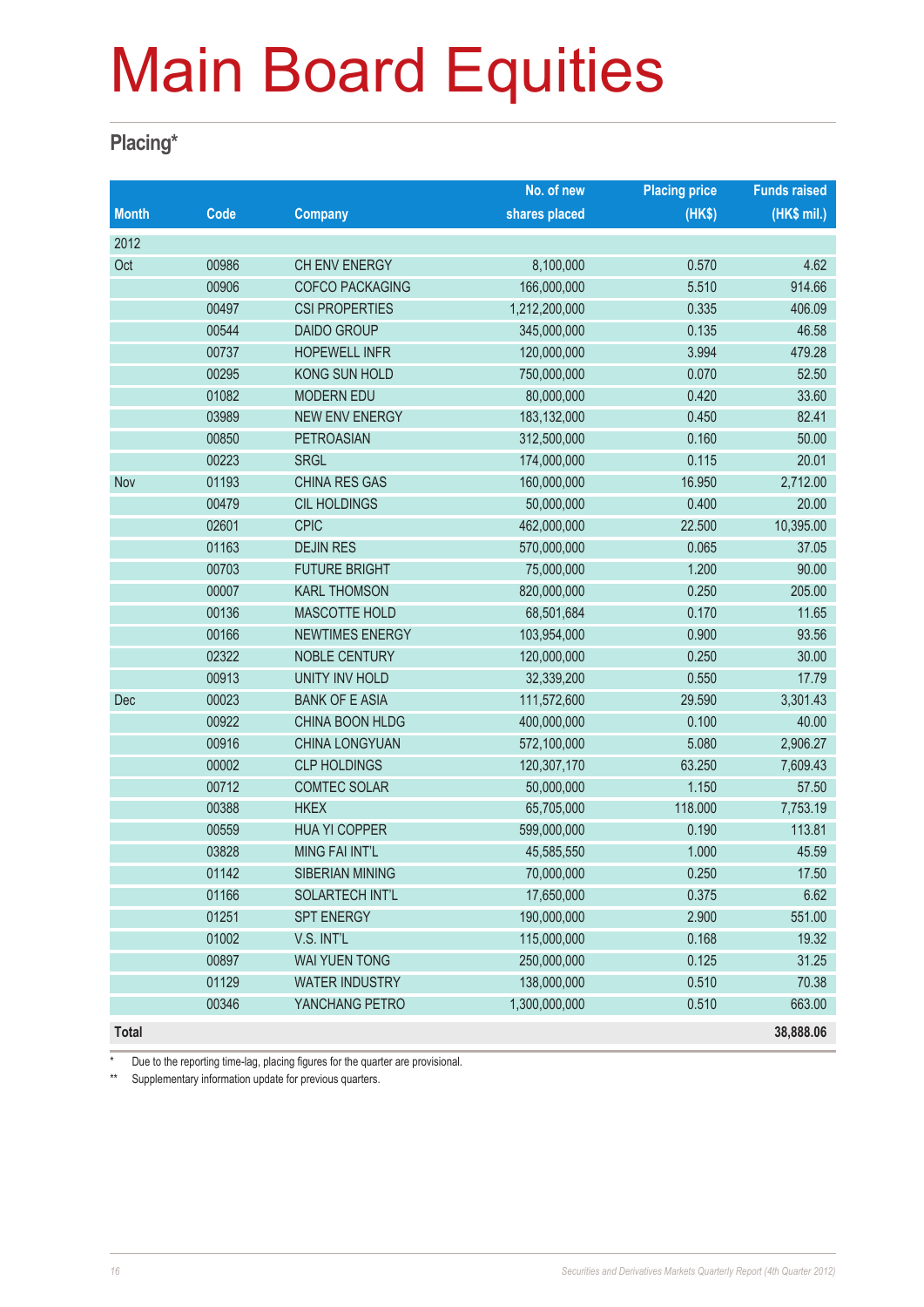#### **Warrant Trading Statistics**

|      |                | <b>Equity wts</b><br>(HK\$ mil.) | <b>Derivative wts</b><br>(HK\$ mil.) | <b>Total</b><br>(HK\$ mil.) |
|------|----------------|----------------------------------|--------------------------------------|-----------------------------|
| 2011 | Q4             | 100.62                           | 509,956.45                           | 510,057.08                  |
| 2012 | Q <sub>1</sub> | 28.26                            | 525,898.84                           | 525,927.10                  |
|      | Q <sub>2</sub> | 22.75                            | 382,702.18                           | 382,724.93                  |
|      | Q <sub>3</sub> | 10.37                            | 355,739.26                           | 355,749.63                  |
|      | Q4             | 18.06                            | 382,100.50                           | 382,118.56                  |

#### **Warrant Market Value**

|      |                | <b>Number</b> | <b>Equity wts</b><br>(HK\$ mil.) | <b>Number</b> | Derivative wts<br>(HK\$ mil.) | Total no. | <b>Total</b><br>(HK\$ mil.) |
|------|----------------|---------------|----------------------------------|---------------|-------------------------------|-----------|-----------------------------|
| 2011 | Q4             | 13            | 602.75                           | 4.027         | 75.484.38                     | 4.040     | 76,087.13                   |
| 2012 | Q <sub>1</sub> | 13            | 404.92                           | 4.094         | 94,572.19                     | 4.107     | 94,977.11                   |
|      | Q <sub>2</sub> | 14            | 378.29                           | 4,032         | 64,850.10                     | 4,046     | 65,228.38                   |
|      | Q3             | 12            | 335.18                           | 3.903         | 77,929.72                     | 3,915     | 78,264.90                   |
|      | Q4             | 10            | 521.90                           | 3.747         | 105.257.03                    | 3.757     | 105,778.92                  |

#### **New Listing Statistics – Warrants**

|      |                | No. of newly listed<br>equity wts | No. of newly listed<br>derivative wts | <b>Amount raised</b><br>(HK\$ mil.) |
|------|----------------|-----------------------------------|---------------------------------------|-------------------------------------|
| 2011 | Q4             |                                   | 1,276                                 | 53,214.21                           |
| 2012 | Q <sub>1</sub> |                                   | 1,580                                 | 50,958.90                           |
|      | Q <sub>2</sub> | っ                                 | 1,373                                 | 44,256.44                           |
|      | Q <sub>3</sub> | 0                                 | 1,328                                 | 36,903.66                           |
|      | Q4             | 0                                 | 1,605                                 | 42,042.21                           |

#### **Newly Listed Equity Warrants**

for 4th quarter 2012

|       |                        | <b>Initial issued</b> |                                   | <b>Amount raised</b> |
|-------|------------------------|-----------------------|-----------------------------------|----------------------|
| Code  | <b>Equity warrants</b> |                       | amount (HK\$) Listing date Expiry | (HK\$ mil.)          |
| Nil   |                        |                       |                                   |                      |
| Total |                        |                       |                                   | -                    |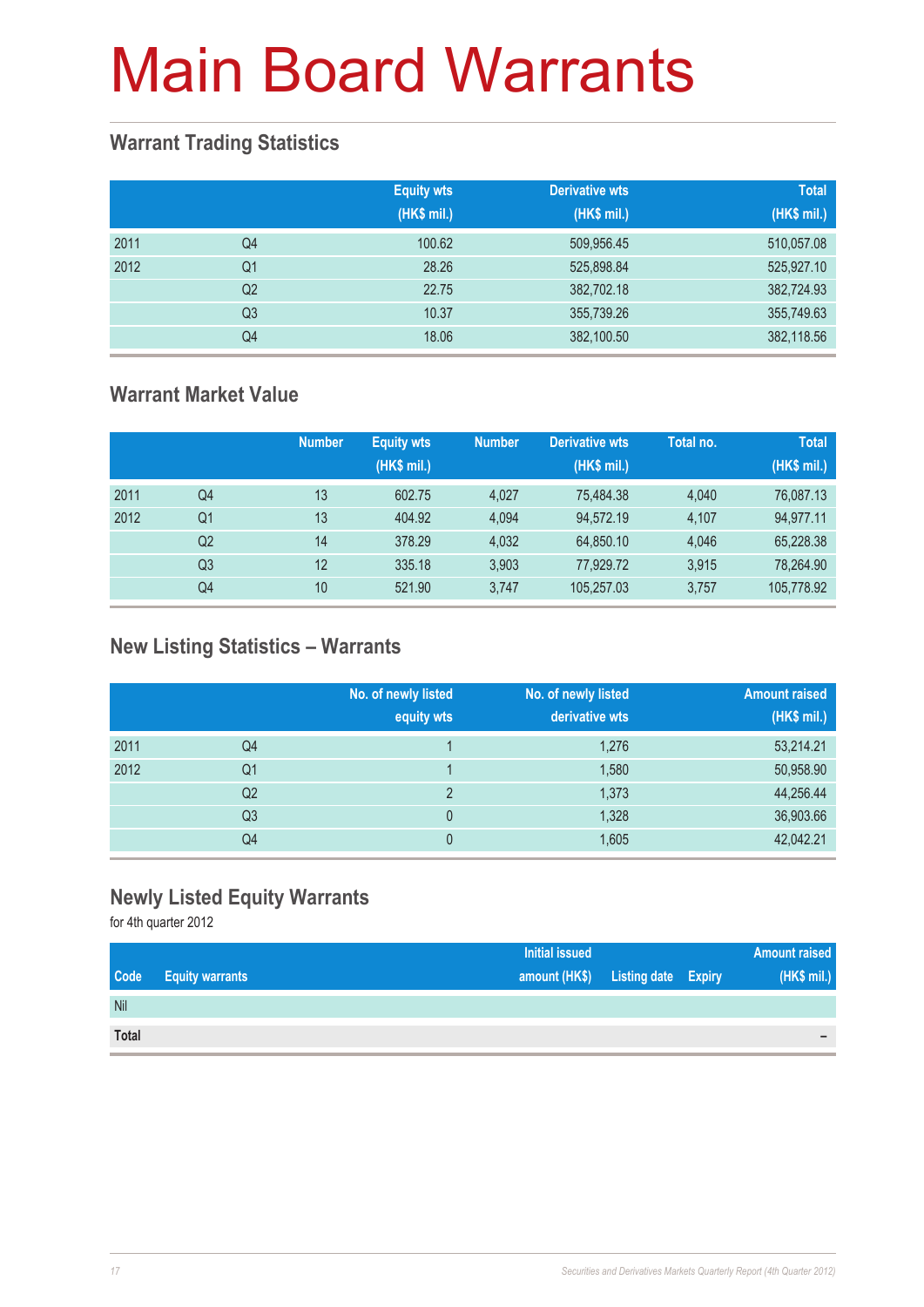#### **Newly Listed Derivative Warrants**

for 4th quarter 2012

|         |                                                              | No. of        |                       | <b>Amount raised</b> |             |
|---------|--------------------------------------------------------------|---------------|-----------------------|----------------------|-------------|
| Code    | <b>Derivative warrants</b>                                   | issue (units) | Listing date Expiry   |                      | (HK\$ mil.) |
| 20513   | BNP Paribas Arbit Issu B.V. - Bank of EA Euro Wts Jan 2014 A | 31,000,000    | 2012/10/03 2014/01/03 |                      | 10.23       |
| 20511   | BNP Paribas Arbit Issu B.V. - Chi Resources Eu Wt Aug 2013 A | 56,000,000    | 2012/10/03 2013/08/02 |                      | 15.68       |
| 20510   | BNP Paribas Arbit Issu B.V. - HSBC Euro Put Wts May 2013 C   | 100,000,000   | 2012/10/03 2013/05/03 |                      | 29.00       |
| 20514   | BNP Paribas Arbit Issu B.V. - Hutchison Euro Wts Apr 2013 B  | 100,000,000   | 2012/10/03            | 2013/04/03           | 23.00       |
| 20512   | BNP Paribas Arbit Issu B.V. - Poly HK Inv Eur Wts Aug 2013 A | 34,000,000    | 2012/10/03 2013/08/02 |                      | 12.58       |
| 20500   | Nomura Int'l plc - BOC HK European Warrants Jun 2013 A       | 50,000,000    | 2012/10/03 2013/06/28 |                      | 12.50       |
| 20497   | Nomura Int'l plc - CC Bank European Warrants Feb 2013 A      | 50,000,000    | 2012/10/03 2013/02/28 |                      | 11.75       |
| 20501   | Nomura Int'l plc – CNBM European Warrants Dec 2013 A         | 75,000,000    | 2012/10/03 2013/12/23 |                      | 12.00       |
| 20498   | Nomura Int'l plc - China Shenhua European Wts Feb 2013 A     | 50,000,000    | 2012/10/03 2013/02/28 |                      | 11.50       |
| 20492   | Nomura Int'l plc - HSBC European Warrants Mar 2013 A         | 25,000,000    | 2012/10/03 2013/03/28 |                      | 12.75       |
| 20493   | Nomura Int'l plc - HSBC European Put Warrants Apr 2013 A     | 50,000,000    | 2012/10/03 2013/04/30 |                      | 12.50       |
| 20495   | Nomura Int'l plc - JIANC European Warrants May 2013 A        | 50,000,000    | 2012/10/03 2013/05/31 |                      | 12.50       |
| 20496   | Nomura Int'l plc -Jiangxi Copper European Put Wts Jul 2013 A | 50,000,000    | 2012/10/03 2013/07/31 |                      | 12.50       |
| 20494   | Nomura Int'l plc - New World Dev European Wts Sep 2014 A     | 50,000,000    | 2012/10/03 2014/09/30 |                      | 12.50       |
| 20499   | Nomura Int'l plc - Yanzhou Coal European Warrants Mar 2014 A | 50,000,000    | 2012/10/03 2014/03/31 |                      | 12.50       |
| 20507   | CC Rabobank B.A. - CHALCO European Warrants Apr 2013 A       | 80,000,000    | 2012/10/03 2013/04/02 |                      | 20.00       |
| 20504   | CC Rabobank B.A. - BYD European Warrants Jul 2013 A          | 80,000,000    | 2012/10/03 2013/07/15 |                      | 20.00       |
| 20503   | CC Rabobank B.A. - China Coal European Warrants Jan 2013 A   | 80,000,000    | 2012/10/03 2013/01/28 |                      | 20.00       |
| 20505   | CC Rabobank B.A. - Chi Resources European Wts Apr 2013 A     | 60,000,000    | 2012/10/03 2013/04/12 |                      | 15.00       |
| 20506   | CC Rabobank B.A. - Weichai Power European Wts Apr 2013 A     | 60,000,000    | 2012/10/03 2013/04/02 |                      | 15.00       |
| 20502   | SGA Societe Generale Acceptance N.V-Sands China Eu Wt Apr13A | 100,000,000   | 2012/10/03 2013/04/10 |                      | 25.00       |
| 20509   | UBS AG - HSCEI European Warrants Feb 2013 A                  | 100,000,000   | 2012/10/03 2013/02/27 |                      | 19.00       |
| 20508   | UBS AG - HSI European Warrants Jun 2013 A                    | 300,000,000   | 2012/10/03 2013/06/27 |                      | 45.00       |
| 19912 # | Standard Chartered Bank - China Mobile Euro Wts Dec 2012 A   | 100,000,000   | 2012/10/03 2012/12/03 |                      | 15.70       |
| 20524   | Credit Suisse AG - AIA European Warrants Jun 2013 A          | 80,000,000    | 2012/10/04 2013/06/07 |                      | 16.00       |
| 20522   | Credit Suisse AG - HSI European Put Warrants Mar 2013 B      | 200,000,000   | 2012/10/04 2013/03/27 |                      | 40.00       |
| 20525   | J P Morgan SP BV - China Mob European Wts Mar 2013 C         | 200,000,000   | 2012/10/04            | 2013/03/01           | 34.20       |
| 20526   | J P Morgan SP BV - HKEx European Warrants May 2013 A         | 100,000,000   | 2012/10/04 2013/05/06 |                      | 38.40       |
| 20519   | CC Rabobank B.A. - Anhui Conch European Warrants May 2013 A  | 50,000,000    | 2012/10/04 2013/05/20 |                      | 12.50       |
| 20518   | CC Rabobank B.A. - CITIC Bank European Warrants Mar 2013 A   | 50,000,000    | 2012/10/04            | 2013/03/27           | 10.00       |
| 20520   | CC Rabobank B.A. - Minsheng Bank European Wts Mar 2013 B     | 50,000,000    | 2012/10/04            | 2013/03/04           | 12.50       |
| 20516   | CC Rabobank B.A. - China Tel European Warrants Feb 2013 B    | 70,000,000    | 2012/10/04            | 2013/02/25           | 10.50       |
| 20517   | CC Rabobank B.A. - Ping An European Warrants Feb 2013 A      | 100,000,000   | 2012/10/04            | 2013/02/25           | 15.00       |
| 20527   | Standard Chartered Bank - Geely Auto European Wts Oct 2013 A | 80,000,000    | 2012/10/04            | 2013/10/08           | 24.00       |
| 20521   | Standard Chartered Bank - HSI European Warrants Mar 2013 D   | 200,000,000   | 2012/10/04            | 2013/03/27           | 30.00       |
| 20515   | SGA Societe Generale Acceptance NV-Zijin Mining Eu Wt Apr13A | 50,000,000    | 2012/10/04            | 2013/04/08           | 12.50       |
| 20528   | UBS AG - Ping An European Warrants Mar 2013 A                | 100,000,000   | 2012/10/04            | 2013/03/06           | 42.00       |
| 19197 # | HK Bank - A50 China European Warrants Jan 2013 A             | 180,000,000   | 2012/10/04            | 2013/01/28           | 10.98       |
| 20544   | Credit Suisse AG - HSBC European Wts Apr 2013 C              | 80,000,000    | 2012/10/05            | 2013/04/30           | 15.20       |
| 20548   | Bank of East Asia - CM Bank European Warrants Jan 2014 A     | 130,000,000   | 2012/10/05            | 2014/01/29           | 32.50       |
| 20547   | Bank of East Asia - Esprit European Put Warrants May 2013 A  | 140,000,000   | 2012/10/05            | 2013/05/29           | 21.00       |
| 20551   | Bank of East Asia - R&F Ppt European Warrants Nov 2014 A     | 190,000,000   | 2012/10/05            | 2014/11/04           | 47.50       |
| 20552   | Bank of East Asia - R&F Ppt European Put Warrants Jul 2014 A | 190,000,000   | 2012/10/05 2014/07/04 |                      | 47.50       |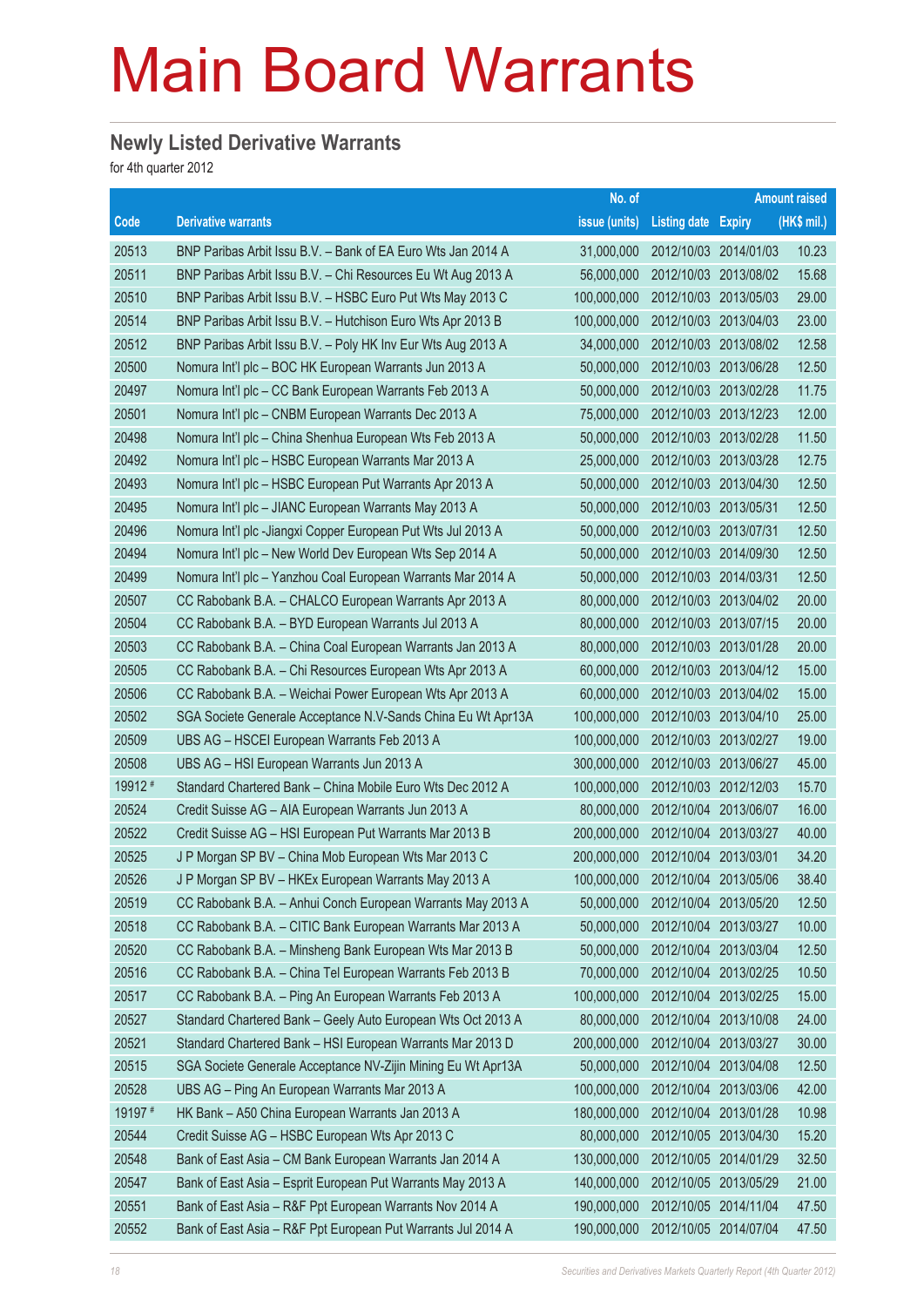|         |                                                               |               |                            |            | <b>Amount</b> |
|---------|---------------------------------------------------------------|---------------|----------------------------|------------|---------------|
|         |                                                               | No. of        |                            |            | raised        |
| Code    | <b>Derivative warrants</b>                                    | issue (units) | <b>Listing date Expiry</b> |            | (HK\$ mil.)   |
| 20546   | Bank of East Asia - JIANC European Warrants Nov 2013 A        | 70,000,000    | 2012/10/05 2013/11/26      |            | 17.50         |
| 20550   | Bank of East Asia – Li & Fung European Warrants Nov 2013 A    | 140,000,000   | 2012/10/05 2013/11/25      |            | 35.00         |
| 20549   | Bank of East Asia – Li & Fung European Put Wts Dec 2013 A     | 140,000,000   | 2012/10/05 2013/12/31      |            | 35.00         |
| 20545   | Bank of East Asia - Zhaojin Mining European Wts Nov 2013 A    | 100,000,000   | 2012/10/05 2013/11/06      |            | 25.00         |
| 20540   | Goldman Sachs SP (Asia) – China Mobile Euro Wts Feb 2013 C    | 80,000,000    | 2012/10/05 2013/02/25      |            | 18.08         |
| 20533   | Merrill Lynch Int'l & Co. C.V. - AIA Euro Wts Oct 2013 A      | 60,000,000    | 2012/10/05 2013/10/21      |            | 11.58         |
| 20532   | Merrill Lynch Int'l & Co. C.V.-CK(H) Euro Put Wts May 2014 A  | 60,000,000    | 2012/10/05 2014/05/28      |            | 12.60         |
| 20536   | Merrill Lynch Int'l & Co. C.V. - Ch Mobile Eur Wt Feb 2013 C  | 60,000,000    | 2012/10/05 2013/02/25      |            | 16.80         |
| 20531   | Merrill Lynch Int'l & Co. C.V. - HKEx Euro Wts Apr 2013 A     | 40,000,000    | 2012/10/05 2013/04/15      |            | 15.20         |
| 20529   | Merrill Lynch Int'l & Co. C.V. - HSBC Euro Put Wt Jan 2013 B  | 50,000,000    | 2012/10/05 2013/01/25      |            | 12.10         |
| 20538   | Merrill Lynch Int'l & Co. C.V. - HSI European Wts Mar 2013 B  | 100,000,000   | 2012/10/05 2013/03/27      |            | 19.80         |
| 20539   | Merrill Lynch Int'l & Co. C.V. - HSI European Wts Jun 2013 A  | 100,000,000   | 2012/10/05 2013/06/27      |            | 15.20         |
| 20535   | Merrill Lynch Int'l & Co. C.V. - ICBC Euro Wts Mar 2013 A     | 80,000,000    | 2012/10/05 2013/03/27      |            | 12.08         |
| 20534   | Merrill Lynch Int'l & Co. C.V. - SHK Ppt Euro Wts Apr 2013 A  | 40,000,000    | 2012/10/05 2013/04/29      |            | 10.60         |
| 20530   | Merrill Lynch Int'l & Co. C.V. - Tencent Eu Put Wt Feb 2013A  | 60,000,000    | 2012/10/05 2013/02/25      |            | 12.66         |
| 20542   | SGA Societe Generale Acceptance N.V. - CP&CC Eu Wt Dec 2014A  | 500,000,000   | 2012/10/05 2014/12/22      |            | 75.00         |
| 20541   | SGA Societe Generale Acceptance N.V. - Petch Eu Wt Mar 2013A  | 50,000,000    | 2012/10/05 2013/03/04      |            | 15.00         |
| 20543   | SGA Societe Generale Acceptance N.V. - Tencent Eu Wt Apr2013A | 300,000,000   | 2012/10/05 2013/04/22      |            | 51.00         |
| 20554   | UBS AG - Cheung Kong European Warrants Jun 2013 A             | 100,000,000   | 2012/10/05 2013/06/24      |            | 80.00         |
| 20553   | UBS AG - Esprit European Warrants Jun 2013 A                  | 100,000,000   | 2012/10/05 2013/06/25      |            | 19.00         |
| 20556   | UBS AG - HSBC European Warrants Jun 2013 A                    | 100,000,000   | 2012/10/05 2013/06/10      |            | 25.00         |
| 20555   | UBS AG - HSI European Warrants Mar 2013 D                     | 300,000,000   | 2012/10/05 2013/03/27      |            | 54.00         |
| 20567   | Citigroup Global Mkt H Inc. - HSI European Wts Mar 2013 B     | 100,000,000   | 2012/10/08 2013/03/27      |            | 21.00         |
| 20566   | Citigroup Global Mkt H Inc. - HSI European Put Wt Mar 2013 A  | 100,000,000   | 2012/10/08 2013/03/27      |            | 19.00         |
| 20560   | HK Bank – Anhui Conch European Warrants Jun 2013 A            | 80,000,000    | 2012/10/08 2013/06/28      |            | 20.00         |
| 20559   | HK Bank - Zijin Mining European Warrants Jul 2013 A           | 80,000,000    | 2012/10/08 2013/07/09      |            | 20.00         |
| 20561   | Macquarie Bank Ltd. - CITIC Bank European Wts Jul 2013 A      | 120,000,000   | 2012/10/08 2013/07/03      |            | 30.00         |
| 20562   | Macquarie Bank Ltd. - Esprit European Warrants Jul 2013 A     | 180,000,000   | 2012/10/08 2013/07/03      |            | 27.00         |
| 20563   | Macquarie Bank Ltd. - Tencent European Put Wts Apr 2013 A     | 250,000,000   | 2012/10/08 2013/04/08      |            | 62.50         |
| 20558   | Standard Chartered Bank - Li & Fung European Wts Dec 2013 A   | 80,000,000    | 2012/10/08 2013/12/02      |            | 24.00         |
| 20557   | Standard Chartered Bank - Ping An European Wts Feb 2013 B     | 80,000,000    | 2012/10/08 2013/02/25      |            | 12.00         |
| 20564   | UBS AG - HSCEI European Put Warrants Feb 2013 B               | 100,000,000   | 2012/10/08 2013/02/27      |            | 15.00         |
| 20565   | UBS AG - HSI European Put Warrants Mar 2013 E                 | 300,000,000   | 2012/10/08 2013/03/27      |            | 51.00         |
| 19551 # | Daiwa Capital Mkt - A50 China European Warrants Jul 2013 A    | 800,000,000   | 2012/10/08 2013/07/05      |            | 97.60         |
| 20574   | Credit Suisse AG - China Mobile European Put Wts Feb 2013 C   | 80,000,000    | 2012/10/09 2013/02/18      |            | 14.40         |
| 20573   | Credit Suisse AG - HSI European Warrants Mar 2013 C           | 200,000,000   | 2012/10/09 2013/03/27      |            | 34.00         |
| 20575   | Credit Suisse AG - Sands China European Warrants Apr 2013 A   | 70,000,000    | 2012/10/09 2013/04/10      |            | 17.50         |
| 20571   | Standard Chartered Bank-China Life European Wts Feb 2013 C    | 100,000,000   | 2012/10/09 2013/02/18      |            | 15.00         |
| 20572   | Standard Chartered Bank - A50 China European Put Wts Jun13A   | 50,000,000    | 2012/10/09 2013/06/05      |            | 20.00         |
| 20568   | SGA Societe Generale Acceptance N.V.- A50 Ch Eu Wt Mar 2013A  | 70,000,000    | 2012/10/09 2013/03/25      |            | 10.50         |
| 20570   | SGA Societe Generale Acceptance N.V. - HKEx Eu Wt Apr 2013 A  | 50,000,000    | 2012/10/09                 | 2013/04/10 | 12.50         |
| 20569   | SGA Societe Generale Acceptance N.V. - Tencent Eu Wt Jul 13 A | 300,000,000   | 2012/10/09 2013/07/08      |            | 75.00         |
| 20584   | BNP Paribas Arbit Issu B.V. - Anhui Conch Euro Wt Jun 2013 A  | 100,000,000   | 2012/10/10 2013/06/04      |            | 16.00         |
| 20586   | BNP Paribas Arbit Issu B.V. - Luk Fook Hold Eu Wt May 2013A   | 55,000,000    | 2012/10/10 2013/05/02      |            | 13.75         |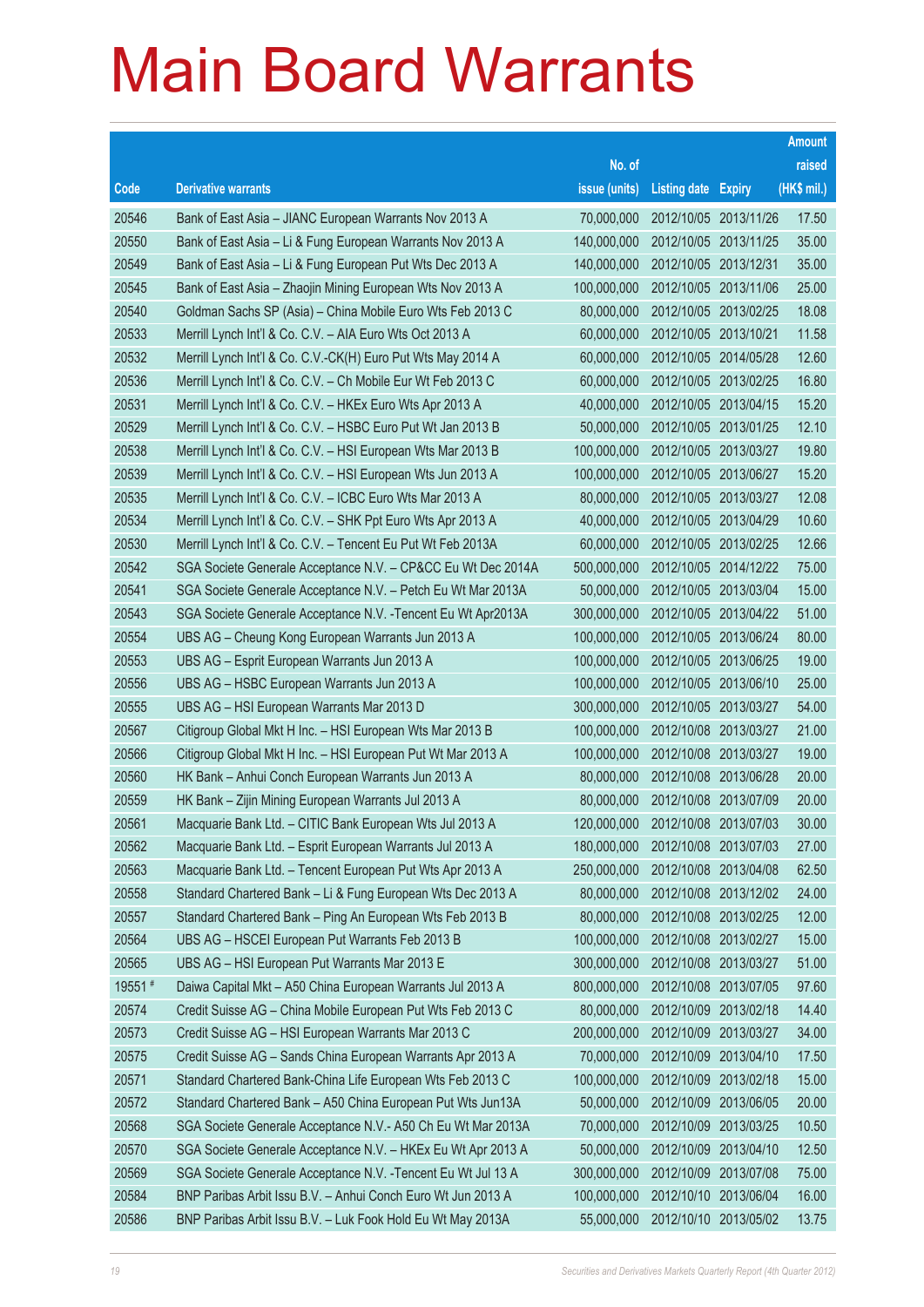|       |                                                               |               |                            |            | <b>Amount</b> |
|-------|---------------------------------------------------------------|---------------|----------------------------|------------|---------------|
|       |                                                               | No. of        |                            |            | raised        |
| Code  | <b>Derivative warrants</b>                                    | issue (units) | <b>Listing date Expiry</b> |            | (HK\$ mil.)   |
| 20585 | BNP Paribas Arbit Issu B.V. - Tsingtao Brew Eu Wt Aug 2013 A  | 25,000,000    | 2012/10/10 2013/08/02      |            | 10.25         |
| 20589 | BNP Paribas Arbit Issu B.V. - Wynn Macau Euro Wts Jun 2013 A  | 100,000,000   | 2012/10/10 2013/06/04      |            | 30.00         |
| 20579 | HK Bank – Sands China European Warrants Jun 2013 A            | 80,000,000    | 2012/10/10 2013/06/28      |            | 20.00         |
| 20577 | HK Bank – Tencent European Put Warrants Apr 2013 D            | 100,000,000   | 2012/10/10 2013/04/22      |            | 25.00         |
| 20583 | J P Morgan SP BV - Hutchison European Warrants Apr 2013 A     | 150,000,000   | 2012/10/10 2013/04/02      |            | 23.10         |
| 20607 | J P Morgan SP BV - ICBC European Warrants Apr 2013 B          | 200,000,000   | 2012/10/10 2013/04/02      |            | 30.20         |
| 20590 | SGA Societe Generale Acceptance N.V. - CLife Eu Wt Apr 2013B  | 200,000,000   | 2012/10/10 2013/04/10      |            | 52.00         |
| 20593 | SGA Societe Generale Acceptance N.V. - CLife Eu Wt Apr 2013C  | 200,000,000   | 2012/10/10 2013/04/10      |            | 30.00         |
| 20591 | SGA Societe Generale Acceptance N.V. - CLife Eu Wt Jun 2013B  | 200,000,000   | 2012/10/10 2013/06/05      |            | 44.00         |
| 20592 | SGA Societe Generale Acceptance N.V. - CLife Eu Wt Jul 2013A  | 200,000,000   | 2012/10/10 2013/07/03      |            | 38.00         |
| 20595 | SGA Societe Generale Acceptance N.V. - Ch Mob Eu Wt Feb2013B  | 168,000,000   | 2012/10/10 2013/02/25      |            | 70.56         |
| 20597 | SGA Societe Generale Acceptance N.V. - Ch Mob Eu Wt Mar2013A  | 168,000,000   | 2012/10/10 2013/03/04      |            | 45.36         |
| 20594 | SGA Societe Generale Acceptance N.V. - Ch Mob Eu Wt Apr2013B  | 168,000,000   | 2012/10/10 2013/04/10      |            | 105.84        |
| 20596 | SGA Societe Generale Acceptance N.V. - Ch Mob Eu Wt May2013A  | 168,000,000   | 2012/10/10 2013/05/06      |            | 70.56         |
| 20605 | SGA Societe Generale Acceptance N.V. - HSBC Eu Wt Mar 2013 A  | 168,000,000   | 2012/10/10 2013/03/25      |            | 35.28         |
| 20604 | SGA Societe Generale Acceptance N.V. - HSBC Eu Wt Apr 2013 A  | 168,000,000   | 2012/10/10 2013/04/10      |            | 78.96         |
| 20606 | SGA Societe Generale Acceptance N.V. - HSBC Eu Wt Jun 2013 A  | 168,000,000   | 2012/10/10 2013/06/03      |            | 45.36         |
| 20600 | SGA Societe Generale Acceptance N.V. - HSI Eur Wt Mar 2013 D  | 300,000,000   | 2012/10/10 2013/03/27      |            | 60.00         |
| 20598 | SGA Societe Generale Acceptance N.V. - HSI Eur Wt May 2013 A  | 300,000,000   | 2012/10/10 2013/05/30      |            | 81.00         |
| 20601 | SGA Societe Generale Acceptance N.V. - HSI Eur Wt May 2013 B  | 300,000,000   | 2012/10/10 2013/05/30      |            | 54.00         |
| 20599 | SGA Societe Generale Acceptance N.V. - HSI Eur Wt Jun 2013 B  | 300,000,000   | 2012/10/10 2013/06/27      |            | 75.00         |
| 20603 | SGA Societe Generale Acceptance N.V. - HSI Eu Put Wt Apr2013A | 300,000,000   | 2012/10/10 2013/04/29      |            | 78.00         |
| 20602 | SGA Societe Generale Acceptance N.V. - HSI Eu Put Wt Jun2013C | 300,000,000   | 2012/10/10 2013/06/27      |            | 75.00         |
| 20582 | UBS AG - AIA European Warrants Sep 2013 A                     | 100,000,000   | 2012/10/10 2013/09/16      |            | 25.00         |
| 20580 | UBS AG - BYD European Warrants Jul 2013 A                     | 100,000,000   | 2012/10/10 2013/07/08      |            | 15.00         |
| 20581 | UBS AG - Tencent Holdings European Warrants Jul 2013 A        | 200,000,000   | 2012/10/10 2013/07/29      |            | 50.00         |
| 20621 | BOCI Asia Ltd. - CNOOC European Put Warrants Jun 2013 A       | 100,000,000   | 2012/10/11 2013/06/18      |            | 15.00         |
| 20623 | BOCI Asia Ltd. - Tencent Holdings European Wts Apr 2013 A     | 100,000,000   | 2012/10/11 2013/04/22      |            | 18.00         |
| 20622 | BOCI Asia Ltd. - Tencent Holdings European Put Wts Mar 2013 B | 100,000,000   | 2012/10/11                 | 2013/03/04 | 17.00         |
| 20627 | Macquarie Bank Ltd. - AIA European Warrants Oct 2013 A        | 150,000,000   | 2012/10/11                 | 2013/10/03 | 37.50         |
| 20630 | Macquarie Bank Ltd. - Esprit European Warrants Apr 2013 A     | 150,000,000   | 2012/10/11                 | 2013/04/03 | 22.50         |
| 20624 | Macquarie Bank Ltd. - HSBC European Warrants Apr 2013 B       | 180,000,000   | 2012/10/11                 | 2013/04/03 | 30.96         |
| 20625 | Macquarie Bank Ltd. - Swire Properties Euro Wts Jun 2013 A    | 150,000,000   | 2012/10/11                 | 2013/06/04 | 37.50         |
| 20616 | Merrill Lynch Int'l & Co. C.V. - BOCL European Wt Jul 2013 A  | 60,000,000    | 2012/10/11                 | 2013/07/02 | 11.82         |
| 20618 | Merrill Lynch Int'l & Co. C.V. - Hutchison Eur Wt Mar 2013 B  | 60,000,000    | 2012/10/11                 | 2013/03/01 | 14.16         |
| 20615 | Merrill Lynch Int'l & Co. C.V. - Ping An Euro Wts Apr 2013 A  | 40,000,000    | 2012/10/11                 | 2013/04/22 | 10.80         |
| 20617 | Merrill Lynch Int'l & Co. C.V. - SHK Ppt Euro Wts Apr 2013 B  | 40,000,000    | 2012/10/11                 | 2013/04/22 | 18.60         |
| 20620 | Standard Chartered Bank - Galaxy Ent European Wts Apr 2013 A  | 80,000,000    | 2012/10/11                 | 2013/04/08 | 18.80         |
| 20619 | Standard Chartered Bank - Tencent Hidg Euro Wts Aug 2013 A    | 100,000,000   | 2012/10/11                 | 2013/08/08 | 25.00         |
| 20614 | SGA Societe Generale Acceptance N.V. - CCB Eur Wt Apr 2013 B  | 150,000,000   | 2012/10/11                 | 2013/04/03 | 45.00         |
| 20612 | SGA Societe Generale Acceptance N.V. - CCB Eur Wt May 2013 B  | 150,000,000   | 2012/10/11                 | 2013/05/20 | 39.00         |
| 20613 | SGA Societe Generale Acceptance N.V. - CCB Eur Wt May 2013 C  | 150,000,000   | 2012/10/11                 | 2013/05/06 | 69.75         |
| 20611 | SGA Societe Generale Acceptance N.V. - HWL Eur Wt Apr 2013 A  | 150,000,000   | 2012/10/11                 | 2013/04/15 | 78.00         |
| 20610 | SGA Societe Generale Acceptance N.V. - ICBC Eu Wt May 2013 A  | 200,000,000   | 2012/10/11                 | 2013/05/06 | 55.00         |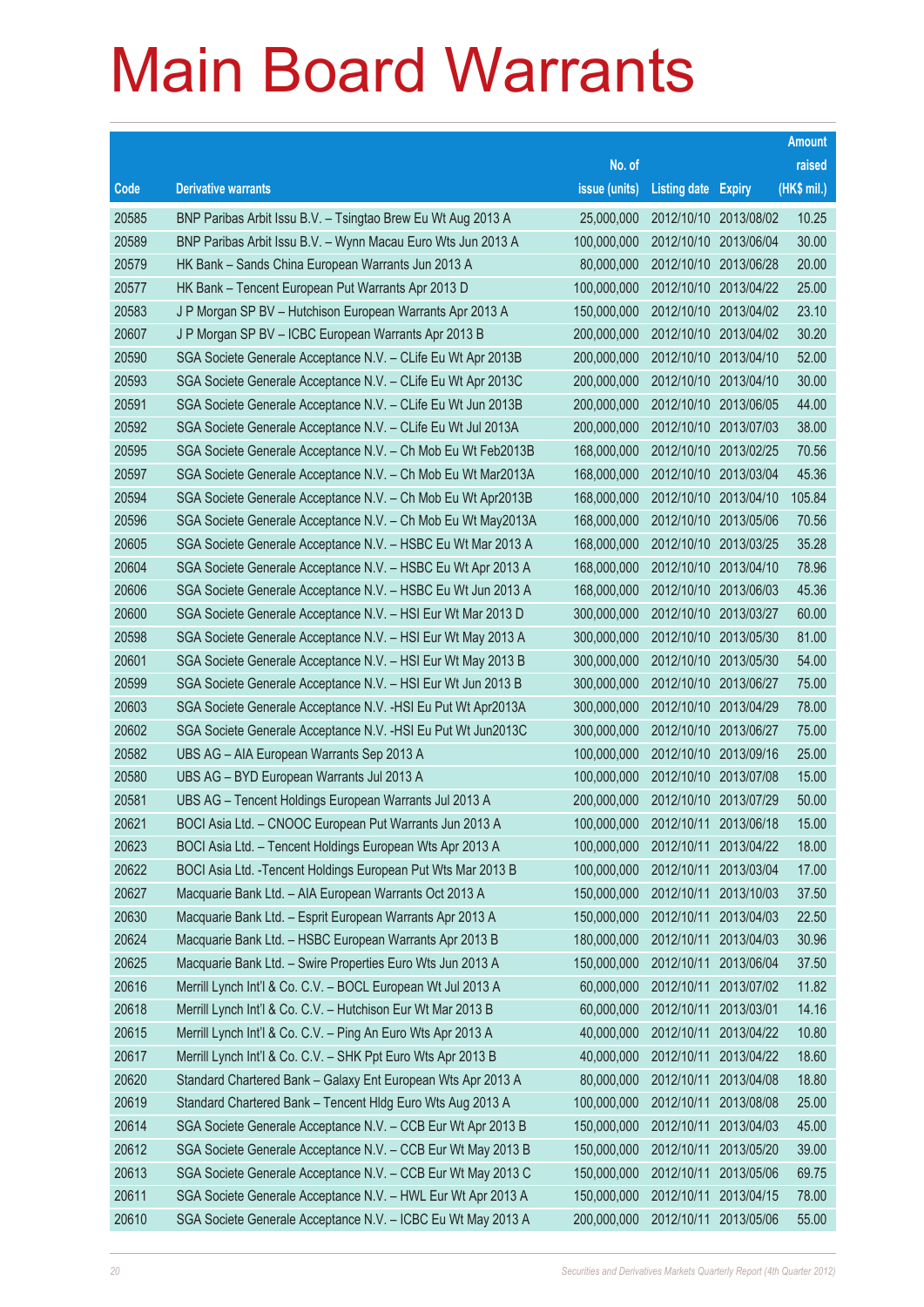|         |                                                               |               |                            |                       | <b>Amount</b> |
|---------|---------------------------------------------------------------|---------------|----------------------------|-----------------------|---------------|
|         |                                                               | No. of        |                            |                       | raised        |
| Code    | <b>Derivative warrants</b>                                    | issue (units) | <b>Listing date Expiry</b> |                       | (HK\$ mil.)   |
| 20609   | SGA Societe Generale Acceptance N.V. - Ping An Eu Wt Jun 13 A | 150,000,000   |                            | 2012/10/11 2013/06/03 | 53.25         |
| 20608   | SGA Societe Generale Acceptance N.V-Tencent Eu Put Wt Mar13C  | 300,000,000   |                            | 2012/10/11 2013/03/25 | 49.50         |
| 20629   | UBS AG - CNOOC European Warrants Nov 2013 B                   | 200,000,000   |                            | 2012/10/11 2013/11/26 | 34.00         |
| 20628   | UBS AG - ICBC European Warrants Apr 2013 A                    | 100,000,000   | 2012/10/11 2013/04/11      |                       | 25.00         |
| 16576 # | Merrill Lynch Int'l & Co. C.V. - HSI European Wts Dec 2012    | 140,000,000   |                            | 2012/10/11 2012/12/28 | 10.64         |
| 19077 # | Macquarie Bank Ltd. - CNOOC European Warrants Feb 2013 A      | 200,000,000   |                            | 2012/10/11 2013/02/06 | 14.60         |
| 20637   | BOCI Asia Ltd. - China Mobile European Put Wts Feb 2013 A     | 100,000,000   | 2012/10/12 2013/02/18      |                       | 16.00         |
| 20638   | BOCI Asia Ltd. - HSBC European Put Warrants Jan 2013 B        | 100,000,000   | 2012/10/12 2013/01/21      |                       | 16.00         |
| 20647   | Goldman Sachs SP (Asia) - HSI European Warrants Jun 2013 A    | 100,000,000   |                            | 2012/10/12 2013/06/27 | 15.20         |
| 20645   | Macquarie Bank Ltd. - AIA European Put Warrants Jul 2013 B    | 150,000,000   |                            | 2012/10/12 2013/07/03 | 37.50         |
| 20644   | Macquarie Bank Ltd. - Galaxy Ent European Wts May 2013 A      | 150,000,000   | 2012/10/12 2013/05/03      |                       | 37.50         |
| 20643   | Macquarie Bank Ltd. - Sands China European Wts Apr 2013 A     | 150,000,000   | 2012/10/12 2013/04/03      |                       | 22.80         |
| 20646   | Merrill Lynch Int'l & Co. C.V. - HSI Euro Put Wts Mar 2013 C  | 100,000,000   |                            | 2012/10/12 2013/03/27 | 15.00         |
| 20635   | Nomura Int'l plc - Agricultural Bk Euro Warrants May 2013 A   | 50,000,000    | 2012/10/12 2013/05/31      |                       | 12.50         |
| 20633   | Nomura Int'l plc - China Mobile European Warrants Mar 2013 A  | 25,000,000    | 2012/10/12 2013/03/11      |                       | 15.00         |
| 20634   | Nomura Int'l plc - China Mobile European Put Wts Apr 2013 A   | 50,000,000    | 2012/10/12 2013/04/30      |                       | 12.50         |
| 20632   | Nomura Int'l plc - Hutchison European Warrants Mar 2013 A     | 50,000,000    |                            | 2012/10/12 2013/03/13 | 12.75         |
| 20631   | Nomura Int'l plc - Hutchison European Warrants Apr 2013 A     | 25,000,000    |                            | 2012/10/12 2013/04/30 | 15.00         |
| 20636   | Standard Chartered Bank - China Overseas Euro Wt Aug 2013 A   | 80,000,000    | 2012/10/12 2013/08/08      |                       | 20.00         |
| 20639   | UBS AG - CC Bank European Warrants Feb 2013 C                 | 200,000,000   |                            | 2012/10/12 2013/02/05 | 30.00         |
| 20641   | UBS AG - China Life European Warrants Mar 2013 C              | 300,000,000   |                            | 2012/10/12 2013/03/25 | 54.00         |
| 20640   | UBS AG - China Mobile European Warrants Feb 2013 E            | 200,000,000   |                            | 2012/10/12 2013/02/04 | 30.00         |
| 20642   | UBS AG - HSBC European Warrants Mar 2013 A                    | 200,000,000   | 2012/10/12 2013/03/18      |                       | 46.00         |
| 20648   | HK Bank - AIA European Put Warrants Apr 2013 A                | 100,000,000   |                            | 2012/10/15 2013/04/15 | 25.00         |
| 20650   | Merrill Lynch Int'l & Co. C.V. - AIA Euro Wts Mar 2013 A      | 60,000,000    |                            | 2012/10/15 2013/03/28 | 11.28         |
| 20651   | Merrill Lynch Int'l & Co. C.V. - AIA Euro Wts Jun 2013 B      | 60,000,000    |                            | 2012/10/15 2013/06/10 | 12.54         |
| 20654   | Merrill Lynch Int'l & Co. C.V. - China Life Eu Wt Apr 2013 A  | 70,000,000    | 2012/10/15 2013/04/08      |                       | 10.64         |
| 20653   | Merrill Lynch Int'l & Co. C.V. - China Life Eu Wt Jul 2013 A  | 70,000,000    | 2012/10/15 2013/07/22      |                       | 10.57         |
| 20652   | Merrill Lynch Int'l & Co. C.V. - CNOOC Euro Wts Aug 2013 A    | 70,000,000    | 2012/10/15 2013/08/05      |                       | 10.99         |
| 20649   | UBS AG - BOCL European Warrants Feb 2013 A                    | 100,000,000   | 2012/10/15 2013/02/21      |                       | 18.00         |
| 19987 # | Credit Suisse AG - Tencent Holdings European Wts Jan 2013 C   | 100,000,000   | 2012/10/15 2013/01/07      |                       | 11.20         |
| 19869 # | UBS AG - China Mobile European Warrants Jan 2013 A            | 200,000,000   | 2012/10/15 2013/01/28      |                       | 13.60         |
| 20669   | BNP Paribas Arbit Issu B.V. - Ch Mobile Euro Wts Jul 2013 A   | 200,000,000   | 2012/10/16 2013/07/04      |                       | 74.00         |
| 20668   | BNP Paribas Arbit Issu B.V. - Galaxy Ent Euro Wts Apr 2013 A  | 100,000,000   | 2012/10/16 2013/04/08      |                       | 17.00         |
| 20667   | BNP Paribas Arbit Issu B.V. - HLand Dev Euro Wts Jul 2013 A   | 57,000,000    | 2012/10/16 2013/07/03      |                       | 19.95         |
| 20670   | BNP Paribas Arbit Issu B.V. - SHK Ppt Eu Put Wts Feb 2014 A   | 100,000,000   | 2012/10/16 2014/02/04      |                       | 25.00         |
| 20666   | Credit Suisse AG - HKEx European Put Warrants May 2013 A      | 50,000,000    | 2012/10/16 2013/05/27      |                       | 22.50         |
| 20665   | Credit Suisse AG - New World Dev European Wts Apr 2013 A      | 50,000,000    |                            | 2012/10/16 2013/04/22 | 30.00         |
| 20682   | Daiwa Capital Mkt - China Mobile European Put Wts Mar 2013 C  | 98,000,000    | 2012/10/16 2013/03/11      |                       | 20.78         |
| 20681   | Daiwa Capital Mkt - Sinopec Corp European Put Wts Apr 2013 A  | 80,000,000    | 2012/10/16 2013/04/16      |                       | 31.20         |
| 20658   | Goldman Sachs SP (Asia) - China Mobile Euro Wts Feb 2013 D    | 80,000,000    | 2012/10/16 2013/02/14      |                       | 12.00         |
| 20657   | Goldman Sachs SP (Asia) - Hutchison Euro Put Wts Apr 2013 B   | 80,000,000    | 2012/10/16 2013/04/29      |                       | 23.28         |
| 20679   | J P Morgan Int'l Der. Ltd. - CC Bank European Wts May 2013 A  | 200,000,000   | 2012/10/16 2013/05/02      |                       | 50.00         |
| 20678   | J P Morgan SP BV - China Life European Warrants Jun 2013 A    | 300,000,000   | 2012/10/16 2013/06/03      |                       | 45.00         |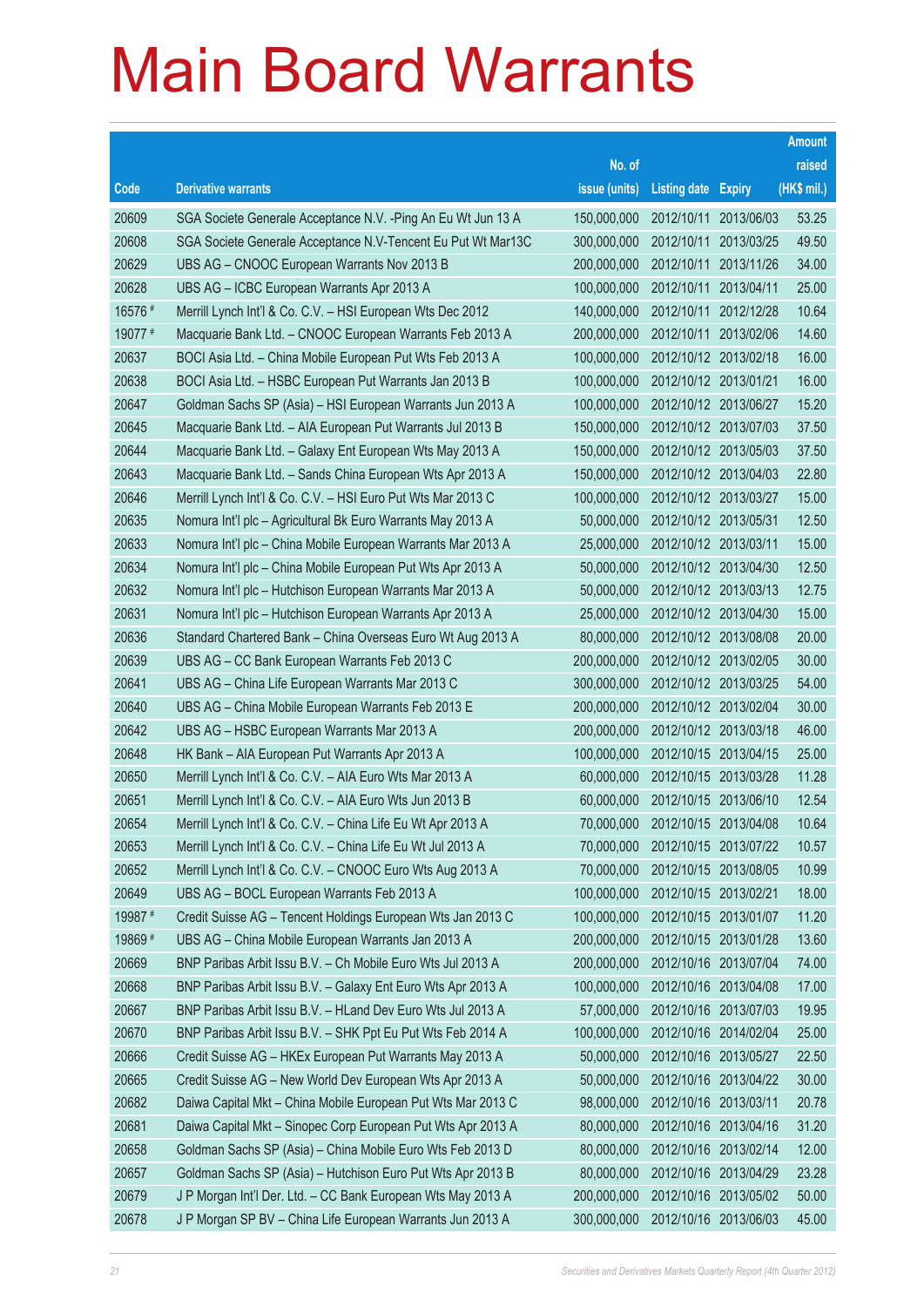|       |                                                              |               |                            |                       | <b>Amount</b> |
|-------|--------------------------------------------------------------|---------------|----------------------------|-----------------------|---------------|
|       |                                                              | No. of        |                            |                       | raised        |
| Code  | <b>Derivative warrants</b>                                   | issue (units) | <b>Listing date Expiry</b> |                       | (HK\$ mil.)   |
| 20677 | J P Morgan SP BV - China Life European Warrants Jul 2013 B   | 300,000,000   |                            | 2012/10/16 2013/07/22 | 45.00         |
| 20676 | J P Morgan SP BV - Esprit European Wts Oct 2013 A            | 150,000,000   |                            | 2012/10/16 2013/10/03 | 37.50         |
| 20671 | Macquarie Bank Ltd. - Henderson Land Dev Euro Wts May 2013 A | 180,000,000   | 2012/10/16 2013/05/03      |                       | 45.00         |
| 20672 | Macquarie Bank Ltd. - Zijin Mining European Wts Apr 2013 A   | 100,000,000   |                            | 2012/10/16 2013/04/03 | 15.00         |
| 20662 | CC Rabobank B.A. - Ch Comm Cons European Warrants Apr 2013 A | 80,000,000    |                            | 2012/10/16 2013/04/16 | 28.00         |
| 20659 | CC Rabobank B.A. - China Oilfield European Wts Sep 2013 A    | 80,000,000    |                            | 2012/10/16 2013/09/23 | 20.00         |
| 20660 | CC Rabobank B.A. - Sands China European Warrants Apr 2013 A  | 80,000,000    | 2012/10/16 2013/04/03      |                       | 12.00         |
| 20664 | CC Rabobank B.A. - SJM Holdings European Warrants Jun 2013 A | 100,000,000   |                            | 2012/10/16 2013/06/24 | 25.00         |
| 20661 | CC Rabobank B.A. - Wharf European Warrants Apr 2013 A        | 60,000,000    |                            | 2012/10/16 2013/04/16 | 15.00         |
| 20680 | Standard Chartered Bank - HKEx European Warrants Jan 2013 A  | 80,000,000    |                            | 2012/10/16 2013/01/16 | 12.00         |
| 20656 | Standard Chartered Bank - Tencent Hidg Euro Wts Mar 2013 A   | 80,000,000    | 2012/10/16 2013/03/04      |                       | 12.00         |
| 20673 | UBS AG - Sinopec Corp European Warrants Dec 2015 A           | 200,000,000   |                            | 2012/10/16 2015/12/28 | 30.00         |
| 20655 | UBS AG - HSBC European Put Warrants Apr 2013 B               | 100,000,000   |                            | 2012/10/16 2013/04/02 | 19.00         |
| 20675 | UBS AG - HSCEI European Warrants Dec 2013 A                  | 100,000,000   |                            | 2012/10/16 2013/12/30 | 19.70         |
| 20674 | UBS AG - HSCEI European Put Warrants Mar 2013 B              | 100,000,000   | 2012/10/16 2013/03/27      |                       | 16.00         |
| 20696 | Credit Suisse AG - China Mobile European Warrants Feb 2013 D | 80,000,000    | 2012/10/17 2013/02/25      |                       | 12.00         |
| 20697 | Credit Suisse AG - ICBC European Warrants Mar 2013 A         | 80,000,000    |                            | 2012/10/17 2013/03/25 | 12.00         |
| 20695 | Credit Suisse AG - Lenovo European Warrants Feb 2013 A       | 50,000,000    |                            | 2012/10/17 2013/02/18 | 15.00         |
| 20684 | J P Morgan SP BV - HSCEI European Put Warrants Jun 2013 B    | 300,000,000   | 2012/10/17 2013/06/27      |                       | 45.00         |
| 20683 | J P Morgan SP BV - HSI European Put Warrants Apr 2013 B      | 300,000,000   |                            | 2012/10/17 2013/04/29 | 75.00         |
| 20693 | Macquarie Bank Ltd. - China Life European Wts Aug 2013 A     | 150,000,000   |                            | 2012/10/17 2013/08/02 | 22.50         |
| 20694 | Macquarie Bank Ltd. - PICC P&C European Warrants May 2013 A  | 100,000,000   |                            | 2012/10/17 2013/05/03 | 25.00         |
| 20692 | Macquarie Bank Ltd. - Zhaojin Mining Euro Wts Jun 2013 A     | 150,000,000   | 2012/10/17 2013/06/04      |                       | 22.50         |
| 20688 | CC Rabobank B.A. - Digital China European Wts Nov 2013 A     | 100,000,000   |                            | 2012/10/17 2013/11/25 | 25.00         |
| 20686 | CC Rabobank B.A. - Geely Auto European Warrants Apr 2013 A   | 60,000,000    | 2012/10/17 2013/04/17      |                       | 15.00         |
| 20685 | CC Rabobank B.A. - HSBC European Warrants Mar 2013 A         | 150,000,000   | 2012/10/17 2013/03/18      |                       | 30.00         |
| 20687 | CC Rabobank B.A. - MGM China European Warrants Sep 2013 A    | 100,000,000   | 2012/10/17 2013/09/23      |                       | 25.00         |
| 20689 | CC Rabobank B.A. - Zoomlion European Warrants Apr 2014 A     | 100,000,000   | 2012/10/17 2014/04/22      |                       | 25.00         |
| 20691 | Standard Chartered Bank - SHK P European Warrants Jul 2013 A | 80,000,000    | 2012/10/17 2013/07/03      |                       | 20.00         |
| 20690 | UBS AG - BOCL European Warrants Apr 2013 A                   | 100,000,000   | 2012/10/17 2013/04/11      |                       | 20.20         |
| 20702 | BOCI Asia Ltd. - AIA European Warrants Jun 2013 A            | 100,000,000   | 2012/10/18 2013/06/03      |                       | 18.00         |
| 20703 | BOCI Asia Ltd. - Chi Res Land European Warrants Jun 2013 A   | 100,000,000   | 2012/10/18 2013/06/03      |                       | 25.00         |
| 20714 | Credit Suisse AG - CC Bank European Warrants Jan 2013 C      | 80,000,000    | 2012/10/18 2013/01/28      |                       | 12.00         |
| 20712 | Daiwa Capital Mkt - BOCL European Put Warrants Jun 2013 A    | 80,000,000    | 2012/10/18 2013/06/10      |                       | 20.00         |
| 20711 | Daiwa Capital Mkt - ICBC European Warrants May 2013 A        | 128,000,000   | 2012/10/18 2013/05/27      |                       | 19.20         |
| 20706 | Goldman Sachs SP (Asia) - CITIC Pacific Euro Wts Sep 2013 A  | 60,000,000    | 2012/10/18 2013/09/30      |                       | 34.50         |
| 20708 | Goldman Sachs SP (Asia) - HSBC European Warrants Apr 2013 B  | 80,000,000    | 2012/10/18 2013/04/24      |                       | 12.48         |
| 20709 | Goldman Sachs SP (Asia) - HSI European Warrants May 2013 A   | 100,000,000   | 2012/10/18 2013/05/30      |                       | 16.20         |
| 20707 | Goldman Sachs SP (Asia) - Swire Properties Eu Wts Jul 2013 A | 80,000,000    | 2012/10/18 2013/07/15      |                       | 20.00         |
| 20715 | J P Morgan SP BV - AIA European Warrants Jun 2013 A          | 200,000,000   | 2012/10/18 2013/06/03      |                       | 50.00         |
| 20716 | J P Morgan SP BV - AIA European Warrants Sep 2013 A          | 200,000,000   | 2012/10/18 2013/09/09      |                       | 30.20         |
| 20710 | Macquarie Bank Ltd. - Angang Steel European Wts May 2013 A   | 100,000,000   | 2012/10/18 2013/05/03      |                       | 25.00         |
| 20704 | Macquarie Bank Ltd. - GAC European Wts May 2013 A            | 100,000,000   | 2012/10/18 2013/05/03      |                       | 49.40         |
| 20713 | Macquarie Bank Ltd. - Gome European Warrants Jun 2014 A      | 100,000,000   | 2012/10/18 2014/06/04      |                       | 25.00         |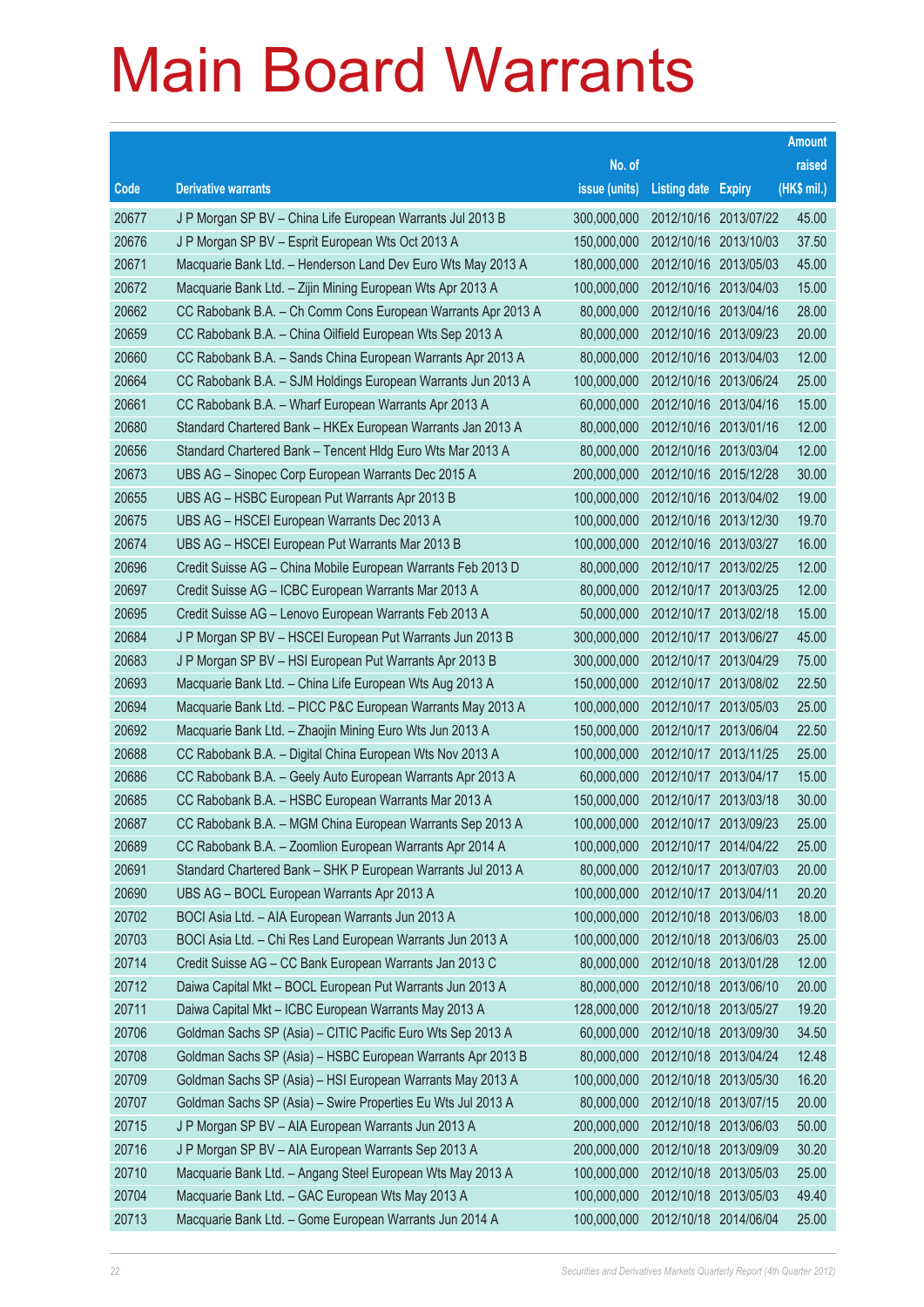|         |                                                              |               |                            | <b>Amount</b> |
|---------|--------------------------------------------------------------|---------------|----------------------------|---------------|
|         |                                                              | No. of        |                            | raised        |
| Code    | <b>Derivative warrants</b>                                   | issue (units) | <b>Listing date Expiry</b> | (HK\$ mil.)   |
| 20705   | Macquarie Bank Ltd. - Li & Fung European Warrants Jan 2014 A | 150,000,000   | 2012/10/18 2014/01/03      | 37.50         |
| 20699   | Standard Chartered Bank - CC Bank European Wts Mar 2013 A    | 100,000,000   | 2012/10/18 2013/03/12      | 15.00         |
| 20701   | Standard Chartered Bank - China Mobile Euro Wts Feb 2013 B   | 100,000,000   | 2012/10/18 2013/02/18      | 25.00         |
| 20700   | Standard Chartered Bank - ICBC European Warrants Mar 2013 B  | 100,000,000   | 2012/10/18 2013/03/27      | 17.00         |
| 20698   | UBS AG - Tencent Holdings European Warrants Feb 2013 B       | 200,000,000   | 2012/10/18 2013/02/18      | 45.00         |
| 20724   | BNP Paribas Arbit Issu B.V. - ICBC European Wts Dec 2013 A   | 200,000,000   | 2012/10/19 2013/12/03      | 50.00         |
| 20725   | BNP Paribas Arbit Issu B.V. - PetroCh Euro Wts Oct 2013 A    | 100,000,000   | 2012/10/19 2013/10/03      | 69.00         |
| 20723   | BNP Paribas Arbit Issu B.V. - Swrie Pacific A Eu Wt Jun 13 A | 24,000,000    | 2012/10/19 2013/06/04      | 11.76         |
| 20720   | Goldman Sachs SP (Asia) - CC Bank European Wts Jun 2013 A    | 100,000,000   | 2012/10/19 2013/06/27      | 16.10         |
| 20719   | HK Bank - HSI European Put Warrants Mar 2013 C               | 250,000,000   | 2012/10/19 2013/03/27      | 37.50         |
| 20717   | J P Morgan SP BV - HSBC European Warrants May 2013 A         | 200,000,000   | 2012/10/19 2013/05/27      | 50.00         |
| 20718   | J P Morgan SP BV - SPDR Gold Trust European Wts Jun 2013 B   | 100,000,000   | 2012/10/19 2013/06/17      | 32.10         |
| 20726   | Macquarie Bank Ltd. - Jiangxi Copper European Wts Aug 2013 A | 150,000,000   | 2012/10/19 2013/08/19      | 22.50         |
| 20721   | Standard Chartered Bank - HSI European Warrants Jun 2013 A   | 100,000,000   | 2012/10/19 2013/06/27      | 15.00         |
| 18322 # | Standard Chartered Bank - China Mobile Euro Wts Jan 2013 A   | 150,000,000   | 2012/10/19 2013/01/04      | 10.05         |
| 19173 # | Standard Chartered Bank - China Life Euro Put Wts Feb 2013 B | 260,000,000   | 2012/10/19 2013/02/22      | 10.14         |
| 20755   | BNP Paribas Arbit Issu B.V. - HSI European Wts Mar 2013 B    | 200,000,000   | 2012/10/22 2013/03/27      | 46.00         |
| 20754   | BNP Paribas Arbit Issu B.V. - HSI Euro Put Wts Mar 2013 A    | 200,000,000   | 2012/10/22 2013/03/27      | 32.00         |
| 20736   | HK Bank - Agricultural Bank European Warrants Mar 2013 A     | 80,000,000    | 2012/10/22 2013/03/27      | 12.00         |
| 20737   | HK Bank - CC Bank European Warrants Apr 2013 A               | 80,000,000    | 2012/10/22 2013/04/22      | 20.00         |
| 20734   | HK Bank - A50 China European Warrants Apr 2013 A             | 80,000,000    | 2012/10/22 2013/04/22      | 20.00         |
| 20735   | HK Bank - ICBC European Warrants Jul 2013 A                  | 80,000,000    | 2012/10/22 2013/07/02      | 20.00         |
| 20746   | Macquarie Bank Ltd.-Agricultural Bk Euro Warrants Aug 2013 A | 120,000,000   | 2012/10/22 2013/08/02      | 30.00         |
| 20745   | Macquarie Bank Ltd. - CC Bank European Warrants Jun 2013 A   | 120,000,000   | 2012/10/22 2013/06/04      | 30.00         |
| 20748   | Macquarie Bank Ltd. - China COSCO European Wts May 2013 A    | 100,000,000   | 2012/10/22 2013/05/03      | 25.00         |
| 20747   | Macquarie Bank Ltd. - COSCO Pacific European Wts Nov 2014 A  | 150,000,000   | 2012/10/22 2014/11/04      | 37.50         |
| 20750   | Macquarie Bank Ltd. - Ch Ship Cont European Wts Oct 2013 A   | 120,000,000   | 2012/10/22 2013/10/03      | 30.24         |
| 20752   | Macquarie Bank Ltd. - A50 China European Warrants May 2013 A | 100,000,000   | 2012/10/22 2013/05/03      | 25.00         |
| 20744   | Macquarie Bank Ltd. - ICBC European Warrants Jun 2013 A      | 120,000,000   | 2012/10/22 2013/06/04      | 30.00         |
| 20753   | Macquarie Bank Ltd. - Luk Fook Hold European Wts May 2013 A  | 150,000,000   | 2012/10/22 2013/05/27      | 22.50         |
| 20730   | Merrill Lynch Int'l & Co. C.V. - CC Bank Euro Wts Jan 2013 D | 50,000,000    | 2012/10/22 2013/01/31      | 10.20         |
| 20733   | Merrill Lynch Int'l & Co. C.V. - CC Bank Euro Wts Apr 2013 A | 40,000,000    | 2012/10/22 2013/04/23      | 10.00         |
| 20732   | Merrill Lynch Int'l & Co. C.V. - CC Bank Euro Wts May 2013 B | 40,000,000    | 2012/10/22 2013/05/27      | 10.00         |
| 20729   | Merrill Lynch Int'l & Co. C.V. - CC Bank Eu Put Wt May 2013A | 40,000,000    | 2012/10/22 2013/05/20      | 10.20         |
| 20731   | Merrill Lynch Int'l & Co. C.V. - HSBC Euro Wts May 2013 A    | 40,000,000    | 2012/10/22 2013/05/27      | 10.00         |
| 20728   | Merrill Lynch Int'l & Co. C.V. - ICBC Euro Wts Apr 2013 B    | 40,000,000    | 2012/10/22 2013/04/23      | 10.20         |
| 20727   | Merrill Lynch Int'l & Co. C.V. - ICBC Euro Put Wt Jul 2013 A | 40,000,000    | 2012/10/22 2013/07/08      | 11.40         |
| 20741   | CC Rabobank B.A. - AIA European Warrants Jun 2013 A          | 120,000,000   | 2012/10/22 2013/06/07      | 18.00         |
| 20740   | CC Rabobank B.A. - Cheung Kong European Warrants Mar 2013 A  | 80,000,000    | 2012/10/22 2013/03/18      | 32.00         |
| 20742   | CC Rabobank B.A. - Esprit European Warrants Jun 2013 A       | 100,000,000   | 2012/10/22 2013/06/27      | 25.00         |
| 20743   | CC Rabobank B.A. - Hutchison European Warrants Apr 2013 A    | 120,000,000   | 2012/10/22 2013/04/29      | 30.00         |
| 20739   | Standard Chartered Bank - BOCL European Warrants Oct 2013 A  | 80,000,000    | 2012/10/22 2013/10/31      | 20.00         |
| 20738   | Standard Chartered Bank-China Life European Wts Jul 2013 A   | 100,000,000   | 2012/10/22 2013/07/22      | 15.00         |
| 20749   | SGA Societe Generale Acceptance N.V. - CLife Eu Wt Jul 2013B | 200,000,000   | 2012/10/22 2013/07/22      | 31.00         |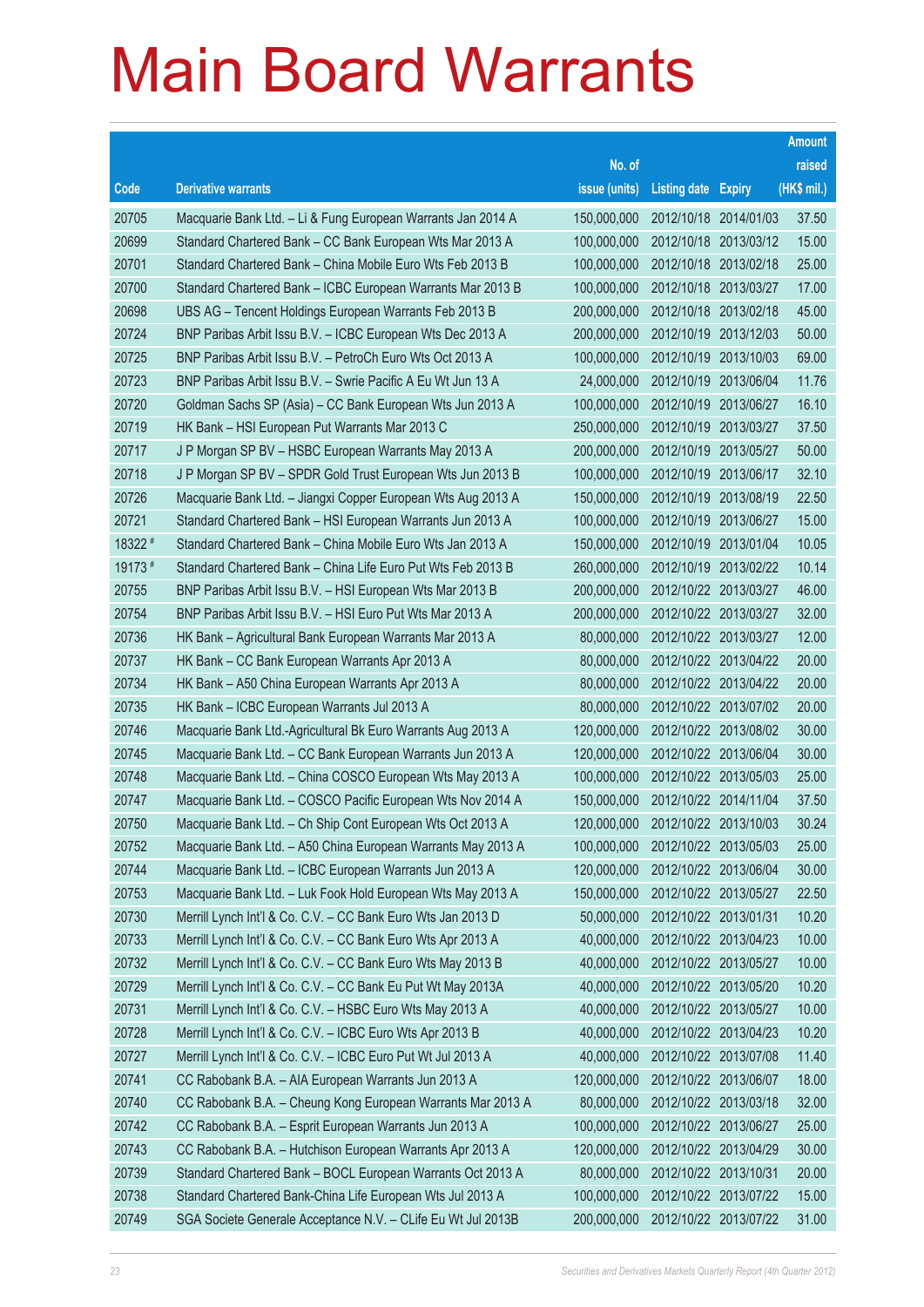|         |                                                               |               |                            |                       | <b>Amount</b> |
|---------|---------------------------------------------------------------|---------------|----------------------------|-----------------------|---------------|
|         |                                                               | No. of        |                            |                       | raised        |
| Code    | <b>Derivative warrants</b>                                    | issue (units) | <b>Listing date Expiry</b> |                       | (HK\$ mil.)   |
| 20751   | UBS AG - CC Bank European Warrants Apr 2013 A                 | 200,000,000   |                            | 2012/10/22 2013/04/22 | 50.00         |
| 19461 # | CC Rabobank B.A. - GCL-Poly Energy European Wts Mar 2013 A    | 140,000,000   |                            | 2012/10/22 2013/03/18 | 11.20         |
| 20776   | BNP Paribas Arbit Issu B.V. - Ch Mobile Euro Wts Mar 2013 A   | 200,000,000   | 2012/10/24 2013/03/04      |                       | 38.00         |
| 20774   | BNP Paribas Arbit Issu B.V. - HK Gas European Wts Feb 2014 B  | 82,000,000    |                            | 2012/10/24 2014/02/04 | 13.12         |
| 20775   | BNP Paribas Arbit Issu B.V. - Link REIT Euro Wts May 2014 A   | 66,000,000    |                            | 2012/10/24 2014/05/05 | 16.50         |
| 20794   | Credit Suisse AG - CC Bank European Warrants Mar 2013 A       | 80,000,000    |                            | 2012/10/24 2013/03/12 | 12.80         |
| 20793   | Credit Suisse AG - Ping An European Warrants Feb 2013 C       | 80,000,000    |                            | 2012/10/24 2013/02/22 | 12.00         |
| 20792   | Citigroup Global Mkt H Inc. - BOCL European Wts May 2013 A    | 100,000,000   |                            | 2012/10/24 2013/05/27 | 16.00         |
| 20790   | Citigroup Global Mkt H Inc. - China Life Euro Wts Apr 2013 A  | 100,000,000   |                            | 2012/10/24 2013/04/08 | 16.00         |
| 20791   | Citigroup Global Mkt H Inc. - China Mobile Eur Wt Apr 2013 A  | 100,000,000   |                            | 2012/10/24 2013/04/29 | 25.00         |
| 20788   | Citigroup Global Mkt H Inc. - China Mobile Eur Wt Jun 2013 A  | 100,000,000   | 2012/10/24 2013/06/24      |                       | 25.00         |
| 20789   | Citigroup Global Mkt H Inc. - ICBC European Wts May 2013 A    | 100,000,000   |                            | 2012/10/24 2013/05/27 | 15.00         |
| 20771   | Goldman Sachs SP (Asia) - AIA European Warrants Sep 2013 A    | 80,000,000    |                            | 2012/10/24 2013/09/19 | 13.04         |
| 20772   | Goldman Sachs SP (Asia) - China Life Euro Wts Apr 2013 A      | 80,000,000    |                            | 2012/10/24 2013/04/09 | 12.56         |
| 20769   | Goldman Sachs SP (Asia)-Sinopec Corp European Wts Apr 2013 A  | 80,000,000    |                            | 2012/10/24 2013/04/29 | 20.88         |
| 20773   | Goldman Sachs SP (Asia) - A50 China European Wts May 2013 A   | 80,000,000    |                            | 2012/10/24 2013/05/13 | 12.56         |
| 20770   | Goldman Sachs SP (Asia) - HKEx European Warrants Mar 2013 B   | 80,000,000    |                            | 2012/10/24 2013/03/18 | 12.24         |
| 20784   | J P Morgan SP BV - ICBC European Warrants Jul 2013 A          | 200,000,000   |                            | 2012/10/24 2013/07/02 | 50.20         |
| 20783   | Macquarie Bank Ltd. - Evergrande European Wts Apr 2013 A      | 150,000,000   |                            | 2012/10/24 2013/04/23 | 37.50         |
| 20757   | Merrill Lynch Int'l & Co. C.V. - HSCEI Euro Wts Dec 2013 A    | 100,000,000   |                            | 2012/10/24 2013/12/30 | 21.30         |
| 20760   | Merrill Lynch Int'l & Co. C.V. - HSCEI Euro Wts Dec 2013 B    | 100,000,000   |                            | 2012/10/24 2013/12/30 | 25.00         |
| 20756   | Merrill Lynch Int'l & Co. C.V. - HSCEI Euro Put Wt Jun 2013A  | 100,000,000   |                            | 2012/10/24 2013/06/27 | 16.00         |
| 20759   | Merrill Lynch Int'l & Co. C.V. - HSI Euro Put Wts Mar 2013 D  | 100,000,000   | 2012/10/24 2013/03/27      |                       | 15.40         |
| 20758   | Merrill Lynch Int'l & Co. C.V. - HSI Euro Put Wts Apr 2013 A  | 100,000,000   |                            | 2012/10/24 2013/04/29 | 25.00         |
| 20778   | CC Rabobank B.A. - BOC HK European Warrants Aug 2013 A        | 100,000,000   |                            | 2012/10/24 2013/08/27 | 15.00         |
| 20780   | CC Rabobank B.A. - CQRC Bank European Warrants Apr 2013 A     | 60,000,000    | 2012/10/24 2013/04/24      |                       | 18.00         |
| 20779   | CC Rabobank B.A. – Ch Ship Cont European Warrants Apr 2013 A  | 80,000,000    | 2012/10/24 2013/04/24      |                       | 20.00         |
| 20781   | CC Rabobank B.A. - China Ship Dev European Wts Apr 2013 A     | 60,000,000    | 2012/10/24 2013/04/24      |                       | 15.00         |
| 20782   | CC Rabobank B.A. - Ch Rongsheng European Warrants Apr 2013 A  | 80,000,000    | 2012/10/24 2013/04/24      |                       | 20.00         |
| 20777   | Standard Chartered Bank - A50 China Euro Warrants Feb 2013 A  | 100,000,000   | 2012/10/24 2013/02/18      |                       | 15.00         |
| 20762   | SGA Societe Generale Acceptance N.V-Anhui Conch Eu Wt Jun13A  | 100,000,000   | 2012/10/24 2013/06/26      |                       | 19.00         |
| 20761   | SGA Societe Generale Acceptance N.V. - AIA Eur Wt Jun 2013 A  | 100,000,000   |                            | 2012/10/24 2013/06/03 | 17.50         |
| 20766   | SGA Societe Generale Acceptance N.V. - BOCL Eu Wt Apr 2013 A  | 150,000,000   | 2012/10/24                 | 2013/04/15            | 39.75         |
| 20763   | SGA Societe Generale Acceptance N.V. - CMB Eu Wts Apr 2013 A  | 50,000,000    | 2012/10/24 2013/04/24      |                       | 23.25         |
| 20764   | SGA Societe Generale Acceptance N.V. - Shenhua Eu Wt Jun 13 A | 100,000,000   | 2012/10/24 2013/06/17      |                       | 15.50         |
| 20765   | SGA Societe Generale Acceptance N.V.-ChiUnicom Eu Wts Dec13A  | 150,000,000   |                            | 2012/10/24 2013/12/02 | 29.25         |
| 20768   | SGA Societe Generale Acceptance N.V. - HWL Eur Wt Mar 2013 C  | 150,000,000   | 2012/10/24                 | 2013/03/25            | 23.25         |
| 20767   | SGA Societe Generale Acceptance N.V. - Ping An Eu Wt May 13 A | 150,000,000   |                            | 2012/10/24 2013/05/06 | 39.75         |
| 20787   | UBS AG - CC Bank European Warrants Mar 2013 B                 | 200,000,000   | 2012/10/24 2013/03/25      |                       | 30.00         |
| 20786   | UBS AG - A50 China European Warrants Apr 2013 A               | 100,000,000   | 2012/10/24 2013/04/29      |                       | 25.00         |
| 20802   | BOCI Asia Ltd. - CC Bank European Warrants Mar 2013 A         | 100,000,000   | 2012/10/25 2013/03/19      |                       | 19.00         |
| 20801   | BOCI Asia Ltd. - ICBC European Warrants Apr 2013 A            | 100,000,000   | 2012/10/25 2013/04/03      |                       | 21.00         |
| 20805   | BNP Paribas Arbit Issu B.V.-CM Bank Euro Warrants Sep 2014 A  | 200,000,000   | 2012/10/25 2014/09/02      |                       | 50.00         |
| 20806   | BNP Paribas Arbit Issu B.V. - Li & Fung Euro Wts Mar 2014 A   | 100,000,000   | 2012/10/25 2014/03/04      |                       | 25.00         |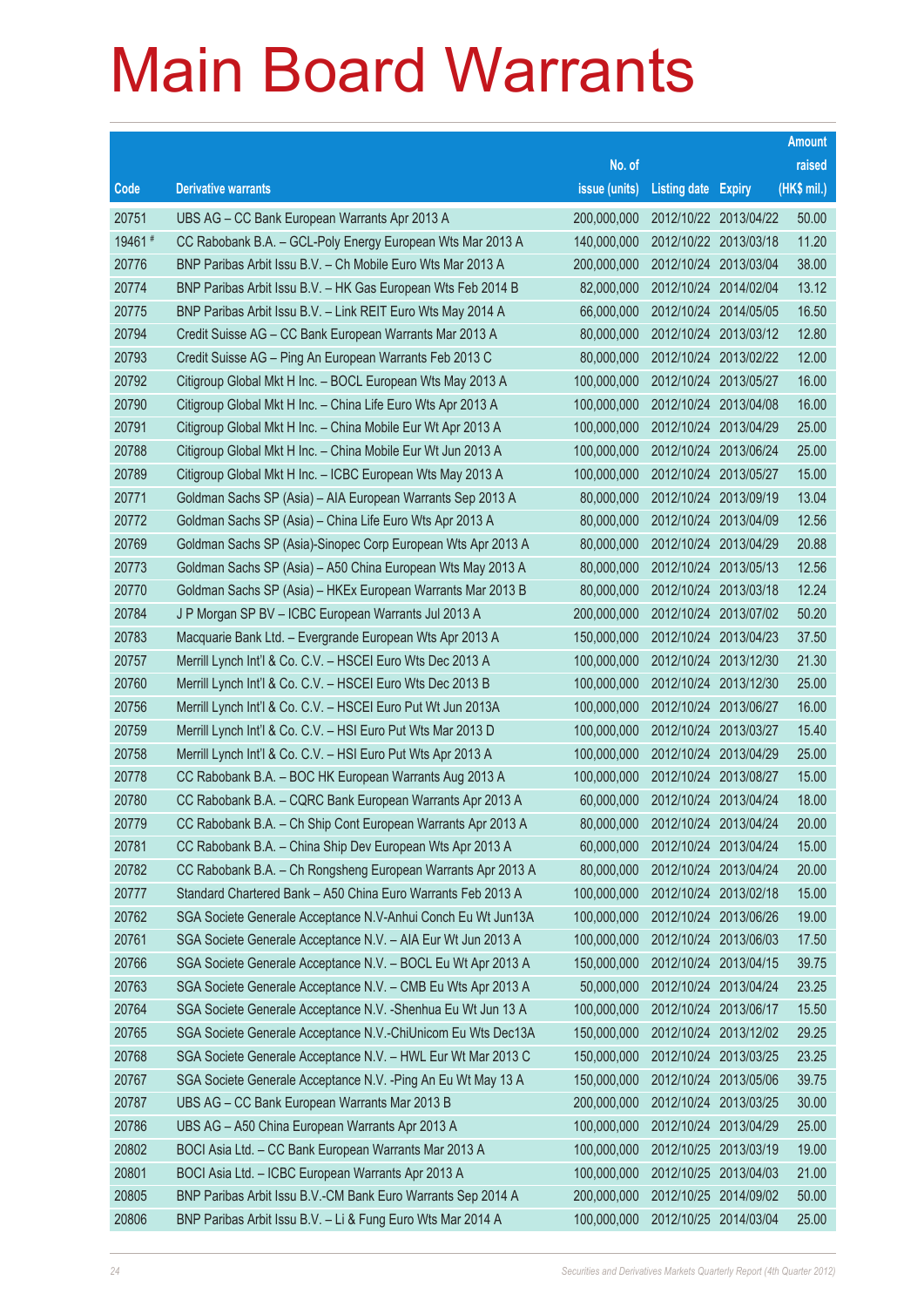|         |                                                              |               |                            |                       | <b>Amount</b> |
|---------|--------------------------------------------------------------|---------------|----------------------------|-----------------------|---------------|
|         |                                                              | No. of        |                            |                       | raised        |
| Code    | <b>Derivative warrants</b>                                   | issue (units) | <b>Listing date Expiry</b> |                       | (HK\$ mil.)   |
| 20804   | BNP Paribas Arbit Issu B.V. - Stanchart Euro Wts Feb 2015 A  | 64,000,000    |                            | 2012/10/25 2015/02/03 | 16.00         |
| 20803   | BNP Paribas Arbit Issu B.V. - Zijin Mining Eu Wts Aug 2013 A | 71,000,000    |                            | 2012/10/25 2013/08/02 | 22.72         |
| 20813   | Daiwa Capital Mkt - Cheung Kong European Put Wts Jun 2014 A  | 80,000,000    |                            | 2012/10/25 2014/06/06 | 16.80         |
| 20809   | Daiwa Capital Mkt - China Life European Warrants Apr 2013 A  | 138,000,000   | 2012/10/25 2013/04/25      |                       | 41.40         |
| 20810   | Daiwa Capital Mkt - HSBC European Warrants Apr 2013 B        | 128,000,000   |                            | 2012/10/25 2013/04/25 | 32.00         |
| 20811   | Daiwa Capital Mkt - Hutchison European Warrants Mar 2013 C   | 128,000,000   |                            | 2012/10/25 2013/03/08 | 48.64         |
| 20812   | Daiwa Capital Mkt - SHK Ppt European Warrants Mar 2013 B     | 80,000,000    |                            | 2012/10/25 2013/03/04 | 16.80         |
| 20814   | Daiwa Capital Mkt - Tencent Holdings European Wts Jul 2013 B | 128,000,000   | 2012/10/25 2013/07/22      |                       | 20.48         |
| 20797   | Goldman Sachs SP (Asia) - Anhui Conch Euro Wts Jun 2013 B    | 80,000,000    |                            | 2012/10/25 2013/06/10 | 20.08         |
| 20796   | Goldman Sachs SP (Asia) - Angang Steel Euro Wts May 2013 A   | 80,000,000    |                            | 2012/10/25 2013/05/30 | 35.12         |
| 20795   | Goldman Sachs SP (Asia) - Hutchison European Wts Mar 2013 B  | 80,000,000    | 2012/10/25 2013/03/18      |                       | 12.40         |
| 20808   | Macquarie Bank Ltd. - HSBC European Warrants Jul 2013 A      | 200,000,000   | 2012/10/25 2013/07/08      |                       | 30.00         |
| 20807   | UBS AG - China Mobile European Warrants Mar 2013 B           | 200,000,000   | 2012/10/25 2013/03/01      |                       | 74.00         |
| 20798   | UBS AG - HSI European Put Warrants Apr 2013 A                | 300,000,000   |                            | 2012/10/25 2013/04/29 | 75.00         |
| 20800   | UBS AG - ICBC European Warrants Mar 2013 B                   | 100,000,000   |                            | 2012/10/25 2013/03/25 | 24.00         |
| 20799   | UBS AG - Ping An European Warrants Feb 2013 B                | 100,000,000   |                            | 2012/10/25 2013/02/25 | 20.00         |
| 19276 # | Merrill Lynch Int'l & Co. C.V. - HSI Euro Put Wts Jan 2013 B | 250,000,000   |                            | 2012/10/25 2013/01/30 | 12.25         |
| 20819   | BOCI Asia Ltd. - HSI European Warrants Jun 2013 C            | 100,000,000   |                            | 2012/10/26 2013/06/27 | 25.00         |
| 20820   | BOCI Asia Ltd. - HSI European Put Warrants Mar 2013 E        | 100,000,000   | 2012/10/26 2013/03/27      |                       | 15.00         |
| 20829   | Credit Suisse AG - ChiUnicom European Warrants Apr 2013 B    | 80,000,000    | 2012/10/26 2013/04/29      |                       | 44.00         |
| 20825   | Credit Suisse AG - HSI European Warrants Jun 2013 A          | 200,000,000   |                            | 2012/10/26 2013/06/27 | 30.00         |
| 20826   | Credit Suisse AG - HSI European Put Warrants Apr 2013 A      | 200,000,000   |                            | 2012/10/26 2013/04/29 | 38.00         |
| 20830   | Credit Suisse AG - ICBC European Warrants Apr 2013 A         | 80,000,000    |                            | 2012/10/26 2013/04/29 | 20.00         |
| 20831   | Credit Suisse AG - ICBC European Put Warrants Jul 2013 A     | 80,000,000    |                            | 2012/10/26 2013/07/09 | 20.00         |
| 20827   | Credit Suisse AG - Ping An European Warrants Mar 2013 A      | 80,000,000    | 2012/10/26 2013/03/11      |                       | 26.40         |
| 20836   | Citigroup Global Mkt H Inc. - Anhui Conch Euro Wts Jul 2013A | 100,000,000   | 2012/10/26 2013/07/29      |                       | 25.00         |
| 20839   | Citigroup Global Mkt H Inc. - A50 China Euro Wts May 2013 A  | 100,000,000   | 2012/10/26 2013/05/13      |                       | 18.00         |
| 20837   | Citigroup Global Mkt H Inc. - HSBC European Wts Jul 2013 A   | 100,000,000   | 2012/10/26 2013/07/02      |                       | 25.00         |
| 20838   | Citigroup Global Mkt H Inc. - SHK Ppt Euro Wts Apr 2013 A    | 100,000,000   | 2012/10/26 2013/04/29      |                       | 25.00         |
| 20816   | HK Bank - HSI European Warrants Sep 2014 A                   | 200,000,000   | 2012/10/26 2014/09/29      |                       | 50.00         |
| 20817   | HK Bank - HSI European Put Warrants Dec 2014 A               | 200,000,000   |                            | 2012/10/26 2014/12/30 | 50.00         |
| 20818   | HK Bank - HSI European Put Warrants Dec 2014 B               | 200,000,000   |                            | 2012/10/26 2014/12/30 | 50.00         |
| 20834   | Macquarie Bank Ltd. - Sinopec Corp European Wts Dec 2014 A   | 180,000,000   |                            | 2012/10/26 2014/12/02 | 27.00         |
| 20833   | Macquarie Bank Ltd. - PetroChina European Wts Aug 2013 A     | 180,000,000   |                            | 2012/10/26 2013/08/30 | 27.00         |
| 20847   | Merrill Lynch Int'l & Co. C.V. - Ch Mobile Eur Wt Apr 2013 A | 40,000,000    | 2012/10/26 2013/04/29      |                       | 18.60         |
| 20846   | Merrill Lynch Int'l & Co. C.V. - Ch Mobile Eur Wt May 2013 B | 40,000,000    |                            | 2012/10/26 2013/05/27 | 10.40         |
| 20845   | Merrill Lynch Int'l & Co. C.V. - Ch Mobile Eur Wt Jun 2013 A | 40,000,000    | 2012/10/26 2013/06/10      |                       | 10.80         |
| 20844   | Merrill Lynch Int'l & Co. C.V. - Ch Mobile Eu Put Wt May13 A | 40,000,000    |                            | 2012/10/26 2013/05/06 | 19.40         |
| 20842   | Merrill Lynch Int'l & Co. C.V. - A50 China Eur Wt May 2013 B | 60,000,000    | 2012/10/26 2013/05/13      |                       | 11.40         |
| 20840   | Merrill Lynch Int'l & Co. C.V. - A50 China Eu Put Wt Apr13 B | 40,000,000    | 2012/10/26 2013/04/29      |                       | 29.60         |
| 20841   | Merrill Lynch Int'l & Co. C.V. - A50 China Eu Put Wt May13 A | 50,000,000    | 2012/10/26 2013/05/14      |                       | 11.05         |
| 20822   | Standard Chartered Bank-China Life European Wts Apr 2013 A   | 100,000,000   | 2012/10/26 2013/04/08      |                       | 15.00         |
| 20821   | Standard Chartered Bank - China Mobile Euro Wts Mar 2013 A   | 100,000,000   | 2012/10/26 2013/03/11      |                       | 15.00         |
| 20823   | Standard Chartered Bank - HSBC European Put Wts Jun 2013 A   | 100,000,000   | 2012/10/26 2013/06/28      |                       | 34.00         |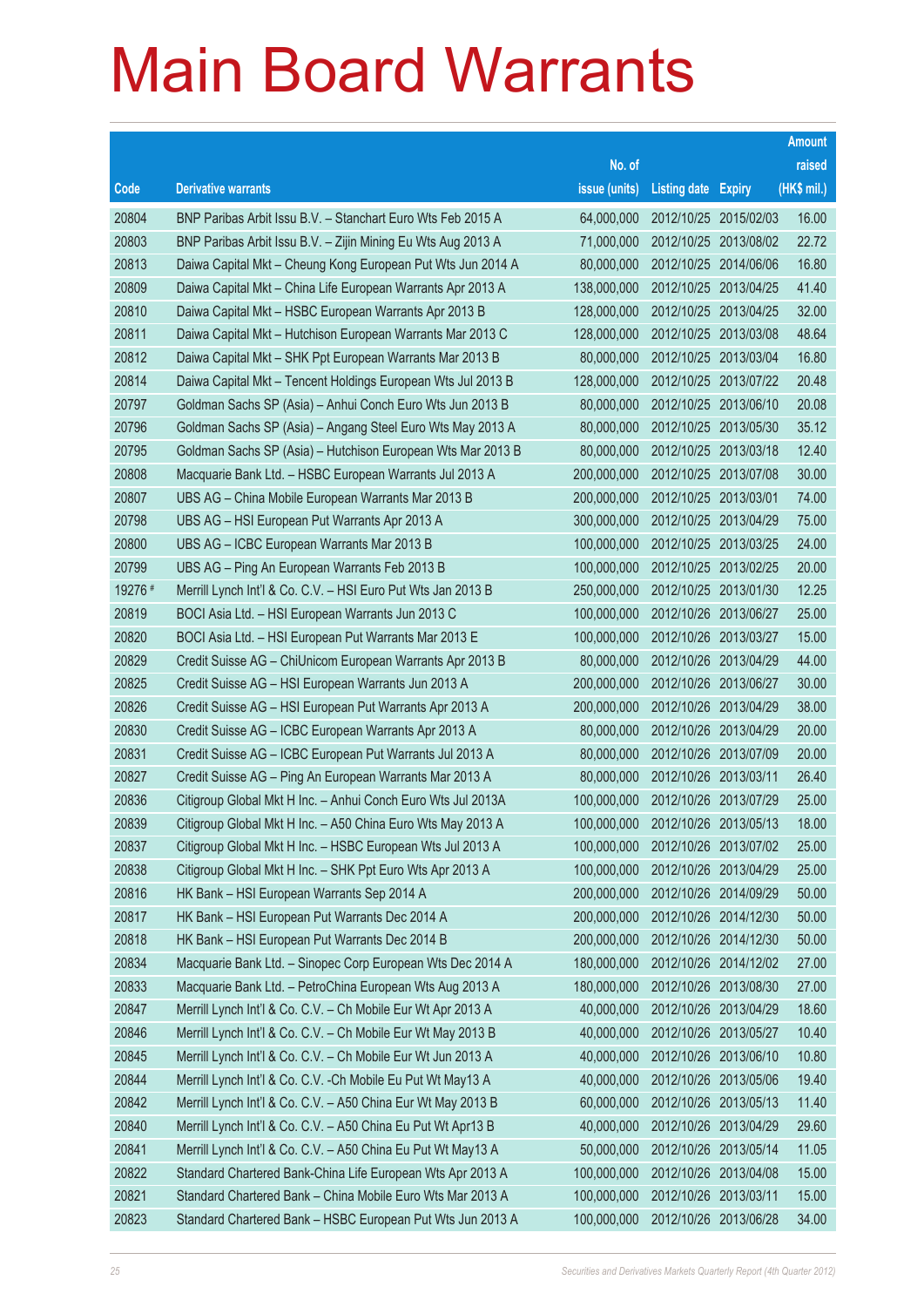|       |                                                              |               |                       |                       | <b>Amount</b> |
|-------|--------------------------------------------------------------|---------------|-----------------------|-----------------------|---------------|
|       |                                                              | No. of        |                       |                       | raised        |
| Code  | <b>Derivative warrants</b>                                   | issue (units) | Listing date Expiry   |                       | (HK\$ mil.)   |
| 20824 | SGA Societe Generale Acceptance N.V. - ICBC Eu Wt May 2013 B | 150,000,000   | 2012/10/26 2013/05/06 |                       | 39.00         |
| 20815 | SGA Societe Generale Acceptance N.V. - JIANC Eu Wt Apr2013 B | 100,000,000   |                       | 2012/10/26 2013/04/29 | 16.00         |
| 20832 | UBS AG - China Mobile European Warrants Mar 2013 C           | 200,000,000   | 2012/10/26 2013/03/11 |                       | 40.00         |
| 20835 | UBS AG - HSI European Warrants Apr 2013 B                    | 300,000,000   | 2012/10/26 2013/04/29 |                       | 75.00         |
| 20859 | BOCI Asia Ltd. - A50 China European Warrants May 2013 A      | 100,000,000   |                       | 2012/10/29 2013/05/20 | 19.00         |
| 20872 | BNP Paribas Arbit Issu B.V. - China Life Euro Wts Oct 2014 A | 200,000,000   | 2012/10/29 2014/10/06 |                       | 52.00         |
| 20873 | BNP Paribas Arbit Issu B.V. - CLP European Wts Sep 2013 A    | 38,000,000    | 2012/10/29 2013/09/03 |                       | 10.26         |
| 20874 | BNP Paribas Arbit Issu B.V. - Lenovo European Wts Aug 2013 A | 93,000,000    | 2012/10/29 2013/08/02 |                       | 51.15         |
| 20875 | BNP Paribas Arbit Issu B.V. - Shanghai Electric Eu Wt Jul13A | 26,000,000    |                       | 2012/10/29 2013/07/03 | 10.14         |
| 20869 | Credit Suisse AG - CNOOC European Put Warrants Mar 2013 B    | 70,000,000    | 2012/10/29 2013/03/25 |                       | 10.50         |
| 20870 | Credit Suisse AG - HSBC European Put Warrants Apr 2013 D     | 70,000,000    |                       | 2012/10/29 2013/04/29 | 11.90         |
| 20868 | Credit Suisse AG - Ping An European Put Warrants Mar 2013 B  | 70,000,000    | 2012/10/29 2013/03/11 |                       | 10.50         |
| 20879 | Citigroup Global Mkt H Inc. - HSI European Wts Jun 2013 A    | 100,000,000   |                       | 2012/10/29 2013/06/27 | 15.00         |
| 20867 | Daiwa Capital Mkt - HSCEI European Warrants Jun 2013 D       | 100,000,000   | 2012/10/29 2013/06/27 |                       | 25.00         |
| 20866 | Goldman Sachs SP (Asia) - BankComm European Wts Jun 2013 A   | 80,000,000    |                       | 2012/10/29 2013/06/24 | 20.72         |
| 20863 | Goldman Sachs SP (Asia) - China Tel European Wts May 2013 A  | 80,000,000    | 2012/10/29 2013/05/20 |                       | 20.48         |
| 20864 | Goldman Sachs SP (Asia) - China Unicom Euro Wts Mar 2014 A   | 80,000,000    |                       | 2012/10/29 2014/03/03 | 20.24         |
| 20853 | Goldman Sachs SP (Asia) - HSCEI European Warrants Apr 2013 A | 150,000,000   | 2012/10/29 2013/04/29 |                       | 38.25         |
| 20854 | Goldman Sachs SP (Asia) - HSCEI European Warrants May 2013 A | 150,000,000   | 2012/10/29            | 2013/05/30            | 38.40         |
| 20855 | Goldman Sachs SP (Asia) - HSCEI European Put Wts Apr 2013 B  | 150,000,000   | 2012/10/29 2013/04/29 |                       | 37.80         |
| 20856 | Goldman Sachs SP (Asia) - HSCEI European Put Wts May 2013 B  | 150,000,000   |                       | 2012/10/29 2013/05/30 | 37.65         |
| 20876 | Goldman Sachs SP (Asia) - JIANC European Warrants Aug 2013 A | 80,000,000    | 2012/10/29 2013/08/26 |                       | 20.40         |
| 20865 | Goldman Sachs SP (Asia) - PetroChina European Wts Jun 2013 A | 80,000,000    | 2012/10/29 2013/06/24 |                       | 42.48         |
| 20857 | HK Bank - A50 China European Warrants Jul 2013 A             | 150,000,000   | 2012/10/29 2013/07/15 |                       | 22.50         |
| 20858 | HK Bank - A50 China European Put Warrants Jun 2014 A         | 100,000,000   | 2012/10/29 2014/06/25 |                       | 15.00         |
| 20881 | J P Morgan SP BV - A50 China European Warrants Jul 2013 A    | 200,000,000   | 2012/10/29 2013/07/02 |                       | 50.00         |
| 20877 | Macquarie Bank Ltd. - China Overseas European Wts Dec 2013 A | 180,000,000   | 2012/10/29 2013/12/04 |                       | 45.00         |
| 20878 | Macquarie Bank Ltd. - Chi Res Land European Wts Jun 2013 A   | 180,000,000   | 2012/10/29 2013/06/03 |                       | 45.00         |
| 20861 | Macquarie Bank Ltd. - Poly HK Inv European Wts May 2013 A    | 100,000,000   | 2012/10/29 2013/05/13 |                       | 25.50         |
| 20852 | Nomura Int'l plc -CITIC Bank European Warrants Jun 2013 A    | 50,000,000    | 2012/10/29 2013/06/28 |                       | 12.85         |
| 20851 | Nomura Int'l plc - Digital China European Wts Sep 2013 A     | 50,000,000    | 2012/10/29 2013/09/30 |                       | 12.65         |
| 20848 | Nomura Int'l plc -Henderson Land Dev Euro Wts Sep 2013 A     | 50,000,000    | 2012/10/29 2013/09/30 |                       | 13.90         |
| 20884 | UBS AG - BOC HK European Warrants Dec 2013 A                 | 100,000,000   | 2012/10/29 2013/12/16 |                       | 15.00         |
| 20883 | UBS AG - BOCL European Put Warrants Jun 2013 A               | 100,000,000   | 2012/10/29 2013/06/17 |                       | 18.00         |
| 20860 | UBS AG - CC Bank European Warrants Mar 2013 C                | 200,000,000   |                       | 2012/10/29 2013/03/12 | 40.00         |
| 20887 | UBS AG - China Coal European Warrants Jun 2013 A             | 100,000,000   | 2012/10/29 2013/06/28 |                       | 60.00         |
| 20888 | UBS AG - China National Building European Wts Mar 2013 A     | 100,000,000   | 2012/10/29 2013/03/11 |                       | 54.00         |
| 20880 | UBS AG - Sinopec Corp European Warrants Apr 2013 A           | 100,000,000   | 2012/10/29 2013/04/29 |                       | 25.00         |
| 20885 | UBS AG - China Shenhua European Warrants Mar 2013 A          | 100,000,000   | 2012/10/29 2013/03/25 |                       | 21.00         |
| 20882 | UBS AG - Evergrande European Warrants Mar 2013 A             | 100,000,000   | 2012/10/29 2013/03/25 |                       | 27.00         |
| 20889 | UBS AG - HSI European Put Warrants Jun 2013 B                | 300,000,000   | 2012/10/29 2013/06/27 |                       | 87.00         |
| 20871 | UBS AG - ICBC European Put Warrants Apr 2013 B               | 100,000,000   | 2012/10/29 2013/04/29 |                       | 25.00         |
| 20862 | UBS AG - Jiangxi Copper European Warrants Apr 2013 A         | 100,000,000   | 2012/10/29 2013/04/29 |                       | 25.00         |
| 20886 | UBS AG - Zijin Mining European Warrants Mar 2013 A           | 100,000,000   | 2012/10/29 2013/03/27 |                       | 23.00         |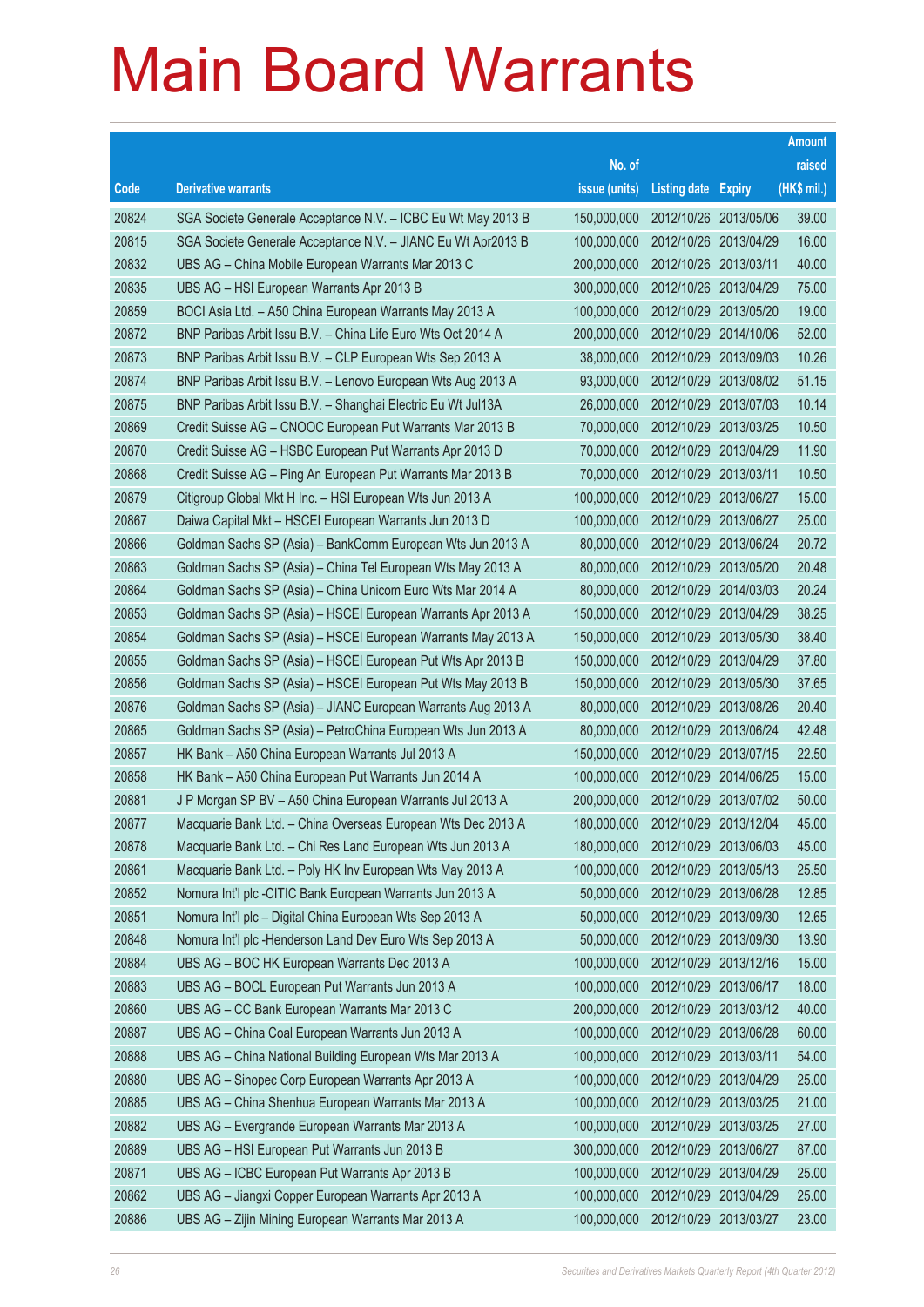|         |                                                              |               |                            |            | <b>Amount</b> |
|---------|--------------------------------------------------------------|---------------|----------------------------|------------|---------------|
|         |                                                              | No. of        |                            |            | raised        |
| Code    | <b>Derivative warrants</b>                                   | issue (units) | <b>Listing date Expiry</b> |            | (HK\$ mil.)   |
| 17963 # | UBS AG - HSCEI European Warrants Dec 2012 B                  | 250,000,000   | 2012/10/29 2012/12/28      |            | 11.75         |
| 20893   | Credit Suisse AG - Sinopec Corp European Warrants Apr 2013 A | 80,000,000    | 2012/10/30 2013/04/29      |            | 24.00         |
| 20896   | Credit Suisse AG - A50 China European Warrants Apr 2013 A    | 80,000,000    | 2012/10/30 2013/04/29      |            | 20.00         |
| 20894   | Credit Suisse AG - HKEx European Warrants Mar 2013 C         | 80,000,000    | 2012/10/30 2013/03/18      |            | 26.40         |
| 20895   | Credit Suisse AG - HKEx European Put Warrants Aug 2013 A     | 80,000,000    | 2012/10/30 2013/08/26      |            | 12.00         |
| 20891   | J P Morgan SP BV - BOC HK European Warrants Sep 2013 A       | 150,000,000   | 2012/10/30 2013/09/02      |            | 22.50         |
| 20890   | J P Morgan SP BV - CPIC European Warrants May 2013 A         | 200,000,000   | 2012/10/30 2013/05/02      |            | 50.00         |
| 20892   | J P Morgan SP BV - PetroChina European Warrants Jul 2013 A   | 100,000,000   | 2012/10/30 2013/07/02      |            | 53.00         |
| 20898   | UBS AG - HSCEI European Warrants Jun 2013 C                  | 100,000,000   | 2012/10/30 2013/06/27      |            | 25.00         |
| 20897   | UBS AG - HSCEI European Put Warrants Jun 2013 B              | 100,000,000   | 2012/10/30 2013/06/27      |            | 25.00         |
| 20924   | BNP Paribas Arbit Issu B.V. - BOCL European Wts Jan 2015 A   | 100,000,000   | 2012/10/31                 | 2015/01/05 | 26.00         |
| 20916   | Credit Suisse AG - CNBM European Warrants Mar 2013 B         | 70,000,000    | 2012/10/31 2013/03/11      |            | 35.00         |
| 20915   | Credit Suisse AG - Jiangxi Copper European Wts Apr 2013 A    | 70,000,000    | 2012/10/31                 | 2013/04/22 | 11.20         |
| 20913   | Credit Suisse AG - Tencent Holdings European Wts Jul 2013 A  | 100,000,000   | 2012/10/31 2013/07/22      |            | 18.00         |
| 20914   | Credit Suisse AG - Tencent Holdings Euro Put Wts Mar 2013 D  | 100,000,000   | 2012/10/31                 | 2013/03/28 | 17.00         |
| 20917   | Credit Suisse AG - Yanzhou Coal European Warrants May 2013 A | 70,000,000    | 2012/10/31 2013/05/03      |            | 59.50         |
| 20907   | Daiwa Capital Mkt -Agricultural Bank European Wts Aug 2013 A | 128,000,000   | 2012/10/31                 | 2013/08/23 | 32.00         |
| 20904   | Daiwa Capital Mkt - CCB European Warrants Mar 2013 A         | 128,000,000   | 2012/10/31                 | 2013/03/25 | 19.20         |
| 20909   | Daiwa Capital Mkt - China Life European Warrants Apr 2013 B  | 188,000,000   | 2012/10/31                 | 2013/04/08 | 30.08         |
| 20908   | Daiwa Capital Mkt - Hutchison European Warrants Apr 2013 B   | 168,000,000   | 2012/10/31 2013/04/02      |            | 28.56         |
| 20905   | Daiwa Capital Mkt - ICBC European Warrants Mar 2013 A        | 168,000,000   | 2012/10/31                 | 2013/03/01 | 25.20         |
| 20906   | Daiwa Capital Mkt - ICBC European Warrants Sep 2013 A        | 128,000,000   | 2012/10/31 2013/09/19      |            | 32.00         |
| 20921   | Goldman Sachs SP (Asia) - CC Bank Euro Put Wts Jul 2013 A    | 60,000,000    | 2012/10/31                 | 2013/07/02 | 17.16         |
| 20901   | Goldman Sachs SP (Asia) - HSI European Warrants Oct 2013 A   | 150,000,000   | 2012/10/31 2013/10/30      |            | 37.50         |
| 20920   | Goldman Sachs SP (Asia) - SHK Ppt European Wts May 2013 A    | 80,000,000    | 2012/10/31                 | 2013/05/27 | 20.72         |
| 20910   | HK Bank - CNBM European Warrants Jan 2014 A                  | 80,000,000    | 2012/10/31 2014/01/27      |            | 13.60         |
| 20903   | J P Morgan SP BV - BOCL European Warrants Jul 2013 B         | 200,000,000   | 2012/10/31 2013/07/02      |            | 50.00         |
| 20902   | J P Morgan SP BV - Geely Auto European Warrants Sep 2013 A   | 100,000,000   | 2012/10/31 2013/09/25      |            | 33.60         |
| 20923   | J P Morgan SP BV - HKEx European Warrants Jun 2013 A         | 100,000,000   | 2012/10/31                 | 2013/06/03 | 25.00         |
| 20922   | J P Morgan SP BV - Tencent European Put Warrants Jun 2013 B  | 200,000,000   | 2012/10/31 2013/06/25      |            | 50.00         |
| 20912   | CC Rabobank B.A. - CNBM European Warrants Jan 2014 A         | 200,000,000   | 2012/10/31                 | 2014/01/24 | 30.00         |
| 20899   | SGA Societe Generale Acceptance N.V.- A50 Ch Eu Wt Mar2013 B | 50,000,000    | 2012/10/31                 | 2013/03/04 | 17.50         |
| 20900   | SGA Societe Generale Acceptance N.V. - HKEx Eu Wt Jun 2014 A | 300,000,000   | 2012/10/31                 | 2014/06/23 | 45.00         |
| 20918   | UBS AG - AIA European Warrants Sep 2013 B                    | 100,000,000   | 2012/10/31                 | 2013/09/30 | 25.00         |
| 20919   | UBS AG - Tencent Holdings European Put Warrants Mar 2013 B   | 100,000,000   | 2012/10/31                 | 2013/03/04 | 15.00         |
| 17224 # | Daiwa Capital Mkt - A50 China European Warrants Aug 2013 A   | 632,000,000   | 2012/10/31                 | 2013/08/01 | 26.54         |
| 20935   | BNP Paribas Arbit Issu B.V.-BOCL European Put Wts Sep 2013 A | 100,000,000   | 2012/11/01                 | 2013/09/04 | 25.00         |
| 20931   | BNP Paribas Arbit Issu B.V. - HSI European Wts Jun 2013 A    | 200,000,000   | 2012/11/01 2013/06/27      |            | 30.00         |
| 20930   | BNP Paribas Arbit Issu B.V. - HSI European Wts Apr 2014 A    | 200,000,000   | 2012/11/01                 | 2014/04/29 | 50.00         |
| 20937   | BNP Paribas Arbit Issu B.V. - Tencent HIdgs Eu Wt Aug 2013 A | 100,000,000   | 2012/11/01 2013/08/05      |            | 23.00         |
| 20936   | BNP Paribas Arbit Issu B.V. - Tencent Eu Put Wt Jul 2013 B   | 100,000,000   | 2012/11/01                 | 2013/07/04 | 25.00         |
| 20938   | Credit Suisse AG - AIA European Warrants May 2013 A          | 80,000,000    | 2012/11/01 2013/05/27      |            | 20.00         |
| 20939   | Daiwa Capital Mkt - AIA European Warrants Jun 2013 B         | 80,000,000    | 2012/11/01                 | 2013/06/04 | 20.00         |
| 20926   | HK Bank - AIA European Warrants Sep 2013 A                   | 80,000,000    | 2012/11/01                 | 2013/09/26 | 13.60         |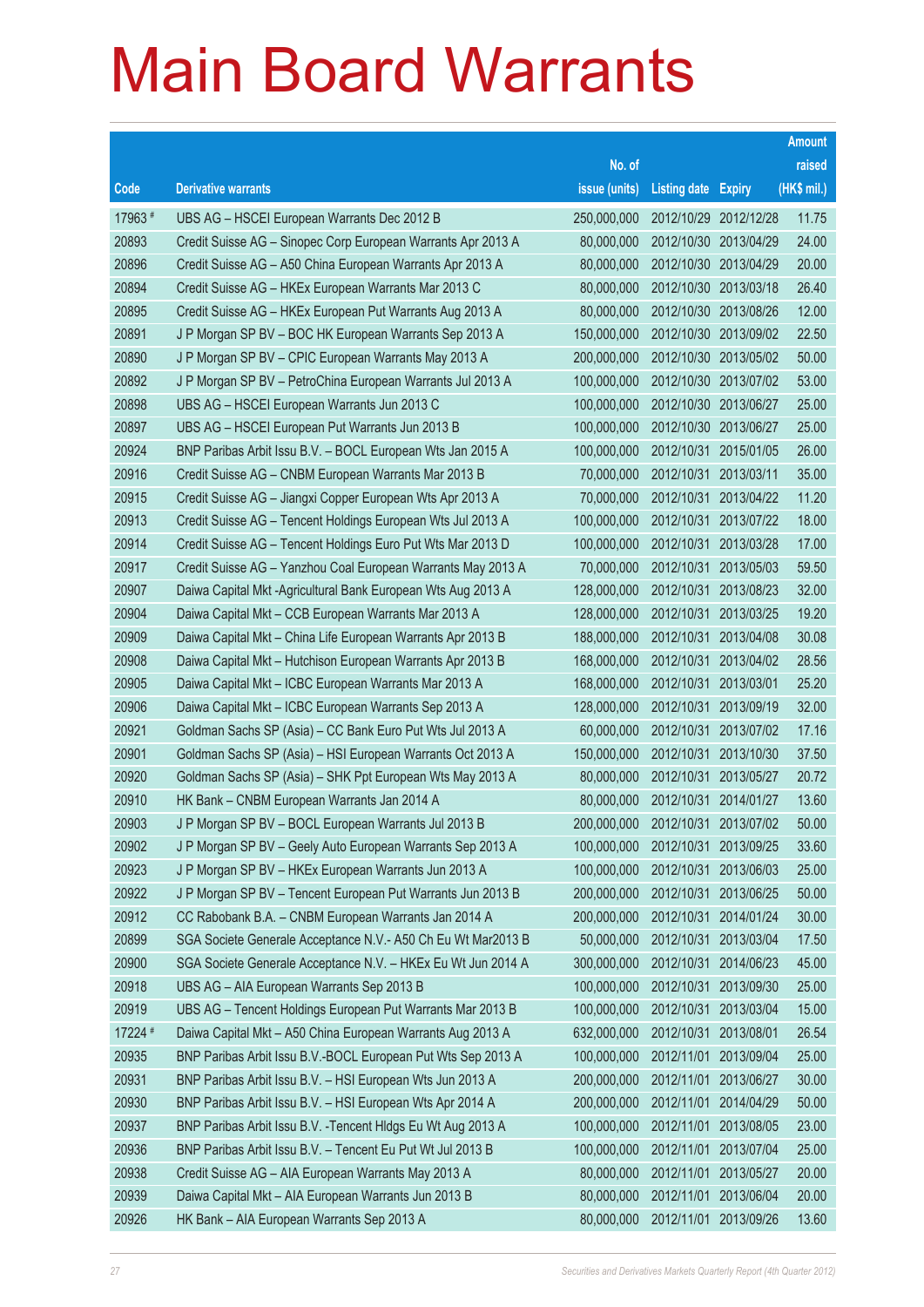|         |                                                              |               |                            |                       | <b>Amount</b> |
|---------|--------------------------------------------------------------|---------------|----------------------------|-----------------------|---------------|
|         |                                                              | No. of        |                            |                       | raised        |
| Code    | <b>Derivative warrants</b>                                   | issue (units) | <b>Listing date Expiry</b> |                       | (HK\$ mil.)   |
| 20927   | HK Bank - Minsheng Bank European Warrants Jul 2013 A         | 60,000,000    |                            | 2012/11/01 2013/07/15 | 18.00         |
| 20925   | HK Bank - HSI European Put Warrants Apr 2013 A               | 150,000,000   |                            | 2012/11/01 2013/04/29 | 28.50         |
| 20928   | J P Morgan SP BV - HSI European Warrants May 2013 A          | 300,000,000   | 2012/11/01                 | 2013/05/30            | 75.00         |
| 20929   | J P Morgan SP BV - HSI European Put Warrants May 2013 B      | 300,000,000   |                            | 2012/11/01 2013/05/30 | 75.00         |
| 20945   | CC Rabobank B.A. - GAC European Warrants May 2013 A          | 60,000,000    | 2012/11/01                 | 2013/05/02            | 21.00         |
| 20941   | CC Rabobank B.A. - Galaxy Ent European Put Wts May 2013 A    | 100,000,000   |                            | 2012/11/01 2013/05/13 | 25.00         |
| 20940   | CC Rabobank B.A. - Gome European Warrants May 2014 A         | 100,000,000   | 2012/11/01                 | 2014/05/26            | 25.00         |
| 20942   | CC Rabobank B.A. - Hang Lung Ppt European Wts Mar 2013 A     | 70,000,000    |                            | 2012/11/01 2013/03/25 | 10.50         |
| 20943   | CC Rabobank B.A. - Sino Land European Warrants Apr 2013 A    | 120,000,000   |                            | 2012/11/01 2013/04/25 | 18.00         |
| 20934   | Standard Chartered Bank - AIA European Warrants Oct 2013 A   | 100,000,000   |                            | 2012/11/01 2013/10/02 | 25.00         |
| 20932   | Standard Chartered Bank - China Mobile Euro Wts May 2013 B   | 100,000,000   | 2012/11/01                 | 2013/05/24            | 25.00         |
| 20933   | Standard Chartered Bank - Tencent Hidg Eu Put Wts Jul 2013 A | 100,000,000   |                            | 2012/11/01 2013/07/03 | 25.00         |
| 20965   | BNP Paribas Arbit Issu B.V. - Chi Res Land Eu Wts Jul2013 A  | 100,000,000   |                            | 2012/11/02 2013/07/03 | 25.00         |
| 20967   | BNP Paribas Arbit Issu B.V.-Dongfeng Motor Eur Wt Sep 2014 A | 100,000,000   |                            | 2012/11/02 2014/09/02 | 25.00         |
| 20966   | BNP Paribas Arbit Issu B.V. - Kerry Ppt Euro Wts Jul 2013 A  | 28,000,000    |                            | 2012/11/02 2013/07/03 | 10.08         |
| 20959   | Credit Suisse AG - HSI European Warrants Apr 2013 B          | 200,000,000   |                            | 2012/11/02 2013/04/29 | 40.00         |
| 20960   | Daiwa Capital Mkt - HSI European Warrants Apr 2013 B         | 200,000,000   |                            | 2012/11/02 2013/04/29 | 32.00         |
| 20955   | HK Bank - Cheung Kong European Warrants Jun 2013 A           | 80,000,000    |                            | 2012/11/02 2013/06/18 | 20.00         |
| 20957   | HK Bank - China Mobile European Warrants Jun 2013 A          | 100,000,000   |                            | 2012/11/02 2013/06/18 | 25.00         |
| 20952   | HK Bank - A50 China European Warrants Jun 2013 A             | 60,000,000    |                            | 2012/11/02 2013/06/24 | 15.00         |
| 20956   | HK Bank - HWL European Warrants Mar 2013 C                   | 100,000,000   |                            | 2012/11/02 2013/03/20 | 15.00         |
| 20953   | HK Bank - SHK Ppt European Warrants May 2013 A               | 80,000,000    |                            | 2012/11/02 2013/05/02 | 20.00         |
| 20958   | Macquarie Bank Ltd. - New World Dev European Wts Feb 2015 A  | 250,000,000   |                            | 2012/11/02 2015/02/03 | 62.50         |
| 20951   | Standard Chartered Bank - CNBM European Warrants Jan 2014 A  | 100,000,000   |                            | 2012/11/02 2014/01/24 | 20.00         |
| 20948   | Standard Chartered Bank - HSI European Put Wts Jun 2013 B    | 200,000,000   |                            | 2012/11/02 2013/06/27 | 50.00         |
| 20961   | Standard Chartered Bank - Li & Fung European Wts Aug 2014 A  | 100,000,000   |                            | 2012/11/02 2014/08/04 | 25.00         |
| 20949   | Standard Chartered Bank - SHK P European Warrants Feb 2013 B | 60,000,000    |                            | 2012/11/02 2013/02/25 | 15.00         |
| 20950   | Standard Chartered Bank - SHK P European Warrants Sep 2013 A | 60,000,000    | 2012/11/02 2013/09/05      |                       | 15.00         |
| 20946   | SGA Societe Generale Acceptance N.V. - CP&CC Eu Wt May2013 A | 50,000,000    |                            | 2012/11/02 2013/05/06 | 12.50         |
| 20947   | SGA Societe Generale Acceptance N.V. - HKEx Eu Wt Jun 2013 A | 30,000,000    |                            | 2012/11/02 2013/06/03 | 11.10         |
| 20968   | UBS AG - Galaxy Ent European Warrants Jun 2013 A             | 100,000,000   |                            | 2012/11/02 2013/06/24 | 25.00         |
| 20964   | UBS AG - Sands China European Warrants Apr 2013 A            | 100,000,000   |                            | 2012/11/02 2013/04/17 | 21.00         |
| 20963   | UBS AG - SHK Ppt European Warrants Feb 2013 A                | 100,000,000   |                            | 2012/11/02 2013/02/25 | 23.00         |
| 18324 # | Standard Chartered Bank - A50 China Euro Warrants May 2014 A | 150,000,000   |                            | 2012/11/02 2014/05/07 | 12.45         |
| 20979   | Bank of East Asia - Angang Steel European Warrants May2013 A | 60,000,000    |                            | 2012/11/05 2013/05/10 | 10.80         |
| 20980   | Bank of East Asia - CNBM European Warrants Jan 2014 A        | 150,000,000   |                            | 2012/11/05 2014/01/24 | 25.50         |
| 20970   | HK Bank - HSI European Warrants May 2013 B                   | 250,000,000   |                            | 2012/11/05 2013/05/30 | 62.50         |
| 20971   | HK Bank - HSI European Warrants May 2013 C                   | 250,000,000   |                            | 2012/11/05 2013/05/30 | 62.50         |
| 20973   | Nomura Int'l plc - Esprit European Warrants Sep 2013 C       | 50,000,000    |                            | 2012/11/05 2013/09/30 | 13.35         |
| 20972   | Nomura Int'l plc - Esprit European Warrants Dec 2013 A       | 50,000,000    |                            | 2012/11/05 2013/12/23 | 12.50         |
| 20976   | Nomura Int'l plc - Evergrande European Warrants Jun 2013 A   | 50,000,000    | 2012/11/05 2013/06/28      |                       | 14.45         |
| 20974   | Nomura Int'l plc - Zoomlion European Warrants Mar 2014 A     | 50,000,000    | 2012/11/05 2014/03/31      |                       | 12.55         |
| 20975   | Nomura Int'l plc - Zhaojin Mining European Wts Oct 2013 A    | 80,000,000    |                            | 2012/11/05 2013/10/23 | 15.44         |
| 20977   | SGA Societe Generale Acceptance N.V. - CK(H) Eu Wt Mar2013 C | 50,000,000    | 2012/11/05 2013/03/13      |                       | 19.75         |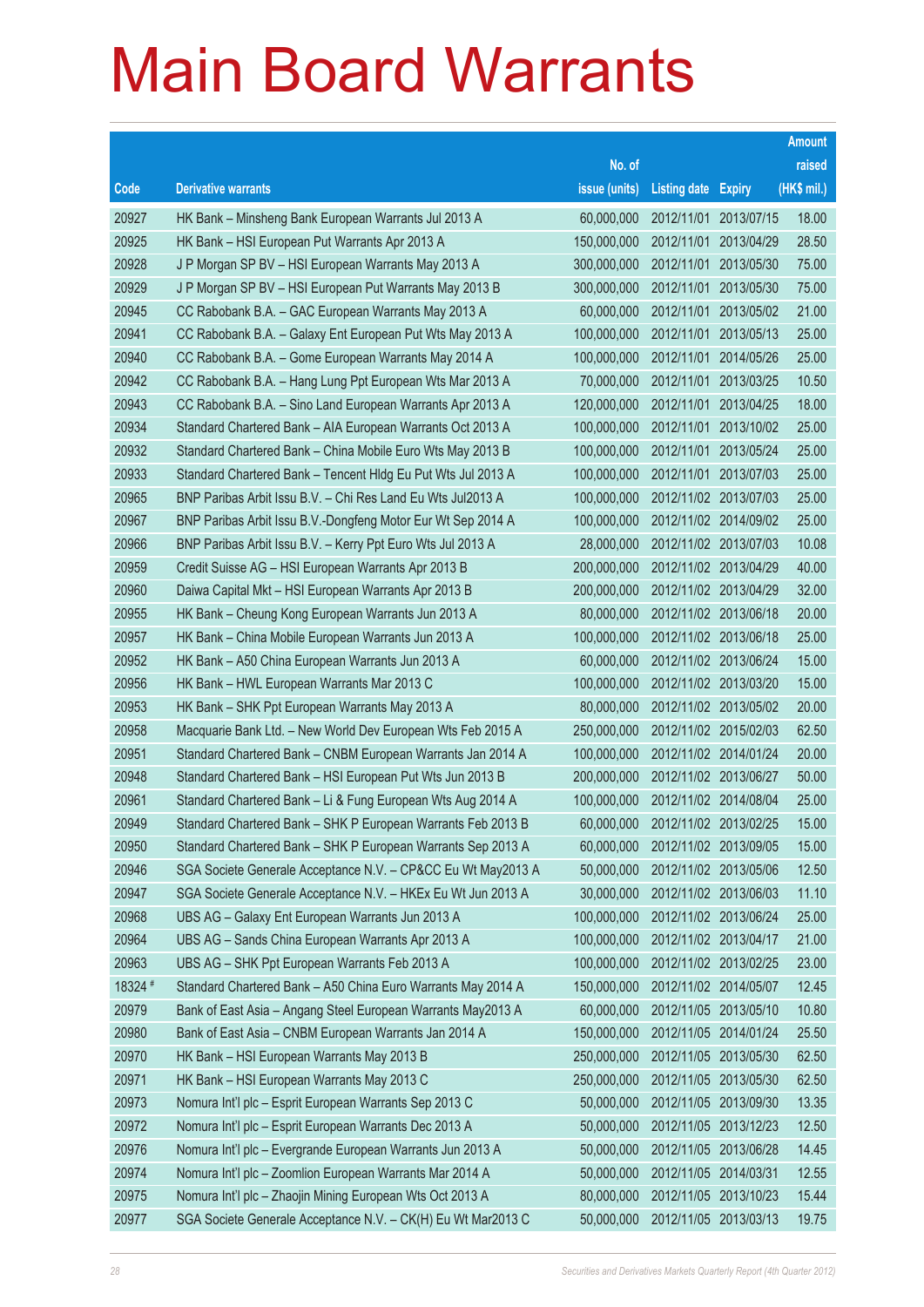|       |                                                              |               |                            | <b>Amount</b> |
|-------|--------------------------------------------------------------|---------------|----------------------------|---------------|
|       |                                                              | No. of        |                            | raised        |
| Code  | <b>Derivative warrants</b>                                   | issue (units) | <b>Listing date Expiry</b> | (HK\$ mil.)   |
| 20969 | SGA Societe Generale Acceptance N.V. - SHK P Eu Wt Apr2013 A | 50,000,000    | 2012/11/05 2013/04/15      | 16.50         |
| 20978 | UBS AG - New World European Warrants Jul 2013 A              | 100,000,000   | 2012/11/05 2013/07/29      | 16.00         |
| 20990 | Citigroup Global Mkt H Inc. - Sinopec Corp Eu Wts Jul 2013 A | 100,000,000   | 2012/11/06 2013/07/02      | 25.00         |
| 20989 | Citigroup Global Mkt H Inc. - HSBC Euro Put Wts May 2013 A   | 100,000,000   | 2012/11/06 2013/05/03      | 15.00         |
| 20991 | Citigroup Global Mkt H Inc. - HSI European Put Wt Apr 2013 A | 100,000,000   | 2012/11/06 2013/04/29      | 17.00         |
| 20985 | Goldman Sachs SP (Asia) - CITIC Sec European Wts Oct 2013 A  | 80,000,000    | 2012/11/06 2013/10/28      | 20.00         |
| 20983 | Goldman Sachs SP (Asia) - CNBM European Warrants Jan 2014 A  | 80,000,000    | 2012/11/06 2014/01/24      | 13.28         |
| 20981 | Goldman Sachs SP (Asia) - China Shenhua Euro Wts Jul 2013 A  | 80,000,000    | 2012/11/06 2013/07/29      | 20.24         |
| 20982 | Goldman Sachs SP (Asia) - Ping An European Wts Feb 2013 B    | 80,000,000    | 2012/11/06 2013/02/25      | 15.20         |
| 20988 | J P Morgan SP BV - CC Bank Euro Put Wts Jul 2013 A           | 100,000,000   | 2012/11/06 2013/07/02      | 36.30         |
| 20986 | J P Morgan Int'l Der. Ltd. - HSCEI European Wts Jun 2013 C   | 300,000,000   | 2012/11/06 2013/06/27      | 45.00         |
| 20987 | J P Morgan SP BV - ICBC European Put Wts Jul 2013 B          | 100,000,000   | 2012/11/06 2013/07/02      | 29.90         |
| 20992 | Standard Chartered Bank - SHK P European Put Wts Feb 2015 A  | 200,000,000   | 2012/11/06 2015/02/26      | 50.00         |
| 20984 | SGA Societe Generale Acceptance N.V. - SHK P Eu Wt Jun2013 A | 50,000,000    | 2012/11/06 2013/06/03      | 22.50         |
| 20993 | UBS AG - CPIC European Warrants Jul 2013 A                   | 100,000,000   | 2012/11/06 2013/07/26      | 21.00         |
| 20995 | UBS AG - ICBC European Warrants Apr 2013 C                   | 100,000,000   | 2012/11/06 2013/04/22      | 18.00         |
| 20994 | UBS AG - SPDR Gold Trust European Warrants May 2013 A        | 100,000,000   | 2012/11/06 2013/05/09      | 51.00         |
| 21013 | BOCI Asia Ltd. - Anhui Conch European Warrants Jun 2013 A    | 100,000,000   | 2012/11/07 2013/06/03      | 20.00         |
| 21014 | BOCI Asia Ltd. - BOCL European Warrants Jun 2013 A           | 100,000,000   | 2012/11/07 2013/06/03      | 15.00         |
| 21021 | Bank of East Asia - AAC Acoustic European Warrants Jun2013 A | 50,000,000    | 2012/11/07 2013/06/26      | 12.50         |
| 21020 | Bank of East Asia - China COSCO European Warrants Jun 2013 A | 50,000,000    | 2012/11/07 2013/06/06      | 12.50         |
| 21024 | Bank of East Asia - Lenovo European Warrants Nov 2014 A      | 320,000,000   | 2012/11/07 2014/11/24      | 64.00         |
| 21022 | Bank of East Asia - New World Dev European Warrants Aug 13 A | 130,000,000   | 2012/11/07 2013/08/12      | 20.80         |
| 21023 | Bank of East Asia - SHK Ppt European Warrants Jun 2014 A     | 180,000,000   | 2012/11/07 2014/06/26      | 45.00         |
| 21019 | Macquarie Bank Ltd. - Agricultural Bk Euro Put Wt Jul 2013 A | 100,000,000   | 2012/11/07 2013/07/03      | 25.00         |
| 21018 | Macquarie Bank Ltd. - BOCL European Put Warrants Jul 2013 A  | 100,000,000   | 2012/11/07 2013/07/03      | 25.00         |
| 21025 | Macquarie Bank Ltd. - CC Bank European Put Wts Jul 2013 A    | 100,000,000   | 2012/11/07 2013/07/03      | 25.00         |
| 21017 | Macquarie Bank Ltd. - Minsheng Bank European Wts Jun 2013 A  | 100,000,000   | 2012/11/07 2013/06/04      | 25.00         |
| 21016 | Macquarie Bank Ltd. - ICBC European Put Warrants Jul 2013 A  | 100,000,000   | 2012/11/07 2013/07/03      | 18.50         |
| 21015 | Macquarie Bank Ltd. - Ping An European Put Wts Jun 2013 A    | 150,000,000   | 2012/11/07 2013/06/04      | 37.50         |
| 20996 | Merrill Lynch Int'l & Co. C.V. - AIA Euro Wts Sep 2013 A     | 60,000,000    | 2012/11/07 2013/09/30      | 11.28         |
| 20999 | Merrill Lynch Int'l & Co. C.V. - Sinopec Euro Wts Apr 2013 A | 40,000,000    | 2012/11/07 2013/04/22      | 11.20         |
| 21000 | Merrill Lynch Int'l & Co. C.V. - Sinopec Euro Wts May 2013 A | 40,000,000    | 2012/11/07 2013/05/27      | 19.00         |
| 20997 | Merrill Lynch Int'l & Co. C.V. - Hutchison Eur Wt Apr 2013 A | 40,000,000    | 2012/11/07 2013/04/22      | 12.00         |
| 20998 | Merrill Lynch Int'l & Co. C.V. - PetroChina Eu Wt May 2013 A | 40,000,000    | 2012/11/07 2013/05/13      | 18.00         |
| 21001 | Merrill Lynch Int'l & Co. C.V. - Ping An Euro Wts Jul 2013 A | 40,000,000    | 2012/11/07 2013/07/29      | 10.00         |
| 21011 | CC Rabobank B.A. - AIA European Warrants Sep 2013 A          | 150,000,000   | 2012/11/07 2013/09/09      | 25.50         |
| 21010 | CC Rabobank B.A. - AIA European Put Warrants May 2013 A      | 150,000,000   | 2012/11/07 2013/05/28      | 22.50         |
| 21009 | CC Rabobank B.A. - CNBM European Put Warrants Apr 2014 B     | 120,000,000   | 2012/11/07 2014/04/22      | 30.00         |
| 21012 | CC Rabobank B.A. - Chinares Cement European Wts May 2013 A   | 60,000,000    | 2012/11/07 2013/05/07      | 27.00         |
| 21008 | CC Rabobank B.A. - ChiUnicom European Warrants Sep 2013 A    | 120,000,000   | 2012/11/07 2013/09/26      | 18.00         |
| 21002 | UBS AG - China Mobile European Warrants Jun 2013 A           | 200,000,000   | 2012/11/07 2013/06/10      | 50.00         |
| 21005 | UBS AG - HKEx European Warrants May 2013 A                   | 100,000,000   | 2012/11/07 2013/05/13      | 29.00         |
| 21006 | UBS AG - HSCEI European Warrants Jun 2013 D                  | 200,000,000   | 2012/11/07 2013/06/27      | 30.00         |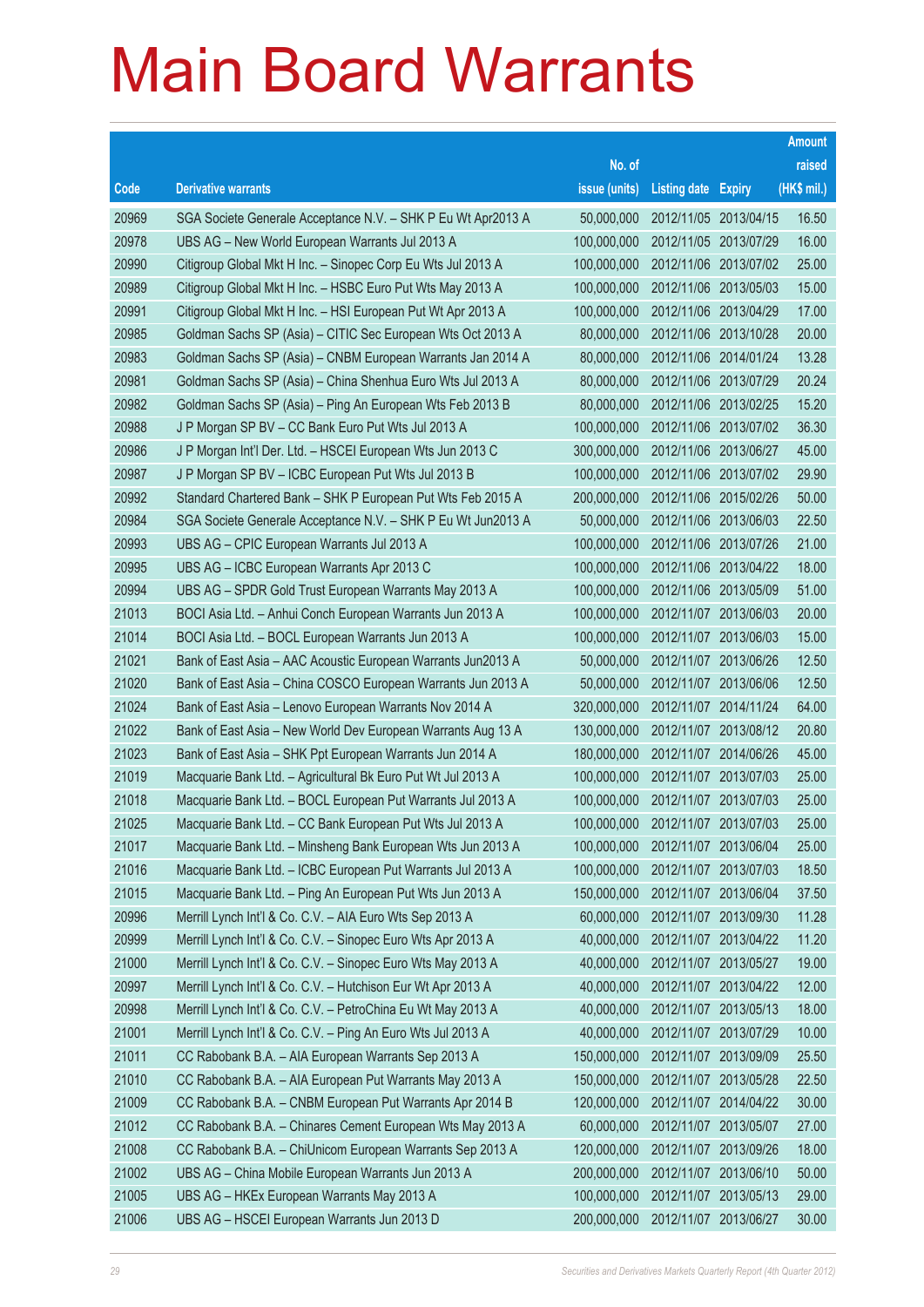|          |                                                               |               |                            |            | <b>Amount</b> |
|----------|---------------------------------------------------------------|---------------|----------------------------|------------|---------------|
|          |                                                               | No. of        |                            |            | raised        |
| Code     | <b>Derivative warrants</b>                                    | issue (units) | <b>Listing date Expiry</b> |            | $(HK$$ mil.)  |
| 21007    | UBS AG - HSCEI European Put Warrants Jun 2013 E               | 100,000,000   | 2012/11/07 2013/06/27      |            | 15.00         |
| 21003    | UBS AG - ICBC European Warrants May 2013 A                    | 100,000,000   | 2012/11/07 2013/05/09      |            | 25.00         |
| 21004    | UBS AG - KECL European Warrants Sep 2013 A                    | 100,000,000   | 2012/11/07 2013/09/09      |            | 15.00         |
| $17711*$ | Daiwa Capital Mkt - A50 China European Warrants Jan 2013 A    | 300,000,000   | 2012/11/07 2013/01/02      |            | 10.50         |
| 20674 #  | UBS AG - HSCEI European Put Warrants Mar 2013 B               | 200,000,000   | 2012/11/07 2013/03/27      |            | 14.60         |
| 21045    | Goldman Sachs Sp (Asia) – ICBC European Warrants May 2013 A   | 60,000,000    | 2012/11/08 2013/05/27      |            | 10.32         |
| 21050    | Macquarie Bank Ltd. - CLP European Warrants Nov 2013 A        | 180,000,000   | 2012/11/08 2013/11/04      |            | 45.00         |
| 21052    | Macquarie Bank Ltd. - Chi Resources European Wts Jul 2013 A   | 180,000,000   | 2012/11/08 2013/07/03      |            | 45.00         |
| 21051    | Macquarie Bank Ltd. - Sh Electric European Wts May 2013 A     | 80,000,000    | 2012/11/08 2013/05/08      |            | 20.00         |
| 21053    | Macquarie Bank Ltd. - Tingyi European Warrants Jul 2013 A     | 180,000,000   | 2012/11/08 2013/07/03      |            | 45.00         |
| 21038    | Merrill Lynch Int'l & Co. C.V. - BOCL European Wt Dec 2013 A  | 50,000,000    | 2012/11/08 2013/12/16      |            | 12.50         |
| 21043    | Merrill Lynch Int'l & Co. C.V. - HKEx Eur Put Wts Oct 2013 A  | 50,000,000    | 2012/11/08 2013/10/28      |            | 12.50         |
| 21042    | Merrill Lynch Int'l & Co. C.V. - HSBC Euro Put Wt May 2013 B  | 50,000,000    | 2012/11/08 2013/05/14      |            | 18.50         |
| 21040    | Merrill Lynch Int'l & Co. C.V. - HS Bank Euro Wts Jul 2013 A  | 50,000,000    | 2012/11/08 2013/07/22      |            | 18.50         |
| 21026    | Merrill Lynch Int'l & Co. C.V. - HSI European Wts Apr 2013 B  | 100,000,000   | 2012/11/08 2013/04/29      |            | 21.50         |
| 21027    | Merrill Lynch Int'l & Co. C.V. - HSI European Wts May 2013 A  | 100,000,000   | 2012/11/08 2013/05/30      |            | 25.00         |
| 21039    | Merrill Lynch Int'l & Co. C.V. - Hutchison Eur Wt Apr 2013 B  | 50,000,000    | 2012/11/08 2013/04/08      |            | 20.50         |
| 21041    | Merrill Lynch Int'l & Co. C.V. - Hutchison Eu Put Wt Mar 13 C | 50,000,000    | 2012/11/08 2013/03/13      |            | 14.25         |
| 21048    | CC Rabobank B.A. - HKEx European Warrants Jun 2014 A          | 120,000,000   | 2012/11/08 2014/06/20      |            | 18.00         |
| 21046    | CC Rabobank B.A. - HKEx European Put Warrants Sep 2013 A      | 120,000,000   | 2012/11/08 2013/09/06      |            | 18.00         |
| 21047    | CC Rabobank B.A. - Lenovo European Warrants Apr 2013 A        | 120,000,000   | 2012/11/08 2013/04/02      |            | 30.00         |
| 21049    | CC Rabobank B.A. - Shanghai Electric European Wts May 2013 A  | 80,000,000    | 2012/11/08 2013/05/13      |            | 28.00         |
| 21035    | SGA Societe Generale Acceptance N.V. - AGBK Eu Wt May 2013 A  | 120,000,000   | 2012/11/08 2013/05/15      |            | 30.00         |
| 21036    | SGA Societe Generale Acceptance N.V. - AGBK Eu Wt Aug 2013 A  | 120,000,000   | 2012/11/08 2013/08/19      |            | 21.60         |
| 21037    | SGA Societe Generale Acceptance N.V. - CCB Eur Wt Mar 2013 A  | 120,000,000   | 2012/11/08 2013/03/13      |            | 27.00         |
| 21030    | SGA Societe Generale Acceptance N.V. - CITIC Pac Eu Wt May13A | 30,000,000    | 2012/11/08 2013/05/08      |            | 16.50         |
| 21031    | SGA Societe Generale Acceptance N.V-Evergrande Eu Wt May13 A  | 50,000,000    | 2012/11/08 2013/05/08      |            | 13.00         |
| 21032    | SGA Societe Generale Acceptance N.V. - HSBC Eu Wt May 2013 B  | 168,000,000   | 2012/11/08 2013/05/08      |            | 68.04         |
| 21033    | SGA Societe Generale Acceptance N.V. - HSBC Eu Wt Jul 2013 A  | 168,000,000   | 2012/11/08 2013/07/08      |            | 34.44         |
| 21028    | SGA Societe Generale Acceptance N.V. - HSCEI Eu Wt Dec 13 A   | 200,000,000   | 2012/11/08 2013/12/30      |            | 44.00         |
| 21029    | SGA Societe Generale Acceptance N.V. - HSCEI Eu Put Wt Jun13A | 200,000,000   | 2012/11/08 2013/06/27      |            | 41.00         |
| 21034    | SGA Societe Generale Acceptance N.V. - Lenovo Eu Wt May 13 A  | 50,000,000    | 2012/11/08 2013/05/08      |            | 14.25         |
| 21054    | UBS AG - CC Bank European Put Warrants May 2013 A             | 100,000,000   | 2012/11/08 2013/05/13      |            | 20.00         |
| 21055    | UBS AG - China Life European Put Warrants Jun 2013 B          | 100,000,000   | 2012/11/08 2013/06/24      |            | 15.00         |
| 21044    | UBS AG - HSBC European Warrants Jun 2013 B                    | 100,000,000   | 2012/11/08 2013/06/24      |            | 16.00         |
| 21056    | UBS AG - HSI European Put Warrants Apr 2013 C                 | 300,000,000   | 2012/11/08 2013/04/29      |            | 45.00         |
| 21072    | BOCI Asia Ltd. - China Life European Warrants Jun 2013 A      | 100,000,000   | 2012/11/09                 | 2013/06/04 | 15.00         |
| 21071    | BOCI Asia Ltd. - Ch Overseas European Warrants Apr 2013 A     | 100,000,000   | 2012/11/09 2013/04/03      |            | 16.00         |
| 21073    | BOCI Asia Ltd. - ICBC European Warrants Mar 2013 A            | 100,000,000   | 2012/11/09 2013/03/01      |            | 15.00         |
| 21083    | BNP Paribas Arbit Issu B.V. - AIA European Wts Jan 2014 A     | 100,000,000   | 2012/11/09 2014/01/03      |            | 25.00         |
| 21085    | BNP Paribas Arbit Issu B.V. - China COSCO Euro Wt Aug 2013 A  | 37,000,000    | 2012/11/09                 | 2013/08/02 | 23.31         |
| 21079    | Credit Suisse AG - AIA European Warrants Sep 2013 A           | 80,000,000    | 2012/11/09 2013/09/23      |            | 17.60         |
| 21076    | Credit Suisse AG - CC Bank European Warrants Apr 2013 A       | 80,000,000    | 2012/11/09 2013/04/29      |            | 16.00         |
| 21077    | Credit Suisse AG - CC Bank European Warrants Apr 2013 B       | 80,000,000    | 2012/11/09 2013/04/08      |            | 12.00         |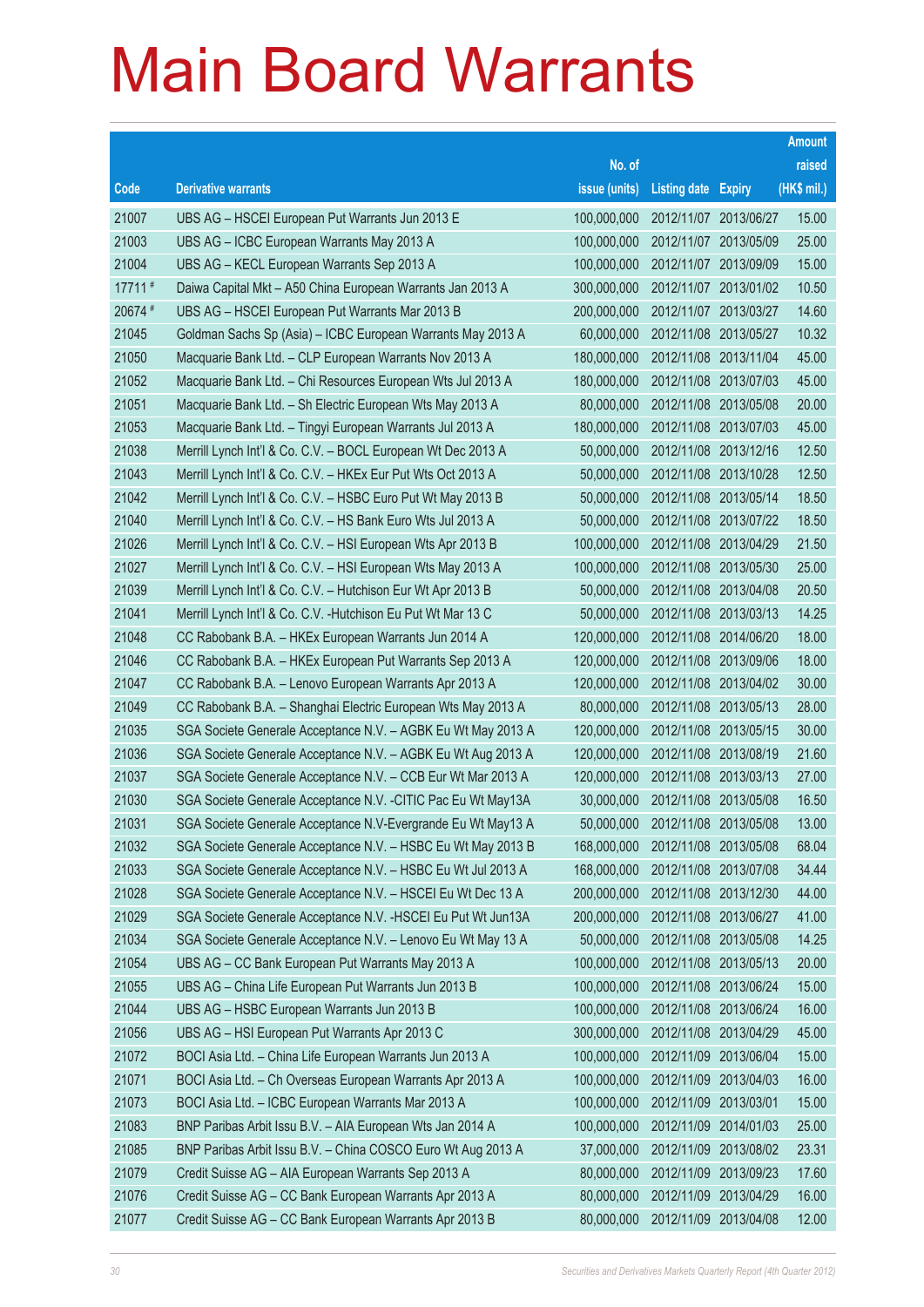|         |                                                               |               |                            | <b>Amount</b> |
|---------|---------------------------------------------------------------|---------------|----------------------------|---------------|
|         |                                                               | No. of        |                            | raised        |
| Code    | <b>Derivative warrants</b>                                    | issue (units) | <b>Listing date Expiry</b> | (HK\$ mil.)   |
| 21078   | Credit Suisse AG - CC Bank European Put Warrants May 2013 A   | 80,000,000    | 2012/11/09 2013/05/13      | 12.00         |
| 21080   | Credit Suisse AG - HKEx European Warrants May 2013 B          | 80,000,000    | 2012/11/09 2013/05/13      | 20.00         |
| 21087   | Credit Suisse AG - HSBC European Wts May 2013 A               | 80,000,000    | 2012/11/09 2013/05/13      | 20.00         |
| 21086   | Credit Suisse AG - HSBC European Wts Jun 2013 A               | 80,000,000    | 2012/11/09 2013/06/24      | 12.80         |
| 21074   | Credit Suisse AG - Hutchison European Warrants Mar 2013 D     | 80,000,000    | 2012/11/09 2013/03/18      | 12.00         |
| 21075   | Credit Suisse AG - ICBC European Warrants May 2013 A          | 80,000,000    | 2012/11/09 2013/05/27      | 14.40         |
| 21088   | Credit Suisse AG - Tencent Holdings European Wts May 2013 A   | 80,000,000    | 2012/11/09 2013/05/27      | 20.00         |
| 21095   | Daiwa Capital Mkt - HSI European Warrants May 2013 E          | 200,000,000   | 2012/11/09 2013/05/30      | 50.00         |
| 21093   | Daiwa Capital Mkt - HSI European Put Warrants May 2013 C      | 200,000,000   | 2012/11/09 2013/05/30      | 36.00         |
| 21094   | Daiwa Capital Mkt - HSI European Put Warrants May 2013 D      | 200,000,000   | 2012/11/09 2013/05/30      | 52.00         |
| 21060   | Goldman Sachs SP (Asia) - CPIC European Warrants Sep 2013 A   | 80,000,000    | 2012/11/09 2013/09/30      | 20.00         |
| 21061   | Goldman Sachs SP (Asia) - Evergrande European Wts Aug 2013 A  | 80,000,000    | 2012/11/09 2013/08/26      | 20.00         |
| 21057   | Goldman Sachs SP (Asia) - HSBC European Warrants Jul 2013 A   | 80,000,000    | 2012/11/09 2013/07/08      | 14.32         |
| 21059   | Goldman Sachs SP (Asia) - KECL European Warrants Dec 2013 A   | 80,000,000    | 2012/11/09 2013/12/02      | 12.72         |
| 21058   | Goldman Sachs SP (Asia) - Swrie Pacific A Euro Wt Jul 2013 A  | 68,000,000    | 2012/11/09 2013/07/22      | 17.61         |
| 21082   | J P Morgan SP BV - HSI European Warrants May 2013 C           | 300,000,000   | 2012/11/09 2013/05/30      | 75.00         |
| 21090   | Macquarie Bank Ltd. - Anhui Conch European Wts Jul 2013 A     | 180,000,000   | 2012/11/09 2013/07/03      | 45.00         |
| 21091   | Macquarie Bank Ltd. - CNBM European Warrants May 2014 A       | 180,000,000   | 2012/11/09 2014/05/05      | 45.00         |
| 21092   | Macquarie Bank Ltd. - HKEx European Warrants Jul 2014 A       | 250,000,000   | 2012/11/09 2014/07/03      | 39.25         |
| 21089   | Macquarie Bank Ltd. - PICC P&C European Warrants Aug 2013 A   | 100,000,000   | 2012/11/09 2013/08/02      | 25.00         |
| 21062   | Nomura Int'l plc - CNBM European Warrants Jan 2014 A          | 75,000,000    | 2012/11/09 2014/01/29      | 15.75         |
| 21064   | Nomura Int'l plc - CNOOC European Put Warrants Mar 2014 A     | 50,000,000    | 2012/11/09 2014/03/31      | 12.50         |
| 21065   | Nomura Int'l plc - Sinopec European Warrants Nov 2014 A       | 100,000,000   | 2012/11/09 2014/11/28      | 15.00         |
| 21066   | Nomura Int'l plc - HSBC European Warrants Apr 2013 B          | 50,000,000    | 2012/11/09 2013/04/30      | 16.00         |
| 21063   | Nomura Int'l plc - ICBC European Warrants Jun 2013 A          | 50,000,000    | 2012/11/09 2013/06/28      | 12.50         |
| 21067   | Standard Chartered Bank - Hutchison Euro Euro Wts Mar 2013 C  | 100,000,000   | 2012/11/09 2013/03/18      | 15.00         |
| 21069   | SGA Societe Generale Acceptance N.V.- A50 Ch Eu Wt Apr2013 A  | 65,000,000    | 2012/11/09 2013/04/22      | 10.08         |
| 21068   | SGA Societe Generale Acceptance N.V. - HSI Eu Put Wt May 13 C | 300,000,000   | 2012/11/09 2013/05/30      | 66.00         |
| 21081   | SGA Societe Generale Acceptance N.V. - HSI Eu Put Wt Jun 13 D | 300,000,000   | 2012/11/09 2013/06/27      | 48.00         |
| 21070   | SGA Societe Generale Acceptance N.V. - Petch Eu Wt Jul2013 A  | 50,000,000    | 2012/11/09 2013/07/08      | 17.25         |
| 16839 # | Merrill Lynch Int'l & Co. C.V. - HSI European Wts Dec 2012 A  | 250,000,000   | 2012/11/09 2012/12/28      | 10.50         |
| 17616 # | Daiwa Capital Mkt - HSBC European Warrants Jan 2013 B         | 300,000,000   | 2012/11/09 2013/01/21      | 18.90         |
| 19179 # | Daiwa Capital Mkt - A50 China European Warrants May 2014 A    | 872,000,000   | 2012/11/09 2014/05/02      | 93.30         |
| 21101   | Goldman Sachs SP (Asia) - Galaxy Ent Euro Wts Jul 2013 A      | 80,000,000    | 2012/11/12 2013/07/29      | 20.00         |
| 21099   | Goldman Sachs SP (Asia) - HSBC European Put Wts Jun 2013 A    | 80,000,000    | 2012/11/12 2013/06/10      | 24.40         |
| 21100   | Goldman Sachs SP (Asia) - Sands China Euro Wts Jul 2013 A     | 80,000,000    | 2012/11/12 2013/07/29      | 20.00         |
| 21109   | Goldman Sachs SP (Asia) - Sands China Eur Put Wts Jul 2013 B  | 80,000,000    | 2012/11/12 2013/07/22      | 20.00         |
| 21104   | HK Bank - AIA European Put Warrants Jun 2013 B                | 100,000,000   | 2012/11/12 2013/06/17      | 25.00         |
| 21106   | HK Bank - CNBM European Warrants Dec 2014 A                   | 60,000,000    | 2012/11/12 2014/12/23      | 15.00         |
| 21105   | HK Bank - Galaxy Ent European Warrants Jun 2013 A             | 60,000,000    | 2012/11/12 2013/06/03      | 15.00         |
| 21108   | HK Bank - HSCEI European Warrants Dec 2014 A                  | 150,000,000   | 2012/11/12 2014/12/30      | 37.50         |
| 21103   | HK Bank - HSI European Warrants Apr 2013 B                    | 250,000,000   | 2012/11/12 2013/04/29      | 40.00         |
| 21107   | HK Bank - HSI European Put Warrants May 2013 D                | 250,000,000   | 2012/11/12 2013/05/30      | 62.50         |
| 21102   | HK Bank - ICBC European Warrants May 2013 A                   | 60,000,000    | 2012/11/12 2013/05/27      | 12.00         |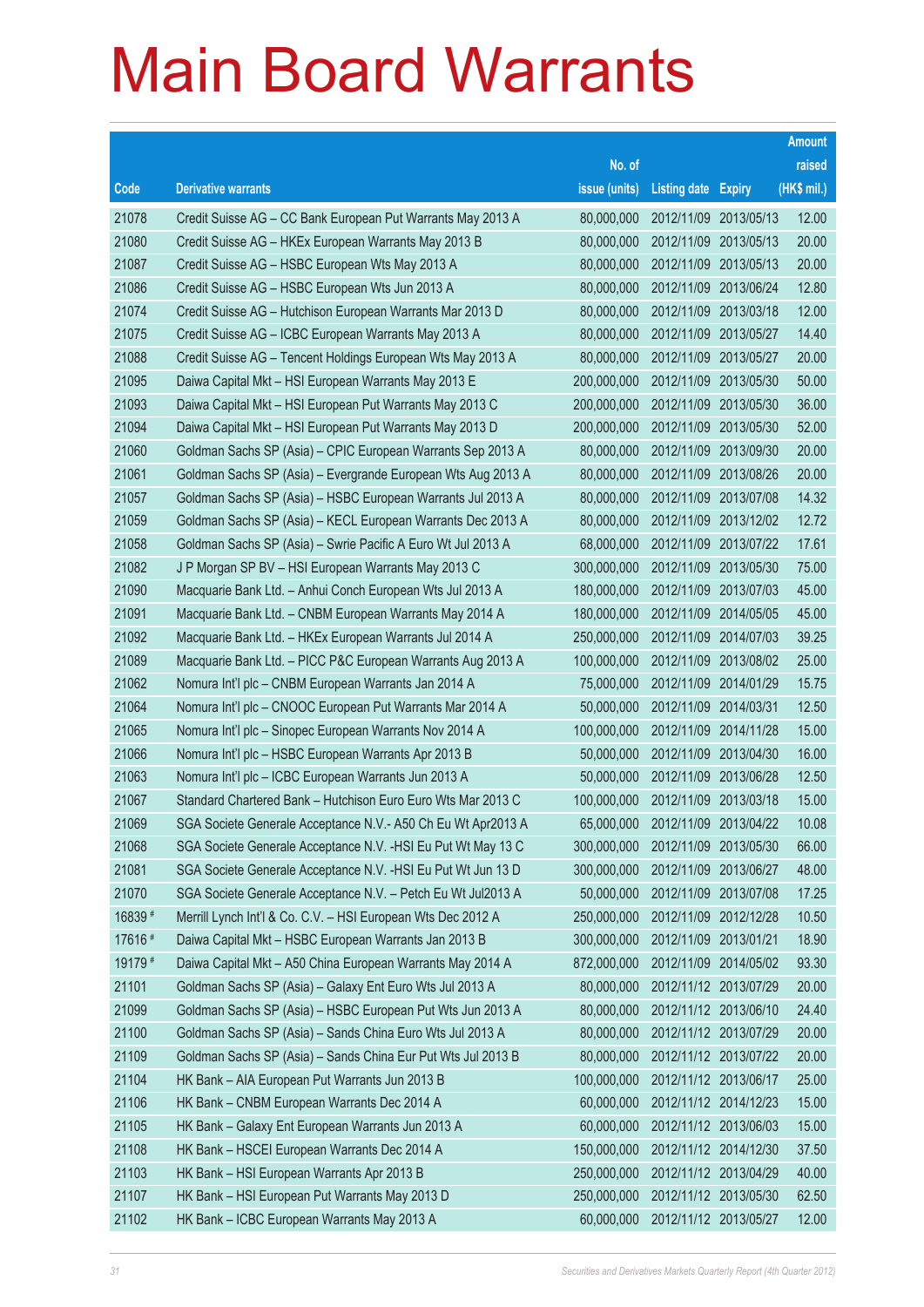|         |                                                              |               |                            | <b>Amount</b> |
|---------|--------------------------------------------------------------|---------------|----------------------------|---------------|
|         |                                                              | No. of        |                            | raised        |
| Code    | <b>Derivative warrants</b>                                   | issue (units) | <b>Listing date Expiry</b> | (HK\$ mil.)   |
| 21111   | Macquarie Bank Ltd. - Datang European Warrants Oct 2013 A    | 100,000,000   | 2012/11/12 2013/10/03      | 25.00         |
| 21110   | Macquarie Bank Ltd. - Foxconn European Warrants Jun 2013 A   | 100,000,000   | 2012/11/12 2013/06/04      | 25.00         |
| 21113   | Macquarie Bank Ltd. - HSCEI European Warrants Jun 2013 A     | 200,000,000   | 2012/11/12 2013/06/27      | 30.00         |
| 21114   | Macquarie Bank Ltd. - HSCEI European Put Warrants Jun 2013 B | 200,000,000   | 2012/11/12 2013/06/27      | 50.00         |
| 21096   | Standard Chartered Bank - Galaxy Ent European Wts Aug 2013 B | 80,000,000    | 2012/11/12 2013/08/08      | 22.40         |
| 21097   | Standard Chartered Bank – HSBC European Warrants Aug 2013 A  | 150,000,000   | 2012/11/12 2013/08/08      | 37.50         |
| 21098   | Standard Chartered Bank - HSI European Warrants Apr 2013 A   | 200,000,000   | 2012/11/12 2013/04/29      | 30.00         |
| 21112   | UBS AG - HSBC European Warrants Mar 2016 A                   | 300,000,000   | 2012/11/12 2016/03/23      | 45.00         |
| 18212 # | Merrill Lynch Int'l & Co. C.V. - HKEx Euro Wts Jul 2013 A    | 100,000,000   | 2012/11/12 2013/07/25      | 10.80         |
| 21130   | Goldman Sachs SP (Asia) - HSI European Warrants Apr 2013 A   | 100,000,000   | 2012/11/13 2013/04/29      | 15.40         |
| 21131   | Goldman Sachs SP (Asia) - HSI European Put Wts Apr 2013 B    | 100,000,000   | 2012/11/13 2013/04/29      | 15.80         |
| 21115   | Goldman Sachs SP (Asia) - Tencent European Wt Aug 2013 A     | 80,000,000    | 2012/11/13 2013/08/05      | 20.08         |
| 21116   | Goldman Sachs SP (Asia) – Tencent European Put Wt Jun 2013 A | 80,000,000    | 2012/11/13 2013/06/10      | 20.00         |
| 21119   | HK Bank - Ch Ship Cont European Warrants Jul 2013 A          | 60,000,000    | 2012/11/13 2013/07/02      | 15.00         |
| 21117   | HK Bank - Foxconn European Warrants Jul 2013 A               | 60,000,000    | 2012/11/13 2013/07/09      | 15.00         |
| 21118   | HK Bank – Tencent European Warrants Jul 2013 A               | 100,000,000   | 2012/11/13 2013/07/22      | 16.00         |
| 21127   | J P Morgan SP BV - HSI European Warrants Apr 2013 C          | 300,000,000   | 2012/11/13 2013/04/29      | 45.00         |
| 21126   | Macquarie Bank Ltd. - AIA European Warrants Jun 2013 A       | 100,000,000   | 2012/11/13 2013/06/04      | 25.00         |
| 21128   | Macquarie Bank Ltd. - A50 China European Warrants Mar 2013 C | 100,000,000   | 2012/11/13 2013/03/04      | 25.00         |
| 21120   | CC Rabobank B.A. - Belle Int'l European Warrants Sep 2013 A  | 120,000,000   | 2012/11/13 2013/09/23      | 21.60         |
| 21124   | CC Rabobank B.A. - China Agri European Warrants May 2013 A   | 80,000,000    | 2012/11/13 2013/05/13      | 28.00         |
| 21122   | CC Rabobank B.A. - Henganintl European Warrants Jul 2013 A   | 80,000,000    | 2012/11/13 2013/07/15      | 36.00         |
| 21123   | CC Rabobank B.A. - New World Dev European Wts Jan 2015 A     | 150,000,000   | 2012/11/13 2015/01/27      | 25.50         |
| 21121   | CC Rabobank B.A. - SHK Ppt European Warrants Apr 2013 B      | 120,000,000   | 2012/11/13 2013/04/15      | 30.00         |
| 13525 # | BOCI Asia Ltd. - HSI European Put Warrants Dec 2012 B        | 200,000,000   | 2012/11/13 2012/12/28      | 10.00         |
| 21137   | BNP Paribas Arbit Issu B.V. - HKEx Euro Put Wts Sep 2013 A   | 100,000,000   | 2012/11/14 2013/09/16      | 17.00         |
| 21144   | Credit Suisse AG – China Mobile European Warrants Jun 2013 A | 80,000,000    | 2012/11/14 2013/06/03      | 20.00         |
| 21145   | Citigroup Global Mkt H Inc. - CC Bank European Wt Aug 2013 A | 100,000,000   | 2012/11/14 2013/08/02      | 25.00         |
| 21138   | HK Bank - BYD European Warrants Sep 2013 A                   | 80,000,000    | 2012/11/14 2013/09/30      | 20.00         |
| 21134   | HK Bank - CM Bank European Warrants Sep 2013 A               | 100,000,000   | 2012/11/14 2013/09/27      | 15.00         |
| 21136   | HK Bank - China Overseas European Warrants Oct 2013 A        | 80,000,000    | 2012/11/14 2013/10/08      | 20.00         |
| 21135   | HK Bank - Zhaojin Mining European Warrants Oct 2013 A        | 80,000,000    | 2012/11/14 2013/10/30      | 12.00         |
| 21133   | J P Morgan Int'l Der. Ltd. - CC Bank European Wts Mar 2013 C | 200,000,000   | 2012/11/14 2013/03/25      | 30.00         |
| 21142   | Macquarie Bank Ltd. - BYD European Warrants Jul 2013 A       | 150,000,000   | 2012/11/14 2013/07/03      | 37.50         |
| 21140   | Macquarie Bank Ltd. - Geely Auto European Wts May 2013 A     | 100,000,000   | 2012/11/14 2013/05/03      | 15.70         |
| 21143   | Macquarie Bank Ltd. - Yuexiu Property Euro Wts Dec 2013 A    | 100,000,000   | 2012/11/14 2013/12/03      | 25.00         |
| 21141   | UBS AG - BYD European Warrants May 2013 A                    | 100,000,000   | 2012/11/14 2013/05/14      | 25.00         |
| 21139   | UBS AG - Evergrande European Warrants Apr 2013 A             | 100,000,000   | 2012/11/14 2013/04/16      | 27.00         |
| 21174   | Credit Suisse AG - Agricultural Bank European Wts Jul 2013 A | 80,000,000    | 2012/11/15 2013/07/29      | 14.40         |
| 21175   | Credit Suisse AG - CC Bank European Warrants Feb 2013 B      | 80,000,000    | 2012/11/15 2013/02/25      | 20.00         |
| 21173   | Credit Suisse AG - A50 China European Warrants Mar 2013 B    | 80,000,000    | 2012/11/15 2013/03/25      | 14.40         |
| 21172   | Goldman Sachs SP (Asia) - Chi Resources Euro Wt Jul 2013 A   | 100,000,000   | 2012/11/15 2013/07/29      | 25.10         |
| 21151   | HK Bank - BOCL European Warrants Oct 2013 A                  | 80,000,000    | 2012/11/15 2013/10/08      | 20.00         |
| 21152   | HK Bank - Evergrande European Warrants Jun 2013 A            | 60,000,000    | 2012/11/15 2013/06/24      | 15.00         |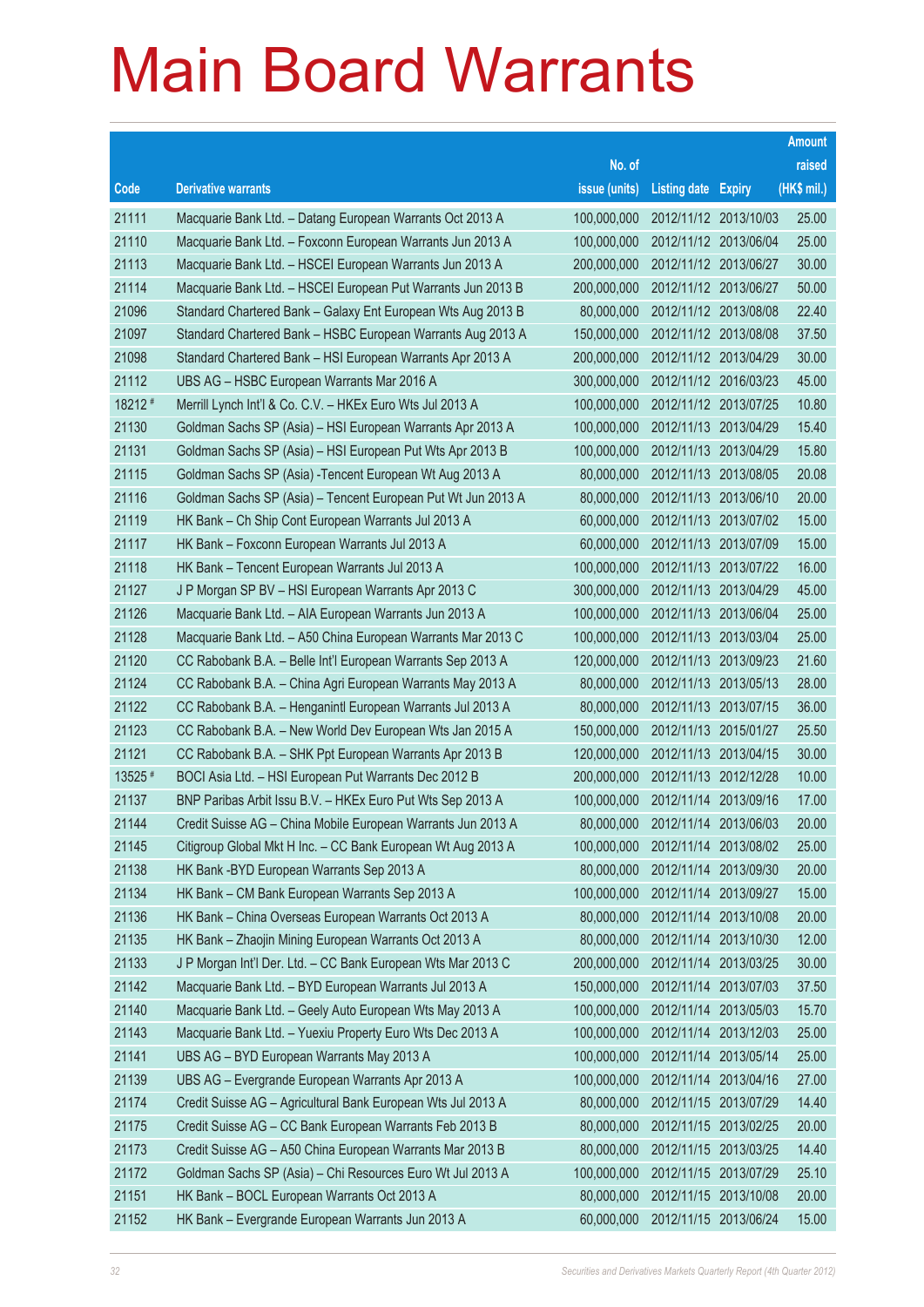|         |                                                              |               |                            | <b>Amount</b> |
|---------|--------------------------------------------------------------|---------------|----------------------------|---------------|
|         |                                                              | No. of        |                            | raised        |
| Code    | <b>Derivative warrants</b>                                   | issue (units) | <b>Listing date Expiry</b> | $(HK$$ mil.)  |
| 21154   | HK Bank - Luk Fook Hold European Warrants Jun 2013 A         | 100,000,000   | 2012/11/15 2013/06/17      | 25.00         |
| 21153   | HK Bank – New World Dev European Warrants Jan 2015 A         | 100,000,000   | 2012/11/15 2015/01/27      | 17.00         |
| 21176   | J P Morgan SP BV - CAM CSI300 European Warrants Jul 2013 A   | 180,000,000   | 2012/11/15 2013/07/15      | 45.00         |
| 21163   | J P Morgan SP BV - BEA European Warrants Oct 2013 A          | 50,000,000    | 2012/11/15 2013/10/02      | 12.50         |
| 21161   | J P Morgan SP BV - BOCL European Warrants May 2013 A         | 200,000,000   | 2012/11/15 2013/05/15      | 50.20         |
| 21162   | J P Morgan SP BV - China Mob European Wts Jun 2013 A         | 200,000,000   | 2012/11/15 2013/06/03      | 50.00         |
| 21164   | J P Morgan SP BV - China Mob European Wts Jun 2013 B         | 200,000,000   | 2012/11/15 2013/06/03      | 67.60         |
| 21166   | J P Morgan SP BV - A50 China European Warrants Apr 2013 A    | 200,000,000   | 2012/11/15 2013/04/15      | 50.00         |
| 21165   | J P Morgan SP BV - Hutchison European Warrants Jun 2013 A    | 180,000,000   | 2012/11/15 2013/06/03      | 80.64         |
| 21167   | J P Morgan SP BV - Zijin Mining European Warrants Aug 2013 B | 88,000,000    | 2012/11/15 2013/08/01      | 22.00         |
| 21177   | Macquarie Bank Ltd. - CAM CSI300 European Warrants Nov2013 A | 130,000,000   | 2012/11/15 2013/11/04      | 32.50         |
| 21170   | Macquarie Bank Ltd. - CRCC European Warrants Jun 2013 A      | 100,000,000   | 2012/11/15 2013/06/04      | 29.80         |
| 21171   | Macquarie Bank Ltd. - Chinares Cement European Wt Jun 2013 A | 100,000,000   | 2012/11/15 2013/06/04      | 41.90         |
| 21169   | Macquarie Bank Ltd. - Galaxy Ent European Wts Jul 2013 A     | 150,000,000   | 2012/11/15 2013/07/03      | 37.50         |
| 21168   | Macquarie Bank Ltd. - Sands China European Wts Jun 2013 A    | 150,000,000   | 2012/11/15 2013/06/04      | 37.50         |
| 21150   | Merrill Lynch Int'l & Co. C.V. - Ch Life Eur Put Wt Jul 13 B | 40,000,000    | 2012/11/15 2013/07/29      | 10.00         |
| 21149   | Merrill Lynch Int'l & Co. C.V. - Ch Shenhua Eu Wt Jul 2013 A | 40,000,000    | 2012/11/15 2013/07/15      | 10.00         |
| 21148   | Merrill Lynch Int'l & Co. C.V. - JX Copper Eu Wts Aug 2013 A | 60,000,000    | 2012/11/15 2013/08/19      | 12.00         |
| 21146   | Merrill Lynch Int'l & Co. C.V. - Tencent Euro Wts Jul 2013 A | 60,000,000    | 2012/11/15 2013/07/22      | 12.18         |
| 21147   | Merrill Lynch Int'l & Co. C.V. - Tencent Eu Put Wt Apr2013 B | 60,000,000    | 2012/11/15 2013/04/15      | 10.20         |
| 21156   | CC Rabobank B.A. - Evergrande European Warrants Apr 2013 A   | 120,000,000   | 2012/11/15 2013/04/16      | 30.00         |
| 21155   | CC Rabobank B.A. - Want Want China European Wts Jan 2014 A   | 80,000,000    | 2012/11/15 2014/01/27      | 20.00         |
| 21160   | Standard Chartered Bank - Zijin Mining Euro Wts Aug 2013 A   | 80,000,000    | 2012/11/15 2013/08/30      | 20.00         |
| 21158   | SGA Societe Generale Acceptance N.V. - ICBC Eu Wt May 2013 C | 150,000,000   | 2012/11/15 2013/05/27      | 30.00         |
| 21159   | SGA Societe Generale Acceptance N.V. - ICBC Eu Wt Sep 2013 A | 150,000,000   | 2012/11/15 2013/09/16      | 22.50         |
| 18126 # | Goldman Sachs SP (Asia) - A50 China European Wts Jul 2013 A  | 230,000,000   | 2012/11/15 2013/07/25      | 10.35         |
| 19766 # | Merrill Lynch Int'l & Co. C.V. - Ch Mobile Eur Wt Jan 2013 A | 280,000,000   | 2012/11/15 2013/01/25      | 10.36         |
| 21186   | J P Morgan Int'l Der. Ltd. - CC Bank European Wts Jun 2013 A | 200,000,000   | 2012/11/16 2013/06/03      | 71.60         |
| 21184   | J P Morgan SP BV - HSCEI European Put Warrants Jun 2013 D    | 300,000,000   | 2012/11/16 2013/06/27      | 75.00         |
| 21182   | J P Morgan SP BV - HSI European Warrants May 2013 D          | 300,000,000   | 2012/11/16 2013/05/30      | 75.90         |
| 21183   | J P Morgan SP BV - HSI European Warrants Jun 2013 B          | 300,000,000   | 2012/11/16 2013/06/27      | 75.00         |
| 21185   | J P Morgan SP BV - ICBC European Warrants May 2013 A         | 200,000,000   | 2012/11/16 2013/05/02      | 30.20         |
| 21180   | Nomura Int'l plc - A50 China European Warrants May 2013 A    | 30,000,000    | 2012/11/16 2013/05/31      | 15.00         |
| 21181   | Nomura Int'l plc - A50 China European Put Wts May 2013 B     | 35,000,000    | 2012/11/16 2013/05/31      | 14.35         |
| 21178   | Nomura Int'l plc - Link REIT European Warrants Aug 2013 A    | 50,000,000    | 2012/11/16 2013/08/30      | 17.50         |
| 21179   | Nomura Int'l plc - Link REIT European Put Wts Dec 2013 A     | 50,000,000    | 2012/11/16 2013/12/23      | 12.50         |
| 21187   | UBS AG - CAM CSI300 European Warrants Sep 2013 A             | 100,000,000   | 2012/11/16 2013/09/30      | 25.00         |
| 21200   | BNP Paribas Arbit Issu B.V. - AAC Acoustic Eu Wts Nov 2013 A | 76,000,000    | 2012/11/19 2013/11/04      | 30.40         |
| 21202   | BNP Paribas Arbit Issu B.V. - China Life Euro Wts Jul 2013 A | 200,000,000   | 2012/11/19 2013/07/03      | 38.00         |
| 21204   | BNP Paribas Arbit Issu B.V. - Ch Mer Hold Euro Wts Dec2013 A | 55,000,000    | 2012/11/19 2013/12/03      | 17.05         |
| 21201   | BNP Paribas Arbit Issu B.V. - Ch Mobile Euro Wts May 2013 A  | 200,000,000   | 2012/11/19 2013/05/31      | 38.00         |
| 21199   | BNP Paribas Arbit Issu B.V. - Geely Auto Euro Wts Aug 2013 B | 59,000,000    | 2012/11/19 2013/08/02      | 24.19         |
| 21198   | BNP Paribas Arbit Issu B.V. - Greatwall Motor Eu Wt Jul2013A | 86,000,000    | 2012/11/19 2013/07/03      | 26.66         |
| 21197   | BNP Paribas Arbit Issu B.V. - Hang Lung Ppt Eu Wt Dec 2013 A | 95,000,000    | 2012/11/19 2013/12/03      | 23.75         |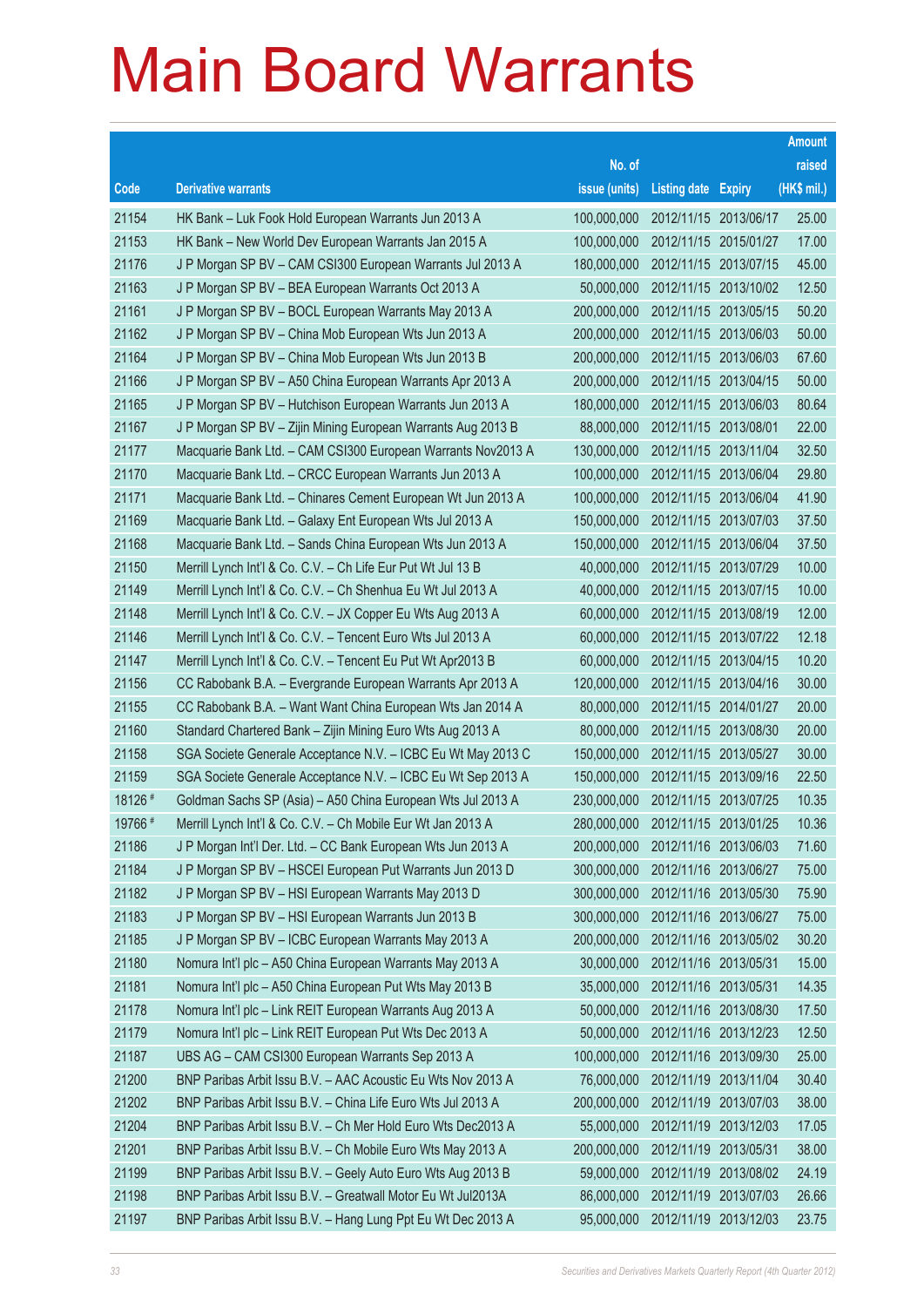|         |                                                               |               |                            |            | <b>Amount</b> |
|---------|---------------------------------------------------------------|---------------|----------------------------|------------|---------------|
|         |                                                               | No. of        |                            |            | raised        |
| Code    | <b>Derivative warrants</b>                                    | issue (units) | <b>Listing date Expiry</b> |            | (HK\$ mil.)   |
| 21203   | BNP Paribas Arbit Issu B.V. - HSBC European Wts Aug 2013 A    | 200,000,000   | 2012/11/19 2013/08/02      |            | 50.00         |
| 21195   | BNP Paribas Arbit Issu B.V. - Jiangxi Copper Eu Wt Sep2013 A  | 100,000,000   | 2012/11/19 2013/09/03      |            | 25.00         |
| 21196   | BNP Paribas Arbit Issu B.V. - Ting Yi European Wts Aug 2013 A | 90,000,000    | 2012/11/19 2013/08/02      |            | 22.50         |
| 21191   | HK Bank - CAM CSI300 European Warrants Nov 2013 A             | 50,000,000    | 2012/11/19 2013/11/25      |            | 12.50         |
| 21192   | Macquarie Bank Ltd. - KECL European Warrants Dec 2013 A       | 180,000,000   | 2012/11/19 2013/12/03      |            | 27.00         |
| 21190   | CC Rabobank B.A. - Brilliance Chi European Warrants Aug2013A  | 100,000,000   | 2012/11/19 2013/08/27      |            | 15.00         |
| 21188   | CC Rabobank B.A. - Galaxy Ent European Warrants May 2013 B    | 100,000,000   | 2012/11/19 2013/05/20      |            | 25.00         |
| 21189   | CC Rabobank B.A. - Poly HK Inv European Warrants May 2013 A   | 80,000,000    | 2012/11/19 2013/05/06      |            | 20.00         |
| 21193   | UBS AG - Anhui Conch European Warrants May 2013 A             | 100,000,000   | 2012/11/19 2013/05/20      |            | 25.00         |
| 21194   | UBS AG - Tencent Holdings European Put Warrants Apr 2013 B    | 100,000,000   | 2012/11/19 2013/04/15      |            | 18.00         |
| 21211   | BNP Paribas Arbit Issu B.V. - CKI Holdings Eu Wts Sep 2013 A  | 35,000,000    | 2012/11/20 2013/09/03      |            | 10.50         |
| 21214   | BNP Paribas Arbit Issu B.V. - Ch Railway Euro Wts Sep 2013 A  | 40,000,000    | 2012/11/20 2013/09/03      |            | 19.20         |
| 21213   | BNP Paribas Arbit Issu B.V. - Luk Fook Hold Eu Wt Oct2013 A   | 61,000,000    | 2012/11/20 2013/10/03      |            | 18.91         |
| 21212   | BNP Paribas Arbit Issu B.V. - Yanzhou Coal Eur Wt Nov 2014 A  | 100,000,000   | 2012/11/20 2014/11/04      |            | 25.00         |
| 21219   | Credit Suisse AG - CAM CSI300 European Warrants May 2013 A    | 50,000,000    | 2012/11/20 2013/05/27      |            | 12.50         |
| 21224   | Credit Suisse AG - Sinopec Corp European Warrants Feb 2013 A  | 60,000,000    | 2012/11/20 2013/02/25      |            | 16.80         |
| 21220   | Credit Suisse AG - HKEx European Warrants Apr 2013 A          | 60,000,000    | 2012/11/20 2013/04/08      |            | 30.00         |
| 21225   | Credit Suisse AG - HSI European Warrants Mar 2013 D           | 200,000,000   | 2012/11/20 2013/03/27      |            | 30.00         |
| 21223   | Credit Suisse AG - Hutchison European Warrants Apr 2013 A     | 60,000,000    | 2012/11/20 2013/04/08      |            | 24.00         |
| 21218   | Credit Suisse AG - Link REIT European Warrants Aug 2013 A     | 50,000,000    | 2012/11/20 2013/08/26      |            | 12.50         |
| 21205   | HK Bank - China Railway European Warrants Aug 2013 A          | 50,000,000    | 2012/11/20 2013/08/26      |            | 12.50         |
| 21207   | CC Rabobank B.A. - CITIC Pacific European Wts Apr 2013 B      | 100,000,000   | 2012/11/20 2013/04/30      |            | 50.00         |
| 21215   | CC Rabobank B.A. - Ch LongYuan European Warrants May 2013 A   | 60,000,000    | 2012/11/20 2013/05/20      |            | 22.80         |
| 21217   | CC Rabobank B.A. - Ch Mobile European Warrants Apr 2013 A     | 120,000,000   | 2012/11/20 2013/04/22      |            | 33.60         |
| 21209   | CC Rabobank B.A. - CNBM European Warrants May 2013 A          | 120,000,000   | 2012/11/20 2013/05/20      |            | 72.00         |
| 21208   | CC Rabobank B.A. - Sinopec Corp European Warrants May 2013 A  | 100,000,000   | 2012/11/20 2013/05/20      |            | 37.00         |
| 21210   | CC Rabobank B.A. – China Railway European Wts May 2013 A      | 50,000,000    | 2012/11/20 2013/05/20      |            | 14.50         |
| 21216   | CC Rabobank B.A. - China Shenhua European Warrants Apr2013 A  | 100,000,000   | 2012/11/20 2013/04/26      |            | 18.00         |
| 21206   | CC Rabobank B.A. - Datang European Warrants Aug 2013 A        | 80,000,000    | 2012/11/20 2013/08/12      |            | 20.00         |
| 21226   | UBS AG - China Tel European Warrants Mar 2013 B               | 100,000,000   | 2012/11/20 2013/03/25      |            | 34.00         |
| 19256 # | Merrill Lynch Int'l & Co. C.V. - Tencent Euro Wts Mar 2013 B  | 150,000,000   | 2012/11/20 2013/03/11      |            | 10.65         |
| 20385 # | Merrill Lynch Int'l & Co. C.V. - Tencent Euro Wts Apr 2013 A  | 140,000,000   | 2012/11/20 2013/04/22      |            | 11.48         |
| 21232   | BNP Paribas Arbit Issu B.V. - CR Cement Euro Wts Jun 2013 A   | 51,000,000    | 2012/11/21                 | 2013/06/04 | 22.95         |
| 21233   | BNP Paribas Arbit Issu B.V. - HKEx European Wts Apr 2013 A    | 77,000,000    | 2012/11/21                 | 2013/04/02 | 17.71         |
| 21234   | BNP Paribas Arbit Issu B.V. - HSI European Wts May 2013 A     | 200,000,000   | 2012/11/21                 | 2013/05/30 | 30.00         |
| 21235   | BNP Paribas Arbit Issu B.V. - HSI Euro Put Wts Jun 2013 B     | 200,000,000   | 2012/11/21                 | 2013/06/27 | 52.00         |
| 21231   | BNP Paribas Arbit Issu B.V. - Yanzhou Coal Eur Wt Apr 2014 A  | 100,000,000   | 2012/11/21                 | 2014/04/02 | 18.00         |
| 21241   | Goldman Sachs SP (Asia) - China Mobile Euro Wts Jun 2013 A    | 80,000,000    | 2012/11/21                 | 2013/06/17 | 28.48         |
| 21242   | Goldman Sachs SP (Asia) - China Mobile Euro Wts Jun 2013 B    | 80,000,000    | 2012/11/21                 | 2013/06/24 | 20.00         |
| 21250   | Goldman Sachs SP (Asia) - CPIC European Warrants Jul 2013 A   | 80,000,000    | 2012/11/21                 | 2013/07/29 | 12.16         |
| 21240   | Goldman Sachs SP (Asia) - HSBC European Warrants Jul 2013 B   | 80,000,000    | 2012/11/21                 | 2013/07/02 | 22.40         |
| 21239   | Goldman Sachs SP (Asia) - Ping An European Wts Jun 2013 A     | 80,000,000    | 2012/11/21 2013/06/24      |            | 28.64         |
| 21230   | J P Morgan SP BV - Cheung Kong European Warrants May 2013 A   | 100,000,000   | 2012/11/21                 | 2013/05/27 | 25.00         |
| 21229   | J P Morgan SP BV - HSBC European Warrants Apr 2013 A          | 200,000,000   | 2012/11/21                 | 2013/04/08 | 30.00         |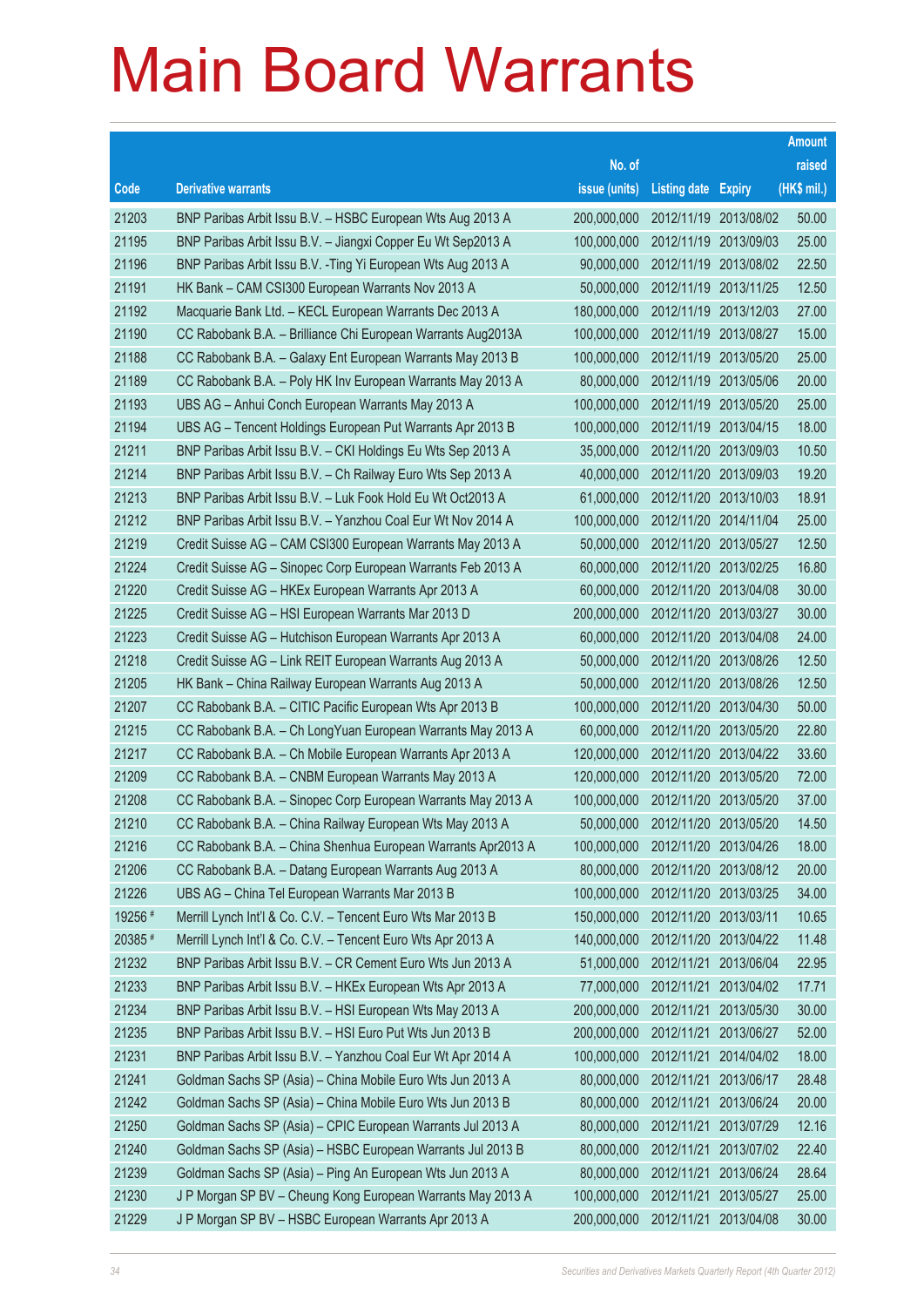|         |                                                              |               |                            |            | <b>Amount</b> |
|---------|--------------------------------------------------------------|---------------|----------------------------|------------|---------------|
|         |                                                              | No. of        |                            |            | raised        |
| Code    | <b>Derivative warrants</b>                                   | issue (units) | <b>Listing date Expiry</b> |            | (HK\$ mil.)   |
| 21228   | J P Morgan SP BV - HSBC European Put Warrants Jun 2013 A     | 200,000,000   | 2012/11/21                 | 2013/06/24 | 50.20         |
| 21243   | Macquarie Bank Ltd. - Ch LongYuan European Wts Jun 2013 A    | 100,000,000   | 2012/11/21                 | 2013/06/04 | 25.00         |
| 21245   | Macquarie Bank Ltd. - China Tel European Warrants Jul 2013 A | 100,000,000   | 2012/11/21                 | 2013/07/03 | 25.00         |
| 21244   | Macquarie Bank Ltd. - Hang Seng Bank European Wts Jun 2013 A | 150,000,000   | 2012/11/21                 | 2013/06/04 | 37.50         |
| 21247   | CC Rabobank B.A. - CC Bank European Warrants May 2013 A      | 100,000,000   | 2012/11/21                 | 2013/05/30 | 50.00         |
| 21246   | CC Rabobank B.A. - CC Bank European Warrants Sep 2013 A      | 120,000,000   | 2012/11/21                 | 2013/09/27 | 30.00         |
| 21248   | CC Rabobank B.A. - Ch State Con European Warrants May 2013 A | 80,000,000    | 2012/11/21                 | 2013/05/21 | 56.00         |
| 21249   | CC Rabobank B.A. - Yanzhou Coal European Warrants Mar 2014 A | 90,000,000    | 2012/11/21 2014/03/28      |            | 22.50         |
| 21236   | Standard Chartered Bank - CTel European Warrants Sep 2013 A  | 100,000,000   | 2012/11/21                 | 2013/09/02 | 25.00         |
| 21238   | Standard Chartered Bank - A50 China Euro Warrants Apr 2013 A | 100,000,000   | 2012/11/21 2013/04/30      |            | 15.00         |
| 21237   | Standard Chartered Bank - PetroChina European Wts Nov 2013 A | 100,000,000   | 2012/11/21                 | 2013/11/01 | 15.00         |
| 21227   | SGA Societe Generale Acceptance N.V. - HKEx Eu Wt May 2013 A | 50,000,000    | 2012/11/21 2013/05/22      |            | 28.75         |
| 14918 # | Standard Chartered Bank - HKEx European Warrants Aug 2013    | 150,000,000   | 2012/11/21 2013/08/01      |            | 11.10         |
| 21265   | Credit Suisse AG - Lenovo European Warrants Feb 2013 B       | 60,000,000    | 2012/11/22 2013/02/28      |            | 10.80         |
| 21262   | Credit Suisse AG - Tencent Holdings European Wts Feb 2013 D  | 80,000,000    | 2012/11/22 2013/02/25      |            | 12.00         |
| 21264   | Credit Suisse AG – Tencent Holdings European Wts Apr 2013 B  | 80,000,000    | 2012/11/22 2013/04/30      |            | 18.40         |
| 21260   | Goldman Sachs SP (Asia) - Agri Bk European Wts Jul 2013 A    | 80,000,000    | 2012/11/22 2013/07/26      |            | 13.52         |
| 21256   | Goldman Sachs SP (Asia) - CQRC Bank European Wts Jul 2013 A  | 80,000,000    | 2012/11/22 2013/07/22      |            | 20.00         |
| 21261   | Goldman Sachs SP (Asia) - CRCC European Warrants Jun 2013 A  | 80,000,000    | 2012/11/22 2013/06/28      |            | 54.80         |
| 21257   | Goldman Sachs SP (Asia) - Hutchison European Wts Jun 2013 A  | 80,000,000    | 2012/11/22 2013/06/24      |            | 20.08         |
| 21258   | Goldman Sachs SP (Asia) – MTRC European Warrants Jan 2014 A  | 80,000,000    | 2012/11/22 2014/01/27      |            | 20.08         |
| 21254   | J P Morgan SP BV - China Life European Put Wts Oct 2013 A    | 300,000,000   | 2012/11/22 2013/10/02      |            | 75.00         |
| 21253   | J P Morgan SP BV - China Mob European Wts Jun 2013 C         | 200,000,000   | 2012/11/22 2013/06/04      |            | 69.40         |
| 21252   | J P Morgan SP BV - Hutchison European Warrants Jun 2013 B    | 180,000,000   | 2012/11/22 2013/06/17      |            | 45.00         |
| 21251   | J P Morgan SP BV - ICBC European Warrants Jul 2013 C         | 200,000,000   | 2012/11/22 2013/07/02      |            | 50.60         |
| 21255   | Standard Chartered Bank - BOCL European Warrants May 2013 A  | 100,000,000   | 2012/11/22 2013/05/31      |            | 15.00         |
| 21270   | UBS AG - Esprit European Warrants Sep 2013 A                 | 100,000,000   | 2012/11/22 2013/09/30      |            | 25.00         |
| 21269   | UBS AG - HKEx European Warrants Apr 2013 A                   | 100,000,000   | 2012/11/22 2013/04/08      |            | 45.00         |
| 21267   | UBS AG - HSBC European Put Warrants Apr 2013 C               | 100,000,000   | 2012/11/22 2013/04/23      |            | 18.50         |
| 21271   | UBS AG - Link REIT European Warrants Jul 2013 B              | 100,000,000   | 2012/11/22 2013/07/15      |            | 25.00         |
| 21266   | UBS AG - Ping An European Warrants Mar 2013 B                | 100,000,000   | 2012/11/22 2013/03/13      |            | 21.00         |
| 21268   | UBS AG - Tencent Holdings European Warrants Jun 2013 A       | 200,000,000   | 2012/11/22 2013/06/27      |            | 35.20         |
| 21290   | Goldman Sachs SP (Asia) - SPDR Gold Trust Euro Wt Jun 2013 A | 80,000,000    | 2012/11/23 2013/06/03      |            | 20.16         |
| 21286   | HK Bank - Li & Fung European Warrants Jul 2014 A             | 80,000,000    | 2012/11/23 2014/07/28      |            | 14.40         |
| 21285   | HK Bank - Tencent European Warrants Jul 2013 B               | 100,000,000   | 2012/11/23 2013/07/16      |            | 25.00         |
| 21289   | Macquarie Bank Ltd. - Ping An European Warrants Jun 2013 B   | 100,000,000   | 2012/11/23 2013/06/04      |            | 25.00         |
| 21288   | Macquarie Bank Ltd. - Shimao Ppt European Wts Oct 2013 A     | 180,000,000   | 2012/11/23 2013/10/07      |            | 45.00         |
| 21274   | Nomura Int'l plc - CC Bank European Warrants May 2013 A      | 50,000,000    | 2012/11/23 2013/05/31      |            | 12.50         |
| 21275   | Nomura Int'l plc - China Mobile European Warrants Jun 2013 A | 50,000,000    | 2012/11/23 2013/06/28      |            | 12.50         |
| 21273   | Nomura Int'l plc - New World Dev European Wts Jul 2013 A     | 75,000,000    | 2012/11/23 2013/07/31      |            | 11.25         |
| 21276   | Nomura Int'l plc - Ping An European Warrants Jun 2013 A      | 35,000,000    | 2012/11/23 2013/06/28      |            | 13.30         |
| 21272   | Nomura Int'l plc - SHK P European Put Warrants Feb 2015 A    | 100,000,000   | 2012/11/23 2015/02/27      |            | 17.00         |
| 21283   | Standard Chartered Bank - Esprit European Wts Aug 2013 A     | 80,000,000    | 2012/11/23 2013/08/05      |            | 20.00         |
| 21284   | Standard Chartered Bank - Esprit European Wts Nov 2014 A     | 60,000,000    | 2012/11/23 2014/11/03      |            | 18.00         |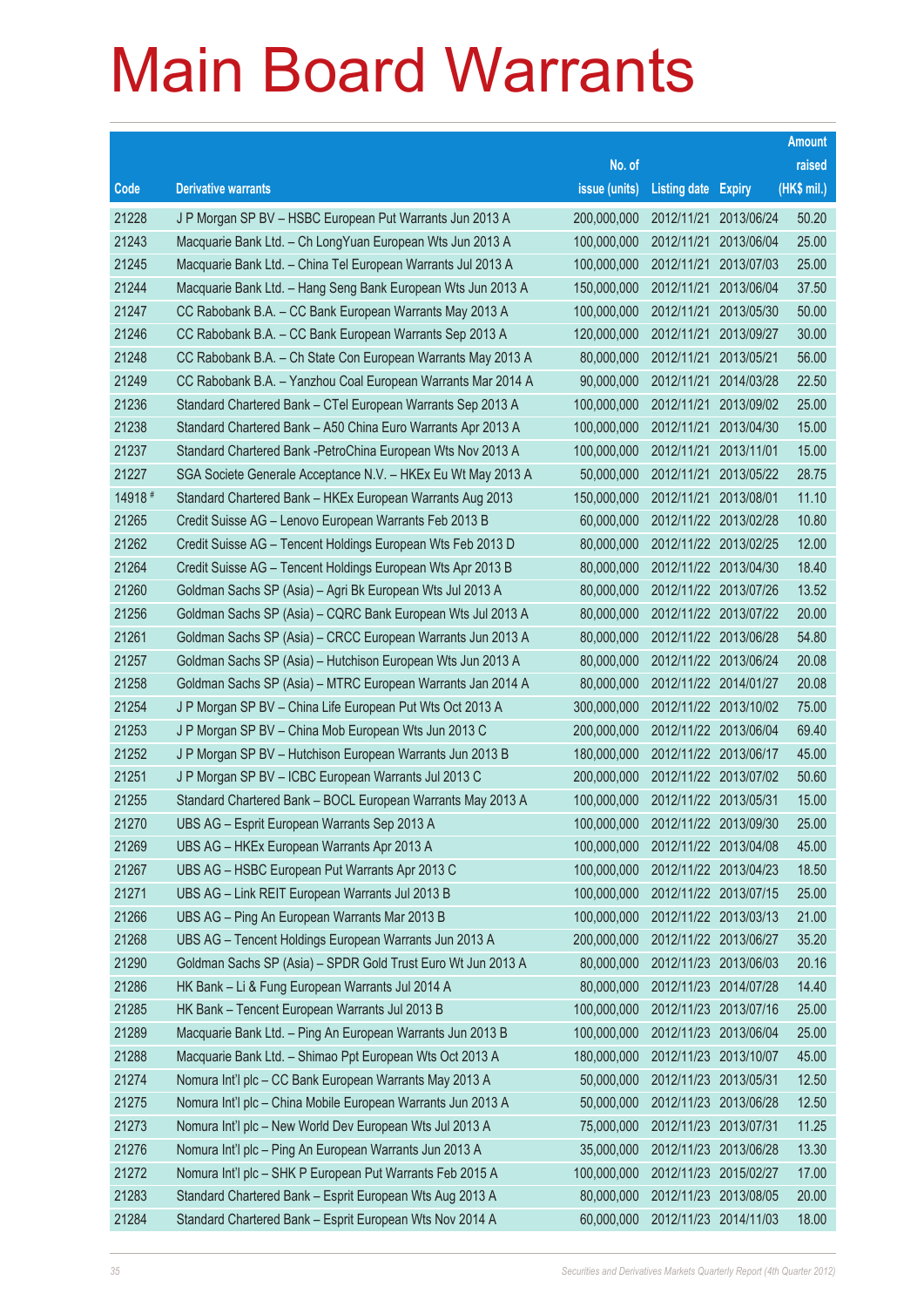|         |                                                              |               |                            |                       | <b>Amount</b> |
|---------|--------------------------------------------------------------|---------------|----------------------------|-----------------------|---------------|
|         |                                                              | No. of        |                            |                       | raised        |
| Code    | <b>Derivative warrants</b>                                   | issue (units) | <b>Listing date Expiry</b> |                       | (HK\$ mil.)   |
| 21282   | Standard Chartered Bank - Ping An European Wts Mar 2013 A    | 100,000,000   |                            | 2012/11/23 2013/03/06 | 35.00         |
| 21287   | Standard Chartered Bank - Tencent Hidg Eu Put Wts Jul 2013 B | 100,000,000   |                            | 2012/11/23 2013/07/22 | 25.00         |
| 21277   | SGA Societe Generale Acceptance N.V. - CCB Eur Wt Jul 2013 A | 150,000,000   | 2012/11/23 2013/07/15      |                       | 48.75         |
| 21279   | SGA Societe Generale Acceptance N.V. - CCB Eur Wt Aug 2013 A | 150,000,000   |                            | 2012/11/23 2013/08/12 | 39.00         |
| 21280   | SGA Societe Generale Acceptance N.V. - HWL Eur Wt Jun 2013 A | 150,000,000   |                            | 2012/11/23 2013/06/17 | 48.75         |
| 21281   | SGA Societe Generale Acceptance N.V. - HWL Eur Wt Jul 2013 A | 150,000,000   |                            | 2012/11/23 2013/07/15 | 38.25         |
| 21291   | UBS AG - CAM CSI300 European Warrants Jun 2013 A             | 100,000,000   | 2012/11/23 2013/06/24      |                       | 25.00         |
| 21292   | UBS AG - ICBC European Warrants Jun 2013 A                   | 100,000,000   |                            | 2012/11/23 2013/06/28 | 25.00         |
| 19744 # | Goldman Sachs SP (Asia) - A50 China European Wts Apr 2014 A  | 130,000,000   |                            | 2012/11/23 2014/04/29 | 10.92         |
| 17922 # | Standard Chartered Bank - SHK P European Put Wts Mar 2013 A  | 200,000,000   |                            | 2012/11/23 2013/03/18 | 10.00         |
| 21303   | Citigroup Global Mkt H Inc. - KECL European Wts Nov 2013 A   | 100,000,000   |                            | 2012/11/26 2013/11/26 | 19.00         |
| 21301   | Citigroup Global Mkt H Inc. - Ping An Euro Wts Apr 2013 A    | 100,000,000   |                            | 2012/11/26 2013/04/26 | 15.00         |
| 21302   | Citigroup Global Mkt H Inc. - Ping An Euro Put Wt Aug 2013 A | 100,000,000   |                            | 2012/11/26 2013/08/05 | 25.00         |
| 21300   | Citigroup Global Mkt H Inc.-Tencent European Wts Jun 2013 B  | 100,000,000   |                            | 2012/11/26 2013/06/26 | 15.00         |
| 21293   | Goldman Sachs SP (Asia) - A50 China European Wts Jun 2013 A  | 80,000,000    |                            | 2012/11/26 2013/06/03 | 31.44         |
| 21295   | CC Rabobank B.A. - China Coal European Warrants May 2013 A   | 80,000,000    | 2012/11/26 2013/05/27      |                       | 40.00         |
| 21297   | CC Rabobank B.A. - Chinares Cement European Wts May 2013 B   | 60,000,000    |                            | 2012/11/26 2013/05/27 | 27.00         |
| 21299   | CC Rabobank B.A. - Geely Auto European Warrants Jul 2013 A   | 80,000,000    |                            | 2012/11/26 2013/07/22 | 24.00         |
| 21296   | CC Rabobank B.A. - KECL European Warrants Jun 2013 A         | 100,000,000   |                            | 2012/11/26 2013/06/03 | 50.00         |
| 21298   | CC Rabobank B.A. - Weichai Power European Wts May 2013 A     | 100,000,000   | 2012/11/26 2013/05/27      |                       | 25.00         |
| 21294   | Standard Chartered Bank - Tencent Hidg Euro Wts Jul 2013 C   | 100,000,000   |                            | 2012/11/26 2013/07/10 | 25.00         |
| 21306   | UBS AG - KECL European Warrants Nov 2013 A                   | 100,000,000   |                            | 2012/11/26 2013/11/26 | 18.50         |
| 21308   | UBS AG - Ping An European Warrants Apr 2013 A                | 100,000,000   |                            | 2012/11/26 2013/04/29 | 15.00         |
| 21307   | UBS AG - Tencent Holdings European Warrants Apr 2013 C       | 200,000,000   | 2012/11/26 2013/04/29      |                       | 38.00         |
| 21319   | BOCI Asia Ltd. - Sinopec Corp European Warrants May 2013 A   | 100,000,000   |                            | 2012/11/27 2013/05/06 | 15.00         |
| 21320   | BOCI Asia Ltd. - Ping An European Warrants Mar 2013 A        | 100,000,000   | 2012/11/27 2013/03/18      |                       | 16.00         |
| 21323   | Credit Suisse AG - China Mobile European Warrants Feb 2013 E | 80,000,000    | 2012/11/27 2013/02/28      |                       | 12.00         |
| 21321   | Credit Suisse AG - HSI European Put Warrants Jun 2013 B      | 200,000,000   | 2012/11/27 2013/06/27      |                       | 32.00         |
| 21322   | Credit Suisse AG - Ping An European Warrants Mar 2013 C      | 80,000,000    | 2012/11/27 2013/03/06      |                       | 20.80         |
| 21324   | Credit Suisse AG - Tencent Holdings European Wts Jun 2013 A  | 80,000,000    | 2012/11/27 2013/06/28      |                       | 12.00         |
| 21326   | Citigroup Global Mkt H Inc. - HKEx European Wts Jun 2014 A   | 100,000,000   | 2012/11/27 2014/06/20      |                       | 15.00         |
| 21314   | Goldman Sachs SP (Asia) - China Life Euro Wts Jun 2013 A     | 100,000,000   | 2012/11/27 2013/06/10      |                       | 17.50         |
| 21315   | Goldman Sachs SP (Asia) - China Life Euro Wts Jun 2013 B     | 100,000,000   | 2012/11/27 2013/06/25      |                       | 15.00         |
| 21316   | HK Bank - Dongfeng Motor European Warrants Jun 2014 A        | 80,000,000    | 2012/11/27 2014/06/19      |                       | 12.00         |
| 21310   | Merrill Lynch Int'l & Co. C.V. - CC Bank Euro Wts Jun 2013 A | 40,000,000    | 2012/11/27 2013/06/03      |                       | 14.00         |
| 21309   | Merrill Lynch Int'l & Co. C.V. - CK(H) Euro Wts May 2013 A   | 40,000,000    | 2012/11/27 2013/05/27      |                       | 12.20         |
| 21313   | Merrill Lynch Int'l & Co. C.V. - HSBC Euro Wts Jun 2013 A    | 60,000,000    | 2012/11/27 2013/06/03      |                       | 15.90         |
| 21312   | Merrill Lynch Int'l & Co. C.V. - Tencent Euro Wts Apr 2013 C | 80,000,000    | 2012/11/27 2013/04/29      |                       | 13.12         |
| 21311   | Merrill Lynch Int'l & Co. C.V. - Tencent Euro Wts Jul 2013 B | 80,000,000    |                            | 2012/11/27 2013/07/02 | 12.08         |
| 21333   | CC Rabobank B.A. - CAM CSI300 European Warrants May 2013 A   | 70,000,000    | 2012/11/27 2013/05/20      |                       | 11.20         |
| 21334   | CC Rabobank B.A. - CAM CSI300 European Warrants Sep 2013 A   | 70,000,000    | 2012/11/27 2013/09/23      |                       | 10.50         |
| 21327   | CC Rabobank B.A. - CNBM European Put Warrants Jul 2013 A     | 100,000,000   |                            | 2012/11/27 2013/07/02 | 60.00         |
| 21330   | CC Rabobank B.A. - CNOOC European Warrants Nov 2013 A        | 120,000,000   | 2012/11/27 2013/11/26      |                       | 20.40         |
| 21329   | CC Rabobank B.A. - China Tel European Warrants May 2013 A    | 70,000,000    | 2012/11/27 2013/05/08      |                       | 17.50         |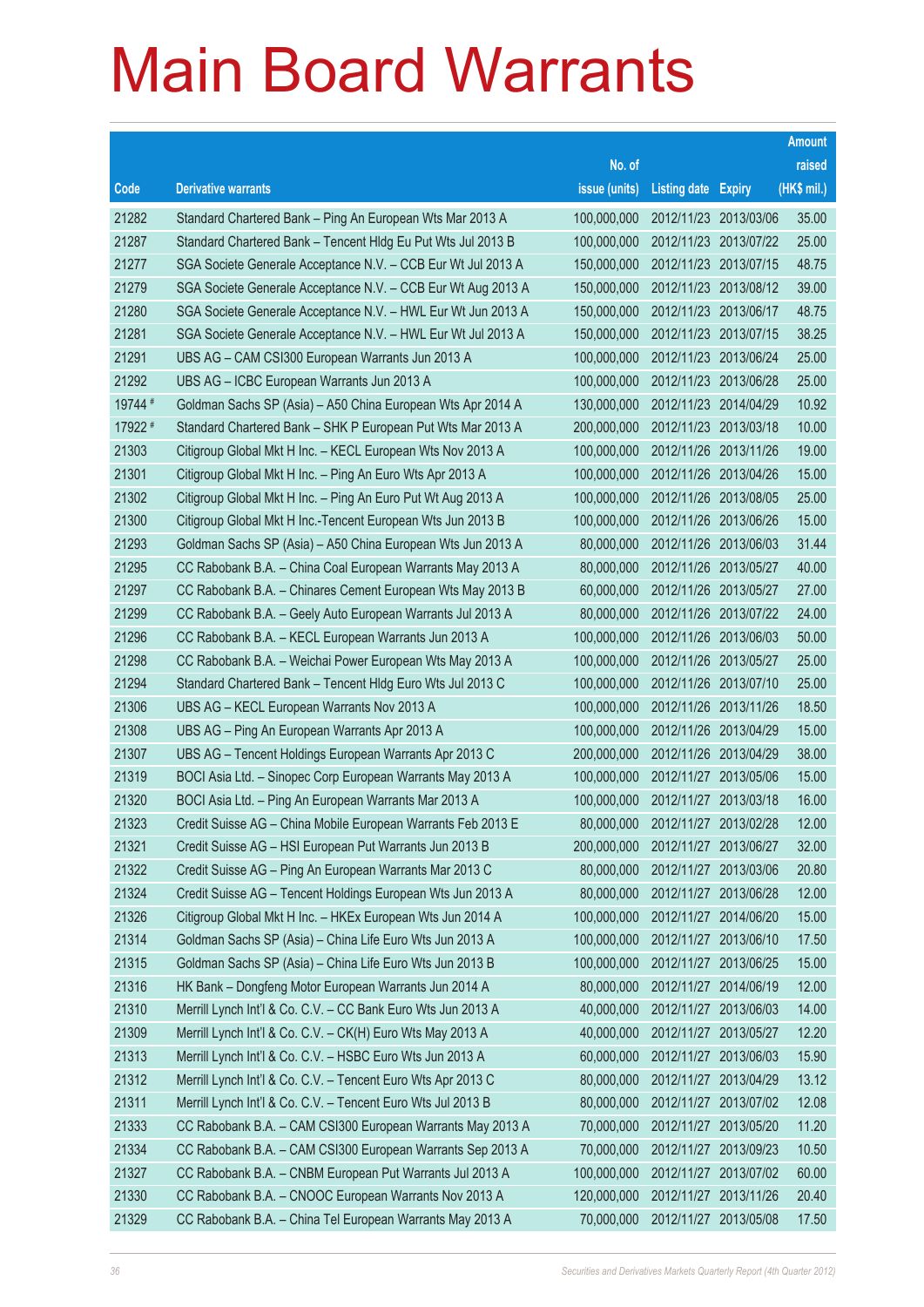|       |                                                               |               |                            |                       | <b>Amount</b> |
|-------|---------------------------------------------------------------|---------------|----------------------------|-----------------------|---------------|
|       |                                                               | No. of        |                            |                       | raised        |
| Code  | <b>Derivative warrants</b>                                    | issue (units) | <b>Listing date Expiry</b> |                       | (HK\$ mil.)   |
| 21328 | CC Rabobank B.A. - PetroChina European Warrants May 2013 A    | 120,000,000   | 2012/11/27 2013/05/27      |                       | 42.00         |
| 21332 | CC Rabobank B.A. - Tencent Holdings European Wts Apr 2013 B   | 150,000,000   |                            | 2012/11/27 2013/04/26 | 25.50         |
| 21318 | Standard Chartered Bank - Sinopec Corp Euro Wts Apr 2013 A    | 100,000,000   |                            | 2012/11/27 2013/04/22 | 17.00         |
| 21317 | Standard Chartered Bank - GCL-Poly Energy Eur Wts Nov 2016 A  | 60,000,000    |                            | 2012/11/27 2016/11/04 | 15.00         |
| 21340 | BNP Paribas Arbit Issu B.V. - Air China Euro Wts Jul 2013 A   | 24,000,000    |                            | 2012/11/28 2013/07/03 | 10.32         |
| 21341 | BNP Paribas Arbit Issu B.V. - A50 China Euro Wts Apr 2013 B   | 100,000,000   |                            | 2012/11/28 2013/04/29 | 15.00         |
| 21337 | BNP Paribas Arbit Issu B.V. - NCI European Wts Oct 2013 A     | 39,000,000    | 2012/11/28 2013/10/03      |                       | 12.48         |
| 21338 | BNP Paribas Arbit Issu B.V. - Ping An European Wt Mar 2013 B  | 100,000,000   |                            | 2012/11/28 2013/03/25 | 16.00         |
| 21339 | BNP Paribas Arbit Issu B.V. - Swire Properties Eu Wt Dec13 A  | 100,000,000   |                            | 2012/11/28 2013/12/03 | 26.00         |
| 21347 | J P Morgan SP BV - Agile Ppt European Warrants Aug 2014 A     | 150,000,000   | 2012/11/28 2014/08/01      |                       | 37.50         |
| 21354 | J P Morgan SP BV - CHALCO European Warrants Jul 2013 A        | 48,000,000    |                            | 2012/11/28 2013/07/02 | 12.10         |
| 21351 | J P Morgan SP BV - Brilliance Chi European Wts Sep 2013 A     | 150,000,000   | 2012/11/28 2013/09/02      |                       | 22.50         |
| 21353 | J P Morgan SP BV - BYD European Warrants Jun 2013 A           | 100,000,000   |                            | 2012/11/28 2013/06/03 | 25.10         |
| 21346 | J P Morgan SP BV - Chi Res Land European Warrants Aug 2013 B  | 100,000,000   |                            | 2012/11/28 2013/08/02 | 25.00         |
| 21356 | J P Morgan SP BV - Evergrande European Warrants Aug 2013 A    | 100,000,000   | 2012/11/28 2013/08/01      |                       | 25.00         |
| 21358 | J P Morgan SP BV - Galaxy Ent European Warrants Jul 2013 A    | 200,000,000   |                            | 2012/11/28 2013/07/02 | 50.00         |
| 21355 | J P Morgan SP BV - R&F Ppt European Warrants Mar 2014 A       | 150,000,000   |                            | 2012/11/28 2014/03/03 | 22.50         |
| 21343 | J P Morgan SP BV - HSI European Put Warrants Jun 2013 C       | 300,000,000   |                            | 2012/11/28 2013/06/27 | 75.00         |
| 21344 | J P Morgan SP BV - HSI European Put Warrants Jun 2013 D       | 300,000,000   | 2012/11/28 2013/06/27      |                       | 51.30         |
| 21345 | J P Morgan SP BV - Li & Fung European Warrants Jan 2014 A     | 180,000,000   |                            | 2012/11/28 2014/01/02 | 27.72         |
| 21357 | J P Morgan SP BV - MTRC European Warrants Jan 2014 A          | 88,000,000    |                            | 2012/11/28 2014/01/02 | 22.00         |
| 21362 | Macquarie Bank Ltd. - Greatwall Motor European Wts Jul 2013 A | 180,000,000   |                            | 2012/11/28 2013/07/03 | 45.00         |
| 21360 | SGA Societe Generale Acceptance N.V.-CAM CSI300 Eu Wt Jun13A  | 150,000,000   | 2012/11/28 2013/06/24      |                       | 37.50         |
| 21361 | SGA Societe Generale Acceptance N.V.-CAM CSI300 Eu Wt Sep13A  | 300,000,000   |                            | 2012/11/28 2013/09/30 | 75.00         |
| 21359 | SGA Societe Generale Acceptance N.V. - Ch Mob Eu Wt Mar2013B  | 168,000,000   | 2012/11/28 2013/03/27      |                       | 52.08         |
| 21335 | SGA Societe Generale Acceptance N.V. - Shenhua Eu Wt Apr2013B | 100,000,000   | 2012/11/28 2013/04/29      |                       | 15.50         |
| 21336 | SGA Societe Generale Acceptance N.V. -Tencent Eu Wt Jun2013A  | 200,000,000   | 2012/11/28 2013/06/26      |                       | 33.00         |
| 21363 | UBS AG - China Mobile European Put Warrants Mar 2013 D        | 100,000,000   | 2012/11/28 2013/03/25      |                       | 16.50         |
| 21366 | UBS AG - HSI European Warrants May 2013 A                     | 300,000,000   | 2012/11/28 2013/05/30      |                       | 45.00         |
| 21365 | UBS AG - HSI European Put Warrants Jun 2013 C                 | 300,000,000   | 2012/11/28 2013/06/27      |                       | 54.00         |
| 21364 | UBS AG - Tencent Holdings European Warrants Jun 2013 B        | 200,000,000   | 2012/11/28 2013/06/18      |                       | 30.00         |
| 21370 | BOCI Asia Ltd. - China Mobile European Warrants Mar 2013 B    | 100,000,000   | 2012/11/29 2013/03/04      |                       | 17.00         |
| 21378 | J P Morgan SP BV - China Shenhua European Wts Jul 2013 A      | 200,000,000   | 2012/11/29 2013/07/02      |                       | 50.00         |
| 21369 | J P Morgan SP BV - Hutchison European Put Wts Jul 2013 A      | 100,000,000   |                            | 2012/11/29 2013/07/02 | 26.90         |
| 21379 | Macquarie Bank Ltd. - Li & Fung European Warrants Aug 2014 A  | 150,000,000   | 2012/11/29 2014/08/04      |                       | 22.50         |
| 21377 | CC Rabobank B.A. - Agricultural Bk Euro Warrants May 2013 A   | 60,000,000    | 2012/11/29 2013/05/08      |                       | 10.80         |
| 21375 | CC Rabobank B.A. - China COSCO European Warrants Jun 2013 A   | 30,000,000    | 2012/11/29 2013/06/17      |                       | 10.50         |
| 21373 | CC Rabobank B.A. - CITIC Sec European Warrants Sep 2013 A     | 70,000,000    | 2012/11/29 2013/09/23      |                       | 17.50         |
| 21374 | CC Rabobank B.A. - Minsheng Bank European Wts Aug 2013 A      | 30,000,000    | 2012/11/29 2013/08/19      |                       | 10.50         |
| 21376 | CC Rabobank B.A. - SJM Holdings European Warrants Sep 2013 A  | 60,000,000    | 2012/11/29 2013/09/16      |                       | 15.00         |
| 21368 | Standard Chartered Bank - HSI European Put Wts Apr 2013 B     | 200,000,000   | 2012/11/29 2013/04/29      |                       | 37.60         |
| 21367 | Standard Chartered Bank - KECL European Warrants Aug 2013 A   | 60,000,000    | 2012/11/29 2013/08/01      |                       | 15.00         |
| 21371 | SGA Societe Generale Acceptance N.V. - CK(H) Eu Wt Jul2013 A  | 150,000,000   | 2012/11/29 2013/07/03      |                       | 62.25         |
| 21372 | SGA Societe Generale Acceptance N.V. - ICBC Eu Wt Jul 2013 A  | 150,000,000   | 2012/11/29 2013/07/03      |                       | 31.50         |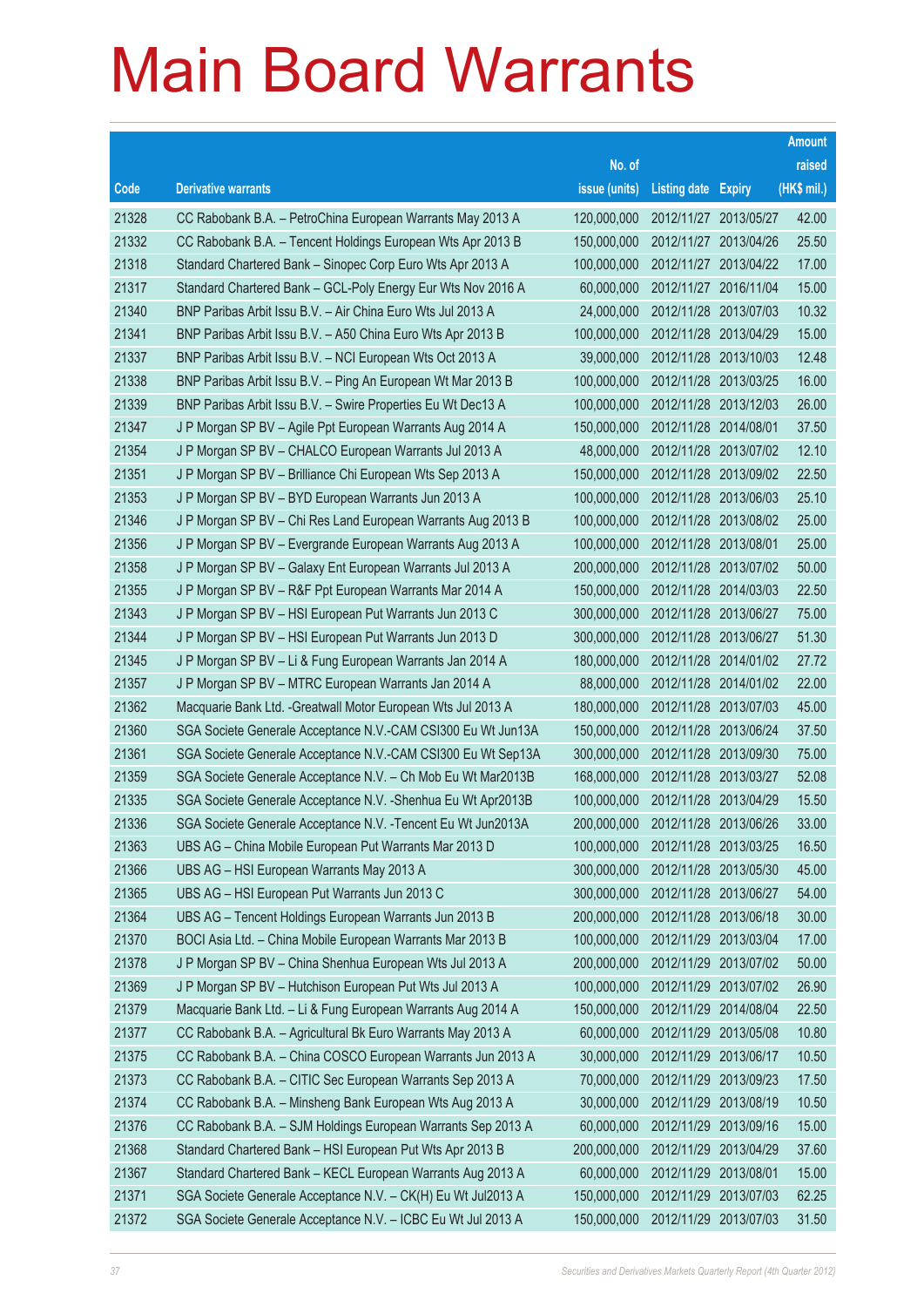|         |                                                               |               |                            |                       | <b>Amount</b> |
|---------|---------------------------------------------------------------|---------------|----------------------------|-----------------------|---------------|
|         |                                                               | No. of        |                            |                       | raised        |
| Code    | <b>Derivative warrants</b>                                    | issue (units) | <b>Listing date Expiry</b> |                       | (HK\$ mil.)   |
| 21381   | UBS AG – China Mobile European Warrants Apr 2013 A            | 200,000,000   |                            | 2012/11/29 2013/04/22 | 76.00         |
| 21380   | UBS AG - HSI European Warrants May 2013 B                     | 300,000,000   | 2012/11/29 2013/05/30      |                       | 45.00         |
| 21388   | BOCI Asia Ltd. - Chi Res Land European Warrants Jun 2013 B    | 100,000,000   | 2012/11/30 2013/06/17      |                       | 25.00         |
| 21384   | BNP Paribas Arbit Issu B.V. - CAM CSI300 Euro Wts Jun 2014 A  | 44,000,000    | 2012/11/30 2014/06/04      |                       | 11.44         |
| 21385   | Credit Suisse AG - CAM CSI300 European Warrants Jun 2013 A    | 80,000,000    |                            | 2012/11/30 2013/06/17 | 12.00         |
| 21398   | Credit Suisse AG - HSI European Put Warrants Apr 2013 C       | 200,000,000   | 2012/11/30 2013/04/29      |                       | 32.00         |
| 21399   | Credit Suisse AG - Link REIT European Warrants Jun 2013 A     | 80,000,000    | 2012/11/30 2013/06/10      |                       | 20.00         |
| 21397   | Citigroup Global Mkt H Inc. - China Mobile Eur Wt Jun 2013 B  | 100,000,000   | 2012/11/30 2013/06/03      |                       | 17.00         |
| 21395   | Citigroup Global Mkt H Inc. - Ch Overseas Euro Wt Sep 2013 A  | 100,000,000   |                            | 2012/11/30 2013/09/16 | 25.00         |
| 21396   | Citigroup Global Mkt H Inc. - Ch Overseas Eu Put Wt Oct 13 A  | 100,000,000   |                            | 2012/11/30 2013/10/02 | 25.00         |
| 21390   | Goldman Sachs SP (Asia) - CAM CSI300 European Wts Jun 2013 A  | 120,000,000   | 2012/11/30 2013/06/17      |                       | 18.00         |
| 21409   | Goldman Sachs SP (Asia) - Ch Overseas European Wts Sep 2013 A | 80,000,000    | 2012/11/30 2013/09/30      |                       | 20.56         |
| 21383   | HK Bank - HSI European Put Warrants Jun 2013 A                | 150,000,000   |                            | 2012/11/30 2013/06/27 | 22.50         |
| 21382   | HK Bank - KECL European Warrants Dec 2014 A                   | 80,000,000    |                            | 2012/11/30 2014/12/22 | 20.00         |
| 21394   | J P Morgan SP BV - China Mob European Put Wts Jul 2013 A      | 100,000,000   |                            | 2012/11/30 2013/07/02 | 26.60         |
| 21400   | J P Morgan SP BV - Tencent European Warrants May 2013 A       | 200,000,000   | 2012/11/30 2013/05/27      |                       | 30.00         |
| 21401   | Merrill Lynch Int'l & Co. C.V. - China Life Eu Wt Jun 2013 C  | 60,000,000    |                            | 2012/11/30 2013/06/25 | 10.32         |
| 21406   | Merrill Lynch Int'l & Co. C.V. - HSBC Euro Wts Jul 2013 A     | 40,000,000    |                            | 2012/11/30 2013/07/15 | 10.00         |
| 21402   | Merrill Lynch Int'l & Co. C.V. - ICBC Euro Wts Jun 2013 A     | 40,000,000    |                            | 2012/11/30 2013/06/24 | 12.60         |
| 21403   | Merrill Lynch Int'l & Co. C.V. - ICBC Euro Wts Jul 2013 B     | 40,000,000    | 2012/11/30 2013/07/29      |                       | 10.00         |
| 21405   | Merrill Lynch Int'l & Co. C.V. - PetroChina Eu Wt Jun 2013 A  | 40,000,000    |                            | 2012/11/30 2013/06/17 | 23.60         |
| 21393   | CC Rabobank B.A. - A50 China European Warrants May 2013 A     | 50,000,000    | 2012/11/30 2013/05/30      |                       | 12.50         |
| 21392   | CC Rabobank B.A. - A50 China European Warrants Jul 2013 A     | 70,000,000    |                            | 2012/11/30 2013/07/02 | 10.50         |
| 21391   | CC Rabobank B.A. - A50 China European Warrants Nov 2013 A     | 50,000,000    | 2012/11/30 2013/11/18      |                       | 12.50         |
| 21386   | Standard Chartered Bank - CAM CSI300 European Wts Aug 2013 A  | 80,000,000    |                            | 2012/11/30 2013/08/08 | 20.00         |
| 21387   | Standard Chartered Bank - CAM CSI300 European Wts Nov 2013 A  | 80,000,000    | 2012/11/30 2013/11/18      |                       | 12.00         |
| 21389   | SGA Societe Generale Acceptance N.V. - CNBM Eu Wt Jun 2013 B  | 30,000,000    | 2012/11/30 2013/06/03      |                       | 17.70         |
| 21408   | UBS AG - CAM CSI300 European Warrants May 2013 A              | 100,000,000   | 2012/11/30 2013/05/20      |                       | 16.00         |
| 21407   | UBS AG - Link REIT European Warrants Jul 2013 C               | 100,000,000   | 2012/11/30 2013/07/08      |                       | 25.00         |
| 21417   | BOCI Asia Ltd. - CAM CSI300 European Warrants Jul 2013 A      | 100,000,000   | 2012/12/03 2013/07/15      |                       | 17.00         |
| 21420   | Bank of East Asia - Agricultural Bank Euro Wts Nov 2013 A     | 50,000,000    | 2012/12/03 2013/11/25      |                       | 12.50         |
| 21421   | Bank of East Asia - BYD European Warrants Aug 2013 A          | 60,000,000    | 2012/12/03 2013/08/26      |                       | 15.00         |
| 21424   | Bank of East Asia - CRCC European Warrants Dec 2013 A         | 210,000,000   | 2012/12/03 2013/12/23      |                       | 42.00         |
| 21422   | Bank of East Asia - Dongfeng European Warrants Nov 2014 A     | 120,000,000   | 2012/12/03 2014/11/26      |                       | 30.00         |
| 21425   | Bank of East Asia - Swire Properties European Wts Sep 2013 A  | 60,000,000    | 2012/12/03 2013/09/26      |                       | 15.00         |
| 21418   | Bank of East Asia - Tencent Holdings European Wts Dec 2013 A  | 60,000,000    | 2012/12/03 2013/12/23      |                       | 15.00         |
| 21426   | J P Morgan SP BV - A50 China European Put Wts Jun 2013 A      | 200,000,000   | 2012/12/03 2013/06/03      |                       | 58.40         |
| 21415   | CC Rabobank B.A. - BYD European Warrants May 2013 A           | 70,000,000    | 2012/12/03 2013/05/07      |                       | 10.50         |
| 21414   | CC Rabobank B.A. - Ch Mobile European Put Wts Jun 2013 A      | 50,000,000    | 2012/12/03 2013/06/10      |                       | 12.50         |
| 21412   | CC Rabobank B.A. - Link REIT European Warrants Jun 2013 A     | 50,000,000    | 2012/12/03 2013/06/03      |                       | 12.50         |
| 21413   | CC Rabobank B.A. - Yuexiu Property Euro Warrants Aug 2013 A   | 45,000,000    | 2012/12/03 2013/08/05      |                       | 12.60         |
| 21410   | SGA Societe Generale Acceptance N.V. - Ch Mob Eu Wt May 13 B  | 168,000,000   | 2012/12/03 2013/05/27      |                       | 31.92         |
| 21411   | SGA Societe Generale Acceptance N.V. - Ch Mob Eu Wt Jun 13 A  | 168,000,000   | 2012/12/03 2013/06/03      |                       | 48.72         |
| 14773 # | Merrill Lynch Int'l & Co. C.V. - A50 China Eur Wt Jun 2013    | 220,000,000   | 2012/12/03 2013/06/13      |                       | 12.32         |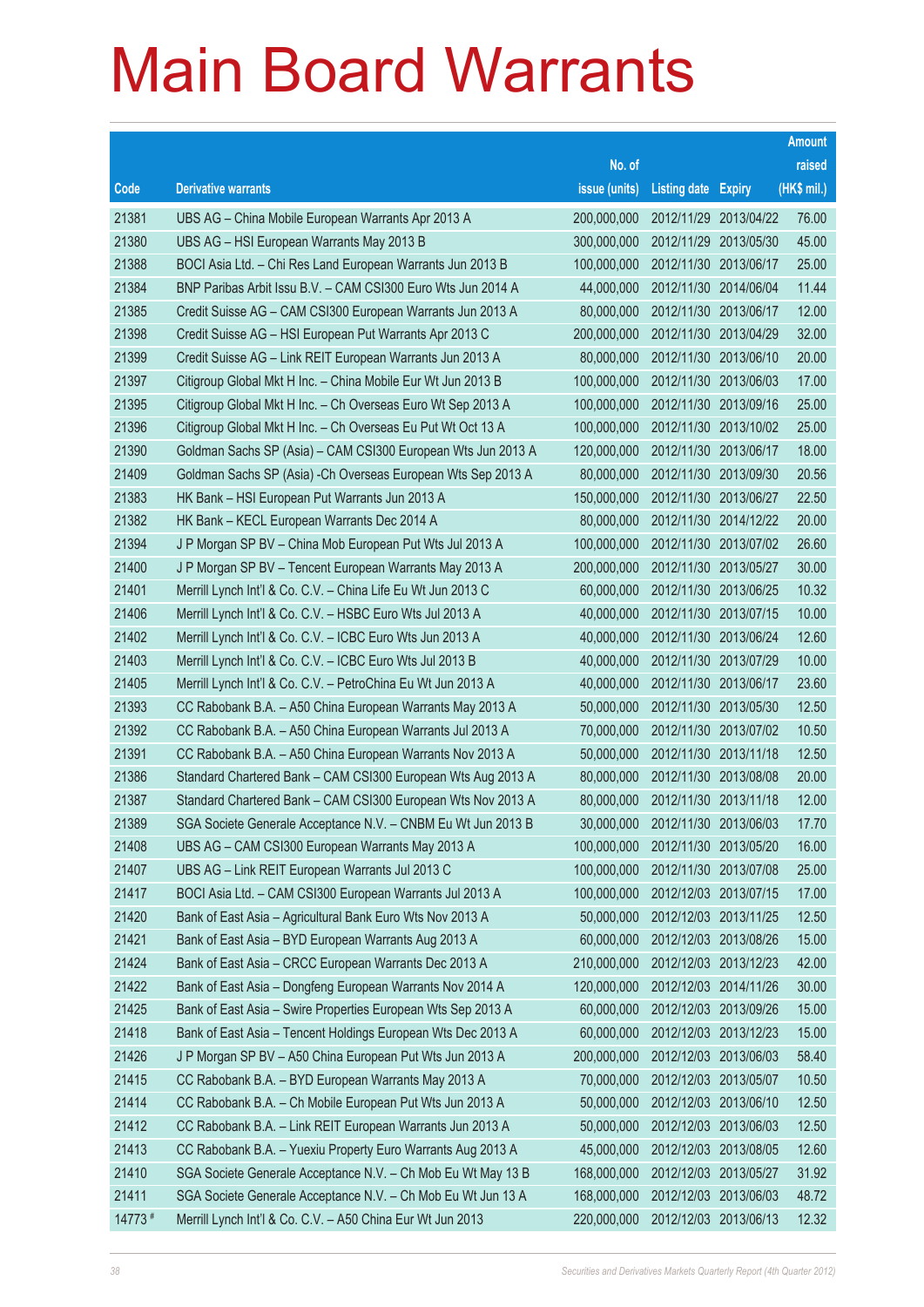|       |                                                              |               |                            |                       | <b>Amount</b> |
|-------|--------------------------------------------------------------|---------------|----------------------------|-----------------------|---------------|
|       |                                                              | No. of        |                            |                       | raised        |
| Code  | <b>Derivative warrants</b>                                   | issue (units) | <b>Listing date Expiry</b> |                       | $(HK$$ mil.)  |
| 21448 | BNP Paribas Arbit Issu B.V. - CSOP A50 ETF Eu Wts Jun 2013 A | 30,000,000    | 2012/12/04                 | 2013/06/03            | 10.20         |
| 21451 | BNP Paribas Arbit Issu B.V. - First Pacific Eu Wt Dec 2014 A | 61,000,000    | 2012/12/04 2014/12/02      |                       | 15.25         |
| 21452 | BNP Paribas Arbit Issu B.V. - Gome European Wts Aug 2014 A   | 100,000,000   | 2012/12/04                 | 2014/08/04            | 25.00         |
| 21450 | BNP Paribas Arbit Issu B.V. - MTRC European Wts Oct 2014 A   | 43,000,000    | 2012/12/04 2014/10/06      |                       | 11.18         |
| 21454 | BNP Paribas Arbit Issu B.V. - Shougang Res Eu Wts Jul 2013 A | 40,000,000    |                            | 2012/12/04 2013/07/03 | 16.00         |
| 21453 | BNP Paribas Arbit Issu B.V. - Wharf European Wts Oct 2013 A  | 73,000,000    | 2012/12/04 2013/10/03      |                       | 25.55         |
| 21442 | Credit Suisse AG - CSOP A50 ETF European Warrants Jul 2013 B | 80,000,000    | 2012/12/04                 | 2013/07/05            | 38.40         |
| 21449 | Credit Suisse AG – CSOP A50 ETF European Warrants Jul 2013 C | 80,000,000    | 2012/12/04 2013/07/05      |                       | 56.00         |
| 21445 | Goldman Sachs SP (Asia) - CSOP A50 ETF Euro Wts Jun 2013 A   | 80,000,000    | 2012/12/04 2013/06/18      |                       | 33.44         |
| 21444 | Goldman Sachs SP (Asia) – CSOP A50 ETF Euro Wts Sep 2013 A   | 80,000,000    | 2012/12/04 2013/09/24      |                       | 26.72         |
| 21427 | Goldman Sachs SP (Asia) - HKEx European Warrants Jun 2013 A  | 80,000,000    | 2012/12/04                 | 2013/06/25            | 37.28         |
| 21428 | Goldman Sachs SP (Asia) – HKEx European Put Wts Sep 2013 A   | 80,000,000    | 2012/12/04 2013/09/06      |                       | 12.08         |
| 21435 | HK Bank – CSOP A50 ETF European Warrants Jun 2013 A          | 60,000,000    |                            | 2012/12/04 2013/06/04 | 15.00         |
| 21434 | HK Bank - CSOP A50 ETF European Warrants Dec 2015 A          | 200,000,000   | 2012/12/04 2015/12/21      |                       | 50.00         |
| 21457 | J P Morgan SP BV - CSOP A50 ETF European Warrants Jun 2013 A | 100,000,000   | 2012/12/04                 | 2013/06/04            | 25.00         |
| 21456 | J P Morgan SP BV - CSOP A50 ETF European Warrants Jul 2013 A | 100,000,000   | 2012/12/04 2013/07/02      |                       | 25.00         |
| 21455 | J P Morgan SP BV - CSOP A50 ETF European Warrants Jul 2015 A | 500,000,000   |                            | 2012/12/04 2015/07/02 | 125.00        |
| 21429 | J P Morgan SP BV - Link Reit European Warrants Jun 2013 A    | 100,000,000   | 2012/12/04 2013/06/04      |                       | 25.00         |
| 21462 | J P Morgan SP BV - Wynn Macau European Warrants Jun 2013 A   | 100,000,000   | 2012/12/04                 | 2013/06/04            | 25.00         |
| 21443 | Macquarie Bank Ltd. - CSOP A50 ETF European Wts Jun 2013 A   | 70,000,000    | 2012/12/04 2013/06/04      |                       | 17.50         |
| 21430 | Macquarie Bank Ltd. - Link REIT European Warrants Aug 2013 A | 180,000,000   |                            | 2012/12/04 2013/08/02 | 45.72         |
| 21433 | Merrill Lynch Int'l & Co. C.V. - CSOP A50 ETF Eu Wt Jun2013A | 80,000,000    | 2012/12/04 2013/06/26      |                       | 33.20         |
| 21432 | Merrill Lynch Int'l & Co. C.V. - CSOP A50 ETF Eu Wt Sep2013A | 80,000,000    | 2012/12/04 2013/09/19      |                       | 29.60         |
| 21431 | Merrill Lynch Int'l & Co. C.V.-CSOP A50 ETF Eu Put Wt Jan15A | 80,000,000    | 2012/12/04 2015/01/02      |                       | 20.00         |
| 21446 | CC Rabobank B.A. - CSOP A50 ETF European Warrants Jun 2013 A | 25,000,000    |                            | 2012/12/04 2013/06/04 | 12.50         |
| 21447 | CC Rabobank B.A. - CSOP A50 ETF European Warrants Aug 2013 A | 25,000,000    | 2012/12/04 2013/08/29      |                       | 12.50         |
| 21440 | Standard Chartered Bank - CSOP A50 ETF Euro Wts Aug 2013 A   | 50,000,000    | 2012/12/04 2013/08/08      |                       | 13.75         |
| 21439 | Standard Chartered Bank - CSOP A50 ETF Euro Wts Dec 2013 A   | 50,000,000    | 2012/12/04 2013/12/30      |                       | 12.50         |
| 21437 | SGA Societe Generale Acceptance NV-CSOP A50 ETF Eu Wt Jul13A | 50,000,000    | 2012/12/04 2013/07/03      |                       | 12.75         |
| 21438 | SGA Societe Generale Acceptance NV-CSOP A50 ETF Eu Wt Jul13B | 50,000,000    | 2012/12/04 2013/07/03      |                       | 17.00         |
| 21436 | SGA Societe Generale Acceptance NV-CSOP A50 ETF Eu Wt Sep13A | 50,000,000    | 2012/12/04 2013/09/04      |                       | 12.50         |
| 21459 | UBS AG - Sinopec Corp European Warrants Jun 2013 A           | 100,000,000   | 2012/12/04 2013/06/24      |                       | 44.00         |
| 21460 | UBS AG - CSOP A50 ETF European Warrants Jun 2013 A           | 100,000,000   | 2012/12/04                 | 2013/06/04            | 45.00         |
| 21461 | UBS AG - CSOP A50 ETF European Warrants Jul 2015 A           | 100,000,000   | 2012/12/04 2015/07/13      |                       | 25.00         |
| 21458 | UBS AG - PetroChina European Warrants Jun 2013 A             | 100,000,000   | 2012/12/04 2013/06/10      |                       | 35.00         |
| 21485 | BNP Paribas Arbit Issu B.V. - BOCL European Wts Oct 2013 A   | 200,000,000   | 2012/12/05 2013/10/03      |                       | 32.00         |
| 21488 | BNP Paribas Arbit Issu B.V. - CC Bank Euro Wts Aug 2013 A    | 200,000,000   | 2012/12/05 2013/08/02      |                       | 30.00         |
| 21489 | BNP Paribas Arbit Issu B.V. - CC Bank Euro Wts Jan 2014 A    | 200,000,000   | 2012/12/05 2014/01/03      |                       | 52.00         |
| 21475 | BNP Paribas Arbit Issu B.V. - CSOP A50 ETF Eu Wts Oct 2015 A | 200,000,000   | 2012/12/05 2015/10/05      |                       | 50.00         |
| 21487 | BNP Paribas Arbit Issu B.V. - ICBC European Wts Sep 2013 A   | 200,000,000   | 2012/12/05 2013/09/27      |                       | 32.00         |
| 21486 | BNP Paribas Arbit Issu B.V. - ICBC European Wts Jan 2014 A   | 200,000,000   | 2012/12/05 2014/01/03      |                       | 62.00         |
| 21478 | Credit Suisse AG - CAM CSI300 European Warrants Jun 2013 B   | 80,000,000    | 2012/12/05 2013/06/04      |                       | 20.00         |
| 21474 | Credit Suisse AG - CSOP A50 ETF European Warrants Jun 2013 A | 80,000,000    | 2012/12/05 2013/06/04      |                       | 20.00         |
| 21479 | Citigroup Global Mkt H Inc. - A50 China Euro Wts May 2013 B  | 100,000,000   | 2012/12/05 2013/05/24      |                       | 40.00         |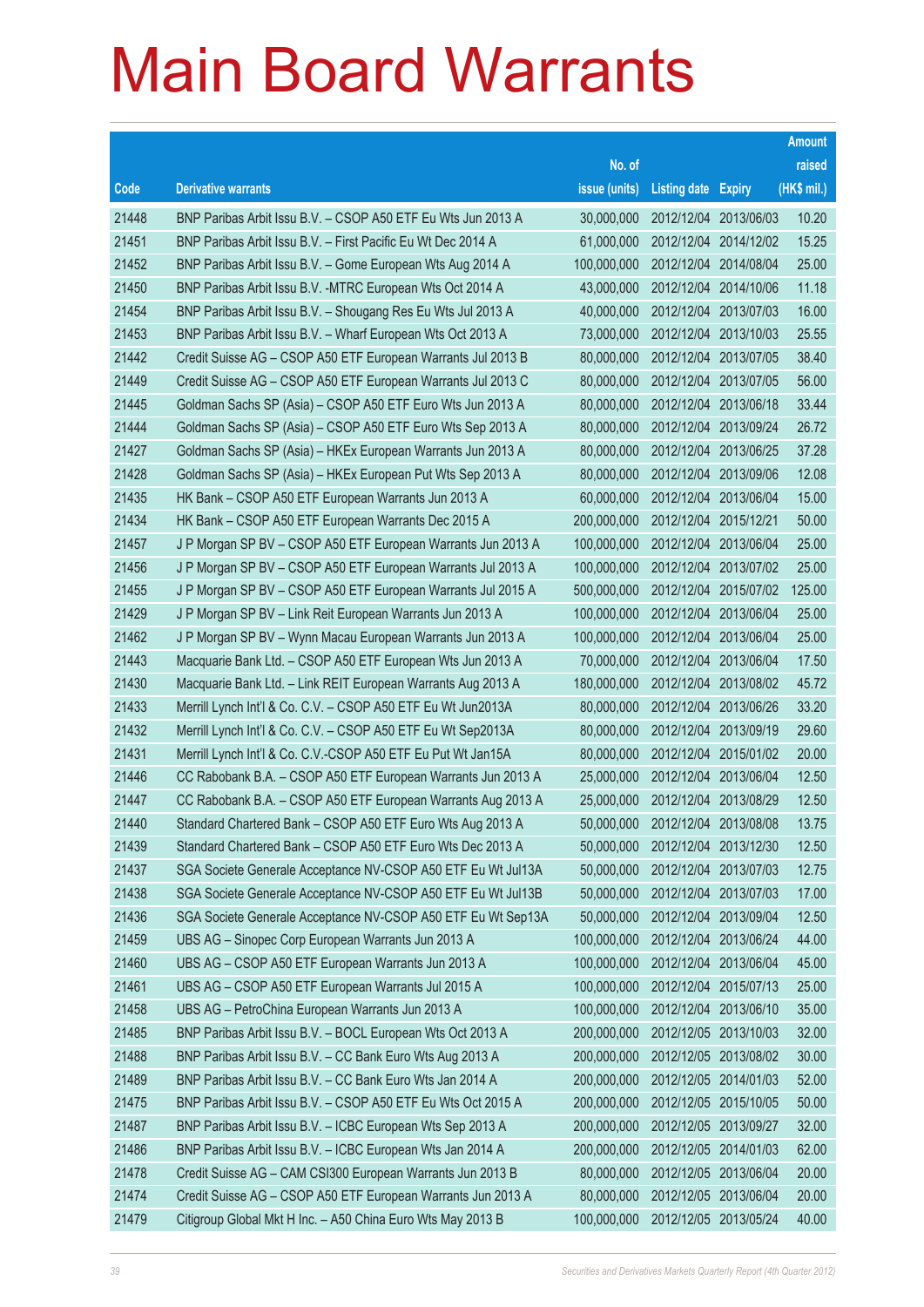|         |                                                              |               |                            | <b>Amount</b> |
|---------|--------------------------------------------------------------|---------------|----------------------------|---------------|
|         |                                                              | No. of        |                            | raised        |
| Code    | <b>Derivative warrants</b>                                   | issue (units) | <b>Listing date Expiry</b> | (HK\$ mil.)   |
| 21469   | Daiwa Capital Mkt - CAM CSI300 European Warrants May 2013 A  | 100,000,000   | 2012/12/05 2013/05/20      | 15.00         |
| 21468   | Daiwa Capital Mkt - CAM CSI300 European Warrants Sep 2013 A  | 100,000,000   | 2012/12/05 2013/09/23      | 15.00         |
| 21464   | Daiwa Capital Mkt - CCB European Warrants Jun 2013 A         | 128,000,000   | 2012/12/05 2013/06/05      | 47.36         |
| 21465   | Daiwa Capital Mkt – CCB European Put Warrants Jun 2013 B     | 80,000,000    | 2012/12/05 2013/06/05      | 20.80         |
| 21466   | Daiwa Capital Mkt - HSCEI European Warrants Dec 2013 B       | 100,000,000   | 2012/12/05 2013/12/30      | 21.00         |
| 21467   | Goldman Sachs SP (Asia) - Link REIT European Wts Sep 2013 A  | 80,000,000    | 2012/12/05 2013/09/02      | 20.16         |
| 21477   | J P Morgan SP BV - CAM CSI300 European Warrants Jun 2013 A   | 100,000,000   | 2012/12/05 2013/06/04      | 25.00         |
| 21471   | J P Morgan SP BV - Cheung Kong European Warrants Dec 2013 A  | 300,000,000   | 2012/12/05 2013/12/20      | 45.00         |
| 21476   | J P Morgan SP BV - CSOP A50 ETF Euro Put Wts Jun 2013 B      | 100,000,000   | 2012/12/05 2013/06/04      | 25.10         |
| 21470   | J P Morgan SP BV - Sands China European Warrants Jun 2013 A  | 200,000,000   | 2012/12/05 2013/06/24      | 50.00         |
| 21473   | Standard Chartered Bank - CAM CSI300 European Wts Jun 2013 A | 80,000,000    | 2012/12/05 2013/06/28      | 20.80         |
| 21472   | Standard Chartered Bank - CSOP A50 ETF Euro Wts Aug 2016 A   | 100,000,000   | 2012/12/05 2016/08/08      | 25.00         |
| 21463   | SGA Societe Generale Acceptance N.V. - HWL Eur Wt Jun 2013 B | 150,000,000   | 2012/12/05 2013/06/10      | 39.75         |
| 21491   | UBS AG - CSOP A50 ETF European Warrants Jun 2013 B           | 100,000,000   | 2012/12/05 2013/06/07      | 25.00         |
| 21490   | UBS AG - Chow Tai Fook European Warrants Sep 2014 A          | 100,000,000   | 2012/12/05 2014/09/02      | 19.00         |
| 21481   | UBS AG - A50 China European Warrants Mar 2013 B              | 100,000,000   | 2012/12/05 2013/03/26      | 15.00         |
| 21480   | UBS AG - Hutchison European Warrants Apr 2013 A              | 200,000,000   | 2012/12/05 2013/04/08      | 96.00         |
| 21484   | UBS AG - Link REIT European Warrants Jul 2013 D              | 100,000,000   | 2012/12/05 2013/07/22      | 34.00         |
| 21482   | UBS AG - PICC European Warrants Jun 2013 A                   | 50,000,000    | 2012/12/05 2013/06/04      | 33.00         |
| 21483   | UBS AG - PICC European Warrants May 2014 A                   | 100,000,000   | 2012/12/05 2014/05/30      | 25.00         |
| 20857 # | HK Bank - A50 China European Warrants Jul 2013 A             | 150,000,000   | 2012/12/05 2013/07/15      | 14.55         |
| 10166   | BNP Paribas Arbit Issu B.V. - USD/YEN Euro Wts Jun 2013 A    | 100,000,000   | 2012/12/06 2013/06/28      | 25.00         |
| 21505   | Citigroup Global Mkt H Inc. - CC Bank Euro Put Wt May 2013 A | 100,000,000   | 2012/12/06 2013/05/13      | 17.00         |
| 21508   | Citigroup Global Mkt H Inc. - Cheung Kong Euro Wt Jun 2013 A | 100,000,000   | 2012/12/06 2013/06/11      | 20.00         |
| 21504   | Citigroup Global Mkt H Inc. - Ch Mobile Eu Put Wt Jun 2013 C | 100,000,000   | 2012/12/06 2013/06/10      | 25.00         |
| 21507   | Citigroup Global Mkt H Inc. - Hutchison Euro Wts Jun 2013 A  | 100,000,000   | 2012/12/06 2013/06/06      | 25.00         |
| 21506   | Citigroup Global Mkt H Inc. - SHK Ppt Euro Wts Aug 2013 A    | 100,000,000   | 2012/12/06 2013/08/29      | 19.00         |
| 21493   | HK Bank - Link REIT European Warrants Jul 2013 A             | 80,000,000    | 2012/12/06 2013/07/09      | 20.00         |
| 21503   | Macquarie Bank Ltd. - Ping An European Warrants Apr 2013 A   | 75,000,000    | 2012/12/06 2013/04/29      | 11.25         |
| 21497   | CC Rabobank B.A. - Ch Mobile European Warrants May 2013 A    | 70,000,000    | 2012/12/06 2013/05/27      | 10.50         |
| 21496   | CC Rabobank B.A. - Ch Mobile European Put Wts Jun 2013 B     | 40,000,000    | 2012/12/06 2013/06/10      | 12.00         |
| 21500   | CC Rabobank B.A. - China Overseas European Wts Aug 2013 A    | 40,000,000    | 2012/12/06 2013/08/12      | 10.00         |
| 21502   | CC Rabobank B.A. - Galaxy Ent European Put Wts Jun 2013 A    | 30,000,000    | 2012/12/06 2013/06/24      | 10.50         |
| 21498   | CC Rabobank B.A. - Hutchison European Warrants Jun 2013 A    | 40,000,000    | 2012/12/06 2013/06/24      | 10.00         |
| 21501   | CC Rabobank B.A. - Li & Fung European Warrants Jun 2014 A    | 80,000,000    | 2012/12/06 2014/06/16      | 20.00         |
| 21494   | CC Rabobank B.A. - Ping An European Warrants May 2013 A      | 70,000,000    | 2012/12/06 2013/05/28      | 10.50         |
| 21495   | CC Rabobank B.A. - Sands China European Warrants Jul 2013 A  | 40,000,000    | 2012/12/06 2013/07/22      | 12.00         |
| 21499   | CC Rabobank B.A. - Sands China European Put Wts Jun 2013 A   | 35,000,000    | 2012/12/06 2013/06/24      | 10.50         |
| 21492   | SGA Societe Generale Acceptance N.V.- A50 Ch Eu Wt Jul 2013B | 50,000,000    | 2012/12/06 2013/07/03      | 18.75         |
| 21512   | UBS AG - China Life European Warrants Jun 2013 C             | 200,000,000   | 2012/12/06 2013/06/25      | 30.00         |
| 21510   | UBS AG - China Tel European Warrants May 2013 A              | 100,000,000   | 2012/12/06 2013/05/08      | 28.00         |
| 21511   | UBS AG - KECL European Warrants Jul 2014 A                   | 100,000,000   | 2012/12/06 2014/07/28      | 25.00         |
| 21509   | UBS AG - SPDR Gold Trust European Warrants Jun 2013 A        | 100,000,000   | 2012/12/06 2013/06/10      | 33.00         |
| 18247 # | Citigroup Global Mkt H Inc. - HKEx European Wts Feb 2013 A   | 245,000,000   | 2012/12/06 2013/02/20      | 10.05         |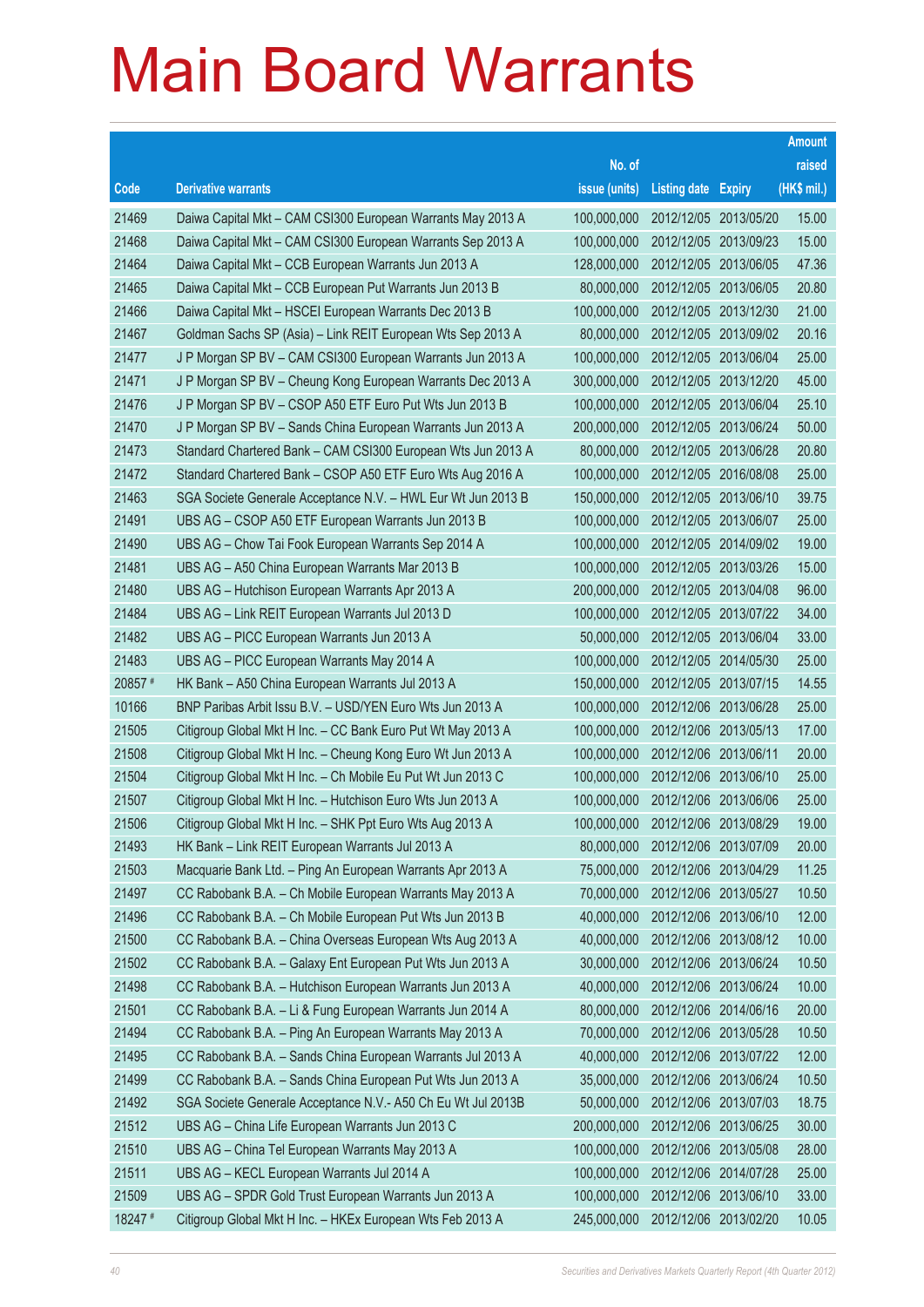|         |                                                               |               |                            |            | <b>Amount</b> |
|---------|---------------------------------------------------------------|---------------|----------------------------|------------|---------------|
|         |                                                               | No. of        |                            |            | raised        |
| Code    | <b>Derivative warrants</b>                                    | issue (units) | <b>Listing date Expiry</b> |            | (HK\$ mil.)   |
| 21524   | Credit Suisse AG – China Mobile European Put Wts Jun 2013 B   | 80,000,000    | 2012/12/07 2013/06/03      |            | 18.40         |
| 21534   | Citigroup Global Mkt H Inc. - CNBM Euro Warrants Jan 2014 A   | 100,000,000   | 2012/12/07 2014/01/24      |            | 19.00         |
| 21530   | Citigroup Global Mkt H Inc. - China Tel Euro Wts May 2013 A   | 100,000,000   | 2012/12/07 2013/05/08      |            | 27.00         |
| 21531   | Citigroup Global Mkt H Inc. - Henganintl Euro Wts Jul 2013 A  | 100,000,000   | 2012/12/07 2013/07/15      |            | 38.00         |
| 21532   | Citigroup Global Mkt H Inc. - Yanzhou Coal Eur Wts Mar 2014 A | 100,000,000   | 2012/12/07 2014/03/24      |            | 19.00         |
| 21533   | Citigroup Global Mkt H Inc. - Zhaojin Mining Eu Wt Oct2013 A  | 100,000,000   | 2012/12/07 2013/10/30      |            | 16.00         |
| 21522   | HK Bank - Minsheng Bank European Put Warrants May 2015 A      | 80,000,000    | 2012/12/07 2015/05/18      |            | 20.00         |
| 21521   | J P Morgan SP BV - CITIC Bank European Warrants Jul 2013 A    | 100,000,000   | 2012/12/07 2013/07/02      |            | 25.00         |
| 21519   | J P Morgan SP BV - A50 China European Warrants Jun 2013 B     | 100,000,000   | 2012/12/07 2013/06/06      |            | 32.30         |
| 21518   | J P Morgan SP BV - Yanzhou Coal European Warrants Jun 2013 A  | 88,000,000    | 2012/12/07 2013/06/06      |            | 32.47         |
| 21513   | Nomura Int'l plc - Ch Overseas European Put Wts Oct 2013 A    | 50,000,000    | 2012/12/07 2013/10/03      |            | 12.50         |
| 21514   | Nomura Int'l plc - China Shenhua European Wts Jul 2013 A      | 75,000,000    | 2012/12/07 2013/07/03      |            | 15.00         |
| 21516   | Nomura Int'l plc - ICBC European Warrants Jul 2013 A          | 35,000,000    | 2012/12/07 2013/07/03      |            | 12.25         |
| 21517   | Nomura Int'l plc - Ping An European Put Warrants Jun 2013 B   | 75,000,000    | 2012/12/07 2013/06/04      |            | 12.38         |
| 21515   | Nomura Int'l plc - Yanzhou Coal European Warrants Dec 2013 A  | 50,000,000    | 2012/12/07 2013/12/03      |            | 12.50         |
| 21520   | Standard Chartered Bank - CSOP A50 ETF Euro Wts Jun 2013 A    | 50,000,000    | 2012/12/07 2013/06/07      |            | 12.50         |
| 21523   | SGA Societe Generale Acceptance N.V. - HSBC Eu Wt Apr 2013 B  | 168,000,000   | 2012/12/07 2013/04/08      |            | 40.32         |
| 21529   | UBS AG - CC Bank European Warrants May 2013 B                 | 100,000,000   | 2012/12/07 2013/05/28      |            | 21.00         |
| 21528   | UBS AG – China Shenhua European Warrants Jun 2013 A           | 100,000,000   | 2012/12/07 2013/06/10      |            | 25.00         |
| 21526   | UBS AG - HSBC European Put Warrants Jun 2013 C                | 100,000,000   | 2012/12/07 2013/06/10      |            | 26.00         |
| 21527   | UBS AG – Ping An European Warrants May 2013 A                 | 100,000,000   | 2012/12/07 2013/05/27      |            | 27.00         |
| 21525   | UBS AG - Sands China European Warrants Jun 2013 A             | 100,000,000   | 2012/12/07 2013/06/24      |            | 31.00         |
| 19903 # | Merrill Lynch Int'l & Co. C.V. - HSI Euro Put Wts Feb 2013 B  | 250,000,000   | 2012/12/07 2013/02/27      |            | 10.75         |
| 21535   | BOCI Asia Ltd. - CSOP A50 ETFEuropean Warrants Jul 2013 A     | 100,000,000   | 2012/12/10 2013/07/02      |            | 25.00         |
| 21543   | Bank of East Asia – R&F Ppt European Warrants Dec 2013 A      | 80,000,000    | 2012/12/10 2013/12/31      |            | 20.00         |
| 21539   | Standard Chartered Bank - CC Bank European Wts Nov 2013 A     | 80,000,000    | 2012/12/10 2013/11/28      |            | 20.00         |
| 21536   | Standard Chartered Bank - GCL-Poly Energy Eur Wts Sep 2014 A  | 40,000,000    | 2012/12/10 2014/09/30      |            | 10.00         |
| 21541   | Standard Chartered Bank - Galaxy Ent European Wts Dec 2013 A  | 80,000,000    | 2012/12/10 2013/12/04      |            | 20.00         |
| 21538   | Standard Chartered Bank - HKEx European Warrants Nov 2013 B   | 150,000,000   | 2012/12/10 2013/11/01      |            | 37.50         |
| 21542   | Standard Chartered Bank - HSI European Warrants May 2013 A    | 200,000,000   | 2012/12/10 2013/05/30      |            | 30.00         |
| 21537   | Standard Chartered Bank - PetroChina European Wts May 2013 A  | 80,000,000    | 2012/12/10 2013/05/20      |            | 20.80         |
| 21540   | Standard Chartered Bank - Ping An European Wts Aug 2013 A     | 80,000,000    | 2012/12/10 2013/08/22      |            | 24.00         |
| 21544   | SGA Societe Generale Acceptance N.V.-CAM CSI300 Eu Wt Aug13A  | 150,000,000   | 2012/12/10 2013/08/05      |            | 24.75         |
| 21548   | UBS AG - CITIC Sec European Warrants Jun 2013 A               | 100,000,000   | 2012/12/10 2013/06/17      |            | 25.00         |
| 21545   | UBS AG - China National Building European Wts Jun 2013 A      | 100,000,000   | 2012/12/10 2013/06/17      |            | 80.00         |
| 21546   | UBS AG - A50 China European Warrants Jun 2013 A               | 100,000,000   | 2012/12/10 2013/06/24      |            | 15.00         |
| 21547   | UBS AG - Tencent Holdings European Warrants Jul 2013 B        | 200,000,000   | 2012/12/10 2013/07/09      |            | 34.00         |
| 21553   | BOCI Asia Ltd. - CAM CSI300 European Warrants Aug 2013 A      | 100,000,000   | 2012/12/11 2013/08/08      |            | 20.00         |
| 21552   | BOCI Asia Ltd. - CAM CSI300 European Warrants Nov 2013 A      | 100,000,000   | 2012/12/11                 | 2013/11/04 | 15.00         |
| 21551   | BOCI Asia Ltd. - Tencent Holdings European Wts May 2013 A     | 100,000,000   | 2012/12/11                 | 2013/05/06 | 18.00         |
| 21556   | Credit Suisse AG - HSI European Warrants May 2013 A           | 200,000,000   | 2012/12/11                 | 2013/05/30 | 30.00         |
| 21557   | Credit Suisse AG - HSI European Warrants May 2013 B           | 200,000,000   | 2012/12/11                 | 2013/05/30 | 30.00         |
| 21558   | Credit Suisse AG - HSI European Warrants May 2013 C           | 200,000,000   | 2012/12/11                 | 2013/05/30 | 36.00         |
| 21560   | Credit Suisse AG - HSI European Warrants May 2013 D           | 200,000,000   | 2012/12/11                 | 2013/05/30 | 40.00         |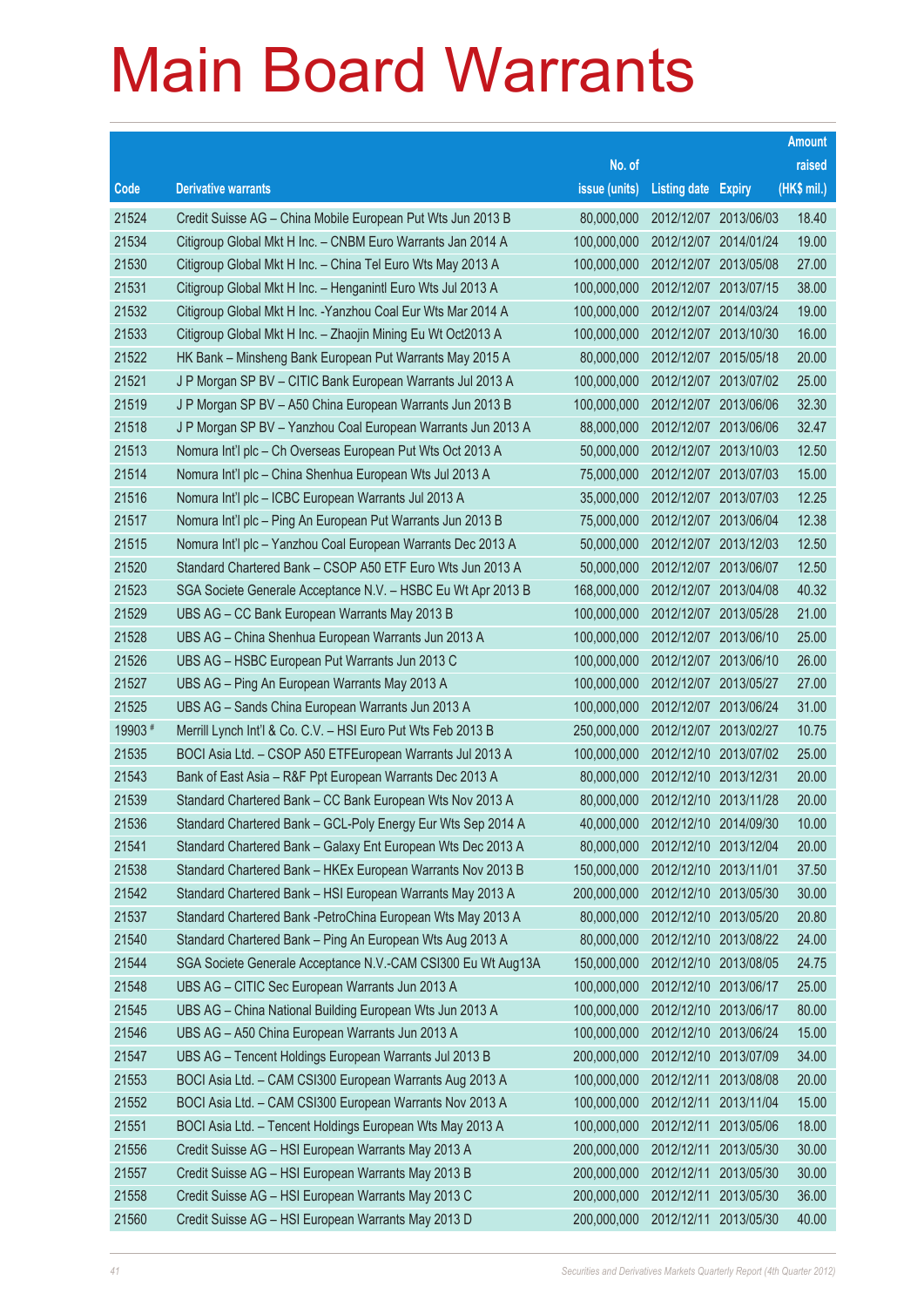|         |                                                               |               |                            |            | <b>Amount</b> |
|---------|---------------------------------------------------------------|---------------|----------------------------|------------|---------------|
|         |                                                               | No. of        |                            |            | raised        |
| Code    | <b>Derivative warrants</b>                                    | issue (units) | <b>Listing date Expiry</b> |            | (HK\$ mil.)   |
| 21559   | Credit Suisse AG - HSI European Warrants Jun 2013 C           | 200,000,000   | 2012/12/11                 | 2013/06/27 | 30.00         |
| 21561   | Credit Suisse AG - HSI European Warrants Jun 2013 D           | 200,000,000   | 2012/12/11                 | 2013/06/27 | 52.00         |
| 21562   | Credit Suisse AG - HSI European Put Warrants May 2013 E       | 200,000,000   | 2012/12/11                 | 2013/05/30 | 38.00         |
| 21564   | Credit Suisse AG - HSI European Put Warrants Jun 2013 E       | 200,000,000   | 2012/12/11                 | 2013/06/27 | 34.00         |
| 21574   | Citigroup Global Mkt H Inc. - AIA European Wts Sep 2013 A     | 100,000,000   | 2012/12/11                 | 2013/09/09 | 15.00         |
| 21572   | Citigroup Global Mkt H Inc. - Cheung Kong Eu Put Wt May 14 A  | 80,000,000    | 2012/12/11                 | 2014/05/28 | 14.40         |
| 21571   | Citigroup Global Mkt H Inc. - Hutchison Euro Put Wt Apr 13 A  | 80,000,000    | 2012/12/11                 | 2013/04/22 | 14.40         |
| 21573   | Citigroup Global Mkt H Inc. - SHK Ppt Euro Put Wt Aug 2013 B  | 80,000,000    | 2012/12/11                 | 2013/08/26 | 20.00         |
| 21555   | Goldman Sachs SP (Asia) – Minsheng Bank Euro Wts Jul 2013 A   | 80,000,000    | 2012/12/11                 | 2013/07/22 | 29.68         |
| 21576   | Goldman Sachs SP (Asia) - CSOP A50 ETF Euro Wts Jul 2015 A    | 150,000,000   | 2012/12/11                 | 2015/07/06 | 27.30         |
| 21577   | Goldman Sachs SP (Asia) - CSOP A50 ETF Eu Put Wts Dec 2014 A  | 150,000,000   | 2012/12/11                 | 2014/12/23 | 24.60         |
| 21550   | HK Bank - China Life European Warrants Jun 2013 B             | 150,000,000   | 2012/12/11                 | 2013/06/25 | 22.50         |
| 21549   | HK Bank - China Mobile European Warrants Apr 2013 B           | 120,000,000   | 2012/12/11                 | 2013/04/26 | 40.80         |
| 21585   | J P Morgan SP BV - Ping An European Warrants Mar 2013 A       | 100,000,000   | 2012/12/11                 | 2013/03/11 | 16.10         |
| 21584   | J P Morgan SP BV - Ping An European Warrants Apr 2013 A       | 100,000,000   | 2012/12/11                 | 2013/04/15 | 15.00         |
| 21575   | CC Rabobank B.A. - CAM CSI300 European Warrants Jun 2013 A    | 70,000,000    | 2012/12/11                 | 2013/06/17 | 10.50         |
| 21554   | Standard Chartered Bank - Link REIT European Wts Jun 2013 A   | 80,000,000    | 2012/12/11                 | 2013/06/10 | 15.20         |
| 21565   | SGA Societe Generale Acceptance NV-CSOP A50 ETF Eu Wt May13A  | 50,000,000    | 2012/12/11                 | 2013/05/29 | 15.50         |
| 21566   | SGA Societe Generale Acceptance NV-CSOP A50 ETF Eu Wt Jun13A  | 50,000,000    | 2012/12/11                 | 2013/06/17 | 26.50         |
| 21567   | SGA Societe Generale Acceptance NV-CSOP A50 ETF Eu Wt Jun15A  | 300,000,000   | 2012/12/11                 | 2015/06/29 | 52.50         |
| 21568   | SGA Societe Generale Acceptance NV-CSOP A50 ETF Eu Wt Jul15A  | 300,000,000   | 2012/12/11                 | 2015/07/06 | 45.00         |
| 21569   | SGA Societe Generale Acceptance N.V. - Ping An Eu Wt Jun 13 B | 80,000,000    | 2012/12/11                 | 2013/06/17 | 32.80         |
| 21570   | SGA Societe Generale Acceptance N.V. - Ping An Eu Wt Jul 13 A | 80,000,000    | 2012/12/11                 | 2013/07/17 | 27.20         |
| 21580   | UBS AG - Agricultural Bank European Warrants Jul 2013 A       | 100,000,000   | 2012/12/11                 | 2013/07/26 | 15.00         |
| 21581   | UBS AG - CC Bank European Warrants May 2013 C                 | 100,000,000   | 2012/12/11                 | 2013/05/24 | 33.00         |
| 21579   | UBS AG - CSOP A50 ETF European Warrants May 2013 A            | 100,000,000   | 2012/12/11                 | 2013/05/27 | 20.00         |
| 21578   | UBS AG - Wynn Macau European Warrants May 2013 A              | 100,000,000   | 2012/12/11 2013/05/28      |            | 28.00         |
| 21583   | UBS AG - Yurun Food European Warrants Jun 2013 A              | 100,000,000   | 2012/12/11 2013/06/17      |            | 39.00         |
| 21582   | UBS AG - Zhaojin Mining European Warrants Oct 2013 A          | 100,000,000   | 2012/12/11                 | 2013/10/15 | 25.00         |
| 20428 # | Merrill Lynch Int'l & Co. C.V. - A50 China Eur Wt Apr 2013 A  | 60,000,000    | 2012/12/11 2013/04/02      |            | 10.26         |
| 21187 # | UBS AG - CAM CSI300 European Warrants Sep 2013 A              | 100,000,000   | 2012/12/11                 | 2013/09/30 | 11.50         |
| 21609   | BNP Paribas Arbit Issu B.V. - CAM CSI300 Euro Wts Jun 2013 A  | 80,000,000    | 2012/12/12 2013/06/03      |            | 16.00         |
| 21604   | BNP Paribas Arbit Issu B.V. - China EB Ltd Eu Wt Nov 2014 A   | 41,000,000    | 2012/12/12 2014/11/04      |            | 10.25         |
| 21606   | BNP Paribas Arbit Issu B.V. - COSCO Pacific Eu Wt Jul 2014 A  | 95,000,000    | 2012/12/12 2014/07/03      |            | 24.70         |
| 21607   | BNP Paribas Arbit Issu B.V. - China Res Gas Eu Wt Jul 2013 A  | 87,000,000    | 2012/12/12 2013/07/03      |            | 21.75         |
| 21608   | BNP Paribas Arbit Issu B.V. - Ping An European Wt May 2013 A  | 100,000,000   | 2012/12/12 2013/05/02      |            | 17.00         |
| 21605   | BNP Paribas Arbit Issu B.V. - PWR Assets Euro Wts Jul 2013 A  | 43,000,000    | 2012/12/12 2013/07/03      |            | 13.33         |
| 21602   | Credit Suisse AG - AIA European Put Warrants May 2013 B       | 70,000,000    | 2012/12/12 2013/05/28      |            | 10.50         |
| 21600   | Credit Suisse AG - HSBC European Put Warrants Jun 2013 B      | 70,000,000    | 2012/12/12 2013/06/17      |            | 10.50         |
| 21598   | Credit Suisse AG - Ping An European Warrants May 2013 A       | 70,000,000    | 2012/12/12 2013/05/27      |            | 21.00         |
| 21599   | Credit Suisse AG - Ping An European Put Warrants May 2013 B   | 70,000,000    | 2012/12/12 2013/05/28      |            | 10.50         |
| 21601   | Credit Suisse AG - Tencent Holdings Euro Put Wts Apr 2013 C   | 70,000,000    | 2012/12/12 2013/04/22      |            | 10.50         |
| 21618   | Daiwa Capital Mkt - Agricultural Bank Euro Put Wt Jun 2013 A  | 80,000,000    | 2012/12/12 2013/06/18      |            | 21.60         |
| 21615   | Daiwa Capital Mkt - AIA European Warrants Sep 2013 A          | 80,000,000    | 2012/12/12 2013/09/23      |            | 12.00         |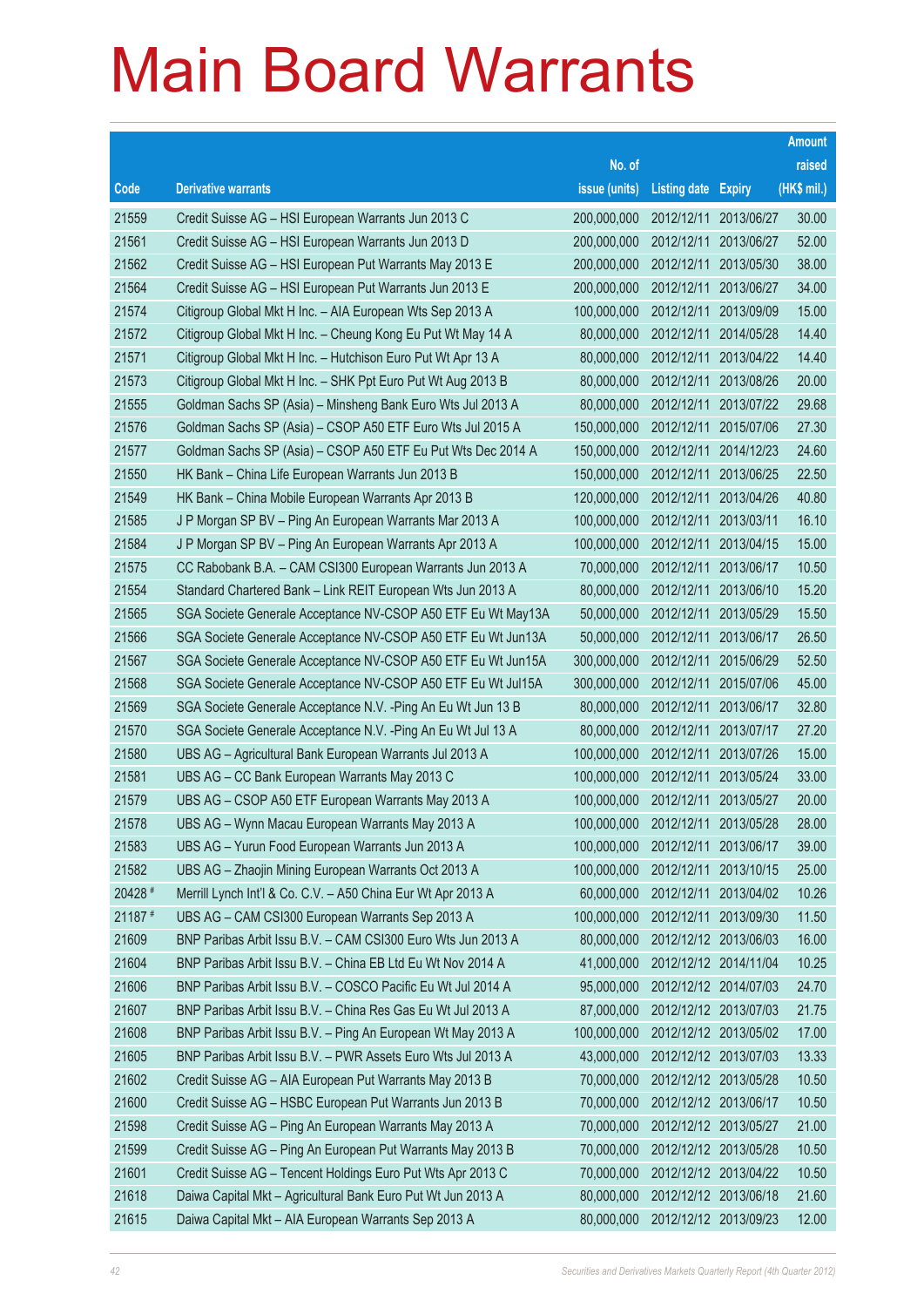|       |                                                              |               |                            | <b>Amount</b> |
|-------|--------------------------------------------------------------|---------------|----------------------------|---------------|
|       |                                                              | No. of        |                            | raised        |
| Code  | <b>Derivative warrants</b>                                   | issue (units) | <b>Listing date Expiry</b> | (HK\$ mil.)   |
| 21616 | Daiwa Capital Mkt - AIA European Put Warrants May 2013 A     | 80,000,000    | 2012/12/12 2013/05/28      | 12.00         |
| 21617 | Daiwa Capital Mkt - CCB European Warrants Jul 2013 A         | 128,000,000   | 2012/12/12 2013/07/15      | 32.00         |
| 21619 | Daiwa Capital Mkt - China Life European Put Wts Jul 2013 C   | 108,000,000   | 2012/12/12 2013/07/15      | 27.00         |
| 21613 | Daiwa Capital Mkt - China Mobile European Wts May 2013 B     | 128,000,000   | 2012/12/12 2013/05/30      | 22.66         |
| 21614 | Daiwa Capital Mkt - China Mobile European Put Wts Jun 2013 A | 80,000,000    | 2012/12/12 2013/06/13      | 30.40         |
| 21612 | Daiwa Capital Mkt - HSBC European Warrants Jun 2013 A        | 158,000,000   | 2012/12/12 2013/06/24      | 25.28         |
| 21595 | HK Bank - CAM CSI300 European Warrants Jun 2013 A            | 80,000,000    | 2012/12/12 2013/06/17      | 20.00         |
| 21593 | CC Rabobank B.A. - Agile Ppt European Warrants Aug 2014 A    | 100,000,000   | 2012/12/12 2014/08/04      | 25.00         |
| 21591 | CC Rabobank B.A. - Chow Tai Fook European Wts Aug 2014 A     | 90,000,000    | 2012/12/12 2014/08/18      | 22.50         |
| 21589 | CC Rabobank B.A. - Huaneng Power European Wts Jun 2013 A     | 40,000,000    | 2012/12/12 2013/06/17      | 10.00         |
| 21594 | CC Rabobank B.A. - Luk Fook Hold European Wts Jun 2013 A     | 50,000,000    | 2012/12/12 2013/06/10      | 12.50         |
| 21590 | CC Rabobank B.A. - Xinyi Glass European Warrants Jun 2013 A  | 40,000,000    | 2012/12/12 2013/06/11      | 10.00         |
| 21586 | Standard Chartered Bank - China Overseas Euro Wt Nov 2013 A  | 80,000,000    | 2012/12/12 2013/11/01      | 20.00         |
| 21587 | Standard Chartered Bank - Lenovo European Wts Jun 2013 A     | 80,000,000    | 2012/12/12 2013/06/14      | 20.00         |
| 21596 | SGA Societe Generale Acceptance N.V.-CAM CSI300 Eu Wt Jun13B | 150,000,000   | 2012/12/12 2013/06/17      | 22.50         |
| 21603 | UBS AG - HKEx European Put Warrants Sep 2013 A               | 100,000,000   | 2012/12/12 2013/09/06      | 15.00         |
| 21611 | UBS AG - HSI European Warrants May 2013 C                    | 300,000,000   | 2012/12/12 2013/05/30      | 45.00         |
| 21610 | UBS AG - Tencent Holdings European Put Warrants Jul 2013 C   | 100,000,000   | 2012/12/12 2013/07/15      | 16.40         |
| 21634 | BOCI Asia Ltd. - HSBC European Warrants Jul 2013 A           | 100,000,000   | 2012/12/13 2013/07/02      | 16.00         |
| 21633 | BOCI Asia Ltd. - HSBC European Put Warrants Jun 2013 A       | 100,000,000   | 2012/12/13 2013/06/10      | 24.00         |
| 21632 | BOCI Asia Ltd. - HSI European Put Warrants Jul 2013 A        | 100,000,000   | 2012/12/13 2013/07/30      | 25.00         |
| 21644 | Credit Suisse AG - China Mobile European Warrants May 2013 A | 70,000,000    | 2012/12/13 2013/05/31      | 24.50         |
| 21646 | Credit Suisse AG - China Mobile European Warrants May 2013 B | 70,000,000    | 2012/12/13 2013/05/31      | 14.00         |
| 21645 | Credit Suisse AG - China Mobile European Warrants Jun 2013 C | 70,000,000    | 2012/12/13 2013/06/10      | 19.60         |
| 21647 | Credit Suisse AG - China Mobile European Put Wts Jun 2013 D  | 70,000,000    | 2012/12/13 2013/06/24      | 21.00         |
| 21642 | Credit Suisse AG - Ping An European Warrants Apr 2013 A      | 70,000,000    | 2012/12/13 2013/04/29      | 10.50         |
| 21643 | Credit Suisse AG - Ping An European Warrants Jun 2013 A      | 70,000,000    | 2012/12/13 2013/06/24      | 29.40         |
| 21641 | Credit Suisse AG - Ping An European Warrants Jul 2013 A      | 70,000,000    | 2012/12/13 2013/07/22      | 14.00         |
| 21626 | Goldman Sachs SP (Asia) - CAM CSI300 European Wts Nov 2013 A | 100,000,000   | 2012/12/13 2013/11/18      | 16.20         |
| 21621 | Goldman Sachs SP (Asia) - BOCL European Warrants Dec 2013 A  | 100,000,000   | 2012/12/13 2013/12/16      | 25.00         |
| 21623 | Goldman Sachs SP (Asia) - Cheung Kong Euro Wts Jul 2013 A    | 80,000,000    | 2012/12/13 2013/07/22      | 25.44         |
| 21635 | Goldman Sachs SP (Asia) - HSI European Warrants Dec 2013 A   | 150,000,000   | 2012/12/13 2013/12/30      | 37.65         |
| 21636 | Goldman Sachs SP (Asia) - HSI European Put Wts Jun 2013 B    | 150,000,000   | 2012/12/13 2013/06/27      | 37.50         |
| 21622 | Goldman Sachs SP (Asia) - Ping An European Wts Aug 2013 A    | 100,000,000   | 2012/12/13 2013/08/12      | 25.20         |
| 21625 | Goldman Sachs SP (Asia) - Tencent European Wt Aug 2013 B     | 80,000,000    | 2012/12/13 2013/08/05      | 20.00         |
| 21631 | J P Morgan SP BV - HSI European Warrants May 2013 E          | 300,000,000   | 2012/12/13 2013/05/30      | 45.00         |
| 21630 | J P Morgan SP BV - New World Dev European Wts Dec 2014 A     | 200,000,000   | 2012/12/13 2014/12/31      | 50.00         |
| 21620 | Macquarie Bank Ltd. - Evergrande European Wts Jul 2013 A     | 100,000,000   | 2012/12/13 2013/07/03      | 25.10         |
| 21639 | Standard Chartered Bank - AIA European Warrants Oct 2013 B   | 100,000,000   | 2012/12/13 2013/10/04      | 15.00         |
| 21638 | Standard Chartered Bank - China Mobile Euro Wts Oct 2013 A   | 100,000,000   | 2012/12/13 2013/10/04      | 25.00         |
| 21637 | Standard Chartered Bank - Ping An European Wts Apr 2013 A    | 100,000,000   | 2012/12/13 2013/04/26      | 15.00         |
| 21640 | Standard Chartered Bank - Sands China Euro Wts Jul 2013 A    | 100,000,000   | 2012/12/13 2013/07/03      | 25.00         |
| 21628 | SGA Societe Generale Acceptance N.V. - BOCL Eu Wt Dec 2013 A | 150,000,000   | 2012/12/13 2013/12/09      | 31.50         |
| 21629 | SGA Societe Generale Acceptance N.V. - CCB Eur Wt Jul 2013 B | 150,000,000   | 2012/12/13 2013/07/31      | 29.25         |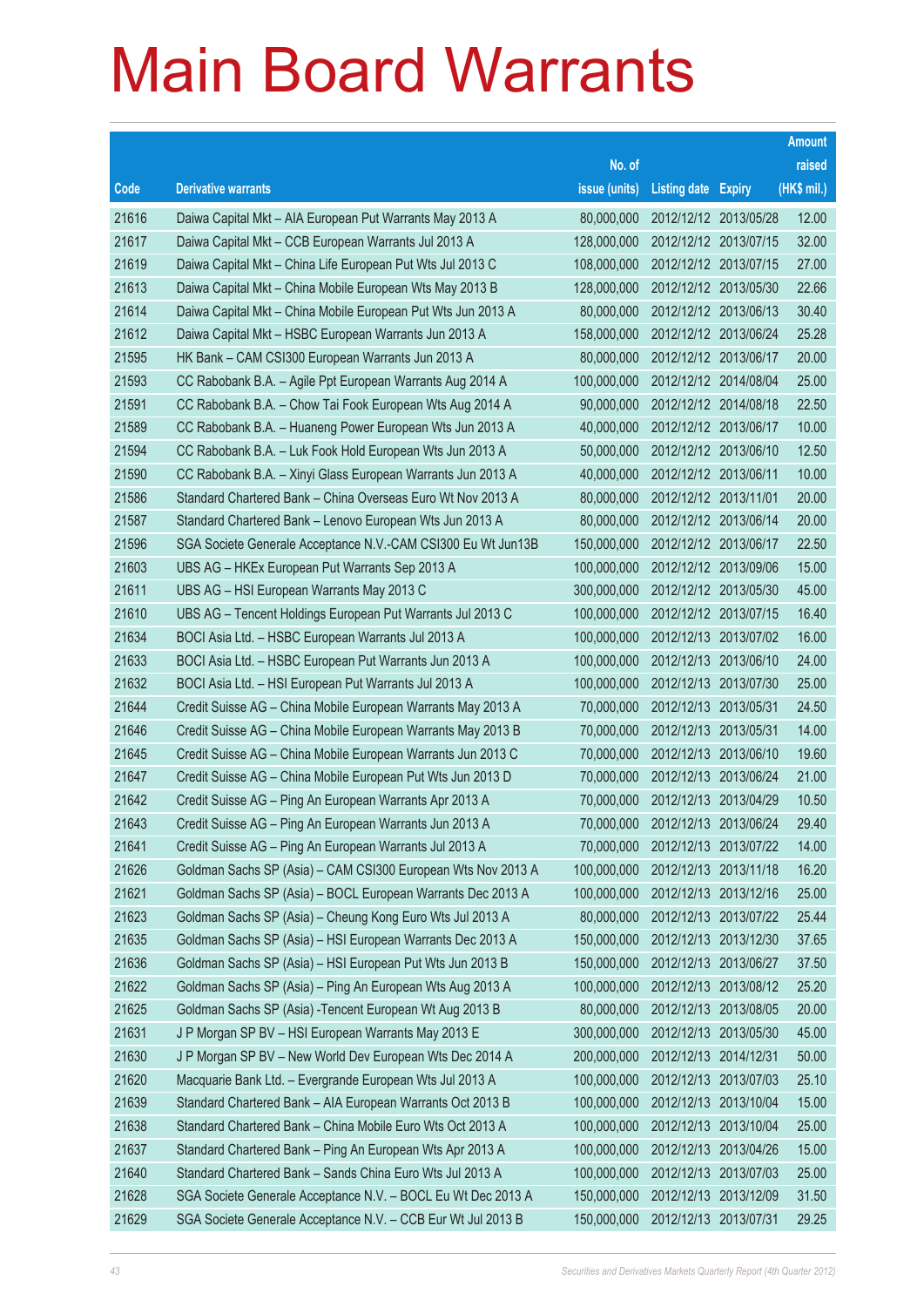|         |                                                              |               |                            |                       | <b>Amount</b> |
|---------|--------------------------------------------------------------|---------------|----------------------------|-----------------------|---------------|
|         |                                                              | No. of        |                            |                       | raised        |
| Code    | <b>Derivative warrants</b>                                   | issue (units) | <b>Listing date Expiry</b> |                       | (HK\$ mil.)   |
| 21627   | SGA Societe Generale Acceptance N.V.- A50 Ch Eu Wt Jun2013 B | 50,000,000    | 2012/12/13 2013/06/24      |                       | 11.75         |
| 21649   | UBS AG - CAM CSI300 European Warrants Nov 2013 A             | 200,000,000   | 2012/12/13 2013/11/18      |                       | 30.00         |
| 21219 # | Credit Suisse AG - CAM CSI300 European Warrants May 2013 A   | 100,000,000   | 2012/12/13 2013/05/27      |                       | 19.20         |
| 21658   | BOCI Asia Ltd. - HSI European Warrants May 2013 A            | 100,000,000   |                            | 2012/12/14 2013/05/30 | 15.00         |
| 21657   | BOCI Asia Ltd. - HSI European Warrants Jun 2013 D            | 100,000,000   |                            | 2012/12/14 2013/06/27 | 25.00         |
| 21674   | BNP Paribas Arbit Issu B.V. - Agricultural Bank Eu Wt Aug13A | 100,000,000   |                            | 2012/12/14 2013/08/02 | 18.00         |
| 21678   | BNP Paribas Arbit Issu B.V. - China Overseas Eu Wt Oct2013 A | 100,000,000   | 2012/12/14 2013/10/03      |                       | 25.00         |
| 21676   | BNP Paribas Arbit Issu B.V. - China Tel Euro Wts Aug 2013 A  | 100,000,000   |                            | 2012/12/14 2013/08/02 | 30.00         |
| 21677   | BNP Paribas Arbit Issu B.V. - HSBC European Wts Jul 2013 A   | 200,000,000   |                            | 2012/12/14 2013/07/03 | 32.00         |
| 21668   | Credit Suisse AG - CAM CSI300 European Warrants Nov 2013 A   | 70,000,000    |                            | 2012/12/14 2013/11/18 | 10.50         |
| 21665   | Credit Suisse AG - A50 China European Warrants May 2013 A    | 70,000,000    | 2012/12/14 2013/05/27      |                       | 21.00         |
| 21667   | Credit Suisse AG - A50 China European Warrants May 2013 B    | 70,000,000    | 2012/12/14 2013/05/13      |                       | 10.50         |
| 21664   | Credit Suisse AG - A50 China European Warrants Jun 2013 B    | 70,000,000    |                            | 2012/12/14 2013/06/28 | 42.00         |
| 21666   | Credit Suisse AG - A50 China European Warrants Jun 2013 C    | 70,000,000    | 2012/12/14 2013/06/24      |                       | 15.40         |
| 21659   | Credit Suisse AG - Hutchison European Warrants May 2013 A    | 80,000,000    | 2012/12/14 2013/05/27      |                       | 38.40         |
| 21662   | Credit Suisse AG - Hutchison European Warrants May 2013 B    | 80,000,000    | 2012/12/14 2013/05/31      |                       | 16.00         |
| 21660   | Credit Suisse AG - Hutchison European Warrants Jun 2013 A    | 80,000,000    | 2012/12/14 2013/06/07      |                       | 28.00         |
| 21661   | Credit Suisse AG - Hutchison European Warrants Jun 2013 B    | 80,000,000    | 2012/12/14 2013/06/17      |                       | 22.40         |
| 21663   | Credit Suisse AG - Hutchison European Put Wts Jun 2013 C     | 80,000,000    | 2012/12/14 2013/06/24      |                       | 17.60         |
| 21669   | Daiwa Capital Mkt - CSOP A50 ETF European Wts May 2013 A     | 80,000,000    |                            | 2012/12/14 2013/05/28 | 26.40         |
| 21654   | Goldman Sachs SP (Asia) - China Life Euro Put Wts Sep 2013 A | 80,000,000    |                            | 2012/12/14 2013/09/24 | 13.28         |
| 21653   | Goldman Sachs SP (Asia) - China Mobile Euro Wts Jul 2013 A   | 80,000,000    |                            | 2012/12/14 2013/07/23 | 20.48         |
| 21652   | Goldman Sachs SP (Asia) - HSBC European Warrants Sep 2013 A  | 80,000,000    | 2012/12/14 2013/09/09      |                       | 20.08         |
| 21673   | Goldman Sachs SP (Asia) - KECL European Warrants Jul 2014 A  | 120,000,000   | 2012/12/14 2014/07/07      |                       | 30.12         |
| 21655   | Goldman Sachs SP (Asia) - Prada European Warrants Jun 2013 A | 80,000,000    |                            | 2012/12/14 2013/06/24 | 36.80         |
| 21651   | J P Morgan SP BV - R&F Ppt European Warrants Mar 2014 B      | 200,000,000   | 2012/12/14 2014/03/03      |                       | 50.00         |
| 21650   | J P Morgan SP BV - Wharf European Warrants Jul 2013 A        | 100,000,000   |                            | 2012/12/14 2013/07/02 | 25.00         |
| 21670   | CC Rabobank B.A. - CSOP A50 ETF European Warrants May 2013 A | 35,000,000    | 2012/12/14 2013/05/28      |                       | 10.50         |
| 21656   | Standard Chartered Bank - HKEx European Warrants Jul 2014 A  | 150,000,000   | 2012/12/14 2014/07/03      |                       | 22.50         |
| 21671   | UBS AG - China Life European Put Warrants Jul 2013 B         | 100,000,000   |                            | 2012/12/14 2013/07/22 | 20.00         |
| 21672   | UBS AG - China Mobile European Warrants Jun 2013 B           | 100,000,000   | 2012/12/14 2013/06/10      |                       | 26.00         |
| 21713   | Credit Suisse AG - CC Bank European Warrants May 2013 B      | 80,000,000    | 2012/12/17 2013/05/27      |                       | 33.60         |
| 21714   | Credit Suisse AG - CC Bank European Warrants Jun 2013 A      | 80,000,000    | 2012/12/17 2013/06/27      |                       | 16.80         |
| 21715   | Credit Suisse AG - CC Bank European Warrants Jul 2013 A      | 80,000,000    | 2012/12/17 2013/07/29      |                       | 14.40         |
| 21716   | Credit Suisse AG - CC Bank European Put Warrants Jun 2013 B  | 80,000,000    | 2012/12/17 2013/06/28      |                       | 12.00         |
| 21717   | Credit Suisse AG - HKEx European Warrants Apr 2013 B         | 80,000,000    | 2012/12/17 2013/04/30      |                       | 64.00         |
| 21718   | Credit Suisse AG - HKEx European Warrants May 2013 C         | 80,000,000    | 2012/12/17 2013/05/16      |                       | 41.60         |
| 21720   | Credit Suisse AG - HKEx European Warrants May 2013 D         | 80,000,000    | 2012/12/17 2013/05/27      |                       | 16.80         |
| 21719   | Credit Suisse AG - HKEx European Warrants Jun 2013 A         | 80,000,000    | 2012/12/17 2013/06/24      |                       | 40.00         |
| 21709   | Credit Suisse AG - ICBC European Warrants May 2013 B         | 80,000,000    | 2012/12/17 2013/05/31      |                       | 16.00         |
| 21706   | Credit Suisse AG - ICBC European Warrants Jun 2013 A         | 80,000,000    | 2012/12/17 2013/06/24      |                       | 24.80         |
| 21708   | Credit Suisse AG - ICBC European Warrants Jun 2013 B         | 80,000,000    | 2012/12/17 2013/06/24      |                       | 19.20         |
| 21710   | Credit Suisse AG - ICBC European Warrants Sep 2013 A         | 80,000,000    | 2012/12/17 2013/09/16      |                       | 12.00         |
| 21712   | Credit Suisse AG - ICBC European Put Warrants Jun 2013 C     | 80,000,000    | 2012/12/17 2013/06/24      |                       | 17.60         |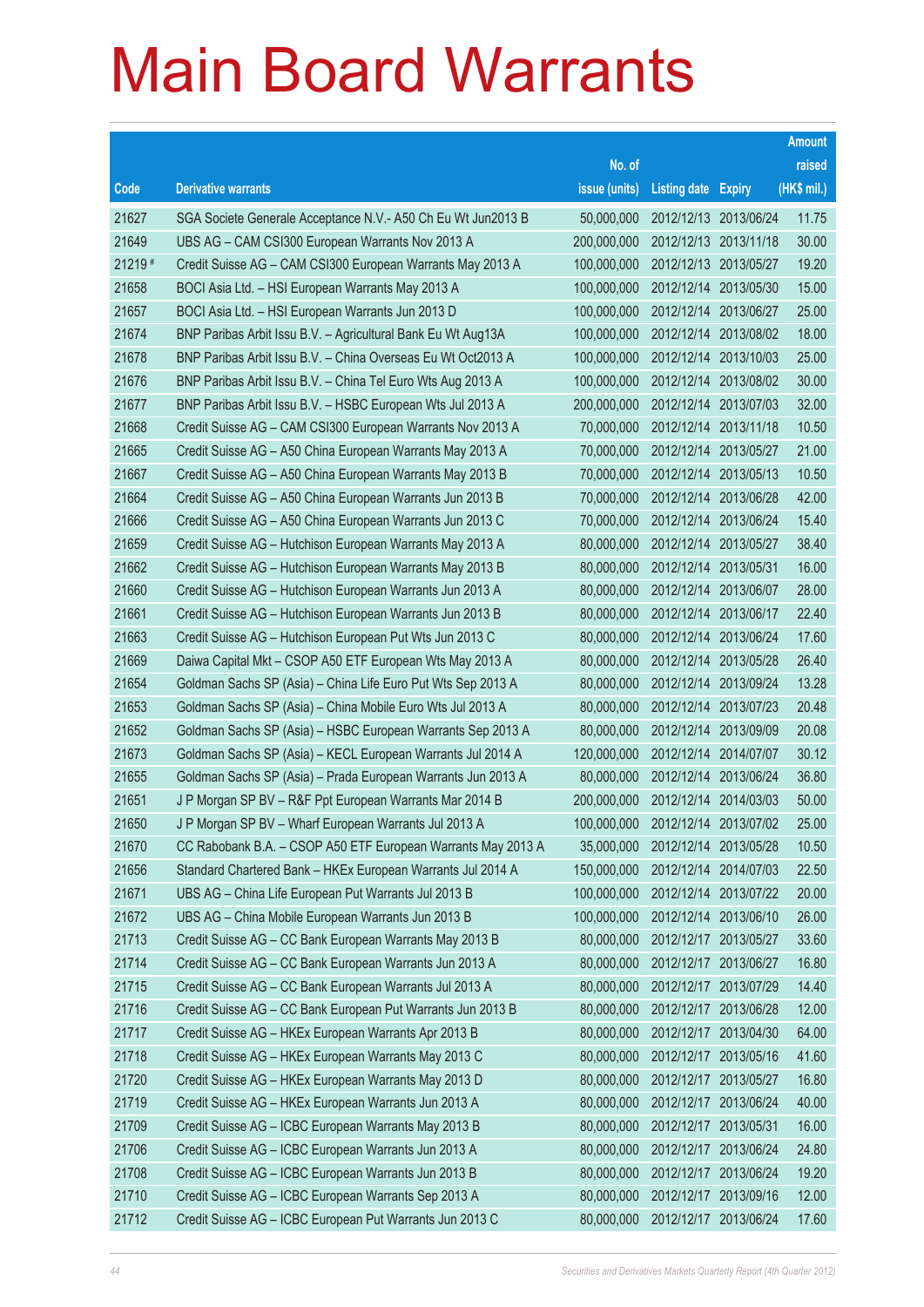|         |                                                              |               |                            |            | <b>Amount</b> |
|---------|--------------------------------------------------------------|---------------|----------------------------|------------|---------------|
|         |                                                              | No. of        |                            |            | raised        |
| Code    | <b>Derivative warrants</b>                                   | issue (units) | <b>Listing date Expiry</b> |            | $(HK$$ mil.)  |
| 21690   | HK Bank – Anhui Conch European Warrants Jul 2013 A           | 80,000,000    | 2012/12/17 2013/07/02      |            | 20.00         |
| 21691   | HK Bank – Minsheng Bank European Warrants Jul 2013 B         | 60,000,000    | 2012/12/17 2013/07/22      |            | 15.00         |
| 21688   | HK Bank - CSOP A50 ETF European Warrants May 2013 A          | 60,000,000    | 2012/12/17                 | 2013/05/27 | 25.80         |
| 21687   | HK Bank – CSOP A50 ETF European Warrants Jul 2015 A          | 200,000,000   | 2012/12/17 2015/07/06      |            | 42.00         |
| 21693   | HK Bank – Galaxy Ent European Warrants Oct 2013 A            | 80,000,000    | 2012/12/17 2013/10/28      |            | 20.00         |
| 21692   | HK Bank - HSI European Warrants May 2013 E                   | 200,000,000   | 2012/12/17 2013/05/30      |            | 30.00         |
| 21689   | HK Bank - Sands China European Warrants Jul 2013 A           | 80,000,000    | 2012/12/17 2013/07/22      |            | 20.00         |
| 21686   | J P Morgan SP BV - Anhui Conch European Warrants Nov 2013 A  | 200,000,000   | 2012/12/17 2013/11/04      |            | 50.00         |
| 21684   | J P Morgan SP BV - Geely Auto European Warrants Jun 2013 A   | 100,000,000   | 2012/12/17 2013/06/17      |            | 25.00         |
| 21683   | J P Morgan SP BV - HSBC European Warrants Jun 2013 B         | 200,000,000   | 2012/12/17 2013/06/17      |            | 50.00         |
| 21685   | J P Morgan SP BV - Yurun Food European Warrants Jun 2013 A   | 50,000,000    | 2012/12/17                 | 2013/06/17 | 22.70         |
| 21682   | J P Morgan SP BV - Zoomlion European Warrants Nov 2013 A     | 200,000,000   | 2012/12/17 2013/11/25      |            | 50.00         |
| 21681   | Macquarie Bank Ltd. - CC Bank European Warrants Jul 2013 B   | 100,000,000   | 2012/12/17 2013/07/03      |            | 25.00         |
| 21700   | CC Rabobank B.A. - Anhui Conch European Warrants Jun 2013 A  | 50,000,000    | 2012/12/17 2013/06/25      |            | 10.50         |
| 21702   | CC Rabobank B.A. - Minsheng Bank European Wts Jun 2013 A     | 35,000,000    | 2012/12/17                 | 2013/06/17 | 10.50         |
| 21696   | CC Rabobank B.A. - CNBM European Warrants Apr 2014 C         | 150,000,000   | 2012/12/17 2014/04/22      |            | 37.50         |
| 21697   | CC Rabobank B.A. - COSCO Pacific European Wts Oct 2014 A     | 90,000,000    | 2012/12/17 2014/10/28      |            | 18.90         |
| 21698   | CC Rabobank B.A. - Ch Ship Cont European Warrants Jun 2013 B | 50,000,000    | 2012/12/17 2013/06/17      |            | 12.50         |
| 21705   | CC Rabobank B.A. - CSR European Warrants Jun 2013 A          | 35,000,000    | 2012/12/17                 | 2013/06/24 | 10.50         |
| 21701   | CC Rabobank B.A. - CSR Times European Warrants Jul 2013 A    | 40,000,000    | 2012/12/17 2013/07/29      |            | 10.00         |
| 21704   | CC Rabobank B.A. - Lenovo European Put Warrants Aug 2013 A   | 30,000,000    | 2012/12/17 2013/08/19      |            | 12.00         |
| 21699   | CC Rabobank B.A. - Weichai Power European Wts Jul 2013 A     | 35,000,000    | 2012/12/17 2013/07/29      |            | 11.55         |
| 21703   | CC Rabobank B.A. - ZTE European Warrants Nov 2013 A          | 80,000,000    | 2012/12/17 2013/11/12      |            | 20.00         |
| 21695   | Standard Chartered Bank - Agricultural Bk Eur Wts Jul 2013 A | 80,000,000    | 2012/12/17 2013/07/26      |            | 13.60         |
| 21694   | Standard Chartered Bank - KECL European Warrants May 2014 A  | 100,000,000   | 2012/12/17 2014/05/07      |            | 25.00         |
| 21679   | SGA Societe Generale Acceptance N.V.-CAM CSI300 Eu Wt Sep13B | 150,000,000   | 2012/12/17 2013/09/30      |            | 22.50         |
| 21722   | SGA Societe Generale Acceptance N.V.-CAM CSI300 Eu Wt Nov13A | 150,000,000   | 2012/12/17 2013/11/18      |            | 22.50         |
| 21680   | SGA Societe Generale Acceptance N.V. - CNBM Eu Wt May 2014 A | 150,000,000   | 2012/12/17 2014/05/05      |            | 27.75         |
| 21723   | SGA Societe Generale Acceptance NV-CSOP A50 ETF Eu Wt May13B | 50,000,000    | 2012/12/17 2013/05/29      |            | 22.25         |
| 21724   | SGA Societe Generale Acceptance NV-CSOP A50 ETF Eu Wt May13C | 50,000,000    | 2012/12/17 2013/05/29      |            | 16.50         |
| 21291 # | UBS AG - CAM CSI300 European Warrants Jun 2013 A             | 100,000,000   | 2012/12/17                 | 2013/06/24 | 15.20         |
| 21736   | BOCI Asia Ltd. - CNOOC European Warrants Nov 2013 B          | 100,000,000   | 2012/12/18 2013/11/26      |            | 19.00         |
| 21735   | BOCI Asia Ltd. - Ch Overseas European Warrants Aug 2013 A    | 100,000,000   | 2012/12/18                 | 2013/08/05 | 25.00         |
| 21763   | BNP Paribas Arbit Issu B.V. - BYD European Wts Jan 2014 A    | 72,000,000    | 2012/12/18 2014/01/03      |            | 18.00         |
| 21766   | BNP Paribas Arbit Issu B.V. - Cheung Kong Euro Wt Aug 2013 A | 62,000,000    | 2012/12/18 2013/08/02      |            | 15.50         |
| 21764   | BNP Paribas Arbit Issu B.V. - Li & Fung Euro Wts Jan 2015 A  | 100,000,000   | 2012/12/18 2015/01/05      |            | 25.00         |
| 21765   | BNP Paribas Arbit Issu B.V. - SHK Ppt Euro Wts Oct 2013 A    | 92,000,000    | 2012/12/18 2013/10/03      |            | 23.00         |
| 21750   | Credit Suisse AG - CAM CSI300 European Warrants Sep 2013 A   | 100,000,000   | 2012/12/18 2013/09/23      |            | 15.00         |
| 21752   | Credit Suisse AG - CSOP A50 ETF European Warrants May 2013 A | 100,000,000   | 2012/12/18 2013/05/28      |            | 30.00         |
| 21753   | Credit Suisse AG - CSOP A50 ETF European Warrants Jun 2013 B | 100,000,000   | 2012/12/18 2013/06/24      |            | 25.00         |
| 21751   | Credit Suisse AG - A50 China European Warrants Apr 2013 B    | 100,000,000   | 2012/12/18 2013/04/22      |            | 15.00         |
| 21758   | Credit Suisse AG - SHK Ppt European Warrants Apr 2013 A      | 80,000,000    | 2012/12/18 2013/04/29      |            | 12.00         |
| 21757   | Credit Suisse AG - SHK Ppt European Warrants May 2013 A      | 80,000,000    | 2012/12/18 2013/05/28      |            | 26.40         |
| 21754   | Credit Suisse AG - Tencent Holdings European Wts Apr 2013 D  | 100,000,000   | 2012/12/18 2013/04/29      |            | 19.00         |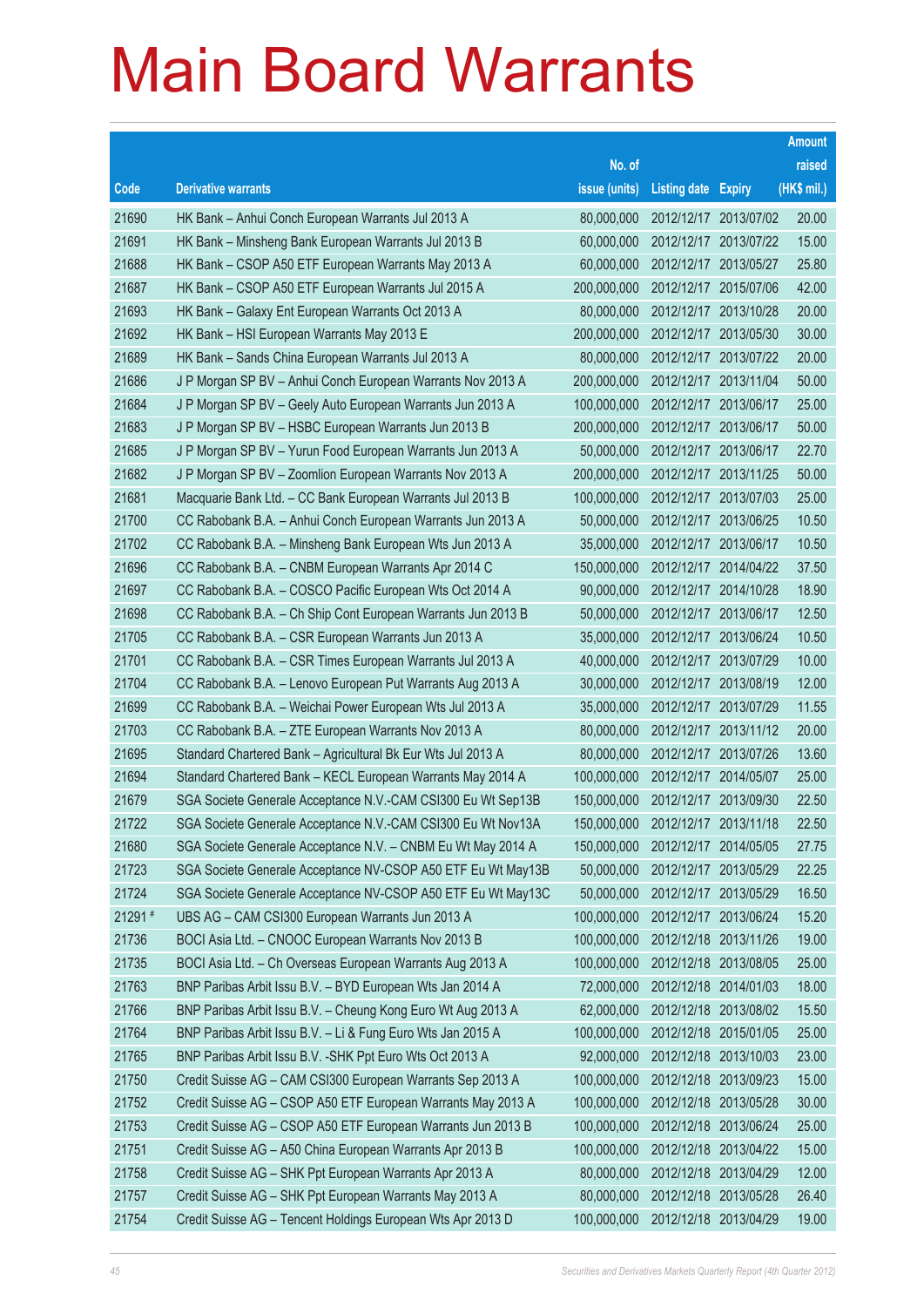|       |                                                              |               |                       |            | <b>Amount</b> |
|-------|--------------------------------------------------------------|---------------|-----------------------|------------|---------------|
|       |                                                              | No. of        |                       |            | raised        |
| Code  | <b>Derivative warrants</b>                                   | issue (units) | Listing date Expiry   |            | (HK\$ mil.)   |
| 21755 | Credit Suisse AG – Tencent Holdings European Wts Jul 2013 B  | 100,000,000   | 2012/12/18 2013/07/03 |            | 23.00         |
| 21756 | Credit Suisse AG - Tencent Holdings European Wts Jul 2013 C  | 100,000,000   | 2012/12/18 2013/07/12 |            | 16.00         |
| 21771 | Citigroup Global Mkt H Inc. - Brilliance Chi Eu Wts Aug 13 A | 100,000,000   | 2012/12/18 2013/08/27 |            | 17.00         |
| 21773 | Citigroup Global Mkt H Inc. - China Shenhua Eu Wt Jul 2013 A | 100,000,000   | 2012/12/18 2013/07/22 |            | 16.00         |
| 21770 | Citigroup Global Mkt H Inc. - Galaxy Ent Euro Wts Jun 2013 A | 100,000,000   | 2012/12/18 2013/06/26 |            | 19.00         |
| 21774 | Citigroup Global Mkt H Inc. - Luk Fook Hold Eu Wt Aug 2013 A | 100,000,000   | 2012/12/18 2013/08/12 |            | 25.00         |
| 21772 | Citigroup Global Mkt H Inc. - SJM Holdings Eu Wt Jun 2013 A  | 100,000,000   | 2012/12/18 2013/06/25 |            | 15.00         |
| 21761 | Daiwa Capital Mkt - Ch Overseas European Put Wts Sep 2013 A  | 98,000,000    | 2012/12/18 2013/09/25 |            | 15.68         |
| 21762 | Daiwa Capital Mkt - CSOP A50 ETF European Wts Jun 2013 A     | 98,000,000    | 2012/12/18 2013/06/18 |            | 24.50         |
| 21731 | Goldman Sachs SP (Asia) – HSBC European Warrants May 2013 A  | 80,000,000    | 2012/12/18 2013/05/06 |            | 12.24         |
| 21732 | Goldman Sachs SP (Asia) - Hutchison European Wts Jun 2013 B  | 80,000,000    | 2012/12/18 2013/06/03 |            | 16.40         |
| 21733 | Goldman Sachs SP (Asia) - SHK Ppt European Wts Sep 2013 A    | 80,000,000    | 2012/12/18 2013/09/02 |            | 12.64         |
| 21730 | Goldman Sachs SP (Asia) - Wharf European Warrants Nov 2013 A | 80,000,000    | 2012/12/18 2013/11/04 |            | 23.68         |
| 21747 | HK Bank - Agricultural Bank European Warrants Aug 2013 A     | 80,000,000    | 2012/12/18 2013/08/19 |            | 12.00         |
| 21748 | HK Bank - HSCEI European Warrants Oct 2013 A                 | 150,000,000   | 2012/12/18 2013/10/30 |            | 37.50         |
| 21749 | HK Bank - Jiangxi Copper European Warrants Aug 2013 A        | 80,000,000    | 2012/12/18 2013/08/19 |            | 12.00         |
| 21746 | J P Morgan SP BV - Sinopec Corp European Warrants Jul 2013 A | 200,000,000   | 2012/12/18 2013/07/02 |            | 50.20         |
| 21745 | J P Morgan SP BV - China Tel European Warrants Oct 2013 A    | 100,000,000   | 2012/12/18 2013/10/02 |            | 25.00         |
| 21760 | J P Morgan SP BV - HKEx European Warrants Apr 2013 A         | 100,000,000   | 2012/12/18 2013/04/08 |            | 28.00         |
| 21743 | J P Morgan SP BV - Lenovo European Warrants Aug 2013 A       | 100,000,000   | 2012/12/18 2013/08/05 |            | 28.10         |
| 21744 | J P Morgan SP BV - Longfor PPT European Warrants Dec 2013 A  | 200,000,000   | 2012/12/18 2013/12/02 |            | 50.00         |
| 21742 | J P Morgan SP BV - SPDR Gold Trust European Wts Sep 2013 A   | 100,000,000   | 2012/12/18 2013/09/23 |            | 43.40         |
| 21734 | Macquarie Bank Ltd. - Avichina European Warrants Jul 2013 A  | 80,000,000    | 2012/12/18 2013/07/04 |            | 20.00         |
| 21737 | CC Rabobank B.A. - BBMG European Warrants Jul 2013 A         | 20,000,000    | 2012/12/18 2013/07/15 |            | 14.00         |
| 21739 | CC Rabobank B.A. - CITIC Bank European Warrants Jul 2013 A   | 40,000,000    | 2012/12/18 2013/07/02 |            | 10.00         |
| 21741 | CC Rabobank B.A. - Ch Railway Cons European Wts May 2013 A   | 25,000,000    | 2012/12/18 2013/05/28 |            | 11.25         |
| 21740 | CC Rabobank B.A. - Lenovo European Warrants Jun 2013 A       | 30,000,000    | 2012/12/18 2013/06/24 |            | 13.50         |
| 21738 | CC Rabobank B.A. - NCI European Warrants Jun 2013 A          | 40,000,000    | 2012/12/18 2013/06/24 |            | 10.00         |
| 21725 | Standard Chartered Bank - CC Bank European Wts Mar 2013 B    | 100,000,000   | 2012/12/18 2013/03/28 |            | 15.00         |
| 21727 | Standard Chartered Bank - CITIC Sec European Wts Nov 2013 A  | 80,000,000    | 2012/12/18 2013/11/05 |            | 20.00         |
| 21728 | Standard Chartered Bank - Sinopec Corp Euro Wts Aug 2013 A   | 80,000,000    | 2012/12/18 2013/08/08 |            | 20.00         |
| 21726 | Standard Chartered Bank - Chow Tai Fook Euro Wts Aug 2014 B  | 80,000,000    | 2012/12/18 2014/08/05 |            | 20.00         |
| 21759 | SGA Societe Generale Acceptance N.V. - CITBK Eu Wt Jun 13 A  | 50,000,000    | 2012/12/18 2013/06/26 |            | 13.25         |
| 21769 | UBS AG - CAM CSI300 European Warrants Oct 2013 A             | 200,000,000   | 2012/12/18 2013/10/21 |            | 50.00         |
| 21767 | UBS AG - CITIC Bank European Warrants Jul 2013 A             | 100,000,000   | 2012/12/18 2013/07/09 |            | 29.00         |
| 21768 | UBS AG - Hutchison European Warrants Jun 2013 A              | 200,000,000   | 2012/12/18 2013/06/10 |            | 51.00         |
| 21790 | BOCI Asia Ltd. - SHK Ppt European Warrants May 2013 A        | 100,000,000   | 2012/12/19 2013/05/02 |            | 16.00         |
| 89000 | BNP Paribas Arbit Issu B.V. - CAM CSI300 Euro Wts Jan 2014 A | 36,000,000    | 2012/12/19 2014/01/03 |            | 11.16         |
| 21800 | Credit Suisse AG - CNBM European Warrants Jun 2013 A         | 60,000,000    | 2012/12/19 2013/06/28 |            | 33.00         |
| 21796 | Credit Suisse AG - Sinopec Corp European Warrants Jun 2013 A | 60,000,000    | 2012/12/19 2013/06/17 |            | 30.00         |
| 21797 | Credit Suisse AG - Sinopec Corp European Warrants Jun 2013 B | 60,000,000    | 2012/12/19            | 2013/06/28 | 18.60         |
| 21799 | Credit Suisse AG - China Shenhua European Wts Jun 2013 A     | 60,000,000    | 2012/12/19 2013/06/28 |            | 12.00         |
| 21798 | Credit Suisse AG - China Tel European Warrants Jun 2013 A    | 60,000,000    | 2012/12/19 2013/06/28 |            | 15.00         |
| 21802 | Citigroup Global Mkt H Inc. - Link Reit Euro Wts Jul 2013 A  | 100,000,000   | 2012/12/19 2013/07/02 |            | 16.00         |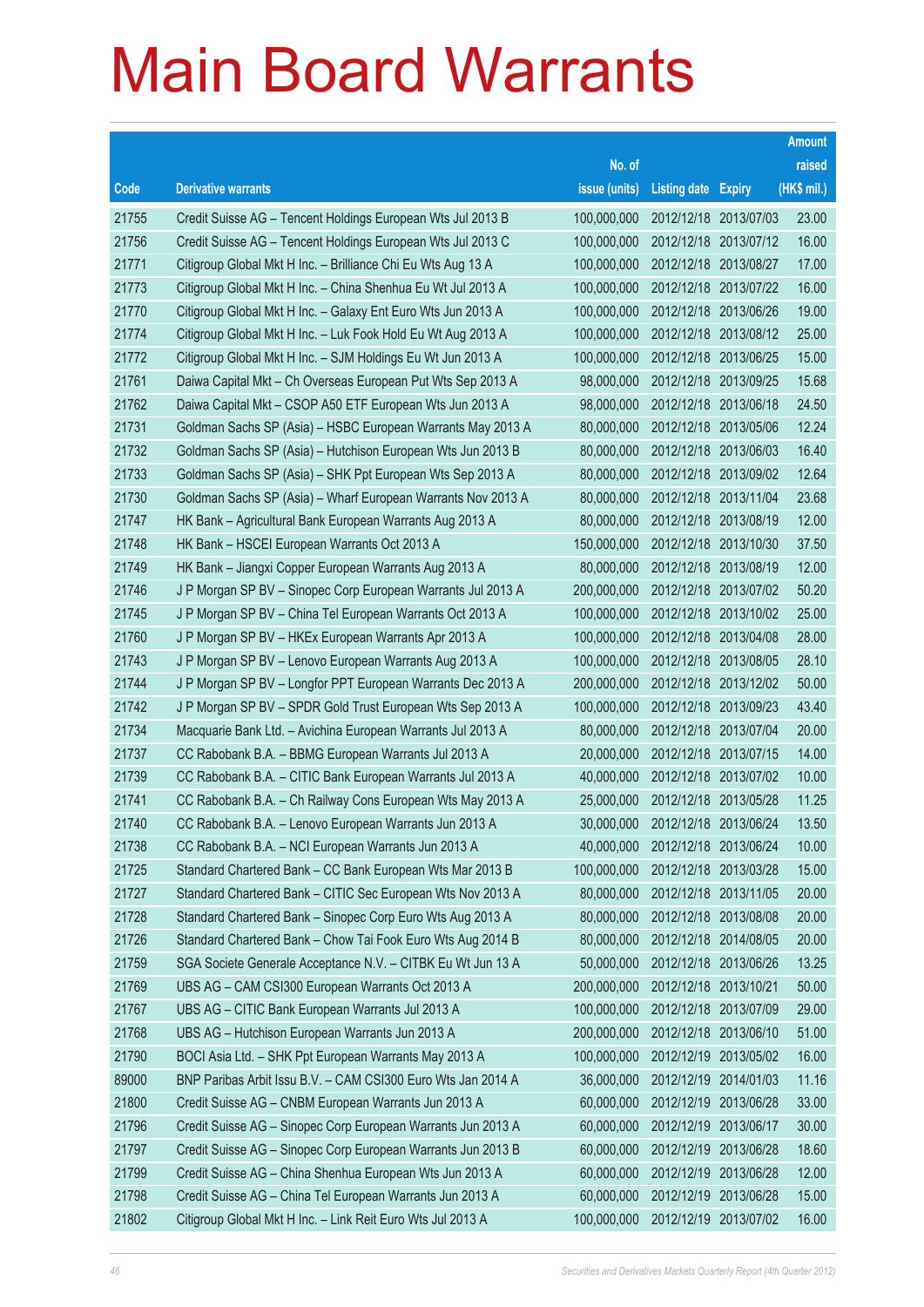|       |                                                               |               |                            | <b>Amount</b> |
|-------|---------------------------------------------------------------|---------------|----------------------------|---------------|
|       |                                                               | No. of        |                            | raised        |
| Code  | <b>Derivative warrants</b>                                    | issue (units) | <b>Listing date Expiry</b> | (HK\$ mil.)   |
| 21786 | Goldman Sachs SP (Asia) - HKEx European Warrants Jul 2013 A   | 80,000,000    | 2012/12/19 2013/07/03      | 20.00         |
| 21781 | Goldman Sachs SP (Asia) – New World Dev Euro Wts Oct 2013 A   | 80,000,000    | 2012/12/19 2013/10/03      | 51.28         |
| 21787 | Goldman Sachs SP (Asia) – Shimao Ppt European Wts Oct 2013 A  | 80,000,000    | 2012/12/19 2013/10/03      | 12.00         |
| 21784 | Goldman Sachs SP (Asia) – Sino Land European Wts May 2014 A   | 80,000,000    | 2012/12/19 2014/05/07      | 20.00         |
| 21794 | HK Bank - CAM CSI300 European Warrants Jul 2013 A             | 180,000,000   | 2012/12/19 2013/07/08      | 27.00         |
| 21795 | HK Bank - ICBC European Warrants Jul 2013 B                   | 80,000,000    | 2012/12/19 2013/07/02      | 20.00         |
| 21801 | Macquarie Bank Ltd. - Huaneng Power European Wts Aug 2013 A   | 80,000,000    | 2012/12/19 2013/08/02      | 25.12         |
| 21780 | Merrill Lynch Int'l & Co. C.V. - CNOOC Euro Wts Jun 2014 A    | 80,000,000    | 2012/12/19 2014/06/06      | 20.00         |
| 21778 | Merrill Lynch Int'l & Co. C.V. - HSBC Euro Wts Jul 2013 C     | 40,000,000    | 2012/12/19 2013/07/22      | 10.20         |
| 21777 | Merrill Lynch Int'l & Co. C.V. - HSBC Euro Put Wt Jul 2013 B  | 40,000,000    | 2012/12/19 2013/07/29      | 10.40         |
| 21776 | Merrill Lynch Int'l & Co. C.V. - Hutchison Eur Wt Jun 2013 A  | 40,000,000    | 2012/12/19 2013/06/10      | 14.20         |
| 21775 | Merrill Lynch Int'l & Co. C.V. - Hutchison Eu Put Wt Jul 13 A | 40,000,000    | 2012/12/19 2013/07/02      | 13.80         |
| 21779 | Merrill Lynch Int'l & Co. C.V. - PetroChina Eu Wt Jul 2013 A  | 40,000,000    | 2012/12/19 2013/07/15      | 19.80         |
| 21792 | Standard Chartered Bank - CSOP A50 ETF Euro Wts Sep 2013 A    | 100,000,000   | 2012/12/19 2013/09/03      | 25.00         |
| 21793 | Standard Chartered Bank - CSOP A50 ETF Eu Put Wts Dec 2014 A  | 200,000,000   | 2012/12/19 2014/12/23      | 30.00         |
| 21791 | Standard Chartered Bank - Hutchison Euro Euro Wts Jun 2013 A  | 100,000,000   | 2012/12/19 2013/06/10      | 24.00         |
| 21788 | SGA Societe Generale Acceptance NV-Minsheng Bk Eu Wt Jul13 A  | 30,000,000    | 2012/12/19 2013/07/08      | 11.70         |
| 21789 | SGA Societe Generale Acceptance NV-Zijin Mining Eu Wt Jul13A  | 50,000,000    | 2012/12/19 2013/07/15      | 12.50         |
| 21804 | UBS AG - Cheung Kong European Warrants Jun 2013 B             | 100,000,000   | 2012/12/19 2013/06/18      | 40.00         |
| 21806 | UBS AG – China Mobile European Warrants Jun 2013 D            | 200,000,000   | 2012/12/19 2013/06/03      | 70.00         |
| 21805 | UBS AG – China Mobile European Put Warrants Jun 2013 C        | 100,000,000   | 2012/12/19 2013/06/03      | 27.00         |
| 21807 | UBS AG - HKEx European Warrants Jun 2013 A                    | 100,000,000   | 2012/12/19 2013/06/18      | 45.00         |
| 21808 | UBS AG - ICBC European Warrants Jul 2013 A                    | 100,000,000   | 2012/12/19 2013/07/08      | 31.00         |
| 21803 | UBS AG - SHK Ppt European Warrants May 2013 A                 | 100,000,000   | 2012/12/19 2013/05/23      | 53.00         |
| 21826 | BOCI Asia Ltd. - CSOP A50 ETFEuropean Warrants Jun 2013 A     | 100,000,000   | 2012/12/20 2013/06/04      | 23.00         |
| 21827 | BOCI Asia Ltd. - HSI European Put Warrants Jul 2013 B         | 100,000,000   | 2012/12/20 2013/07/30      | 25.00         |
| 89001 | BNP Paribas Arbit Issu B.V. - CSOP A50 ETF Eu Wts Aug 2013 A  | 15,000,000    | 2012/12/20 2013/08/02      | 10.23         |
| 21878 | BNP Paribas Arbit Issu B.V. - HSI European Wts Oct 2013 A     | 200,000,000   | 2012/12/20 2013/10/30      | 50.00         |
| 21880 | BNP Paribas Arbit Issu B.V. - HSI Euro Put Wts May 2013 B     | 200,000,000   | 2012/12/20 2013/05/30      | 30.00         |
| 21879 | BNP Paribas Arbit Issu B.V. - HSI Euro Put Wts Jul 2013 A     | 200,000,000   | 2012/12/20 2013/07/30      | 34.00         |
| 21832 | Citigroup Global Mkt H Inc. - CC Bank European Wt Jul 2013 A  | 100,000,000   | 2012/12/20 2013/07/03      | 25.00         |
| 21828 | Citigroup Global Mkt H Inc. - China Life Euro Wts Jul 2013 A  | 100,000,000   | 2012/12/20 2013/07/22      | 15.00         |
| 21875 | Citigroup Global Mkt H Inc. - Ch Overseas Euro Wt Nov 2013 A  | 100,000,000   | 2012/12/20 2013/11/25      | 25.00         |
| 21831 | Citigroup Global Mkt H Inc. - Sinopec Corp Eu Wts Aug 2013 A  | 100,000,000   | 2012/12/20 2013/08/05      | 25.00         |
| 21873 | Citigroup Global Mkt H Inc. - CSOP A50 ETF Eu Wts May 2013 A  | 100,000,000   | 2012/12/20 2013/05/28      | 18.00         |
| 21877 | Citigroup Global Mkt H Inc. - HSBC European Wts May 2013 B    | 100,000,000   | 2012/12/20 2013/05/06      | 21.00         |
| 21829 | Citigroup Global Mkt H Inc. - HSBC Euro Put Wts Jul 2013 B    | 100,000,000   | 2012/12/20 2013/07/03      | 25.00         |
| 21833 | Citigroup Global Mkt H Inc. - ICBC European Wts Sep 2013 A    | 100,000,000   | 2012/12/20 2013/09/12      | 15.00         |
| 21874 | Citigroup Global Mkt H Inc. - Ping An Euro Wts Jul 2013 A     | 100,000,000   | 2012/12/20 2013/07/22      | 15.00         |
| 21830 | Citigroup Global Mkt H Inc.-Tencent European Wts Sep 2013 A   | 100,000,000   | 2012/12/20 2013/09/02      | 18.00         |
| 21872 | Citigroup Global Mkt H Inc. - Tencent Euro Put Wt Jul 2013 A  | 100,000,000   | 2012/12/20 2013/07/15      | 15.00         |
| 21882 | Daiwa Capital Mkt - Ch Overseas European Warrants Oct 2013 A  | 80,000,000    | 2012/12/20 2013/10/02      | 20.00         |
| 21881 | Daiwa Capital Mkt - HSI European Warrants Dec 2013 A          | 128,000,000   | 2012/12/20 2013/12/30      | 32.00         |
| 21860 | Goldman Sachs SP (Asia) - China Mobile Eu Put Wts Jul 2013 B  | 80,000,000    | 2012/12/20 2013/07/03      | 25.76         |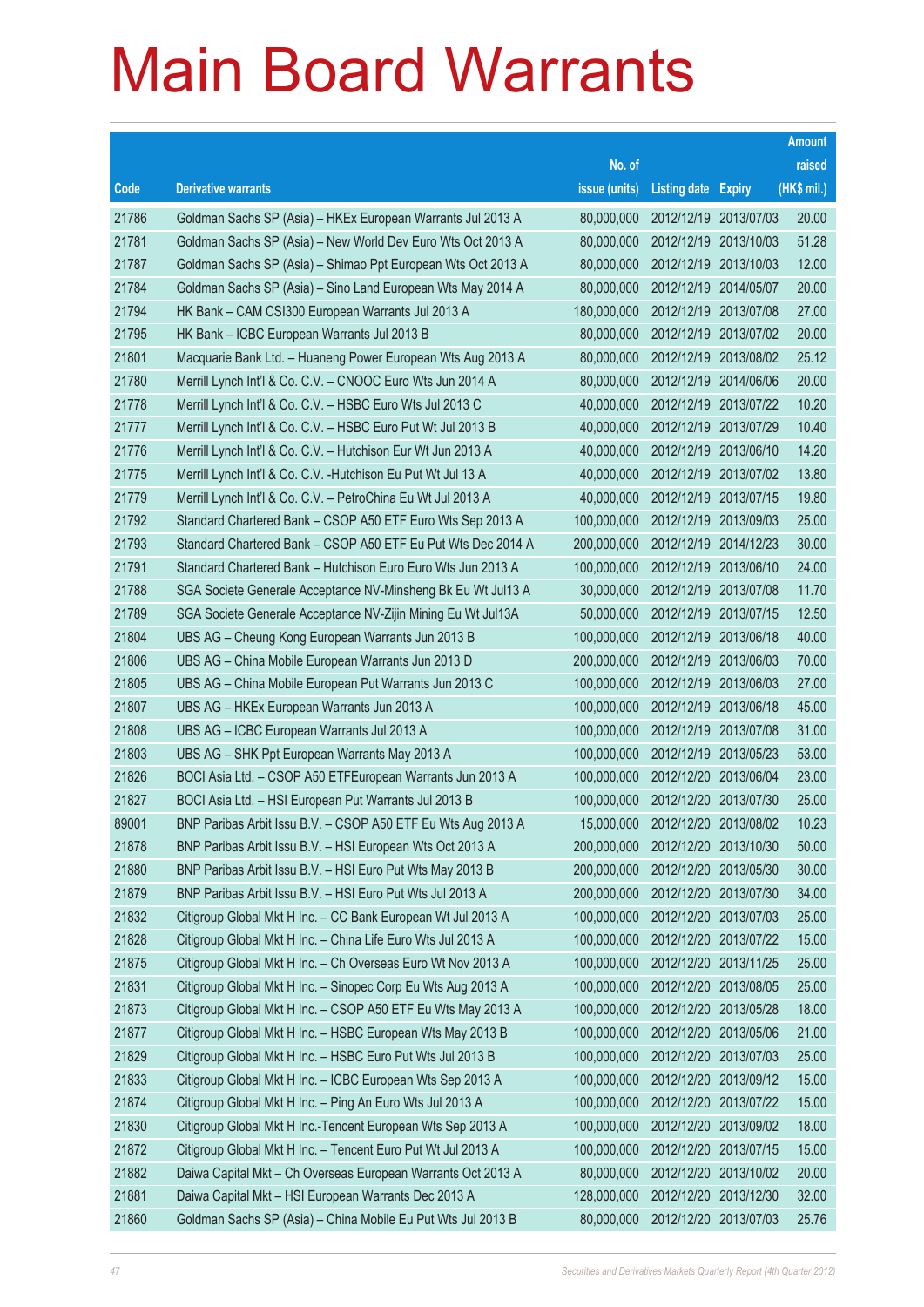|       |                                                               |               |                            | <b>Amount</b> |
|-------|---------------------------------------------------------------|---------------|----------------------------|---------------|
|       |                                                               | No. of        |                            | raised        |
| Code  | <b>Derivative warrants</b>                                    | issue (units) | <b>Listing date Expiry</b> | (HK\$ mil.)   |
| 21857 | Goldman Sachs SP (Asia) – Ch Overseas Euro Put Wt Oct 2013 A  | 80,000,000    | 2012/12/20 2013/10/02      | 12.00         |
| 21861 | Goldman Sachs SP (Asia) - A50 China Euro Put Wts Jun 2013 B   | 80,000,000    | 2012/12/20 2013/06/03      | 18.80         |
| 21856 | Goldman Sachs SP (Asia) – Hutchison Euro Put Wts Sep 2013 A   | 80,000,000    | 2012/12/20 2013/09/03      | 29.76         |
| 21858 | Goldman Sachs SP (Asia) – Tencent European Put Wt Jul 2013 A  | 80,000,000    | 2012/12/20 2013/07/15      | 12.00         |
| 21838 | HK Bank - CC Bank European Warrants Jul 2013 B                | 80,000,000    | 2012/12/20 2013/07/09      | 18.40         |
| 21843 | HK Bank – China Overseas European Warrants Oct 2013 B         | 80,000,000    | 2012/12/20 2013/10/22      | 20.00         |
| 21842 | HK Bank – China Overseas European Put Warrants Sep 2013 A     | 80,000,000    | 2012/12/20 2013/09/25      | 12.00         |
| 21844 | HK Bank – HKEx European Warrants May 2013 B                   | 60,000,000    | 2012/12/20 2013/05/27      | 15.00         |
| 21839 | HK Bank - HSCEI European Put Warrants Jun 2013 A              | 100,000,000   | 2012/12/20 2013/06/27      | 15.00         |
| 21841 | HK Bank - HSI European Put Warrants Jun 2013 B                | 200,000,000   | 2012/12/20 2013/06/27      | 50.00         |
| 21840 | HK Bank - PetroChina European Warrants Jun 2013 A             | 60,000,000    | 2012/12/20 2013/06/20      | 15.00         |
| 21837 | Macquarie Bank Ltd. - AAC Acoustic European Wts Jul 2013 A    | 70,000,000    | 2012/12/20 2013/07/03      | 17.71         |
| 21871 | Macquarie Bank Ltd. - CHALCO European Warrants Oct 2013 A     | 100,000,000   | 2012/12/20 2013/10/03      | 25.00         |
| 21815 | Merrill Lynch Int'l & Co. C.V. - HSCEI Euro Put Wt Jun2013 B  | 100,000,000   | 2012/12/20 2013/06/27      | 25.00         |
| 21811 | Merrill Lynch Int'l & Co. C.V. - HSCEI Euro Put Wt Dec2013 C  | 100,000,000   | 2012/12/20 2013/12/30      | 20.40         |
| 21824 | Merrill Lynch Int'l & Co. C.V. - HSI European Wts May 2013 B  | 100,000,000   | 2012/12/20 2013/05/30      | 15.30         |
| 21825 | Merrill Lynch Int'l & Co. C.V. - HSI European Wts Sep 2013 C  | 100,000,000   | 2012/12/20 2013/09/27      | 25.00         |
| 21836 | Merrill Lynch Int'l & Co. C.V. - HSI European Wts Feb 2014 A  | 100,000,000   | 2012/12/20 2014/02/27      | 25.00         |
| 21809 | Merrill Lynch Int'l & Co. C.V. - HSI Euro Put Wts Jun 2013 B  | 100,000,000   | 2012/12/20 2013/06/27      | 15.00         |
| 21820 | Merrill Lynch Int'l & Co. C.V. - HSI Euro Put Wts Jun 2013 C  | 100,000,000   | 2012/12/20 2013/06/27      | 18.60         |
| 21817 | Merrill Lynch Int'l & Co. C.V. - HSI Euro Put Wts Jul 2013 A  | 100,000,000   | 2012/12/20 2013/07/30      | 25.50         |
| 21823 | Merrill Lynch Int'l & Co. C.V. - HSI Euro Put Wts Sep 2013 B  | 100,000,000   | 2012/12/20 2013/09/27      | 25.50         |
| 21845 | CC Rabobank B.A. - Agricultural Bk Euro Warrants Aug 2013 A   | 70,000,000    | 2012/12/20 2013/08/16      | 13.30         |
| 21853 | CC Rabobank B.A. – Ch Comm Cons European Warrants Jun 2013 A  | 40,000,000    | 2012/12/20 2013/06/19      | 10.00         |
| 21855 | CC Rabobank B.A. - China Coal European Warrants Jun 2013 A    | 40,000,000    | 2012/12/20 2013/06/19      | 13.20         |
| 21851 | CC Rabobank B.A. - Country Garden European Wts Jun 2013 A     | 45,000,000    | 2012/12/20 2013/06/24      | 11.25         |
| 21849 | CC Rabobank B.A. - Sinopec Corp European Warrants Jun 2013 A  | 35,000,000    | 2012/12/20 2013/06/19      | 10.50         |
| 21854 | CC Rabobank B.A. - GCL-Poly Energy European Wts Aug 2013 A    | 170,000,000   | 2012/12/20 2013/08/26      | 42.50         |
| 21850 | CC Rabobank B.A. - Greatwall Motor European Wts Jun 2013 A    | 70,000,000    | 2012/12/20 2013/06/19      | 17.50         |
| 21847 | CC Rabobank B.A. - HSBC European Warrants Jun 2013 A          | 70,000,000    | 2012/12/20 2013/06/03      | 14.00         |
| 21846 | CC Rabobank B.A. - Shimao Ppt European Warrants Sep 2013 A    | 100,000,000   | 2012/12/20 2013/09/27      | 20.00         |
| 21848 | CC Rabobank B.A. - Tencent Holdings European Wts Jul 2013 A   | 160,000,000   | 2012/12/20 2013/07/09      | 28.80         |
| 21863 | Standard Chartered Bank - China Overseas Euro Wt Nov 2013 B   | 100,000,000   | 2012/12/20 2013/11/26      | 25.00         |
| 21865 | Standard Chartered Bank - Evergrande European Wts Oct 2013 A  | 80,000,000    | 2012/12/20 2013/10/04      | 32.00         |
| 21862 | Standard Chartered Bank - HKEx European Warrants Jul 2013 A   | 80,000,000    | 2012/12/20 2013/07/03      | 20.00         |
| 21866 | SGA Societe Generale Acceptance N.V. - CCoal Eu Wt Jul13 A    | 50,000,000    | 2012/12/20 2013/07/08      | 17.50         |
| 21867 | SGA Societe Generale Acceptance N.V. - CITIC Pac Eu Wt Aug13A | 30,000,000    | 2012/12/20 2013/08/05      | 11.70         |
| 21868 | SGA Societe Generale Acceptance N.V-Evergrande Eu Wt Jul13 A  | 50,000,000    | 2012/12/20 2013/07/10      | 18.25         |
| 21869 | SGA Societe Generale Acceptance N.V.-Galaxy Ent Eu Wt May13A  | 100,000,000   | 2012/12/20 2013/05/15      | 17.00         |
| 21870 | SGA Societe Generale Acceptance NV-NewWorld Dev Eu Wt Jul13A  | 30,000,000    | 2012/12/20 2013/07/08      | 15.30         |
| 21896 | UBS AG - BOCL European Warrants Oct 2013 A                    | 100,000,000   | 2012/12/20 2013/10/09      | 25.00         |
| 21887 | UBS AG - CSOP A50 ETF European Warrants Jun 2013 C            | 100,000,000   | 2012/12/20 2013/06/24      | 25.00         |
| 21891 | UBS AG - China Tel European Warrants Jun 2013 A               | 100,000,000   | 2012/12/20 2013/06/24      | 25.00         |
| 21895 | UBS AG - HKEx European Warrants Jul 2013 B                    | 100,000,000   | 2012/12/20 2013/07/09      | 81.00         |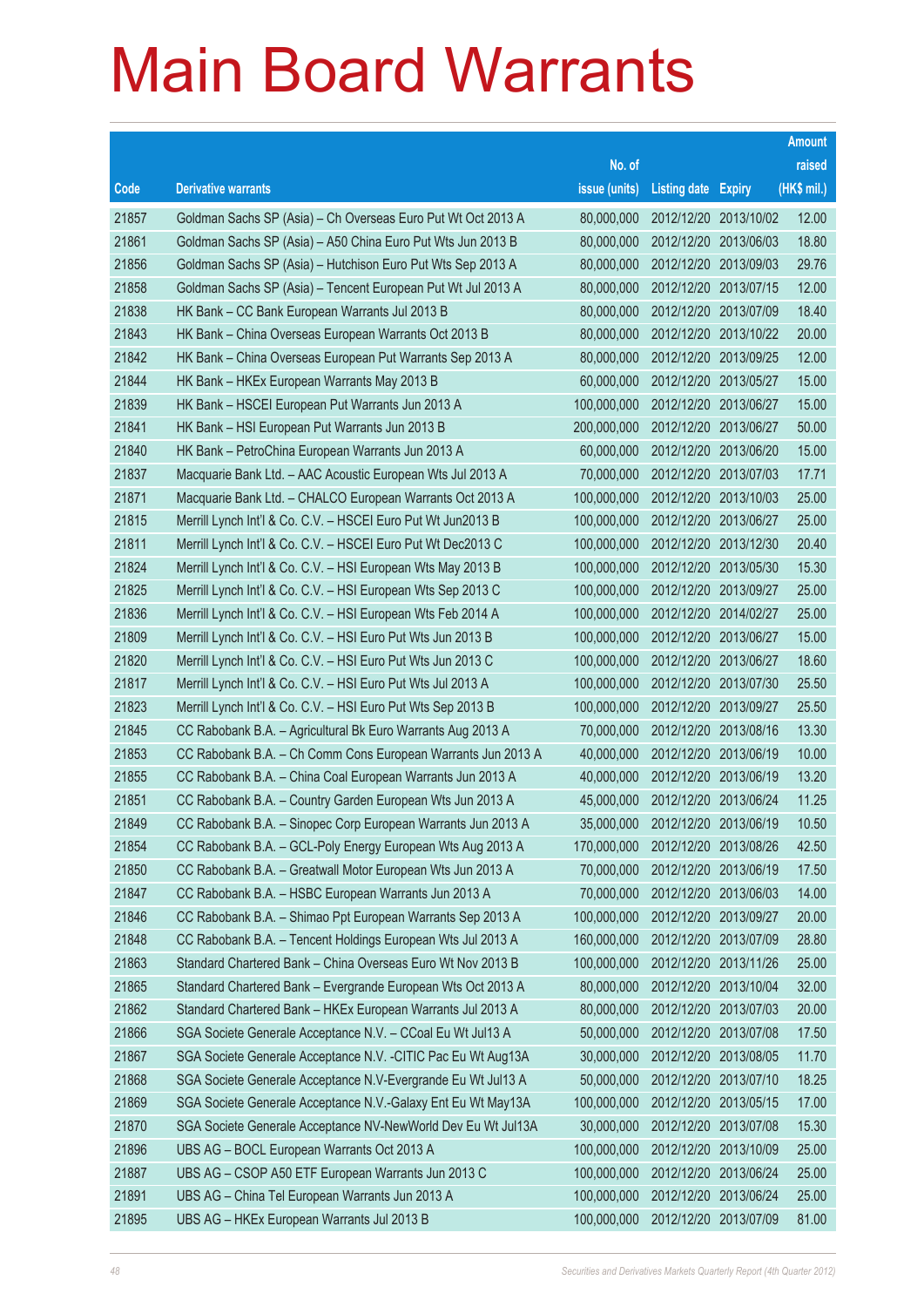|         |                                                               |               |                            |                       | <b>Amount</b> |
|---------|---------------------------------------------------------------|---------------|----------------------------|-----------------------|---------------|
|         |                                                               | No. of        |                            |                       | raised        |
| Code    | <b>Derivative warrants</b>                                    | issue (units) | <b>Listing date Expiry</b> |                       | (HK\$ mil.)   |
| 21894   | UBS AG – HKEx European Put Warrants Sep 2013 B                | 100,000,000   |                            | 2012/12/20 2013/09/16 | 15.00         |
| 21884   | UBS AG - HSBC European Warrants Jun 2013 D                    | 200,000,000   | 2012/12/20 2013/06/03      |                       | 93.00         |
| 21889   | UBS AG - HSI European Put Warrants May 2013 D                 | 300,000,000   | 2012/12/20 2013/05/30      |                       | 45.00         |
| 21890   | UBS AG - HSI European Put Warrants May 2013 E                 | 300,000,000   | 2012/12/20 2013/05/30      |                       | 52.50         |
| 21888   | UBS AG - HSI European Put Warrants Jun 2013 D                 | 300,000,000   |                            | 2012/12/20 2013/06/27 | 45.00         |
| 21886   | UBS AG - Hutchison European Warrants Jun 2013 C               | 200,000,000   | 2012/12/20 2013/06/24      |                       | 70.00         |
| 21885   | UBS AG - Hutchison European Put Warrants Jun 2013 B           | 100,000,000   | 2012/12/20 2013/06/19      |                       | 40.00         |
| 21834   | UBS AG - Link REIT European Warrants Aug 2013 A               | 100,000,000   | 2012/12/20 2013/08/26      |                       | 20.00         |
| 21835   | UBS AG - Link REIT European Warrants Aug 2013 B               | 100,000,000   | 2012/12/20 2013/08/19      |                       | 42.00         |
| 21883   | UBS AG - SHK Ppt European Warrants Jun 2013 A                 | 100,000,000   | 2012/12/20 2013/06/19      |                       | 78.00         |
| 21893   | UBS AG - Tencent Holdings European Warrants Aug 2013 A        | 200,000,000   | 2012/12/20 2013/08/12      |                       | 50.00         |
| 21892   | UBS AG - Tencent Holdings European Put Warrants Jun 2013 C    | 200,000,000   | 2012/12/20 2013/06/19      |                       | 50.00         |
| 21920   | Credit Suisse AG - CAM CSI300 European Warrants Sep 2013 B    | 100,000,000   | 2012/12/21                 | 2013/09/09            | 25.00         |
| 21921   | Credit Suisse AG - CAM CSI300 European Warrants Oct 2013 A    | 100,000,000   | 2012/12/21 2013/10/28      |                       | 25.00         |
| 21928   | Daiwa Capital Mkt -Agricultural Bank European Wts Sep 2013 B  | 128,000,000   | 2012/12/21                 | 2013/09/23            | 32.00         |
| 21927   | Daiwa Capital Mkt - BOCL European Warrants Aug 2013 A         | 108,000,000   | 2012/12/21 2013/08/08      |                       | 27.00         |
| 21924   | Daiwa Capital Mkt - HSI European Warrants Sep 2013 B          | 128,000,000   | 2012/12/21                 | 2013/09/27            | 32.00         |
| 21925   | Daiwa Capital Mkt - HSI European Warrants Oct 2013 A          | 128,000,000   | 2012/12/21                 | 2013/10/30            | 32.00         |
| 21926   | Daiwa Capital Mkt - Ping An European Warrants May 2013 A      | 108,000,000   | 2012/12/21                 | 2013/05/02            | 21.60         |
| 21929   | Goldman Sachs SP (Asia) - CC Bank European Wts May 2013 A     | 80,000,000    | 2012/12/21 2013/05/20      |                       | 22.24         |
| 21915   | Goldman Sachs SP (Asia)-Sinopec Corp European Wts Jul 2013 A  | 80,000,000    | 2012/12/21                 | 2013/07/03            | 20.00         |
| 21916   | Goldman Sachs SP (Asia) – Lenovo European Wts Oct 2014 A      | 80,000,000    | 2012/12/21                 | 2014/10/03            | 12.00         |
| 21917   | Goldman Sachs SP (Asia) - Yurun Food European Wts Aug 2013 A  | 80,000,000    | 2012/12/21                 | 2013/08/05            | 23.20         |
| 21918   | Goldman Sachs SP (Asia) - Yanzhou Coal Euro Wts Dec 2013 A    | 80,000,000    | 2012/12/21 2013/12/02      |                       | 12.00         |
| 21906   | Merrill Lynch Int'l & Co. C.V. - CAM CSI300 Eu Wt May 2013 A  | 80,000,000    | 2012/12/21                 | 2013/05/20            | 13.44         |
| 21905   | Merrill Lynch Int'l & Co. C.V. - CAM CSI300 Eu Wt Jun 2013 A  | 80,000,000    | 2012/12/21 2013/06/21      |                       | 27.60         |
| 21904   | Merrill Lynch Int'l & Co. C.V. - CAM CSI300 Eu Wt Nov 2013 A  | 80,000,000    | 2012/12/21 2013/11/18      |                       | 12.16         |
| 21897   | Merrill Lynch Int'l & Co. C.V. - BOCL European Wt Nov 2013 A  | 40,000,000    | 2012/12/21 2013/11/18      |                       | 10.00         |
| 21901   | Merrill Lynch Int'l & Co. C.V. - CC Bank Euro Wts Jul 2013 A  | 80,000,000    | 2012/12/21                 | 2013/07/15            | 20.40         |
| 21900   | Merrill Lynch Int'l & Co. C.V. - Ch Shenhua Eu Wt Jul 2013 B  | 40,000,000    | 2012/12/21 2013/07/29      |                       | 10.00         |
| 21899   | Merrill Lynch Int'l & Co. C.V. - ICBC Euro Wts Sep 2013 A     | 80,000,000    | 2012/12/21                 | 2013/09/02            | 20.00         |
| 21903   | Merrill Lynch Int'l & Co. C.V. - JX Copper Eu Wts Jul 2013 A  | 40,000,000    | 2012/12/21 2013/07/29      |                       | 10.00         |
| 21898   | Merrill Lynch Int'l & Co. C.V. - Ping An Euro Wts Jul 2013 B  | 40,000,000    | 2012/12/21                 | 2013/07/22            | 16.20         |
| 21902   | Merrill Lynch Int'l & Co. C.V. - Tencent Eu Put Wt Jul2013 C  | 80,000,000    | 2012/12/21 2013/07/15      |                       | 13.20         |
| 21919   | SGA Societe Generale Acceptance N.V. - AIA Eur Wt Sep 2013 B  | 100,000,000   | 2012/12/21                 | 2013/09/30            | 16.00         |
| 21907   | SGA Societe Generale Acceptance N.V. - CCCCL Eu Wt Jul2013 A  | 50,000,000    | 2012/12/21                 | 2013/07/03            | 29.50         |
| 21908   | SGA Societe Generale Acceptance N.V. - CMB Eu Wts Jul 2013 A  | 50,000,000    | 2012/12/21                 | 2013/07/08            | 17.00         |
| 21909   | SGA Societe Generale Acceptance N.V. - CPIC Euro Wt May2013 A | 100,000,000   | 2012/12/21                 | 2013/05/06            | 19.50         |
| 21910   | SGA Societe Generale Acceptance N.V. - CRail Eu Wt Jul2013 A  | 50,000,000    | 2012/12/21                 | 2013/07/10            | 13.00         |
| 21911   | SGA Societe Generale Acceptance N.V.-ChiUnicom Eu Wt Jul13 A  | 30,000,000    | 2012/12/21                 | 2013/07/10            | 14.85         |
| 21912   | SGA Societe Generale Acceptance N.V. - Lenovo Eu Wt Jul 13 A  | 50,000,000    | 2012/12/21                 | 2013/07/03            | 19.75         |
| 21913   | SGA Societe Generale Acceptance NV-NewWorld Dev Eu Wt Dec14A  | 150,000,000   | 2012/12/21 2014/12/29      |                       | 27.75         |
| 21914   | SGA Societe Generale Acceptance N.V. - PICC P&C Eu Wt May13A  | 30,000,000    | 2012/12/21                 | 2013/05/29            | 17.40         |
| 18283 # | Standard Chartered Bank - Tencent Hidg Euro Wts May 2013 A    | 100,000,000   | 2012/12/21                 | 2013/05/24            | 10.70         |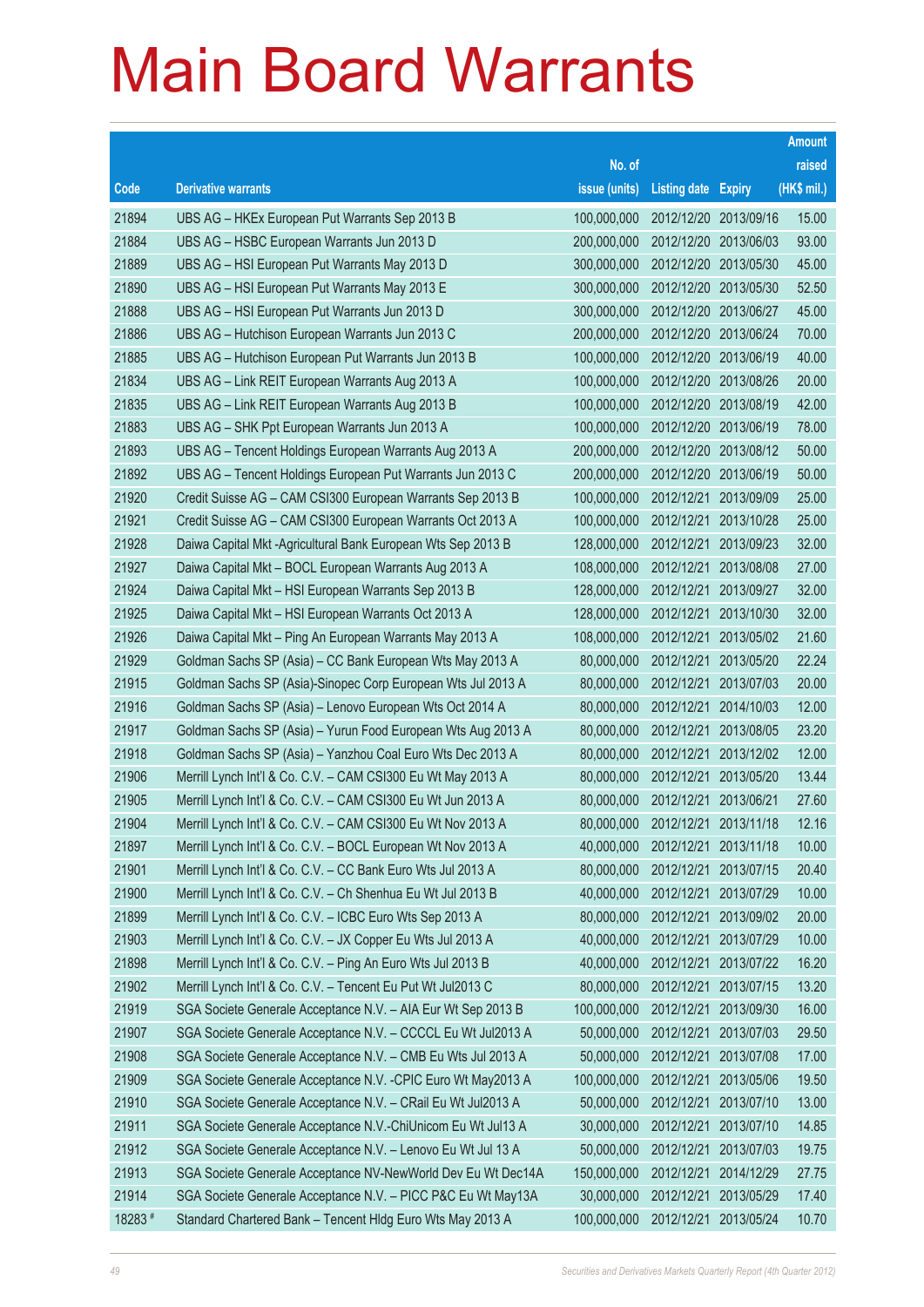|       |                                                               |               |                            |            | <b>Amount</b> |
|-------|---------------------------------------------------------------|---------------|----------------------------|------------|---------------|
|       |                                                               | No. of        |                            |            | raised        |
| Code  | <b>Derivative warrants</b>                                    | issue (units) | <b>Listing date Expiry</b> |            | (HK\$ mil.)   |
| 21962 | BNP Paribas Arbit Issu B.V. - Belle Int'l Euro Wt Apr 2014 A  | 100,000,000   | 2012/12/24 2014/04/02      |            | 25.00         |
| 21963 | BNP Paribas Arbit Issu B.V. - BOCL European Wts Dec 2013 A    | 200,000,000   | 2012/12/24 2013/12/03      |            | 50.00         |
| 21964 | BNP Paribas Arbit Issu B.V. - CNBM European Wts Aug 2014 A    | 100,000,000   | 2012/12/24 2014/08/04      |            | 25.00         |
| 21965 | BNP Paribas Arbit Issu B.V. - Chi Res Land Eu Wt Jan 2014 A   | 100,000,000   | 2012/12/24 2014/01/03      |            | 25.00         |
| 21954 | Credit Suisse AG - China Mobile European Warrants May 2013 C  | 80,000,000    | 2012/12/24 2013/05/31      |            | 36.00         |
| 21955 | Credit Suisse AG - China Mobile European Warrants Jun 2013 E  | 80,000,000    | 2012/12/24 2013/06/07      |            | 31.20         |
| 21956 | Credit Suisse AG - China Mobile European Warrants Jun 2013 F  | 80,000,000    | 2012/12/24 2013/06/24      |            | 28.80         |
| 21957 | Credit Suisse AG - China Mobile European Warrants Jul 2013 A  | 80,000,000    | 2012/12/24 2013/07/22      |            | 14.40         |
| 21958 | Credit Suisse AG - HSI European Warrants May 2013 F           | 200,000,000   | 2012/12/24 2013/05/30      |            | 30.00         |
| 21952 | Credit Suisse AG - Tencent Holdings European Wts Sep 2013 A   | 80,000,000    | 2012/12/24 2013/09/02      |            | 12.00         |
| 21953 | Credit Suisse AG - Tencent Holdings Euro Put Wts Jul 2013 D   | 80,000,000    | 2012/12/24 2013/07/29      |            | 12.00         |
| 21939 | Citigroup Global Mkt H Inc. - Agricultural Bk Eu Wt Sep 13 A  | 100,000,000   | 2012/12/24 2013/09/30      |            | 25.00         |
| 21941 | Citigroup Global Mkt H Inc. - CNOOC European Wts Mar 2014 A   | 100,000,000   | 2012/12/24 2014/03/04      |            | 25.00         |
| 21940 | Citigroup Global Mkt H Inc. - PetroChina Euro Wts Jun 2013 A  | 100,000,000   | 2012/12/24 2013/06/24      |            | 25.00         |
| 21971 | Daiwa Capital Mkt - HSI European Put Warrants Aug 2013 A      | 128,000,000   | 2012/12/24 2013/08/29      |            | 47.36         |
| 21972 | Goldman Sachs SP (Asia) - Agri Bk European Wts Oct 2013 A     | 80,000,000    | 2012/12/24 2013/10/03      |            | 20.40         |
| 21976 | Goldman Sachs SP (Asia) - BOC HK European Wts Mar 2014 A      | 80,000,000    | 2012/12/24 2014/03/31      |            | 12.08         |
| 21975 | Goldman Sachs SP (Asia) - China Life Euro Wts Jun 2013 C      | 80,000,000    | 2012/12/24 2013/06/05      |            | 13.36         |
| 21974 | Goldman Sachs SP (Asia) - CNBM European Warrants Jul 2014 A   | 80,000,000    | 2012/12/24 2014/07/02      |            | 20.08         |
| 21973 | Goldman Sachs SP (Asia) - China Railway Euro Wts Sep 2013 A   | 80,000,000    | 2012/12/24 2013/09/02      |            | 20.00         |
| 21935 | HK Bank - China Mobile European Warrants Jun 2013 B           | 100,000,000   | 2012/12/24 2013/06/03      |            | 18.00         |
| 21934 | HK Bank - A50 China European Warrants Oct 2013 A              | 80,000,000    | 2012/12/24 2013/10/28      |            | 20.80         |
| 21933 | HK Bank - A50 China European Warrants Apr 2014 A              | 200,000,000   | 2012/12/24 2014/04/29      |            | 30.00         |
| 21936 | HK Bank - HSI European Warrants Aug 2013 A                    | 200,000,000   | 2012/12/24 2013/08/29      |            | 50.00         |
| 21938 | HK Bank - Lenovo European Warrants Jun 2013 A                 | 60,000,000    | 2012/12/24 2013/06/24      |            | 15.00         |
| 21937 | HK Bank - Sands China European Warrants Jun 2013 B            | 60,000,000    | 2012/12/24 2013/06/24      |            | 15.00         |
| 21980 | Merrill Lynch Int'l & Co. C.V. - China Life Eu Wt Jan 2014 A  | 60,000,000    | 2012/12/24 2014/01/27      |            | 15.00         |
| 21970 | Merrill Lynch Int'l & Co. C.V. - A50 China Eur Wt Apr 2014 A  | 80,000,000    | 2012/12/24 2014/04/29      |            | 14.16         |
| 21969 | Merrill Lynch Int'l & Co. C.V. - A50 China Eur Wt Sep 2014 A  | 80,000,000    | 2012/12/24 2014/09/15      |            | 12.56         |
| 21979 | Merrill Lynch Int'l & Co. C.V. - Ping An Euro Wts Sep 2013 A  | 40,000,000    | 2012/12/24 2013/09/03      |            | 17.60         |
| 21978 | Merrill Lynch Int'l & Co. C.V. - Tencent Euro Wts Jul 2013 D  | 60,000,000    | 2012/12/24 2013/07/16      |            | 16.80         |
| 21959 | CC Rabobank B.A. - CSOP A50 ETF European Warrants May 2013 B  | 40,000,000    | 2012/12/24 2013/05/28      |            | 10.00         |
| 21960 | CC Rabobank B.A. - CSOP A50 ETF European Warrants Jun 2013 B  | 40,000,000    | 2012/12/24                 | 2013/06/24 | 10.00         |
| 21961 | CC Rabobank B.A. - CSOP A50 ETF European Put Wts Jun 2013 C   | 30,000,000    | 2012/12/24 2013/06/24      |            | 11.10         |
| 21944 | Standard Chartered Bank - China Mobile Euro Wts Jul 2013 A    | 100,000,000   | 2012/12/24 2013/07/23      |            | 25.00         |
| 21942 | Standard Chartered Bank - Ping An European Wts Jul 2013 A     | 100,000,000   | 2012/12/24 2013/07/03      |            | 25.00         |
| 21943 | Standard Chartered Bank - Ping An Euro Put Wts Aug 2013 B     | 80,000,000    | 2012/12/24                 | 2013/08/05 | 40.00         |
| 21945 | SGA Societe Generale Acceptance N.V-Anhui Conch Eu Wt Jun13B  | 100,000,000   | 2012/12/24 2013/06/24      |            | 20.00         |
| 21949 | SGA Societe Generale Acceptance N.V. - CCB Eur Wt Nov 2013 A  | 150,000,000   | 2012/12/24 2013/11/18      |            | 37.50         |
| 21946 | SGA Societe Generale Acceptance N.V. - CNBM Eu Wt Jul 2013 A  | 30,000,000    | 2012/12/24 2013/07/08      |            | 19.20         |
| 21930 | SGA Societe Generale Acceptance N.V. - CNOOC Eu Wt Dec2014 A  | 300,000,000   | 2012/12/24                 | 2014/12/15 | 76.50         |
| 21931 | SGA Societe Generale Acceptance N.V. - CP&CC Eu Wt Jul2013 A  | 50,000,000    | 2012/12/24 2013/07/03      |            | 12.50         |
| 21947 | SGA Societe Generale Acceptance N.V. - PICC P&C Eu Wt Jul13A  | 30,000,000    | 2012/12/24 2013/07/08      |            | 10.50         |
| 21950 | SGA Societe Generale Acceptance N.V. - Ping An Eu Wt Jun2013C | 150,000,000   | 2012/12/24 2013/06/24      |            | 51.75         |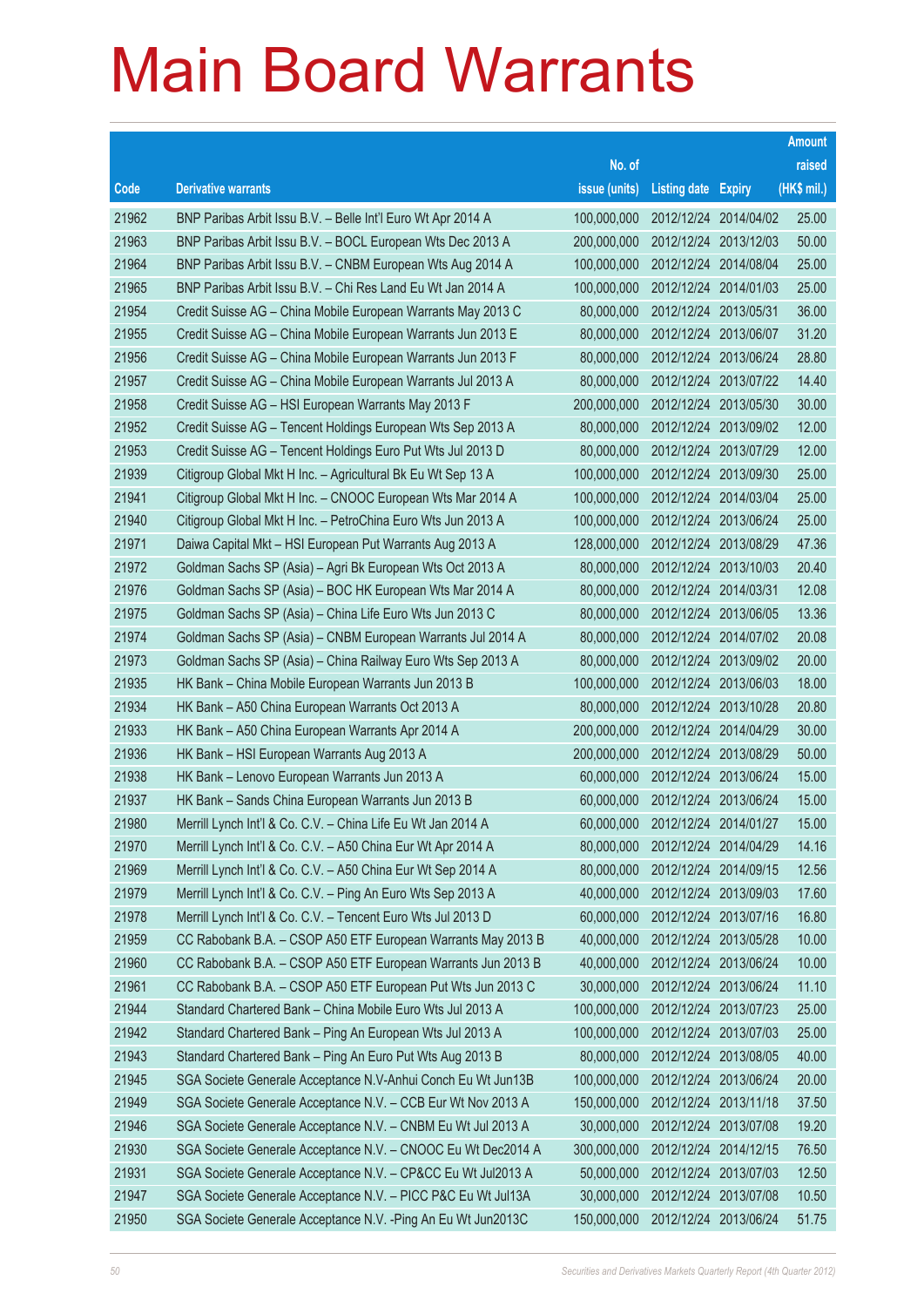|         |                                                               |               |                            |            | <b>Amount</b> |
|---------|---------------------------------------------------------------|---------------|----------------------------|------------|---------------|
|         |                                                               | No. of        |                            |            | raised        |
| Code    | <b>Derivative warrants</b>                                    | issue (units) | <b>Listing date Expiry</b> |            | (HK\$ mil.)   |
| 21951   | SGA Societe Generale Acceptance N.V. - Ping An Eu Wt Aug2013A | 150,000,000   | 2012/12/24 2013/08/05      |            | 42.00         |
| 21932   | SGA Societe Generale Acceptance N.V. - SHK P Eu Wt Jul2013 A  | 50,000,000    | 2012/12/24 2013/07/03      |            | 20.75         |
| 21948   | SGA Societe Generale Acceptance NV-Yanzhou Coal Eu Wt Jul13A  | 30,000,000    | 2012/12/24 2013/07/15      |            | 15.30         |
| 21968   | UBS AG - Agricultural Bank European Warrants Sep 2013 A       | 100,000,000   | 2012/12/24 2013/09/16      |            | 25.00         |
| 21967   | UBS AG - CC Bank European Put Warrants Jun 2013 A             | 100,000,000   | 2012/12/24 2013/06/03      |            | 19.00         |
| 21977   | UBS AG - CSOP A50 ETF European Warrants Jun 2013 D            | 100,000,000   | 2012/12/24 2013/06/24      |            | 25.00         |
| 21966   | UBS AG - Galaxy Ent European Warrants May 2013 A              | 100,000,000   | 2012/12/24 2013/05/20      |            | 27.00         |
| 20759 # | Merrill Lynch Int'l & Co. C.V. - HSI Euro Put Wts Mar 2013 D  | 250,000,000   | 2012/12/24 2013/03/27      |            | 12.00         |
| 22048   | BNP Paribas Arbit Issu B.V. - Agricultural Bank Eu Wt Oct13A  | 100,000,000   | 2012/12/27 2013/10/03      |            | 25.00         |
| 21992   | BNP Paribas Arbit Issu B.V. - CAM CSI300 Euro Wts Jan 2014 A  | 130,000,000   | 2012/12/27 2014/01/03      |            | 32.50         |
| 21993   | BNP Paribas Arbit Issu B.V. - CSOP A50 ETF Eu Wts Jul 2013 A  | 80,000,000    | 2012/12/27 2013/07/03      |            | 20.80         |
| 21991   | BNP Paribas Arbit Issu B.V. - CSOP A50 ETF Eu Wts Dec 2015 A  | 200,000,000   | 2012/12/27 2015/12/03      |            | 50.00         |
| 22051   | BNP Paribas Arbit Issu B.V. - A50 China Euro Wts Jul 2013 A   | 200,000,000   | 2012/12/27 2013/07/03      |            | 72.00         |
| 22049   | BNP Paribas Arbit Issu B.V. - Haier Elec Euro Wts Dec 2013 A  | 76,000,000    | 2012/12/27 2013/12/03      |            | 19.00         |
| 22050   | BNP Paribas Arbit Issu B.V. - Yanzhou Coal Eur Wt Sep 2013 B  | 100,000,000   | 2012/12/27 2013/09/30      |            | 15.00         |
| 22034   | Credit Suisse AG - CC Bank European Warrants May 2013 C       | 80,000,000    | 2012/12/27 2013/05/31      |            | 44.00         |
| 22036   | Credit Suisse AG - CC Bank European Warrants May 2013 D       | 80,000,000    | 2012/12/27 2013/05/31      |            | 20.80         |
| 22035   | Credit Suisse AG - CC Bank European Warrants Jul 2013 B       | 80,000,000    | 2012/12/27 2013/07/08      |            | 12.00         |
| 22037   | Credit Suisse AG - CC Bank European Warrants Aug 2013 A       | 80,000,000    | 2012/12/27 2013/08/05      |            | 29.60         |
| 22038   | Credit Suisse AG - Sinopec Corp European Warrants May 2013 A  | 80,000,000    | 2012/12/27 2013/05/31      |            | 44.00         |
| 22039   | Credit Suisse AG - Sinopec Corp European Warrants Aug 2013 A  | 80,000,000    | 2012/12/27 2013/08/01      |            | 12.00         |
| 22040   | Credit Suisse AG - CSOP A50 ETF European Warrants Jun 2013 C  | 80,000,000    | 2012/12/27 2013/06/28      |            | 20.00         |
| 22021   | Citigroup Global Mkt H Inc. - Anhui Conch Euro Wt Oct 2013 A  | 100,000,000   | 2012/12/27 2013/10/08      |            | 25.00         |
| 22027   | Citigroup Global Mkt H Inc. - AIA European Wts Mar 2014 A     | 100,000,000   | 2012/12/27 2014/03/24      |            | 25.00         |
| 22026   | Citigroup Global Mkt H Inc. - AIA European Put Wt Jun 2013 A  | 80,000,000    | 2012/12/27 2013/06/10      |            | 17.60         |
| 22031   | Citigroup Global Mkt H Inc. - CC Bank European Wt Jul 2013 B  | 100,000,000   | 2012/12/27 2013/07/29      |            | 40.00         |
| 22005   | Citigroup Global Mkt H Inc. – China Life Eu Put Wt Sep2013 A  | 100,000,000   | 2012/12/27 2013/09/24      |            | 15.00         |
| 22001   | Citigroup Global Mkt H Inc. - China Mobile Eur Wt Oct 2013 A  | 100,000,000   | 2012/12/27 2013/10/04      |            | 15.00         |
| 22023   | Citigroup Global Mkt H Inc. - CNBM Euro Warrants Apr 2014 A   | 100,000,000   | 2012/12/27 2014/04/14      |            | 25.00         |
| 22045   | Citigroup Global Mkt H Inc. - CNBM Euro Put Wts Mar 2014 A    | 100,000,000   | 2012/12/27 2014/03/24      |            | 25.00         |
| 22017   | Citigroup Global Mkt H Inc. - CNOOC Euro Put Wts Oct 2013 A   | 80,000,000    | 2012/12/27 2013/10/28      |            | 20.00         |
| 22018   | Citigroup Global Mkt H Inc. - Sinopec Corp Eu Put Wt Jul13 B  | 80,000,000    | 2012/12/27 2013/07/08      |            | 20.00         |
| 22022   | Citigroup Global Mkt H Inc. - China Tel Euro Wts Sep 2013 A   | 100,000,000   | 2012/12/27                 | 2013/09/30 | 25.00         |
| 22000   | Citigroup Global Mkt H Inc. - ChiUnicom Euro Wts Aug 2013 A   | 100,000,000   | 2012/12/27 2013/08/27      |            | 15.00         |
| 22020   | Citigroup Global Mkt H Inc. - Henganintl Euro Wts Nov 2013 A  | 100,000,000   | 2012/12/27 2013/11/18      |            | 25.00         |
| 22006   | Citigroup Global Mkt H Inc. - HKEx European Wts Apr 2013 A    | 100,000,000   | 2012/12/27 2013/04/02      |            | 24.00         |
| 22002   | Citigroup Global Mkt H Inc. - Jiangxi Copper Eu Wt Aug2013 A  | 100,000,000   | 2012/12/27                 | 2013/08/19 | 20.00         |
| 22047   | Citigroup Global Mkt H Inc. - KECL European Wts Jul 2013 A    | 100,000,000   | 2012/12/27 2013/07/02      |            | 50.00         |
| 22046   | Citigroup Global Mkt H Inc. - KECL Euro Put Wts Dec 2013 A    | 100,000,000   | 2012/12/27 2013/12/16      |            | 25.00         |
| 22029   | Citigroup Global Mkt H Inc. - Li & Fung Euro Wt Jul 2013 A    | 100,000,000   | 2012/12/27 2013/07/29      |            | 25.00         |
| 22032   | Citigroup Global Mkt H Inc. - PICC P&C Euro Wts Mar 2014 A    | 100,000,000   | 2012/12/27 2014/03/31      |            | 25.00         |
| 22019   | Citigroup Global Mkt H Inc. - Ping An Euro Wts Nov 2013 A     | 100,000,000   | 2012/12/27 2013/11/11      |            | 25.00         |
| 22004   | Citigroup Global Mkt H Inc. - Sands China Euro Wt Jul 2013 A  | 100,000,000   | 2012/12/27 2013/07/02      |            | 24.00         |
| 22016   | Citigroup Global Mkt H Inc. - Sands China Eu Put Wt Jul13 B   | 80,000,000    | 2012/12/27 2013/07/08      |            | 20.00         |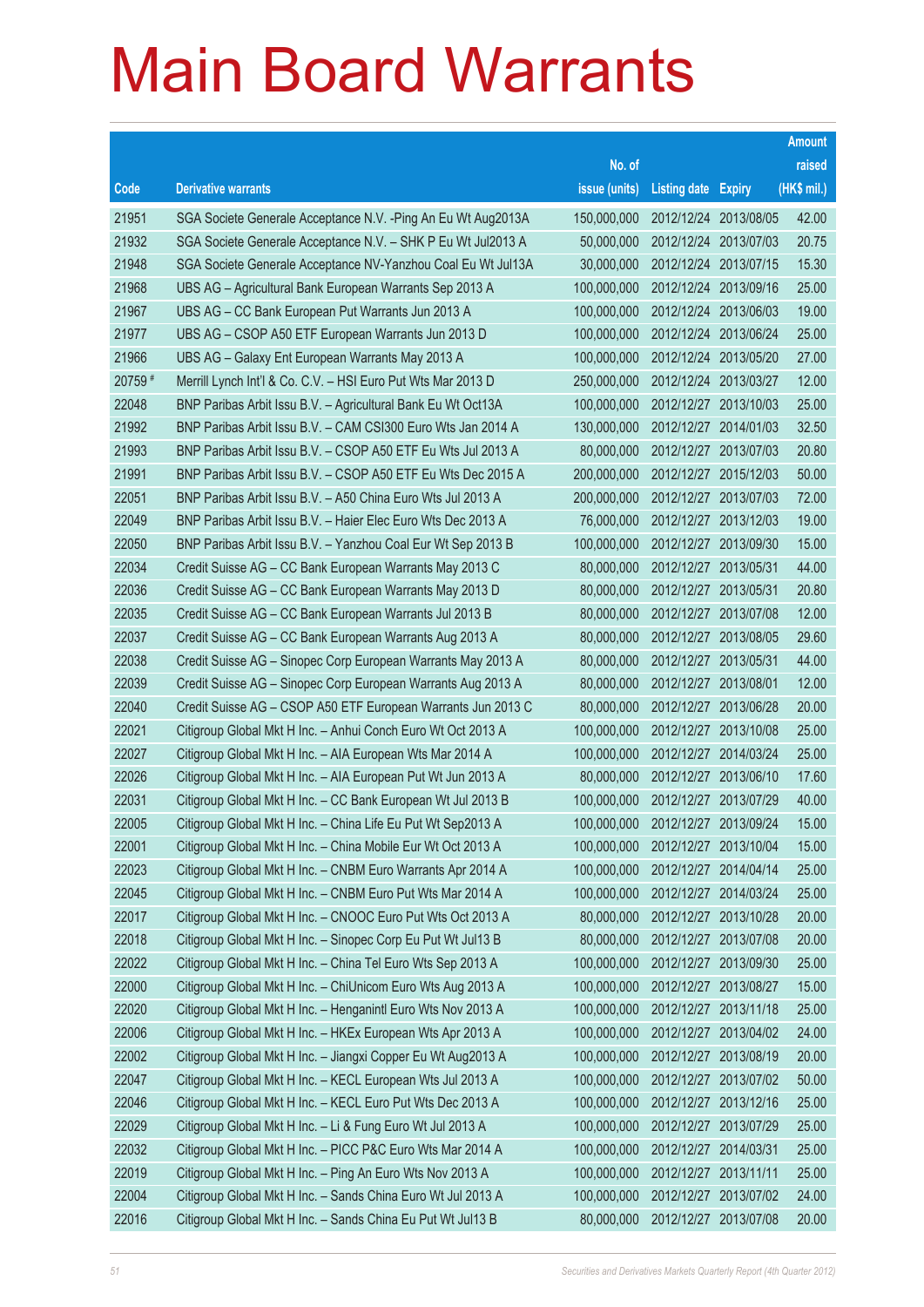|       |                                                               |               |                            |                       | <b>Amount</b> |
|-------|---------------------------------------------------------------|---------------|----------------------------|-----------------------|---------------|
|       |                                                               | No. of        |                            |                       | raised        |
| Code  | <b>Derivative warrants</b>                                    | issue (units) | <b>Listing date Expiry</b> |                       | (HK\$ mil.)   |
| 22028 | Citigroup Global Mkt H Inc. - Yanzhou Coal Eur Wts Nov 2013 A | 100,000,000   |                            | 2012/12/27 2013/11/27 | 15.00         |
| 22003 | Citigroup Global Mkt H Inc. - Zijin Mining Eu Wts Aug 2013 A  | 100,000,000   |                            | 2012/12/27 2013/08/26 | 18.00         |
| 22052 | Daiwa Capital Mkt - CAM CSI300 European Warrants Oct 2013 A   | 128,000,000   |                            | 2012/12/27 2013/10/02 | 32.00         |
| 22013 | Goldman Sachs SP (Asia) - CAM CSI300 European Wts Jan 2014 A  | 80,000,000    |                            | 2012/12/27 2014/01/03 | 20.08         |
| 22010 | Goldman Sachs SP (Asia) - BOC HK European Wts Mar 2014 B      | 80,000,000    |                            | 2012/12/27 2014/03/17 | 12.08         |
| 22009 | Goldman Sachs SP (Asia) - CITIC Sec European Wts Dec 2013 A   | 80,000,000    |                            | 2012/12/27 2013/12/02 | 20.08         |
| 22012 | Goldman Sachs SP (Asia) - CSOP A50 ETF Euro Wts Aug 2013 A    | 80,000,000    | 2012/12/27 2013/08/01      |                       | 23.68         |
| 22011 | Goldman Sachs SP (Asia) - A50 China European Wts Sep 2013 B   | 80,000,000    |                            | 2012/12/27 2013/09/02 | 46.88         |
| 21997 | HK Bank - CAM CSI300 European Warrants Dec 2013 A             | 100,000,000   |                            | 2012/12/27 2013/12/09 | 25.00         |
| 21999 | HK Bank - CPIC European Warrants Sep 2013 A                   | 68,000,000    |                            | 2012/12/27 2013/09/02 | 17.00         |
| 21995 | HK Bank - CSOP A50 ETF European Warrants Jun 2013 B           | 80,000,000    |                            | 2012/12/27 2013/06/27 | 20.00         |
| 22007 | HK Bank - A50 China European Warrants Sep 2014 A              | 200,000,000   |                            | 2012/12/27 2014/09/15 | 30.00         |
| 21994 | HK Bank - A50 China European Warrants Oct 2014 A              | 200,000,000   |                            | 2012/12/27 2014/10/28 | 30.00         |
| 21996 | HK Bank - Tencent European Warrants Sep 2013 A                | 150,000,000   |                            | 2012/12/27 2013/09/06 | 22.50         |
| 21998 | HK Bank - Tencent European Put Warrants Jul 2013 C            | 100,000,000   |                            | 2012/12/27 2013/07/15 | 15.00         |
| 22053 | Macquarie Bank Ltd. - BOCL European Warrants Oct 2013 A       | 100,000,000   |                            | 2012/12/27 2013/10/04 | 25.00         |
| 22025 | Macquarie Bank Ltd. - CSOP A50 ETF European Wts Jul 2013 A    | 40,000,000    |                            | 2012/12/27 2013/07/03 | 10.00         |
| 21983 | Nomura Int'l plc - Digital China European Wts Jun 2014 A      | 50,000,000    |                            | 2012/12/27 2014/06/30 | 12.60         |
| 21986 | Nomura Int'l plc - Haier Elec European Warrants Mar 2014 A    | 50,000,000    |                            | 2012/12/27 2014/03/18 | 12.55         |
| 21984 | Nomura Int'l plc - HuanengPower European Warrants Sep 2013 A  | 50,000,000    |                            | 2012/12/27 2013/09/23 | 13.40         |
| 21981 | Nomura Int'l plc - KECL European Warrants Apr 2014 A          | 80,000,000    |                            | 2012/12/27 2014/04/28 | 12.80         |
| 21985 | Nomura Int'l plc - Lenovo European Warrants Jun 2013 A        | 80,000,000    |                            | 2012/12/27 2013/06/06 | 12.32         |
| 21982 | Nomura Int'l plc - Luk Fook Hold European Wts Sep 2013 A      | 50,000,000    |                            | 2012/12/27 2013/09/23 | 12.80         |
| 21987 | Nomura Int'l plc - Sh Electric European Warrants Oct 2013 A   | 50,000,000    |                            | 2012/12/27 2013/10/28 | 12.90         |
| 21989 | Nomura Int'l plc - Tencent Holdings Euro Warrants Jun 2013 A  | 80,000,000    |                            | 2012/12/27 2013/06/27 | 12.16         |
| 21990 | Nomura Int'l plc - Tencent Holdings Euro Put Wts Jul 2013 A   | 80,000,000    |                            | 2012/12/27 2013/07/15 | 13.60         |
| 21988 | Nomura Int'l plc – Zijin Mining European Warrants Aug 2013 A  | 80,000,000    |                            | 2012/12/27 2013/08/23 | 12.48         |
| 22008 | Standard Chartered Bank-China Life European Wts Sep 2013 A    | 100,000,000   | 2012/12/27 2013/09/06      |                       | 25.00         |
| 22041 | UBS AG - China Mobile European Warrants Jun 2013 E            | 200,000,000   |                            | 2012/12/27 2013/06/26 | 110.00        |
| 22015 | UBS AG - CSOP A50 ETF European Put Warrants Jun 2013 E        | 100,000,000   |                            | 2012/12/27 2013/06/26 | 28.00         |
| 22043 | UBS AG - Esprit European Warrants Jul 2013 A                  | 100,000,000   |                            | 2012/12/27 2013/07/29 | 19.00         |
| 22014 | UBS AG - A50 China European Put Warrants May 2013 A           | 100,000,000   |                            | 2012/12/27 2013/05/24 | 15.00         |
| 22042 | UBS AG - Jiangxi Copper European Warrants Aug 2013 A          | 100,000,000   |                            | 2012/12/27 2013/08/27 | 21.00         |
| 22044 | UBS AG - Ping An European Warrants Jul 2013 A                 | 100,000,000   |                            | 2012/12/27 2013/07/29 | 25.00         |
| 22057 | BOCI Asia Ltd. - KECL European Warrants Dec 2013 A            | 100,000,000   |                            | 2012/12/28 2013/12/03 | 19.00         |
| 22056 | BOCI Asia Ltd. - Ping An European Warrants May 2013 A         | 100,000,000   |                            | 2012/12/28 2013/05/06 | 23.00         |
| 22118 | Credit Suisse AG - Agricultural Bank European Wts Jul 2013 B  | 80,000,000    |                            | 2012/12/28 2013/07/29 | 20.00         |
| 22114 | Credit Suisse AG - AIA European Warrants May 2013 C           | 80,000,000    |                            | 2012/12/28 2013/05/27 | 16.00         |
| 22117 | Credit Suisse AG - BOC HK European Warrants Aug 2013 A        | 70,000,000    |                            | 2012/12/28 2013/08/30 | 10.50         |
| 22119 | Credit Suisse AG - BOCL European Warrants Aug 2013 A          | 80,000,000    |                            | 2012/12/28 2013/08/26 | 20.00         |
| 22091 | Credit Suisse AG - Cheung Kong European Warrants Apr 2013 A   | 70,000,000    |                            | 2012/12/28 2013/04/08 | 14.00         |
| 22092 | Credit Suisse AG - Cheung Kong European Warrants Jun 2013 A   | 70,000,000    | 2012/12/28 2013/06/28      |                       | 17.50         |
| 22093 | Credit Suisse - Cheung Kong European Put Warrants Jun 2013 B  | 70,000,000    |                            | 2012/12/28 2013/06/28 | 28.00         |
| 22121 | Credit Suisse AG - China Life European Warrants Jul 2013 A    | 80,000,000    |                            | 2012/12/28 2013/07/22 | 12.00         |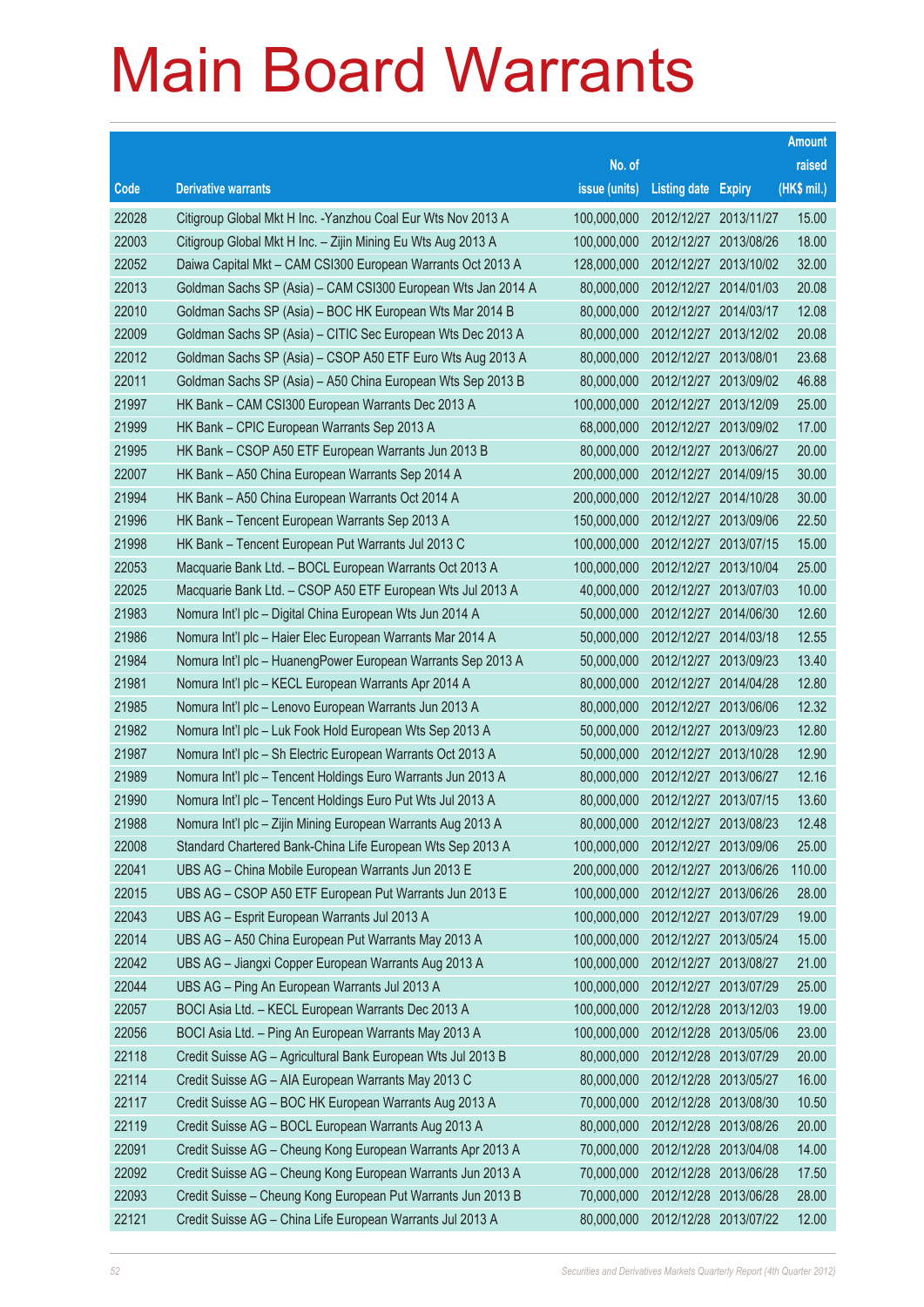|       |                                                              |               |                            | <b>Amount</b> |
|-------|--------------------------------------------------------------|---------------|----------------------------|---------------|
|       |                                                              | No. of        |                            | raised        |
| Code  | <b>Derivative warrants</b>                                   | issue (units) | <b>Listing date Expiry</b> | (HK\$ mil.)   |
| 22107 | Credit Suisse AG - CNOOC European Warrants Jul 2013 A        | 80,000,000    | 2012/12/28 2013/07/08      | 49.60         |
| 22105 | Credit Suisse AG - ChiUnicom European Warrants Jul 2013 A    | 80,000,000    | 2012/12/28 2013/07/08      | 40.00         |
| 22106 | Credit Suisse AG – China Unicom European Put Wts Jul 2013 B  | 80,000,000    | 2012/12/28 2013/07/08      | 32.00         |
| 22104 | Credit Suisse AG - HKEx European Put Warrants Sep 2013 A     | 100,000,000   | 2012/12/28 2013/09/13      | 15.00         |
| 22094 | Credit Suisse AG - HSBC European Wts May 2013 B              | 80,000,000    | 2012/12/28 2013/05/31      | 36.00         |
| 22095 | Credit Suisse AG - HSBC European Wts Jul 2013 A              | 80,000,000    | 2012/12/28 2013/07/08      | 24.00         |
| 22097 | Credit Suisse AG - HSBC European Wts Sep 2013 A              | 80,000,000    | 2012/12/28 2013/09/02      | 12.80         |
| 22098 | Credit Suisse AG - HSBC European Put Warrants May 2013 C     | 80,000,000    | 2012/12/28 2013/05/07      | 12.00         |
| 22099 | Credit Suisse AG - Hutchison European Warrants Jun 2013 D    | 80,000,000    | 2012/12/28 2013/06/28      | 20.00         |
| 22111 | Credit Suisse AG - ICBC European Warrants Jun 2013 D         | 80,000,000    | 2012/12/28 2013/06/24      | 22.40         |
| 22112 | Credit Suisse AG - ICBC European Warrants Jun 2013 E         | 80,000,000    | 2012/12/28 2013/06/28      | 30.40         |
| 22110 | Credit Suisse AG - ICBC European Warrants Jul 2013 B         | 80,000,000    | 2012/12/28 2013/07/22      | 20.00         |
| 22113 | Credit Suisse AG - ICBC European Warrants Aug 2013 A         | 80,000,000    | 2012/12/28 2013/08/26      | 20.00         |
| 22103 | Credit Suisse AG - KECL European Warrants Jun 2013 A         | 70,000,000    | 2012/12/28 2013/06/28      | 52.50         |
| 22108 | Credit Suisse AG - Lenovo European Warrants Jul 2013 A       | 80,000,000    | 2012/12/28 2013/07/08      | 20.00         |
| 22122 | Credit Suisse AG - Link REIT European Warrants Jul 2013 A    | 80,000,000    | 2012/12/28 2013/07/22      | 14.40         |
| 22102 | Credit Suisse AG - MTRC European Warrants Dec 2013 A         | 70,000,000    | 2012/12/28 2013/12/23      | 14.00         |
| 22120 | Credit Suisse AG - Ping An European Warrants Aug 2013 A      | 80,000,000    | 2012/12/28 2013/08/26      | 20.00         |
| 22115 | Credit Suisse AG - Sands China European Warrants May 2013 A  | 70,000,000    | 2012/12/28 2013/05/31      | 14.00         |
| 22101 | Credit Suisse AG - SHK Ppt European Warrants Jun 2013 A      | 70,000,000    | 2012/12/28 2013/06/28      | 17.50         |
| 22100 | Credit Suisse AG - SHK Ppt European Put Warrants Aug 2013 A  | 70,000,000    | 2012/12/28 2013/08/26      | 10.50         |
| 22109 | Credit Suisse AG - Yanzhou Coal European Warrants Jul 2013 A | 80,000,000    | 2012/12/28 2013/07/08      | 25.60         |
| 22085 | Goldman Sachs SP (Asia) - CM Bank European Wts Oct 2013 A    | 80,000,000    | 2012/12/28 2013/10/03      | 59.68         |
| 22089 | Goldman Sachs SP (Asia) - Chow Tai Fook Euro Wts Aug 2014 A  | 80,000,000    | 2012/12/28 2014/08/04      | 20.00         |
| 22087 | Goldman Sachs SP (Asia) – China Mengniu Euro Wt Nov 2013 A   | 80,000,000    | 2012/12/28 2013/11/05      | 20.00         |
| 22086 | Goldman Sachs SP (Asia) - PICC European Warrants Aug 2013 A  | 80,000,000    | 2012/12/28 2013/08/01      | 49.76         |
| 22088 | Goldman Sachs SP (Asia) - Ping An European Wts Jul 2013 A    | 80,000,000    | 2012/12/28 2013/07/02      | 27.04         |
| 22075 | Macquarie Bank Ltd. - Henganintl European Wts Oct 2015 A     | 200,000,000   | 2012/12/28 2015/10/05      | 30.00         |
| 22054 | Macquarie Bank Ltd. - Tencent European Warrants Aug 2013 B   | 200,000,000   | 2012/12/28 2013/08/02      | 35.20         |
| 22081 | Standard Chartered Bank - CSOP A50 ETF Euro Wts Jul 2013 A   | 100,000,000   | 2012/12/28 2013/07/05      | 25.00         |
| 22082 | Standard Chartered Bank - CSOP A50 ETF Euro Wts Aug 2014 A   | 200,000,000   | 2012/12/28 2014/08/08      | 50.00         |
| 22084 | Standard Chartered Bank - A50 China Euro Warrants Dec 2013 A | 100,000,000   | 2012/12/28 2013/12/09      | 38.00         |
| 22083 | Standard Chartered Bank - A50 China Euro Warrants Aug 2014 A | 200,000,000   | 2012/12/28 2014/08/08      | 50.00         |
| 22059 | SGA Societe Generale Acceptance N.V. - CCB Eur Wt May 2013 D | 150,000,000   | 2012/12/28 2013/05/27      | 39.00         |
| 22070 | SGA Societe Generale Acceptance N.V-Chi COSCO Eu Wt Jun 13 A | 80,000,000    | 2012/12/28 2013/06/05      | 12.00         |
| 22058 | SGA Societe Generale Acceptance N.V. - CK(H) Eu Wt Jul 2013B | 100,000,000   | 2012/12/28 2013/07/31      | 23.00         |
| 22066 | SGA Societe Generale Acceptance N.V-Ch Overseas Eu Wt Jul13A | 100,000,000   | 2012/12/28 2013/07/31      | 18.00         |
| 22067 | SGA Societe Generale Acceptance N.V. - COVS Eu Put Wt Sep13A | 100,000,000   | 2012/12/28 2013/09/30      | 15.50         |
| 22071 | SGA Societe Generale Acceptance N.V. - CRail Eu Wt May 2013A | 30,000,000    | 2012/12/28 2013/05/20      | 10.35         |
| 22060 | SGA Societe Generale Acceptance NV-CSOP A50 ETF Eu Wt Jun13B | 80,000,000    | 2012/12/28 2013/06/03      | 32.00         |
| 22061 | SGA Societe Generale Acceptance NV-CSOP A50 ETF Eu Wt Jun13C | 80,000,000    | 2012/12/28 2013/06/19      | 20.00         |
| 22072 | SGA Societe Generale Acceptance N.V.-Galaxy Ent Eu Wt Jul13A | 100,000,000   | 2012/12/28 2013/07/03      | 15.00         |
| 22073 | SGA Societe Generale Acceptance N.V. - HLand Eur Wt Jul 13 A | 50,000,000    | 2012/12/28 2013/07/03      | 12.25         |
| 22068 | SGA Societe Generale Acceptance N.V. - HSBC Eu Wt May 2013 C | 168,000,000   | 2012/12/28 2013/05/27      | 46.20         |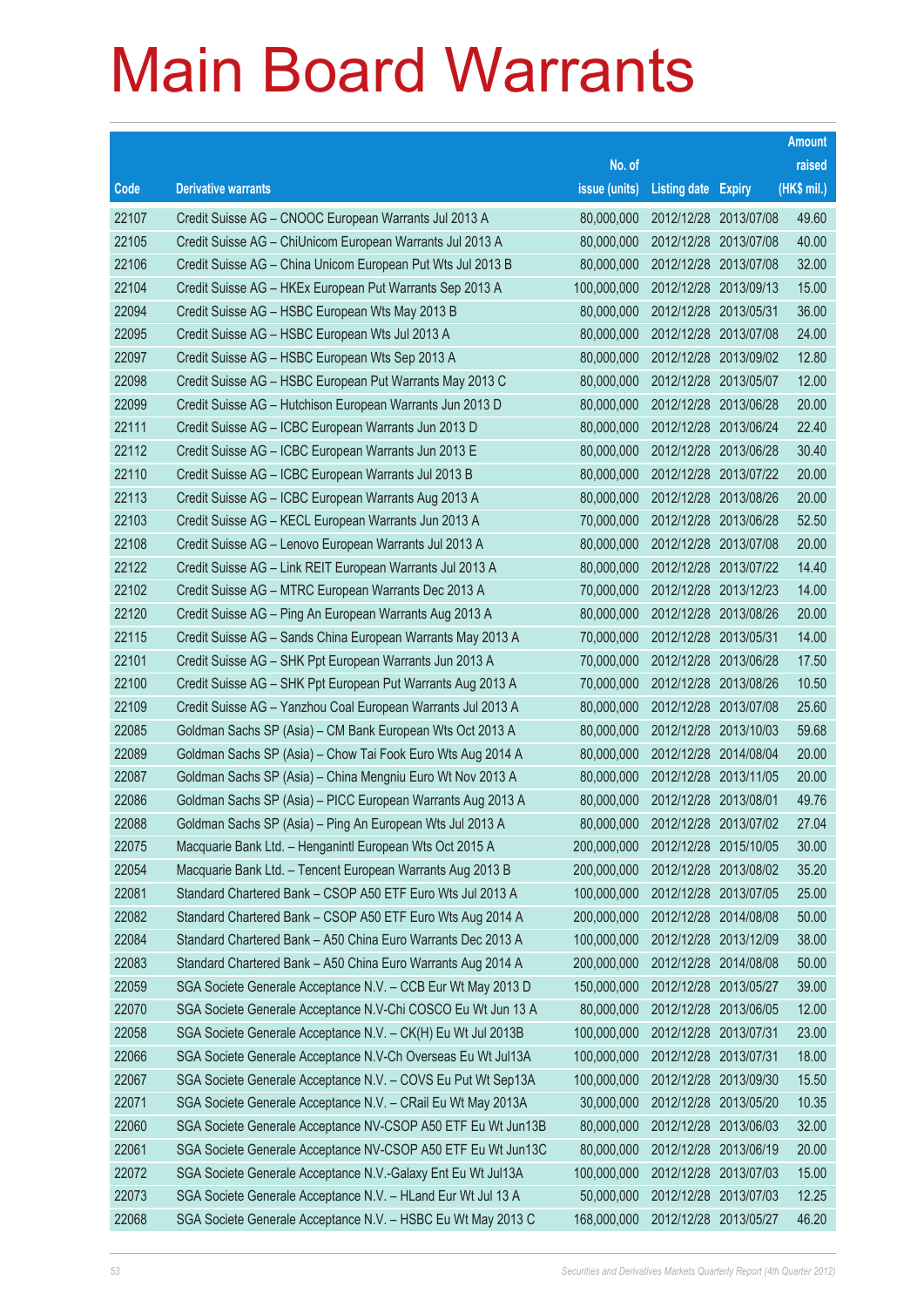|         |                                                              |               |                            |                       | <b>Amount</b> |
|---------|--------------------------------------------------------------|---------------|----------------------------|-----------------------|---------------|
|         |                                                              | No. of        |                            |                       | raised        |
| Code    | <b>Derivative warrants</b>                                   | issue (units) | <b>Listing date Expiry</b> |                       | (HK\$ mil.)   |
| 22063   | SGA Societe Generale Acceptance N.V. - HSBC Eu Wt Jun 2013 B | 168,000,000   |                            | 2012/12/28 2013/06/26 | 28.56         |
| 22062   | SGA Societe Generale Acceptance N.V. - HSI Eur Wt May 2013 D | 300,000,000   |                            | 2012/12/28 2013/05/30 | 48.00         |
| 22069   | SGA Societe Generale Acceptance N.V. - ICBC Eu Wt Jul 2013 B | 150,000,000   | 2012/12/28 2013/07/03      |                       | 37.50         |
| 22074   | SGA Societe Generale Acceptance NV-Zijin Mining Eu Wt Aug13A | 80,000,000    | 2012/12/28 2013/08/26      |                       | 13.20         |
| 22080   | UBS AG - CAM CSI300 European Warrants Oct 2013 B             | 200,000,000   | 2012/12/28 2013/10/31      |                       | 50.00         |
| 22079   | UBS AG - CAM CSI300 European Put Warrants Sep 2013 B         | 100,000,000   |                            | 2012/12/28 2013/09/23 | 25.00         |
| 22077   | UBS AG - CITIC Bank European Warrants Aug 2013 A             | 100,000,000   | 2012/12/28 2013/08/19      |                       | 30.00         |
| 22055   | UBS AG - Esprit European Warrants Jul 2013 B                 | 100,000,000   |                            | 2012/12/28 2013/07/09 | 25.00         |
| 22078   | UBS AG - HSCEI European Warrants Dec 2013 B                  | 100,000,000   |                            | 2012/12/28 2013/12/30 | 25.00         |
| 22076   | UBS AG - Yurun Food European Warrants Jul 2013 A             | 100,000,000   |                            | 2012/12/28 2013/07/15 | 67.00         |
| 21443 # | Macquarie Bank Ltd. - CSOP A50 ETF European Wts Jun 2013 A   | 30,000,000    | 2012/12/28 2013/06/04      |                       | 11.40         |
| 22146   | Credit Suisse AG - AIA European Warrants Sep 2013 B          | 80,000,000    |                            | 2012/12/31 2013/09/23 | 12.00         |
| 89002   | Credit Suisse AG - CAM CSI300 European Warrants Jul 2013 A   | 50,000,000    | 2012/12/31                 | 2013/07/08            | 12.69         |
| 22144   | Credit Suisse AG - China Shenhua European Wts Jul 2013 A     | 70,000,000    |                            | 2012/12/31 2013/07/22 | 14.00         |
| 22149   | Credit Suisse AG - A50 China European Put Wts May 2013 C     | 80,000,000    | 2012/12/31                 | 2013/05/27            | 12.00         |
| 22141   | Credit Suisse AG - HSI European Warrants Jun 2013 F          | 200,000,000   |                            | 2012/12/31 2013/06/27 | 34.00         |
| 22143   | Credit Suisse AG - HSI European Warrants Aug 2013 A          | 200,000,000   | 2012/12/31                 | 2013/08/29            | 50.00         |
| 22142   | Credit Suisse AG - HSI European Warrants Sep 2013 B          | 200,000,000   | 2012/12/31                 | 2013/09/27            | 44.00         |
| 22138   | Credit Suisse AG - HSI European Put Warrants Jul 2013 A      | 200,000,000   | 2012/12/31                 | 2013/07/30            | 40.00         |
| 22139   | Credit Suisse AG - HSI European Put Warrants Jul 2013 B      | 200,000,000   | 2012/12/31                 | 2013/07/30            | 32.00         |
| 22140   | Credit Suisse AG - HSI European Put Warrants Jul 2013 C      | 200,000,000   | 2012/12/31                 | 2013/07/30            | 50.00         |
| 22137   | Credit Suisse AG - HSI European Put Warrants Sep 2013 A      | 200,000,000   | 2012/12/31                 | 2013/09/27            | 40.00         |
| 22145   | Credit Suisse AG - Jiangxi Copper European Wts Aug 2013 A    | 70,000,000    | 2012/12/31                 | 2013/08/19            | 10.50         |
| 22148   | Credit Suisse AG - Ping An European Put Warrants Jul 2013 B  | 80,000,000    |                            | 2012/12/31 2013/07/29 | 12.00         |
| 22157   | Bank of East Asia - Agricultural Bk Euro Put Wts Oct 2013 A  | 50,000,000    | 2012/12/31                 | 2013/10/16            | 12.50         |
| 22161   | Bank of East Asia - Ch Comm Cons European Wts Nov 2014 A     | 80,000,000    | 2012/12/31                 | 2014/11/26            | 12.00         |
| 22160   | Bank of East Asia – CM Bank European Warrants May 2014 A     | 80,000,000    |                            | 2012/12/31 2014/05/29 | 20.00         |
| 22158   | Bank of East Asia - CM Bank European Put Warrants Apr 2014 A | 80,000,000    | 2012/12/31 2014/04/17      |                       | 20.00         |
| 22162   | Bank of East Asia - CNBM European Warrants Apr 2014 A        | 80,000,000    | 2012/12/31                 | 2014/04/16            | 16.00         |
| 22159   | Bank of East Asia - A50 China European Put Wts Jan 2015 A    | 80,000,000    | 2012/12/31 2015/01/21      |                       | 20.00         |
| 22155   | Bank of East Asia - PICC European Put Warrants Dec 2014 A    | 80,000,000    | 2012/12/31                 | 2014/12/09            | 20.00         |
| 22126   | HK Bank - AIA European Warrants Oct 2013 A                   | 100,000,000   | 2012/12/31                 | 2013/10/21            | 18.00         |
| 22128   | HK Bank - CC Bank European Warrants Jul 2013 C               | 80,000,000    | 2012/12/31                 | 2013/07/15            | 20.00         |
| 22130   | HK Bank - CNBM European Warrants Apr 2014 A                  | 80,000,000    | 2012/12/31                 | 2014/04/15            | 14.40         |
| 22129   | HK Bank - China Shenhua European Warrants Jul 2013 A         | 80,000,000    | 2012/12/31                 | 2013/07/22            | 13.60         |
| 22127   | HK Bank - HWL European Warrants Jul 2013 B                   | 68,000,000    | 2012/12/31                 | 2013/07/02            | 34.00         |
| 22150   | Macquarie Bank Ltd. - BankComm European Warrants Jul 2013 A  | 100,000,000   | 2012/12/31                 | 2013/07/03            | 35.10         |
| 22136   | Macquarie Bank Ltd. - A50 China European Put Wts Jul 2013 A  | 40,000,000    | 2012/12/31                 | 2013/07/03            | 10.00         |
| 22151   | Macquarie Bank Ltd. - Link REIT European Warrants Jul 2013 A | 150,000,000   | 2012/12/31                 | 2013/07/22            | 27.00         |
| 22132   | CC Rabobank B.A. - CC Bank European Warrants Jul 2013 A      | 80,000,000    | 2012/12/31                 | 2013/07/02            | 16.00         |
| 22134   | CC Rabobank B.A. - CM Bank European Warrants Jul 2013 A      | 30,000,000    | 2012/12/31                 | 2013/07/02            | 12.00         |
| 22135   | CC Rabobank B.A. - CQRC Bank European Warrants Jul 2013 A    | 40,000,000    | 2012/12/31                 | 2013/07/02            | 12.00         |
| 22133   | CC Rabobank B.A. - HSBC European Put Warrants Jun 2013 B     | 70,000,000    | 2012/12/31                 | 2013/06/03            | 12.60         |
| 22131   | CC Rabobank B.A. - Ping An European Warrants Jul 2013 A      | 80,000,000    | 2012/12/31                 | 2013/07/02            | 20.00         |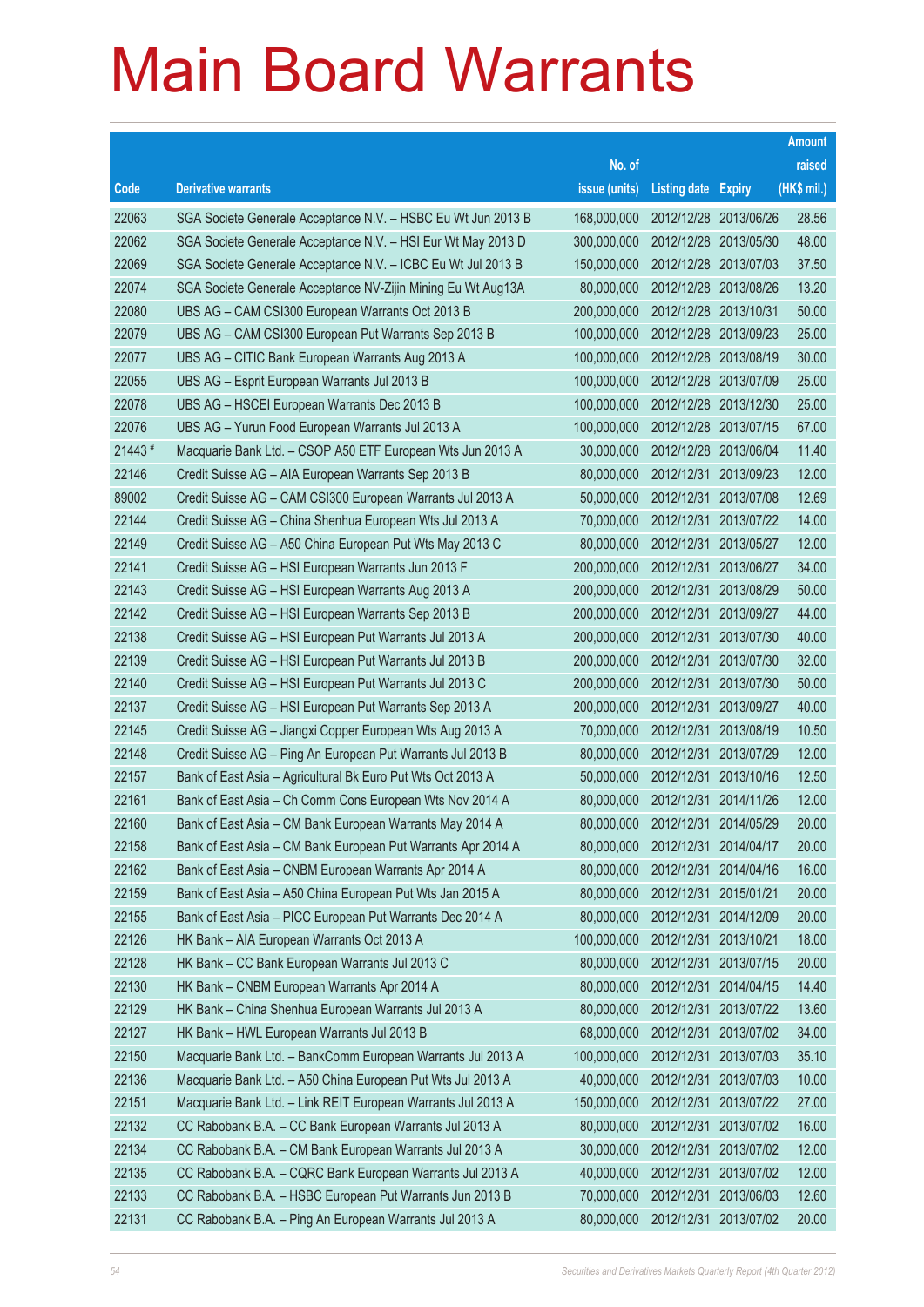|       |                                                              |               |                     |               | <b>Amount</b> |
|-------|--------------------------------------------------------------|---------------|---------------------|---------------|---------------|
|       |                                                              | No. of        |                     |               | raised        |
| Code  | <b>Derivative warrants</b>                                   | issue (units) | <b>Listing date</b> | <b>Expiry</b> | (HK\$ mil.)   |
| 22125 | Standard Chartered Bank - CAM CSI300 European Wts Dec 2013 A | 100.000.000   | 2012/12/31          | 2013/12/16    | 30.00         |
| 22154 | Standard Chartered Bank - CNOOC European Warrants Aug 2013 A | 100.000.000   | 2012/12/31          | 2013/08/05    | 17.60         |
| 22153 | Standard Chartered Bank - Sinopec Corp Euro Wts Sep 2013 A   | 50,000,000    | 2012/12/31          | 2013/09/05    | 16.00         |
| 22123 | Standard Chartered Bank - HSBC European Warrants Jun 2013 B  | 100.000.000   | 2012/12/31          | 2013/06/03    | 22.40         |
| 22152 | Standard Chartered Bank - MTRC European Warrants Aug 2013 A  | 50,000,000    | 2012/12/31          | 2013/08/22    | 12.50         |
| 22124 | Standard Chartered Bank - SHK P European Warrants Apr 2013 A | 100,000,000   | 2012/12/31          | 2013/04/30    | 21.80         |
| 22170 | UBS AG - CITIC Sec European Warrants Jul 2013 A              | 100,000,000   | 2012/12/31          | 2013/07/29    | 25.00         |
| 22169 | UBS AG - China Overseas European Warrants Oct 2013 A         | 100,000,000   | 2012/12/31          | 2013/10/09    | 25.00         |
| 22164 | UBS AG - Sinopec Corp European Warrants Aug 2013 A           | 100,000,000   | 2012/12/31          | 2013/08/01    | 23.00         |
| 22168 | UBS AG - CPIC European Warrants Jul 2013 B                   | 100,000,000   | 2012/12/31          | 2013/07/09    | 25.00         |
| 22173 | UBS AG - China Shenhua European Warrants Jul 2013 A          | 100,000,000   | 2012/12/31          | 2013/07/22    | 20.00         |
| 22167 | UBS AG - HSCEI European Put Warrants Jun 2013 F              | 100,000,000   | 2012/12/31          | 2013/06/27    | 22.00         |
| 22171 | UBS AG - Lenovo European Warrants Apr 2013 A                 | 100,000,000   | 2012/12/31          | 2013/04/30    | 58.00         |
| 22172 | UBS AG - Lenovo European Warrants Jun 2013 A                 | 100.000.000   | 2012/12/31          | 2013/06/17    | 42.50         |
| 22166 | UBS AG - New World European Warrants Dec 2014 A              | 100,000,000   | 2012/12/31          | 2014/12/22    | 23.00         |
| 22165 | UBS AG - Sands China European Warrants Jul 2013 A            | 100,000,000   | 2012/12/31          | 2013/07/09    | 25.00         |
| 22163 | UBS AG - Yanzhou Coal European Wts Nov 2013 A                | 100,000,000   | 2012/12/31          | 2013/11/26    | 15.00         |
| Total |                                                              |               |                     |               | 42,042.21     |

# Further issue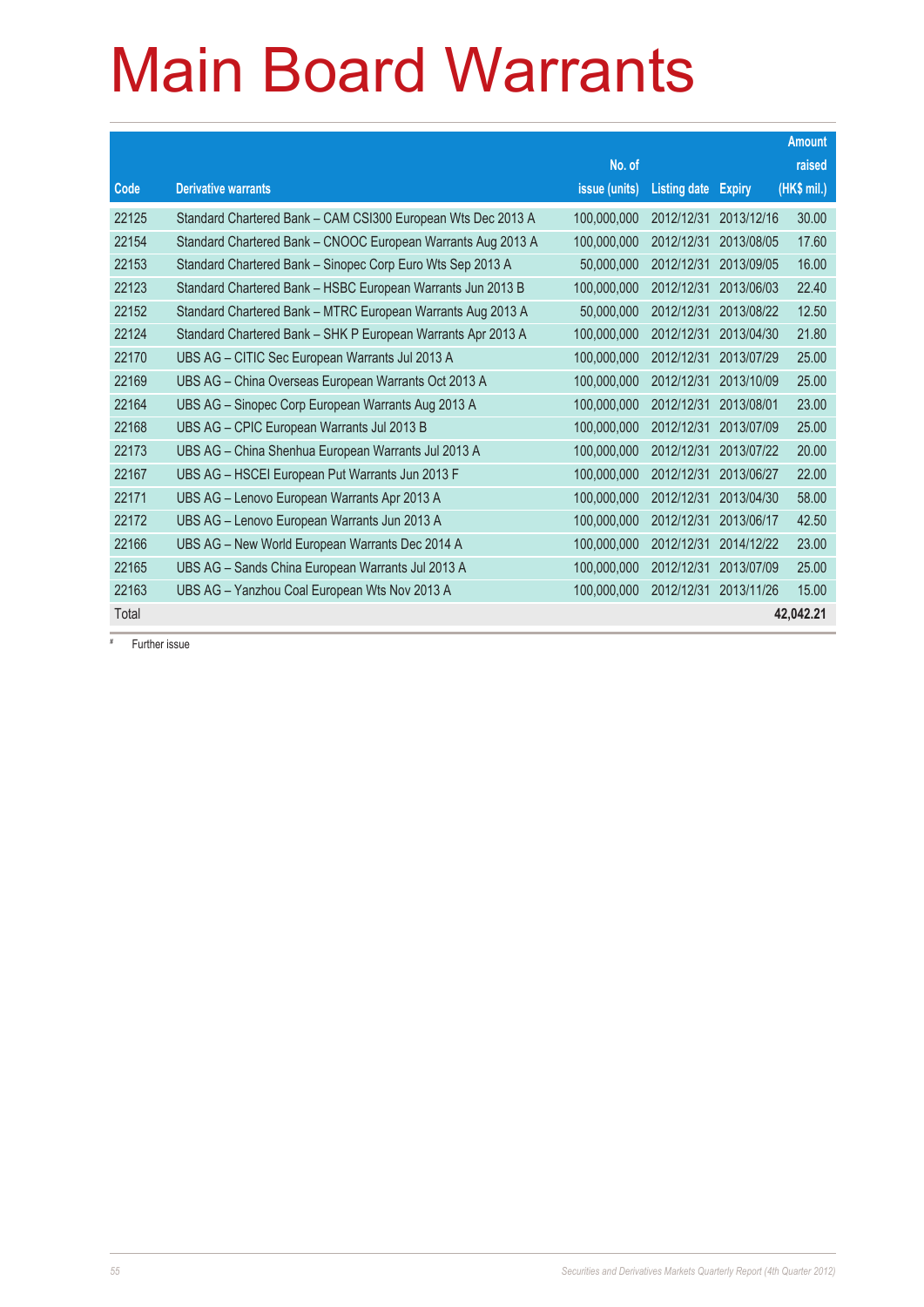# Main Board Debt Securities

### **Debt Securities Trading Statistics**

|      |                |                                | <b>Turnover value</b>   |
|------|----------------|--------------------------------|-------------------------|
|      |                | Exchange fund notes (HK\$ mil) | Market total (HK\$ mil) |
| 2011 | Q4             | -                              | 229.59                  |
| 2012 | Q1             | -                              | 390.38                  |
|      | Q2             | -                              | 1,069.72                |
|      | Q <sub>3</sub> | -                              | 742.85                  |
|      | Q4             | -                              | 567.60                  |

### **Debt Securities Nominal Value**

|      |                | No. of issues | Nominal value (HK\$ mil.) |
|------|----------------|---------------|---------------------------|
| 2011 | Q <sub>4</sub> | 192           | 588,875.47                |
| 2012 | Q1             | 209           | 651,849.26                |
|      | Q2             | 231           | 754,232.63                |
|      | Q <sub>3</sub> | 247           | 811,545.76                |
|      | Q4             | 269           | 883,784.51                |

### **New Listing Statistics – Debt Securities**

|                | No. of newly listed debt securities | Amount raised (HK\$ mil.) |
|----------------|-------------------------------------|---------------------------|
| Q4             | 14                                  | 36,727.82                 |
| Q1             | 24                                  | 69,041.82                 |
| Q2             | 30                                  | 113,905.00                |
| Q <sub>3</sub> | 26                                  | 77,396.31                 |
| Q4             | 29                                  | 80,894.77                 |
|                |                                     |                           |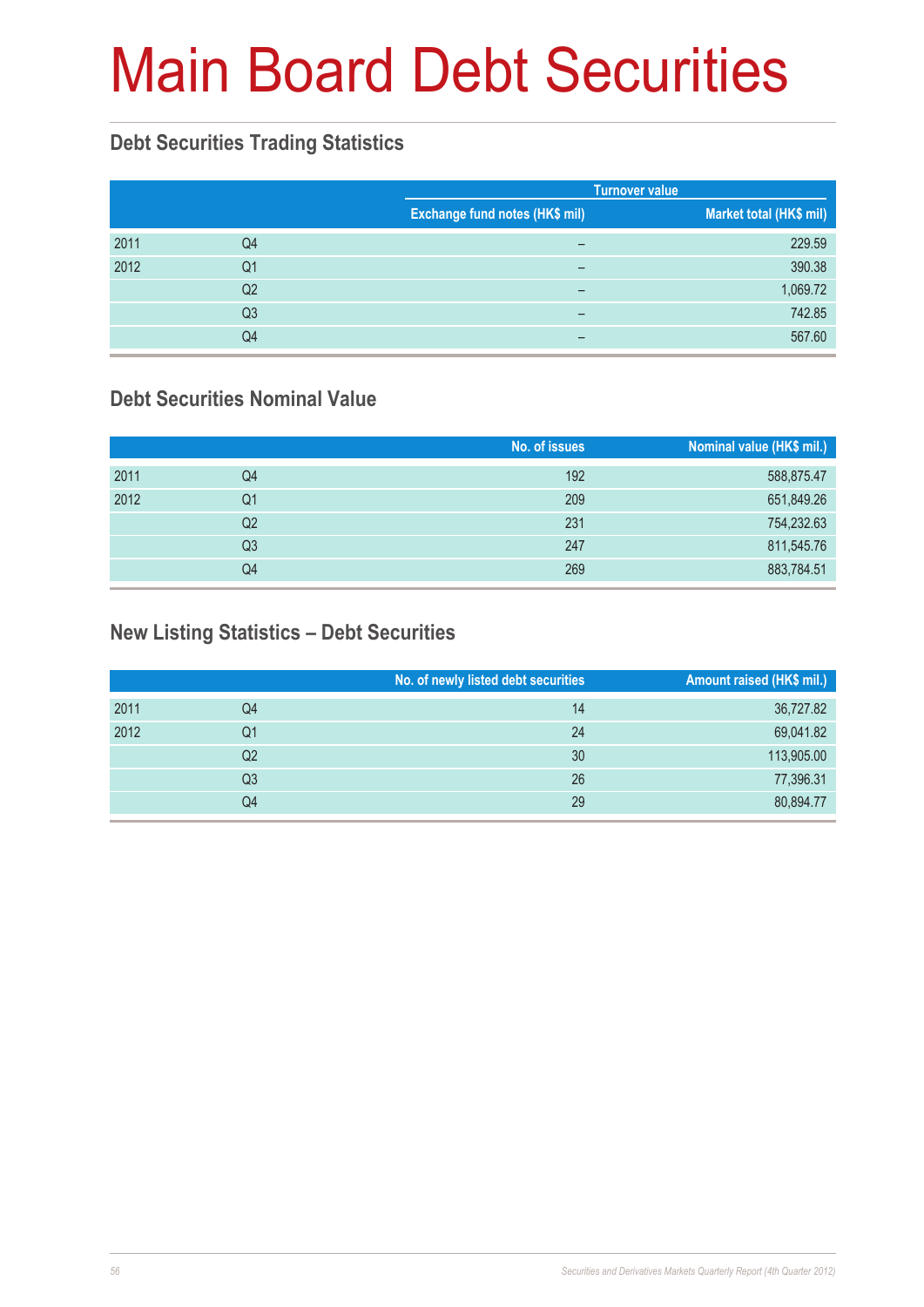# Main Board Debt Securities

#### **Newly Listed Debt Securities**

for 4th quarter 2012

|         |                                                                       |                  |               |                     |                 | <b>Amount raised</b> |
|---------|-----------------------------------------------------------------------|------------------|---------------|---------------------|-----------------|----------------------|
| Code    | <b>Debt securities</b>                                                | <b>Principal</b> |               | <b>Listing date</b> | <b>Maturity</b> | (HK\$ mil.)          |
| 04568   | HLP Finance Ltd. 3.55% Guaranteed Notes 2022                          | <b>HKD</b>       | 225,000,000   | 2012/10/08          | 2022/10/05      | 225.00               |
| 04569   | China Resources Cement Holdings Ltd. 2.125%                           | <b>USD</b>       | 400,000,000   | 2012/10/08          | 2017/10/05      | 3,112.20             |
|         | Credit Enhanced Senior Bonds 2017                                     |                  |               |                     |                 |                      |
| 04571   | LS Finance (2022) Ltd. 4.25% Guaranteed Bonds 2022                    | <b>USD</b>       | 300,000,000   | 2012/10/17          | 2022/10/16      | 2,321.00             |
| 04570   | CITIC Pacific Ltd. 6.80% Notes 2023                                   | <b>USD</b>       | 750,000,000   | 2012/10/18          | 2023/01/17      | 5,850.00             |
| 04572   | RH International Finance Ltd. 4.25% Guaranteed Notes 2017             | <b>USD</b>       | 300,000,000   | 2012/10/22          | 2017/10/19      | 2,326.99             |
| 04573   | PB Issuer (No.3) Ltd. 1.875% Guaranteed Conv. Bonds 2018              | <b>USD</b>       | 123,800,000   | 2012/10/24          | 2018/10/22      | 965.64               |
| 04575   | HKEx International Ltd. 0.50% Conv. Bonds 2017                        | <b>USD</b>       | 500,000,000   | 2012/10/24          | 2017/10/23      | 3,900.00             |
| 85906   | Binhai Investment Co. Ltd. 6.50% CNY Bonds 2015                       | <b>RMB</b>       | 500,000,000   | 2012/10/25          | 2015/10/25      | 620.05               |
| 04577   | Yuzhou Properties Co. Ltd. 11.75% Guaranteed Senior Notes2017         | <b>USD</b>       | 250,000,000   | 2012/10/26          | 2017/10/25      | 1,935.63             |
| 04574   | CLP Power Hong Kong Financing Ltd. 2.875% Guar. Notes 2023            | <b>USD</b>       | 300,000,000   | 2012/10/29          | 2023/04/26      | 2,314.66             |
| 04576   | CLP Power Hong Kong Financing Ltd. 3.375% Guar. Notes 2027            | <b>USD</b>       | 300,000,000   | 2012/10/29          | 2027/10/26      | 2,320.67             |
| 04578   | Franshion Investment Ltd. 4.70% Guaranteed Senior Notes 2017          | <b>USD</b>       | 500,000,000   | 2012/10/29          | 2017/10/26      | 3,900.00             |
| 85907   | China Guangdong Nuclear Power Holding Co., Ltd. 3.75% CNY Bonds 2015  | <b>RMB</b>       | 1,500,000,000 | 2012/11/02          | 2015/11/02      | 1,863.30             |
| 04206 # | The Govt of the HKSAR of the PRC 1.43% Bonds 2015                     | <b>HKD</b>       | 3,000,000,000 | 2012/11/08          | 2015/12/02      | 3,093.30             |
| 85908   | China ITS (Holdings) Co., Ltd. 10.0% CNY Bonds 2015                   | <b>RMB</b>       | 210,000,000   | 2012/11/09          | 2015/11/08      | 260.61               |
| 04581   | China SCE Property Holdings Ltd. 11.5% Senior Notes 2017              | <b>USD</b>       | 200,000,000   | 2012/11/15          | 2017/11/14      | 1,560.00             |
| 04579   | China Overseas Finance (Cayman) V Ltd. 3.95% Guaranteed Notes 2022    | <b>USD</b>       | 700,000,000   | 2012/11/16          | 2022/11/15      | 5,441.71             |
| 04580   | China Overseas Finance (Cayman) V Ltd. 5.35% Guaranteed Notes 2042    | <b>USD</b>       | 300,000,000   | 2012/11/16          | 2042/11/15      | 2,335.13             |
| 04032   | Hong Kong Monetary Authority 0.20% Exchange Fund Notes 2014           | <b>HKD</b>       | 1,200,000,000 | 2012/11/20          | 2014/11/19      | 1,200.72             |
| 04541#  | MTR Corporation (C.I.) Ltd. 2.0% Fixed Rate Notes 2017                | <b>USD</b>       | 250,000,000   | 2012/11/20          | 2017/04/12      | 1,995.01             |
| 04582   | China Taiping Capital Ltd. 4.125% Guaranteed Notes 2022               | <b>USD</b>       | 300,000,000   | 2012/11/22          | 2022/11/21      | 2,322.97             |
| 85909   | Korea Development Bank, The 3.25% CNY Notes 2013                      | <b>RMB</b>       | 500,000,000   | 2012/11/23          | 2013/11/20      | 621.90               |
| 04583   | China Aoyuan Property Group Ltd. 13.875% Guar. Senior Notes 2017      | <b>USD</b>       | 125,000,000   | 2012/11/26          | 2017/11/23      | 953.84               |
| 85910   | Central Plaza Development Ltd. 7.60% CNY Guar. Bonds 2015             | <b>RMB</b>       | 2,000,000,000 | 2012/11/30          | 2015/11/29      | 2,488.40             |
| 04584   | COSCO Finance (2011) Ltd. 4.00% Credit Enhanced Bonds 2022            | <b>USD</b>       | 1,000,000,000 | 2012/12/04          | 2022/12/03      | 7,703.75             |
| 04585   | Amber Circle Funding Ltd. 2.00% Guaranteed Notes 2017                 | <b>USD</b>       | 500,000,000   | 2012/12/05          | 2017/12/04      | 3,881.95             |
| 04586   | Amber Circle Funding Ltd. 3.25% Guaranteed Notes 2022                 | <b>USD</b>       | 1,000,000,000 | 2012/12/05          | 2022/12/04      | 7,739.39             |
| 04033   | Hong Kong Monetary Authority 0.55% Exchange Fund Notes 2022           | <b>HKD</b>       | 800,000,000   | 2012/12/05          | 2022/12/05      | 797.12               |
| 04587   | K. Wah International Financial Services Ltd. Floating Rate Notes 2017 | <b>HKD</b>       | 150,000,000   | 2012/12/06          | 2017/12/05      | 150.00               |
| 04570 # | CITIC Pacific Ltd. 6.80% Notes 2023                                   | <b>USD</b>       | 250,000,000   | 2012/12/12          | 2023/01/17      | 1,969.50             |
| 85911   | Bitronic Ltd. 4% CNY Bonds 2015                                       | <b>RMB</b>       | 2,000,000,000 | 2012/12/13          | 2015/12/12      | 2,480.80             |
| 04010   | Hong Kong Monetary Authority 1.52% Exchange Fund Notes 2015           | <b>HKD</b>       | 1,200,000,000 | 2012/12/17          | 2015/12/21      | 1,248.24             |
| 04034   | Hong Kong Monetary Authority 0.27% Exchange Fund Notes 2017           | <b>HKD</b>       | 1,000,000,000 | 2012/12/18          | 2017/12/18      | 995.30               |
| Total   |                                                                       |                  |               |                     |                 | 80,894.77            |

# Further issue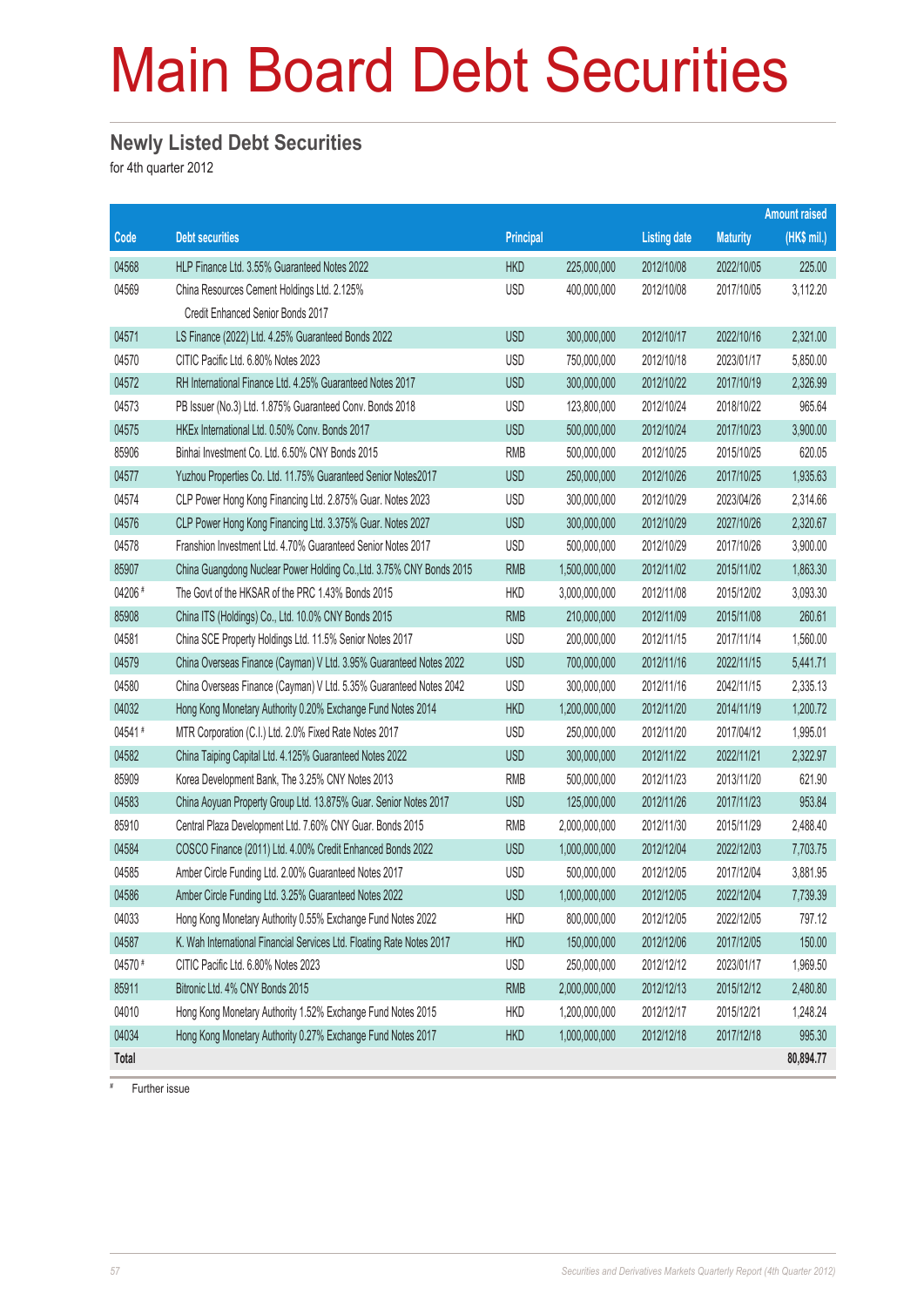# Main Board Unit Trusts and Mutual Funds

### **Unit Trusts and Mutual Funds Trading Statistics**

|      |                | <b>Exchange</b><br><b>Traded</b><br>Fund (ETF)<br>(HK\$ mil.) | <b>Real Estate</b><br><b>Investment</b><br><b>Trusts (REITs)</b><br>(HK\$ mil.) | <b>Others</b><br>(HK\$ mil.) | <b>Total</b><br>(HK\$ mil.) | $%$ of<br>market total |
|------|----------------|---------------------------------------------------------------|---------------------------------------------------------------------------------|------------------------------|-----------------------------|------------------------|
| 2011 | Q4             | 106,330.42                                                    | 11,900.43                                                                       | 78.91                        | 118,309.77                  | 3.22                   |
| 2012 | Q <sub>1</sub> | 115,613.41                                                    | 13,420.51                                                                       | 82.93                        | 129,116.85                  | 3.36                   |
|      | Q <sub>2</sub> | 92,849.35                                                     | 16,848.41                                                                       | 66.55                        | 109,764.32                  | 3.59                   |
|      | Q <sub>3</sub> | 99,979.83                                                     | 14,391.15                                                                       | 105.35                       | 114,476.33                  | 3.86                   |
|      | Q4             | 213,637.42                                                    | 22,489.26                                                                       | 51.26                        | 236, 177.94                 | 6.93                   |

Note: Turnover value traded in non-HKD currency securities have been included

### **Unit Trusts and Mutual Funds Market Value**

|      |                | No. of<br><b>issues</b> | <b>Exchange</b><br><b>Traded</b><br><b>Funds (ETF)</b><br>(HK\$ mil.) | No. of<br><b>issues</b> | <b>Real Estate</b><br><b>Investment</b><br><b>Trusts</b><br>(REITs)<br>(HK\$ mil.) | No. of<br><b>issues</b> | <b>Others</b><br>(HK\$ mil.) | No. of<br><b>issues</b> | <b>Total</b><br>(HK\$ mil.) |
|------|----------------|-------------------------|-----------------------------------------------------------------------|-------------------------|------------------------------------------------------------------------------------|-------------------------|------------------------------|-------------------------|-----------------------------|
| 2011 | Q <sub>4</sub> | 77                      | 712,137.75                                                            | 9                       | 123,990.18                                                                         | $\overline{2}$          | 2,210.02                     | 88                      | 838,337.95                  |
| 2012 | Q <sub>1</sub> | 89                      | 759,673.29                                                            | $\boldsymbol{9}$        | 131,556.21                                                                         | $\overline{2}$          | 2,391.86                     | 100                     | 893,621.36                  |
|      | Q <sub>2</sub> | 92                      | 711,788.89                                                            | 9                       | 136, 167.04                                                                        | $\overline{2}$          | 2,367.38                     | 103                     | 850,323.31                  |
|      | Q <sub>3</sub> | 96                      | 808,879.98                                                            | 9                       | 158,736.84                                                                         | $\overline{2}$          | 2,157.57                     | 107                     | 969,774.39                  |
|      | Q4             | 100                     | 839,802.08                                                            | 9                       | 174,124.01                                                                         | $\overline{2}$          | 1,474.98                     | 111                     | 1,015,401.07                |

### **New Listing Unit Trust and Mutual Funds Statistics**

|      |                | No. of newly listed<br>unit trust and mutual funds | <b>Funds raised</b><br>(HK\$ mil.) |
|------|----------------|----------------------------------------------------|------------------------------------|
| 2011 | Q4             |                                                    |                                    |
| 2012 | Q1             | 24                                                 | 136.80                             |
|      | Q <sub>2</sub> | 3                                                  |                                    |
|      | Q3             | 4                                                  |                                    |
|      | Q4             |                                                    |                                    |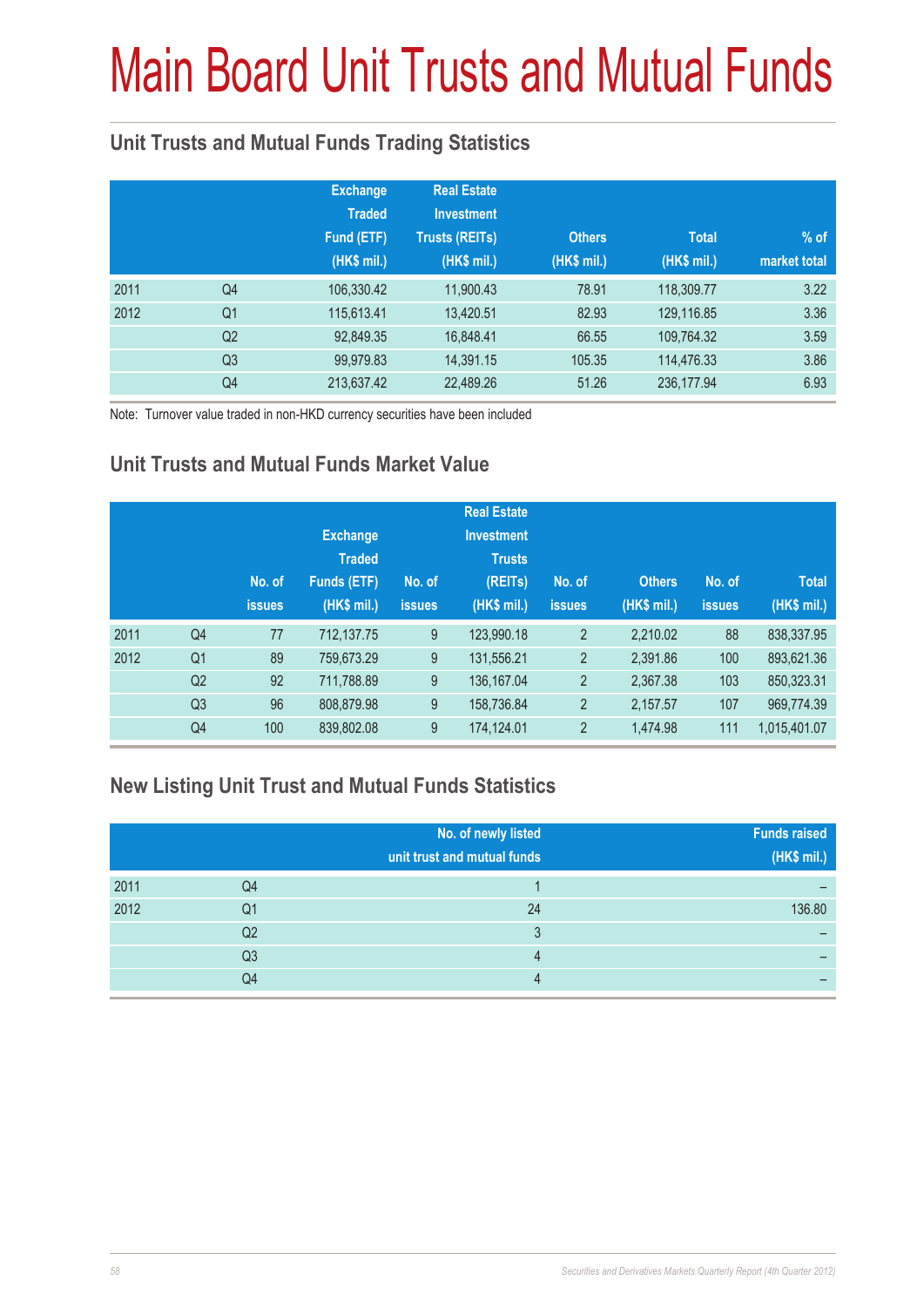# Main Board Unit Trusts and Mutual Funds

#### **Newly Listed Unit Trust and Mutual Funds**

for 4th quarter 2012

|       |                                    |                                    | <b>Amount</b>      |            |            |                     |                     |
|-------|------------------------------------|------------------------------------|--------------------|------------|------------|---------------------|---------------------|
|       |                                    |                                    | <b>Issue price</b> | No. of     | raised     | <b>Subscription</b> |                     |
| Code  | <b>Unit trust and Mutual funds</b> | <b>Fund manager</b>                | (HK\$)             | unit offer | (HK\$ mil) | rate (times)        | <b>Listing date</b> |
| 83118 | Harvest MSCI China A Index ETF     | Harvest Global Investments Limited | n.a.               | n.a.       | n.a.       | n.a.                | 2012/10/12          |
| 02830 | <b>ETFS Physical Gold ETF</b>      | ETF Securities (HK) Limited        | n.a.               | n.a.       | n.a.       | n.a.                | 2012/11/28          |
| 03117 | <b>ETFS Physical Silver ETF</b>    | ETF Securities (HK) Limited        | n.a.               | n.a.       | n.a.       | n.a.                | 2012/11/28          |
| 03119 | <b>ETFS Physical Platinum ETF</b>  | ETF Securities (HK) Limited        | n.a.               | n.a.       | n.a.       | n.a.                | 2012/11/28          |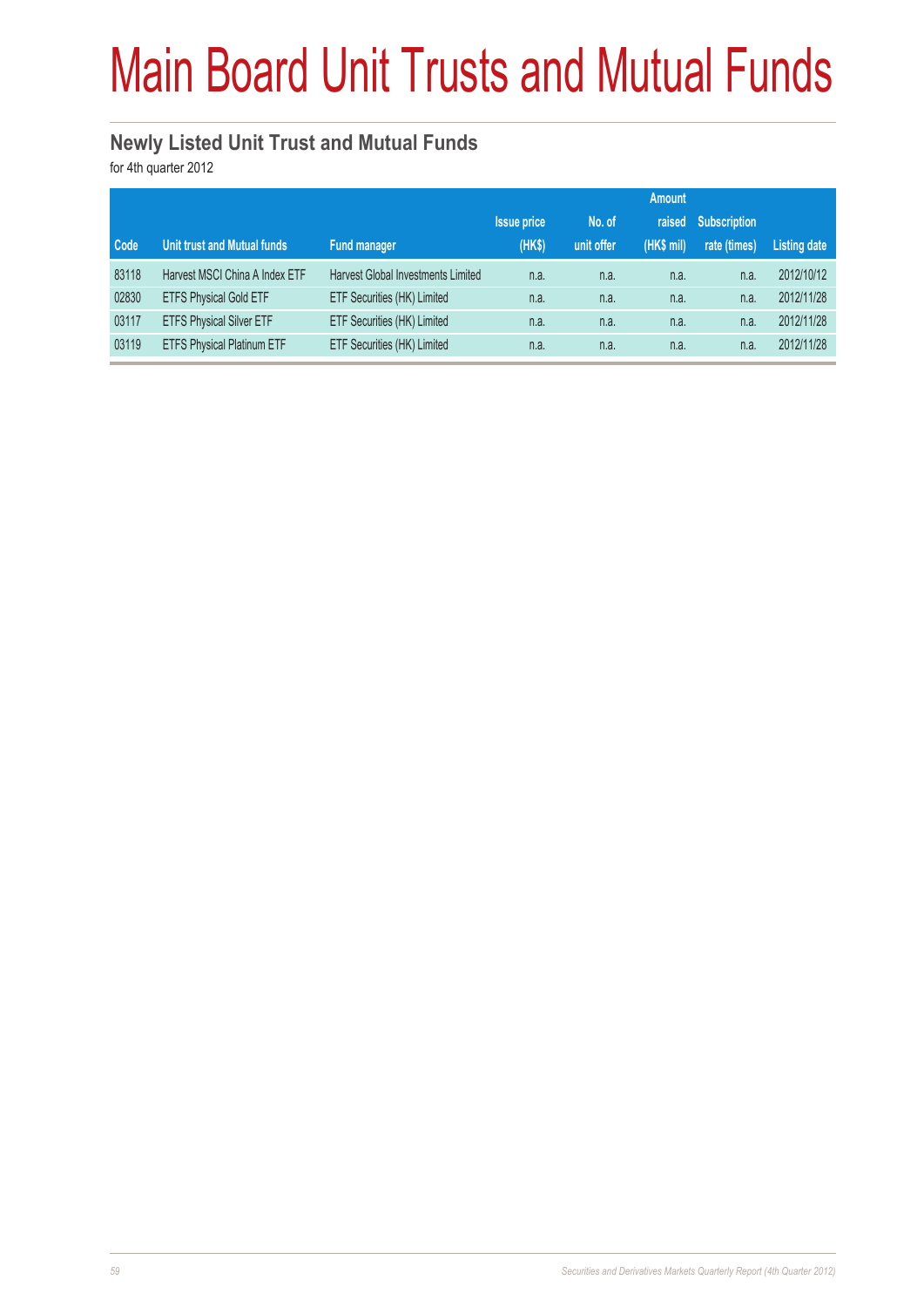### **Callable Bull/Bear Contracts Trading Statistics**

|    | <b>Number</b> | Market value (HK\$ mil.) | Turnover value (HK\$ mil.) |
|----|---------------|--------------------------|----------------------------|
| Q4 | 901           | 43,598.79                | 641,062.38                 |
| Q1 | 1,097         | 55,092.12                | 464,351.29                 |
| Q2 | 1,021         | 46,730.67                | 385,316.23                 |
| Q3 | 1,104         | 49,099.81                | 367,897.88                 |
| Q4 | 1,214         | 53,414.12                | 315,589.20                 |
|    |               |                          |                            |

#### **New Listings Callable Bull/Bear Contracts Statistics**

|      |    | No. of newly listed CBBC | Amount raised (HK\$ mil.) |
|------|----|--------------------------|---------------------------|
| 2011 | Q4 | 1,553                    | 90,461.98                 |
| 2012 | Q1 | 1,419                    | 82,599.66                 |
|      | Q2 | 1,530                    | 91,955.65                 |
|      | Q3 | 1,656                    | 94,844.71                 |
|      | Q4 | 1,451                    | 80,018.42                 |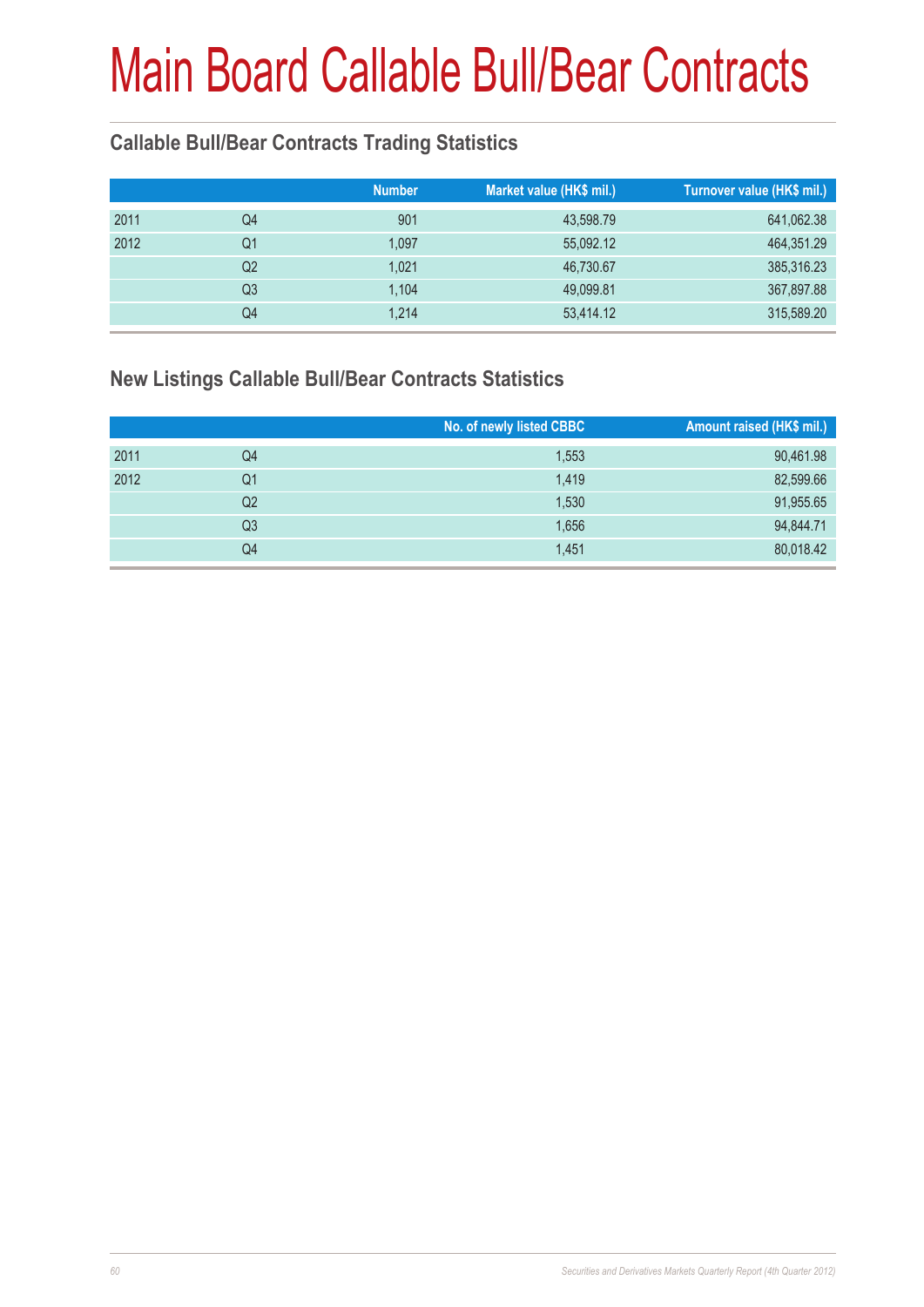#### **Newly Listed Callable Bull/Bear Contracts**

for 4th quarter 2012

|       |                                                                | No. of        |                     |               | <b>Amount raised</b> |
|-------|----------------------------------------------------------------|---------------|---------------------|---------------|----------------------|
| Code  | <b>Callable Bull/Bear Contracts</b>                            | issue (units) | <b>Listing date</b> | <b>Expiry</b> | (HK\$ mil.)          |
| 68619 | BNP Paribas Arbit Issu B.V. - HSI R Bull CBBC May 2013 I       | 200,000,000   | 2012/10/03          | 2013/05/30    | 50.00                |
| 63038 | Credit Suisse AG - HSI R Bull CBBC Mar 2013 M                  | 350,000,000   | 2012/10/03          | 2013/03/27    | 87.50                |
| 63062 | Credit Suisse AG - HSI R Bear CBBC Mar 2013 P                  | 350,000,000   | 2012/10/03          | 2013/03/27    | 87.50                |
| 63083 | Goldman Sachs SP (Asia) - HSI R Bull CBBC Jan 2013 A           | 150,000,000   | 2012/10/03          | 2013/01/30    | 38.10                |
| 63088 | Goldman Sachs SP (Asia) - HSI R Bull CBBC Jan 2013 B           | 150,000,000   | 2012/10/03          | 2013/01/30    | 37.65                |
| 63065 | UBS AG - HSI R Bull CBBC May 2013 O                            | 300,000,000   | 2012/10/03          | 2013/05/30    | 75.00                |
| 63093 | UBS AG - HSI R Bear CBBC Jan 2013 N                            | 300,000,000   | 2012/10/03          | 2013/01/30    | 75.00                |
| 63096 | Credit Suisse AG - HSI R Bull CBBC Feb 2013 Z                  | 350,000,000   | 2012/10/04          | 2013/02/27    | 87.50                |
| 63097 | Credit Suisse AG - HSI R Bear CBBC Feb 2013 K                  | 350,000,000   | 2012/10/04          | 2013/02/27    | 87.50                |
| 63095 | UBS AG - HSI R Bull CBBC Feb 2013 T                            | 300,000,000   | 2012/10/04          | 2013/02/27    | 75.00                |
| 63098 | UBS AG - HSI R Bear CBBC Mar 2013 T                            | 300,000,000   | 2012/10/04          | 2013/03/27    | 75.00                |
| 63094 | UBS AG - HSI R Bear CBBC Apr 2013 Q                            | 300,000,000   | 2012/10/04          | 2013/04/29    | 75.00                |
| 63134 | BNP Paribas Arbit Issu B.V. - HSI R Bull CBBC May 2013 J       | 200,000,000   | 2012/10/05          | 2013/05/30    | 50.00                |
| 63133 | BNP Paribas Arbit Issu B.V. - HSI R Bear CBBC Feb 2013 K       | 200,000,000   | 2012/10/05          | 2013/02/27    | 50.00                |
| 63137 | Credit Suisse AG - HSI R Bull CBBC Jan 2013 G                  | 350,000,000   | 2012/10/05          | 2013/01/30    | 87.50                |
| 63188 | Credit Suisse AG - HSI R Bear CBBC Jan 2013 R                  | 350,000,000   | 2012/10/05          | 2013/01/30    | 87.50                |
| 63191 | Credit Suisse AG - HSI R Bear CBBC Jan 2013 T                  | 350,000,000   | 2012/10/05          | 2013/01/30    | 87.50                |
| 63198 | Credit Suisse AG - HSI R Bear CBBC Jan 2013 U                  | 350,000,000   | 2012/10/05          | 2013/01/30    | 87.50                |
| 63113 | HK Bank - Anhui Conch R Bull CBBC Dec 2013 A                   | 40,000,000    | 2012/10/05          | 2013/12/18    | 10.00                |
| 63099 | HK Bank - AIA R Bear CBBC Dec 2013 A                           | 50,000,000    | 2012/10/05          | 2013/12/18    | 12.50                |
| 63114 | HK Bank - CNBM R Bull CBBC Jul 2013 A                          | 50,000,000    | 2012/10/05          | 2013/07/29    | 12.50                |
| 63131 | HK Bank - A50 R Bear CBBC May 2013 A                           | 50,000,000    | 2012/10/05          | 2013/05/27    | 12.50                |
| 63115 | HK Bank - HSI R Bull CBBC Jun 2013 E                           | 100,000,000   | 2012/10/05          | 2013/06/27    | 25.00                |
| 63109 | HK Bank - HSI R Bear CBBC Jun 2013 A                           | 100,000,000   | 2012/10/05          | 2013/06/27    | 25.00                |
| 63100 | HK Bank - HSI R Bear CBBC Oct 2013 A                           | 200,000,000   | 2012/10/05          | 2013/10/30    | 50.00                |
| 63102 | HK Bank - PetCh R Bull CBBC Apr 2013 A                         | 50,000,000    | 2012/10/05          | 2013/04/29    | 12.50                |
| 63206 | Merrill Lynch Int'l & Co. C.V. - HSI R Bear CBBC Feb 2013 A    | 60,000,000    | 2012/10/05          | 2013/02/27    | 15.00                |
| 63207 | Merrill Lynch Int'l & Co. C.V. - HSI R Bear CBBC Feb 2013 B    | 60,000,000    | 2012/10/05          | 2013/02/27    | 15.00                |
| 63135 | SGA Societe Generale Acceptance N.V. - HSI R Bull CBBC Feb 13N | 300,000,000   | 2012/10/05          | 2013/02/27    | 75.00                |
| 63136 | SGA Societe Generale Acceptance N.V. - HSI R Bull CBBC Feb 13O | 300,000,000   | 2012/10/05          | 2013/02/27    | 75.00                |
| 63145 | SGA Societe Generale Acceptance N.V. - HSI R Bear CBBC Jan 13W | 300,000,000   | 2012/10/05          | 2013/01/30    | 75.00                |
| 63151 | SGA Societe Generale Acceptance N.V. - HSI R Bear CBBC Jan 13X | 300,000,000   | 2012/10/05          | 2013/01/30    | 75.00                |
| 63153 | SGA Societe Generale Acceptance N.V. - HSI R Bear CBBC Jan 13Y | 300,000,000   | 2012/10/05          | 2013/01/30    | 75.00                |
| 63139 | UBS AG - HSI R Bull CBBC Apr 2013 M                            | 300,000,000   | 2012/10/05          | 2013/04/29    | 75.00                |
| 63199 | UBS AG - HSI R Bear CBBC Apr 2013 R                            | 300,000,000   | 2012/10/05          | 2013/04/29    | 75.00                |
| 63219 | Credit Suisse AG - HSI R Bull CBBC Jan 2013 R                  | 350,000,000   | 2012/10/08          | 2013/01/30    | 87.50                |
| 63275 | Credit Suisse AG - HSI R Bull CBBC Jan 2013 Z                  | 350,000,000   | 2012/10/08          | 2013/01/30    | 87.50                |
| 63220 | Credit Suisse AG - HSI R Bear CBBC Jan 2013 W                  | 350,000,000   | 2012/10/08          | 2013/01/30    | 87.50                |
| 63247 | Credit Suisse AG - HSI R Bear CBBC Jan 2013 X                  | 350,000,000   | 2012/10/08          | 2013/01/30    | 87.50                |
| 63251 | Credit Suisse AG - HSI R Bear CBBC Jan 2013 Y                  | 350,000,000   | 2012/10/08          | 2013/01/30    | 87.50                |
| 63276 | SGA Societe Generale Acceptance N.V. - HSI R Bull CBBC Jan 13M | 300,000,000   | 2012/10/08          | 2013/01/30    | 75.00                |
| 63259 | SGA Societe Generale Acceptance N.V. - HSI R Bear CBBC Jan 13A | 300,000,000   | 2012/10/08          | 2013/01/30    | 75.00                |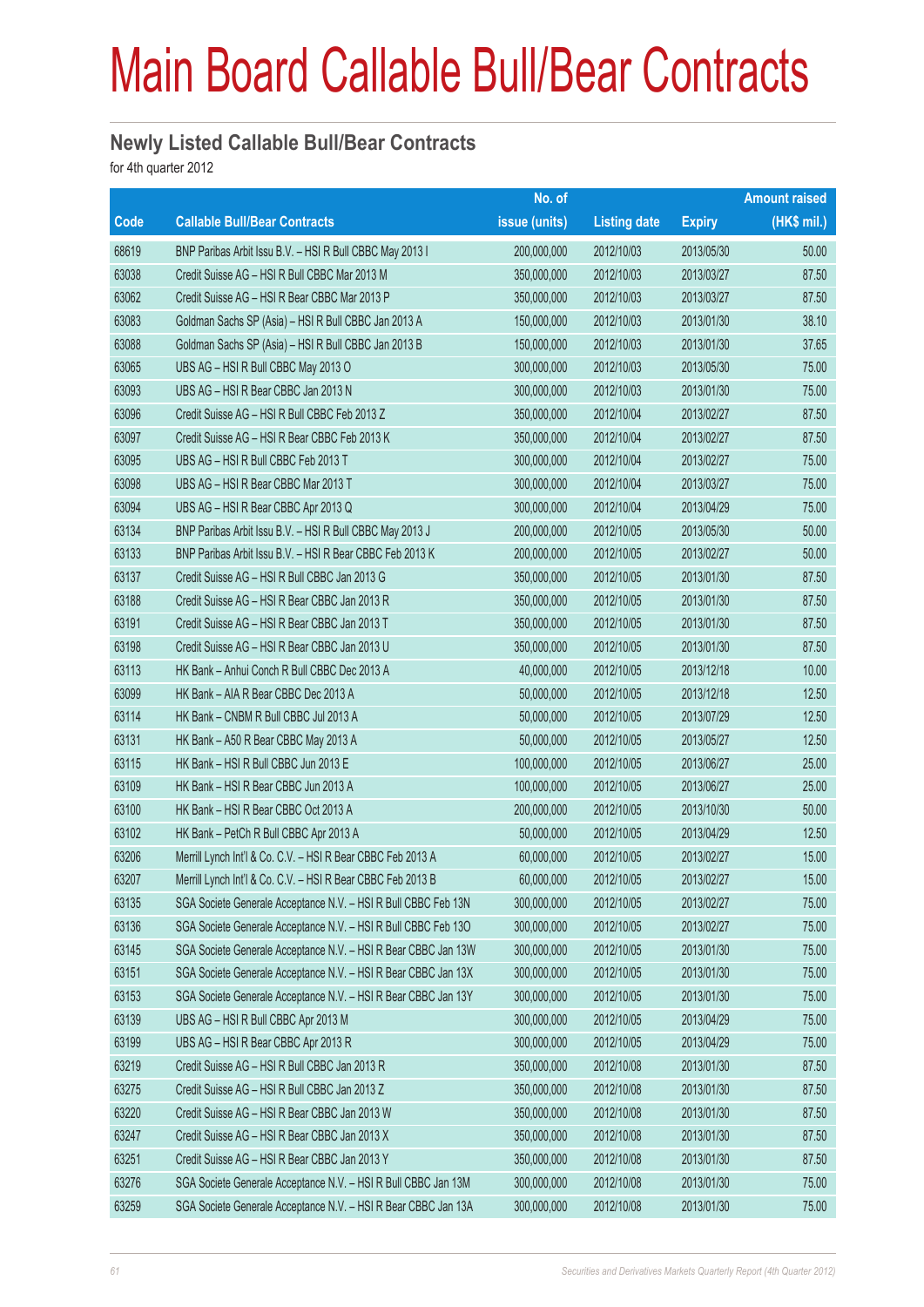|       |                                                                | No. of        |                     |               | <b>Amount raised</b> |
|-------|----------------------------------------------------------------|---------------|---------------------|---------------|----------------------|
| Code  | <b>Callable Bull/Bear Contracts</b>                            | issue (units) | <b>Listing date</b> | <b>Expiry</b> | (HK\$ mil.)          |
| 63258 | SGA Societe Generale Acceptance N.V. - HSI R Bear CBBC Jan 13Z | 300,000,000   | 2012/10/08          | 2013/01/30    | 75.00                |
| 63279 | UBS AG - HSI R Bull CBBC May 2013 P                            | 300,000,000   | 2012/10/08          | 2013/05/30    | 75.00                |
| 63262 | UBS AG - HSI R Bear CBBC Jan 2013 O                            | 300,000,000   | 2012/10/08          | 2013/01/30    | 75.00                |
| 63242 | UBS AG - HSI R Bear CBBC Feb 2013 X                            | 300,000,000   | 2012/10/08          | 2013/02/27    | 75.00                |
| 63269 | UBS AG - HSI R Bear CBBC Feb 2013 Y                            | 300,000,000   | 2012/10/08          | 2013/02/27    | 75.00                |
| 63266 | UBS AG - HSI R Bear CBBC Apr 2013 S                            | 300,000,000   | 2012/10/08          | 2013/04/29    | 75.00                |
| 63326 | BNP Paribas Arbit Issu B.V. - HSI R Bull CBBC May 2013 K       | 200,000,000   | 2012/10/09          | 2013/05/30    | 50.00                |
| 63316 | BNP Paribas Arbit Issu B.V. - HSI R Bear CBBC Apr 2013 C       | 200,000,000   | 2012/10/09          | 2013/04/29    | 50.00                |
| 63318 | BNP Paribas Arbit Issu B.V. - HSI R Bear CBBC Apr 2013 D       | 200,000,000   | 2012/10/09          | 2013/04/29    | 50.00                |
| 63319 | BNP Paribas Arbit Issu B.V. - HSI R Bear CBBC Apr 2013 E       | 200,000,000   | 2012/10/09          | 2013/04/29    | 50.00                |
| 63325 | BNP Paribas Arbit Issu B.V. - HSI R Bear CBBC Apr 2013 F       | 200,000,000   | 2012/10/09          | 2013/04/29    | 50.00                |
| 63284 | Credit Suisse AG - HSI R Bull CBBC Jan 2013 I                  | 350,000,000   | 2012/10/09          | 2013/01/30    | 87.50                |
| 63327 | Credit Suisse AG - HSI R Bull CBBC Jan 2013 W                  | 350,000,000   | 2012/10/09          | 2013/01/30    | 87.50                |
| 63285 | Credit Suisse AG - HSI R Bear CBBC Jan 2013 V                  | 350,000,000   | 2012/10/09          | 2013/01/30    | 87.50                |
| 63288 | HK Bank - A50 R Bull CBBC May 2013 A                           | 100,000,000   | 2012/10/09          | 2013/05/27    | 25.00                |
| 63286 | HK Bank - HSI R Bull CBBC Jul 2013 B                           | 100,000,000   | 2012/10/09          | 2013/07/30    | 25.00                |
| 63335 | Merrill Lynch Int'l & Co. C.V. - HSI R Bull CBBC Jan 2013 U    | 60,000,000    | 2012/10/09          | 2013/01/30    | 15.00                |
| 63336 | Merrill Lynch Int'l & Co. C.V. - HSI R Bull CBBC Jan 2013 V    | 60,000,000    | 2012/10/09          | 2013/01/30    | 15.00                |
| 63337 | Merrill Lynch Int'l & Co. C.V. - HSI R Bear CBBC Jan 2013 L    | 60,000,000    | 2012/10/09          | 2013/01/30    | 15.00                |
| 63292 | SGA Societe Generale Acceptance N.V. - HSI R Bull CBBC Feb13P  | 300,000,000   | 2012/10/09          | 2013/02/27    | 75.00                |
| 63293 | SGA Societe Generale Acceptance N.V. - HSI R Bull CBBC Feb13Q  | 300,000,000   | 2012/10/09          | 2013/02/27    | 75.00                |
| 63338 | UBS AG - A50 China R Bull CBBC Apr 2013 A                      | 100,000,000   | 2012/10/09          | 2013/04/15    | 25.00                |
| 63341 | UBS AG - HSI R Bull CBBC Jan 2013 X                            | 300,000,000   | 2012/10/09          | 2013/01/30    | 75.00                |
| 63340 | UBS AG - HSI R Bull CBBC Feb 2013 U                            | 300,000,000   | 2012/10/09          | 2013/02/27    | 75.00                |
| 63290 | UBS AG - HSI R Bear CBBC Feb 2013 Z                            | 300,000,000   | 2012/10/09          | 2013/02/27    | 75.00                |
| 63289 | UBS AG - HSI R Bear CBBC Apr 2013 T                            | 300,000,000   | 2012/10/09          | 2013/04/29    | 75.00                |
| 63291 | UBS AG - HSI R Bear CBBC May 2013 K                            | 300,000,000   | 2012/10/09          | 2013/05/30    | 75.00                |
| 63386 | BNP Paribas Arbit Issu B.V. - A50 Ch R Bull CBBC Mar 2013 D    | 200,000,000   | 2012/10/10          | 2013/03/27    | 50.00                |
| 63387 | BNP Paribas Arbit Issu B.V. - HSI R Bear CBBC Apr 2013 G       | 200,000,000   | 2012/10/10          | 2013/04/29    | 50.00                |
| 63365 | Credit Suisse AG - HSI R Bull CBBC Feb 2013 F                  | 350,000,000   | 2012/10/10          | 2013/02/27    | 87.50                |
| 63397 | Credit Suisse AG - HSI R Bull CBBC Feb 2013 M                  | 350,000,000   | 2012/10/10          | 2013/02/27    | 87.50                |
| 63366 | Credit Suisse AG - HSI R Bear CBBC Feb 2013 L                  | 350,000,000   | 2012/10/10          | 2013/02/27    | 87.50                |
| 63398 | Goldman Sachs SP (Asia) - HSI R Bull CBBC Jan 2013 C           | 150,000,000   | 2012/10/10          | 2013/01/30    | 38.10                |
| 63399 | Goldman Sachs SP (Asia) - HSI R Bull CBBC Jan 2013 D           | 150,000,000   | 2012/10/10          | 2013/01/30    | 38.25                |
| 63361 | HK Bank - COVS R Bull CBBC Oct 2013 A                          | 40,000,000    | 2012/10/10          | 2013/10/21    | 10.00                |
| 63358 | HK Bank - CC Bank R Bull CBBC Aug 2013 A                       | 60,000,000    | 2012/10/10          | 2013/08/05    | 15.00                |
| 63350 | HK Bank - CNBM R Bear CBBC Jun 2013 A                          | 50,000,000    | 2012/10/10          | 2013/06/24    | 12.50                |
| 63362 | HK Bank - China Shenhua R Bull CBBC Dec 2013 C                 | 40,000,000    | 2012/10/10          | 2013/12/16    | 10.00                |
| 63342 | HK Bank - A50 R Bull CBBC Jun 2013 B                           | 100,000,000   | 2012/10/10          | 2013/06/04    | 25.00                |
| 63363 | HK Bank - Galaxy Ent R Bull CBBC Jun 2013 A                    | 40,000,000    | 2012/10/10          | 2013/06/24    | 11.20                |
| 63349 | HK Bank - Galaxy Ent R Bear CBBC Jun 2013 A                    | 40,000,000    | 2012/10/10          | 2013/06/24    | 16.80                |
| 63343 | HK Bank - TCH R Bull CBBC Jun 2013 A                           | 50,000,000    | 2012/10/10          | 2013/06/17    | 12.50                |
| 63367 | J P Morgan SP BV - HSI R Bull CBBC Jun 2013 C                  | 300,000,000   | 2012/10/10          | 2013/06/27    | 75.00                |
| 63368 | J P Morgan SP BV - HSI R Bull CBBC Jun 2013 D                  | 300,000,000   | 2012/10/10          | 2013/06/27    | 75.00                |
| 63377 | J P Morgan SP BV - HSI R Bear CBBC May 2013 P                  | 300,000,000   | 2012/10/10          | 2013/05/30    | 75.00                |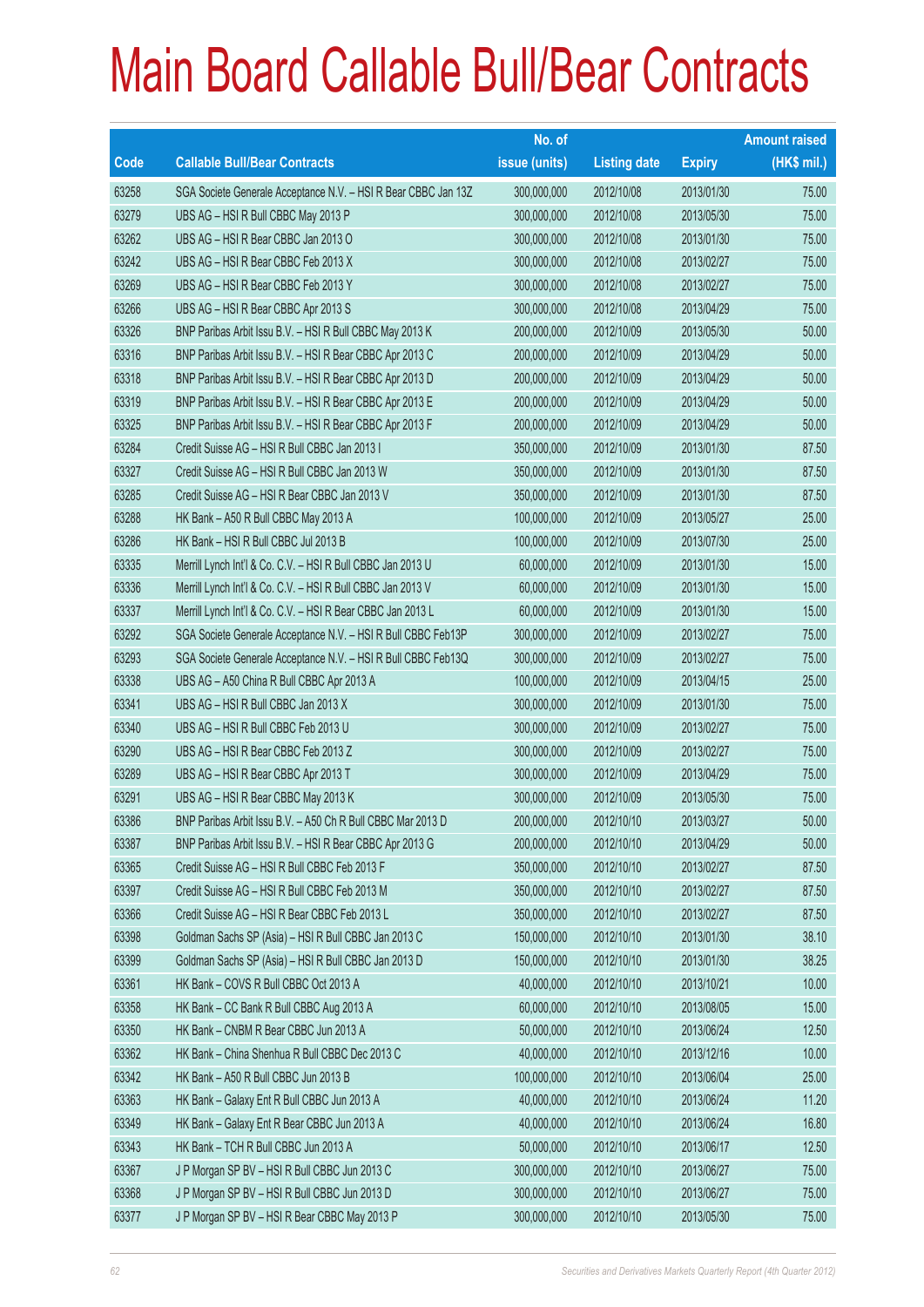|       |                                                                | No. of        |                     |               | <b>Amount raised</b> |
|-------|----------------------------------------------------------------|---------------|---------------------|---------------|----------------------|
| Code  | <b>Callable Bull/Bear Contracts</b>                            | issue (units) | <b>Listing date</b> | <b>Expiry</b> | $(HK$$ mil.)         |
| 63369 | J P Morgan SP BV - HSI R Bear CBBC Jun 2013 A                  | 300,000,000   | 2012/10/10          | 2013/06/27    | 75.00                |
| 63384 | SGA Societe Generale Acceptance N.V. - HSI R Bull CBBC Feb13 R | 300,000,000   | 2012/10/10          | 2013/02/27    | 75.00                |
| 63385 | SGA Societe Generale Acceptance N.V. - HSI R Bull CBBC Feb13 S | 300,000,000   | 2012/10/10          | 2013/02/27    | 75.00                |
| 63378 | SGA Societe Generale Acceptance N.V. - HSI R Bear CBBC Jan13 B | 300,000,000   | 2012/10/10          | 2013/01/30    | 75.00                |
| 63382 | SGA Societe Generale Acceptance N.V. - HSI R Bear CBBC Jan13 C | 300,000,000   | 2012/10/10          | 2013/01/30    | 75.00                |
| 63405 | UBS AG - A50 China R Bull CBBC Apr 2013 B                      | 100,000,000   | 2012/10/10          | 2013/04/08    | 25.00                |
| 63407 | UBS AG - HSI R Bull CBBC May 2013 Q                            | 300,000,000   | 2012/10/10          | 2013/05/30    | 75.00                |
| 63388 | UBS AG - HSI R Bull CBBC Sep 2013 C                            | 300,000,000   | 2012/10/10          | 2013/09/27    | 75.00                |
| 63364 | UBS AG - HSI R Bear CBBC Jan 2013 P                            | 300,000,000   | 2012/10/10          | 2013/01/30    | 75.00                |
| 63392 | UBS AG - HSI R Bear CBBC Jan 2013 Q                            | 300,000,000   | 2012/10/10          | 2013/01/30    | 75.00                |
| 63395 | UBS AG - HSI R Bear CBBC Jan 2013 R                            | 300,000,000   | 2012/10/10          | 2013/01/30    | 75.00                |
| 63396 | UBS AG - HSI R Bear CBBC Jan 2013 S                            | 300,000,000   | 2012/10/10          | 2013/01/30    | 75.00                |
| 63391 | UBS AG - HSI R Bear CBBC Feb 2013 A                            | 300,000,000   | 2012/10/10          | 2013/02/27    | 75.00                |
| 63393 | UBS AG - HSI R Bear CBBC Feb 2013 D                            | 300,000,000   | 2012/10/10          | 2013/02/27    | 75.00                |
| 63389 | UBS AG - HSI R Bear CBBC Mar 2013 U                            | 300,000,000   | 2012/10/10          | 2013/03/27    | 87.00                |
| 63401 | UBS AG - TCH R Bull CBBC Jul 2013 B                            | 100,000,000   | 2012/10/10          | 2013/07/15    | 25.00                |
| 63400 | UBS AG - TCH R Bear CBBC Feb 2013 A                            | 100,000,000   | 2012/10/10          | 2013/02/25    | 45.00                |
| 63446 | BNP Paribas Arbit Issu B.V. - HSI R Bull CBBC May 2013 L       | 200,000,000   | 2012/10/11          | 2013/05/30    | 50.00                |
| 63445 | Credit Suisse AG - HSI R Bull CBBC Feb 2013 N                  | 350,000,000   | 2012/10/11          | 2013/02/27    | 87.50                |
| 63428 | Credit Suisse AG - HSI R Bear CBBC Feb 2013 P                  | 350,000,000   | 2012/10/11          | 2013/02/27    | 87.50                |
| 63429 | Credit Suisse AG - HSI R Bear CBBC Feb 2013 Q                  | 350,000,000   | 2012/10/11          | 2013/02/27    | 87.50                |
| 63408 | Merrill Lynch Int'l & Co. C.V. - HSI R Bear CBBC Feb 2013 C    | 60,000,000    | 2012/10/11          | 2013/02/27    | 15.00                |
| 63422 | Merrill Lynch Int'l & Co. C.V. - HSI R Bear CBBC Feb 2013 D    | 60,000,000    | 2012/10/11          | 2013/02/27    | 15.00                |
| 63423 | Merrill Lynch Int'l & Co. C.V. - HSI R Bear CBBC Feb 2013 E    | 60,000,000    | 2012/10/11          | 2013/02/27    | 15.00                |
| 63424 | Merrill Lynch Int'l & Co. C.V. - HSI R Bear CBBC Feb 2013 F    | 60,000,000    | 2012/10/11          | 2013/02/27    | 15.00                |
| 63425 | Merrill Lynch Int'l & Co. C.V. - HSI R Bear CBBC Feb 2013 G    | 60,000,000    | 2012/10/11          | 2013/02/27    | 15.00                |
| 63426 | Merrill Lynch Int'l & Co. C.V. - HSI R Bear CBBC Feb 2013 H    | 60,000,000    | 2012/10/11          | 2013/02/27    | 15.00                |
| 63432 | SGA Societe Generale Acceptance N.V. - HSI R Bull CBBC Feb13 T | 300,000,000   | 2012/10/11          | 2013/02/27    | 75.00                |
| 63433 | SGA Societe Generale Acceptance N.V. - HSI R Bear CBBC Jan13 D | 300,000,000   | 2012/10/11          | 2013/01/30    | 75.00                |
| 63434 | SGA Societe Generale Acceptance N.V. - HSI R Bear CBBC Feb13 G | 300,000,000   | 2012/10/11          | 2013/02/27    | 93.00                |
| 63435 | SGA Societe Generale Acceptance N.V. - HSI R Bear CBBC Feb13 H | 300,000,000   | 2012/10/11          | 2013/02/27    | 97.50                |
| 63436 | SGA Societe Generale Acceptance N.V. - HSI R Bear CBBC Feb13 I | 300,000,000   | 2012/10/11          | 2013/02/27    | 100.50               |
| 63447 | UBS AG - HSI R Bull CBBC Jan 2013 Z                            | 300,000,000   | 2012/10/11          | 2013/01/30    | 75.00                |
| 63448 | UBS AG - HSI R Bear CBBC Feb 2013 C                            | 300,000,000   | 2012/10/11          | 2013/02/27    | 75.00                |
| 63449 | UBS AG - HSI R Bear CBBC Mar 2013 V                            | 300,000,000   | 2012/10/11          | 2013/03/27    | 75.00                |
| 63431 | UBS AG - HSI R Bear CBBC Apr 2013 U                            | 300,000,000   | 2012/10/11          | 2013/04/29    | 75.00                |
| 63478 | BNP Paribas Arbit Issu B.V. - HSI R Bull CBBC Sep 2013 B       | 200,000,000   | 2012/10/12          | 2013/09/27    | 50.00                |
| 63464 | Credit Suisse AG - HSI R Bull CBBC Jan 2013 Y                  | 350,000,000   | 2012/10/12          | 2013/01/30    | 87.50                |
| 63461 | Credit Suisse AG - HSI R Bear CBBC Jan 2013 A                  | 350,000,000   | 2012/10/12          | 2013/01/30    | 87.50                |
| 63454 | Credit Suisse AG - TCH R Bull CBBC Mar 2013 A                  | 50,000,000    | 2012/10/12          | 2013/03/25    | 12.75                |
| 63455 | Credit Suisse AG - TCH R Bull CBBC Mar 2013 B                  | 50,000,000    | 2012/10/12          | 2013/03/25    | 12.50                |
| 63459 | Credit Suisse AG - TCH R Bear CBBC Mar 2013 A                  | 50,000,000    | 2012/10/12          | 2013/03/25    | 12.50                |
| 63460 | Credit Suisse AG - TCH R Bear CBBC Mar 2013 B                  | 50,000,000    | 2012/10/12          | 2013/03/25    | 20.25                |
| 63469 | Daiwa Capital Mkt - HSCEI R Bull CBBC Jun 2013 A               | 80,000,000    | 2012/10/12          | 2013/06/27    | 20.00                |
| 63466 | Daiwa Capital Mkt - HSI R Bull CBBC Mar 2013 H                 | 158,000,000   | 2012/10/12          | 2013/03/27    | 39.50                |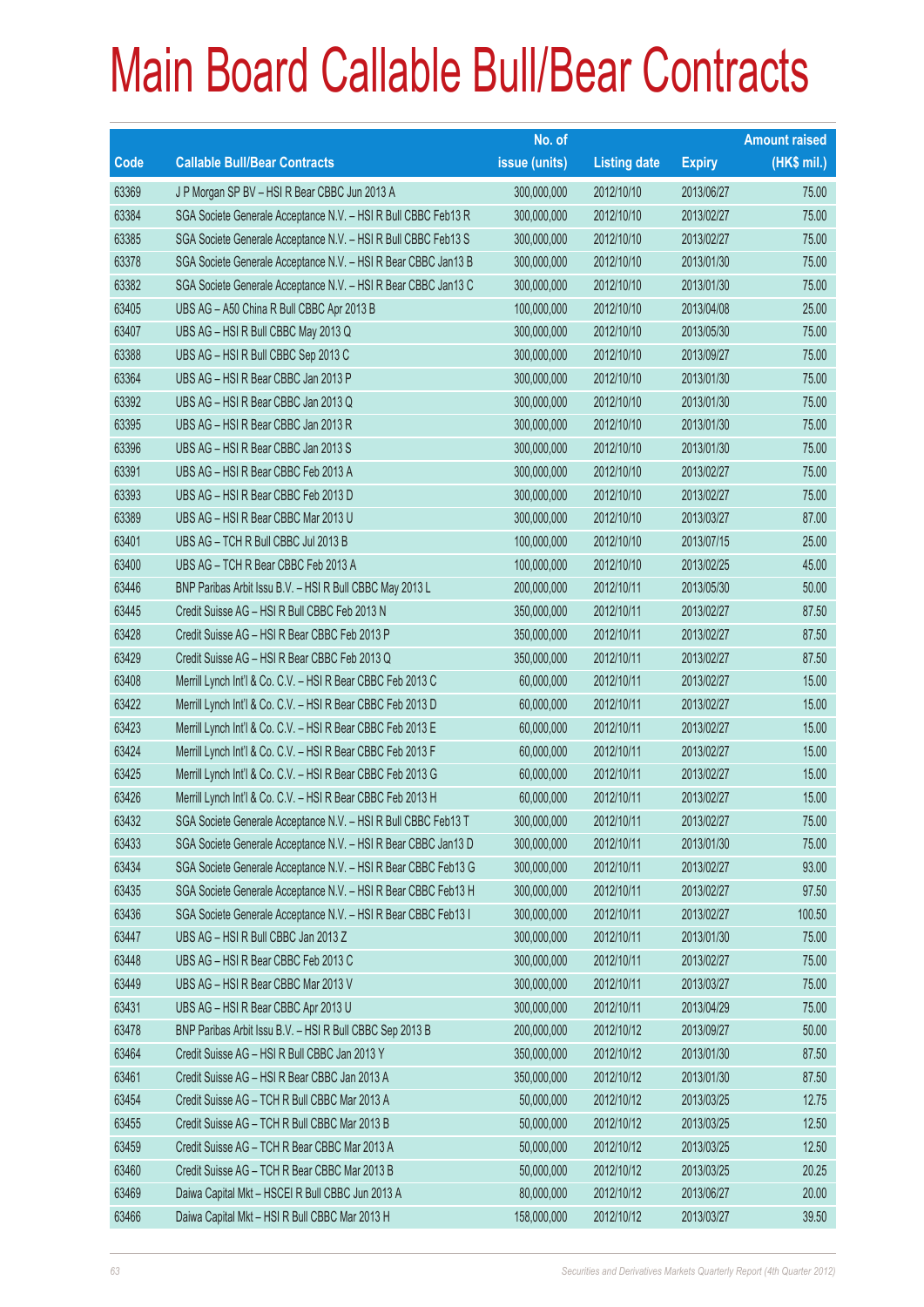|       |                                                                | No. of        |                     |               | <b>Amount raised</b> |
|-------|----------------------------------------------------------------|---------------|---------------------|---------------|----------------------|
| Code  | <b>Callable Bull/Bear Contracts</b>                            | issue (units) | <b>Listing date</b> | <b>Expiry</b> | (HK\$ mil.)          |
| 63479 | Goldman Sachs SP (Asia) - HSI R Bull CBBC Jan 2013 E           | 120,000,000   | 2012/10/12          | 2013/01/30    | 30.00                |
| 63481 | Goldman Sachs SP (Asia) - HSI R Bear CBBC Jan 2013 A           | 120,000,000   | 2012/10/12          | 2013/01/30    | 30.72                |
| 63471 | Merrill Lynch Int'l & Co. C.V. - HSI R Bull CBBC Feb 2013 A    | 60,000,000    | 2012/10/12          | 2013/02/27    | 15.00                |
| 63472 | Merrill Lynch Int'l & Co. C.V. - HSI R Bull CBBC Feb 2013 B    | 60,000,000    | 2012/10/12          | 2013/02/27    | 15.00                |
| 63474 | Merrill Lynch Int'l & Co. C.V. - HSI R Bull CBBC Feb 2013 C    | 60,000,000    | 2012/10/12          | 2013/02/27    | 15.00                |
| 63477 | SGA Societe Generale Acceptance N.V. - HSI R Bull CBBC Feb13 U | 300,000,000   | 2012/10/12          | 2013/02/27    | 75.00                |
| 63470 | UBS AG - HSI R Bull CBBC Feb 2013 V                            | 300,000,000   | 2012/10/12          | 2013/02/27    | 75.00                |
| 63450 | UBS AG - HSI R Bear CBBC Jan 2013 T                            | 300,000,000   | 2012/10/12          | 2013/01/30    | 75.00                |
| 63453 | UBS AG - HSI R Bear CBBC Feb 2013 E                            | 300,000,000   | 2012/10/12          | 2013/02/27    | 75.00                |
| 63451 | UBS AG - HSI R Bear CBBC May 2013 L                            | 300,000,000   | 2012/10/12          | 2013/05/30    | 75.00                |
| 63494 | Credit Suisse AG - HSI R Bull CBBC Mar 2013 N                  | 350,000,000   | 2012/10/15          | 2013/03/27    | 87.50                |
| 63502 | Credit Suisse AG - HSI R Bear CBBC Mar 2013 R                  | 350,000,000   | 2012/10/15          | 2013/03/27    | 87.50                |
| 63504 | Goldman Sachs SP (Asia) - HSI R Bear CBBC Jan 2013 B           | 100,000,000   | 2012/10/15          | 2013/01/30    | 25.70                |
| 63491 | HK Bank - ABC R Bull CBBC Nov 2013 B                           | 50,000,000    | 2012/10/15          | 2013/11/18    | 12.50                |
| 63490 | HK Bank - China Life R Bull CBBC Jun 2013 A                    | 60,000,000    | 2012/10/15          | 2013/06/24    | 15.00                |
| 63492 | HK Bank - A50 R Bull CBBC May 2013 B                           | 100,000,000   | 2012/10/15          | 2013/05/06    | 25.00                |
| 63482 | HK Bank - HSI R Bull CBBC Jul 2013 C                           | 100,000,000   | 2012/10/15          | 2013/07/30    | 25.00                |
| 63489 | HK Bank - Hutchison R Bull CBBC Jul 2013 A                     | 60,000,000    | 2012/10/15          | 2013/07/08    | 15.00                |
| 63501 | UBS AG - HKEx R Bear CBBC Mar 2013 C                           | 100,000,000   | 2012/10/15          | 2013/03/11    | 25.00                |
| 63498 | UBS AG - HSI R Bull CBBC Jun 2013 T                            | 300,000,000   | 2012/10/15          | 2013/06/27    | 75.00                |
| 63518 | Credit Suisse AG - HSI R Bull CBBC Feb 2013 G                  | 350,000,000   | 2012/10/16          | 2013/02/27    | 87.50                |
| 63514 | Credit Suisse AG - HSI R Bull CBBC Feb 2013 Q                  | 350,000,000   | 2012/10/16          | 2013/02/27    | 87.50                |
| 63505 | Credit Suisse AG - HSI R Bear CBBC Jan 2013 B                  | 350,000,000   | 2012/10/16          | 2013/01/30    | 87.50                |
| 63506 | Credit Suisse AG - HSI R Bear CBBC Jan 2013 C                  | 350,000,000   | 2012/10/16          | 2013/01/30    | 87.50                |
| 63528 | Goldman Sachs SP (Asia) - HSI R Bear CBBC Jan 2013 C           | 100,000,000   | 2012/10/16          | 2013/01/30    | 25.00                |
| 63530 | Goldman Sachs SP (Asia) - HSI R Bear CBBC Jan 2013 D           | 100,000,000   | 2012/10/16          | 2013/01/30    | 25.00                |
| 63511 | SGA Societe Generale Acceptance N.V. - HSI R Bull CBBC Feb13 V | 300,000,000   | 2012/10/16          | 2013/02/27    | 75.00                |
| 63512 | SGA Societe Generale Acceptance N.V. - HSI R Bull CBBC Feb13 W | 300,000,000   | 2012/10/16          | 2013/02/27    | 75.00                |
| 63522 | UBS AG - HSCEI R Bull CBBC May 2013 B                          | 100,000,000   | 2012/10/16          | 2013/05/30    | 25.00                |
| 63526 | UBS AG - HSCEI R Bull CBBC May 2013 C                          | 100,000,000   | 2012/10/16          | 2013/05/30    | 25.00                |
| 63523 | UBS AG - HSCEI R Bear CBBC Mar 2013 A                          | 100,000,000   | 2012/10/16          | 2013/03/27    | 25.00                |
| 63525 | UBS AG - HSI R Bull CBBC May 2013 R                            | 300,000,000   | 2012/10/16          | 2013/05/30    | 75.00                |
| 63509 | UBS AG - HSI R Bear CBBC Mar 2013 W                            | 300,000,000   | 2012/10/16          | 2013/03/27    | 75.00                |
| 63510 | UBS AG - HSI R Bear CBBC Mar 2013 X                            | 300,000,000   | 2012/10/16          | 2013/03/27    | 75.00                |
| 63521 | UBS AG - Hutchison R Bull CBBC Mar 2013 A                      | 100,000,000   | 2012/10/16          | 2013/03/18    | 25.00                |
| 63546 | BNP Paribas Arbit Issu B.V. - HSCEI R Bull CBBC May 2013 A     | 200,000,000   | 2012/10/17          | 2013/05/30    | 50.00                |
| 63545 | BNP Paribas Arbit Issu B.V. - HSI R Bull CBBC Sep 2013 C       | 200,000,000   | 2012/10/17          | 2013/09/27    | 50.00                |
| 63543 | Credit Suisse AG - HSI R Bull CBBC Mar 2013 O                  | 350,000,000   | 2012/10/17          | 2013/03/27    | 87.50                |
| 63544 | Credit Suisse AG - HSI R Bear CBBC Mar 2013 S                  | 350,000,000   | 2012/10/17          | 2013/03/27    | 87.50                |
| 63554 | Citigroup Global Mkt H Inc. - HSI R Bull CBBC Sep 2013 A       | 60,000,000    | 2012/10/17          | 2013/09/27    | 15.00                |
| 63553 | Citigroup Global Mkt H Inc. - HSI R Bear CBBC Jan 2013 K       | 60,000,000    | 2012/10/17          | 2013/01/30    | 15.00                |
| 63532 | HK Bank - HSI R Bear CBBC Jun 2013 B                           | 100,000,000   | 2012/10/17          | 2013/06/27    | 25.00                |
| 63538 | HK Bank - HSI R Bear CBBC Jun 2013 C                           | 100,000,000   | 2012/10/17          | 2013/06/27    | 25.00                |
| 63533 | HK Bank - HSI R Bear CBBC Jul 2013 B                           | 100,000,000   | 2012/10/17          | 2013/07/30    | 25.00                |
| 63539 | HK Bank - HSI R Bear CBBC Jul 2013 C                           | 100,000,000   | 2012/10/17          | 2013/07/30    | 25.00                |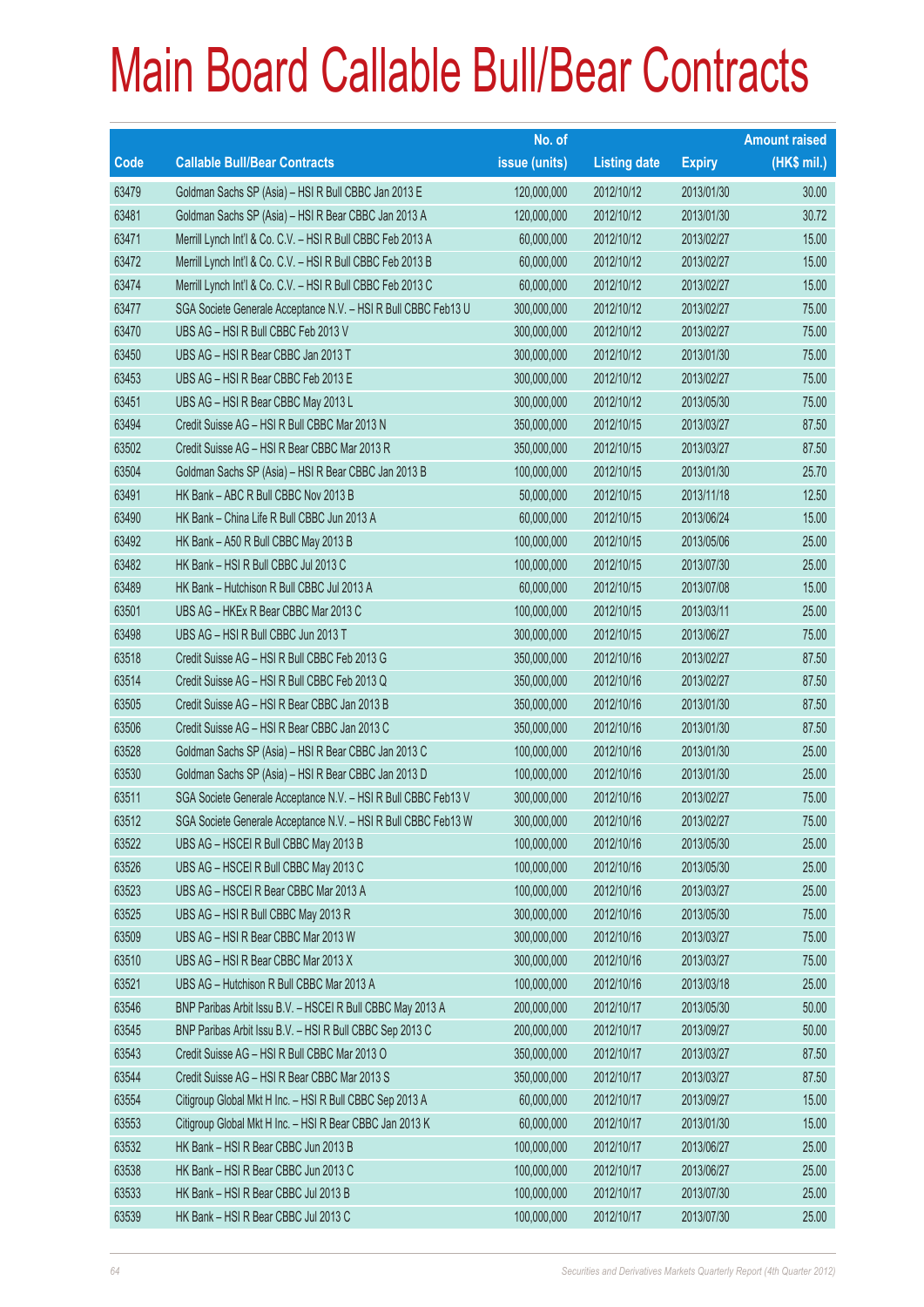|        |                                                                | No. of        |                     |               | <b>Amount raised</b> |
|--------|----------------------------------------------------------------|---------------|---------------------|---------------|----------------------|
| Code   | <b>Callable Bull/Bear Contracts</b>                            | issue (units) | <b>Listing date</b> | <b>Expiry</b> | (HK\$ mil.)          |
| 63537  | HK Bank - HSI R Bear CBBC Aug 2013 A                           | 100,000,000   | 2012/10/17          | 2013/08/29    | 25.00                |
| 63531  | HK Bank - HSI R Bear CBBC Sep 2013 A                           | 200,000,000   | 2012/10/17          | 2013/09/27    | 50.00                |
| 63540  | SGA Societe Generale Acceptance N.V. - HSI R Bull CBBC Feb13 X | 300,000,000   | 2012/10/17          | 2013/02/27    | 75.00                |
| 63541  | SGA Societe Generale Acceptance N.V. - HSI R Bear CBBC Jan13 E | 300,000,000   | 2012/10/17          | 2013/01/30    | 75.00                |
| 63547  | UBS AG - CC Bank R Bull CBBC Jul 2013 C                        | 100,000,000   | 2012/10/17          | 2013/07/15    | 25.00                |
| 63548  | UBS AG - CC Bank R Bear CBBC May 2013 B                        | 100,000,000   | 2012/10/17          | 2013/05/27    | 25.00                |
| 63542  | UBS AG - HSI R Bull CBBC May 2013 S                            | 300,000,000   | 2012/10/17          | 2013/05/30    | 75.00                |
| 63552  | UBS AG - HSI R Bear CBBC Mar 2013 Y                            | 300,000,000   | 2012/10/17          | 2013/03/27    | 75.00                |
| 63551  | UBS AG - HSI R Bear CBBC Apr 2013 V                            | 300,000,000   | 2012/10/17          | 2013/04/29    | 78.00                |
| 63549  | UBS AG - HSI R Bear CBBC Jun 2013 G                            | 300,000,000   | 2012/10/17          | 2013/06/27    | 75.00                |
| 63550  | UBS AG - HSI R Bear CBBC Aug 2013 B                            | 300,000,000   | 2012/10/17          | 2013/08/29    | 75.00                |
| 63827# | HK Bank - HSI R Bear CBBC Apr 2013 B                           | 200,000,000   | 2012/10/17          | 2013/04/29    | 18.20                |
| 63563  | BNP Paribas Arbit Issu B.V. - HSI R Bull CBBC Sep 2013 D       | 200,000,000   | 2012/10/18          | 2013/09/27    | 50.00                |
| 63565  | Credit Suisse AG - A50 China R Bull CBBC Mar 2013 A            | 50,000,000    | 2012/10/18          | 2013/03/25    | 12.50                |
| 63567  | Credit Suisse AG - A50 China R Bull CBBC Mar 2013 B            | 50,000,000    | 2012/10/18          | 2013/03/25    | 12.50                |
| 63568  | Credit Suisse AG - HSI R Bull CBBC May 2013 A                  | 350,000,000   | 2012/10/18          | 2013/05/30    | 87.50                |
| 63574  | Credit Suisse AG - HSI R Bull CBBC May 2013 B                  | 350,000,000   | 2012/10/18          | 2013/05/30    | 87.50                |
| 63569  | Credit Suisse AG - HSI R Bear CBBC Feb 2013 T                  | 350,000,000   | 2012/10/18          | 2013/02/27    | 87.50                |
| 63556  | HK Bank - AIA R Bull CBBC Oct 2013 A                           | 50,000,000    | 2012/10/18          | 2013/10/28    | 16.00                |
| 63555  | HK Bank - AIA R Bear CBBC Oct 2013 A                           | 50,000,000    | 2012/10/18          | 2013/10/28    | 12.50                |
| 63560  | HK Bank - HSCEI R Bull CBBC Jul 2013 A                         | 68,000,000    | 2012/10/18          | 2013/07/30    | 17.00                |
| 63559  | HK Bank - HSCEI R Bull CBBC Sep 2013 A                         | 68,000,000    | 2012/10/18          | 2013/09/27    | 17.00                |
| 63561  | HK Bank - HSCEI R Bear CBBC Jun 2013 A                         | 68,000,000    | 2012/10/18          | 2013/06/27    | 17.00                |
| 63562  | HK Bank - HSCEI R Bear CBBC Aug 2013 A                         | 68,000,000    | 2012/10/18          | 2013/08/29    | 17.00                |
| 63557  | HK Bank - HSI R Bear CBBC Aug 2013 B                           | 100,000,000   | 2012/10/18          | 2013/08/29    | 25.00                |
| 63575  | J P Morgan SP BV - HSI R Bull CBBC Jun 2013 E                  | 300,000,000   | 2012/10/18          | 2013/06/27    | 75.00                |
| 63577  | J P Morgan SP BV - HSI R Bull CBBC Jun 2013 F                  | 300,000,000   | 2012/10/18          | 2013/06/27    | 75.00                |
| 63572  | UBS AG - HSI R Bull CBBC Jan 2013 Y                            | 300,000,000   | 2012/10/18          | 2013/01/30    | 75.00                |
| 63564  | UBS AG - HSI R Bear CBBC Apr 2013 W                            | 300,000,000   | 2012/10/18          | 2013/04/29    | 75.00                |
| 63571  | UBS AG - ICBC R Bull CBBC Jul 2013 A                           | 100,000,000   | 2012/10/18          | 2013/07/15    | 25.00                |
| 63616  | BNP Paribas Arbit Issu B.V. - HSI R Bull CBBC Sep 2013 E       | 200,000,000   | 2012/10/19          | 2013/09/27    | 50.00                |
| 63617  | BNP Paribas Arbit Issu B.V. - HSI R Bear CBBC Apr 2013 H       | 200,000,000   | 2012/10/19          | 2013/04/29    | 50.00                |
| 63594  | Credit Suisse AG - HSI R Bull CBBC Jun 2013 A                  | 350,000,000   | 2012/10/19          | 2013/06/27    | 87.50                |
| 63619  | Credit Suisse AG - HSI R Bull CBBC Jun 2013 B                  | 350,000,000   | 2012/10/19          | 2013/06/27    | 87.50                |
| 63620  | Credit Suisse AG - HSI R Bull CBBC Jun 2013 C                  | 350,000,000   | 2012/10/19          | 2013/06/27    | 87.50                |
| 63592  | Credit Suisse AG - HSI R Bear CBBC Mar 2013 T                  | 350,000,000   | 2012/10/19          | 2013/03/27    | 87.50                |
| 63593  | Credit Suisse AG - HSI R Bear CBBC Mar 2013 U                  | 350,000,000   | 2012/10/19          | 2013/03/27    | 87.50                |
| 63598  | Citigroup Global Mkt H Inc. - HSI R Bear CBBC Jan 2013 L       | 60,000,000    | 2012/10/19          | 2013/01/30    | 15.00                |
| 63602  | Citigroup Global Mkt H Inc. - HSI R Bear CBBC Jan 2013 M       | 60,000,000    | 2012/10/19          | 2013/01/30    | 15.00                |
| 63637  | Goldman Sachs SP (Asia) - HSI R Bull CBBC Jan 2013 F           | 100,000,000   | 2012/10/19          | 2013/01/30    | 25.30                |
| 63638  | Goldman Sachs SP (Asia) - HSI R Bull CBBC Jan 2013 G           | 100,000,000   | 2012/10/19          | 2013/01/30    | 25.10                |
| 63639  | Goldman Sachs SP (Asia) - HSI R Bull CBBC Jan 2013 H           | 100,000,000   | 2012/10/19          | 2013/01/30    | 25.30                |
| 63643  | Goldman Sachs SP (Asia) - HSI R Bear CBBC Jan 2013 E           | 100,000,000   | 2012/10/19          | 2013/01/30    | 25.20                |
| 63582  | HK Bank - BOCL R Bull CBBC Aug 2013 A                          | 60,000,000    | 2012/10/19          | 2013/08/26    | 15.00                |
| 63585  | HK Bank - BOCL R Bear CBBC Aug 2013 A                          | 50,000,000    | 2012/10/19          | 2013/08/26    | 12.50                |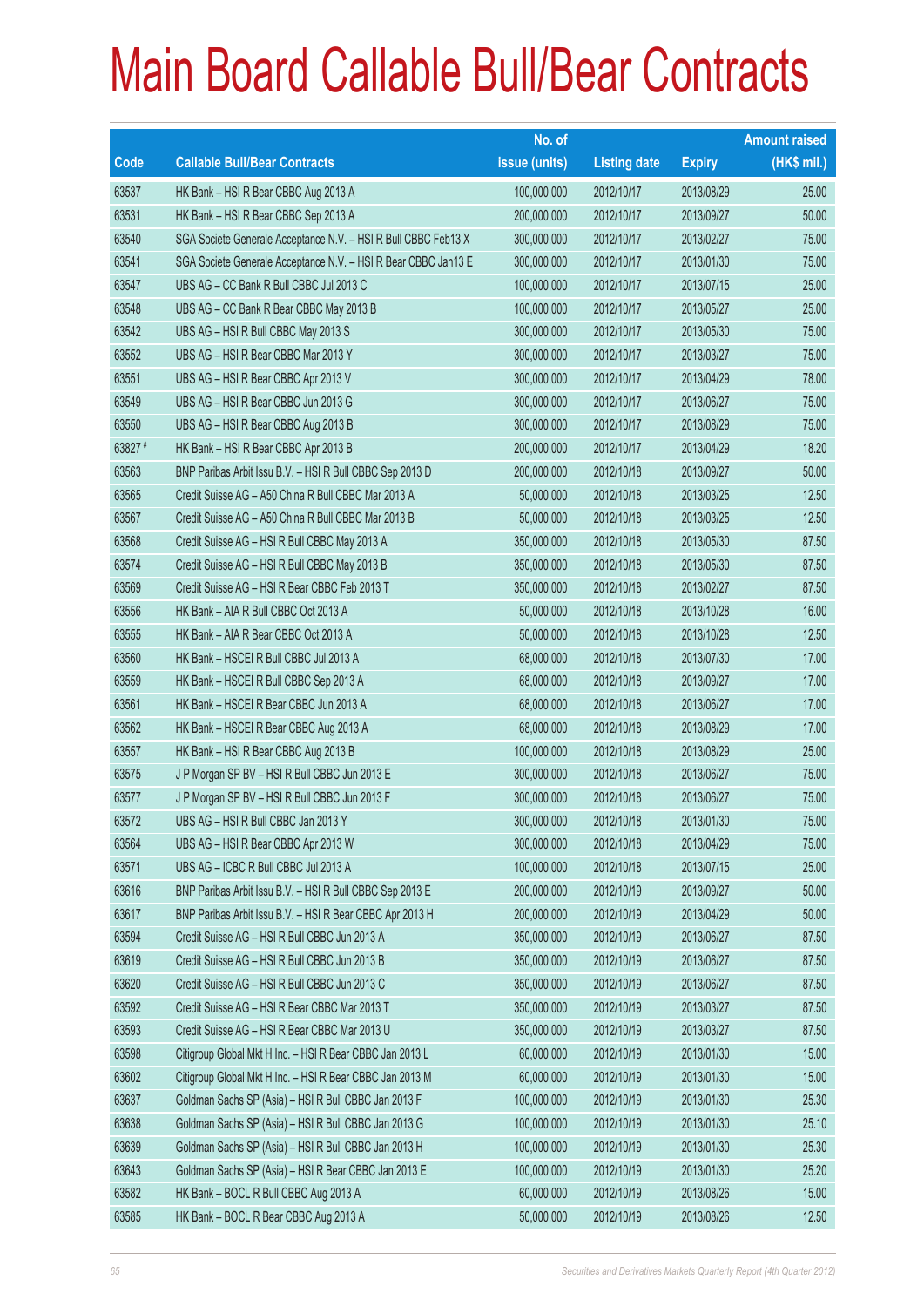|         |                                                                | No. of        |                     |               | <b>Amount raised</b> |
|---------|----------------------------------------------------------------|---------------|---------------------|---------------|----------------------|
| Code    | <b>Callable Bull/Bear Contracts</b>                            | issue (units) | <b>Listing date</b> | <b>Expiry</b> | $(HK$$ mil.)         |
| 63580   | HK Bank - CC Bank R Bull CBBC Jul 2013 B                       | 60,000,000    | 2012/10/19          | 2013/07/08    | 15.00                |
| 63579   | HK Bank - CC Bank R Bull CBBC Aug 2013 B                       | 60,000,000    | 2012/10/19          | 2013/08/30    | 15.00                |
| 63587   | HK Bank - CC Bank R Bear CBBC Jul 2013 A                       | 50,000,000    | 2012/10/19          | 2013/07/08    | 12.50                |
| 63581   | HK Bank - ICBC R Bull CBBC Aug 2013 A                          | 60,000,000    | 2012/10/19          | 2013/08/05    | 15.00                |
| 63586   | HK Bank - ICBC R Bear CBBC Jul 2013 A                          | 50,000,000    | 2012/10/19          | 2013/07/29    | 12.50                |
| 63595   | SGA Societe Generale Acceptance N.V. - HSI R Bull CBBC Feb 13Y | 300,000,000   | 2012/10/19          | 2013/02/27    | 75.00                |
| 63596   | SGA Societe Generale Acceptance N.V. - HSI R Bull CBBC Feb 13Z | 300,000,000   | 2012/10/19          | 2013/02/27    | 75.00                |
| 63597   | SGA Societe Generale Acceptance N.V. - HSI R Bear CBBC Jan 13F | 300,000,000   | 2012/10/19          | 2013/01/30    | 75.00                |
| 63605   | UBS AG - China Mobile R Bull CBBC Jul 2013 A                   | 100,000,000   | 2012/10/19          | 2013/07/15    | 25.00                |
| 63604   | UBS AG - CC Bank R Bear CBBC Jul 2013 A                        | 100,000,000   | 2012/10/19          | 2013/07/22    | 25.00                |
| 63611   | UBS AG - A50 China R Bull CBBC Apr 2013 C                      | 100,000,000   | 2012/10/19          | 2013/04/29    | 25.00                |
| 63612   | UBS AG - A50 China R Bear CBBC Apr 2013 A                      | 100,000,000   | 2012/10/19          | 2013/04/22    | 25.00                |
| 63613   | UBS AG - A50 China R Bear CBBC May 2013 A                      | 100,000,000   | 2012/10/19          | 2013/05/13    | 25.00                |
| 63615   | UBS AG - HSI R Bull CBBC Jan 2013 A                            | 300,000,000   | 2012/10/19          | 2013/01/30    | 75.00                |
| 63614   | UBS AG - HSI R Bull CBBC Feb 2013 W                            | 300,000,000   | 2012/10/19          | 2013/02/27    | 75.00                |
| 63589   | UBS AG - HSI R Bear CBBC Jan 2013 U                            | 300,000,000   | 2012/10/19          | 2013/01/30    | 75.00                |
| 63590   | UBS AG - HSI R Bear CBBC Apr 2013 X                            | 300,000,000   | 2012/10/19          | 2013/04/29    | 75.00                |
| 63626   | UBS AG - HSI R Bear CBBC Sep 2013 A                            | 300,000,000   | 2012/10/19          | 2013/09/27    | 75.00                |
| 63631   | UBS AG - HSI R Bear CBBC Oct 2013 A                            | 300,000,000   | 2012/10/19          | 2013/10/30    | 75.00                |
| 63606   | UBS AG - ICBC R Bull CBBC Jun 2013 B                           | 100,000,000   | 2012/10/19          | 2013/06/24    | 25.00                |
| 63609   | UBS AG - ICBC R Bear CBBC May 2013 A                           | 100,000,000   | 2012/10/19          | 2013/05/06    | 25.00                |
| 63603   | UBS AG - Petrochina R Bear CBBC Apr 2013 A                     | 100,000,000   | 2012/10/19          | 2013/04/29    | 25.00                |
| 63848 # | HK Bank - HSI R Bear CBBC May 2013 E                           | 200,000,000   | 2012/10/19          | 2013/05/30    | 27.80                |
| 63665   | Credit Suisse AG - HSI R Bull CBBC May 2013 C                  | 350,000,000   | 2012/10/22          | 2013/05/30    | 87.50                |
| 63666   | Credit Suisse AG - HSI R Bear CBBC Feb 2013 U                  | 350,000,000   | 2012/10/22          | 2013/02/27    | 87.50                |
| 63655   | HK Bank - ABC R Bull CBBC Sep 2013 A                           | 60,000,000    | 2012/10/22          | 2013/09/02    | 15.00                |
| 63650   | HK Bank - CC Bank R Bull CBBC Sep 2013 A                       | 60,000,000    | 2012/10/22          | 2013/09/16    | 15.00                |
| 63651   | HK Bank - CC Bank R Bear CBBC Aug 2013 A                       | 50,000,000    | 2012/10/22          | 2013/08/30    | 12.50                |
| 63652   | HK Bank - CC Bank R Bear CBBC Sep 2013 A                       | 50,000,000    | 2012/10/22          | 2013/09/23    | 12.50                |
| 63661   | HK Bank - HSI R Bull CBBC Aug 2013 A                           | 200,000,000   | 2012/10/22          | 2013/08/29    | 50.00                |
| 63653   | HK Bank - ICBC R Bull CBBC Jul 2013 B                          | 60,000,000    | 2012/10/22          | 2013/07/29    | 15.00                |
| 63658   | HK Bank - ICBC R Bear CBBC Sep 2013 A                          | 50,000,000    | 2012/10/22          | 2013/09/16    | 12.50                |
| 63644   | SGA Societe Generale Acceptance N.V. - HSI R Bull CBBC Feb13 A | 300,000,000   | 2012/10/22          | 2013/02/27    | 75.00                |
| 63646   | SGA Societe Generale Acceptance N.V. - HSI R Bear CBBC Feb13 J | 300,000,000   | 2012/10/22          | 2013/02/27    | 75.00                |
| 63649   | SGA Societe Generale Acceptance N.V. - HSI R Bear CBBC Feb13 K | 300,000,000   | 2012/10/22          | 2013/02/27    | 75.00                |
| 63675   | UBS AG - HSI R Bear CBBC Jan 2013 V                            | 300,000,000   | 2012/10/22          | 2013/01/30    | 75.00                |
| 63669   | UBS AG - HSI R Bear CBBC Apr 2013 Y                            | 300,000,000   | 2012/10/22          | 2013/04/29    | 75.00                |
| 63667   | UBS AG - HSI R Bear CBBC Jul 2013 D                            | 300,000,000   | 2012/10/22          | 2013/07/30    | 75.00                |
| 63688   | BNP Paribas Arbit Issu B.V. - HSI R Bear CBBC Apr 2013 I       | 200,000,000   | 2012/10/24          | 2013/04/29    | 60.00                |
| 63689   | BNP Paribas Arbit Issu B.V. - HSI R Bear CBBC Apr 2013 J       | 200,000,000   | 2012/10/24          | 2013/04/29    | 50.00                |
| 63690   | BNP Paribas Arbit Issu B.V. - HSI R Bear CBBC Apr 2013 K       | 200,000,000   | 2012/10/24          | 2013/04/29    | 50.00                |
| 63691   | BNP Paribas Arbit Issu B.V. - HSI R Bear CBBC Apr 2013 L       | 200,000,000   | 2012/10/24          | 2013/04/29    | 50.00                |
| 63692   | BNP Paribas Arbit Issu B.V. - HSI R Bear CBBC Apr 2013 M       | 200,000,000   | 2012/10/24          | 2013/04/29    | 50.00                |
| 63680   | Credit Suisse AG - HSI R Bull CBBC May 2013 D                  | 350,000,000   | 2012/10/24          | 2013/05/30    | 87.50                |
| 63677   | Credit Suisse AG - HSI R Bear CBBC Feb 2013 M                  | 350,000,000   | 2012/10/24          | 2013/02/27    | 87.50                |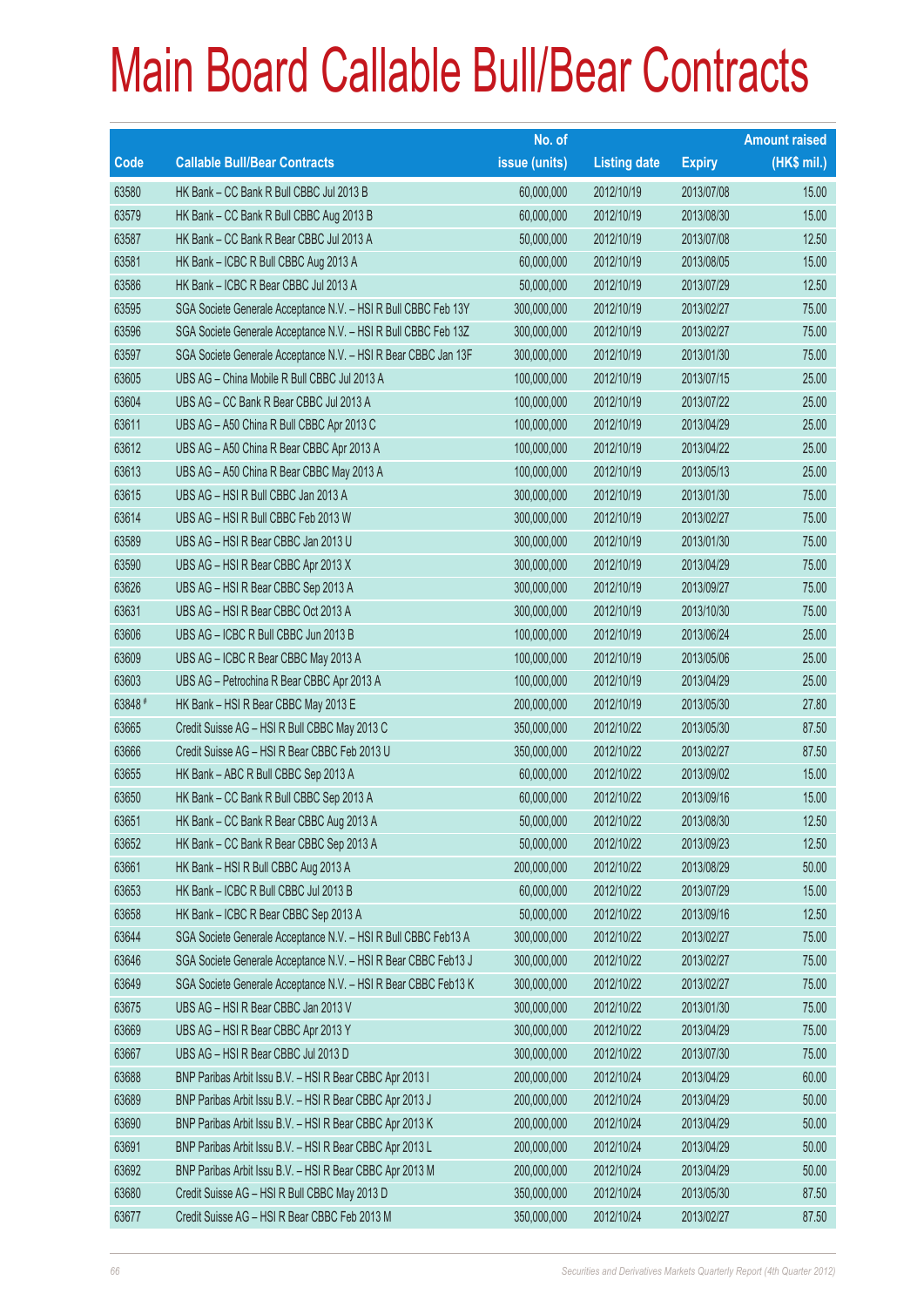|       |                                                                | No. of        |                     |               | <b>Amount raised</b> |
|-------|----------------------------------------------------------------|---------------|---------------------|---------------|----------------------|
| Code  | <b>Callable Bull/Bear Contracts</b>                            | issue (units) | <b>Listing date</b> | <b>Expiry</b> | $(HK$$ mil.)         |
| 63678 | Citigroup Global Mkt H Inc. - HSI R Bull CBBC Sep 2013 B       | 60,000,000    | 2012/10/24          | 2013/09/27    | 15.00                |
| 63699 | UBS AG - HSCEI R Bull CBBC Feb 2013 B                          | 100,000,000   | 2012/10/24          | 2013/02/27    | 25.00                |
| 63700 | UBS AG - HSCEI R Bull CBBC Mar 2013 B                          | 100,000,000   | 2012/10/24          | 2013/03/27    | 25.00                |
| 63698 | UBS AG - HSCEI R Bear CBBC Feb 2013 B                          | 100,000,000   | 2012/10/24          | 2013/02/27    | 25.00                |
| 63695 | UBS AG - HSCEI R Bear CBBC Mar 2013 B                          | 100,000,000   | 2012/10/24          | 2013/03/27    | 25.00                |
| 63694 | UBS AG - HSI R Bull CBBC Feb 2013 X                            | 300,000,000   | 2012/10/24          | 2013/02/27    | 75.00                |
| 63676 | UBS AG - HSI R Bear CBBC Apr 2013 Z                            | 300,000,000   | 2012/10/24          | 2013/04/29    | 75.00                |
| 63755 | BNP Paribas Arbit Issu B.V. - HSI R Bull CBBC Sep 2013 F       | 200,000,000   | 2012/10/25          | 2013/09/27    | 50.00                |
| 63756 | BNP Paribas Arbit Issu B.V. - HSI R Bull CBBC Sep 2013 G       | 200,000,000   | 2012/10/25          | 2013/09/27    | 50.00                |
| 63752 | Credit Suisse AG - HSI R Bull CBBC Jul 2013 A                  | 350,000,000   | 2012/10/25          | 2013/07/30    | 87.50                |
| 63753 | Credit Suisse AG - HSI R Bull CBBC Jul 2013 B                  | 350,000,000   | 2012/10/25          | 2013/07/30    | 87.50                |
| 63754 | Credit Suisse AG - HSI R Bull CBBC Jul 2013 C                  | 350,000,000   | 2012/10/25          | 2013/07/30    | 87.50                |
| 63737 | Credit Suisse AG - HSI R Bear CBBC Mar 2013 V                  | 350,000,000   | 2012/10/25          | 2013/03/27    | 87.50                |
| 63738 | Credit Suisse AG - HSI R Bear CBBC Mar 2013 W                  | 350,000,000   | 2012/10/25          | 2013/03/27    | 87.50                |
| 63730 | Credit Suisse AG - HSI R Bear CBBC Jun 2013 F                  | 350,000,000   | 2012/10/25          | 2013/06/27    | 113.75               |
| 63731 | Credit Suisse AG - HSI R Bear CBBC Jun 2013 G                  | 350,000,000   | 2012/10/25          | 2013/06/27    | 124.25               |
| 63733 | Credit Suisse AG - HSI R Bear CBBC Jul 2013 E                  | 350,000,000   | 2012/10/25          | 2013/07/30    | 119.00               |
| 63734 | Credit Suisse AG - HSI R Bear CBBC Jul 2013 F                  | 350,000,000   | 2012/10/25          | 2013/07/30    | 129.50               |
| 63735 | Credit Suisse AG - HSI R Bear CBBC Aug 2013 A                  | 350,000,000   | 2012/10/25          | 2013/08/29    | 122.50               |
| 63718 | Goldman Sachs SP (Asia) - HSI R Bull CBBC Jan 2013 I           | 150,000,000   | 2012/10/25          | 2013/01/30    | 40.65                |
| 63759 | Goldman Sachs SP (Asia) - HSI R Bull CBBC Jan 2013 J           | 150,000,000   | 2012/10/25          | 2013/01/30    | 37.65                |
| 63760 | Goldman Sachs SP (Asia) - HSI R Bull CBBC Jan 2013 K           | 150,000,000   | 2012/10/25          | 2013/01/30    | 38.40                |
| 63719 | Goldman Sachs SP (Asia) - HSI R Bear CBBC Jan 2013 F           | 150,000,000   | 2012/10/25          | 2013/01/30    | 39.75                |
| 63762 | Goldman Sachs SP (Asia) - HSI R Bear CBBC Jan 2013 G           | 150,000,000   | 2012/10/25          | 2013/01/30    | 38.10                |
| 63763 | Goldman Sachs SP (Asia) - HSI R Bear CBBC Jan 2013 H           | 150,000,000   | 2012/10/25          | 2013/01/30    | 37.65                |
| 63766 | Goldman Sachs SP (Asia) - HSI R Bear CBBC Jan 2013 I           | 150,000,000   | 2012/10/25          | 2013/01/30    | 38.55                |
| 63705 | HK Bank - A50 R Bear CBBC Aug 2013 A                           | 50,000,000    | 2012/10/25          | 2013/08/26    | 12.50                |
| 63707 | HK Bank - HSI R Bear CBBC Dec 2013 A                           | 400,000,000   | 2012/10/25          | 2013/12/30    | 100.00               |
| 63706 | HK Bank - TCH R Bear CBBC Apr 2013 B                           | 50,000,000    | 2012/10/25          | 2013/04/18    | 12.50                |
| 63774 | J P Morgan SP BV - HSI R Bull CBBC May 2013 J                  | 300,000,000   | 2012/10/25          | 2013/05/30    | 75.00                |
| 63776 | J P Morgan SP BV - HSI R Bull CBBC May 2013 K                  | 300,000,000   | 2012/10/25          | 2013/05/30    | 75.00                |
| 63775 | J P Morgan SP BV - HSI R Bull CBBC Jun 2013 G                  | 300,000,000   | 2012/10/25          | 2013/06/27    | 75.00                |
| 63777 | J P Morgan SP BV - HSI R Bull CBBC Jun 2013 H                  | 300,000,000   | 2012/10/25          | 2013/06/27    | 75.00                |
| 63767 | J P Morgan SP BV - HSI R Bear CBBC May 2013 Q                  | 300,000,000   | 2012/10/25          | 2013/05/30    | 75.00                |
| 63772 | J P Morgan SP BV - HSI R Bear CBBC May 2013 R                  | 300,000,000   | 2012/10/25          | 2013/05/30    | 75.00                |
| 63771 | J P Morgan SP BV - HSI R Bear CBBC Jun 2013 B                  | 300,000,000   | 2012/10/25          | 2013/06/27    | 75.00                |
| 63773 | J P Morgan SP BV - HSI R Bear CBBC Jun 2013 C                  | 300,000,000   | 2012/10/25          | 2013/06/27    | 75.00                |
| 63703 | Merrill Lynch Int'l & Co. C.V. - HSI R Bull CBBC Feb 2013 D    | 60,000,000    | 2012/10/25          | 2013/02/27    | 15.00                |
| 63704 | Merrill Lynch Int'l & Co. C.V. - HSI R Bull CBBC Feb 2013 E    | 60,000,000    | 2012/10/25          | 2013/02/27    | 15.00                |
| 63708 | Merrill Lynch Int'l & Co. C.V. - HSI R Bear CBBC Feb 2013 I    | 60,000,000    | 2012/10/25          | 2013/02/27    | 15.00                |
| 63709 | Merrill Lynch Int'l & Co. C.V. - HSI R Bear CBBC Feb 2013 J    | 60,000,000    | 2012/10/25          | 2013/02/27    | 15.00                |
| 63710 | Merrill Lynch Int'l & Co. C.V. - HSI R Bear CBBC Feb 2013 K    | 60,000,000    | 2012/10/25          | 2013/02/27    | 15.00                |
| 63711 | Merrill Lynch Int'l & Co. C.V. - HSI R Bear CBBC Feb 2013 L    | 60,000,000    | 2012/10/25          | 2013/02/27    | 15.00                |
| 63712 | Merrill Lynch Int'l & Co. C.V. - HSI R Bear CBBC Feb 2013 M    | 60,000,000    | 2012/10/25          | 2013/02/27    | 15.00                |
| 63722 | SGA Societe Generale Acceptance N.V. - HSI R Bull CBBC Feb13 B | 300,000,000   | 2012/10/25          | 2013/02/27    | 75.00                |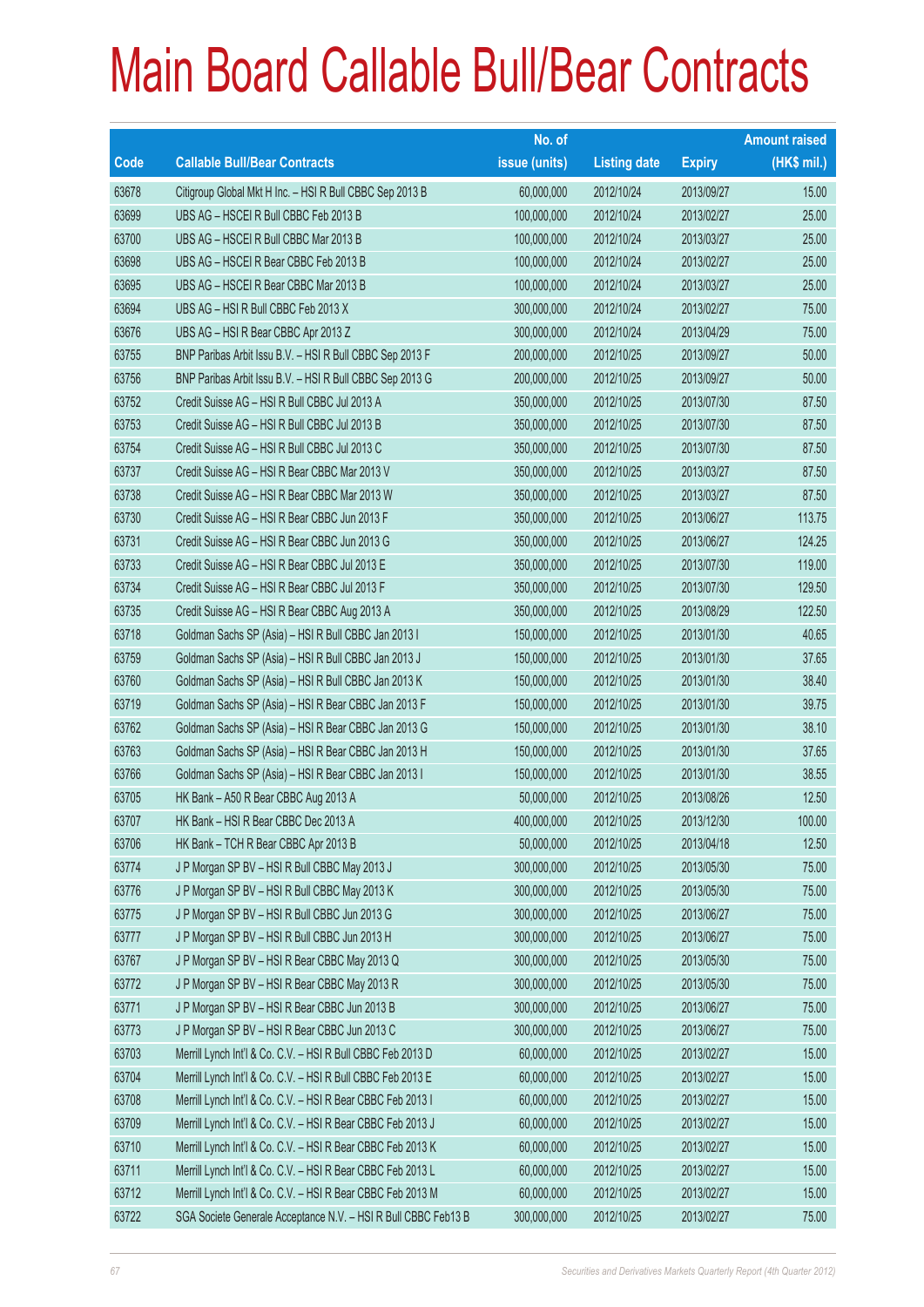|       |                                                                | No. of        |                     |               | <b>Amount raised</b> |
|-------|----------------------------------------------------------------|---------------|---------------------|---------------|----------------------|
| Code  | <b>Callable Bull/Bear Contracts</b>                            | issue (units) | <b>Listing date</b> | <b>Expiry</b> | $(HK$$ mil.)         |
| 63739 | SGA Societe Generale Acceptance N.V. - HSI R Bull CBBC Feb13 L | 300,000,000   | 2012/10/25          | 2013/02/27    | 75.00                |
| 63740 | SGA Societe Generale Acceptance N.V. - HSI R Bull CBBC Feb13 M | 300,000,000   | 2012/10/25          | 2013/02/27    | 75.00                |
| 63724 | SGA Societe Generale Acceptance N.V. - HSI R Bear CBBC Feb13 L | 300,000,000   | 2012/10/25          | 2013/02/27    | 75.00                |
| 63725 | SGA Societe Generale Acceptance N.V. - HSI R Bear CBBC Feb13 M | 300,000,000   | 2012/10/25          | 2013/02/27    | 75.00                |
| 63726 | SGA Societe Generale Acceptance N.V. - HSI R Bear CBBC Feb13 N | 300,000,000   | 2012/10/25          | 2013/02/27    | 75.00                |
| 63729 | SGA Societe Generale Acceptance N.V. - HSI R Bear CBBC Feb13 O | 300,000,000   | 2012/10/25          | 2013/02/27    | 75.00                |
| 63748 | UBS AG - Sinopec Corp R Bear CBBC Apr 2013 B                   | 100,000,000   | 2012/10/25          | 2013/04/29    | 25.00                |
| 63747 | UBS AG - HSCEI R Bear CBBC Apr 2013 A                          | 100,000,000   | 2012/10/25          | 2013/04/29    | 25.00                |
| 63751 | UBS AG - HSI R Bull CBBC Feb 2013 Y                            | 300,000,000   | 2012/10/25          | 2013/02/27    | 75.00                |
| 63749 | UBS AG - HSI R Bull CBBC Apr 2013 N                            | 300,000,000   | 2012/10/25          | 2013/04/29    | 75.00                |
| 63720 | UBS AG - HSI R Bear CBBC Jan 2013 W                            | 300,000,000   | 2012/10/25          | 2013/01/30    | 75.00                |
| 63743 | UBS AG - HSI R Bear CBBC Jan 2013 X                            | 300,000,000   | 2012/10/25          | 2013/01/30    | 75.00                |
| 63745 | UBS AG - HSI R Bear CBBC Mar 2013 A                            | 300,000,000   | 2012/10/25          | 2013/03/27    | 75.00                |
| 63746 | UBS AG - HSI R Bear CBBC Mar 2013 B                            | 300,000,000   | 2012/10/25          | 2013/03/27    | 75.00                |
| 63742 | UBS AG - HSI R Bear CBBC Mar 2013 Z                            | 300,000,000   | 2012/10/25          | 2013/03/27    | 75.00                |
| 63741 | UBS AG - HSI R Bear CBBC Apr 2013 A                            | 300,000,000   | 2012/10/25          | 2013/04/29    | 81.00                |
| 63744 | UBS AG - HSI R Bear CBBC Apr 2013 B                            | 300,000,000   | 2012/10/25          | 2013/04/29    | 75.00                |
| 63791 | BNP Paribas Arbit Issu B.V. - A50 Ch R Bull CBBC Mar 2013 E    | 200,000,000   | 2012/10/26          | 2013/03/27    | 50.00                |
| 63792 | BNP Paribas Arbit Issu B.V. - HSCEI R Bull CBBC May 2013 B     | 200,000,000   | 2012/10/26          | 2013/05/30    | 50.00                |
| 63796 | BNP Paribas Arbit Issu B.V. - HSI R Bull CBBC Sep 2013 H       | 200,000,000   | 2012/10/26          | 2013/09/27    | 50.00                |
| 63793 | BNP Paribas Arbit Issu B.V. - HSI R Bear CBBC Apr 2013 N       | 200,000,000   | 2012/10/26          | 2013/04/29    | 60.00                |
| 63794 | BNP Paribas Arbit Issu B.V. - HSI R Bear CBBC Apr 2013 O       | 200,000,000   | 2012/10/26          | 2013/04/29    | 50.00                |
| 63795 | BNP Paribas Arbit Issu B.V. - HSI R Bear CBBC Apr 2013 P       | 200,000,000   | 2012/10/26          | 2013/04/29    | 50.00                |
| 63846 | BNP Paribas Arbit Issu B.V. - HSI R Bear CBBC Apr 2013 Q       | 200,000,000   | 2012/10/26          | 2013/04/29    | 50.00                |
| 63787 | Credit Suisse AG - HSI R Bull CBBC Apr 2013 F                  | 350,000,000   | 2012/10/26          | 2013/04/29    | 87.50                |
| 63788 | Credit Suisse AG - HSI R Bull CBBC Apr 2013 G                  | 350,000,000   | 2012/10/26          | 2013/04/29    | 87.50                |
| 63789 | Credit Suisse AG - HSI R Bull CBBC Apr 2013 H                  | 350,000,000   | 2012/10/26          | 2013/04/29    | 87.50                |
| 63790 | Credit Suisse AG - HSI R Bull CBBC May 2013 E                  | 350,000,000   | 2012/10/26          | 2013/05/30    | 87.50                |
| 63786 | Credit Suisse AG - HSI R Bear CBBC Jan 2013 J                  | 350,000,000   | 2012/10/26          | 2013/01/30    | 87.50                |
| 63784 | Credit Suisse AG - HSI R Bear CBBC Jan 2013 Z                  | 350,000,000   | 2012/10/26          | 2013/01/30    | 87.50                |
| 63838 | Citigroup Global Mkt H Inc. - HSI R Bull CBBC Sep 2013 C       | 100,000,000   | 2012/10/26          | 2013/09/27    | 25.00                |
| 63845 | Citigroup Global Mkt H Inc. - HSI R Bull CBBC Sep 2013 D       | 100,000,000   | 2012/10/26          | 2013/09/27    | 25.00                |
| 63837 | Citigroup Global Mkt H Inc. - HSI R Bear CBBC Jan 2013 N       | 100,000,000   | 2012/10/26          | 2013/01/30    | 25.00                |
| 63860 | Daiwa Capital Mkt - HSCEI R Bull CBBC May 2013 A               | 80,000,000    | 2012/10/26          | 2013/05/30    | 20.00                |
| 63863 | Daiwa Capital Mkt - HSCEI R Bear CBBC Mar 2013 A               | 80,000,000    | 2012/10/26          | 2013/03/27    | 20.00                |
| 63865 | Daiwa Capital Mkt - HSCEI R Bear CBBC Apr 2013 A               | 80,000,000    | 2012/10/26          | 2013/04/29    | 20.00                |
| 63869 | Daiwa Capital Mkt - HSI R Bull CBBC Mar 2013 I                 | 158,000,000   | 2012/10/26          | 2013/03/27    | 39.50                |
| 63870 | Daiwa Capital Mkt - HSI R Bull CBBC May 2013 D                 | 158,000,000   | 2012/10/26          | 2013/05/30    | 39.50                |
| 63871 | Daiwa Capital Mkt - HSI R Bull CBBC May 2013 E                 | 158,000,000   | 2012/10/26          | 2013/05/30    | 39.50                |
| 63872 | Daiwa Capital Mkt - HSI R Bear CBBC Mar 2013 E                 | 158,000,000   | 2012/10/26          | 2013/03/27    | 39.50                |
| 63873 | Daiwa Capital Mkt - HSI R Bear CBBC Apr 2013 B                 | 158,000,000   | 2012/10/26          | 2013/04/29    | 39.50                |
| 63877 | Daiwa Capital Mkt - HSI R Bear CBBC May 2013 D                 | 158,000,000   | 2012/10/26          | 2013/05/30    | 39.50                |
| 63878 | Daiwa Capital Mkt - HSI R Bear CBBC Jun 2013 C                 | 158,000,000   | 2012/10/26          | 2013/06/27    | 42.66                |
| 63847 | Goldman Sachs SP (Asia) - HSI R Bull CBBC Jan 2013 L           | 150,000,000   | 2012/10/26          | 2013/01/30    | 37.80                |
| 63853 | Goldman Sachs SP (Asia) - HSI R Bear CBBC Jan 2013 J           | 150,000,000   | 2012/10/26          | 2013/01/30    | 39.15                |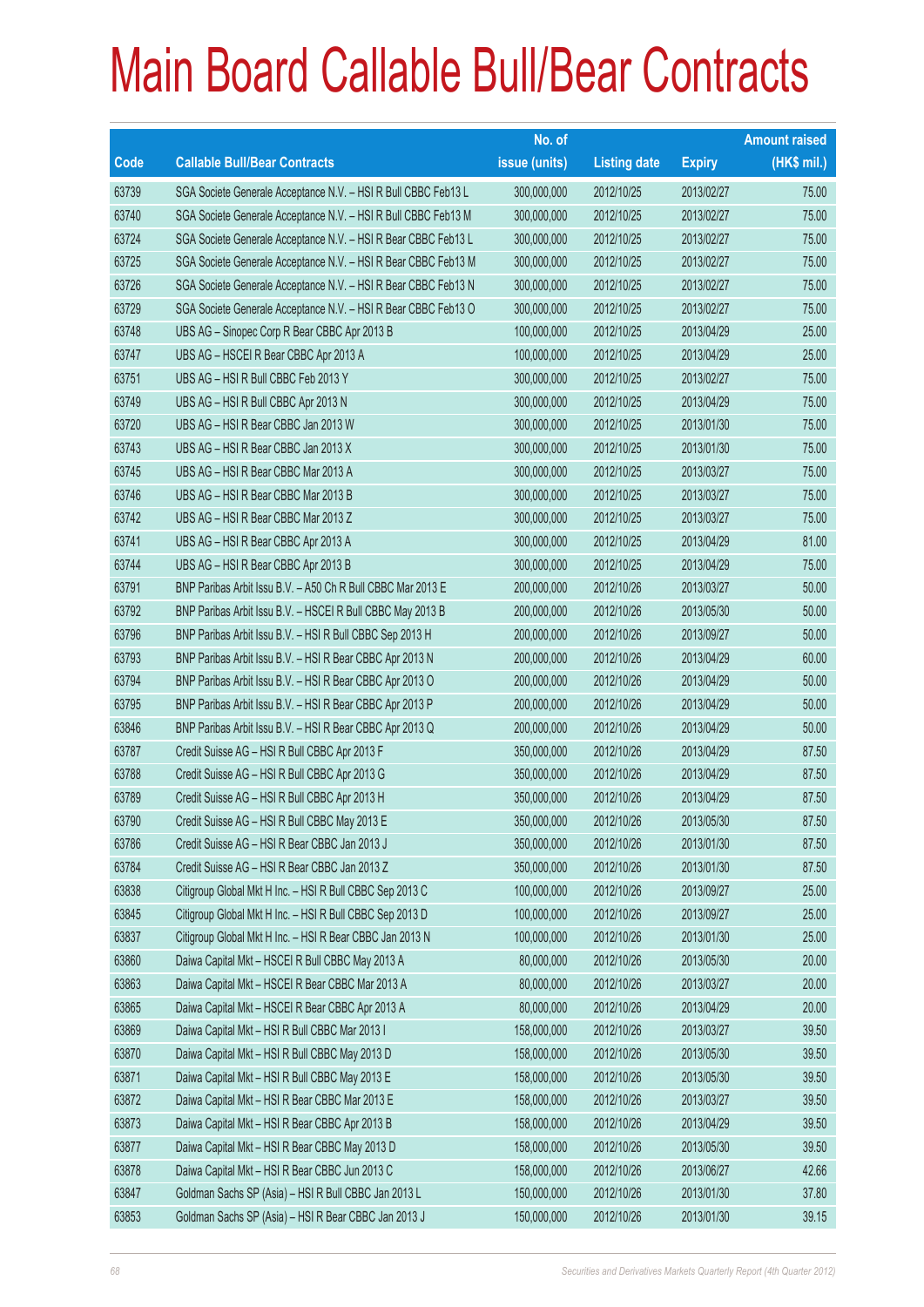|       |                                                                | No. of        |                     |               | <b>Amount raised</b> |
|-------|----------------------------------------------------------------|---------------|---------------------|---------------|----------------------|
| Code  | <b>Callable Bull/Bear Contracts</b>                            | issue (units) | <b>Listing date</b> | <b>Expiry</b> | $(HK$$ mil.)         |
| 63854 | Goldman Sachs SP (Asia) - HSI R Bear CBBC Jan 2013 K           | 150,000,000   | 2012/10/26          | 2013/01/30    | 38.10                |
| 63857 | Goldman Sachs SP (Asia) - HSI R Bear CBBC Jan 2013 L           | 150,000,000   | 2012/10/26          | 2013/01/30    | 37.95                |
| 63778 | HK Bank - A50 R Bear CBBC Sep 2013 A                           | 50,000,000    | 2012/10/26          | 2013/09/23    | 12.50                |
| 63780 | HK Bank - HSI R Bull CBBC May 2013 F                           | 100,000,000   | 2012/10/26          | 2013/05/30    | 25.00                |
| 63781 | HK Bank - HSI R Bull CBBC Aug 2013 B                           | 400,000,000   | 2012/10/26          | 2013/08/29    | 100.00               |
| 63830 | Merrill Lynch Int'l & Co. C.V. - HSI R Bull CBBC Feb 2013 F    | 60,000,000    | 2012/10/26          | 2013/02/27    | 15.00                |
| 63831 | Merrill Lynch Int'l & Co. C.V. - HSI R Bull CBBC Feb 2013 G    | 60,000,000    | 2012/10/26          | 2013/02/27    | 15.00                |
| 63835 | Merrill Lynch Int'l & Co. C.V. - HSI R Bull CBBC Feb 2013 H    | 60,000,000    | 2012/10/26          | 2013/02/27    | 15.00                |
| 63826 | Merrill Lynch Int'l & Co. C.V. - HSI R Bear CBBC Feb 2013 N    | 60,000,000    | 2012/10/26          | 2013/02/27    | 15.00                |
| 63828 | Merrill Lynch Int'l & Co. C.V. - HSI R Bear CBBC Feb 2013 O    | 60,000,000    | 2012/10/26          | 2013/02/27    | 15.00                |
| 63829 | Merrill Lynch Int'l & Co. C.V. - HSI R Bear CBBC Feb 2013 P    | 60,000,000    | 2012/10/26          | 2013/02/27    | 15.00                |
| 63798 | SGA Societe Generale Acceptance N.V. - HSI R Bull CBBC Feb13 P | 300,000,000   | 2012/10/26          | 2013/02/27    | 75.00                |
| 63799 | SGA Societe Generale Acceptance N.V. - HSI R Bull CBBC Feb13 T | 300,000,000   | 2012/10/26          | 2013/02/27    | 75.00                |
| 63797 | SGA Societe Generale Acceptance N.V. - HSI R Bull CBBC Mar13 C | 300,000,000   | 2012/10/26          | 2013/03/27    | 75.00                |
| 63800 | SGA Societe Generale Acceptance N.V. - HSI R Bear CBBC Feb13 P | 300,000,000   | 2012/10/26          | 2013/02/27    | 75.00                |
| 63801 | SGA Societe Generale Acceptance N.V. - HSI R Bear CBBC Feb13 Q | 300,000,000   | 2012/10/26          | 2013/02/27    | 75.00                |
| 63802 | SGA Societe Generale Acceptance N.V. - HSI R Bear CBBC Mar13 A | 300,000,000   | 2012/10/26          | 2013/03/27    | 90.00                |
| 63807 | SGA Societe Generale Acceptance N.V. - HSI R Bear CBBC Mar13 B | 300,000,000   | 2012/10/26          | 2013/03/27    | 99.00                |
| 63819 | UBS AG - AIA R Bull CBBC May 2013 B                            | 100,000,000   | 2012/10/26          | 2013/05/27    | 30.00                |
| 63820 | UBS AG - CC Bank R Bull CBBC Aug 2013 A                        | 100,000,000   | 2012/10/26          | 2013/08/12    | 25.00                |
| 63808 | UBS AG - CNBM R Bull CBBC Jul 2013 A                           | 50,000,000    | 2012/10/26          | 2013/07/29    | 12.50                |
| 63822 | UBS AG - Sinopec Corp R Bull CBBC Jun 2013 B                   | 100,000,000   | 2012/10/26          | 2013/06/03    | 25.00                |
| 63818 | UBS AG - A50 China R Bull CBBC Mar 2013 C                      | 100,000,000   | 2012/10/26          | 2013/03/18    | 25.00                |
| 63817 | UBS AG - A50 China R Bear CBBC Apr 2013 B                      | 100,000,000   | 2012/10/26          | 2013/04/08    | 25.00                |
| 63825 | UBS AG - HSI R Bull CBBC Jan 2013 F                            | 300,000,000   | 2012/10/26          | 2013/01/30    | 75.00                |
| 63823 | UBS AG - HSI R Bull CBBC Apr 2013 O                            | 300,000,000   | 2012/10/26          | 2013/04/29    | 75.00                |
| 63824 | UBS AG - HSI R Bull CBBC May 2013 T                            | 300,000,000   | 2012/10/26          | 2013/05/30    | 75.00                |
| 63811 | UBS AG - HSI R Bear CBBC Feb 2013 H                            | 300,000,000   | 2012/10/26          | 2013/02/27    | 75.00                |
| 63812 | UBS AG - HSI R Bear CBBC Feb 2013 I                            | 300,000,000   | 2012/10/26          | 2013/02/27    | 75.00                |
| 63815 | UBS AG - HSI R Bear CBBC Feb 2013 J                            | 300,000,000   | 2012/10/26          | 2013/02/27    | 75.00                |
| 63816 | UBS AG - HSI R Bear CBBC Feb 2013 K                            | 300,000,000   | 2012/10/26          | 2013/02/27    | 75.00                |
| 63813 | UBS AG - HSI R Bear CBBC Mar 2013 D                            | 300,000,000   | 2012/10/26          | 2013/03/27    | 75.00                |
| 63782 | UBS AG - HSI R Bear CBBC Mar 2013 E                            | 300,000,000   | 2012/10/26          | 2013/03/27    | 75.00                |
| 63810 | UBS AG - HSI R Bear CBBC Mar 2013 F                            | 300,000,000   | 2012/10/26          | 2013/03/27    | 81.00                |
| 63814 | UBS AG - HSI R Bear CBBC Apr 2013 C                            | 300,000,000   | 2012/10/26          | 2013/04/29    | 75.00                |
| 63905 | Credit Suisse AG - HSI R Bull CBBC Jun 2013 E                  | 350,000,000   | 2012/10/29          | 2013/06/27    | 87.50                |
| 63917 | Credit Suisse AG - HSI R Bull CBBC Jun 2013 F                  | 350,000,000   | 2012/10/29          | 2013/06/27    | 87.50                |
| 63906 | Credit Suisse AG - HSI R Bear CBBC Jan 2013 P                  | 350,000,000   | 2012/10/29          | 2013/01/30    | 87.50                |
| 63901 | HK Bank - A50 R Bull CBBC Jun 2013 C                           | 100,000,000   | 2012/10/29          | 2013/06/24    | 25.00                |
| 63900 | HK Bank - HSI R Bull CBBC Jun 2013 F                           | 100,000,000   | 2012/10/29          | 2013/06/27    | 25.00                |
| 63899 | UBS AG - HSCEI R Bull CBBC Jun 2013 C                          | 100,000,000   | 2012/10/29          | 2013/06/27    | 25.00                |
| 63898 | UBS AG - HSCEI R Bear CBBC Mar 2013 C                          | 100,000,000   | 2012/10/29          | 2013/03/27    | 26.00                |
| 63887 | UBS AG - HSI R Bull CBBC Mar 2013 Q                            | 300,000,000   | 2012/10/29          | 2013/03/27    | 75.00                |
| 63886 | UBS AG - HSI R Bull CBBC Apr 2013 P                            | 300,000,000   | 2012/10/29          | 2013/04/29    | 75.00                |
| 63918 | UBS AG - HSI R Bull CBBC May 2013 U                            | 300,000,000   | 2012/10/29          | 2013/05/30    | 75.00                |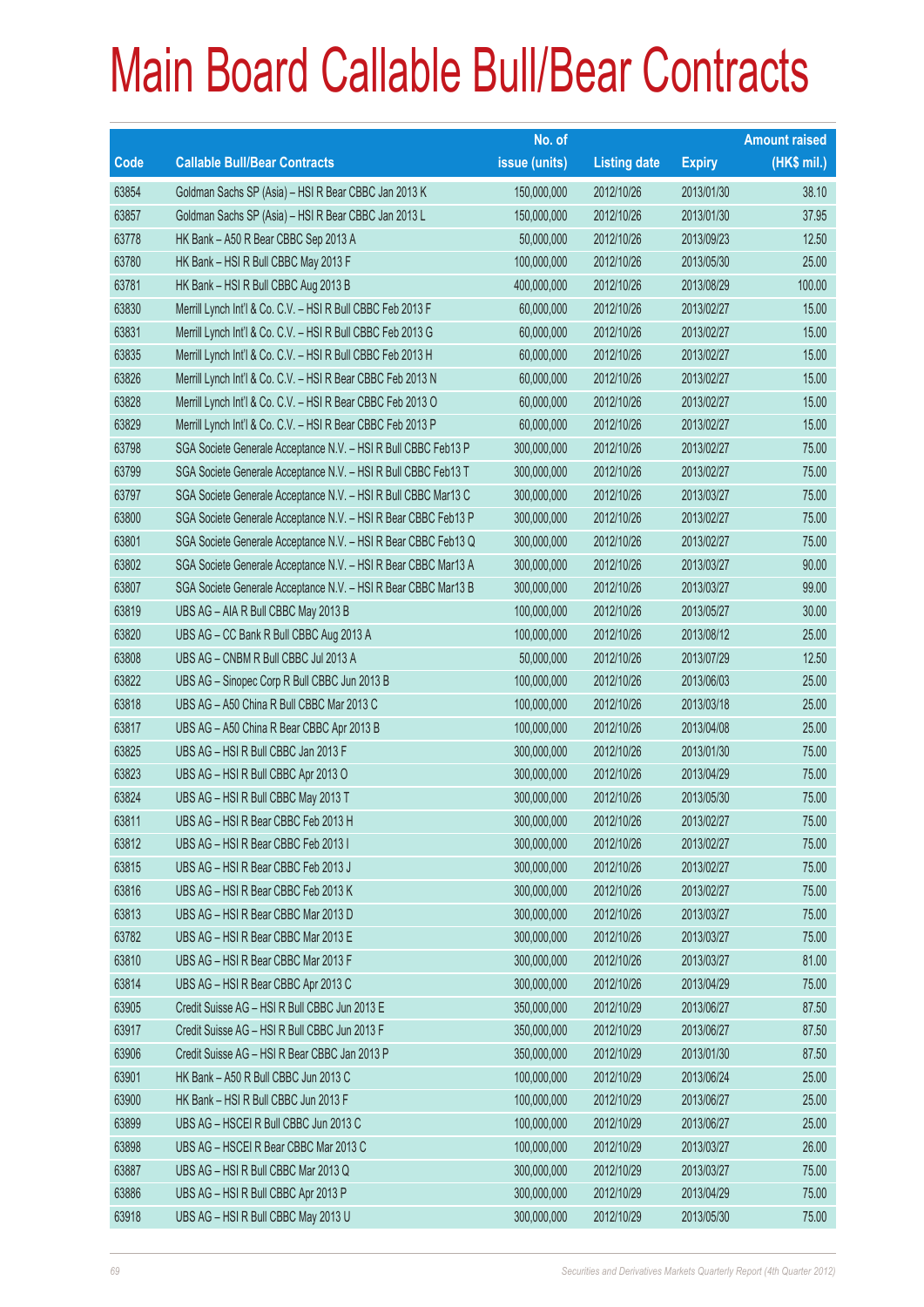|       |                                                                | No. of        |                     |               | <b>Amount raised</b> |
|-------|----------------------------------------------------------------|---------------|---------------------|---------------|----------------------|
| Code  | <b>Callable Bull/Bear Contracts</b>                            | issue (units) | <b>Listing date</b> | <b>Expiry</b> | $(HK$$ mil.)         |
| 63888 | UBS AG - HSI R Bull CBBC Jul 2013 F                            | 300,000,000   | 2012/10/29          | 2013/07/30    | 75.00                |
| 63896 | UBS AG - HSI R Bull CBBC Aug 2013 E                            | 300,000,000   | 2012/10/29          | 2013/08/29    | 75.00                |
| 63895 | UBS AG - HSI R Bull CBBC Sep 2013 D                            | 300,000,000   | 2012/10/29          | 2013/09/27    | 75.00                |
| 63915 | UBS AG - HSI R Bear CBBC May 2013 M                            | 300,000,000   | 2012/10/29          | 2013/05/30    | 75.00                |
| 63884 | UBS AG - HSI R Bear CBBC Sep 2013 B                            | 300,000,000   | 2012/10/29          | 2013/09/27    | 75.00                |
| 63880 | UBS AG - HSI R Bear CBBC Oct 2013 B                            | 300,000,000   | 2012/10/29          | 2013/10/30    | 75.00                |
| 63879 | UBS AG - HSI R Bear CBBC Nov 2013 A                            | 300,000,000   | 2012/10/29          | 2013/11/28    | 75.00                |
| 63981 | BNP Paribas Arbit Issu B.V. - HSI R Bull CBBC Sep 2013 I       | 200,000,000   | 2012/10/30          | 2013/09/27    | 50.00                |
| 63983 | BNP Paribas Arbit Issu B.V. - HSI R Bull CBBC Sep 2013 J       | 200,000,000   | 2012/10/30          | 2013/09/27    | 50.00                |
| 63964 | Credit Suisse AG - HSI R Bull CBBC Jan 2013 W                  | 350,000,000   | 2012/10/30          | 2013/01/30    | 87.50                |
| 63979 | Credit Suisse AG - HSI R Bull CBBC May 2013 F                  | 350,000,000   | 2012/10/30          | 2013/05/30    | 87.50                |
| 63980 | Credit Suisse AG - HSI R Bull CBBC May 2013 G                  | 350,000,000   | 2012/10/30          | 2013/05/30    | 87.50                |
| 63971 | Credit Suisse AG - HSI R Bear CBBC Jan 2013 D                  | 350,000,000   | 2012/10/30          | 2013/01/30    | 87.50                |
| 63969 | Credit Suisse AG - HSI R Bear CBBC Jan 2013 Q                  | 350,000,000   | 2012/10/30          | 2013/01/30    | 87.50                |
| 63950 | HK Bank - China Mobile R Bear CBBC Jun 2013 A                  | 50,000,000    | 2012/10/30          | 2013/06/24    | 12.50                |
| 63939 | HK Bank - China Life R Bear CBBC Jul 2013 A                    | 50,000,000    | 2012/10/30          | 2013/07/29    | 17.50                |
| 63937 | HK Bank - CNBM R Bear CBBC Sep 2013 A                          | 50,000,000    | 2012/10/30          | 2013/09/09    | 14.00                |
| 63963 | HK Bank - China Shenhua R Bull CBBC Aug 2013 A                 | 40,000,000    | 2012/10/30          | 2013/08/29    | 10.00                |
| 63952 | HK Bank - China Shenhua R Bear CBBC Aug 2013 A                 | 40,000,000    | 2012/10/30          | 2013/08/29    | 10.00                |
| 63951 | HK Bank - Evergrande R Bull CBBC Sep 2013 A                    | 50,000,000    | 2012/10/30          | 2013/09/16    | 12.50                |
| 63940 | HK Bank - A50 R Bear CBBC Jul 2013 A                           | 50,000,000    | 2012/10/30          | 2013/07/29    | 12.50                |
| 63936 | HK Bank - HSI R Bear CBBC Sep 2013 B                           | 100,000,000   | 2012/10/30          | 2013/09/27    | 25.00                |
| 63919 | SGA Societe Generale Acceptance N.V. - HSI R Bull CBBC Mar13 D | 300,000,000   | 2012/10/30          | 2013/03/27    | 75.00                |
| 63920 | SGA Societe Generale Acceptance N.V. - HSI R Bull CBBC Mar13 E | 300,000,000   | 2012/10/30          | 2013/03/27    | 75.00                |
| 63924 | SGA Societe Generale Acceptance N.V. - HSI R Bear CBBC Jan13 G | 300,000,000   | 2012/10/30          | 2013/01/30    | 75.00                |
| 63930 | SGA Societe Generale Acceptance N.V. - HSI R Bear CBBC Feb13 R | 300,000,000   | 2012/10/30          | 2013/02/27    | 75.00                |
| 63931 | SGA Societe Generale Acceptance N.V. - HSI R Bear CBBC Feb13 S | 300,000,000   | 2012/10/30          | 2013/02/27    | 75.00                |
| 63934 | SGA Societe Generale Acceptance N.V. - HSI R Bear CBBC Mar13 C | 300,000,000   | 2012/10/30          | 2013/03/27    | 105.00               |
| 63935 | SGA Societe Generale Acceptance N.V. - HSI R Bear CBBC Mar13 D | 300,000,000   | 2012/10/30          | 2013/03/27    | 112.50               |
| 63984 | UBS AG - HKEx R Bull CBBC May 2013 C                           | 100,000,000   | 2012/10/30          | 2013/05/13    | 25.00                |
| 63985 | UBS AG - HKEx R Bear CBBC May 2013 A                           | 100,000,000   | 2012/10/30          | 2013/05/20    | 35.50                |
| 63986 | UBS AG - HSI R Bull CBBC Jun 2013 U                            | 300,000,000   | 2012/10/30          | 2013/06/27    | 75.00                |
| 63972 | UBS AG - HSI R Bear CBBC Apr 2013 E                            | 300,000,000   | 2012/10/30          | 2013/04/29    | 75.00                |
| 63977 | UBS AG - HSI R Bear CBBC May 2013 N                            | 300,000,000   | 2012/10/30          | 2013/05/30    | 75.00                |
| 64053 | BNP Paribas Arbit Issu B.V. - HSI R Bull CBBC Sep 2013 K       | 200,000,000   | 2012/10/31          | 2013/09/27    | 50.00                |
| 64051 | Credit Suisse AG - HSI R Bull CBBC Jun 2013 G                  | 350,000,000   | 2012/10/31          | 2013/06/27    | 87.50                |
| 64052 | Credit Suisse AG - HSI R Bull CBBC Jun 2013 H                  | 350,000,000   | 2012/10/31          | 2013/06/27    | 87.50                |
| 63997 | Credit Suisse AG - HSI R Bull CBBC Aug 2013 A                  | 350,000,000   | 2012/10/31          | 2013/08/29    | 87.50                |
| 64044 | Credit Suisse AG - HSI R Bear CBBC Feb 2013 S                  | 350,000,000   | 2012/10/31          | 2013/02/27    | 87.50                |
| 63987 | Credit Suisse AG - HSI R Bear CBBC Aug 2013 B                  | 350,000,000   | 2012/10/31          | 2013/08/29    | 94.50                |
| 63988 | Credit Suisse AG - HSI R Bear CBBC Aug 2013 C                  | 350,000,000   | 2012/10/31          | 2013/08/29    | 115.50               |
| 63995 | Credit Suisse AG - HSI R Bear CBBC Aug 2013 D                  | 350,000,000   | 2012/10/31          | 2013/08/29    | 122.50               |
| 64034 | Citigroup Global Mkt H Inc. - HSI R Bull CBBC Sep 2013 E       | 100,000,000   | 2012/10/31          | 2013/09/27    | 25.00                |
| 64031 | Daiwa Capital Mkt - HSI R Bull CBBC Apr 2013 C                 | 158,000,000   | 2012/10/31          | 2013/04/29    | 39.50                |
| 64032 | Daiwa Capital Mkt - HSI R Bull CBBC May 2013 F                 | 158,000,000   | 2012/10/31          | 2013/05/30    | 39.50                |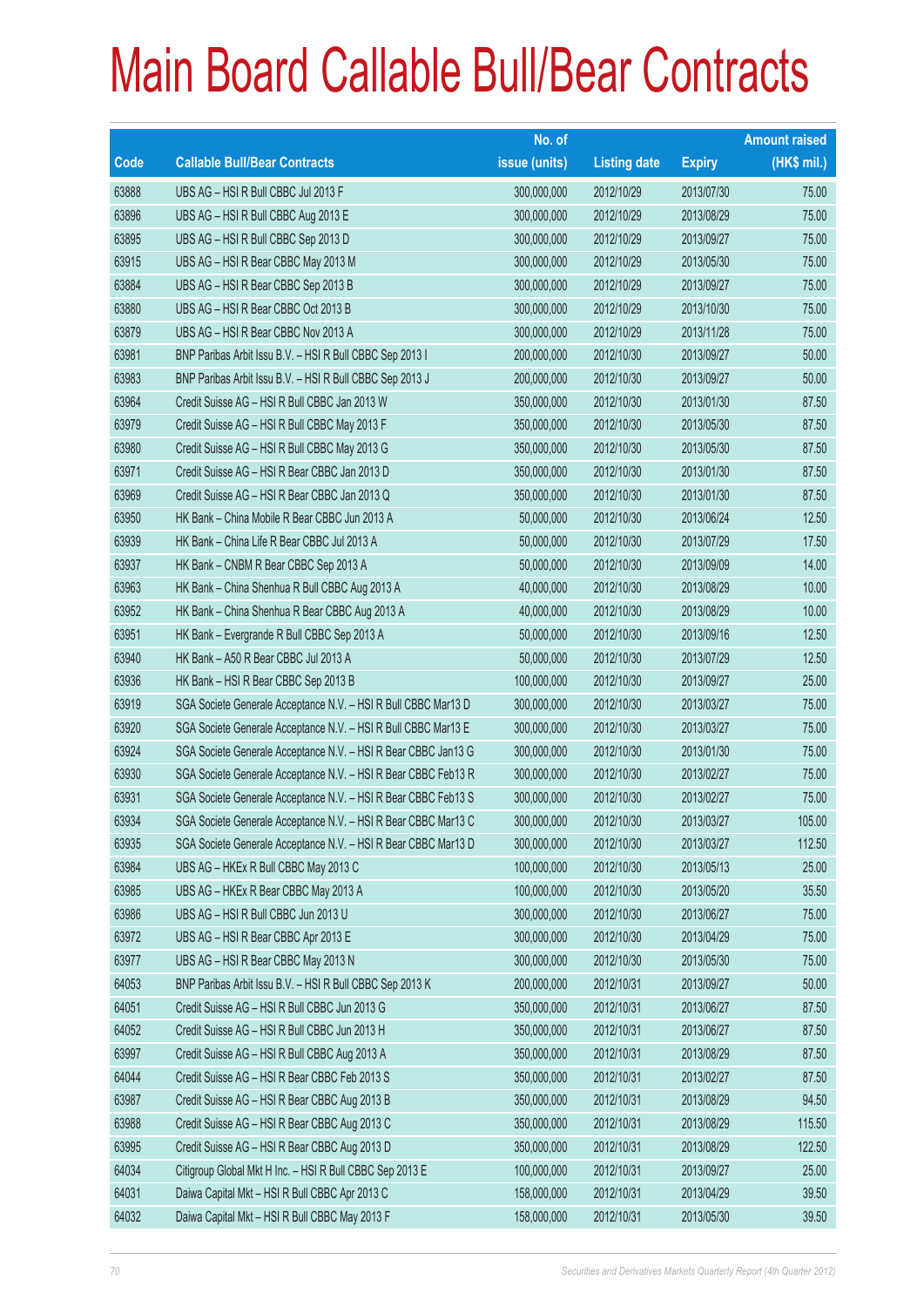|       |                                                                | No. of        |                     |               | <b>Amount raised</b> |
|-------|----------------------------------------------------------------|---------------|---------------------|---------------|----------------------|
| Code  | <b>Callable Bull/Bear Contracts</b>                            | issue (units) | <b>Listing date</b> | <b>Expiry</b> | $(HK$$ mil.)         |
| 63998 | HK Bank - China Life R Bull CBBC Jul 2013 A                    | 50,000,000    | 2012/10/31          | 2013/07/08    | 20.00                |
| 64008 | HK Bank - CNBM R Bull CBBC Jun 2013 A                          | 50,000,000    | 2012/10/31          | 2013/06/24    | 12.50                |
| 63999 | HK Bank - CNOOC R Bear CBBC Jul 2013 A                         | 50,000,000    | 2012/10/31          | 2013/07/15    | 15.00                |
| 64000 | HK Bank - Sinopec Corp R Bull CBBC Jul 2013 A                  | 50,000,000    | 2012/10/31          | 2013/07/29    | 12.50                |
| 64010 | HK Bank - HSCEI R Bull CBBC May 2013 A                         | 68,000,000    | 2012/10/31          | 2013/05/30    | 17.00                |
| 64001 | HK Bank - PetCh R Bull CBBC Jul 2013 A                         | 50,000,000    | 2012/10/31          | 2013/07/22    | 12.50                |
| 64002 | HK Bank - PetCh R Bear CBBC Jul 2013 A                         | 50,000,000    | 2012/10/31          | 2013/07/22    | 12.50                |
| 64038 | Merrill Lynch Int'l & Co. C.V. - HSI R Bull CBBC Mar 2013 A    | 60,000,000    | 2012/10/31          | 2013/03/27    | 15.00                |
| 64041 | Merrill Lynch Int'l & Co. C.V. - HSI R Bull CBBC Mar 2013 B    | 60,000,000    | 2012/10/31          | 2013/03/27    | 15.00                |
| 64043 | Merrill Lynch Int'l & Co. C.V. - HSI R Bull CBBC Mar 2013 C    | 60,000,000    | 2012/10/31          | 2013/03/27    | 15.00                |
| 64017 | SGA Societe Generale Acceptance N.V. - HSI R Bull CBBC Mar13 F | 300,000,000   | 2012/10/31          | 2013/03/27    | 75.00                |
| 64019 | SGA Societe Generale Acceptance N.V. - HSI R Bull CBBC Mar13 G | 300,000,000   | 2012/10/31          | 2013/03/27    | 75.00                |
| 64014 | SGA Societe Generale Acceptance N.V. - HSI R Bear CBBC Feb13 T | 300,000,000   | 2012/10/31          | 2013/02/27    | 75.00                |
| 64016 | SGA Societe Generale Acceptance N.V. - HSI R Bear CBBC Feb13 U | 300,000,000   | 2012/10/31          | 2013/02/27    | 75.00                |
| 64013 | SGA Societe Generale Acceptance N.V. - HSI R Bear CBBC Mar13 E | 300,000,000   | 2012/10/31          | 2013/03/27    | 111.00               |
| 64028 | UBS AG - HSI R Bull CBBC Feb 2013 Z                            | 300,000,000   | 2012/10/31          | 2013/02/27    | 75.00                |
| 64023 | UBS AG - HSI R Bull CBBC Jul 2013 G                            | 300,000,000   | 2012/10/31          | 2013/07/30    | 75.00                |
| 64022 | UBS AG - HSI R Bear CBBC Mar 2013 H                            | 300,000,000   | 2012/10/31          | 2013/03/27    | 75.00                |
| 64100 | Credit Suisse AG - HSI R Bull CBBC May 2013 H                  | 350,000,000   | 2012/11/01          | 2013/05/30    | 87.50                |
| 64101 | Credit Suisse AG - HSI R Bull CBBC May 2013 I                  | 350,000,000   | 2012/11/01          | 2013/05/30    | 87.50                |
| 64077 | Credit Suisse AG - HSI R Bull CBBC Jul 2013 D                  | 350,000,000   | 2012/11/01          | 2013/07/30    | 87.50                |
| 64078 | Credit Suisse AG - HSI R Bull CBBC Jul 2013 E                  | 350,000,000   | 2012/11/01          | 2013/07/30    | 87.50                |
| 64079 | Credit Suisse AG - HSI R Bear CBBC Feb 2013 V                  | 350,000,000   | 2012/11/01          | 2013/02/27    | 87.50                |
| 64067 | HK Bank - Anhui Conch R Bull CBBC Dec 2013 B                   | 50,000,000    | 2012/11/01          | 2013/12/20    | 12.50                |
| 64074 | HK Bank - AIA R Bull CBBC Sep 2013 A                           | 50,000,000    | 2012/11/01          | 2013/09/30    | 12.50                |
| 64066 | HK Bank - AIA R Bear CBBC Jun 2013 A                           | 50,000,000    | 2012/11/01          | 2013/06/24    | 12.50                |
| 64071 | HK Bank - Minsheng Bank R Bull CBBC Oct 2013 A                 | 40,000,000    | 2012/11/01          | 2013/10/21    | 10.00                |
| 64054 | HK Bank - HKEx R Bull CBBC Sep 2013 A                          | 60,000,000    | 2012/11/01          | 2013/09/23    | 15.00                |
| 64056 | HK Bank - HKEx R Bear CBBC Jul 2013 A                          | 50,000,000    | 2012/11/01          | 2013/07/08    | 14.00                |
| 64075 | HK Bank - HSI R Bull CBBC Aug 2013 C                           | 100,000,000   | 2012/11/01          | 2013/08/29    | 25.00                |
| 64072 | HK Bank - TCH R Bear CBBC Apr 2013 C                           | 50,000,000    | 2012/11/01          | 2013/04/22    | 12.50                |
| 64091 | UBS AG - ABC R Bull CBBC Aug 2013 A                            | 100,000,000   | 2012/11/01          | 2013/08/26    | 25.00                |
| 64080 | UBS AG - AIA R Bear CBBC Apr 2013 A                            | 100,000,000   | 2012/11/01          | 2013/04/22    | 36.00                |
| 64097 | UBS AG - Cheung Kong R Bull CBBC Jun 2013 B                    | 100,000,000   | 2012/11/01          | 2013/06/10    | 25.00                |
| 64076 | UBS AG - HSI R Bull CBBC May 2013 V                            | 300,000,000   | 2012/11/01          | 2013/05/30    | 75.00                |
| 64112 | UBS AG - HSI R Bull CBBC Jun 2013 V                            | 300,000,000   | 2012/11/01          | 2013/06/27    | 75.00                |
| 64102 | UBS AG - HSI R Bear CBBC Feb 2013 L                            | 300,000,000   | 2012/11/01          | 2013/02/27    | 75.00                |
| 64096 | UBS AG - TCH R Bull CBBC Jun 2013 B                            | 100,000,000   | 2012/11/01          | 2013/06/17    | 25.00                |
| 64092 | UBS AG - TCH R Bear CBBC Jun 2013 A                            | 100,000,000   | 2012/11/01          | 2013/06/17    | 57.00                |
| 64151 | BNP Paribas Arbit Issu B.V. - HSI R Bear CBBC Apr 2013 R       | 200,000,000   | 2012/11/02          | 2013/04/29    | 50.00                |
| 64152 | BNP Paribas Arbit Issu B.V. - HSI R Bear CBBC Apr 2013 S       | 200,000,000   | 2012/11/02          | 2013/04/29    | 50.00                |
| 64154 | BNP Paribas Arbit Issu B.V. - HSI R Bear CBBC Apr 2013 T       | 200,000,000   | 2012/11/02          | 2013/04/29    | 50.00                |
| 64130 | Credit Suisse AG - HSI R Bull CBBC Aug 2013 B                  | 350,000,000   | 2012/11/02          | 2013/08/29    | 87.50                |
| 64147 | Credit Suisse AG - HSI R Bear CBBC Feb 2013 W                  | 350,000,000   | 2012/11/02          | 2013/02/27    | 87.50                |
| 64148 | Credit Suisse AG - HSI R Bear CBBC Feb 2013 X                  | 350,000,000   | 2012/11/02          | 2013/02/27    | 87.50                |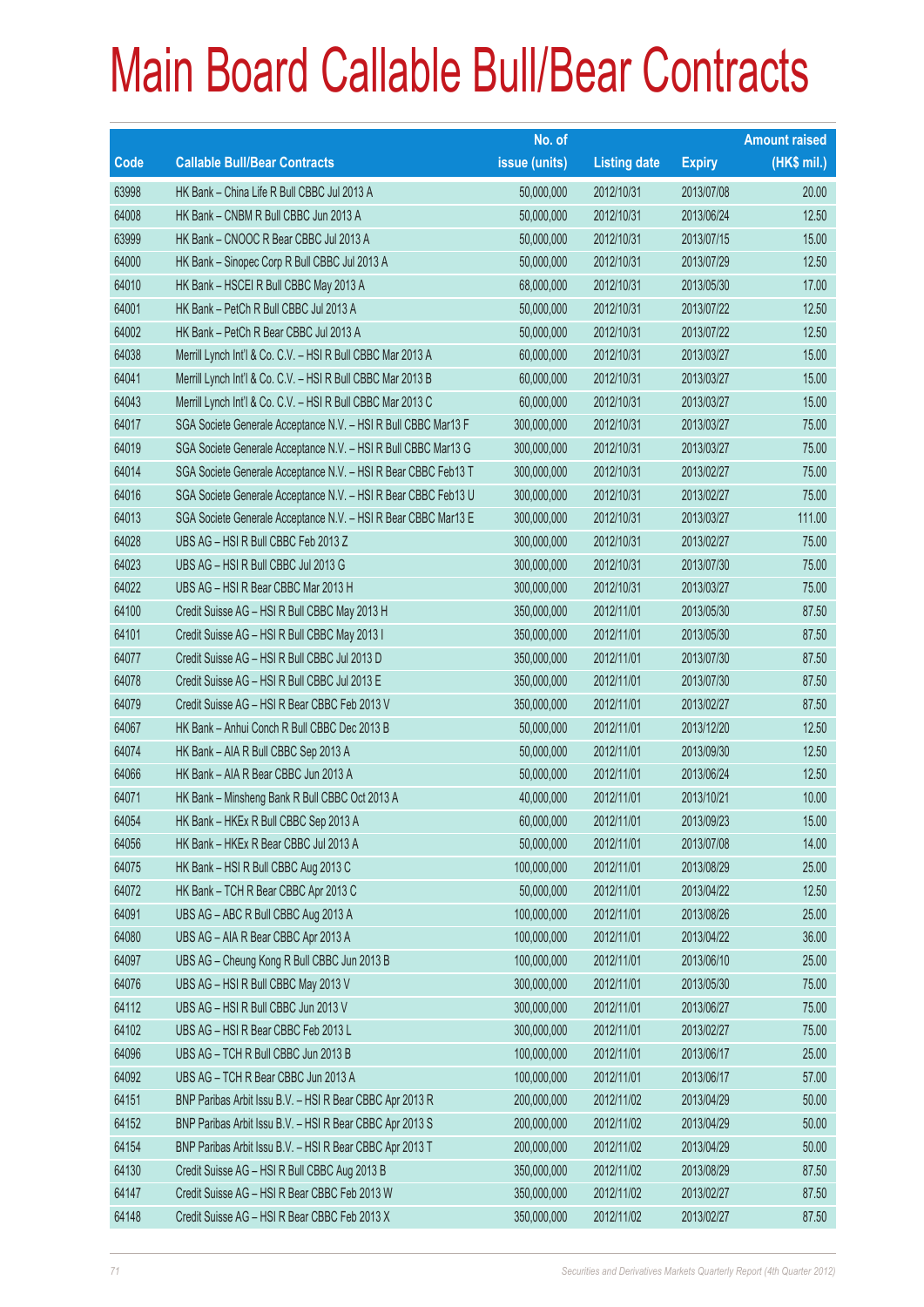|       |                                                                | No. of        |                     |               | <b>Amount raised</b> |
|-------|----------------------------------------------------------------|---------------|---------------------|---------------|----------------------|
| Code  | <b>Callable Bull/Bear Contracts</b>                            | issue (units) | <b>Listing date</b> | <b>Expiry</b> | (HK\$ mil.)          |
| 64144 | Citigroup Global Mkt H Inc. - HSI R Bear CBBC Feb 2013 A       | 100,000,000   | 2012/11/02          | 2013/02/27    | 25.00                |
| 64113 | HK Bank - Cheung Kong R Bull CBBC Aug 2013 A                   | 60,000,000    | 2012/11/02          | 2013/08/23    | 15.00                |
| 64114 | HK Bank - Cheung Kong R Bear CBBC Jul 2013 A                   | 50,000,000    | 2012/11/02          | 2013/07/12    | 13.50                |
| 64123 | HK Bank - China Life R Bear CBBC Aug 2013 A                    | 50,000,000    | 2012/11/02          | 2013/08/26    | 12.50                |
| 64117 | HK Bank - CNOOC R Bear CBBC Jun 2013 A                         | 50,000,000    | 2012/11/02          | 2013/06/17    | 12.50                |
| 64118 | HK Bank - Galaxy Ent R Bull CBBC Jun 2013 B                    | 40,000,000    | 2012/11/02          | 2013/06/24    | 12.00                |
| 64124 | HK Bank - HSCEI R Bear CBBC Aug 2013 B                         | 68,000,000    | 2012/11/02          | 2013/08/29    | 17.00                |
| 64127 | HK Bank - HSI R Bear CBBC Nov 2013 A                           | 100,000,000   | 2012/11/02          | 2013/11/28    | 25.00                |
| 64116 | HK Bank - Hutchison R Bear CBBC Jun 2013 A                     | 50,000,000    | 2012/11/02          | 2013/06/24    | 12.50                |
| 64132 | SGA Societe Generale Acceptance N.V. - HSI R Bull CBBC Mar13 H | 300,000,000   | 2012/11/02          | 2013/03/27    | 75.00                |
| 64142 | SGA Societe Generale Acceptance N.V. - HSI R Bear CBBC Feb13 V | 300,000,000   | 2012/11/02          | 2013/02/27    | 75.00                |
| 64143 | SGA Societe Generale Acceptance N.V. - HSI R Bear CBBC Feb13 W | 300,000,000   | 2012/11/02          | 2013/02/27    | 75.00                |
| 64149 | UBS AG - HSI R Bear CBBC Feb 2013 G                            | 300,000,000   | 2012/11/02          | 2013/02/27    | 75.00                |
| 64150 | UBS AG - HSI R Bear CBBC Apr 2013 F                            | 300,000,000   | 2012/11/02          | 2013/04/29    | 75.00                |
| 64195 | BNP Paribas Arbit Issu B.V. - HSI R Bull CBBC Sep 2013 L       | 200,000,000   | 2012/11/05          | 2013/09/27    | 50.00                |
| 64179 | Credit Suisse AG - HSI R Bull CBBC May 2013 J                  | 350,000,000   | 2012/11/05          | 2013/05/30    | 87.50                |
| 64180 | Credit Suisse AG - HSI R Bear CBBC Mar 2013 X                  | 350,000,000   | 2012/11/05          | 2013/03/27    | 87.50                |
| 64181 | Credit Suisse AG - HSI R Bear CBBC Mar 2013 Y                  | 350,000,000   | 2012/11/05          | 2013/03/27    | 87.50                |
| 64198 | Goldman Sachs SP (Asia) - HSI R Bear CBBC Feb 2013 A           | 100,000,000   | 2012/11/05          | 2013/02/27    | 25.30                |
| 64201 | Goldman Sachs SP (Asia) - HSI R Bear CBBC Feb 2013 B           | 100,000,000   | 2012/11/05          | 2013/02/27    | 25.20                |
| 64157 | HK Bank - China Mobile R Bull CBBC Oct 2013 A                  | 60,000,000    | 2012/11/05          | 2013/10/21    | 15.00                |
| 64162 | HK Bank - China Mobile R Bull CBBC Oct 2013 B                  | 60,000,000    | 2012/11/05          | 2013/10/07    | 15.00                |
| 64156 | HK Bank - A50 R Bear CBBC Jun 2013 A                           | 50,000,000    | 2012/11/05          | 2013/06/17    | 12.50                |
| 64164 | HK Bank - HKEx R Bear CBBC Jun 2013 A                          | 50,000,000    | 2012/11/05          | 2013/06/03    | 12.50                |
| 64186 | SGA Societe Generale Acceptance N.V. - HSI R Bull CBBC Feb13 L | 300,000,000   | 2012/11/05          | 2013/02/27    | 75.00                |
| 64187 | SGA Societe Generale Acceptance N.V. - HSI R Bear CBBC Feb13 X | 300,000,000   | 2012/11/05          | 2013/02/27    | 75.00                |
| 64188 | SGA Societe Generale Acceptance N.V. - HSI R Bear CBBC Feb13 Y | 300,000,000   | 2012/11/05          | 2013/02/27    | 75.00                |
| 64190 | UBS AG - China Mobile R Bull CBBC Aug 2013 A                   | 100,000,000   | 2012/11/05          | 2013/08/12    | 25.00                |
| 64194 | UBS AG - Cheung Kong R Bull CBBC Jul 2013 A                    | 100,000,000   | 2012/11/05          | 2013/07/08    | 25.00                |
| 64193 | UBS AG - Cheung Kong R Bear CBBC Apr 2013 B                    | 100,000,000   | 2012/11/05          | 2013/04/15    | 25.00                |
| 64189 | UBS AG - Evergrande R Bull CBBC Jul 2013 B                     | 50,000,000    | 2012/11/05          | 2013/07/29    | 12.50                |
| 64167 | UBS AG - HSI R Bull CBBC Jun 2013 W                            | 300,000,000   | 2012/11/05          | 2013/06/27    | 75.00                |
| 64197 | UBS AG - HSI R Bear CBBC Mar 2013 C                            | 300,000,000   | 2012/11/05          | 2013/03/27    | 75.00                |
| 64192 | UBS AG - Hutchison R Bull CBBC Jul 2013 A                      | 100,000,000   | 2012/11/05          | 2013/07/22    | 25.00                |
| 64191 | UBS AG - SHK Ppt R Bear CBBC Apr 2013 B                        | 100,000,000   | 2012/11/05          | 2013/04/08    | 25.00                |
| 64241 | BNP Paribas Arbit Issu B.V. - HSI R Bear CBBC Apr 2013 U       | 200,000,000   | 2012/11/06          | 2013/04/29    | 50.00                |
| 64218 | Credit Suisse AG - HKEx R Bull CBBC Feb 2013 A                 | 50,000,000    | 2012/11/06          | 2013/02/22    | 12.50                |
| 64219 | Credit Suisse AG - HKEx R Bear CBBC Feb 2013 A                 | 50,000,000    | 2012/11/06          | 2013/02/22    | 12.50                |
| 64220 | Credit Suisse AG - HKEx R Bear CBBC Feb 2013 B                 | 50,000,000    | 2012/11/06          | 2013/02/22    | 12.50                |
| 64228 | Credit Suisse AG - HSI R Bull CBBC Jul 2013 F                  | 350,000,000   | 2012/11/06          | 2013/07/30    | 87.50                |
| 64238 | Credit Suisse AG - HSI R Bear CBBC Feb 2013 Y                  | 350,000,000   | 2012/11/06          | 2013/02/27    | 87.50                |
| 64216 | Credit Suisse AG - TCH R Bull CBBC Feb 2013 C                  | 50,000,000    | 2012/11/06          | 2013/02/22    | 12.50                |
| 64217 | Credit Suisse AG - TCH R Bull CBBC Feb 2013 D                  | 50,000,000    | 2012/11/06          | 2013/02/22    | 12.50                |
| 64204 | HK Bank - China Tel R Bull CBBC Jul 2013 A                     | 40,000,000    | 2012/11/06          | 2013/07/29    | 10.00                |
| 64205 | HK Bank - China Tel R Bear CBBC Jul 2013 A                     | 40,000,000    | 2012/11/06          | 2013/07/29    | 10.00                |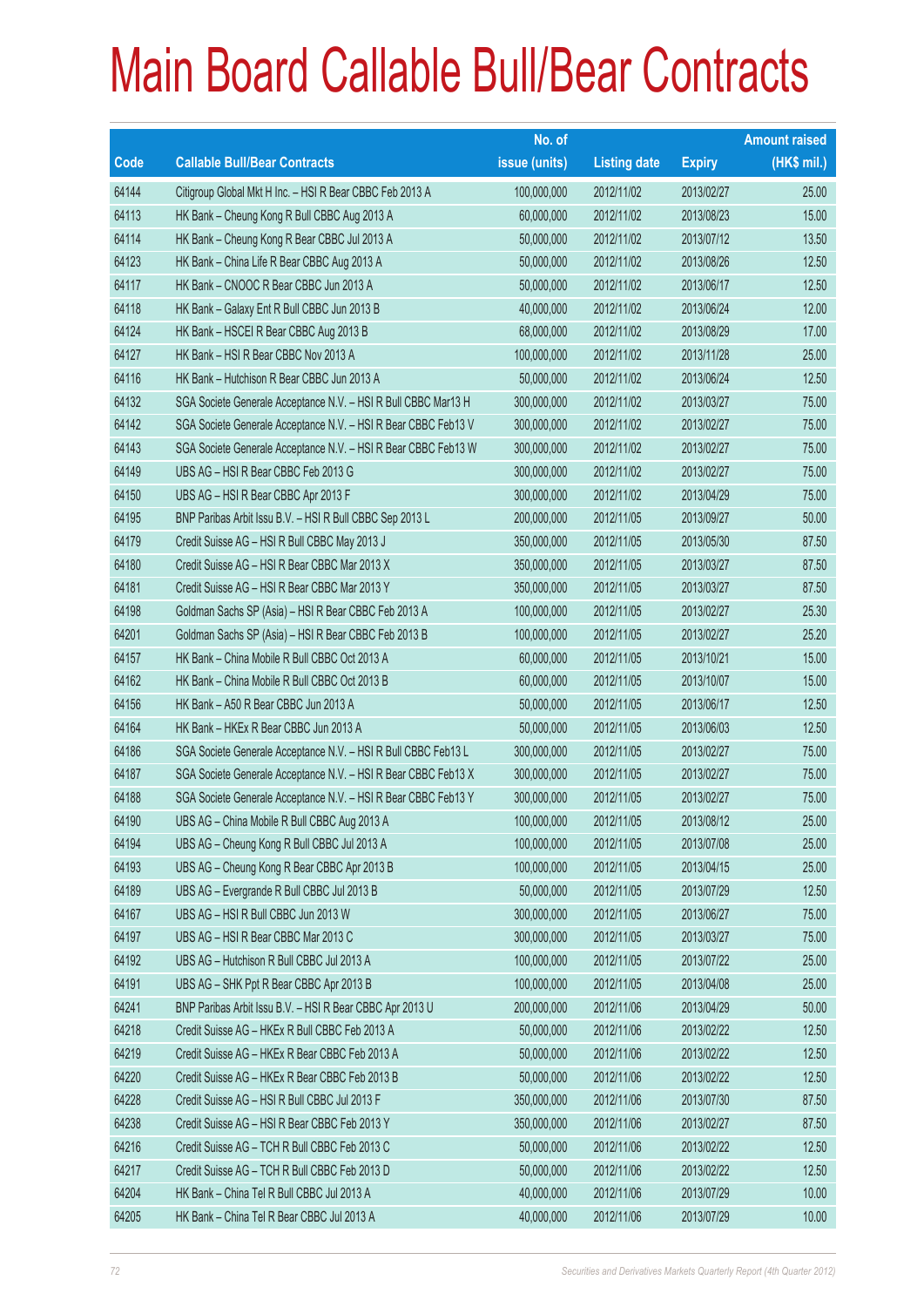|         |                                                                | No. of        |                     |               | <b>Amount raised</b> |
|---------|----------------------------------------------------------------|---------------|---------------------|---------------|----------------------|
| Code    | <b>Callable Bull/Bear Contracts</b>                            | issue (units) | <b>Listing date</b> | <b>Expiry</b> | $(HK$$ mil.)         |
| 64211   | HK Bank - CPIC R Bull CBBC Jul 2013 A                          | 35,000,000    | 2012/11/06          | 2013/07/15    | 11.20                |
| 64214   | HK Bank - CPIC R Bear CBBC Sep 2013 A                          | 50,000,000    | 2012/11/06          | 2013/09/23    | 12.50                |
| 64206   | HK Bank - Lenovo R Bull CBBC Aug 2013 A                        | 40,000,000    | 2012/11/06          | 2013/08/19    | 10.00                |
| 64207   | HK Bank - Lenovo R Bear CBBC Jun 2013 A                        | 40,000,000    | 2012/11/06          | 2013/06/10    | 10.00                |
| 64203   | Merrill Lynch Int'l & Co. C.V. - HSI R Bull CBBC Mar 2013 D    | 60,000,000    | 2012/11/06          | 2013/03/27    | 15.00                |
| 64202   | Merrill Lynch Int'l & Co. C.V. - HSI R Bear CBBC Mar 2013 A    | 60,000,000    | 2012/11/06          | 2013/03/27    | 15.00                |
| 64235   | SGA Societe Generale Acceptance N.V. - HSI R Bull CBBC Feb13 T | 300,000,000   | 2012/11/06          | 2013/02/27    | 75.00                |
| 64236   | SGA Societe Generale Acceptance N.V. - HSI R Bear CBBC Feb13 Z | 300,000,000   | 2012/11/06          | 2013/02/27    | 75.00                |
| 64240   | UBS AG - HSCEI R Bear CBBC Feb 2013 C                          | 100,000,000   | 2012/11/06          | 2013/02/27    | 25.00                |
| 64215   | UBS AG - HSI R Bull CBBC Jul 2013 H                            | 300,000,000   | 2012/11/06          | 2013/07/30    | 75.00                |
| 64239   | UBS AG - HSI R Bear CBBC Feb 2013 N                            | 300,000,000   | 2012/11/06          | 2013/02/27    | 75.00                |
| 63848 # | HK Bank - HSI R Bear CBBC May 2013 E                           | 280,000,000   | 2012/11/06          | 2013/05/30    | 31.64                |
| 68501#  | HK Bank - ICBC R Bull CBBC Jul 2013 A                          | 100,000,000   | 2012/11/06          | 2013/07/08    | 10.60                |
| 64268   | BNP Paribas Arbit Issu B.V. - HSI R Bull CBBC Sep 2013 M       | 200,000,000   | 2012/11/07          | 2013/09/27    | 50.00                |
| 64269   | BNP Paribas Arbit Issu B.V. - HSI R Bull CBBC Sep 2013 N       | 200,000,000   | 2012/11/07          | 2013/09/27    | 50.00                |
| 64249   | Credit Suisse AG - HSI R Bull CBBC Aug 2013 C                  | 350,000,000   | 2012/11/07          | 2013/08/29    | 87.50                |
| 64267   | Credit Suisse AG - HSI R Bull CBBC Aug 2013 D                  | 350,000,000   | 2012/11/07          | 2013/08/29    | 87.50                |
| 64247   | Credit Suisse AG - HSI R Bear CBBC Feb 2013 N                  | 350,000,000   | 2012/11/07          | 2013/02/27    | 87.50                |
| 64275   | Goldman Sachs SP (Asia) - HSI R Bull CBBC Feb 2013 A           | 150,000,000   | 2012/11/07          | 2013/02/27    | 37.95                |
| 64276   | Goldman Sachs SP (Asia) - HSI R Bull CBBC Feb 2013 B           | 150,000,000   | 2012/11/07          | 2013/02/27    | 38.10                |
| 64285   | Goldman Sachs SP (Asia) - HSI R Bull CBBC Feb 2013 C           | 150,000,000   | 2012/11/07          | 2013/02/27    | 37.65                |
| 64270   | Goldman Sachs SP (Asia) - HSI R Bear CBBC Feb 2013 C           | 150,000,000   | 2012/11/07          | 2013/02/27    | 39.00                |
| 64274   | Goldman Sachs SP (Asia) - HSI R Bear CBBC Feb 2013 D           | 150,000,000   | 2012/11/07          | 2013/02/27    | 39.15                |
| 64242   | HK Bank - ICBC R Bull CBBC Sep 2013 A                          | 80,000,000    | 2012/11/07          | 2013/09/09    | 20.00                |
| 64288   | J P Morgan SP BV - HSI R Bull CBBC May 2013 L                  | 300,000,000   | 2012/11/07          | 2013/05/30    | 75.00                |
| 64287   | J P Morgan SP BV - HSI R Bull CBBC Jun 2013 I                  | 300,000,000   | 2012/11/07          | 2013/06/27    | 75.00                |
| 64290   | J P Morgan SP BV - HSI R Bull CBBC Jun 2013 J                  | 300,000,000   | 2012/11/07          | 2013/06/27    | 75.00                |
| 64266   | SGA Societe Generale Acceptance N.V. - HSI R Bull CBBC Mar13 I | 300,000,000   | 2012/11/07          | 2013/03/27    | 75.00                |
| 64257   | SGA Societe Generale Acceptance N.V. - HSI R Bear CBBC Feb13 F | 300,000,000   | 2012/11/07          | 2013/02/27    | 75.00                |
| 64301   | UBS AG - China Tel R Bull CBBC Jun 2013 A                      | 100,000,000   | 2012/11/07          | 2013/06/24    | 25.00                |
| 64300   | UBS AG - China Tel R Bear CBBC May 2013 B                      | 100,000,000   | 2012/11/07          | 2013/05/06    | 25.00                |
| 64294   | UBS AG - CPIC R Bull CBBC Jun 2013 A                           | 30,000,000    | 2012/11/07          | 2013/06/17    | 10.20                |
| 64293   | UBS AG - CPIC R Bear CBBC Apr 2013 A                           | 30,000,000    | 2012/11/07          | 2013/04/29    | 10.80                |
| 64292   | UBS AG - HSI R Bull CBBC Jul 2013 I                            | 300,000,000   | 2012/11/07          | 2013/07/30    | 75.00                |
| 64248   | UBS AG - HSI R Bear CBBC Apr 2013 K                            | 300,000,000   | 2012/11/07          | 2013/04/29    | 75.00                |
| 64297   | UBS AG - Lenovo R Bull CBBC Aug 2013 A                         | 50,000,000    | 2012/11/07          | 2013/08/19    | 12.50                |
| 64296   | UBS AG - Lenovo R Bear CBBC Jun 2013 A                         | 50,000,000    | 2012/11/07          | 2013/06/10    | 12.50                |
| 64303   | UBS AG - TCH R Bear CBBC Apr 2013 D                            | 100,000,000   | 2012/11/07          | 2013/04/29    | 75.00                |
| 64034 # | Citigroup Global Mkt H Inc. - HSI R Bull CBBC Sep 2013 E       | 120,000,000   | 2012/11/07          | 2013/09/27    | 10.20                |
| 64340   | BNP Paribas Arbit Issu B.V. - HSI R Bull CBBC Sep 2013 O       | 200,000,000   | 2012/11/08          | 2013/09/27    | 50.00                |
| 64305   | Credit Suisse AG - HSI R Bull CBBC Jun 2013 I                  | 350,000,000   | 2012/11/08          | 2013/06/27    | 87.50                |
| 64306   | Credit Suisse AG - HSI R Bull CBBC Jun 2013 J                  | 350,000,000   | 2012/11/08          | 2013/06/27    | 87.50                |
| 64314   | Credit Suisse AG - HSI R Bull CBBC Jun 2013 L                  | 350,000,000   | 2012/11/08          | 2013/06/27    | 87.50                |
| 64313   | Credit Suisse AG - HSI R Bull CBBC Jul 2013 G                  | 350,000,000   | 2012/11/08          | 2013/07/30    | 87.50                |
| 64309   | Credit Suisse AG - HSI R Bear CBBC Mar 2013 A                  | 350,000,000   | 2012/11/08          | 2013/03/27    | 87.50                |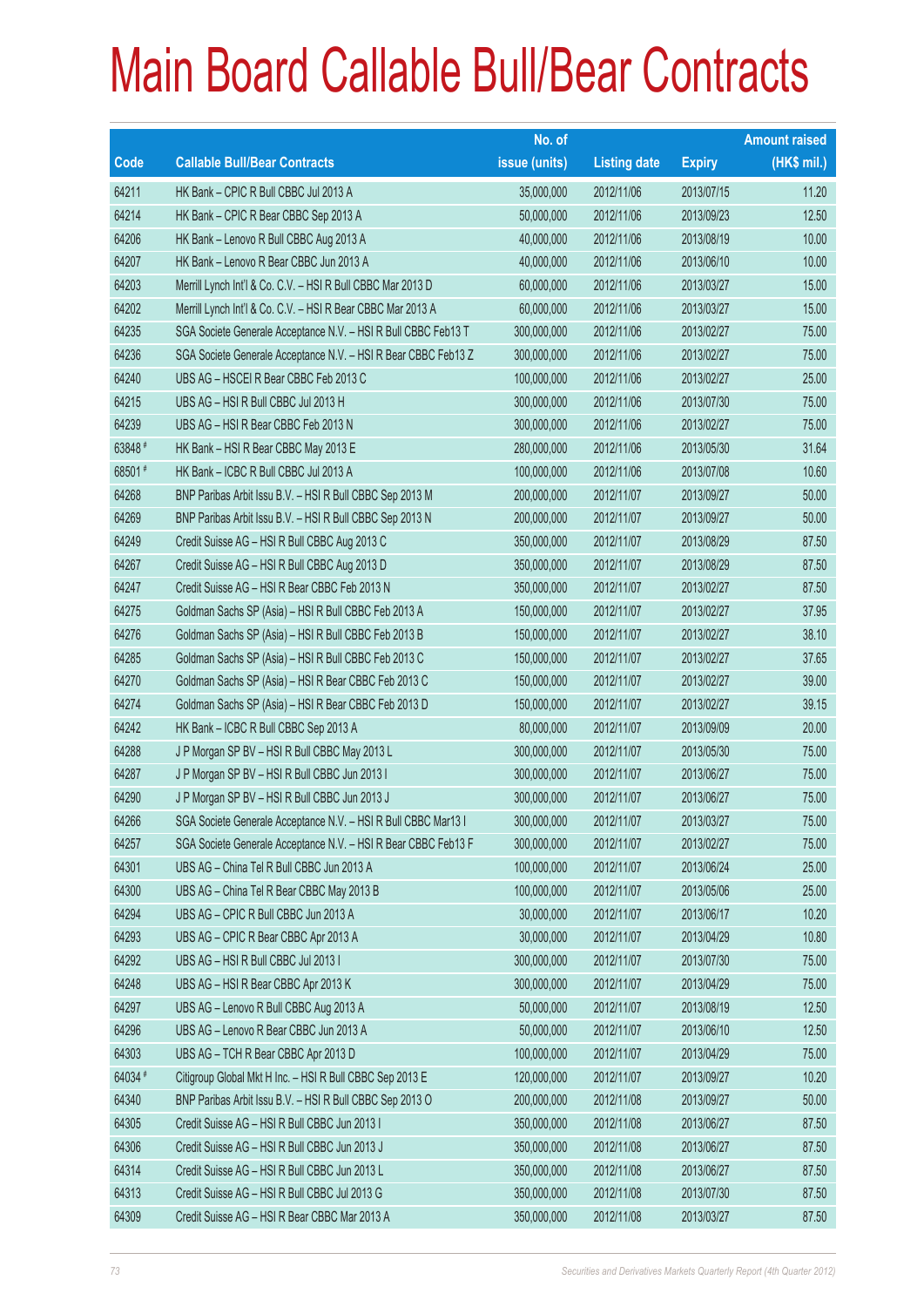|       |                                                                | No. of        |                     |               | <b>Amount raised</b> |
|-------|----------------------------------------------------------------|---------------|---------------------|---------------|----------------------|
| Code  | <b>Callable Bull/Bear Contracts</b>                            | issue (units) | <b>Listing date</b> | <b>Expiry</b> | $(HK$$ mil.)         |
| 64307 | Credit Suisse AG - HSI R Bear CBBC Mar 2013 Z                  | 350,000,000   | 2012/11/08          | 2013/03/27    | 87.50                |
| 64352 | Citigroup Global Mkt H Inc. - HSI R Bull CBBC Sep 2013 F       | 100,000,000   | 2012/11/08          | 2013/09/27    | 25.00                |
| 64335 | Daiwa Capital Mkt - HSI R Bull CBBC Apr 2013 D                 | 158,000,000   | 2012/11/08          | 2013/04/29    | 39.50                |
| 64339 | Daiwa Capital Mkt - HSI R Bull CBBC May 2013 G                 | 158,000,000   | 2012/11/08          | 2013/05/30    | 39.50                |
| 64341 | Goldman Sachs SP (Asia) - HSI R Bull CBBC Feb 2013 D           | 150,000,000   | 2012/11/08          | 2013/02/27    | 38.70                |
| 64342 | Goldman Sachs SP (Asia) - HSI R Bull CBBC Feb 2013 E           | 150,000,000   | 2012/11/08          | 2013/02/27    | 38.10                |
| 64343 | Goldman Sachs SP (Asia) - HSI R Bear CBBC Feb 2013 E           | 150,000,000   | 2012/11/08          | 2013/02/27    | 39.00                |
| 64345 | Goldman Sachs SP (Asia) - HSI R Bear CBBC Feb 2013 F           | 150,000,000   | 2012/11/08          | 2013/02/27    | 39.30                |
| 64348 | Goldman Sachs SP (Asia) - HSI R Bear CBBC Feb 2013 G           | 150,000,000   | 2012/11/08          | 2013/02/27    | 40.35                |
| 64311 | SGA Societe Generale Acceptance N.V. - HSI R Bull CBBC Mar13 J | 300,000,000   | 2012/11/08          | 2013/03/27    | 75.00                |
| 64312 | SGA Societe Generale Acceptance N.V. - HSI R Bull CBBC Mar13 K | 300,000,000   | 2012/11/08          | 2013/03/27    | 75.00                |
| 64315 | UBS AG - China Mobile R Bear CBBC Apr 2013 B                   | 100,000,000   | 2012/11/08          | 2013/04/29    | 25.00                |
| 64329 | UBS AG - A50 China R Bull CBBC Mar 2013 D                      | 100,000,000   | 2012/11/08          | 2013/03/18    | 25.00                |
| 64318 | UBS AG - HSI R Bull CBBC May 2013 W                            | 300,000,000   | 2012/11/08          | 2013/05/30    | 75.00                |
| 64330 | UBS AG - HSI R Bull CBBC Jun 2013 X                            | 300,000,000   | 2012/11/08          | 2013/06/27    | 75.00                |
| 64331 | UBS AG - HSI R Bull CBBC Jun 2013 Y                            | 300,000,000   | 2012/11/08          | 2013/06/27    | 75.00                |
| 64319 | UBS AG - HSI R Bear CBBC Feb 2013 Q                            | 300,000,000   | 2012/11/08          | 2013/02/27    | 75.00                |
| 64320 | UBS AG - HSI R Bear CBBC Feb 2013 R                            | 300,000,000   | 2012/11/08          | 2013/02/27    | 75.00                |
| 64308 | UBS AG - HSI R Bear CBBC Apr 2013 J                            | 300,000,000   | 2012/11/08          | 2013/04/29    | 75.00                |
| 64324 | UBS AG - HSI R Bear CBBC Apr 2013 L                            | 300,000,000   | 2012/11/08          | 2013/04/29    | 75.00                |
| 64325 | UBS AG - HSI R Bear CBBC May 2013 O                            | 300,000,000   | 2012/11/08          | 2013/05/30    | 75.00                |
| 64326 | UBS AG - HSI R Bear CBBC May 2013 P                            | 300,000,000   | 2012/11/08          | 2013/05/30    | 75.00                |
| 64317 | UBS AG - Ping An R Bear CBBC May 2013 A                        | 100,000,000   | 2012/11/08          | 2013/05/13    | 25.00                |
| 64511 | BNP Paribas Arbit Issu B.V. - HSI R Bull CBBC Sep 2013 P       | 200,000,000   | 2012/11/09          | 2013/09/27    | 50.00                |
| 64512 | BNP Paribas Arbit Issu B.V. - HSI R Bull CBBC Sep 2013 Q       | 200,000,000   | 2012/11/09          | 2013/09/27    | 50.00                |
| 64513 | BNP Paribas Arbit Issu B.V. - HSI R Bull CBBC Sep 2013 R       | 200,000,000   | 2012/11/09          | 2013/09/27    | 50.00                |
| 64502 | BNP Paribas Arbit Issu B.V. - HSI R Bear CBBC Apr 2013 V       | 200,000,000   | 2012/11/09          | 2013/04/29    | 50.00                |
| 64505 | BNP Paribas Arbit Issu B.V. - HSI R Bear CBBC Apr 2013 W       | 200,000,000   | 2012/11/09          | 2013/04/29    | 50.00                |
| 64506 | BNP Paribas Arbit Issu B.V. - HSI R Bear CBBC Apr 2013 X       | 200,000,000   | 2012/11/09          | 2013/04/29    | 50.00                |
| 64509 | BNP Paribas Arbit Issu B.V. - HSI R Bear CBBC Apr 2013 Y       | 200,000,000   | 2012/11/09          | 2013/04/29    | 50.00                |
| 64510 | BNP Paribas Arbit Issu B.V. - HSI R Bear CBBC Apr 2013 Z       | 200,000,000   | 2012/11/09          | 2013/04/29    | 50.00                |
| 64390 | Credit Suisse AG - HSI R Bull CBBC Jul 2013 H                  | 350,000,000   | 2012/11/09          | 2013/07/30    | 87.50                |
| 64391 | Credit Suisse AG - HSI R Bull CBBC Jul 2013 I                  | 350,000,000   | 2012/11/09          | 2013/07/30    | 87.50                |
| 64392 | Credit Suisse AG - HSI R Bull CBBC Jul 2013 J                  | 350,000,000   | 2012/11/09          | 2013/07/30    | 87.50                |
| 64394 | Credit Suisse AG - HSI R Bull CBBC Jul 2013 K                  | 350,000,000   | 2012/11/09          | 2013/07/30    | 87.50                |
| 64490 | Credit Suisse AG - HSI R Bull CBBC Jul 2013 L                  | 350,000,000   | 2012/11/09          | 2013/07/30    | 87.50                |
| 64491 | Credit Suisse AG - HSI R Bull CBBC Jul 2013 M                  | 350,000,000   | 2012/11/09          | 2013/07/30    | 87.50                |
| 64385 | Credit Suisse AG - HSI R Bear CBBC Feb 2013 E                  | 350,000,000   | 2012/11/09          | 2013/02/27    | 87.50                |
| 64384 | Credit Suisse AG - HSI R Bear CBBC Feb 2013 R                  | 350,000,000   | 2012/11/09          | 2013/02/27    | 87.50                |
| 64389 | Credit Suisse AG - HSI R Bear CBBC Feb 2013 Z                  | 350,000,000   | 2012/11/09          | 2013/02/27    | 87.50                |
| 64376 | Credit Suisse AG - HSI R Bear CBBC Jul 2013 G                  | 350,000,000   | 2012/11/09          | 2013/07/30    | 87.50                |
| 64377 | Credit Suisse AG - HSI R Bear CBBC Jul 2013 H                  | 350,000,000   | 2012/11/09          | 2013/07/30    | 87.50                |
| 64378 | Credit Suisse AG - HSI R Bear CBBC Jul 2013 I                  | 350,000,000   | 2012/11/09          | 2013/07/30    | 87.50                |
| 64379 | Credit Suisse AG - HSI R Bear CBBC Jul 2013 J                  | 350,000,000   | 2012/11/09          | 2013/07/30    | 113.75               |
| 64383 | Credit Suisse AG - HSI R Bear CBBC Jul 2013 K                  | 350,000,000   | 2012/11/09          | 2013/07/30    | 120.75               |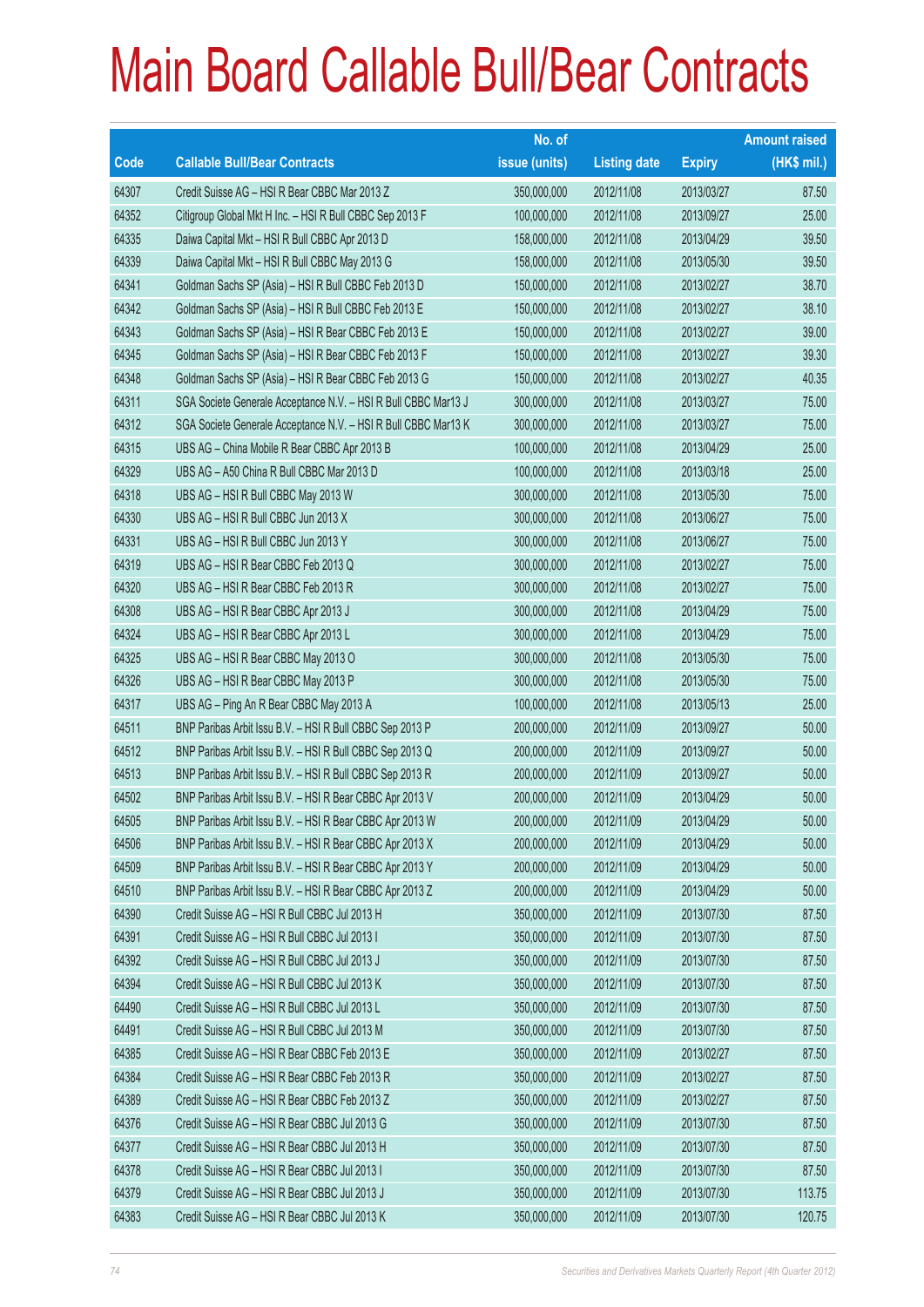|       |                                                                | No. of        |                     |               | <b>Amount raised</b> |
|-------|----------------------------------------------------------------|---------------|---------------------|---------------|----------------------|
| Code  | <b>Callable Bull/Bear Contracts</b>                            | issue (units) | <b>Listing date</b> | <b>Expiry</b> | $(HK$$ mil.)         |
| 64494 | Citigroup Global Mkt H Inc. - HSI R Bull CBBC Sep 2013 G       | 100,000,000   | 2012/11/09          | 2013/09/27    | 25.00                |
| 64492 | Citigroup Global Mkt H Inc. - HSI R Bear CBBC Feb 2013 B       | 100,000,000   | 2012/11/09          | 2013/02/27    | 25.00                |
| 64495 | Goldman Sachs SP (Asia) - HSI R Bull CBBC Feb 2013 F           | 150,000,000   | 2012/11/09          | 2013/02/27    | 37.65                |
| 64496 | Goldman Sachs SP (Asia) - HSI R Bull CBBC Feb 2013 G           | 150,000,000   | 2012/11/09          | 2013/02/27    | 37.65                |
| 64497 | Goldman Sachs SP (Asia) - HSI R Bear CBBC Feb 2013 H           | 150,000,000   | 2012/11/09          | 2013/02/27    | 37.65                |
| 64499 | Goldman Sachs SP (Asia) - HSI R Bear CBBC Feb 2013 I           | 150,000,000   | 2012/11/09          | 2013/02/27    | 37.80                |
| 64500 | Goldman Sachs SP (Asia) - HSI R Bear CBBC Feb 2013 J           | 150,000,000   | 2012/11/09          | 2013/02/27    | 37.80                |
| 64372 | HK Bank - China Life R Bull CBBC Jul 2013 B                    | 60,000,000    | 2012/11/09          | 2013/07/29    | 15.00                |
| 64373 | HK Bank - CNBM R Bull CBBC Aug 2013 A                          | 50,000,000    | 2012/11/09          | 2013/08/19    | 12.50                |
| 64370 | HK Bank - A50 R Bull CBBC Oct 2013 A                           | 100,000,000   | 2012/11/09          | 2013/10/28    | 25.00                |
| 64371 | HK Bank - HSI R Bull CBBC Sep 2013 A                           | 100,000,000   | 2012/11/09          | 2013/09/27    | 25.00                |
| 64374 | HK Bank - Li & Fung R Bull CBBC Jun 2013 A                     | 40,000,000    | 2012/11/09          | 2013/06/10    | 10.00                |
| 64375 | HK Bank - Li & Fung R Bear CBBC Apr 2013 A                     | 40,000,000    | 2012/11/09          | 2013/04/15    | 10.00                |
| 64367 | HK Bank - TCH R Bull CBBC Jul 2013 A                           | 50,000,000    | 2012/11/09          | 2013/07/22    | 12.50                |
| 64368 | HK Bank - TCH R Bear CBBC Jul 2013 A                           | 40,000,000    | 2012/11/09          | 2013/07/22    | 10.80                |
| 64465 | J P Morgan SP BV - HSI R Bull CBBC Jun 2013 K                  | 300,000,000   | 2012/11/09          | 2013/06/27    | 75.00                |
| 64467 | J P Morgan SP BV - HSI R Bull CBBC Jun 2013 L                  | 300,000,000   | 2012/11/09          | 2013/06/27    | 75.00                |
| 64468 | J P Morgan SP BV - HSI R Bear CBBC Feb 2013 E                  | 300,000,000   | 2012/11/09          | 2013/02/27    | 75.00                |
| 64361 | Merrill Lynch Int'l & Co. C.V. - HSI R Bull CBBC Mar 2013 E    | 60,000,000    | 2012/11/09          | 2013/03/27    | 15.00                |
| 64362 | Merrill Lynch Int'l & Co. C.V. - HSI R Bull CBBC Mar 2013 F    | 60,000,000    | 2012/11/09          | 2013/03/27    | 15.00                |
| 64363 | Merrill Lynch Int'l & Co. C.V. - HSI R Bull CBBC Mar 2013 G    | 60,000,000    | 2012/11/09          | 2013/03/27    | 15.00                |
| 64353 | Merrill Lynch Int'l & Co. C.V. - HSI R Bear CBBC Jun 2013 A    | 60,000,000    | 2012/11/09          | 2013/06/27    | 15.00                |
| 64359 | Merrill Lynch Int'l & Co. C.V. - HSI R Bear CBBC Jun 2013 B    | 60,000,000    | 2012/11/09          | 2013/06/27    | 15.00                |
| 64360 | Merrill Lynch Int'l & Co. C.V. - HSI R Bear CBBC Jun 2013 C    | 60,000,000    | 2012/11/09          | 2013/06/27    | 15.00                |
| 64396 | SGA Societe Generale Acceptance N.V. - HSI R Bull CBBC Mar13 L | 300,000,000   | 2012/11/09          | 2013/03/27    | 75.00                |
| 64398 | SGA Societe Generale Acceptance N.V. - HSI R Bull CBBC Mar13 M | 300,000,000   | 2012/11/09          | 2013/03/27    | 75.00                |
| 64399 | SGA Societe Generale Acceptance N.V. - HSI R Bear CBBC Feb13 J | 300,000,000   | 2012/11/09          | 2013/02/27    | 75.00                |
| 64451 | SGA Societe Generale Acceptance N.V. - HSI R Bear CBBC Feb13 K | 300,000,000   | 2012/11/09          | 2013/02/27    | 75.00                |
| 64452 | SGA Societe Generale Acceptance N.V. - HSI R Bear CBBC Feb13 L | 300,000,000   | 2012/11/09          | 2013/02/27    | 75.00                |
| 64458 | SGA Societe Generale Acceptance N.V. - HSI R Bear CBBC Mar13 F | 300,000,000   | 2012/11/09          | 2013/03/27    | 75.00                |
| 64460 | SGA Societe Generale Acceptance N.V. - HSI R Bear CBBC Mar13 G | 300,000,000   | 2012/11/09          | 2013/03/27    | 78.00                |
| 64461 | SGA Societe Generale Acceptance N.V. - HSI R Bear CBBC Mar13 H | 300,000,000   | 2012/11/09          | 2013/03/27    | 75.00                |
| 64522 | UBS AG - Anhui Conch R Bull CBBC Jul 2013 A                    | 50,000,000    | 2012/11/09          | 2013/07/22    | 27.50                |
| 64525 | UBS AG - China Mobile R Bull CBBC May 2013 A                   | 100,000,000   | 2012/11/09          | 2013/05/27    | 25.00                |
| 64518 | UBS AG - COVS R Bull CBBC Jul 2013 A                           | 100,000,000   | 2012/11/09          | 2013/07/15    | 37.00                |
| 64521 | UBS AG - CUni R Bull CBBC Jun 2013 A                           | 100,000,000   | 2012/11/09          | 2013/06/10    | 25.00                |
| 64524 | UBS AG - CC Bank R Bull CBBC Jul 2013 D                        | 100,000,000   | 2012/11/09          | 2013/07/22    | 25.00                |
| 64537 | UBS AG - China Life R Bull CBBC Jun 2013 B                     | 100,000,000   | 2012/11/09          | 2013/06/24    | 25.00                |
| 64531 | UBS AG - CNBM R Bull CBBC Jun 2013 B                           | 50,000,000    | 2012/11/09          | 2013/06/17    | 12.50                |
| 64526 | UBS AG - China Shenhua R Bull CBBC Jun 2013 A                  | 50,000,000    | 2012/11/09          | 2013/06/10    | 39.50                |
| 64527 | UBS AG - China Shenhua R Bull CBBC Jul 2013 A                  | 100,000,000   | 2012/11/09          | 2013/07/22    | 25.00                |
| 64528 | UBS AG - China Shenhua R Bear CBBC May 2013 A                  | 100,000,000   | 2012/11/09          | 2013/05/27    | 25.00                |
| 64515 | UBS AG - Galaxy Ent R Bull CBBC May 2013 A                     | 50,000,000    | 2012/11/09          | 2013/05/13    | 28.50                |
| 64516 | UBS AG - Galaxy Ent R Bear CBBC Mar 2013 A                     | 50,000,000    | 2012/11/09          | 2013/03/25    | 24.25                |
| 64517 | UBS AG - HKEx R Bull CBBC Jun 2013 A                           | 100,000,000   | 2012/11/09          | 2013/06/10    | 25.00                |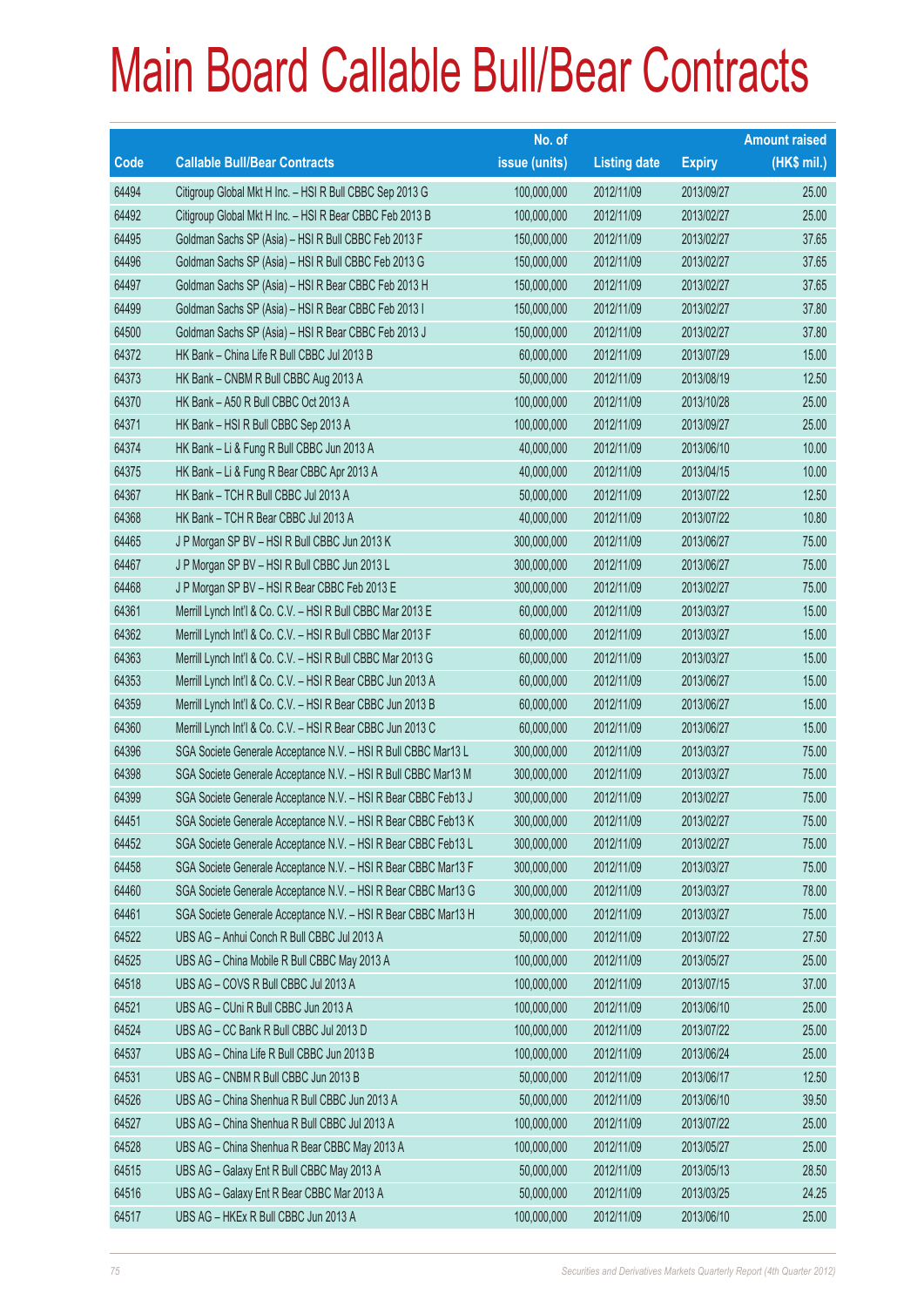|       |                                                                | No. of        |                     |               | <b>Amount raised</b> |
|-------|----------------------------------------------------------------|---------------|---------------------|---------------|----------------------|
| Code  | <b>Callable Bull/Bear Contracts</b>                            | issue (units) | <b>Listing date</b> | <b>Expiry</b> | $(HK$$ mil.)         |
| 64470 | UBS AG - HSCEI R Bull CBBC Jul 2013 A                          | 100,000,000   | 2012/11/09          | 2013/07/30    | 25.00                |
| 64535 | UBS AG - HSI R Bull CBBC May 2013 X                            | 300,000,000   | 2012/11/09          | 2013/05/30    | 75.00                |
| 64536 | UBS AG - HSI R Bull CBBC Jun 2013 H                            | 300,000,000   | 2012/11/09          | 2013/06/27    | 75.00                |
| 64533 | UBS AG - HSI R Bull CBBC Jun 2013 Z                            | 300,000,000   | 2012/11/09          | 2013/06/27    | 75.00                |
| 64532 | UBS AG - HSI R Bull CBBC Jul 2013 J                            | 300,000,000   | 2012/11/09          | 2013/07/30    | 75.00                |
| 64534 | UBS AG - HSI R Bull CBBC Jul 2013 K                            | 300,000,000   | 2012/11/09          | 2013/07/30    | 75.00                |
| 64388 | UBS AG - HSI R Bear CBBC Feb 2013 P                            | 300,000,000   | 2012/11/09          | 2013/02/27    | 75.00                |
| 64386 | UBS AG - HSI R Bear CBBC Mar 2013 I                            | 300,000,000   | 2012/11/09          | 2013/03/27    | 75.00                |
| 64486 | UBS AG - HSI R Bear CBBC Mar 2013 J                            | 300,000,000   | 2012/11/09          | 2013/03/27    | 75.00                |
| 64473 | UBS AG - HSI R Bear CBBC Apr 2013 D                            | 300,000,000   | 2012/11/09          | 2013/04/29    | 75.00                |
| 64485 | UBS AG - HSI R Bear CBBC Apr 2013 H                            | 300,000,000   | 2012/11/09          | 2013/04/29    | 75.00                |
| 64487 | UBS AG - HSI R Bear CBBC Apr 2013 M                            | 300,000,000   | 2012/11/09          | 2013/04/29    | 75.00                |
| 64488 | UBS AG - HSI R Bear CBBC May 2013 Q                            | 300,000,000   | 2012/11/09          | 2013/05/30    | 75.00                |
| 64476 | UBS AG - HSI R Bear CBBC Jul 2013 E                            | 300,000,000   | 2012/11/09          | 2013/07/30    | 79.50                |
| 64481 | UBS AG - HSI R Bear CBBC Sep 2013 C                            | 300,000,000   | 2012/11/09          | 2013/09/27    | 94.50                |
| 64483 | UBS AG - HSI R Bear CBBC Oct 2013 C                            | 300,000,000   | 2012/11/09          | 2013/10/30    | 75.00                |
| 64514 | UBS AG - Hutchison R Bull CBBC Jul 2013 B                      | 100,000,000   | 2012/11/09          | 2013/07/08    | 25.00                |
| 64529 | UBS AG - ICBC R Bull CBBC Jul 2013 B                           | 100,000,000   | 2012/11/09          | 2013/07/08    | 25.00                |
| 64530 | UBS AG - Sands China R Bull CBBC Jul 2013 A                    | 100,000,000   | 2012/11/09          | 2013/07/15    | 51.00                |
| 64552 | BNP Paribas Arbit Issu B.V. - HSI R Bull CBBC Sep 2013 S       | 200,000,000   | 2012/11/12          | 2013/09/27    | 50.00                |
| 64562 | BNP Paribas Arbit Issu B.V. - HSI R Bear CBBC Apr 2013 A       | 200,000,000   | 2012/11/12          | 2013/04/29    | 50.00                |
| 64563 | BNP Paribas Arbit Issu B.V. - HSI R Bear CBBC Apr 2013 B       | 200,000,000   | 2012/11/12          | 2013/04/29    | 50.00                |
| 64564 | BNP Paribas Arbit Issu B.V. - HSI R Bear CBBC Apr 2013 G       | 200,000,000   | 2012/11/12          | 2013/04/29    | 50.00                |
| 64565 | BNP Paribas Arbit Issu B.V. - HSI R Bear CBBC Apr 2013 H       | 200,000,000   | 2012/11/12          | 2013/04/29    | 50.00                |
| 64553 | Credit Suisse AG - HSI R Bull CBBC May 2013 K                  | 350,000,000   | 2012/11/12          | 2013/05/30    | 87.50                |
| 64554 | Credit Suisse AG - HSI R Bull CBBC May 2013 L                  | 350,000,000   | 2012/11/12          | 2013/05/30    | 87.50                |
| 64555 | Credit Suisse AG - HSI R Bull CBBC May 2013 M                  | 350,000,000   | 2012/11/12          | 2013/05/30    | 87.50                |
| 64566 | Credit Suisse AG - HSI R Bear CBBC Mar 2013 O                  | 350,000,000   | 2012/11/12          | 2013/03/27    | 87.50                |
| 64573 | Goldman Sachs SP (Asia) - HSI R Bear CBBC Feb 2013 K           | 150,000,000   | 2012/11/12          | 2013/02/27    | 38.10                |
| 64575 | Goldman Sachs SP (Asia) - HSI R Bear CBBC Feb 2013 L           | 150,000,000   | 2012/11/12          | 2013/02/27    | 39.30                |
| 64549 | HK Bank - Galaxy Ent R Bull CBBC Jul 2013 A                    | 40,000,000    | 2012/11/12          | 2013/07/22    | 16.40                |
| 64550 | HK Bank - Galaxy Ent R Bear CBBC Sep 2013 A                    | 60,000,000    | 2012/11/12          | 2013/09/09    | 15.00                |
| 64545 | HK Bank - HSI R Bull CBBC Jul 2013 D                           | 100,000,000   | 2012/11/12          | 2013/07/30    | 25.00                |
| 64551 | HK Bank - HSI R Bear CBBC Jul 2013 D                           | 100,000,000   | 2012/11/12          | 2013/07/30    | 25.00                |
| 64546 | HK Bank - HSI R Bear CBBC Nov 2013 B                           | 100,000,000   | 2012/11/12          | 2013/11/28    | 25.00                |
| 64548 | HK Bank - ICBC R Bull CBBC Aug 2013 B                          | 80,000,000    | 2012/11/12          | 2013/08/19    | 20.00                |
| 64542 | Merrill Lynch Int'l & Co. C.V. - HSI R Bull CBBC Jun 2013 A    | 60,000,000    | 2012/11/12          | 2013/06/27    | 15.00                |
| 64543 | Merrill Lynch Int'l & Co. C.V. - HSI R Bull CBBC Jun 2013 B    | 60,000,000    | 2012/11/12          | 2013/06/27    | 15.00                |
| 64544 | Merrill Lynch Int'l & Co. C.V. - HSI R Bull CBBC Jun 2013 C    | 60,000,000    | 2012/11/12          | 2013/06/27    | 15.00                |
| 64538 | Merrill Lynch Int'l & Co. C.V. - HSI R Bear CBBC Jun 2013 D    | 60,000,000    | 2012/11/12          | 2013/06/27    | 15.00                |
| 64540 | Merrill Lynch Int'l & Co. C.V. - HSI R Bear CBBC Jun 2013 E    | 60,000,000    | 2012/11/12          | 2013/06/27    | 15.00                |
| 64541 | Merrill Lynch Int'l & Co. C.V. - HSI R Bear CBBC Jun 2013 F    | 60,000,000    | 2012/11/12          | 2013/06/27    | 15.00                |
| 64570 | SGA Societe Generale Acceptance N.V. - HSI R Bull CBBC Mar13 N | 300,000,000   | 2012/11/12          | 2013/03/27    | 75.00                |
| 64568 | SGA Societe Generale Acceptance N.V. - HSI R Bull CBBC Apr13 A | 300,000,000   | 2012/11/12          | 2013/04/29    | 75.00                |
| 64561 | UBS AG - HSI R Bull CBBC May 2013 Y                            | 300,000,000   | 2012/11/12          | 2013/05/30    | 75.00                |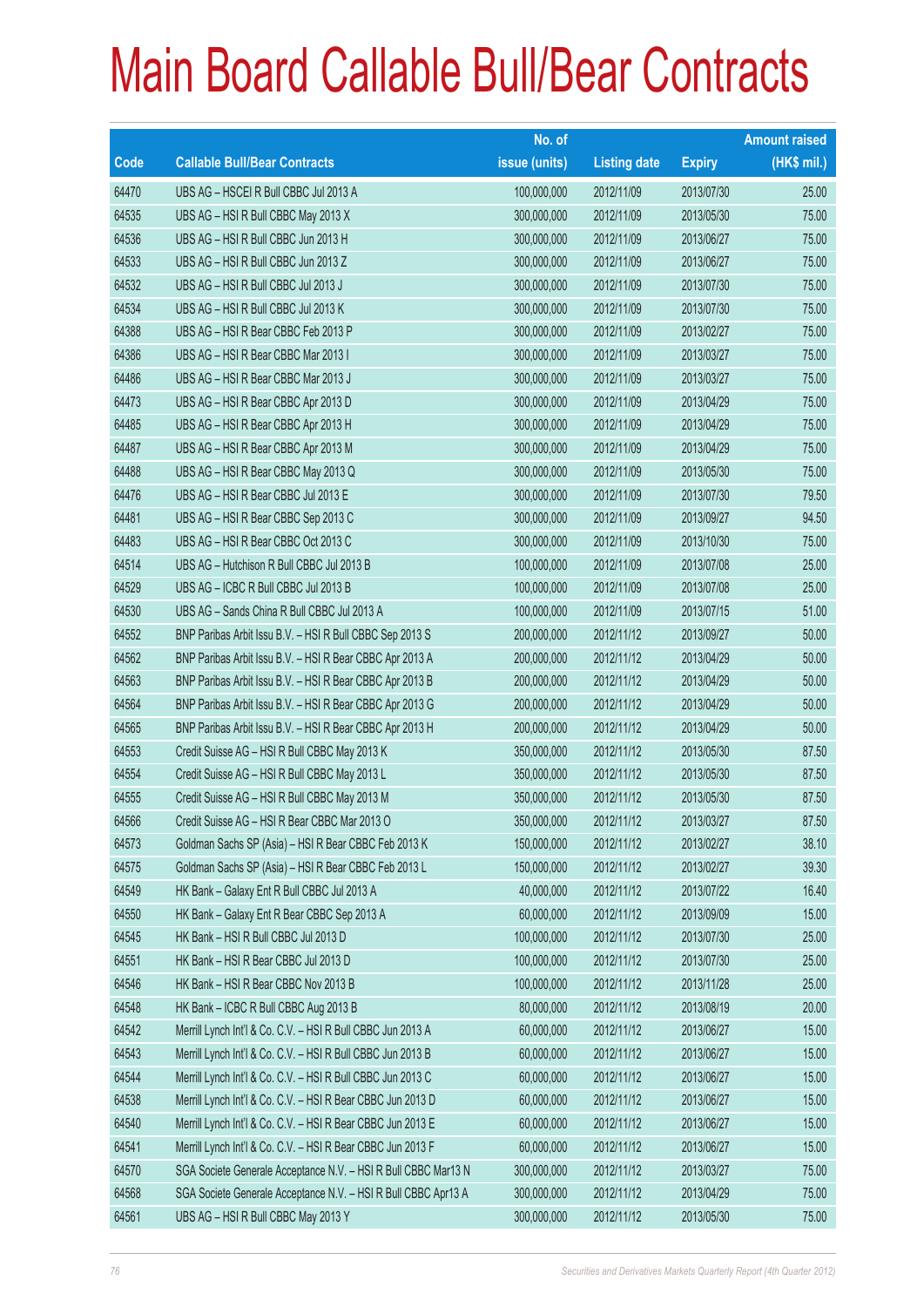|         |                                                                | No. of        |                     |               | <b>Amount raised</b> |
|---------|----------------------------------------------------------------|---------------|---------------------|---------------|----------------------|
| Code    | <b>Callable Bull/Bear Contracts</b>                            | issue (units) | <b>Listing date</b> | <b>Expiry</b> | $(HK$$ mil.)         |
| 64557   | UBS AG - HSI R Bull CBBC Jun 2013 I                            | 300,000,000   | 2012/11/12          | 2013/06/27    | 75.00                |
| 64558   | UBS AG - HSI R Bull CBBC Jul 2013 L                            | 300,000,000   | 2012/11/12          | 2013/07/30    | 75.00                |
| 64572   | UBS AG - HSI R Bear CBBC Mar 2013 N                            | 300,000,000   | 2012/11/12          | 2013/03/27    | 75.00                |
| 64571   | UBS AG - HSI R Bear CBBC Apr 2013 N                            | 300,000,000   | 2012/11/12          | 2013/04/29    | 75.00                |
| 64616   | BNP Paribas Arbit Issu B.V. - HSI R Bear CBBC Apr 2013 M       | 200,000,000   | 2012/11/13          | 2013/04/29    | 50.00                |
| 64614   | BNP Paribas Arbit Issu B.V. - HSI R Bear CBBC Apr 2013 Q       | 200,000,000   | 2012/11/13          | 2013/04/29    | 50.00                |
| 64609   | Credit Suisse AG - HSI R Bull CBBC Jun 2013 M                  | 350,000,000   | 2012/11/13          | 2013/06/27    | 87.50                |
| 64612   | Credit Suisse AG - HSI R Bear CBBC Mar 2013 P                  | 350,000,000   | 2012/11/13          | 2013/03/27    | 87.50                |
| 64613   | Credit Suisse AG - HSI R Bear CBBC Mar 2013 Q                  | 350,000,000   | 2012/11/13          | 2013/03/27    | 87.50                |
| 64591   | HK Bank - BOCL R Bull CBBC Aug 2013 B                          | 80,000,000    | 2012/11/13          | 2013/08/26    | 20.00                |
| 64594   | HK Bank - China Mobile R Bull CBBC Aug 2013 A                  | 80,000,000    | 2012/11/13          | 2013/08/05    | 20.00                |
| 64598   | HK Bank - COVS R Bear CBBC Jul 2013 A                          | 40,000,000    | 2012/11/13          | 2013/07/08    | 13.60                |
| 64595   | HK Bank - CC Bank R Bull CBBC Sep 2013 B                       | 80,000,000    | 2012/11/13          | 2013/09/09    | 20.00                |
| 64581   | HK Bank - A50 R Bull CBBC Aug 2013 A                           | 100,000,000   | 2012/11/13          | 2013/08/26    | 25.00                |
| 64577   | HK Bank - HSI R Bear CBBC Aug 2013 C                           | 100,000,000   | 2012/11/13          | 2013/08/29    | 25.00                |
| 64579   | HK Bank - HSI R Bear CBBC Sep 2013 C                           | 100,000,000   | 2012/11/13          | 2013/09/27    | 25.00                |
| 64587   | HK Bank - TCH R Bear CBBC Sep 2013 A                           | 50,000,000    | 2012/11/13          | 2013/09/09    | 17.50                |
| 64607   | SGA Societe Generale Acceptance N.V. - HSI R Bull CBBC Mar13 O | 300,000,000   | 2012/11/13          | 2013/03/27    | 75.00                |
| 64608   | SGA Societe Generale Acceptance N.V. - HSI R Bull CBBC Mar13 P | 300,000,000   | 2012/11/13          | 2013/03/27    | 75.00                |
| 64617   | SGA Societe Generale Acceptance N.V. - HSI R Bear CBBC Feb13 A | 300,000,000   | 2012/11/13          | 2013/02/27    | 75.00                |
| 64606   | SGA Societe Generale Acceptance N.V. - HSI R Bear CBBC Feb13 M | 300,000,000   | 2012/11/13          | 2013/02/27    | 75.00                |
| 64603   | SGA Societe Generale Acceptance N.V. - HSI R Bear CBBC Mar13 I | 300,000,000   | 2012/11/13          | 2013/03/27    | 75.00                |
| 64599   | SGA Societe Generale Acceptance N.V. - HSI R Bear CBBC Apr13 A | 300,000,000   | 2012/11/13          | 2013/04/29    | 102.00               |
| 64602   | SGA Societe Generale Acceptance N.V. - HSI R Bear CBBC Apr13 B | 300,000,000   | 2012/11/13          | 2013/04/29    | 94.50                |
| 64618   | UBS AG - A50 China R Bull CBBC Mar 2013 E                      | 100,000,000   | 2012/11/13          | 2013/03/25    | 25.00                |
| 64611   | UBS AG - HSI R Bull CBBC May 2013 Z                            | 300,000,000   | 2012/11/13          | 2013/05/30    | 75.00                |
| 64610   | UBS AG - HSI R Bull CBBC Jul 2013 M                            | 300,000,000   | 2012/11/13          | 2013/07/30    | 75.00                |
| 64619   | UBS AG - HSI R Bear CBBC Apr 2013 G                            | 300,000,000   | 2012/11/13          | 2013/04/29    | 75.00                |
| 64620   | UBS AG - HSI R Bear CBBC May 2013 R                            | 300,000,000   | 2012/11/13          | 2013/05/30    | 75.00                |
| 64629   | Credit Suisse AG - HSI R Bull CBBC Aug 2013 E                  | 350,000,000   | 2012/11/14          | 2013/08/29    | 87.50                |
| 64632   | Credit Suisse AG - HSI R Bull CBBC Aug 2013 F                  | 350,000,000   | 2012/11/14          | 2013/08/29    | 87.50                |
| 64630   | Credit Suisse AG - HSI R Bear CBBC Feb 2013 F                  | 350,000,000   | 2012/11/14          | 2013/02/27    | 87.50                |
| 64624   | HK Bank - A50 R Bull CBBC Sep 2013 A                           | 100,000,000   | 2012/11/14          | 2013/09/30    | 25.00                |
| 64621   | HK Bank - HSI R Bull CBBC Nov 2013 A                           | 400,000,000   | 2012/11/14          | 2013/11/28    | 100.00               |
| 64631   | UBS AG - HSI R Bear CBBC Mar 2013 K                            | 300,000,000   | 2012/11/14          | 2013/03/27    | 75.00                |
| 63342 # | HK Bank - A50 R Bull CBBC Jun 2013 B                           | 180,000,000   | 2012/11/14          | 2013/06/04    | 12.60                |
| 64713   | BNP Paribas Arbit Issu B.V. - HSI R Bear CBBC Apr 2013 R       | 200,000,000   | 2012/11/15          | 2013/04/29    | 50.00                |
| 64714   | BNP Paribas Arbit Issu B.V. - HSI R Bear CBBC Apr 2013 S       | 200,000,000   | 2012/11/15          | 2013/04/29    | 50.00                |
| 64719   | BNP Paribas Arbit Issu B.V. - HSI R Bear CBBC Apr 2013 T       | 200,000,000   | 2012/11/15          | 2013/04/29    | 50.00                |
| 64678   | Credit Suisse AG - HSI R Bull CBBC Aug 2013 G                  | 350,000,000   | 2012/11/15          | 2013/08/29    | 87.50                |
| 64686   | Credit Suisse AG - HSI R Bull CBBC Aug 2013 H                  | 350,000,000   | 2012/11/15          | 2013/08/29    | 87.50                |
| 64689   | Credit Suisse AG - HSI R Bear CBBC Feb 2013 A                  | 350,000,000   | 2012/11/15          | 2013/02/27    | 87.50                |
| 64690   | Credit Suisse AG - HSI R Bear CBBC Feb 2013 K                  | 350,000,000   | 2012/11/15          | 2013/02/27    | 87.50                |
| 64688   | Credit Suisse AG - HSI R Bear CBBC Feb 2013 O                  | 350,000,000   | 2012/11/15          | 2013/02/27    | 87.50                |
| 64692   | Citigroup Global Mkt H Inc. - HSI R Bear CBBC Feb 2013 C       | 150,000,000   | 2012/11/15          | 2013/02/27    | 37.50                |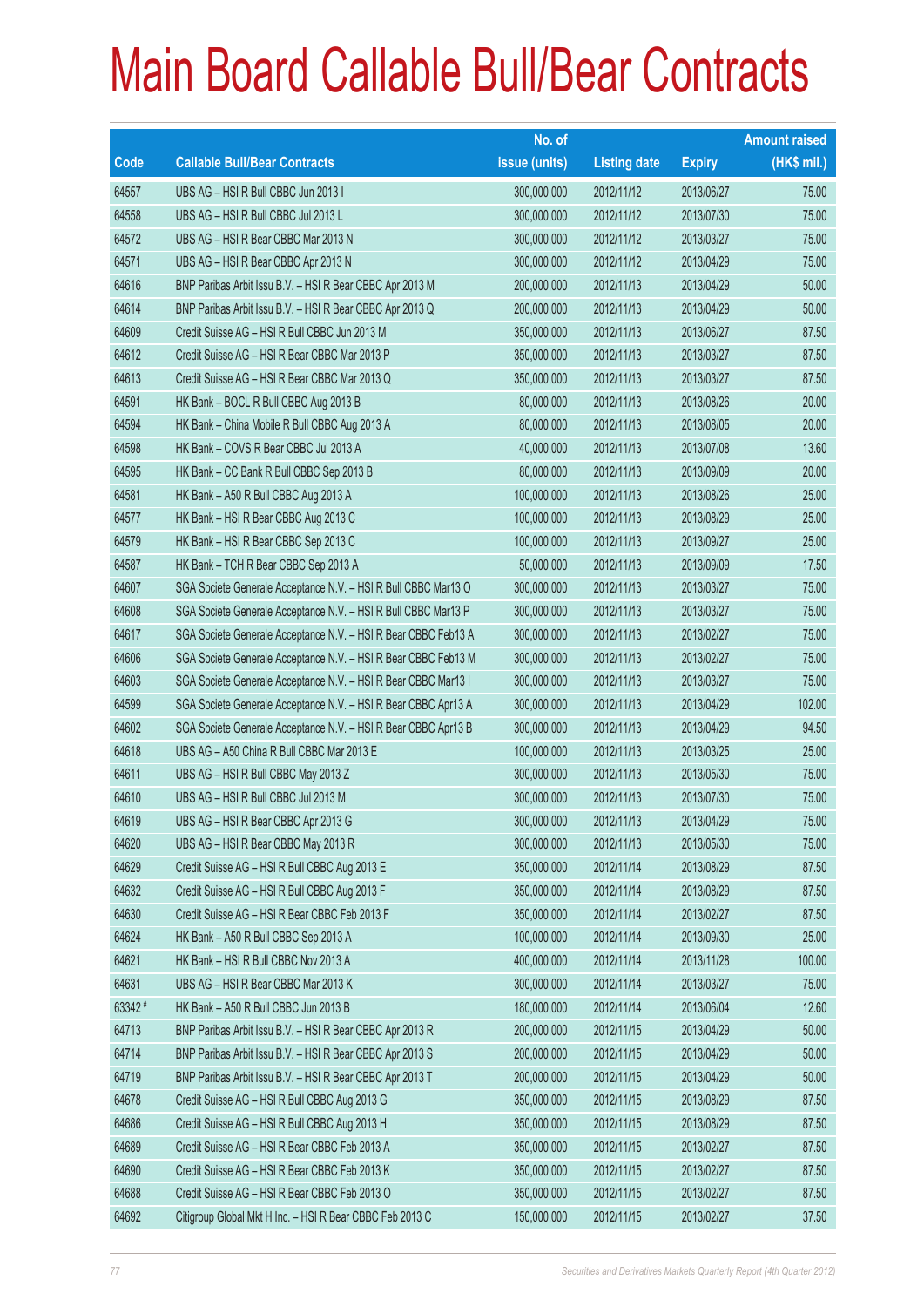|       |                                                                | No. of        |                     |               | <b>Amount raised</b> |
|-------|----------------------------------------------------------------|---------------|---------------------|---------------|----------------------|
| Code  | <b>Callable Bull/Bear Contracts</b>                            | issue (units) | <b>Listing date</b> | <b>Expiry</b> | (HK\$ mil.)          |
| 64693 | Citigroup Global Mkt H Inc. - HSI R Bear CBBC Feb 2013 D       | 150,000,000   | 2012/11/15          | 2013/02/27    | 37.50                |
| 64704 | Goldman Sachs SP (Asia) - HSI R Bear CBBC Feb 2013 M           | 150,000,000   | 2012/11/15          | 2013/02/27    | 41.10                |
| 64705 | Goldman Sachs SP (Asia) - HSI R Bear CBBC Feb 2013 N           | 150,000,000   | 2012/11/15          | 2013/02/27    | 40.50                |
| 64711 | Goldman Sachs SP (Asia) - HSI R Bear CBBC Feb 2013 O           | 150,000,000   | 2012/11/15          | 2013/02/27    | 39.60                |
| 64712 | Goldman Sachs SP (Asia) - HSI R Bear CBBC Feb 2013 P           | 150,000,000   | 2012/11/15          | 2013/02/27    | 41.25                |
| 64667 | HK Bank - ABC R Bear CBBC Sep 2013 A                           | 40,000,000    | 2012/11/15          | 2013/09/23    | 10.00                |
| 64675 | HK Bank - BOCL R Bear CBBC Oct 2013 A                          | 40,000,000    | 2012/11/15          | 2013/10/07    | 10.00                |
| 64672 | HK Bank - China Mobile R Bear CBBC Aug 2013 A                  | 50,000,000    | 2012/11/15          | 2013/08/05    | 12.50                |
| 64635 | HK Bank - China Life R Bear CBBC Aug 2013 B                    | 50,000,000    | 2012/11/15          | 2013/08/26    | 16.00                |
| 64648 | HK Bank - CNBM R Bear CBBC Oct 2013 A                          | 50,000,000    | 2012/11/15          | 2013/10/29    | 17.50                |
| 64668 | HK Bank - Sinopec Corp R Bear CBBC Aug 2013 A                  | 40,000,000    | 2012/11/15          | 2013/08/05    | 10.00                |
| 64666 | HK Bank - Galaxy Ent R Bear CBBC May 2013 A                    | 40,000,000    | 2012/11/15          | 2013/05/28    | 21.20                |
| 64636 | HK Bank - Lenovo R Bull CBBC Dec 2013 A                        | 40,000,000    | 2012/11/15          | 2013/12/17    | 10.00                |
| 64701 | Merrill Lynch Int'l & Co. C.V. - HSI R Bear CBBC Jun 2013 G    | 60,000,000    | 2012/11/15          | 2013/06/27    | 15.00                |
| 64702 | Merrill Lynch Int'l & Co. C.V. - HSI R Bear CBBC Jun 2013 H    | 60,000,000    | 2012/11/15          | 2013/06/27    | 15.00                |
| 64703 | Merrill Lynch Int'l & Co. C.V. - HSI R Bear CBBC Jun 2013 I    | 60,000,000    | 2012/11/15          | 2013/06/27    | 15.00                |
| 64681 | SGA Societe Generale Acceptance N.V. - HSI R Bull CBBC Apr13 B | 300,000,000   | 2012/11/15          | 2013/04/29    | 75.00                |
| 64682 | SGA Societe Generale Acceptance N.V. - HSI R Bull CBBC Apr13 C | 300,000,000   | 2012/11/15          | 2013/04/29    | 75.00                |
| 64683 | SGA Societe Generale Acceptance N.V. - HSI R Bear CBBC Mar13 J | 300,000,000   | 2012/11/15          | 2013/03/27    | 75.00                |
| 64685 | SGA Societe Generale Acceptance N.V. - HSI R Bear CBBC Mar13 K | 300,000,000   | 2012/11/15          | 2013/03/27    | 75.00                |
| 64699 | SGA Societe Generale Acceptance N.V. - HSI R Bear CBBC Mar13 L | 300,000,000   | 2012/11/15          | 2013/03/27    | 75.00                |
| 64687 | UBS AG - HSI R Bull CBBC Jun 2013 G                            | 300,000,000   | 2012/11/15          | 2013/06/27    | 75.00                |
| 64679 | UBS AG - HSI R Bull CBBC Jun 2013 J                            | 300,000,000   | 2012/11/15          | 2013/06/27    | 75.00                |
| 64694 | UBS AG - HSI R Bear CBBC Feb 2013 S                            | 300,000,000   | 2012/11/15          | 2013/02/27    | 75.00                |
| 64695 | UBS AG - HSI R Bear CBBC Apr 2013 P                            | 300,000,000   | 2012/11/15          | 2013/04/29    | 75.00                |
| 64762 | BNP Paribas Arbit Issu B.V. - HSI R Bear CBBC Apr 2013 U       | 200,000,000   | 2012/11/16          | 2013/04/29    | 50.00                |
| 64720 | Credit Suisse AG - HSI R Bull CBBC May 2013 N                  | 350,000,000   | 2012/11/16          | 2013/05/30    | 87.50                |
| 64721 | Credit Suisse AG - HSI R Bull CBBC May 2013 O                  | 350,000,000   | 2012/11/16          | 2013/05/30    | 87.50                |
| 64734 | Credit Suisse AG - HSI R Bear CBBC Feb 2013 B                  | 350,000,000   | 2012/11/16          | 2013/02/27    | 87.50                |
| 64741 | Credit Suisse AG - HSI R Bear CBBC Feb 2013 C                  | 350,000,000   | 2012/11/16          | 2013/02/27    | 87.50                |
| 64729 | Credit Suisse AG - HSI R Bear CBBC Feb 2013 L                  | 350,000,000   | 2012/11/16          | 2013/02/27    | 87.50                |
| 64730 | Credit Suisse AG - HSI R Bear CBBC Feb 2013 P                  | 350,000,000   | 2012/11/16          | 2013/02/27    | 87.50                |
| 64732 | Credit Suisse AG - HSI R Bear CBBC Feb 2013 Q                  | 350,000,000   | 2012/11/16          | 2013/02/27    | 87.50                |
| 64749 | Citigroup Global Mkt H Inc. - HSI R Bear CBBC Feb 2013 E       | 150,000,000   | 2012/11/16          | 2013/02/27    | 37.50                |
| 64750 | Goldman Sachs SP (Asia) - HSI R Bear CBBC Feb 2013 Q           | 150,000,000   | 2012/11/16          | 2013/02/27    | 37.80                |
| 64751 | Goldman Sachs SP (Asia) - HSI R Bear CBBC Feb 2013 R           | 150,000,000   | 2012/11/16          | 2013/02/27    | 37.50                |
| 64758 | Goldman Sachs SP (Asia) - HSI R Bear CBBC Feb 2013 S           | 150,000,000   | 2012/11/16          | 2013/02/27    | 37.80                |
| 64723 | HK Bank - Hutchison R Bear CBBC Jul 2013 A                     | 50,000,000    | 2012/11/16          | 2013/07/29    | 12.50                |
| 64722 | HK Bank - PetCh R Bear CBBC Oct 2013 A                         | 40,000,000    | 2012/11/16          | 2013/10/07    | 10.00                |
| 64743 | Merrill Lynch Int'l & Co. C.V. - HSI R Bear CBBC Jun 2013 J    | 60,000,000    | 2012/11/16          | 2013/06/27    | 15.00                |
| 64746 | Merrill Lynch Int'l & Co. C.V. - HSI R Bear CBBC Jun 2013 K    | 60,000,000    | 2012/11/16          | 2013/06/27    | 15.00                |
| 64747 | Merrill Lynch Int'l & Co. C.V. - HSI R Bear CBBC Jun 2013 L    | 60,000,000    | 2012/11/16          | 2013/06/27    | 15.00                |
| 64748 | Merrill Lynch Int'l & Co. C.V. - HSI R Bear CBBC Jun 2013 M    | 60,000,000    | 2012/11/16          | 2013/06/27    | 15.00                |
| 64726 | SGA Societe Generale Acceptance N.V. - HSI R Bull CBBC Apr13 D | 300,000,000   | 2012/11/16          | 2013/04/29    | 75.00                |
| 64727 | SGA Societe Generale Acceptance N.V. - HSI R Bear CBBC Mar13 M | 300,000,000   | 2012/11/16          | 2013/03/27    | 75.00                |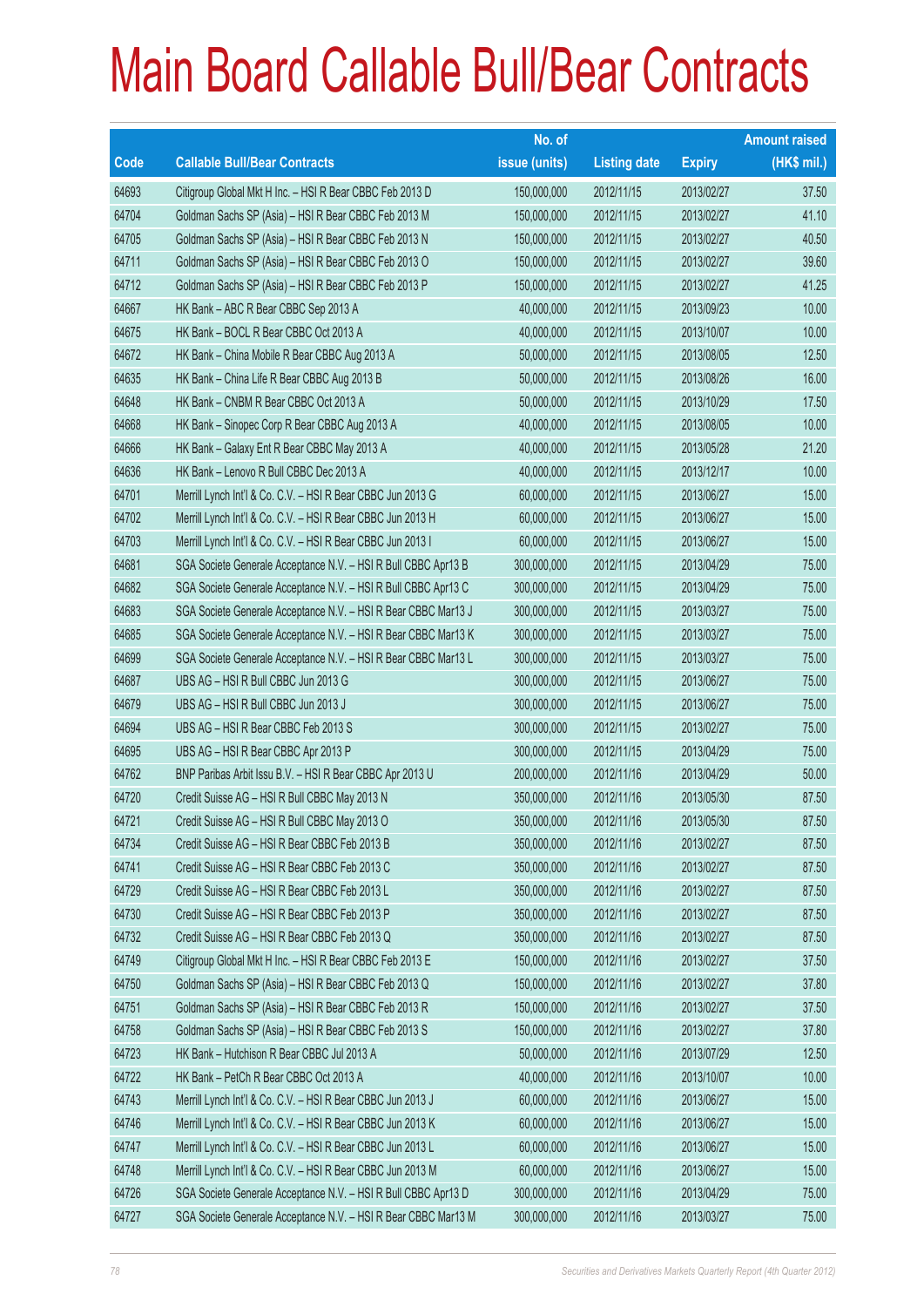|         |                                                                | No. of        |                     |               | <b>Amount raised</b> |
|---------|----------------------------------------------------------------|---------------|---------------------|---------------|----------------------|
| Code    | <b>Callable Bull/Bear Contracts</b>                            | issue (units) | <b>Listing date</b> | <b>Expiry</b> | $(HK$$ mil.)         |
| 64728   | SGA Societe Generale Acceptance N.V. - HSI R Bear CBBC Mar13 N | 300,000,000   | 2012/11/16          | 2013/03/27    | 75.00                |
| 64724   | UBS AG - HSI R Bull CBBC May 2013 D                            | 300,000,000   | 2012/11/16          | 2013/05/30    | 75.00                |
| 64725   | UBS AG - HSI R Bull CBBC May 2013 F                            | 300,000,000   | 2012/11/16          | 2013/05/30    | 75.00                |
| 64761   | UBS AG - HSI R Bear CBBC Feb 2013 M                            | 300,000,000   | 2012/11/16          | 2013/02/27    | 75.00                |
| 64759   | UBS AG - HSI R Bear CBBC Feb 2013 T                            | 300,000,000   | 2012/11/16          | 2013/02/27    | 75.00                |
| 64760   | UBS AG - HSI R Bear CBBC Mar 2013 O                            | 300,000,000   | 2012/11/16          | 2013/03/27    | 75.00                |
| 68529 # | HK Bank - China Mobile R Bull CBBC Jul 2013 A                  | 200,000,000   | 2012/11/16          | 2013/07/08    | 10.60                |
| 64766   | Credit Suisse AG - HSI R Bull CBBC Jun 2013 N                  | 350,000,000   | 2012/11/19          | 2013/06/27    | 87.50                |
| 64767   | Credit Suisse AG - HSI R Bear CBBC Mar 2013 B                  | 350,000,000   | 2012/11/19          | 2013/03/27    | 87.50                |
| 64768   | Credit Suisse AG - HSI R Bear CBBC Mar 2013 K                  | 350,000,000   | 2012/11/19          | 2013/03/27    | 87.50                |
| 64769   | Credit Suisse AG - HSI R Bear CBBC Mar 2013 R                  | 350,000,000   | 2012/11/19          | 2013/03/27    | 87.50                |
| 64763   | SGA Societe Generale Acceptance N.V. - HSI R Bull CBBC Apr13 E | 300,000,000   | 2012/11/19          | 2013/04/29    | 75.00                |
| 64764   | SGA Societe Generale Acceptance N.V. - HSI R Bear CBBC Mar13 O | 300,000,000   | 2012/11/19          | 2013/03/27    | 75.00                |
| 64765   | SGA Societe Generale Acceptance N.V. - HSI R Bear CBBC Mar13 P | 300,000,000   | 2012/11/19          | 2013/03/27    | 75.00                |
| 64774   | UBS AG - HSI R Bull CBBC Jun 2013 L                            | 300,000,000   | 2012/11/19          | 2013/06/27    | 75.00                |
| 64776   | UBS AG - HSI R Bear CBBC Mar 2013 P                            | 300,000,000   | 2012/11/19          | 2013/03/27    | 75.00                |
| 64775   | UBS AG - HSI R Bear CBBC Apr 2013 R                            | 300,000,000   | 2012/11/19          | 2013/04/29    | 75.00                |
| 64807   | BNP Paribas Arbit Issu B.V. - HSI R Bear CBBC Mar 2013 A       | 200,000,000   | 2012/11/20          | 2013/03/27    | 50.00                |
| 64809   | BNP Paribas Arbit Issu B.V. - HSI R Bear CBBC Mar 2013 B       | 200,000,000   | 2012/11/20          | 2013/03/27    | 50.00                |
| 64785   | Credit Suisse AG - HSI R Bull CBBC Aug 2013 I                  | 350,000,000   | 2012/11/20          | 2013/08/29    | 87.50                |
| 64786   | Credit Suisse AG - HSI R Bull CBBC Aug 2013 J                  | 350,000,000   | 2012/11/20          | 2013/08/29    | 87.50                |
| 64796   | Credit Suisse AG - HSI R Bear CBBC Mar 2013 M                  | 350,000,000   | 2012/11/20          | 2013/03/27    | 87.50                |
| 64788   | Credit Suisse AG - HSI R Bear CBBC Mar 2013 S                  | 350,000,000   | 2012/11/20          | 2013/03/27    | 87.50                |
| 64795   | Credit Suisse AG - HSI R Bear CBBC Mar 2013 U                  | 350,000,000   | 2012/11/20          | 2013/03/27    | 87.50                |
| 64799   | Citigroup Global Mkt H Inc. - HSI R Bear CBBC Feb 2013 F       | 150,000,000   | 2012/11/20          | 2013/02/27    | 37.50                |
| 64782   | HK Bank - CUni R Bear CBBC Oct 2013 A                          | 40,000,000    | 2012/11/20          | 2013/10/22    | 10.00                |
| 64780   | HK Bank - Cheung Kong R Bear CBBC Aug 2013 A                   | 50,000,000    | 2012/11/20          | 2013/08/12    | 12.50                |
| 64777   | HK Bank - A50 R Bear CBBC May 2013 B                           | 40,000,000    | 2012/11/20          | 2013/05/13    | 10.00                |
| 64778   | HK Bank - HSI R Bear CBBC Jul 2013 E                           | 100,000,000   | 2012/11/20          | 2013/07/30    | 25.00                |
| 64779   | HK Bank - HSI R Bear CBBC Aug 2013 D                           | 100,000,000   | 2012/11/20          | 2013/08/29    | 25.00                |
| 64802   | Merrill Lynch Int'l & Co. C.V. - HSI R Bear CBBC Jun 2013 N    | 60,000,000    | 2012/11/20          | 2013/06/27    | 15.00                |
| 64803   | Merrill Lynch Int'l & Co. C.V. - HSI R Bear CBBC Jun 2013 O    | 60,000,000    | 2012/11/20          | 2013/06/27    | 15.00                |
| 64783   | SGA Societe Generale Acceptance N.V. - HSI R Bull CBBC Apr13 F | 300,000,000   | 2012/11/20          | 2013/04/29    | 75.00                |
| 64800   | SGA Societe Generale Acceptance N.V. - HSI R Bear CBBC Mar13 Q | 300,000,000   | 2012/11/20          | 2013/03/27    | 75.00                |
| 64801   | SGA Societe Generale Acceptance N.V. - HSI R Bear CBBC Mar13 R | 300,000,000   | 2012/11/20          | 2013/03/27    | 75.00                |
| 64791   | UBS AG - A50 China R Bear CBBC Mar 2013 A                      | 100,000,000   | 2012/11/20          | 2013/03/25    | 25.00                |
| 64792   | UBS AG - HSCEI R Bear CBBC Mar 2013 D                          | 100,000,000   | 2012/11/20          | 2013/03/27    | 25.00                |
| 64784   | UBS AG - HSI R Bull CBBC Jul 2013 N                            | 300,000,000   | 2012/11/20          | 2013/07/30    | 75.00                |
| 64797   | UBS AG - HSI R Bear CBBC Feb 2013 F                            | 300,000,000   | 2012/11/20          | 2013/02/27    | 75.00                |
| 64794   | UBS AG - HSI R Bear CBBC Feb 2013 O                            | 300,000,000   | 2012/11/20          | 2013/02/27    | 75.00                |
| 64798   | UBS AG - HSI R Bear CBBC Mar 2013 S                            | 300,000,000   | 2012/11/20          | 2013/03/27    | 75.00                |
| 64793   | UBS AG - HSI R Bear CBBC May 2013 S                            | 300,000,000   | 2012/11/20          | 2013/05/30    | 75.00                |
| 64820   | BNP Paribas Arbit Issu B.V. - HSI R Bull CBBC Sep 2013 T       | 200,000,000   | 2012/11/21          | 2013/09/27    | 50.00                |
| 64821   | BNP Paribas Arbit Issu B.V. - HSI R Bull CBBC Sep 2013 U       | 200,000,000   | 2012/11/21          | 2013/09/27    | 50.00                |
| 64822   | BNP Paribas Arbit Issu B.V. - HSI R Bull CBBC Sep 2013 V       | 200,000,000   | 2012/11/21          | 2013/09/27    | 50.00                |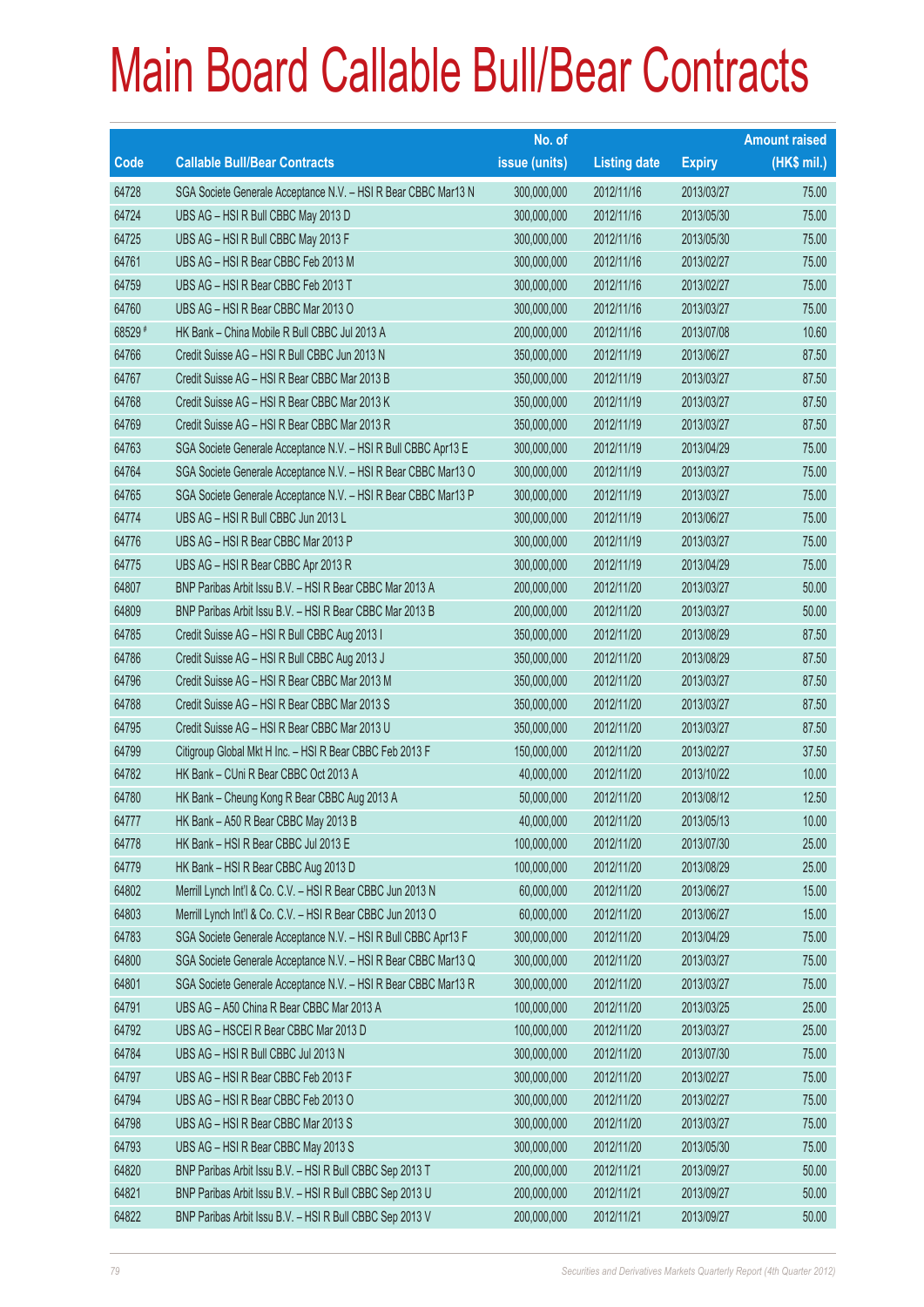|             |                                                                | No. of        |                     |               | <b>Amount raised</b> |
|-------------|----------------------------------------------------------------|---------------|---------------------|---------------|----------------------|
| <b>Code</b> | <b>Callable Bull/Bear Contracts</b>                            | issue (units) | <b>Listing date</b> | <b>Expiry</b> | (HK\$ mil.)          |
| 64813       | Credit Suisse AG - HSI R Bull CBBC Jul 2013 N                  | 350,000,000   | 2012/11/21          | 2013/07/30    | 87.50                |
| 64819       | Credit Suisse AG - HSI R Bull CBBC Jul 2013 O                  | 350,000,000   | 2012/11/21          | 2013/07/30    | 87.50                |
| 64810       | Credit Suisse AG - HSI R Bear CBBC Feb 2013 T                  | 350,000,000   | 2012/11/21          | 2013/02/27    | 87.50                |
| 64811       | Credit Suisse AG - HSI R Bear CBBC Feb 2013 U                  | 350,000,000   | 2012/11/21          | 2013/02/27    | 87.50                |
| 64825       | Goldman Sachs SP (Asia) - HSI R Bull CBBC Feb 2013 H           | 150,000,000   | 2012/11/21          | 2013/02/27    | 38.25                |
| 64826       | Goldman Sachs SP (Asia) - HSI R Bull CBBC Feb 2013 I           | 150,000,000   | 2012/11/21          | 2013/02/27    | 38.25                |
| 64828       | Goldman Sachs SP (Asia) - HSI R Bull CBBC Feb 2013 J           | 150,000,000   | 2012/11/21          | 2013/02/27    | 38.40                |
| 64829       | J P Morgan SP BV - HSI R Bull CBBC Jun 2013 M                  | 300,000,000   | 2012/11/21          | 2013/06/27    | 75.00                |
| 64835       | J P Morgan SP BV - HSI R Bull CBBC Jun 2013 N                  | 300,000,000   | 2012/11/21          | 2013/06/27    | 75.00                |
| 64830       | J P Morgan SP BV - HSI R Bear CBBC Mar 2013 B                  | 300,000,000   | 2012/11/21          | 2013/03/27    | 75.00                |
| 64832       | J P Morgan SP BV - HSI R Bear CBBC Mar 2013 C                  | 300,000,000   | 2012/11/21          | 2013/03/27    | 75.00                |
| 64833       | J P Morgan SP BV - HSI R Bear CBBC Mar 2013 D                  | 300,000,000   | 2012/11/21          | 2013/03/27    | 75.00                |
| 64815       | UBS AG - China Life R Bear CBBC Apr 2013 B                     | 100,000,000   | 2012/11/21          | 2013/04/15    | 25.00                |
| 64816       | UBS AG - HSI R Bull CBBC May 2013 J                            | 300,000,000   | 2012/11/21          | 2013/05/30    | 75.00                |
| 64812       | UBS AG - HSI R Bear CBBC Mar 2013 M                            | 300,000,000   | 2012/11/21          | 2013/03/27    | 75.00                |
| 63554 #     | Citigroup Global Mkt H Inc. - HSI R Bull CBBC Sep 2013 A       | 160,000,000   | 2012/11/21          | 2013/09/27    | 10.56                |
| 68064 #     | HK Bank - HSI R Bull CBBC Mar 2013 K                           | 200,000,000   | 2012/11/21          | 2013/03/27    | 14.60                |
| 64856       | BNP Paribas Arbit Issu B.V. - HSI R Bear CBBC Mar 2013 C       | 200,000,000   | 2012/11/22          | 2013/03/27    | 50.00                |
| 64841       | Credit Suisse AG - HSI R Bull CBBC Jul 2013 P                  | 350,000,000   | 2012/11/22          | 2013/07/30    | 87.50                |
| 64842       | Credit Suisse AG - HSI R Bear CBBC Feb 2013 D                  | 350,000,000   | 2012/11/22          | 2013/02/27    | 87.50                |
| 64844       | Credit Suisse AG - HSI R Bear CBBC Feb 2013 M                  | 350,000,000   | 2012/11/22          | 2013/02/27    | 87.50                |
| 64852       | Credit Suisse AG - HSI R Bear CBBC Feb 2013 S                  | 350,000,000   | 2012/11/22          | 2013/02/27    | 87.50                |
| 64853       | Credit Suisse AG - HSI R Bear CBBC Feb 2013 V                  | 350,000,000   | 2012/11/22          | 2013/02/27    | 87.50                |
| 64838       | HK Bank - HSI R Bull CBBC Aug 2013 D                           | 100,000,000   | 2012/11/22          | 2013/08/29    | 25.00                |
| 64837       | HK Bank - HSI R Bull CBBC Sep 2013 B                           | 100,000,000   | 2012/11/22          | 2013/09/27    | 25.00                |
| 64836       | HK Bank - HSI R Bull CBBC Oct 2013 A                           | 400,000,000   | 2012/11/22          | 2013/10/30    | 100.00               |
| 64839       | HK Bank - HSI R Bull CBBC Nov 2013 B                           | 400,000,000   | 2012/11/22          | 2013/11/28    | 100.00               |
| 64848       | SGA Societe Generale Acceptance N.V. - HSI R Bull CBBC Apr13 G | 300,000,000   | 2012/11/22          | 2013/04/29    | 75.00                |
| 64850       | SGA Societe Generale Acceptance N.V. - HSI R Bear CBBC Mar13 S | 300,000,000   | 2012/11/22          | 2013/03/27    | 75.00                |
| 64851       | SGA Societe Generale Acceptance N.V. - HSI R Bear CBBC Mar13 T | 300,000,000   | 2012/11/22          | 2013/03/27    | 75.00                |
| 64840       | UBS AG - HSI R Bull CBBC Jun 2013 M                            | 300,000,000   | 2012/11/22          | 2013/06/27    | 75.00                |
| 64855       | UBS AG - HSI R Bear CBBC Apr 2013 I                            | 300,000,000   | 2012/11/22          | 2013/04/29    | 75.00                |
| 64854       | UBS AG - HSI R Bear CBBC Apr 2013 U                            | 300,000,000   | 2012/11/22          | 2013/04/29    | 75.00                |
| 64878       | BNP Paribas Arbit Issu B.V. - HSI R Bull CBBC Sep 2013 W       | 200,000,000   | 2012/11/23          | 2013/09/27    | 50.00                |
| 64869       | Credit Suisse AG - HSI R Bull CBBC Jul 2013 Q                  | 350,000,000   | 2012/11/23          | 2013/07/30    | 87.50                |
| 64870       | Credit Suisse AG - HSI R Bull CBBC Jul 2013 R                  | 350,000,000   | 2012/11/23          | 2013/07/30    | 87.50                |
| 64866       | Credit Suisse AG - HSI R Bear CBBC Feb 2013 W                  | 350,000,000   | 2012/11/23          | 2013/02/27    | 87.50                |
| 64867       | Credit Suisse AG - HSI R Bear CBBC Feb 2013 X                  | 350,000,000   | 2012/11/23          | 2013/02/27    | 87.50                |
| 64865       | HK Bank - China Tel R Bear CBBC Sep 2013 A                     | 40,000,000    | 2012/11/23          | 2013/09/16    | 10.00                |
| 64864       | HK Bank - China Life R Bear CBBC Sep 2013 A                    | 50,000,000    | 2012/11/23          | 2013/09/30    | 13.50                |
| 64860       | HK Bank - HSI R Bear CBBC Sep 2013 D                           | 100,000,000   | 2012/11/23          | 2013/09/27    | 25.00                |
| 64863       | HK Bank - TCH R Bear CBBC Jun 2013 A                           | 50,000,000    | 2012/11/23          | 2013/06/24    | 15.00                |
| 64877       | UBS AG - HSI R Bull CBBC Jul 2013 O                            | 300,000,000   | 2012/11/23          | 2013/07/30    | 75.00                |
| 64876       | UBS AG - TCH R Bull CBBC Jun 2013 C                            | 100,000,000   | 2012/11/23          | 2013/06/24    | 43.50                |
| 64873       | UBS AG - TCH R Bear CBBC Mar 2013 C                            | 100,000,000   | 2012/11/23          | 2013/03/18    | 25.00                |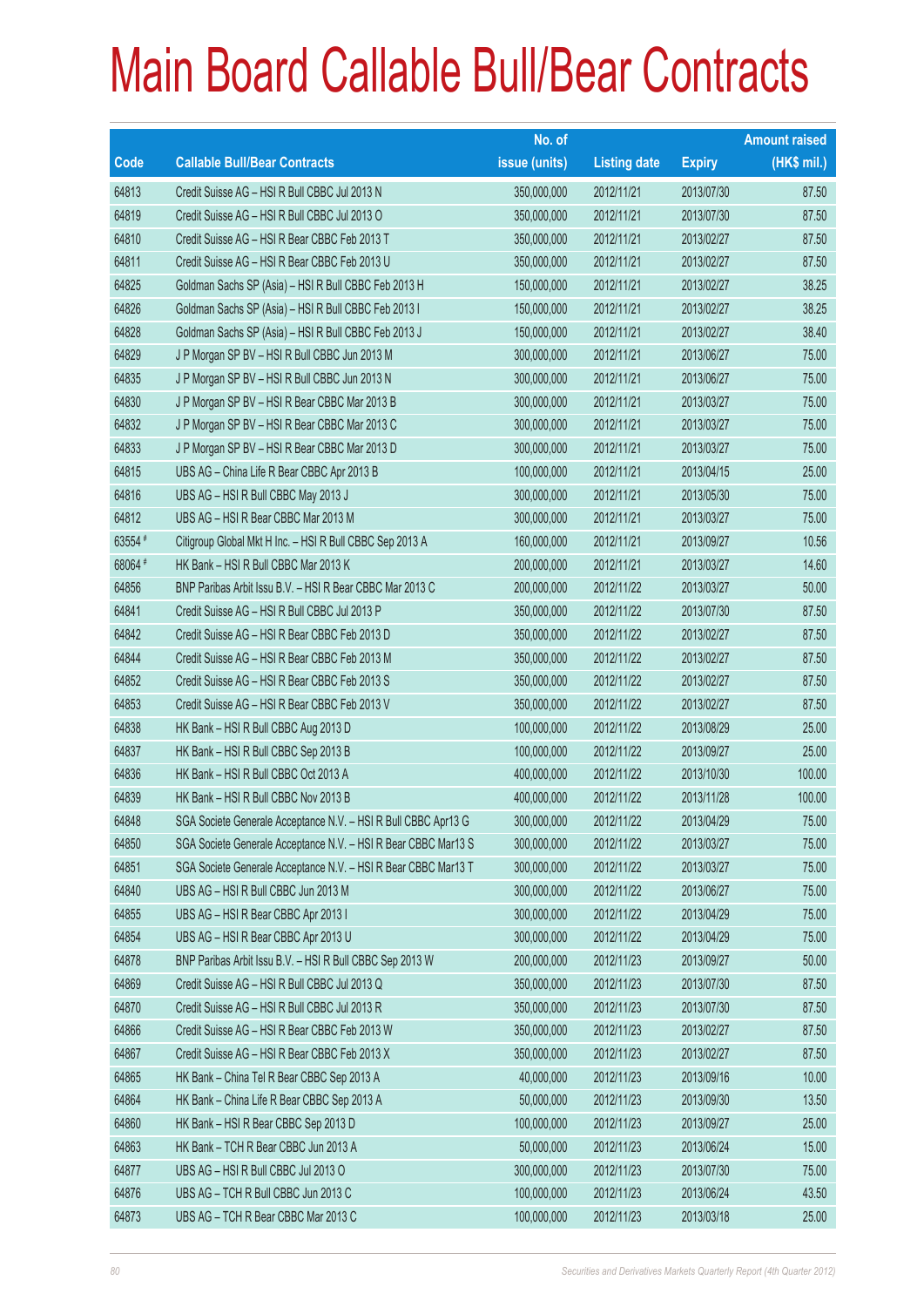|       |                                                                | No. of        |                     |               | <b>Amount raised</b> |
|-------|----------------------------------------------------------------|---------------|---------------------|---------------|----------------------|
| Code  | <b>Callable Bull/Bear Contracts</b>                            | issue (units) | <b>Listing date</b> | <b>Expiry</b> | $(HK$$ mil.)         |
| 64872 | UBS AG - TCH R Bear CBBC Apr 2013 E                            | 100,000,000   | 2012/11/23          | 2013/04/22    | 43.50                |
| 64895 | Credit Suisse AG - HSI R Bull CBBC May 2013 P                  | 350,000,000   | 2012/11/26          | 2013/05/30    | 87.50                |
| 64896 | Credit Suisse AG - HSI R Bear CBBC Mar 2013 C                  | 350,000,000   | 2012/11/26          | 2013/03/27    | 87.50                |
| 64898 | Citigroup Global Mkt H Inc. - HSI R Bull CBBC Sep 2013 H       | 150,000,000   | 2012/11/26          | 2013/09/27    | 37.50                |
| 64897 | Citigroup Global Mkt H Inc. - HSI R Bear CBBC Feb 2013 G       | 150,000,000   | 2012/11/26          | 2013/02/27    | 37.50                |
| 64887 | Goldman Sachs SP (Asia) - HSI R Bull CBBC Feb 2013 K           | 150,000,000   | 2012/11/26          | 2013/02/27    | 37.50                |
| 64889 | Goldman Sachs SP (Asia) - HSI R Bull CBBC Feb 2013 L           | 150,000,000   | 2012/11/26          | 2013/02/27    | 37.95                |
| 64890 | Goldman Sachs SP (Asia) - HSI R Bull CBBC Feb 2013 M           | 150,000,000   | 2012/11/26          | 2013/02/27    | 38.85                |
| 64891 | Goldman Sachs SP (Asia) - HSI R Bull CBBC Feb 2013 N           | 150,000,000   | 2012/11/26          | 2013/02/27    | 38.85                |
| 64882 | Goldman Sachs SP (Asia) - HSI R Bear CBBC Feb 2013 T           | 150,000,000   | 2012/11/26          | 2013/02/27    | 38.85                |
| 64883 | Goldman Sachs SP (Asia) - HSI R Bear CBBC Feb 2013 U           | 150,000,000   | 2012/11/26          | 2013/02/27    | 39.90                |
| 64884 | Goldman Sachs SP (Asia) - HSI R Bear CBBC Feb 2013 V           | 150,000,000   | 2012/11/26          | 2013/02/27    | 37.65                |
| 64885 | Goldman Sachs SP (Asia) - HSI R Bear CBBC Feb 2013 W           | 150,000,000   | 2012/11/26          | 2013/02/27    | 38.25                |
| 64893 | SGA Societe Generale Acceptance N.V. - HSI R Bull CBBC Apr13 H | 300,000,000   | 2012/11/26          | 2013/04/29    | 75.00                |
| 64894 | SGA Societe Generale Acceptance N.V. - HSI R Bear CBBC Mar13 U | 300,000,000   | 2012/11/26          | 2013/03/27    | 75.00                |
| 64906 | UBS AG - CC Bank R Bear CBBC May 2013 C                        | 100,000,000   | 2012/11/26          | 2013/05/20    | 25.00                |
| 64905 | UBS AG - A50 China R Bull CBBC Mar 2013 F                      | 100,000,000   | 2012/11/26          | 2013/03/18    | 25.00                |
| 64904 | UBS AG - HSI R Bull CBBC Aug 2013 F                            | 300,000,000   | 2012/11/26          | 2013/08/29    | 75.00                |
| 64907 | UBS AG - TCH R Bear CBBC Apr 2013 F                            | 100,000,000   | 2012/11/26          | 2013/04/15    | 32.50                |
| 64927 | BNP Paribas Arbit Issu B.V. - HSI R Bear CBBC Mar 2013 D       | 200,000,000   | 2012/11/27          | 2013/03/27    | 50.00                |
| 64928 | BNP Paribas Arbit Issu B.V. - HSI R Bear CBBC Mar 2013 E       | 200,000,000   | 2012/11/27          | 2013/03/27    | 50.00                |
| 64925 | Credit Suisse AG - HSI R Bull CBBC Jun 2013 O                  | 350,000,000   | 2012/11/27          | 2013/06/27    | 87.50                |
| 64922 | Credit Suisse AG - HSI R Bear CBBC Feb 2013 Y                  | 350,000,000   | 2012/11/27          | 2013/02/27    | 87.50                |
| 64929 | Citigroup Global Mkt H Inc. - HSI R Bear CBBC Feb 2013 H       | 150,000,000   | 2012/11/27          | 2013/02/27    | 37.50                |
| 64913 | HK Bank - China Shenhua R Bear CBBC Oct 2013 A                 | 40,000,000    | 2012/11/27          | 2013/10/07    | 10.00                |
| 64911 | HK Bank - A50 R Bear CBBC Jun 2013 B                           | 40,000,000    | 2012/11/27          | 2013/06/17    | 10.00                |
| 64912 | HK Bank - SHK Ppt R Bull CBBC Jul 2013 A                       | 60,000,000    | 2012/11/27          | 2013/07/22    | 15.00                |
| 64909 | HK Bank - TCH R Bull CBBC Jul 2013 B                           | 50,000,000    | 2012/11/27          | 2013/07/22    | 13.50                |
| 64910 | HK Bank - TCH R Bull CBBC Aug 2013 A                           | 50,000,000    | 2012/11/27          | 2013/08/26    | 18.50                |
| 64908 | HK Bank - TCH R Bear CBBC Aug 2013 A                           | 50,000,000    | 2012/11/27          | 2013/08/19    | 12.50                |
| 64924 | SGA Societe Generale Acceptance N.V. - HSI R Bull CBBC Apr13 I | 300,000,000   | 2012/11/27          | 2013/04/29    | 75.00                |
| 64914 | SGA Societe Generale Acceptance N.V. - HSI R Bear CBBC Mar13 V | 300,000,000   | 2012/11/27          | 2013/03/27    | 75.00                |
| 64916 | SGA Societe Generale Acceptance N.V. - HSI R Bear CBBC Mar13 W | 300,000,000   | 2012/11/27          | 2013/03/27    | 75.00                |
| 64917 | SGA Societe Generale Acceptance N.V. - HSI R Bear CBBC Mar13 X | 300,000,000   | 2012/11/27          | 2013/03/27    | 75.00                |
| 64921 | SGA Societe Generale Acceptance N.V. - HSI R Bear CBBC Mar13 Y | 300,000,000   | 2012/11/27          | 2013/03/27    | 75.00                |
| 64930 | UBS AG - CNOOC R Bull CBBC Apr 2013 A                          | 100,000,000   | 2012/11/27          | 2013/04/29    | 31.50                |
| 64926 | UBS AG - HSI R Bull CBBC Jun 2013 N                            | 300,000,000   | 2012/11/27          | 2013/06/27    | 75.00                |
| 64923 | UBS AG - HSI R Bear CBBC Feb 2013 U                            | 300,000,000   | 2012/11/27          | 2013/02/27    | 75.00                |
| 64948 | BNP Paribas Arbit Issu B.V. - HSI R Bull CBBC Sep 2013 X       | 200,000,000   | 2012/11/28          | 2013/09/27    | 50.00                |
| 64949 | BNP Paribas Arbit Issu B.V. - HSI R Bull CBBC Sep 2013 Y       | 200,000,000   | 2012/11/28          | 2013/09/27    | 50.00                |
| 64937 | Credit Suisse AG - HSI R Bull CBBC Jul 2013 S                  | 350,000,000   | 2012/11/28          | 2013/07/30    | 87.50                |
| 64950 | Credit Suisse AG - HSI R Bull CBBC Jul 2013 T                  | 350,000,000   | 2012/11/28          | 2013/07/30    | 87.50                |
| 64951 | Credit Suisse AG - HSI R Bull CBBC Jul 2013 U                  | 350,000,000   | 2012/11/28          | 2013/07/30    | 87.50                |
| 64952 | Credit Suisse AG - HSI R Bull CBBC Jul 2013 V                  | 350,000,000   | 2012/11/28          | 2013/07/30    | 87.50                |
| 64934 | Credit Suisse AG - HSI R Bear CBBC Mar 2013 V                  | 350,000,000   | 2012/11/28          | 2013/03/27    | 87.50                |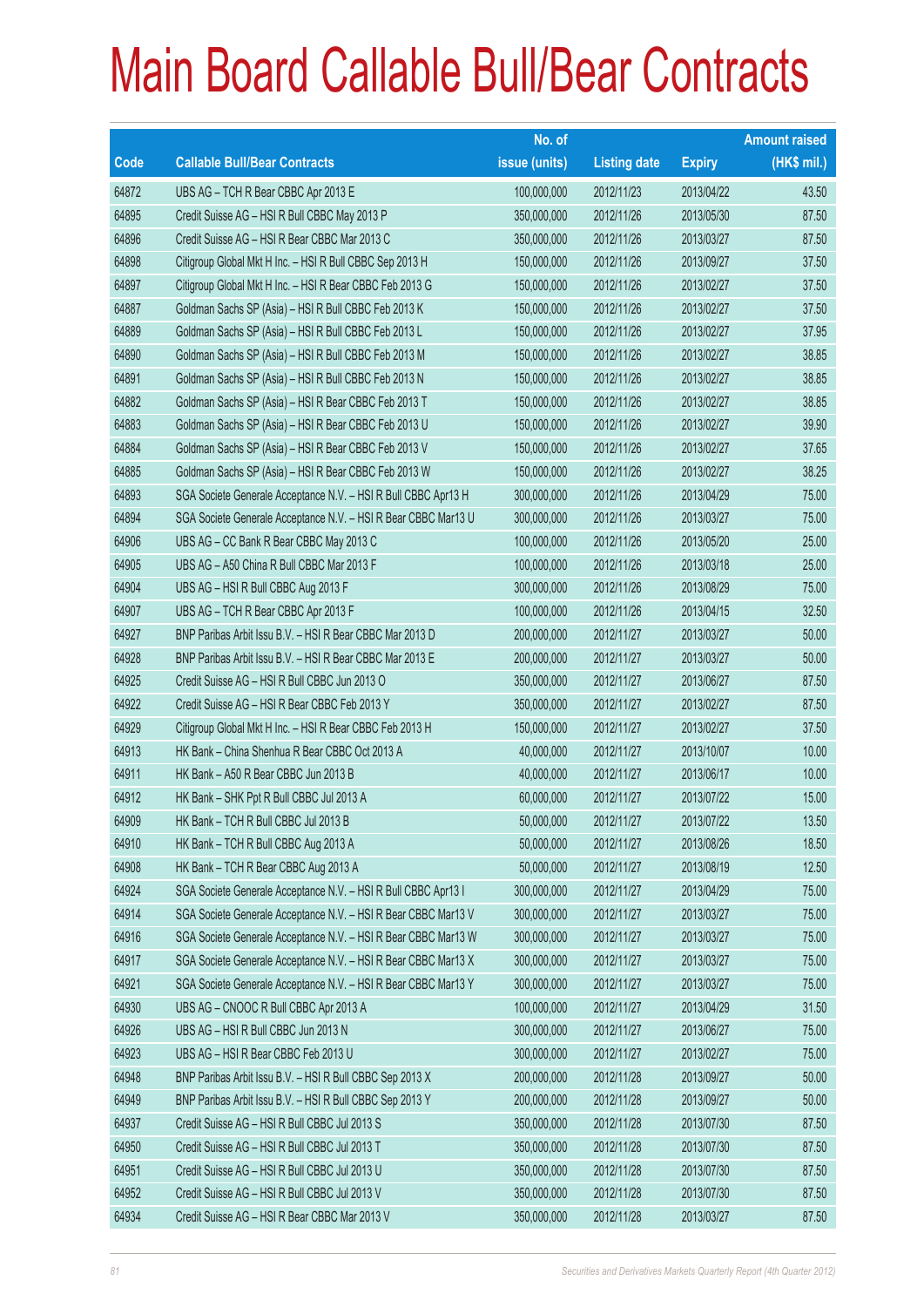|       |                                                                | No. of        |                     |               | <b>Amount raised</b> |
|-------|----------------------------------------------------------------|---------------|---------------------|---------------|----------------------|
| Code  | <b>Callable Bull/Bear Contracts</b>                            | issue (units) | <b>Listing date</b> | <b>Expiry</b> | $(HK$$ mil.)         |
| 64953 | Credit Suisse AG - HSI R Bear CBBC Mar 2013 W                  | 350,000,000   | 2012/11/28          | 2013/03/27    | 87.50                |
| 64954 | Citigroup Global Mkt H Inc. - HSI R Bull CBBC Sep 2013 I       | 150,000,000   | 2012/11/28          | 2013/09/27    | 37.50                |
| 64964 | J P Morgan SP BV - HSI R Bull CBBC Jun 2013 O                  | 300,000,000   | 2012/11/28          | 2013/06/27    | 75.00                |
| 64958 | J P Morgan SP BV - HSI R Bull CBBC Jul 2013 A                  | 300,000,000   | 2012/11/28          | 2013/07/30    | 75.00                |
| 64931 | Merrill Lynch Int'l & Co. C.V. - HSI R Bull CBBC Jun 2013 D    | 60,000,000    | 2012/11/28          | 2013/06/27    | 15.00                |
| 64932 | Merrill Lynch Int'l & Co. C.V. - HSI R Bear CBBC Jun 2013 P    | 60,000,000    | 2012/11/28          | 2013/06/27    | 15.00                |
| 64933 | Merrill Lynch Int'l & Co. C.V. - HSI R Bear CBBC Jun 2013 Q    | 60,000,000    | 2012/11/28          | 2013/06/27    | 15.00                |
| 64941 | SGA Societe Generale Acceptance N.V. - HSI R Bull CBBC Jun13 A | 300,000,000   | 2012/11/28          | 2013/06/27    | 75.00                |
| 64943 | SGA Societe Generale Acceptance N.V. - HSI R Bull CBBC Jun13 B | 300,000,000   | 2012/11/28          | 2013/06/27    | 75.00                |
| 64944 | SGA Societe Generale Acceptance N.V. - HSI R Bull CBBC Jun13 C | 300,000,000   | 2012/11/28          | 2013/06/27    | 75.00                |
| 64945 | SGA Societe Generale Acceptance N.V. - HSI R Bull CBBC Jun13 D | 300,000,000   | 2012/11/28          | 2013/06/27    | 75.00                |
| 64946 | SGA Societe Generale Acceptance N.V. - HSI R Bull CBBC Jun13 E | 300,000,000   | 2012/11/28          | 2013/06/27    | 75.00                |
| 64957 | UBS AG - HSI R Bull CBBC May 2013 I                            | 300,000,000   | 2012/11/28          | 2013/05/30    | 75.00                |
| 64956 | UBS AG - HSI R Bull CBBC Jul 2013 P                            | 300,000,000   | 2012/11/28          | 2013/07/30    | 75.00                |
| 64939 | UBS AG - HSI R Bull CBBC Aug 2013 G                            | 300,000,000   | 2012/11/28          | 2013/08/29    | 75.00                |
| 64947 | UBS AG - HSI R Bear CBBC Mar 2013 L                            | 300,000,000   | 2012/11/28          | 2013/03/27    | 75.00                |
| 64938 | UBS AG - HSI R Bear CBBC Mar 2013 T                            | 300,000,000   | 2012/11/28          | 2013/03/27    | 75.00                |
| 64992 | BNP Paribas Arbit Issu B.V. - HSI R Bull CBBC Sep 2013 H       | 200,000,000   | 2012/11/29          | 2013/09/27    | 50.00                |
| 64995 | BNP Paribas Arbit Issu B.V. - HSI R Bull CBBC Sep 2013 I       | 200,000,000   | 2012/11/29          | 2013/09/27    | 50.00                |
| 64991 | BNP Paribas Arbit Issu B.V. - HSI R Bull CBBC Sep 2013 Z       | 200,000,000   | 2012/11/29          | 2013/09/27    | 50.00                |
| 64985 | Credit Suisse AG - HSI R Bull CBBC Jul 2013 W                  | 350,000,000   | 2012/11/29          | 2013/07/30    | 87.50                |
| 64986 | Credit Suisse AG - HSI R Bull CBBC Jul 2013 X                  | 350,000,000   | 2012/11/29          | 2013/07/30    | 87.50                |
| 64987 | Credit Suisse AG - HSI R Bull CBBC Jul 2013 Y                  | 350,000,000   | 2012/11/29          | 2013/07/30    | 87.50                |
| 64972 | Credit Suisse AG - HSI R Bull CBBC Aug 2013 K                  | 350,000,000   | 2012/11/29          | 2013/08/29    | 87.50                |
| 64973 | Credit Suisse AG - HSI R Bull CBBC Aug 2013 L                  | 350,000,000   | 2012/11/29          | 2013/08/29    | 87.50                |
| 64968 | Credit Suisse AG - HSI R Bear CBBC Mar 2013 D                  | 350,000,000   | 2012/11/29          | 2013/03/27    | 87.50                |
| 64969 | Credit Suisse AG - HSI R Bear CBBC Mar 2013 E                  | 350,000,000   | 2012/11/29          | 2013/03/27    | 87.50                |
| 64977 | Credit Suisse AG - HSI R Bear CBBC Mar 2013 F                  | 350,000,000   | 2012/11/29          | 2013/03/27    | 87.50                |
| 64978 | Credit Suisse AG - HSI R Bear CBBC Mar 2013 X                  | 350,000,000   | 2012/11/29          | 2013/03/27    | 87.50                |
| 64979 | Credit Suisse AG - HSI R Bear CBBC Mar 2013 Y                  | 350,000,000   | 2012/11/29          | 2013/03/27    | 87.50                |
| 65018 | Citigroup Global Mkt H Inc. - HSI R Bull CBBC Sep 2013 J       | 150,000,000   | 2012/11/29          | 2013/09/27    | 37.50                |
| 65017 | Citigroup Global Mkt H Inc. - HSI R Bear CBBC Mar 2013 A       | 150,000,000   | 2012/11/29          | 2013/03/27    | 37.50                |
| 64983 | Bank of East Asia - Galaxy Ent R Bull CBBC Aug 2013 A          | 60,000,000    | 2012/11/29          | 2013/08/27    | 22.20                |
| 64981 | Bank of East Asia - ICBC R Bull CBBC Aug 2013 A                | 60,000,000    | 2012/11/29          | 2013/08/08    | 15.00                |
| 64982 | Bank of East Asia - Lenovo R Bull CBBC Nov 2013 A              | 60,000,000    | 2012/11/29          | 2013/11/29    | 15.00                |
| 65012 | Goldman Sachs SP (Asia) - HSI R Bull CBBC Mar 2013 A           | 150,000,000   | 2012/11/29          | 2013/03/27    | 37.65                |
| 65013 | Goldman Sachs SP (Asia) - HSI R Bull CBBC Mar 2013 B           | 150,000,000   | 2012/11/29          | 2013/03/27    | 38.40                |
| 65014 | Goldman Sachs SP (Asia) - HSI R Bull CBBC Mar 2013 C           | 150,000,000   | 2012/11/29          | 2013/03/27    | 37.80                |
| 65015 | Goldman Sachs SP (Asia) - HSI R Bull CBBC Mar 2013 D           | 150,000,000   | 2012/11/29          | 2013/03/27    | 37.80                |
| 65016 | Goldman Sachs SP (Asia) - HSI R Bull CBBC Mar 2013 E           | 150,000,000   | 2012/11/29          | 2013/03/27    | 37.50                |
| 64999 | Merrill Lynch Int'l & Co. C.V. - HSI R Bull CBBC Jun 2013 E    | 60,000,000    | 2012/11/29          | 2013/06/27    | 15.00                |
| 65002 | Merrill Lynch Int'l & Co. C.V. - HSI R Bull CBBC Jun 2013 F    | 60,000,000    | 2012/11/29          | 2013/06/27    | 15.00                |
| 65004 | Merrill Lynch Int'l & Co. C.V. - HSI R Bull CBBC Jun 2013 G    | 60,000,000    | 2012/11/29          | 2013/06/27    | 15.00                |
| 65005 | Merrill Lynch Int'l & Co. C.V. - HSI R Bull CBBC Jun 2013 H    | 60,000,000    | 2012/11/29          | 2013/06/27    | 15.00                |
| 65006 | Merrill Lynch Int'l & Co. C.V. - HSI R Bull CBBC Jun 2013 I    | 60,000,000    | 2012/11/29          | 2013/06/27    | 15.00                |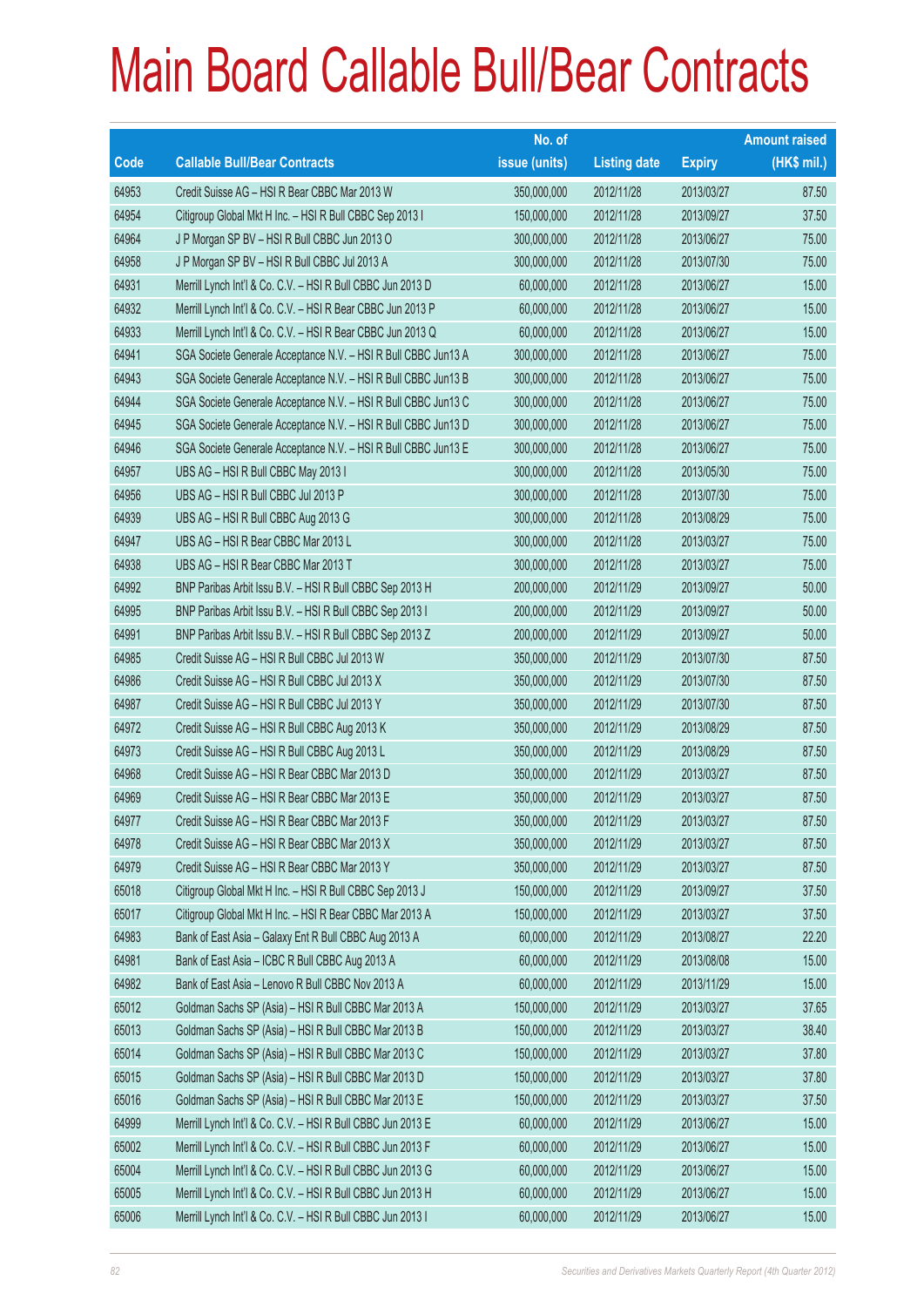|       |                                                                | No. of        |                     |               | <b>Amount raised</b> |
|-------|----------------------------------------------------------------|---------------|---------------------|---------------|----------------------|
| Code  | <b>Callable Bull/Bear Contracts</b>                            | issue (units) | <b>Listing date</b> | <b>Expiry</b> | $(HK$$ mil.)         |
| 65009 | Merrill Lynch Int'l & Co. C.V. - HSI R Bull CBBC Jun 2013 J    | 60,000,000    | 2012/11/29          | 2013/06/27    | 15.00                |
| 64965 | SGA Societe Generale Acceptance N.V. - HSI R Bull CBBC Jun13 F | 300,000,000   | 2012/11/29          | 2013/06/27    | 75.00                |
| 64966 | SGA Societe Generale Acceptance N.V. - HSI R Bull CBBC Jun13 G | 300,000,000   | 2012/11/29          | 2013/06/27    | 75.00                |
| 64976 | SGA Societe Generale Acceptance N.V. - HSI R Bull CBBC Jun13 H | 300,000,000   | 2012/11/29          | 2013/06/27    | 75.00                |
| 64967 | SGA Societe Generale Acceptance N.V. - HSI R Bear CBBC Mar13 Z | 300,000,000   | 2012/11/29          | 2013/03/27    | 75.00                |
| 65010 | UBS AG - HSI R Bull CBBC Jul 2013 Q                            | 300,000,000   | 2012/11/29          | 2013/07/30    | 75.00                |
| 65011 | UBS AG - HSI R Bull CBBC Jul 2013 R                            | 300,000,000   | 2012/11/29          | 2013/07/30    | 75.00                |
| 64974 | UBS AG - HSI R Bear CBBC Mar 2013 G                            | 300,000,000   | 2012/11/29          | 2013/03/27    | 75.00                |
| 64984 | UBS AG - HSI R Bear CBBC Mar 2013 W                            | 300,000,000   | 2012/11/29          | 2013/03/27    | 75.00                |
| 65050 | BNP Paribas Arbit Issu B.V. - HSI R Bull CBBC Sep 2013 J       | 200,000,000   | 2012/11/30          | 2013/09/27    | 50.00                |
| 65051 | BNP Paribas Arbit Issu B.V. - HSI R Bull CBBC Sep 2013 K       | 200,000,000   | 2012/11/30          | 2013/09/27    | 50.00                |
| 65049 | Credit Suisse AG - HSI R Bull CBBC Jul 2013 B                  | 350,000,000   | 2012/11/30          | 2013/07/30    | 87.50                |
| 65048 | Credit Suisse AG - HSI R Bull CBBC Jul 2013 Z                  | 350,000,000   | 2012/11/30          | 2013/07/30    | 87.50                |
| 65045 | Credit Suisse AG - HSI R Bull CBBC Aug 2013 M                  | 350,000,000   | 2012/11/30          | 2013/08/29    | 87.50                |
| 65046 | Credit Suisse AG - HSI R Bull CBBC Aug 2013 N                  | 350,000,000   | 2012/11/30          | 2013/08/29    | 87.50                |
| 65047 | Credit Suisse AG - HSI R Bull CBBC Aug 2013 O                  | 350,000,000   | 2012/11/30          | 2013/08/29    | 87.50                |
| 65031 | Credit Suisse AG - HSI R Bear CBBC Mar 2013 A                  | 350,000,000   | 2012/11/30          | 2013/03/27    | 87.50                |
| 65035 | Credit Suisse AG - HSI R Bear CBBC Mar 2013 Z                  | 350,000,000   | 2012/11/30          | 2013/03/27    | 87.50                |
| 65059 | Citigroup Global Mkt H Inc. - HSI R Bull CBBC Sep 2013 K       | 150,000,000   | 2012/11/30          | 2013/09/27    | 37.50                |
| 65060 | Citigroup Global Mkt H Inc. - HSI R Bull CBBC Sep 2013 L       | 150,000,000   | 2012/11/30          | 2013/09/27    | 37.50                |
| 65037 | Citigroup Global Mkt H Inc. - HSI R Bear CBBC Mar 2013 B       | 150,000,000   | 2012/11/30          | 2013/03/27    | 37.50                |
| 65061 | Citigroup Global Mkt H Inc. - HSI R Bear CBBC Mar 2013 C       | 150,000,000   | 2012/11/30          | 2013/03/27    | 37.50                |
| 65062 | Citigroup Global Mkt H Inc. - HSI R Bear CBBC Mar 2013 D       | 150,000,000   | 2012/11/30          | 2013/03/27    | 37.50                |
| 65019 | Goldman Sachs SP (Asia) - HSI R Bear CBBC Mar 2013 A           | 150,000,000   | 2012/11/30          | 2013/03/27    | 38.10                |
| 65020 | Goldman Sachs SP (Asia) - HSI R Bear CBBC Mar 2013 B           | 150,000,000   | 2012/11/30          | 2013/03/27    | 38.55                |
| 65030 | HK Bank - China Mobile R Bull CBBC Aug 2013 B                  | 80,000,000    | 2012/11/30          | 2013/08/05    | 20.00                |
| 65021 | HK Bank - HSI R Bull CBBC Jun 2013 G                           | 100,000,000   | 2012/11/30          | 2013/06/27    | 25.00                |
| 65022 | HK Bank - HSI R Bull CBBC Aug 2013 E                           | 100,000,000   | 2012/11/30          | 2013/08/29    | 25.00                |
| 65029 | HK Bank - TCH R Bull CBBC Jun 2013 B                           | 50,000,000    | 2012/11/30          | 2013/06/24    | 13.50                |
| 65033 | SGA Societe Generale Acceptance N.V. - HSI R Bull CBBC Jun13 I | 300,000,000   | 2012/11/30          | 2013/06/27    | 75.00                |
| 65034 | SGA Societe Generale Acceptance N.V. - HSI R Bull CBBC Jun13 J | 300,000,000   | 2012/11/30          | 2013/06/27    | 75.00                |
| 65043 | UBS AG - CC Bank R Bull CBBC Jun 2013 A                        | 100,000,000   | 2012/11/30          | 2013/06/24    | 25.00                |
| 65044 | UBS AG - HSBC R Bull CBBC May 2013 A                           | 100,000,000   | 2012/11/30          | 2013/05/13    | 25.00                |
| 65040 | UBS AG - HSCEI R Bull CBBC Jul 2013 B                          | 100,000,000   | 2012/11/30          | 2013/07/30    | 25.00                |
| 65052 | UBS AG - HSI R Bull CBBC May 2013 H                            | 300,000,000   | 2012/11/30          | 2013/05/30    | 75.00                |
| 65056 | UBS AG - HSI R Bull CBBC Jun 2013 U                            | 300,000,000   | 2012/11/30          | 2013/06/27    | 75.00                |
| 65057 | UBS AG - HSI R Bull CBBC Jun 2013 V                            | 300,000,000   | 2012/11/30          | 2013/06/27    | 75.00                |
| 65058 | UBS AG - HSI R Bull CBBC Jun 2013 X                            | 300,000,000   | 2012/11/30          | 2013/06/27    | 75.00                |
| 65055 | UBS AG - HSI R Bull CBBC Aug 2013 H                            | 300,000,000   | 2012/11/30          | 2013/08/29    | 75.00                |
| 65032 | UBS AG - HSI R Bear CBBC Apr 2013 Q                            | 300,000,000   | 2012/11/30          | 2013/04/29    | 75.00                |
| 65039 | UBS AG - HSI R Bear CBBC Apr 2013 W                            | 300,000,000   | 2012/11/30          | 2013/04/29    | 75.00                |
| 65042 | UBS AG - ICBC R Bull CBBC Jul 2013 C                           | 100,000,000   | 2012/11/30          | 2013/07/29    | 25.00                |
| 65117 | BNP Paribas Arbit Issu B.V. - HSI R Bear CBBC Mar 2013 F       | 200,000,000   | 2012/12/03          | 2013/03/27    | 50.00                |
| 65086 | Credit Suisse AG - HSI R Bull CBBC Jun 2013 P                  | 350,000,000   | 2012/12/03          | 2013/06/27    | 87.50                |
| 65088 | Credit Suisse AG - HSI R Bull CBBC Jun 2013 Q                  | 350,000,000   | 2012/12/03          | 2013/06/27    | 87.50                |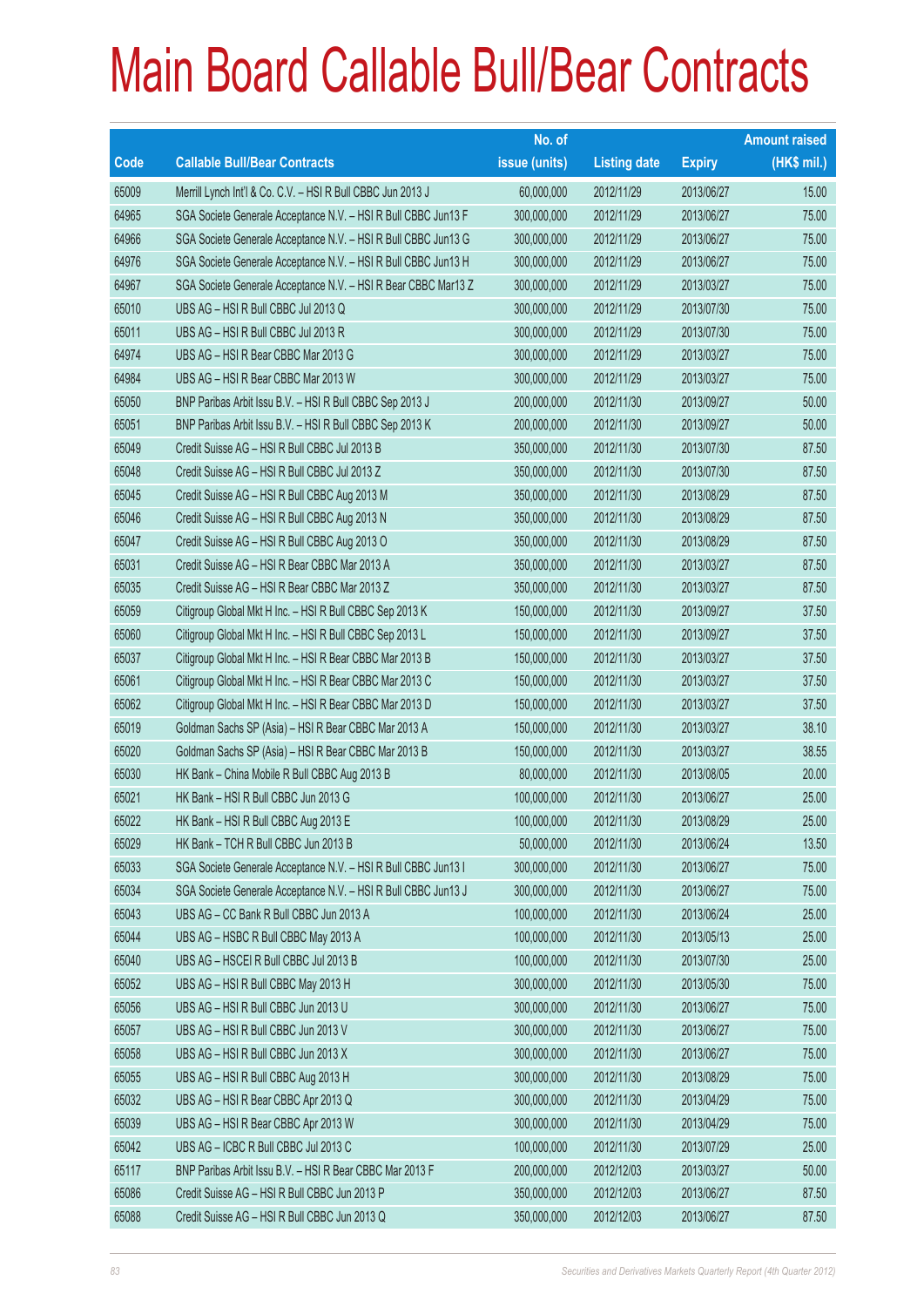|       |                                                                | No. of        |                     |               | <b>Amount raised</b> |
|-------|----------------------------------------------------------------|---------------|---------------------|---------------|----------------------|
| Code  | <b>Callable Bull/Bear Contracts</b>                            | issue (units) | <b>Listing date</b> | <b>Expiry</b> | (HK\$ mil.)          |
| 65097 | Credit Suisse AG - HSI R Bear CBBC Mar 2013 T                  | 350,000,000   | 2012/12/03          | 2013/03/27    | 87.50                |
| 65071 | Credit Suisse AG - HSI R Bear CBBC May 2013 F                  | 350,000,000   | 2012/12/03          | 2013/05/30    | 87.50                |
| 65081 | Credit Suisse AG - HSI R Bear CBBC Jul 2013 L                  | 350,000,000   | 2012/12/03          | 2013/07/30    | 87.50                |
| 65084 | Credit Suisse AG - HSI R Bear CBBC Jul 2013 M                  | 350,000,000   | 2012/12/03          | 2013/07/30    | 87.50                |
| 65075 | Credit Suisse AG - HSI R Bear CBBC Aug 2013 E                  | 350,000,000   | 2012/12/03          | 2013/08/29    | 122.50               |
| 65076 | Credit Suisse AG - HSI R Bear CBBC Aug 2013 F                  | 350,000,000   | 2012/12/03          | 2013/08/29    | 133.00               |
| 65077 | Credit Suisse AG - HSI R Bear CBBC Aug 2013 G                  | 350,000,000   | 2012/12/03          | 2013/08/29    | 143.50               |
| 65078 | Credit Suisse AG - HSI R Bear CBBC Aug 2013 H                  | 350,000,000   | 2012/12/03          | 2013/08/29    | 157.50               |
| 65090 | Citigroup Global Mkt H Inc. - HSI R Bull CBBC Sep 2013 M       | 150,000,000   | 2012/12/03          | 2013/09/27    | 37.50                |
| 65091 | Citigroup Global Mkt H Inc. - HSI R Bull CBBC Sep 2013 N       | 150,000,000   | 2012/12/03          | 2013/09/27    | 37.50                |
| 65092 | Citigroup Global Mkt H Inc. - HSI R Bear CBBC Mar 2013 E       | 150,000,000   | 2012/12/03          | 2013/03/27    | 37.50                |
| 65093 | Citigroup Global Mkt H Inc. - HSI R Bear CBBC Mar 2013 F       | 150,000,000   | 2012/12/03          | 2013/03/27    | 37.50                |
| 65096 | Citigroup Global Mkt H Inc. - HSI R Bear CBBC Mar 2013 G       | 150,000,000   | 2012/12/03          | 2013/03/27    | 37.50                |
| 65115 | Goldman Sachs SP (Asia) - HSI R Bull CBBC Mar 2013 F           | 150,000,000   | 2012/12/03          | 2013/03/27    | 38.55                |
| 65069 | HK Bank - COVS R Bull CBBC Nov 2013 A                          | 40,000,000    | 2012/12/03          | 2013/11/25    | 13.60                |
| 65070 | HK Bank - COVS R Bear CBBC Nov 2013 A                          | 40,000,000    | 2012/12/03          | 2013/11/25    | 18.80                |
| 65065 | HK Bank - A50 R Bull CBBC May 2013 C                           | 100,000,000   | 2012/12/03          | 2013/05/06    | 25.00                |
| 65067 | HK Bank - HSCEI R Bull CBBC Nov 2013 A                         | 68,000,000    | 2012/12/03          | 2013/11/28    | 17.00                |
| 65064 | HK Bank - HSI R Bull CBBC Jul 2013 E                           | 100,000,000   | 2012/12/03          | 2013/07/30    | 25.00                |
| 65068 | HK Bank - ICBC R Bull CBBC Jul 2013 C                          | 80,000,000    | 2012/12/03          | 2013/07/29    | 20.00                |
| 65121 | J P Morgan SP BV - HSI R Bear CBBC Apr 2013 H                  | 300,000,000   | 2012/12/03          | 2013/04/29    | 75.00                |
| 65120 | J P Morgan SP BV - HSI R Bear CBBC May 2013 S                  | 300,000,000   | 2012/12/03          | 2013/05/30    | 75.00                |
| 65119 | J P Morgan SP BV - HSI R Bear CBBC Jun 2013 D                  | 300,000,000   | 2012/12/03          | 2013/06/27    | 75.00                |
| 65118 | J P Morgan SP BV - HSI R Bear CBBC Jul 2013 A                  | 300,000,000   | 2012/12/03          | 2013/07/30    | 75.00                |
| 65089 | SGA Societe Generale Acceptance N.V. - HSI R Bull CBBC Jun13 K | 300,000,000   | 2012/12/03          | 2013/06/27    | 75.00                |
| 65113 | SGA Societe Generale Acceptance N.V. - HSI R Bear CBBC Mar13 O | 300,000,000   | 2012/12/03          | 2013/03/27    | 75.00                |
| 65112 | UBS AG - Cheung Kong R Bear CBBC May 2013 A                    | 100,000,000   | 2012/12/03          | 2013/05/06    | 28.00                |
| 65109 | UBS AG - HSCEI R Bull CBBC Jul 2013 C                          | 100,000,000   | 2012/12/03          | 2013/07/30    | 25.00                |
| 65107 | UBS AG - HSCEI R Bear CBBC Mar 2013 E                          | 100,000,000   | 2012/12/03          | 2013/03/27    | 25.00                |
| 65100 | UBS AG - HSI R Bull CBBC May 2013 E                            | 300,000,000   | 2012/12/03          | 2013/05/30    | 75.00                |
| 65104 | UBS AG - HSI R Bull CBBC Jul 2013 S                            | 300,000,000   | 2012/12/03          | 2013/07/30    | 75.00                |
| 65099 | UBS AG - HSI R Bull CBBC Aug 2013 I                            | 300,000,000   | 2012/12/03          | 2013/08/29    | 75.00                |
| 65114 | UBS AG - HSI R Bear CBBC Mar 2013 X                            | 300,000,000   | 2012/12/03          | 2013/03/27    | 75.00                |
| 65128 | Credit Suisse AG - HSI R Bull CBBC Jun 2013 R                  | 350,000,000   | 2012/12/04          | 2013/06/27    | 87.50                |
| 65134 | Credit Suisse AG - HSI R Bear CBBC Mar 2013 B                  | 350,000,000   | 2012/12/04          | 2013/03/27    | 87.50                |
| 65143 | Credit Suisse AG - HSI R Bear CBBC Mar 2013 M                  | 350,000,000   | 2012/12/04          | 2013/03/27    | 87.50                |
| 65138 | Citigroup Global Mkt H Inc. - HSI R Bull CBBC Sep 2013 O       | 150,000,000   | 2012/12/04          | 2013/09/27    | 37.50                |
| 65142 | Citigroup Global Mkt H Inc. - HSI R Bear CBBC Mar 2013 H       | 150,000,000   | 2012/12/04          | 2013/03/27    | 37.50                |
| 65125 | HK Bank - A50 R Bull CBBC Aug 2013 B                           | 100,000,000   | 2012/12/04          | 2013/08/12    | 25.00                |
| 65123 | HK Bank - A50 R Bear CBBC Aug 2013 B                           | 40,000,000    | 2012/12/04          | 2013/08/26    | 10.00                |
| 65126 | HK Bank - A50 R Bear CBBC Oct 2013 A                           | 40,000,000    | 2012/12/04          | 2013/10/18    | 10.40                |
| 65124 | HK Bank - A50 R Bear CBBC Nov 2013 A                           | 40,000,000    | 2012/12/04          | 2013/11/18    | 11.60                |
| 65136 | SGA Societe Generale Acceptance N.V. - HSI R Bull CBBC Jun 13L | 300,000,000   | 2012/12/04          | 2013/06/27    | 75.00                |
| 65137 | SGA Societe Generale Acceptance N.V. - HSI R Bear CBBC Mar 13Q | 300,000,000   | 2012/12/04          | 2013/03/27    | 75.00                |
| 65147 | UBS AG - HSI R Bull CBBC May 2013 N                            | 300,000,000   | 2012/12/04          | 2013/05/30    | 75.00                |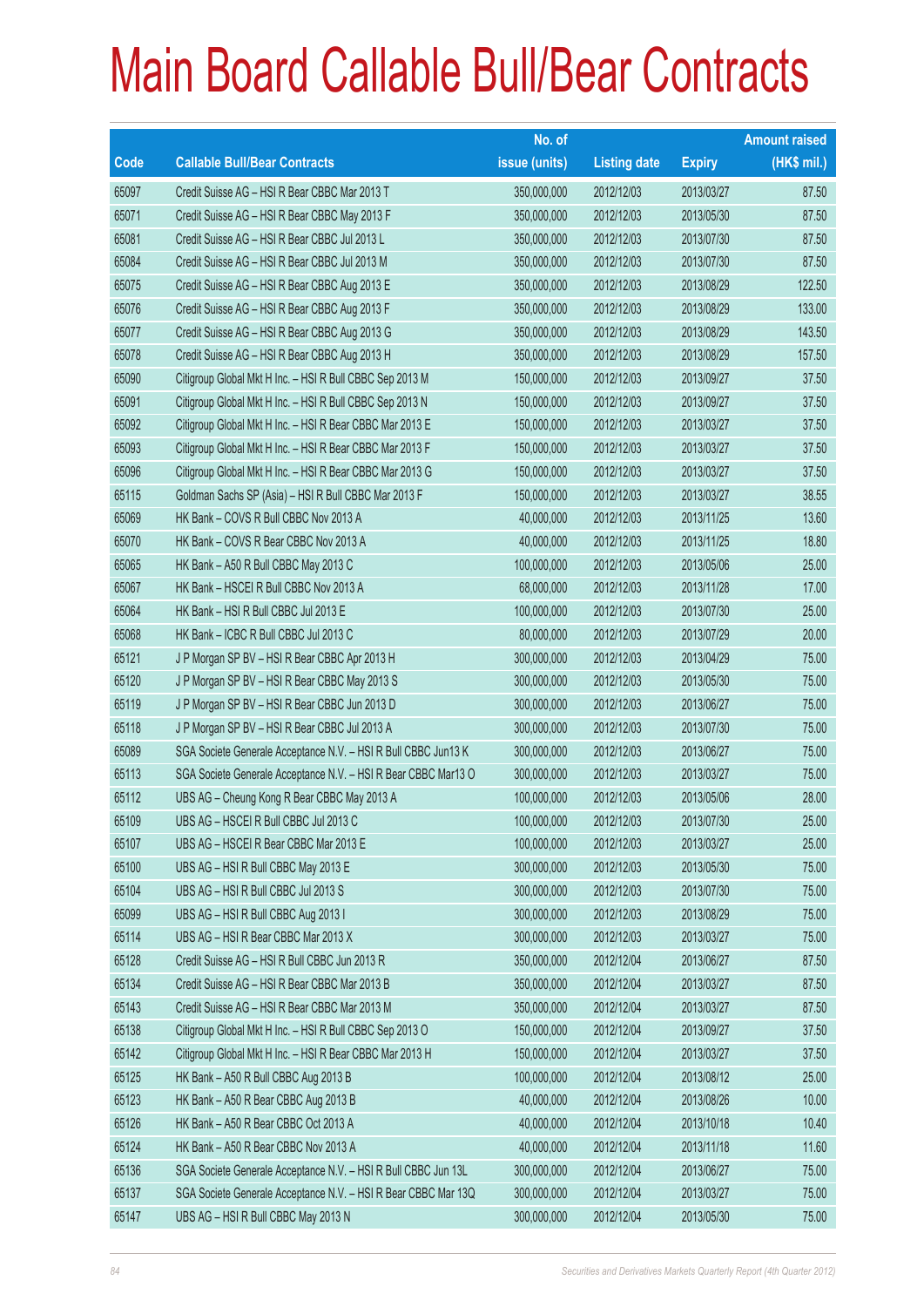|       |                                                                | No. of        |                     |               | <b>Amount raised</b> |
|-------|----------------------------------------------------------------|---------------|---------------------|---------------|----------------------|
| Code  | <b>Callable Bull/Bear Contracts</b>                            | issue (units) | <b>Listing date</b> | <b>Expiry</b> | (HK\$ mil.)          |
| 65146 | UBS AG - HSI R Bear CBBC Mar 2013 V                            | 300,000,000   | 2012/12/04          | 2013/03/27    | 75.00                |
| 65135 | UBS AG - HSI R Bear CBBC Apr 2013 X                            | 300,000,000   | 2012/12/04          | 2013/04/29    | 75.00                |
| 65170 | BNP Paribas Arbit Issu B.V. - HSI R Bear CBBC Mar 2013 G       | 200,000,000   | 2012/12/05          | 2013/03/27    | 50.00                |
| 65171 | BNP Paribas Arbit Issu B.V. - HSI R Bear CBBC Mar 2013 H       | 200,000,000   | 2012/12/05          | 2013/03/27    | 50.00                |
| 65152 | Credit Suisse AG - HSI R Bull CBBC Sep 2013 A                  | 350,000,000   | 2012/12/05          | 2013/09/27    | 87.50                |
| 65156 | Credit Suisse AG - HSI R Bear CBBC Mar 2013 S                  | 350,000,000   | 2012/12/05          | 2013/03/27    | 87.50                |
| 65153 | Credit Suisse AG - HSI R Bear CBBC May 2013 G                  | 350,000,000   | 2012/12/05          | 2013/05/30    | 87.50                |
| 65163 | Citigroup Global Mkt H Inc. - HSI R Bull CBBC Sep 2013 P       | 150,000,000   | 2012/12/05          | 2013/09/27    | 37.50                |
| 65167 | Citigroup Global Mkt H Inc. - HSI R Bear CBBC Mar 2013 I       | 150,000,000   | 2012/12/05          | 2013/03/27    | 37.50                |
| 65169 | Citigroup Global Mkt H Inc. - HSI R Bear CBBC Mar 2013 J       | 150,000,000   | 2012/12/05          | 2013/03/27    | 37.50                |
| 65149 | HK Bank - Cheung Kong R Bull CBBC Jul 2013 A                   | 50,000,000    | 2012/12/05          | 2013/07/29    | 12.50                |
| 65148 | HK Bank - Galaxy Ent R Bull CBBC Aug 2013 A                    | 40,000,000    | 2012/12/05          | 2013/08/19    | 11.60                |
| 65157 | SGA Societe Generale Acceptance N.V. - HSI R Bear CBBC Mar13 R | 300,000,000   | 2012/12/05          | 2013/03/27    | 75.00                |
| 65172 | UBS AG - HSI R Bear CBBC May 2013 T                            | 300,000,000   | 2012/12/05          | 2013/05/30    | 75.00                |
| 65173 | UBS AG - Ping An R Bull CBBC Aug 2013 A                        | 100,000,000   | 2012/12/05          | 2013/08/19    | 25.00                |
| 65183 | BNP Paribas Arbit Issu B.V. - A50 R Bear CBBC Dec 2013 A       | 200,000,000   | 2012/12/06          | 2013/12/30    | 50.00                |
| 65175 | Credit Suisse AG - A50 China R Bull CBBC Apr 2013 A            | 50,000,000    | 2012/12/06          | 2013/04/30    | 12.50                |
| 65177 | Credit Suisse AG - A50 China R Bear CBBC Apr 2013 A            | 50,000,000    | 2012/12/06          | 2013/04/30    | 12.50                |
| 65178 | Credit Suisse AG - A50 China R Bear CBBC Apr 2013 B            | 50,000,000    | 2012/12/06          | 2013/04/30    | 12.50                |
| 65179 | Credit Suisse AG - A50 China R Bear CBBC Apr 2013 C            | 50,000,000    | 2012/12/06          | 2013/04/30    | 12.50                |
| 65180 | Credit Suisse AG - HSI R Bull CBBC Aug 2013 P                  | 350,000,000   | 2012/12/06          | 2013/08/29    | 87.50                |
| 65174 | Credit Suisse AG - HSI R Bear CBBC Apr 2013 K                  | 350,000,000   | 2012/12/06          | 2013/04/29    | 87.50                |
| 65188 | Citigroup Global Mkt H Inc. - HSI R Bull CBBC Dec 2013 A       | 150,000,000   | 2012/12/06          | 2013/12/30    | 37.50                |
| 65189 | Goldman Sachs SP (Asia) - HSI R Bull CBBC Mar 2013 G           | 150,000,000   | 2012/12/06          | 2013/03/27    | 38.70                |
| 65190 | Goldman Sachs SP (Asia) - HSI R Bull CBBC Mar 2013 H           | 150,000,000   | 2012/12/06          | 2013/03/27    | 39.00                |
| 65191 | Goldman Sachs SP (Asia) - HSI R Bear CBBC Mar 2013 C           | 150,000,000   | 2012/12/06          | 2013/03/27    | 37.65                |
| 65192 | Goldman Sachs SP (Asia) - HSI R Bear CBBC Mar 2013 D           | 150,000,000   | 2012/12/06          | 2013/03/27    | 38.70                |
| 65181 | SGA Societe Generale Acceptance N.V. - HSI R Bull CBBC Jun13 M | 300,000,000   | 2012/12/06          | 2013/06/27    | 75.00                |
| 65205 | BNP Paribas Arbit Issu B.V. - HSI R Bull CBBC Sep 2013 M       | 200,000,000   | 2012/12/07          | 2013/09/27    | 50.00                |
| 65206 | Credit Suisse AG - HSI R Bull CBBC Jun 2013 S                  | 350,000,000   | 2012/12/07          | 2013/06/27    | 87.50                |
| 65207 | Credit Suisse AG - HSI R Bull CBBC Jun 2013 T                  | 350,000,000   | 2012/12/07          | 2013/06/27    | 87.50                |
| 65193 | Credit Suisse AG - HSI R Bear CBBC Apr 2013 L                  | 350,000,000   | 2012/12/07          | 2013/04/29    | 87.50                |
| 65194 | Credit Suisse AG - HSI R Bear CBBC Apr 2013 M                  | 350,000,000   | 2012/12/07          | 2013/04/29    | 87.50                |
| 65208 | Citigroup Global Mkt H Inc. - HSI R Bull CBBC Dec 2013 B       | 150,000,000   | 2012/12/07          | 2013/12/30    | 37.50                |
| 65195 | HK Bank - A50 R Bear CBBC Jul 2013 B                           | 40,000,000    | 2012/12/07          | 2013/07/22    | 10.00                |
| 65201 | HK Bank - HSCEI R Bear CBBC Jun 2013 B                         | 68,000,000    | 2012/12/07          | 2013/06/27    | 17.00                |
| 65200 | HK Bank - Lenovo R Bull CBBC Oct 2013 A                        | 40,000,000    | 2012/12/07          | 2013/10/07    | 10.00                |
| 65198 | HK Bank - Sands China R Bull CBBC Oct 2013 A                   | 50,000,000    | 2012/12/07          | 2013/10/28    | 12.50                |
| 65203 | SGA Societe Generale Acceptance N.V. - HSI R Bull CBBC Jun13 N | 300,000,000   | 2012/12/07          | 2013/06/27    | 75.00                |
| 65204 | SGA Societe Generale Acceptance N.V. - HSI R Bull CBBC Jul13 A | 300,000,000   | 2012/12/07          | 2013/07/30    | 75.00                |
| 65209 | UBS AG - HSI R Bull CBBC Jul 2013 T                            | 300,000,000   | 2012/12/07          | 2013/07/30    | 75.00                |
| 65202 | UBS AG - HSI R Bear CBBC Apr 2013 T                            | 300,000,000   | 2012/12/07          | 2013/04/29    | 75.00                |
| 65229 | BNP Paribas Arbit Issu B.V. - HSI R Bear CBBC Mar 2013 I       | 200,000,000   | 2012/12/10          | 2013/03/27    | 50.00                |
| 65230 | BNP Paribas Arbit Issu B.V. - HSI R Bear CBBC Mar 2013 J       | 200,000,000   | 2012/12/10          | 2013/03/27    | 50.00                |
| 65216 | Credit Suisse AG - HSI R Bull CBBC May 2013 R                  | 350,000,000   | 2012/12/10          | 2013/05/30    | 87.50                |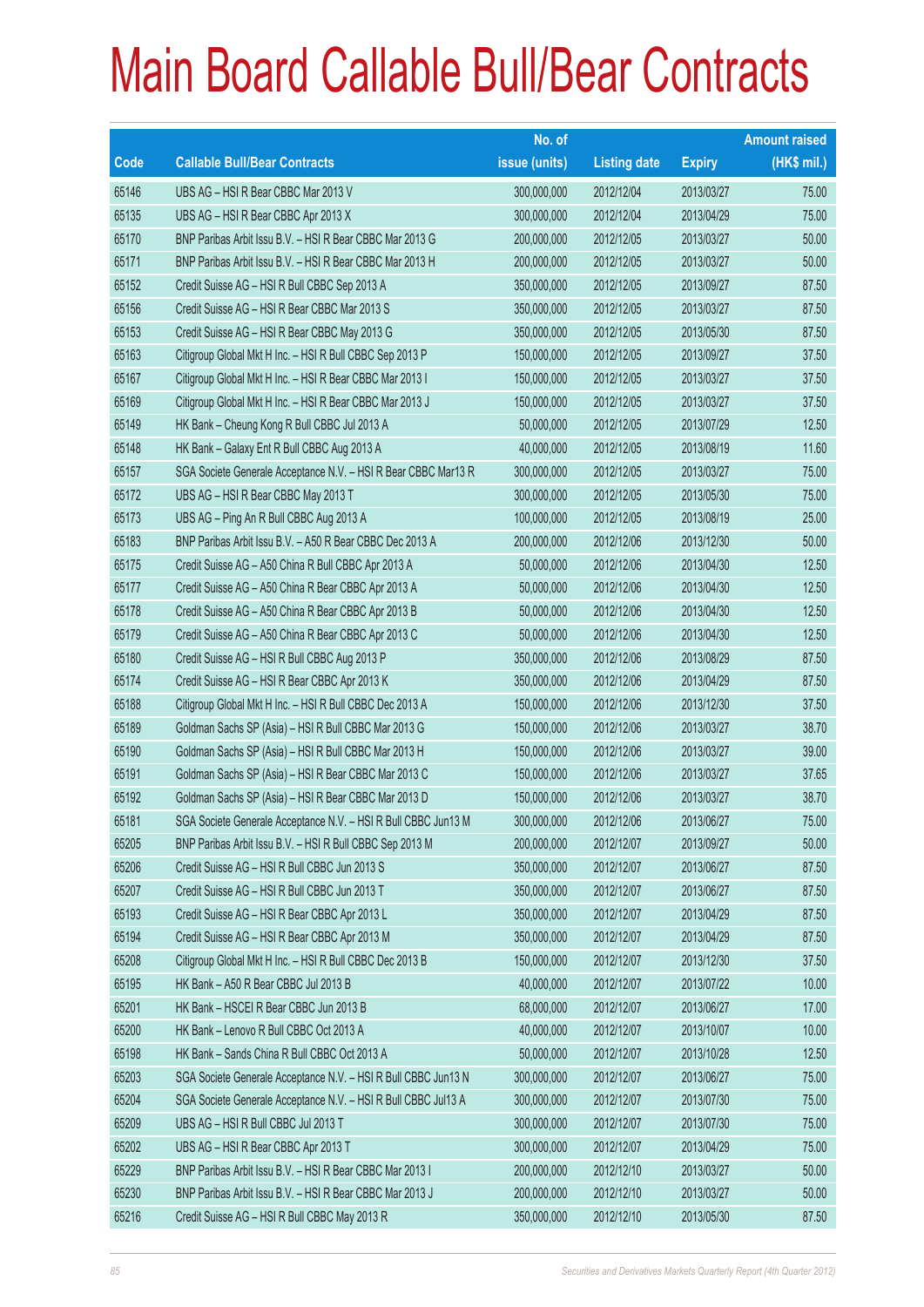|       |                                                                | No. of        |                     |               | <b>Amount raised</b> |
|-------|----------------------------------------------------------------|---------------|---------------------|---------------|----------------------|
| Code  | <b>Callable Bull/Bear Contracts</b>                            | issue (units) | <b>Listing date</b> | <b>Expiry</b> | (HK\$ mil.)          |
| 65217 | Credit Suisse AG - HSI R Bull CBBC May 2013 S                  | 350,000,000   | 2012/12/10          | 2013/05/30    | 87.50                |
| 65220 | Credit Suisse AG - HSI R Bull CBBC May 2013 T                  | 350,000,000   | 2012/12/10          | 2013/05/30    | 87.50                |
| 65221 | Credit Suisse AG - HSI R Bear CBBC Mar 2013 K                  | 350,000,000   | 2012/12/10          | 2013/03/27    | 87.50                |
| 65224 | Credit Suisse AG - HSI R Bear CBBC Mar 2013 P                  | 350,000,000   | 2012/12/10          | 2013/03/27    | 87.50                |
| 65223 | Credit Suisse AG - HSI R Bear CBBC Mar 2013 R                  | 350,000,000   | 2012/12/10          | 2013/03/27    | 87.50                |
| 65212 | Credit Suisse AG - HSI R Bear CBBC Mar 2013 U                  | 350,000,000   | 2012/12/10          | 2013/03/27    | 87.50                |
| 65215 | Citigroup Global Mkt H Inc. - HSI R Bear CBBC Mar 2013 K       | 150,000,000   | 2012/12/10          | 2013/03/27    | 37.50                |
| 65232 | Citigroup Global Mkt H Inc. - HSI R Bear CBBC Mar 2013 L       | 150,000,000   | 2012/12/10          | 2013/03/27    | 37.50                |
| 65210 | SGA Societe Generale Acceptance N.V. - HSI R Bear CBBC Mar13 M | 300,000,000   | 2012/12/10          | 2013/03/27    | 75.00                |
| 65227 | SGA Societe Generale Acceptance N.V. - HSI R Bear CBBC Apr13 C | 300,000,000   | 2012/12/10          | 2013/04/29    | 75.00                |
| 65226 | UBS AG - HSI R Bull CBBC Jun 2013 Y                            | 300,000,000   | 2012/12/10          | 2013/06/27    | 75.00                |
| 65225 | UBS AG - HSI R Bull CBBC Aug 2013 J                            | 300,000,000   | 2012/12/10          | 2013/08/29    | 75.00                |
| 65214 | UBS AG - HSI R Bear CBBC Mar 2013 E                            | 300,000,000   | 2012/12/10          | 2013/03/27    | 75.00                |
| 65231 | UBS AG - HSI R Bear CBBC May 2013 U                            | 300,000,000   | 2012/12/10          | 2013/05/30    | 75.00                |
| 65258 | BNP Paribas Arbit Issu B.V. - HSI R Bull CBBC Sep 2013 O       | 200,000,000   | 2012/12/11          | 2013/09/27    | 50.00                |
| 65246 | Credit Suisse AG - HSI R Bull CBBC Jun 2013 U                  | 350,000,000   | 2012/12/11          | 2013/06/27    | 87.50                |
| 65247 | Credit Suisse AG - HSI R Bull CBBC Jun 2013 V                  | 350,000,000   | 2012/12/11          | 2013/06/27    | 87.50                |
| 65248 | Credit Suisse AG - HSI R Bear CBBC May 2013 H                  | 350,000,000   | 2012/12/11          | 2013/05/30    | 87.50                |
| 65249 | Credit Suisse AG - HSI R Bear CBBC May 2013 I                  | 350,000,000   | 2012/12/11          | 2013/05/30    | 87.50                |
| 65252 | Citigroup Global Mkt H Inc. - HSI R Bull CBBC Dec 2013 C       | 150,000,000   | 2012/12/11          | 2013/12/30    | 37.50                |
| 65233 | Goldman Sachs SP (Asia) - HSI R Bull CBBC Mar 2013 I           | 150,000,000   | 2012/12/11          | 2013/03/27    | 38.10                |
| 65234 | Goldman Sachs SP (Asia) - HSI R Bear CBBC Mar 2013 E           | 150,000,000   | 2012/12/11          | 2013/03/27    | 37.80                |
| 65235 | Goldman Sachs SP (Asia) - HSI R Bear CBBC Mar 2013 F           | 150,000,000   | 2012/12/11          | 2013/03/27    | 37.80                |
| 65245 | Goldman Sachs SP (Asia) - HSI R Bear CBBC Mar 2013 G           | 150,000,000   | 2012/12/11          | 2013/03/27    | 37.50                |
| 65263 | Goldman Sachs SP (Asia) - HSI R Bear CBBC Mar 2013 H           | 150,000,000   | 2012/12/11          | 2013/03/27    | 37.95                |
| 65264 | Goldman Sachs SP (Asia) - HSI R Bear CBBC Mar 2013 I           | 150,000,000   | 2012/12/11          | 2013/03/27    | 38.10                |
| 65257 | SGA Societe Generale Acceptance N.V. - HSI R Bull CBBC Jun13 O | 300,000,000   | 2012/12/11          | 2013/06/27    | 75.00                |
| 65255 | SGA Societe Generale Acceptance N.V. - HSI R Bear CBBC Mar13 L | 300,000,000   | 2012/12/11          | 2013/03/27    | 75.00                |
| 65256 | SGA Societe Generale Acceptance N.V. - HSI R Bear CBBC Apr13 D | 300,000,000   | 2012/12/11          | 2013/04/29    | 75.00                |
| 65250 | UBS AG - HSI R Bull CBBC Jun 2013 H                            | 300,000,000   | 2012/12/11          | 2013/06/27    | 75.00                |
| 65251 | UBS AG - HSI R Bull CBBC Aug 2013 K                            | 300,000,000   | 2012/12/11          | 2013/08/29    | 75.00                |
| 65260 | UBS AG - HSI R Bear CBBC Mar 2013 H                            | 300,000,000   | 2012/12/11          | 2013/03/27    | 75.00                |
| 65259 | UBS AG - HSI R Bear CBBC Apr 2013 Z                            | 300,000,000   | 2012/12/11          | 2013/04/29    | 75.00                |
| 65295 | BNP Paribas Arbit Issu B.V. - HSI R Bull CBBC Sep 2013 L       | 200,000,000   | 2012/12/12          | 2013/09/27    | 50.00                |
| 65296 | BNP Paribas Arbit Issu B.V. - HSI R Bull CBBC Sep 2013 N       | 200,000,000   | 2012/12/12          | 2013/09/27    | 50.00                |
| 65297 | BNP Paribas Arbit Issu B.V. - HSI R Bull CBBC Sep 2013 P       | 200,000,000   | 2012/12/12          | 2013/09/27    | 50.00                |
| 65298 | BNP Paribas Arbit Issu B.V. - HSI R Bull CBBC Sep 2013 Q       | 200,000,000   | 2012/12/12          | 2013/09/27    | 50.00                |
| 65267 | Credit Suisse AG - HSI R Bull CBBC Jul 2013 C                  | 350,000,000   | 2012/12/12          | 2013/07/30    | 87.50                |
| 65276 | Credit Suisse AG - HSI R Bull CBBC Jul 2013 D                  | 350,000,000   | 2012/12/12          | 2013/07/30    | 87.50                |
| 65280 | Credit Suisse AG - HSI R Bull CBBC Jul 2013 E                  | 350,000,000   | 2012/12/12          | 2013/07/30    | 87.50                |
| 65282 | Credit Suisse AG - HSI R Bull CBBC Jul 2013 F                  | 350,000,000   | 2012/12/12          | 2013/07/30    | 87.50                |
| 65281 | Credit Suisse AG - HSI R Bull CBBC Jul 2013 G                  | 350,000,000   | 2012/12/12          | 2013/07/30    | 87.50                |
| 65283 | Credit Suisse AG - HSI R Bull CBBC Jul 2013 H                  | 350,000,000   | 2012/12/12          | 2013/07/30    | 87.50                |
| 65265 | Credit Suisse AG - HSI R Bear CBBC Mar 2013 C                  | 350,000,000   | 2012/12/12          | 2013/03/27    | 87.50                |
| 65266 | Credit Suisse AG - HSI R Bear CBBC Mar 2013 L                  | 350,000,000   | 2012/12/12          | 2013/03/27    | 87.50                |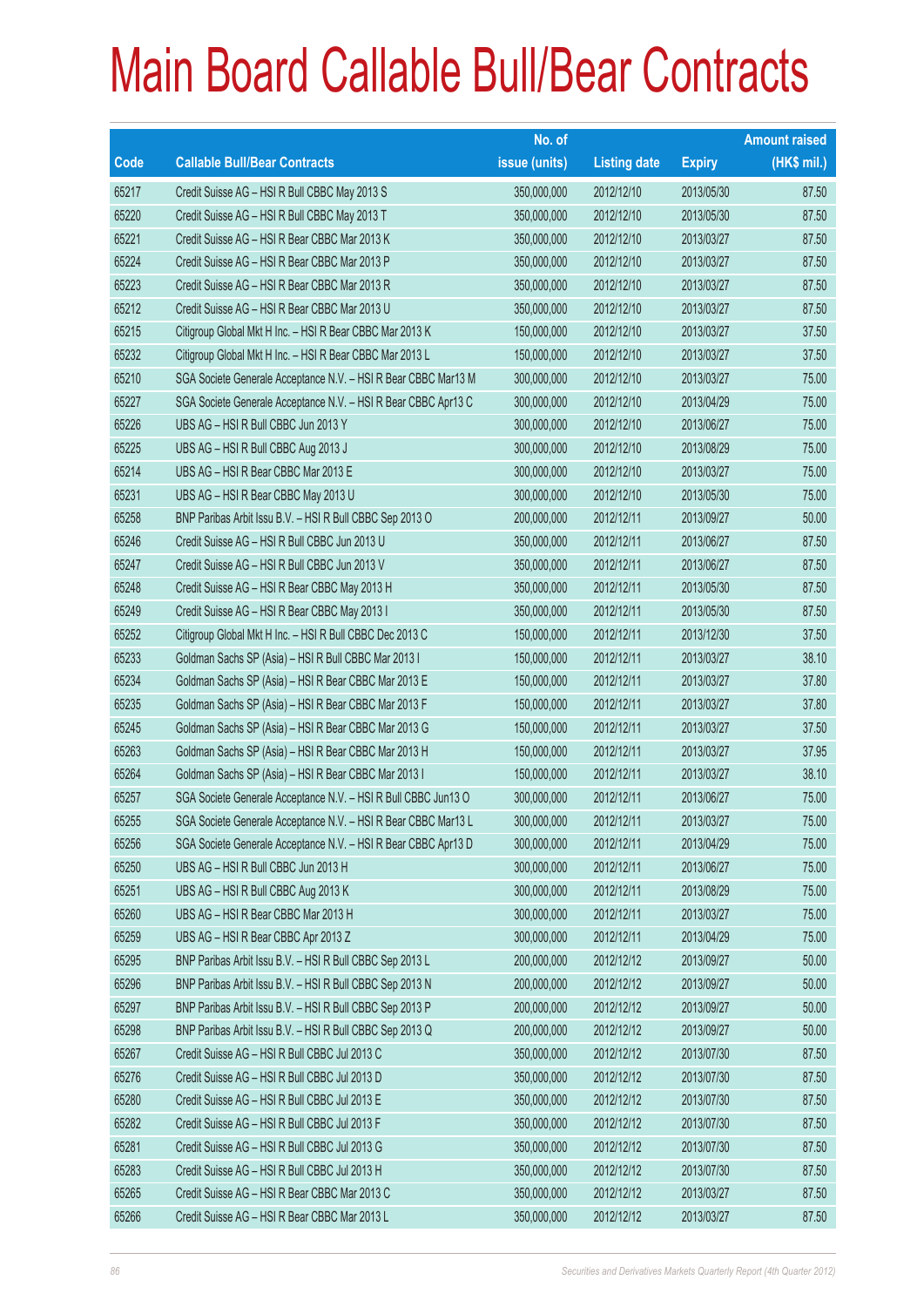|        |                                                                | No. of        |                     |               | <b>Amount raised</b> |
|--------|----------------------------------------------------------------|---------------|---------------------|---------------|----------------------|
| Code   | <b>Callable Bull/Bear Contracts</b>                            | issue (units) | <b>Listing date</b> | <b>Expiry</b> | $(HK$$ mil.)         |
| 65277  | Credit Suisse AG - HSI R Bear CBBC Mar 2013 V                  | 350,000,000   | 2012/12/12          | 2013/03/27    | 87.50                |
| 65284  | Citigroup Global Mkt H Inc. - HSI R Bull CBBC Dec 2013 D       | 150,000,000   | 2012/12/12          | 2013/12/30    | 37.50                |
| 65286  | Citigroup Global Mkt H Inc. - HSI R Bull CBBC Dec 2013 E       | 150,000,000   | 2012/12/12          | 2013/12/30    | 37.50                |
| 65287  | Citigroup Global Mkt H Inc. - HSI R Bull CBBC Dec 2013 F       | 150,000,000   | 2012/12/12          | 2013/12/30    | 37.50                |
| 65268  | Citigroup Global Mkt H Inc. - HSI R Bear CBBC Mar 2013 M       | 150,000,000   | 2012/12/12          | 2013/03/27    | 37.50                |
| 65269  | Citigroup Global Mkt H Inc. - HSI R Bear CBBC Mar 2013 N       | 150,000,000   | 2012/12/12          | 2013/03/27    | 37.50                |
| 65279  | Citigroup Global Mkt H Inc. - HSI R Bear CBBC Mar 2013 O       | 150,000,000   | 2012/12/12          | 2013/03/27    | 37.50                |
| 65299  | Goldman Sachs SP (Asia) - HSI R Bull CBBC Mar 2013 J           | 150,000,000   | 2012/12/12          | 2013/03/27    | 37.65                |
| 65300  | Goldman Sachs SP (Asia) - HSI R Bull CBBC Mar 2013 K           | 150,000,000   | 2012/12/12          | 2013/03/27    | 38.85                |
| 65302  | Goldman Sachs SP (Asia) - HSI R Bull CBBC Mar 2013 L           | 150,000,000   | 2012/12/12          | 2013/03/27    | 37.95                |
| 65301  | Goldman Sachs SP (Asia) - HSI R Bear CBBC Mar 2013 J           | 150,000,000   | 2012/12/12          | 2013/03/27    | 38.25                |
| 65274  | SGA Societe Generale Acceptance N.V. - HSI R Bull CBBC Jun13 P | 300,000,000   | 2012/12/12          | 2013/06/27    | 75.00                |
| 65288  | SGA Societe Generale Acceptance N.V. - HSI R Bull CBBC Jun13 Q | 300,000,000   | 2012/12/12          | 2013/06/27    | 75.00                |
| 65273  | SGA Societe Generale Acceptance N.V. - HSI R Bull CBBC Jul13 B | 300,000,000   | 2012/12/12          | 2013/07/30    | 75.00                |
| 65275  | SGA Societe Generale Acceptance N.V. - HSI R Bear CBBC Apr13 E | 300,000,000   | 2012/12/12          | 2013/04/29    | 75.00                |
| 65289  | UBS AG - HSCEI R Bull CBBC Jun 2013 D                          | 300,000,000   | 2012/12/12          | 2013/06/27    | 75.00                |
| 65294  | UBS AG - HSI R Bull CBBC Jun 2013 W                            | 300,000,000   | 2012/12/12          | 2013/06/27    | 75.00                |
| 65291  | UBS AG - HSI R Bull CBBC Jul 2013 U                            | 300,000,000   | 2012/12/12          | 2013/07/30    | 75.00                |
| 65292  | UBS AG - HSI R Bull CBBC Aug 2013 L                            | 300,000,000   | 2012/12/12          | 2013/08/29    | 75.00                |
| 65293  | UBS AG - HSI R Bull CBBC Aug 2013 M                            | 300,000,000   | 2012/12/12          | 2013/08/29    | 75.00                |
| 65290  | UBS AG - HSI R Bull CBBC Sep 2013 E                            | 300,000,000   | 2012/12/12          | 2013/09/27    | 75.00                |
| 65278  | UBS AG - HSI R Bear CBBC Mar 2013 C                            | 300,000,000   | 2012/12/12          | 2013/03/27    | 75.00                |
| 65271  | UBS AG - HSI R Bear CBBC Mar 2013 Y                            | 300,000,000   | 2012/12/12          | 2013/03/27    | 75.00                |
| 65272  | UBS AG - HSI R Bear CBBC Apr 2013 E                            | 300,000,000   | 2012/12/12          | 2013/04/29    | 75.00                |
| 68523# | HK Bank - BOCL R Bull CBBC Sep 2013 A                          | 200,000,000   | 2012/12/12          | 2013/09/18    | 13.00                |
| 65314  | BNP Paribas Arbit Issu B.V. - HSI R Bear CBBC Mar 2013 K       | 200,000,000   | 2012/12/13          | 2013/03/27    | 50.00                |
| 65308  | Credit Suisse AG - HSI R Bull CBBC Jun 2013 W                  | 350,000,000   | 2012/12/13          | 2013/06/27    | 87.50                |
| 65309  | Credit Suisse AG - HSI R Bull CBBC Jun 2013 X                  | 350,000,000   | 2012/12/13          | 2013/06/27    | 87.50                |
| 65313  | Credit Suisse AG - HSI R Bear CBBC Apr 2013 N                  | 350,000,000   | 2012/12/13          | 2013/04/29    | 87.50                |
| 65312  | Citigroup Global Mkt H Inc. - HSI R Bear CBBC Mar 2013 P       | 150,000,000   | 2012/12/13          | 2013/03/27    | 37.50                |
| 65303  | J P Morgan SP BV - HSI R Bull CBBC Jun 2013 P                  | 300,000,000   | 2012/12/13          | 2013/06/27    | 75.00                |
| 65306  | J P Morgan SP BV - HSI R Bull CBBC Jun 2013 Q                  | 300,000,000   | 2012/12/13          | 2013/06/27    | 75.00                |
| 65305  | J P Morgan SP BV - HSI R Bull CBBC Jul 2013 B                  | 300,000,000   | 2012/12/13          | 2013/07/30    | 75.00                |
| 65307  | J P Morgan SP BV - HSI R Bull CBBC Jul 2013 C                  | 300,000,000   | 2012/12/13          | 2013/07/30    | 75.00                |
| 65319  | J P Morgan SP BV - HSI R Bear CBBC May 2013 T                  | 300,000,000   | 2012/12/13          | 2013/05/30    | 75.00                |
| 65321  | J P Morgan SP BV - HSI R Bear CBBC May 2013 U                  | 300,000,000   | 2012/12/13          | 2013/05/30    | 75.00                |
| 65323  | J P Morgan SP BV - HSI R Bear CBBC May 2013 V                  | 300,000,000   | 2012/12/13          | 2013/05/30    | 75.00                |
| 65320  | J P Morgan SP BV - HSI R Bear CBBC Jun 2013 E                  | 300,000,000   | 2012/12/13          | 2013/06/27    | 75.00                |
| 65322  | J P Morgan SP BV - HSI R Bear CBBC Jun 2013 F                  | 300,000,000   | 2012/12/13          | 2013/06/27    | 75.00                |
| 65310  | SGA Societe Generale Acceptance N.V. - HSI R Bull CBBC Jun13 R | 300,000,000   | 2012/12/13          | 2013/06/27    | 75.00                |
| 65311  | SGA Societe Generale Acceptance N.V. - HSI R Bear CBBC May13 A | 300,000,000   | 2012/12/13          | 2013/05/30    | 75.00                |
| 65316  | UBS AG - HSI R Bull CBBC May 2013 Q                            | 300,000,000   | 2012/12/13          | 2013/05/30    | 75.00                |
| 65317  | UBS AG - HSI R Bull CBBC May 2013 U                            | 300,000,000   | 2012/12/13          | 2013/05/30    | 75.00                |
| 65318  | UBS AG - HSI R Bull CBBC Jul 2013 V                            | 300,000,000   | 2012/12/13          | 2013/07/30    | 75.00                |
| 65315  | UBS AG - HSI R Bear CBBC Apr 2013 F                            | 300,000,000   | 2012/12/13          | 2013/04/29    | 75.00                |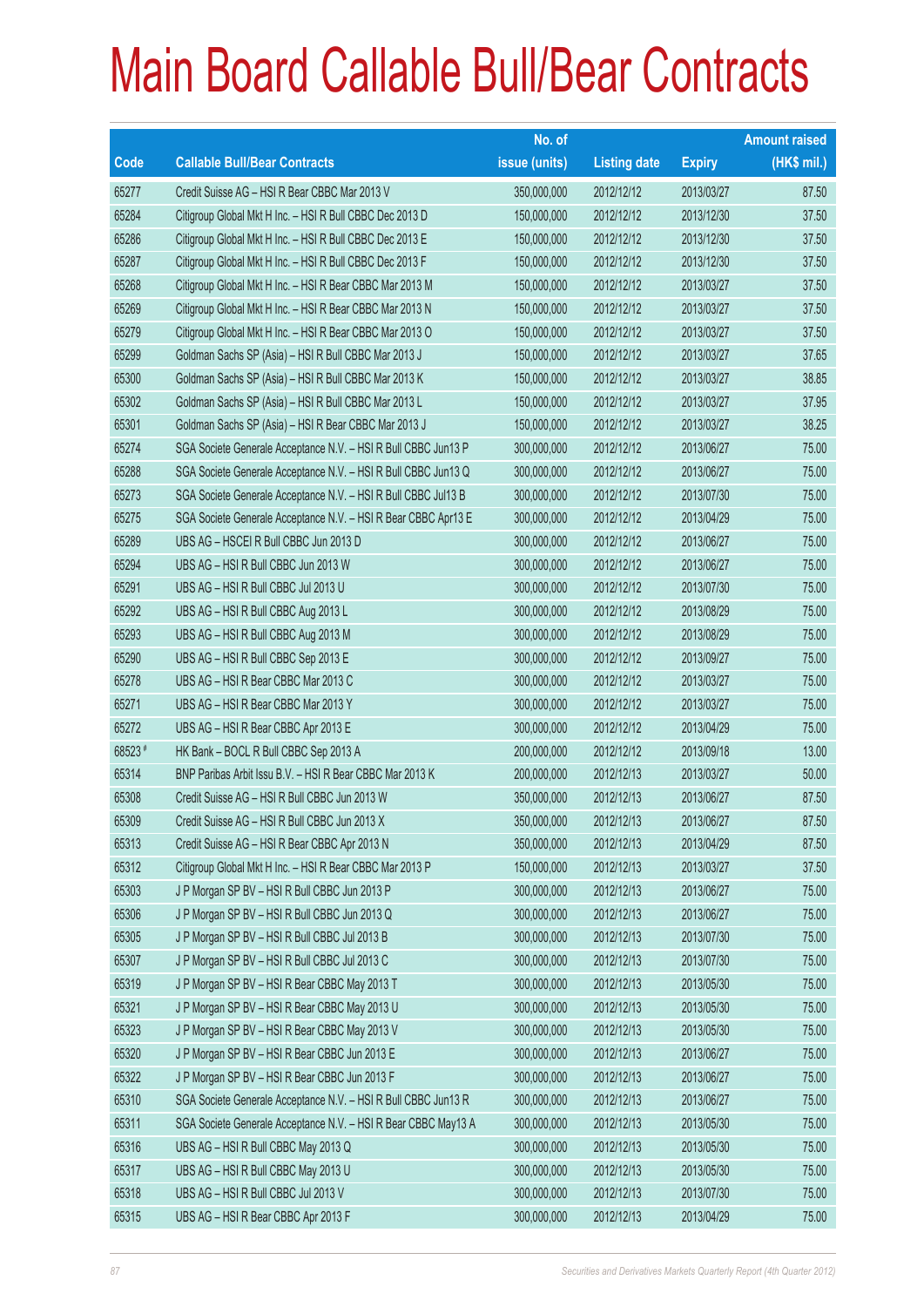|       |                                                                | No. of        |                     |               | <b>Amount raised</b> |
|-------|----------------------------------------------------------------|---------------|---------------------|---------------|----------------------|
| Code  | <b>Callable Bull/Bear Contracts</b>                            | issue (units) | <b>Listing date</b> | <b>Expiry</b> | (HK\$ mil.)          |
| 65348 | Credit Suisse AG - HSI R Bull CBBC Aug 2013 Q                  | 350,000,000   | 2012/12/14          | 2013/08/29    | 87.50                |
| 65349 | Credit Suisse AG - HSI R Bull CBBC Aug 2013 R                  | 350,000,000   | 2012/12/14          | 2013/08/29    | 87.50                |
| 65331 | Credit Suisse AG - HSI R Bear CBBC Mar 2013 W                  | 350,000,000   | 2012/12/14          | 2013/03/27    | 87.50                |
| 65339 | Citigroup Global Mkt H Inc. - HSI R Bear CBBC Mar 2013 Q       | 150,000,000   | 2012/12/14          | 2013/03/27    | 37.50                |
| 65327 | HK Bank - ABC R Bull CBBC Dec 2013 A                           | 60,000,000    | 2012/12/14          | 2013/12/18    | 15.00                |
| 65328 | HK Bank - China Mobile R Bull CBBC Jun 2013 B                  | 80,000,000    | 2012/12/14          | 2013/06/24    | 20.00                |
| 65330 | HK Bank - CC Bank R Bull CBBC Jul 2013 C                       | 80,000,000    | 2012/12/14          | 2013/07/22    | 20.00                |
| 65329 | HK Bank - China Life R Bull CBBC Aug 2013 A                    | 60,000,000    | 2012/12/14          | 2013/08/12    | 16.20                |
| 65326 | HK Bank - A50 R Bull CBBC Jul 2013 A                           | 100,000,000   | 2012/12/14          | 2013/07/22    | 25.00                |
| 65324 | HK Bank - HSI R Bull CBBC Jun 2013 H                           | 100,000,000   | 2012/12/14          | 2013/06/27    | 25.00                |
| 65325 | HK Bank - HSI R Bull CBBC Sep 2013 C                           | 400,000,000   | 2012/12/14          | 2013/09/27    | 100.00               |
| 65341 | SGA Societe Generale Acceptance N.V. - HSI R Bull CBBC Jul13 C | 300,000,000   | 2012/12/14          | 2013/07/30    | 75.00                |
| 65343 | SGA Societe Generale Acceptance N.V. - HSI R Bear CBBC May13 B | 300,000,000   | 2012/12/14          | 2013/05/30    | 102.00               |
| 65345 | SGA Societe Generale Acceptance N.V. - HSI R Bear CBBC May13 C | 300,000,000   | 2012/12/14          | 2013/05/30    | 109.50               |
| 65347 | SGA Societe Generale Acceptance N.V. - HSI R Bear CBBC May13 D | 300,000,000   | 2012/12/14          | 2013/05/30    | 117.00               |
| 65344 | SGA Societe Generale Acceptance N.V. - HSI R Bear CBBC Jun13 A | 300,000,000   | 2012/12/14          | 2013/06/27    | 115.50               |
| 65346 | SGA Societe Generale Acceptance N.V. - HSI R Bear CBBC Jun13 B | 300,000,000   | 2012/12/14          | 2013/06/27    | 123.00               |
| 65354 | UBS AG - HSBC R Bear CBBC May 2013 A                           | 100,000,000   | 2012/12/14          | 2013/05/20    | 25.00                |
| 65353 | UBS AG - HSCEI R Bear CBBC Apr 2013 B                          | 100,000,000   | 2012/12/14          | 2013/04/29    | 27.50                |
| 65350 | UBS AG - HSI R Bull CBBC May 2013 T                            | 300,000,000   | 2012/12/14          | 2013/05/30    | 75.00                |
| 65352 | UBS AG - HSI R Bull CBBC Aug 2013 N                            | 300,000,000   | 2012/12/14          | 2013/08/29    | 75.00                |
| 65338 | UBS AG - HSI R Bear CBBC Mar 2013 S                            | 300,000,000   | 2012/12/14          | 2013/03/27    | 75.00                |
| 65337 | UBS AG - HSI R Bear CBBC Apr 2013 S                            | 300,000,000   | 2012/12/14          | 2013/04/29    | 75.00                |
| 65333 | UBS AG - HSI R Bear CBBC Dec 2013 A                            | 300,000,000   | 2012/12/14          | 2013/12/30    | 75.00                |
| 65364 | BNP Paribas Arbit Issu B.V. - HSI R Bear CBBC Mar 2013 L       | 200,000,000   | 2012/12/17          | 2013/03/27    | 50.00                |
| 65379 | Credit Suisse AG - HSI R Bull CBBC Sep 2013 B                  | 350,000,000   | 2012/12/17          | 2013/09/27    | 87.50                |
| 65373 | Credit Suisse AG - HSI R Bear CBBC Mar 2013 D                  | 350,000,000   | 2012/12/17          | 2013/03/27    | 87.50                |
| 65365 | Credit Suisse AG - HSI R Bear CBBC Sep 2013 A                  | 350,000,000   | 2012/12/17          | 2013/09/27    | 115.50               |
| 65366 | Credit Suisse AG - HSI R Bear CBBC Sep 2013 B                  | 350,000,000   | 2012/12/17          | 2013/09/27    | 126.00               |
| 65367 | Credit Suisse AG - HSI R Bear CBBC Sep 2013 C                  | 350,000,000   | 2012/12/17          | 2013/09/27    | 136.50               |
| 65368 | Credit Suisse AG - HSI R Bear CBBC Sep 2013 D                  | 350,000,000   | 2012/12/17          | 2013/09/27    | 143.50               |
| 65369 | Credit Suisse AG - HSI R Bear CBBC Sep 2013 E                  | 350,000,000   | 2012/12/17          | 2013/09/27    | 157.50               |
| 65362 | HK Bank - Anhui Conch R Bull CBBC Dec 2013 C                   | 40,000,000    | 2012/12/17          | 2013/12/16    | 10.00                |
| 65363 | HK Bank - COVS R Bull CBBC Nov 2013 B                          | 40,000,000    | 2012/12/17          | 2013/11/18    | 11.20                |
| 65360 | HK Bank - CNBM R Bull CBBC Aug 2013 B                          | 50,000,000    | 2012/12/17          | 2013/08/26    | 12.50                |
| 65359 | HK Bank - A50 R Bull CBBC Aug 2013 C                           | 100,000,000   | 2012/12/17          | 2013/08/26    | 25.00                |
| 65358 | HK Bank - HSCEI R Bull CBBC Oct 2013 A                         | 68,000,000    | 2012/12/17          | 2013/10/30    | 17.00                |
| 65355 | HK Bank - HSI R Bull CBBC Aug 2013 F                           | 100,000,000   | 2012/12/17          | 2013/08/29    | 25.00                |
| 65356 | HK Bank - HSI R Bear CBBC Oct 2013 B                           | 400,000,000   | 2012/12/17          | 2013/10/30    | 100.00               |
| 65357 | HK Bank - HSI R Bear CBBC Nov 2013 C                           | 400,000,000   | 2012/12/17          | 2013/11/28    | 100.00               |
| 65375 | SGA Societe Generale Acceptance N.V. - HSI R Bull CBBC Jun13 S | 300,000,000   | 2012/12/17          | 2013/06/27    | 75.00                |
| 65376 | SGA Societe Generale Acceptance N.V. - HSI R Bull CBBC Jul13 D | 300,000,000   | 2012/12/17          | 2013/07/30    | 75.00                |
| 65377 | SGA Societe Generale Acceptance N.V. - HSI R Bear CBBC Apr13 F | 300,000,000   | 2012/12/17          | 2013/04/29    | 75.00                |
| 65381 | UBS AG - A50 China R Bull CBBC Mar 2013 G                      | 100,000,000   | 2012/12/17          | 2013/03/25    | 25.00                |
| 65380 | UBS AG - HSI R Bull CBBC Jul 2013 W                            | 300,000,000   | 2012/12/17          | 2013/07/30    | 75.00                |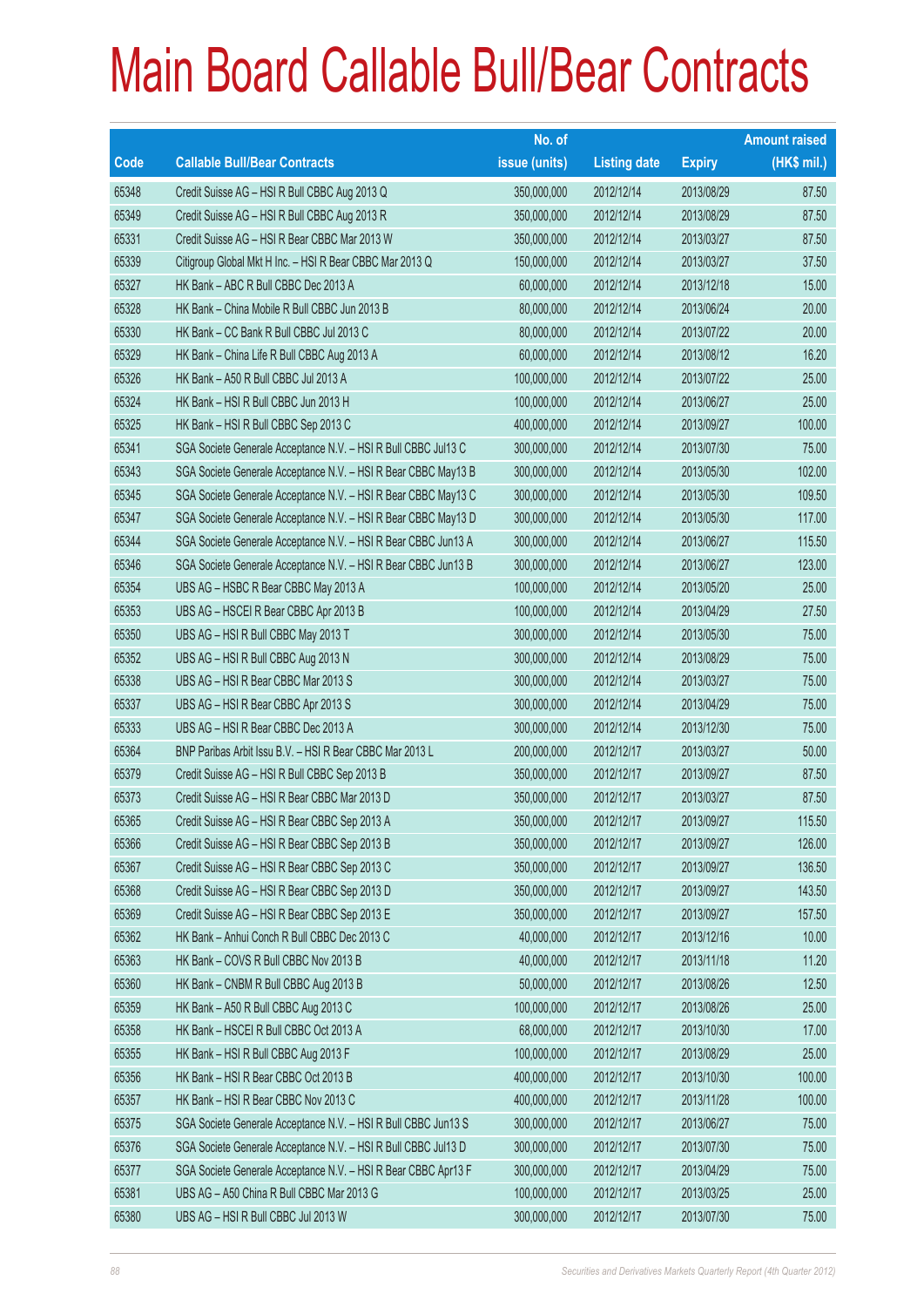|       |                                                             | No. of        |                     |               | <b>Amount raised</b> |
|-------|-------------------------------------------------------------|---------------|---------------------|---------------|----------------------|
| Code  | <b>Callable Bull/Bear Contracts</b>                         | issue (units) | <b>Listing date</b> | <b>Expiry</b> | (HK\$ mil.)          |
| 65374 | UBS AG - HSI R Bear CBBC May 2013 V                         | 300,000,000   | 2012/12/17          | 2013/05/30    | 75.00                |
| 65382 | UBS AG - Lenovo R Bear CBBC Jun 2013 B                      | 50,000,000    | 2012/12/17          | 2013/06/10    | 12.50                |
| 65397 | BNP Paribas Arbit Issu B.V. - HSI R Bull CBBC Sep 2013 R    | 200,000,000   | 2012/12/18          | 2013/09/27    | 50.00                |
| 65407 | Credit Suisse AG - HSI R Bull CBBC Sep 2013 C               | 350,000,000   | 2012/12/18          | 2013/09/27    | 87.50                |
| 65406 | Credit Suisse AG - HSI R Bear CBBC May 2013 J               | 350,000,000   | 2012/12/18          | 2013/05/30    | 87.50                |
| 65398 | Citigroup Global Mkt H Inc. - HSI R Bull CBBC Dec 2013 G    | 150,000,000   | 2012/12/18          | 2013/12/30    | 37.50                |
| 65399 | Citigroup Global Mkt H Inc. - HSI R Bear CBBC Mar 2013 R    | 150,000,000   | 2012/12/18          | 2013/03/27    | 37.50                |
| 65400 | Citigroup Global Mkt H Inc. - HSI R Bear CBBC Mar 2013 S    | 150,000,000   | 2012/12/18          | 2013/03/27    | 37.50                |
| 65386 | HK Bank - A50 R Bull CBBC Sep 2013 B                        | 100,000,000   | 2012/12/18          | 2013/09/23    | 25.00                |
| 65387 | HK Bank - A50 R Bear CBBC Nov 2013 B                        | 40,000,000    | 2012/12/18          | 2013/11/25    | 10.00                |
| 65383 | HK Bank - HSI R Bear CBBC Sep 2013 E                        | 100,000,000   | 2012/12/18          | 2013/09/27    | 25.00                |
| 65384 | HK Bank - HSI R Bear CBBC Oct 2013 C                        | 100,000,000   | 2012/12/18          | 2013/10/30    | 25.00                |
| 65385 | HK Bank - HSI R Bear CBBC Nov 2013 D                        | 100,000,000   | 2012/12/18          | 2013/11/28    | 25.00                |
| 65390 | HK Bank - Hutchison R Bull CBBC Aug 2013 A                  | 60,000,000    | 2012/12/18          | 2013/08/05    | 15.00                |
| 65388 | HK Bank - ICBC R Bull CBBC Aug 2013 C                       | 80,000,000    | 2012/12/18          | 2013/08/26    | 20.00                |
| 65389 | HK Bank - ICBC R Bear CBBC Dec 2013 A                       | 50,000,000    | 2012/12/18          | 2013/12/09    | 12.50                |
| 65404 | UBS AG - Sinopec Corp R Bull CBBC Jun 2013 C                | 100,000,000   | 2012/12/18          | 2013/06/24    | 25.00                |
| 65402 | UBS AG - A50 China R Bull CBBC May 2013 A                   | 100,000,000   | 2012/12/18          | 2013/05/13    | 25.00                |
| 65396 | UBS AG - Galaxy Ent R Bull CBBC May 2013 B                  | 50,000,000    | 2012/12/18          | 2013/05/13    | 15.75                |
| 65394 | UBS AG - Galaxy Ent R Bear CBBC Mar 2013 B                  | 50,000,000    | 2012/12/18          | 2013/03/18    | 17.00                |
| 65401 | UBS AG - HSI R Bull CBBC Jun 2013 Z                         | 300,000,000   | 2012/12/18          | 2013/06/27    | 75.00                |
| 65391 | UBS AG - HSI R Bull CBBC Aug 2013 O                         | 300,000,000   | 2012/12/18          | 2013/08/29    | 75.00                |
| 65392 | UBS AG - HSI R Bull CBBC Sep 2013 F                         | 300,000,000   | 2012/12/18          | 2013/09/27    | 75.00                |
| 65393 | UBS AG - HSI R Bull CBBC Sep 2013 G                         | 300,000,000   | 2012/12/18          | 2013/09/27    | 75.00                |
| 65405 | UBS AG - SHK Ppt R Bull CBBC Jun 2013 A                     | 100,000,000   | 2012/12/18          | 2013/06/17    | 25.00                |
| 65403 | UBS AG - TCH R Bull CBBC Jun 2013 D                         | 100,000,000   | 2012/12/18          | 2013/06/24    | 25.00                |
| 65426 | BOCI Asia Ltd. - HSI R Bull CBBC May 2013 A                 | 100,000,000   | 2012/12/19          | 2013/05/30    | 25.00                |
| 65425 | BOCI Asia Ltd. - HSI R Bull CBBC Jun 2013 A                 | 100,000,000   | 2012/12/19          | 2013/06/27    | 25.00                |
| 65430 | BNP Paribas Arbit Issu B.V. - A50 Ch R Bull CBBC Dec 2013 A | 200,000,000   | 2012/12/19          | 2013/12/30    | 50.00                |
| 65443 | BNP Paribas Arbit Issu B.V. - HSI R Bull CBBC Sep 2013 F    | 200,000,000   | 2012/12/19          | 2013/09/27    | 50.00                |
| 65431 | BNP Paribas Arbit Issu B.V. - HSI R Bull CBBC Sep 2013 S    | 200,000,000   | 2012/12/19          | 2013/09/27    | 50.00                |
| 65421 | BNP Paribas Arbit Issu B.V. - HSI R Bear CBBC Mar 2013 M    | 200,000,000   | 2012/12/19          | 2013/03/27    | 50.00                |
| 65437 | BNP Paribas Arbit Issu B.V. - HSI R Bear CBBC Mar 2013 N    | 200,000,000   | 2012/12/19          | 2013/03/27    | 50.00                |
| 65438 | Credit Suisse AG - HSI R Bull CBBC Jul 2013 I               | 350,000,000   | 2012/12/19          | 2013/07/30    | 87.50                |
| 65439 | Credit Suisse AG - HSI R Bull CBBC Jul 2013 J               | 350,000,000   | 2012/12/19          | 2013/07/30    | 87.50                |
| 65440 | Credit Suisse AG - HSI R Bull CBBC Jul 2013 K               | 350,000,000   | 2012/12/19          | 2013/07/30    | 87.50                |
| 65429 | Credit Suisse AG - HSI R Bear CBBC Mar 2013 E               | 350,000,000   | 2012/12/19          | 2013/03/27    | 87.50                |
| 65432 | Citigroup Global Mkt H Inc. - HSI R Bull CBBC Dec 2013 H    | 150,000,000   | 2012/12/19          | 2013/12/30    | 37.50                |
| 65422 | Citigroup Global Mkt H Inc. - HSI R Bear CBBC Mar 2013 T    | 150,000,000   | 2012/12/19          | 2013/03/27    | 37.50                |
| 65423 | Citigroup Global Mkt H Inc. - HSI R Bear CBBC Mar 2013 U    | 150,000,000   | 2012/12/19          | 2013/03/27    | 37.50                |
| 65424 | Citigroup Global Mkt H Inc. - HSI R Bear CBBC Mar 2013 V    | 150,000,000   | 2012/12/19          | 2013/03/27    | 37.50                |
| 65433 | Citigroup Global Mkt H Inc. - HSI R Bear CBBC Mar 2013 W    | 150,000,000   | 2012/12/19          | 2013/03/27    | 37.50                |
| 65428 | HK Bank – CC Bank R Bear CBBC Oct 2013 A                    | 50,000,000    | 2012/12/19          | 2013/10/15    | 12.50                |
| 65418 | HK Bank - CNOOC R Bull CBBC Sep 2013 A                      | 50,000,000    | 2012/12/19          | 2013/09/30    | 12.50                |
| 65419 | HK Bank - Lenovo R Bear CBBC Oct 2013 A                     | 40,000,000    | 2012/12/19          | 2013/10/28    | 10.00                |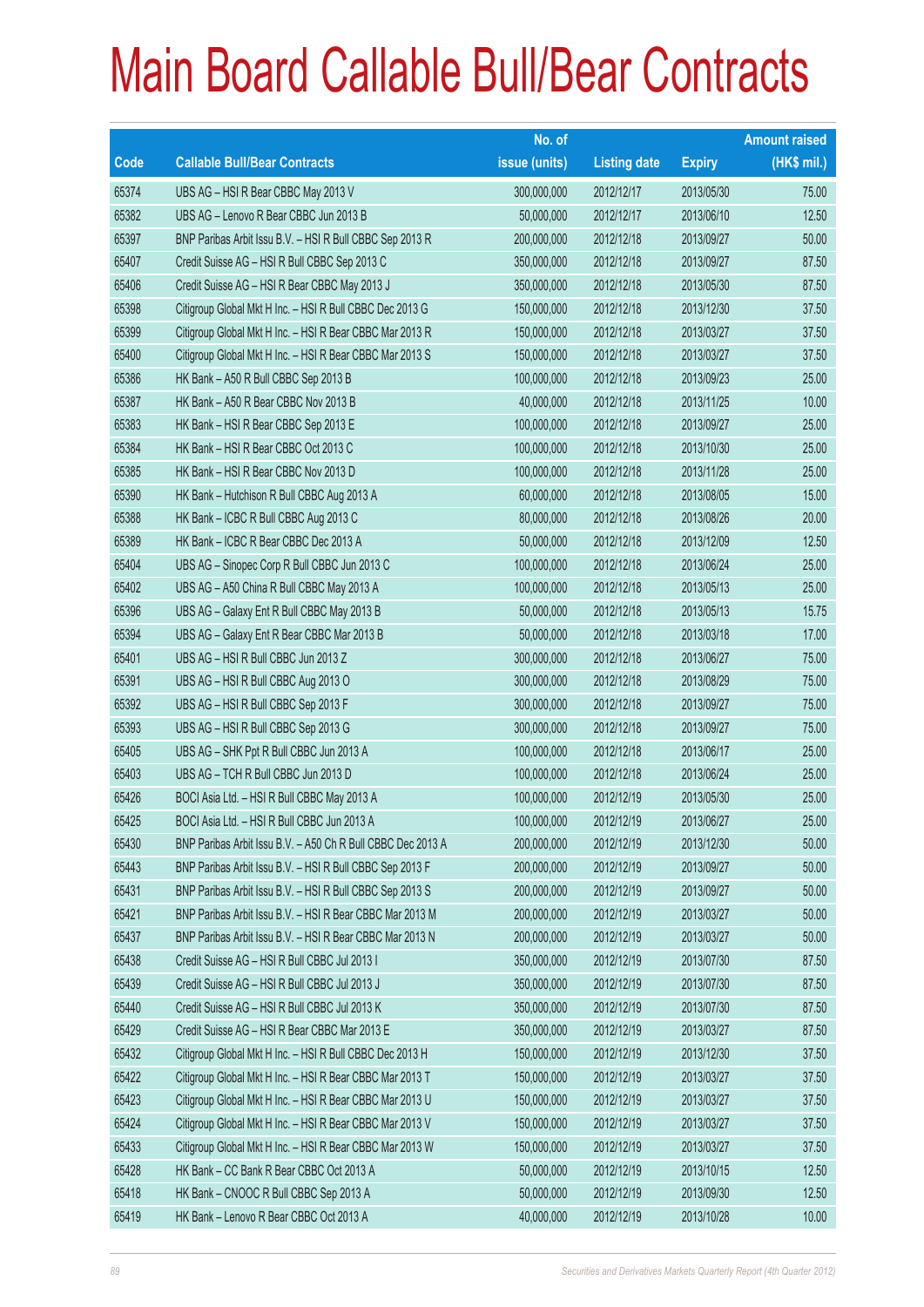|       |                                                                | No. of        |                     |               | <b>Amount raised</b> |
|-------|----------------------------------------------------------------|---------------|---------------------|---------------|----------------------|
| Code  | <b>Callable Bull/Bear Contracts</b>                            | issue (units) | <b>Listing date</b> | <b>Expiry</b> | (HK\$ mil.)          |
| 65420 | HK Bank - SHK Ppt R Bull CBBC Sep 2013 A                       | 60,000,000    | 2012/12/19          | 2013/09/09    | 15.00                |
| 65417 | HK Bank - TCH R Bull CBBC Sep 2013 A                           | 50,000,000    | 2012/12/19          | 2013/09/30    | 12.50                |
| 65408 | Merrill Lynch Int'l & Co. C.V. - HSI R Bull CBBC Jun 2013 K    | 60,000,000    | 2012/12/19          | 2013/06/27    | 15.00                |
| 65413 | Merrill Lynch Int'l & Co. C.V. - HSI R Bull CBBC Jun 2013 L    | 60,000,000    | 2012/12/19          | 2013/06/27    | 15.00                |
| 65414 | Merrill Lynch Int'l & Co. C.V. - HSI R Bull CBBC Jun 2013 M    | 60,000,000    | 2012/12/19          | 2013/06/27    | 15.00                |
| 65415 | Merrill Lynch Int'l & Co. C.V. - HSI R Bull CBBC Jun 2013 N    | 60,000,000    | 2012/12/19          | 2013/06/27    | 15.00                |
| 65416 | Merrill Lynch Int'l & Co. C.V. - HSI R Bull CBBC Jun 2013 O    | 60,000,000    | 2012/12/19          | 2013/06/27    | 15.00                |
| 65409 | Merrill Lynch Int'l & Co. C.V. - HSI R Bear CBBC Jun 2013 R    | 60,000,000    | 2012/12/19          | 2013/06/27    | 15.00                |
| 65410 | Merrill Lynch Int'l & Co. C.V. - HSI R Bear CBBC Jun 2013 S    | 60,000,000    | 2012/12/19          | 2013/06/27    | 15.00                |
| 65411 | Merrill Lynch Int'l & Co. C.V. - HSI R Bear CBBC Jun 2013 T    | 60,000,000    | 2012/12/19          | 2013/06/27    | 15.00                |
| 65412 | Merrill Lynch Int'l & Co. C.V. - HSI R Bear CBBC Jun 2013 U    | 60,000,000    | 2012/12/19          | 2013/06/27    | 15.00                |
| 65434 | SGA Societe Generale Acceptance N.V. - HSI R Bull CBBC Jun13 T | 300,000,000   | 2012/12/19          | 2013/06/27    | 75.00                |
| 65435 | SGA Societe Generale Acceptance N.V. - HSI R Bull CBBC Jul13 E | 300,000,000   | 2012/12/19          | 2013/07/30    | 75.00                |
| 65436 | SGA Societe Generale Acceptance N.V. - HSI R Bear CBBC Apr13 G | 300,000,000   | 2012/12/19          | 2013/04/29    | 75.00                |
| 65448 | UBS AG - HSI R Bull CBBC Jul 2013 X                            | 300,000,000   | 2012/12/19          | 2013/07/30    | 75.00                |
| 65449 | UBS AG - HSI R Bull CBBC Jul 2013 Y                            | 300,000,000   | 2012/12/19          | 2013/07/30    | 75.00                |
| 65427 | UBS AG - HSI R Bear CBBC Apr 2013 K                            | 300,000,000   | 2012/12/19          | 2013/04/29    | 75.00                |
| 65485 | Credit Suisse AG - HSI R Bull CBBC Aug 2013 S                  | 350,000,000   | 2012/12/20          | 2013/08/29    | 87.50                |
| 65491 | Credit Suisse AG - HSI R Bear CBBC Mar 2013 A                  | 350,000,000   | 2012/12/20          | 2013/03/27    | 87.50                |
| 65463 | Goldman Sachs SP (Asia) - HSI R Bull CBBC Mar 2013 M           | 150,000,000   | 2012/12/20          | 2013/03/27    | 38.10                |
| 65468 | Goldman Sachs SP (Asia) - HSI R Bull CBBC Mar 2013 N           | 150,000,000   | 2012/12/20          | 2013/03/27    | 37.80                |
| 65475 | Goldman Sachs SP (Asia) - HSI R Bull CBBC Mar 2013 O           | 150,000,000   | 2012/12/20          | 2013/03/27    | 37.95                |
| 65476 | Goldman Sachs SP (Asia) - HSI R Bull CBBC Mar 2013 P           | 150,000,000   | 2012/12/20          | 2013/03/27    | 38.10                |
| 65465 | Goldman Sachs SP (Asia) - HSI R Bear CBBC Mar 2013 K           | 150,000,000   | 2012/12/20          | 2013/03/27    | 38.55                |
| 65480 | Goldman Sachs SP (Asia) - HSI R Bear CBBC Mar 2013 L           | 150,000,000   | 2012/12/20          | 2013/03/27    | 38.10                |
| 65481 | Goldman Sachs SP (Asia) - HSI R Bear CBBC Mar 2013 M           | 150,000,000   | 2012/12/20          | 2013/03/27    | 38.70                |
| 65454 | HK Bank - ABC R Bull CBBC Oct 2013 A                           | 60,000,000    | 2012/12/20          | 2013/10/21    | 15.00                |
| 65461 | HK Bank - Cheung Kong R Bull CBBC Oct 2013 A                   | 60,000,000    | 2012/12/20          | 2013/10/07    | 15.00                |
| 65462 | HK Bank - Sinopec Corp R Bull CBBC Oct 2013 A                  | 60,000,000    | 2012/12/20          | 2013/10/07    | 15.00                |
| 65455 | HK Bank - Galaxy Ent R Bull CBBC May 2013 B                    | 40,000,000    | 2012/12/20          | 2013/05/13    | 10.00                |
| 65453 | HK Bank - HSCEI R Bear CBBC Oct 2013 A                         | 68,000,000    | 2012/12/20          | 2013/10/30    | 17.00                |
| 65450 | HK Bank - HSI R Bull CBBC Sep 2013 D                           | 100,000,000   | 2012/12/20          | 2013/09/27    | 25.00                |
| 65451 | HK Bank - HSI R Bear CBBC Nov 2013 E                           | 400,000,000   | 2012/12/20          | 2013/11/28    | 100.00               |
| 65456 | HK Bank - SHK Ppt R Bear CBBC Oct 2013 A                       | 50,000,000    | 2012/12/20          | 2013/10/28    | 14.50                |
| 65483 | SGA Societe Generale Acceptance N.V. - HSI R Bull CBBC Jun13 U | 300,000,000   | 2012/12/20          | 2013/06/27    | 75.00                |
| 65484 | SGA Societe Generale Acceptance N.V. - HSI R Bear CBBC Apr13 H | 300,000,000   | 2012/12/20          | 2013/04/29    | 75.00                |
| 65488 | UBS AG - HSI R Bull CBBC Jun 2013 I                            | 300,000,000   | 2012/12/20          | 2013/06/27    | 75.00                |
| 65490 | UBS AG - HSI R Bull CBBC Aug 2013 P                            | 300,000,000   | 2012/12/20          | 2013/08/29    | 75.00                |
| 65486 | UBS AG - HSI R Bull CBBC Sep 2013 H                            | 300,000,000   | 2012/12/20          | 2013/09/27    | 75.00                |
| 65505 | UBS AG - HSI R Bear CBBC Mar 2013 M                            | 300,000,000   | 2012/12/20          | 2013/03/27    | 75.00                |
| 65503 | UBS AG - HSI R Bear CBBC Apr 2013 J                            | 300,000,000   | 2012/12/20          | 2013/04/29    | 75.00                |
| 65493 | UBS AG - HSI R Bear CBBC May 2013 W                            | 300,000,000   | 2012/12/20          | 2013/05/30    | 75.00                |
| 65495 | UBS AG - HSI R Bear CBBC May 2013 X                            | 300,000,000   | 2012/12/20          | 2013/05/30    | 75.00                |
| 65500 | UBS AG - HSI R Bear CBBC May 2013 Y                            | 300,000,000   | 2012/12/20          | 2013/05/30    | 75.00                |
| 65492 | UBS AG - HSI R Bear CBBC Jun 2013 H                            | 300,000,000   | 2012/12/20          | 2013/06/27    | 75.00                |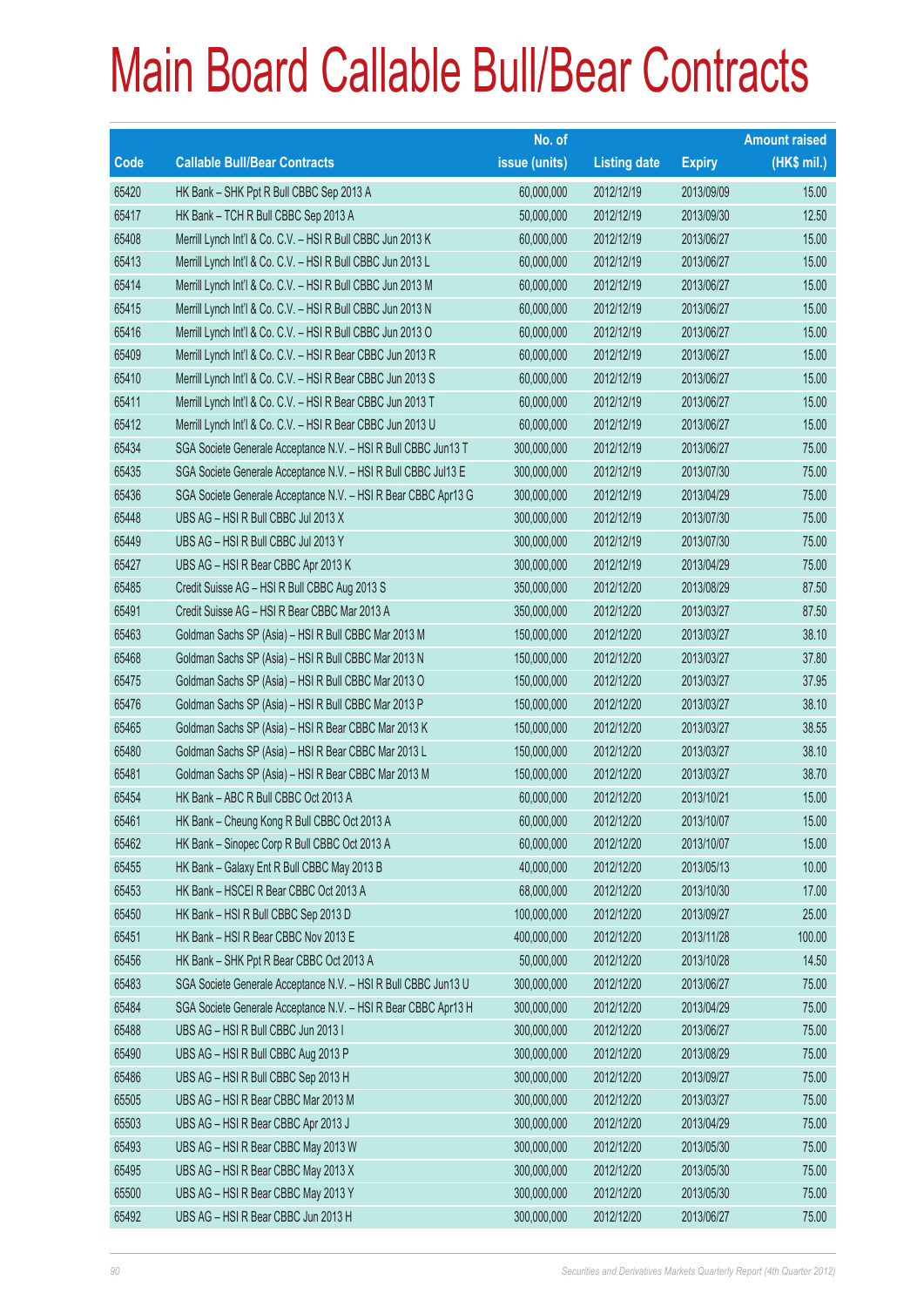|        |                                                                | No. of        |                     |               | <b>Amount raised</b> |
|--------|----------------------------------------------------------------|---------------|---------------------|---------------|----------------------|
| Code   | <b>Callable Bull/Bear Contracts</b>                            | issue (units) | <b>Listing date</b> | <b>Expiry</b> | (HK\$ mil.)          |
| 65547  | BNP Paribas Arbit Issu B.V. - HSI R Bull CBBC Sep 2013 G       | 200,000,000   | 2012/12/21          | 2013/09/27    | 50.00                |
| 65506  | BNP Paribas Arbit Issu B.V. - HSI R Bear CBBC Mar 2013 O       | 200,000,000   | 2012/12/21          | 2013/03/27    | 50.00                |
| 65518  | Credit Suisse AG - HSI R Bull CBBC Sep 2013 D                  | 350,000,000   | 2012/12/21          | 2013/09/27    | 87.50                |
| 65545  | Credit Suisse AG - HSI R Bull CBBC Sep 2013 E                  | 350,000,000   | 2012/12/21          | 2013/09/27    | 87.50                |
| 65546  | Credit Suisse AG - HSI R Bull CBBC Sep 2013 F                  | 350,000,000   | 2012/12/21          | 2013/09/27    | 87.50                |
| 65516  | Credit Suisse AG - HSI R Bear CBBC Mar 2013 B                  | 350,000,000   | 2012/12/21          | 2013/03/27    | 87.50                |
| 65515  | Credit Suisse AG - HSI R Bear CBBC Mar 2013 M                  | 350,000,000   | 2012/12/21          | 2013/03/27    | 87.50                |
| 65507  | Credit Suisse AG - HSI R Bear CBBC Mar 2013 O                  | 350,000,000   | 2012/12/21          | 2013/03/27    | 87.50                |
| 65512  | Credit Suisse AG - HSI R Bear CBBC Mar 2013 Q                  | 350,000,000   | 2012/12/21          | 2013/03/27    | 87.50                |
| 65517  | Credit Suisse AG - HSI R Bear CBBC Mar 2013 S                  | 350,000,000   | 2012/12/21          | 2013/03/27    | 87.50                |
| 65514  | Credit Suisse AG - HSI R Bear CBBC Mar 2013 T                  | 350,000,000   | 2012/12/21          | 2013/03/27    | 87.50                |
| 65511  | Credit Suisse AG - HSI R Bear CBBC Mar 2013 Z                  | 350,000,000   | 2012/12/21          | 2013/03/27    | 87.50                |
| 65538  | Citigroup Global Mkt H Inc. - HSI R Bull CBBC Dec 2013 I       | 150,000,000   | 2012/12/21          | 2013/12/30    | 37.50                |
| 65524  | SGA Societe Generale Acceptance N.V. - HSI R Bull CBBC Jun13 V | 300,000,000   | 2012/12/21          | 2013/06/27    | 75.00                |
| 65529  | SGA Societe Generale Acceptance N.V. - HSI R Bull CBBC Jul13 F | 300,000,000   | 2012/12/21          | 2013/07/30    | 75.00                |
| 65535  | SGA Societe Generale Acceptance N.V. - HSI R Bear CBBC Apr13 I | 300,000,000   | 2012/12/21          | 2013/04/29    | 75.00                |
| 65549  | UBS AG - A50 China R Bull CBBC Jun 2013 A                      | 100,000,000   | 2012/12/21          | 2013/06/10    | 25.00                |
| 65548  | UBS AG - A50 China R Bear CBBC Mar 2013 B                      | 100,000,000   | 2012/12/21          | 2013/03/25    | 25.00                |
| 65555  | UBS AG - HSI R Bull CBBC Aug 2013 Q                            | 300,000,000   | 2012/12/21          | 2013/08/29    | 75.00                |
| 65510  | UBS AG - HSI R Bear CBBC Mar 2013 O                            | 300,000,000   | 2012/12/21          | 2013/03/27    | 75.00                |
| 65509  | UBS AG - HSI R Bear CBBC May 2013 Z                            | 300,000,000   | 2012/12/21          | 2013/05/30    | 75.00                |
| 65508  | UBS AG - HSI R Bear CBBC Jul 2013 F                            | 300,000,000   | 2012/12/21          | 2013/07/30    | 75.00                |
| 68532# | HK Bank - HSI R Bear CBBC Jul 2013 A                           | 200,000,000   | 2012/12/21          | 2013/07/30    | 21.20                |
| 65600  | BNP Paribas Arbit Issu B.V. - A50 R Bear CBBC Dec 2013 B       | 200,000,000   | 2012/12/24          | 2013/12/30    | 50.00                |
| 65578  | Credit Suisse AG - HSI R Bull CBBC Jun 2013 Y                  | 350,000,000   | 2012/12/24          | 2013/06/27    | 87.50                |
| 65579  | Credit Suisse AG - HSI R Bull CBBC Jun 2013 Z                  | 350,000,000   | 2012/12/24          | 2013/06/27    | 87.50                |
| 65584  | Credit Suisse AG - HSI R Bear CBBC Mar 2013 J                  | 350,000,000   | 2012/12/24          | 2013/03/27    | 87.50                |
| 65585  | Credit Suisse AG - HSI R Bear CBBC Mar 2013 K                  | 350,000,000   | 2012/12/24          | 2013/03/27    | 87.50                |
| 65591  | Credit Suisse AG - HSI R Bear CBBC Mar 2013 P                  | 350,000,000   | 2012/12/24          | 2013/03/27    | 87.50                |
| 65592  | Credit Suisse AG - HSI R Bear CBBC Apr 2013 O                  | 350,000,000   | 2012/12/24          | 2013/04/29    | 87.50                |
| 65593  | Credit Suisse AG - HSI R Bear CBBC Apr 2013 P                  | 350,000,000   | 2012/12/24          | 2013/04/29    | 87.50                |
| 65596  | Credit Suisse AG - HSI R Bear CBBC Apr 2013 Q                  | 350,000,000   | 2012/12/24          | 2013/04/29    | 87.50                |
| 65597  | Credit Suisse AG - HSI R Bear CBBC Apr 2013 R                  | 350,000,000   | 2012/12/24          | 2013/04/29    | 87.50                |
| 65575  | Citigroup Global Mkt H Inc. - HSI R Bull CBBC Dec 2013 J       | 150,000,000   | 2012/12/24          | 2013/12/30    | 37.50                |
| 65605  | Citigroup Global Mkt H Inc. - HSI R Bear CBBC Jun 2013 A       | 150,000,000   | 2012/12/24          | 2013/06/27    | 37.50                |
| 65606  | Citigroup Global Mkt H Inc. - HSI R Bear CBBC Jun 2013 B       | 150,000,000   | 2012/12/24          | 2013/06/27    | 37.50                |
| 65607  | Citigroup Global Mkt H Inc. - HSI R Bear CBBC Jun 2013 C       | 150,000,000   | 2012/12/24          | 2013/06/27    | 37.50                |
| 65608  | Citigroup Global Mkt H Inc. - HSI R Bear CBBC Jun 2013 D       | 150,000,000   | 2012/12/24          | 2013/06/27    | 37.50                |
| 65609  | Citigroup Global Mkt H Inc. - HSI R Bear CBBC Jun 2013 E       | 150,000,000   | 2012/12/24          | 2013/06/27    | 37.50                |
| 65610  | Citigroup Global Mkt H Inc. - HSI R Bear CBBC Jun 2013 F       | 150,000,000   | 2012/12/24          | 2013/06/27    | 37.50                |
| 65612  | Citigroup Global Mkt H Inc. - HSI R Bear CBBC Jun 2013 G       | 150,000,000   | 2012/12/24          | 2013/06/27    | 37.50                |
| 65613  | Goldman Sachs SP (Asia) - HSI R Bull CBBC Mar 2013 Q           | 150,000,000   | 2012/12/24          | 2013/03/27    | 39.00                |
| 65614  | Goldman Sachs SP (Asia) - HSI R Bull CBBC Mar 2013 R           | 150,000,000   | 2012/12/24          | 2013/03/27    | 38.85                |
| 65615  | Goldman Sachs SP (Asia) - HSI R Bull CBBC Mar 2013 S           | 150,000,000   | 2012/12/24          | 2013/03/27    | 39.30                |
| 65618  | Goldman Sachs SP (Asia) - HSI R Bull CBBC Mar 2013 T           | 150,000,000   | 2012/12/24          | 2013/03/27    | 38.70                |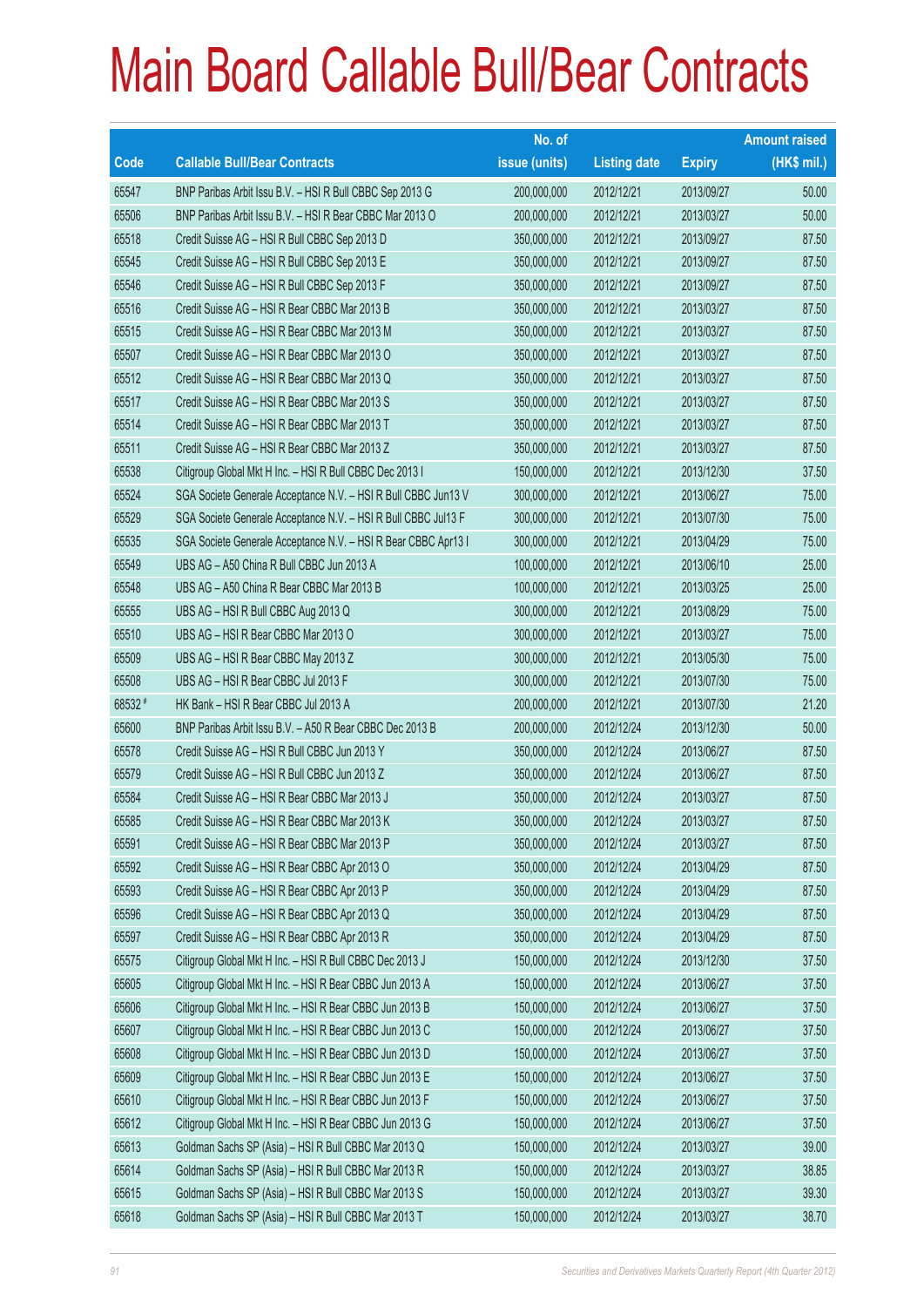|         |                                                                | No. of        |                     |               | <b>Amount raised</b> |
|---------|----------------------------------------------------------------|---------------|---------------------|---------------|----------------------|
| Code    | <b>Callable Bull/Bear Contracts</b>                            | issue (units) | <b>Listing date</b> | <b>Expiry</b> | $(HK$$ mil.)         |
| 65572   | HK Bank - BOCL R Bull CBBC Oct 2013 A                          | 80,000,000    | 2012/12/24          | 2013/10/07    | 20.00                |
| 65570   | HK Bank - BOCL R Bear CBBC Dec 2013 A                          | 40,000,000    | 2012/12/24          | 2013/12/16    | 10.00                |
| 65566   | HK Bank - A50 R Bull CBBC Oct 2013 B                           | 100,000,000   | 2012/12/24          | 2013/10/28    | 25.00                |
| 65574   | HK Bank - HKEx R Bull CBBC Oct 2013 A                          | 60,000,000    | 2012/12/24          | 2013/10/28    | 15.00                |
| 65557   | HK Bank - HSCEI R Bear CBBC Dec 2013 A                         | 68,000,000    | 2012/12/24          | 2013/12/30    | 20.40                |
| 65556   | HK Bank - HSI R Bull CBBC Jul 2013 F                           | 100,000,000   | 2012/12/24          | 2013/07/30    | 25.00                |
| 65573   | HK Bank - Sands China R Bull CBBC Aug 2013 B                   | 50,000,000    | 2012/12/24          | 2013/08/26    | 12.50                |
| 65599   | SGA Societe Generale Acceptance N.V. - HSI R Bull CBBC Jun13 W | 300,000,000   | 2012/12/24          | 2013/06/27    | 75.00                |
| 65577   | UBS AG - HSI R Bull CBBC Jun 2013 G                            | 300,000,000   | 2012/12/24          | 2013/06/27    | 75.00                |
| 65603   | UBS AG - HSI R Bear CBBC May 2013 A                            | 300,000,000   | 2012/12/24          | 2013/05/30    | 75.00                |
| 65619   | UBS AG - HSI R Bear CBBC May 2013 C                            | 300,000,000   | 2012/12/24          | 2013/05/30    | 75.00                |
| 65604   | UBS AG - HSI R Bear CBBC Jun 2013 I                            | 300,000,000   | 2012/12/24          | 2013/06/27    | 75.00                |
| 65601   | UBS AG - HSI R Bear CBBC Jul 2013 G                            | 300,000,000   | 2012/12/24          | 2013/07/30    | 75.00                |
| 64074 # | HK Bank - AIA R Bull CBBC Sep 2013 A                           | 320,000,000   | 2012/12/24          | 2013/09/30    | 10.24                |
| 65656   | BNP Paribas Arbit Issu B.V. - A50 Ch R Bull CBBC Dec 2013 B    | 200,000,000   | 2012/12/27          | 2013/12/30    | 50.00                |
| 65648   | BNP Paribas Arbit Issu B.V. - A50 R Bear CBBC Dec 2013 C       | 200,000,000   | 2012/12/27          | 2013/12/30    | 50.00                |
| 65638   | Credit Suisse AG - A50 China R Bull CBBC May 2013 A            | 60,000,000    | 2012/12/27          | 2013/05/24    | 15.00                |
| 65639   | Credit Suisse AG - A50 China R Bull CBBC May 2013 B            | 60,000,000    | 2012/12/27          | 2013/05/24    | 15.00                |
| 65641   | Credit Suisse AG - A50 China R Bull CBBC May 2013 C            | 60,000,000    | 2012/12/27          | 2013/05/24    | 15.00                |
| 65644   | Credit Suisse AG - A50 China R Bear CBBC May 2013 A            | 60,000,000    | 2012/12/27          | 2013/05/24    | 15.00                |
| 65645   | Credit Suisse AG - A50 China R Bear CBBC May 2013 B            | 60,000,000    | 2012/12/27          | 2013/05/24    | 15.00                |
| 65657   | Credit Suisse AG - HSI R Bull CBBC Aug 2013 T                  | 350,000,000   | 2012/12/27          | 2013/08/29    | 87.50                |
| 65646   | Credit Suisse AG - HSI R Bear CBBC Mar 2013 R                  | 350,000,000   | 2012/12/27          | 2013/03/27    | 87.50                |
| 65669   | Credit Suisse AG - HSI R Bear CBBC Mar 2013 U                  | 350,000,000   | 2012/12/27          | 2013/03/27    | 87.50                |
| 65647   | Citigroup Global Mkt H Inc. - HSI R Bear CBBC Jun 2013 H       | 150,000,000   | 2012/12/27          | 2013/06/27    | 37.50                |
| 65670   | Goldman Sachs SP (Asia) - HSI R Bear CBBC Mar 2013 N           | 150,000,000   | 2012/12/27          | 2013/03/27    | 38.55                |
| 65673   | Goldman Sachs SP (Asia) - HSI R Bear CBBC Mar 2013 O           | 150,000,000   | 2012/12/27          | 2013/03/27    | 39.15                |
| 65679   | Goldman Sachs SP (Asia) - HSI R Bear CBBC Mar 2013 P           | 150,000,000   | 2012/12/27          | 2013/03/27    | 37.65                |
| 65680   | Goldman Sachs SP (Asia) - HSI R Bear CBBC Mar 2013 Q           | 150,000,000   | 2012/12/27          | 2013/03/27    | 38.85                |
| 65681   | Goldman Sachs SP (Asia) - HSI R Bear CBBC Mar 2013 R           | 150,000,000   | 2012/12/27          | 2013/03/27    | 38.55                |
| 65625   | HK Bank - China Life R Bull CBBC Jun 2013 B                    | 60,000,000    | 2012/12/27          | 2013/06/24    | 15.00                |
| 65626   | HK Bank - China Life R Bear CBBC Jul 2013 B                    | 50,000,000    | 2012/12/27          | 2013/07/18    | 18.00                |
| 65624   | HK Bank - A50 R Bull CBBC Jul 2013 B                           | 100,000,000   | 2012/12/27          | 2013/07/08    | 25.00                |
| 65620   | HK Bank - HSCEI R Bull CBBC Sep 2013 B                         | 100,000,000   | 2012/12/27          | 2013/09/27    | 25.00                |
| 65623   | HK Bank - HSCEI R Bull CBBC Dec 2013 A                         | 100,000,000   | 2012/12/27          | 2013/12/30    | 25.00                |
| 65622   | HK Bank - HSCEI R Bear CBBC Sep 2013 A                         | 68,000,000    | 2012/12/27          | 2013/09/27    | 17.00                |
| 65621   | HK Bank - HSCEI R Bear CBBC Dec 2013 B                         | 68,000,000    | 2012/12/27          | 2013/12/30    | 17.00                |
| 65663   | UBS AG - China Life R Bull CBBC Jun 2013 C                     | 100,000,000   | 2012/12/27          | 2013/06/24    | 26.00                |
| 65662   | UBS AG - HSI R Bull CBBC Sep 2013 I                            | 300,000,000   | 2012/12/27          | 2013/09/27    | 75.00                |
| 65658   | UBS AG - HSI R Bear CBBC Aug 2013 C                            | 300,000,000   | 2012/12/27          | 2013/08/29    | 78.00                |
| 65659   | UBS AG - HSI R Bear CBBC Aug 2013 D                            | 300,000,000   | 2012/12/27          | 2013/08/29    | 75.00                |
| 65661   | UBS AG - HSI R Bear CBBC Aug 2013 E                            | 300,000,000   | 2012/12/27          | 2013/08/29    | 75.00                |
| 65667   | UBS AG - ICBC R Bull CBBC May 2013 A                           | 100,000,000   | 2012/12/27          | 2013/05/13    | 25.00                |
| 65666   | UBS AG - ICBC R Bear CBBC Jul 2013 A                           | 100,000,000   | 2012/12/27          | 2013/07/08    | 25.00                |
| 65668   | UBS AG - Petrochina R Bull CBBC Jun 2013 A                     | 100,000,000   | 2012/12/27          | 2013/06/24    | 25.00                |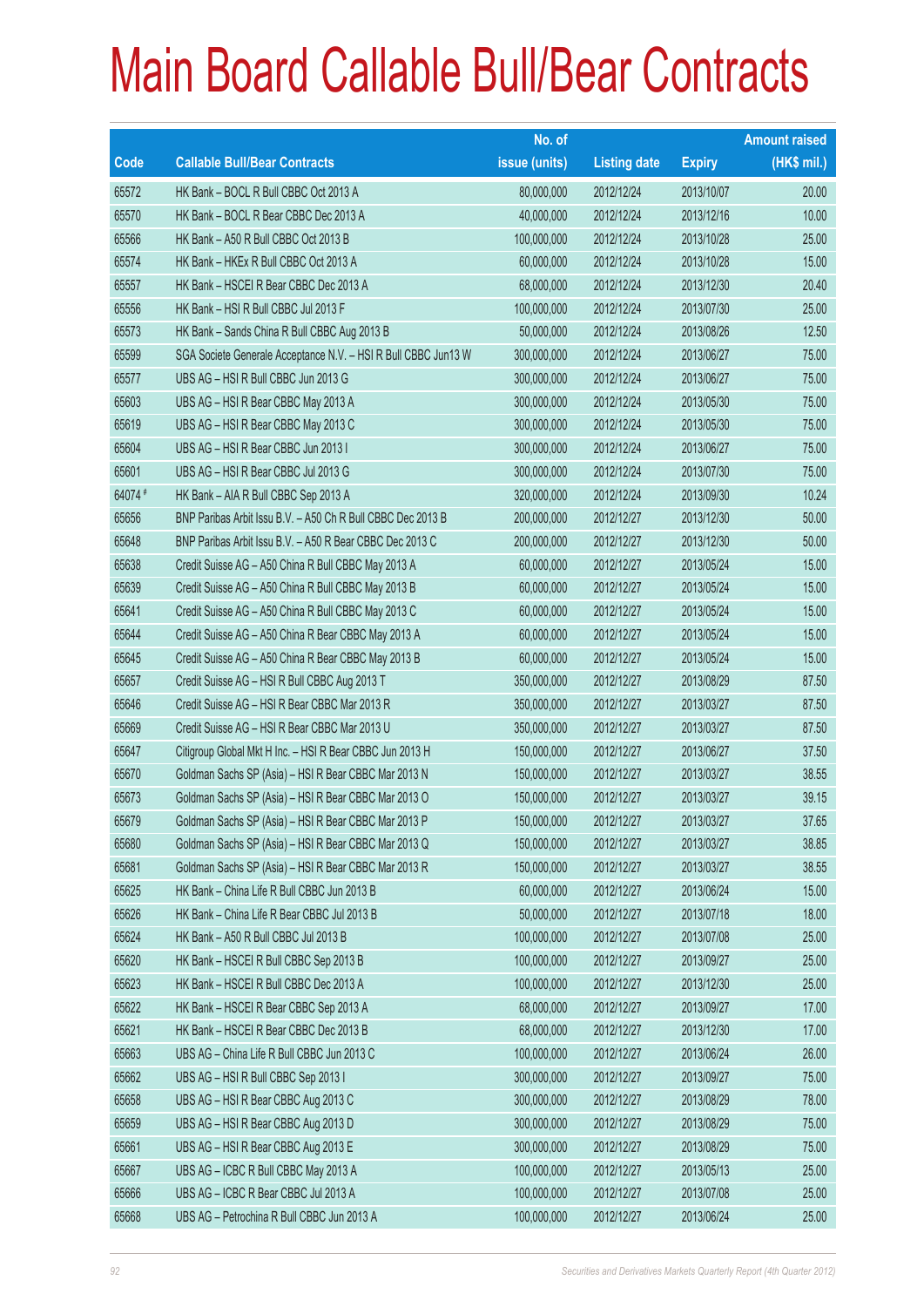|              |                                                                | No. of        |                     |               | <b>Amount raised</b> |
|--------------|----------------------------------------------------------------|---------------|---------------------|---------------|----------------------|
| Code         | <b>Callable Bull/Bear Contracts</b>                            | issue (units) | <b>Listing date</b> | <b>Expiry</b> | $(HK$$ mil.)         |
| 65665        | UBS AG - Ping An R Bull CBBC Aug 2013 B                        | 100,000,000   | 2012/12/27          | 2013/08/05    | 25.00                |
| 65664        | UBS AG - Ping An R Bear CBBC Jul 2013 A                        | 100,000,000   | 2012/12/27          | 2013/07/22    | 25.00                |
| 65716        | Credit Suisse AG - HSI R Bull CBBC Aug 2013 U                  | 350,000,000   | 2012/12/28          | 2013/08/29    | 87.50                |
| 65717        | Credit Suisse AG - HSI R Bull CBBC Aug 2013 V                  | 350,000,000   | 2012/12/28          | 2013/08/29    | 87.50                |
| 65703        | Credit Suisse AG - HSI R Bear CBBC Apr 2013 S                  | 350,000,000   | 2012/12/28          | 2013/04/29    | 87.50                |
| 65706        | Credit Suisse AG - HSI R Bear CBBC Apr 2013 T                  | 350,000,000   | 2012/12/28          | 2013/04/29    | 87.50                |
| 65702        | HK Bank - AIA R Bull CBBC Sep 2013 B                           | 60,000,000    | 2012/12/28          | 2013/09/09    | 15.00                |
| 65696        | HK Bank - China Mobile R Bear CBBC Dec 2013 A                  | 50,000,000    | 2012/12/28          | 2013/12/23    | 12.50                |
| 65698        | HK Bank - COVS R Bear CBBC Jul 2013 B                          | 40,000,000    | 2012/12/28          | 2013/07/29    | 10.40                |
| 65682        | HK Bank - A50 R Bull CBBC Sep 2013 C                           | 100,000,000   | 2012/12/28          | 2013/09/02    | 25.00                |
| 65687        | HK Bank - ICBC R Bear CBBC Oct 2013 A                          | 40,000,000    | 2012/12/28          | 2013/10/28    | 10.00                |
| 65712        | SGA Societe Generale Acceptance N.V. - HSI R Bull CBBC Jun 13X | 300,000,000   | 2012/12/28          | 2013/06/27    | 75.00                |
| 65709        | SGA Societe Generale Acceptance N.V. - HSI R Bear CBBC Apr 13J | 300,000,000   | 2012/12/28          | 2013/04/29    | 75.00                |
| 65711        | SGA Societe Generale Acceptance N.V. - HSI R Bear CBBC May 13E | 300,000,000   | 2012/12/28          | 2013/05/30    | 75.00                |
| 65724        | UBS AG - BOCL R Bear CBBC Jun 2013 B                           | 100,000,000   | 2012/12/28          | 2013/06/17    | 25.00                |
| 65725        | UBS AG - HSI R Bull CBBC May 2013 V                            | 300,000,000   | 2012/12/28          | 2013/05/30    | 75.00                |
| 65707        | UBS AG - HSI R Bear CBBC Jun 2013 J                            | 300,000,000   | 2012/12/28          | 2013/06/27    | 75.00                |
| 65728        | BOCI Asia Ltd. - HSI R Bull CBBC Jul 2013 A                    | 100,000,000   | 2012/12/31          | 2013/07/30    | 25.00                |
| 65731        | BOCI Asia Ltd. - HSI R Bull CBBC Jul 2013 B                    | 100,000,000   | 2012/12/31          | 2013/07/30    | 25.00                |
| 65733        | BNP Paribas Arbit Issu B.V. - HSI R Bull CBBC Sep 2013 E       | 200,000,000   | 2012/12/31          | 2013/09/27    | 50.00                |
| 65732        | Credit Suisse AG - HSI R Bull CBBC Jul 2013 L                  | 350,000,000   | 2012/12/31          | 2013/07/30    | 87.50                |
| 65739        | Credit Suisse AG - HSI R Bull CBBC Jul 2013 M                  | 350,000,000   | 2012/12/31          | 2013/07/30    | 87.50                |
| 65738        | Credit Suisse AG - HSI R Bear CBBC Apr 2013 U                  | 350,000,000   | 2012/12/31          | 2013/04/29    | 87.50                |
| 65744        | UBS AG - HSCEI R Bull CBBC May 2013 D                          | 100,000,000   | 2012/12/31          | 2013/05/30    | 25.00                |
| 65746        | UBS AG - HSI R Bull CBBC Jul 2013 Z                            | 300,000,000   | 2012/12/31          | 2013/07/30    | 75.00                |
| 65745        | UBS AG - HSI R Bear CBBC May 2013 D                            | 300,000,000   | 2012/12/31          | 2013/05/30    | 75.00                |
| <b>Total</b> |                                                                |               |                     |               | 80,018.42            |

# Further issue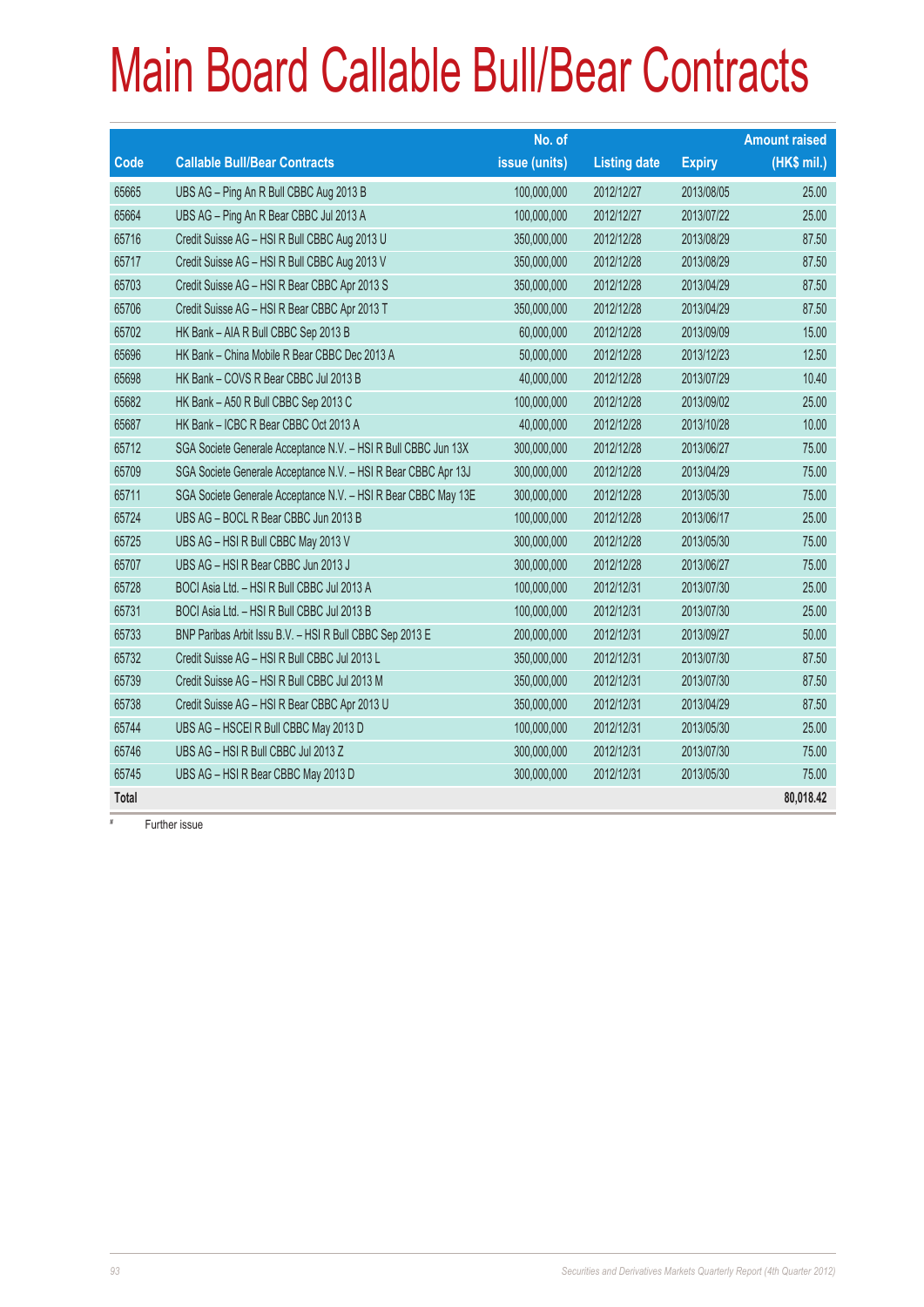# DR/ELI/Trading Only Stocks Trading Statistics

#### **Depositary Receipt Trading Statistics**

|      |    | No. of issues | Turnover value (HK\$ mil.) |
|------|----|---------------|----------------------------|
| 2011 | Q4 |               | 38.72                      |
| 2012 | Q1 |               | 37.53                      |
|      | Q2 |               | 14.88                      |
|      | Q3 |               | 10.47                      |
|      | Q4 |               | 18.62                      |

#### **Equity Linked Instrument Trading Statistics**

|      |    | No. of issues | Turnover value (HK\$ mil.) |
|------|----|---------------|----------------------------|
| 2011 | Q4 |               |                            |
| 2012 | Q1 | –             |                            |
|      | Q2 | –             |                            |
|      | Q3 | -             |                            |
|      | Q4 | -             |                            |

#### **NASDAQ Stocks**

|      |    | No. of issues | Turnover value (HK\$ mil.) |
|------|----|---------------|----------------------------|
| 2011 | Q4 |               | 0.00                       |
| 2012 | Q1 |               | 0.00                       |
|      | Q2 |               | 0.14                       |
|      | Q3 |               | 0.49                       |
|      | Q4 |               | 0.00                       |

#### **iShares**

|      |    | No. of issues | Turnover value (HK\$ mil.) |
|------|----|---------------|----------------------------|
| 2011 | Q4 |               |                            |
| 2012 | Q1 |               |                            |
|      | Q2 |               |                            |
|      | Q3 |               |                            |
|      | Q4 |               |                            |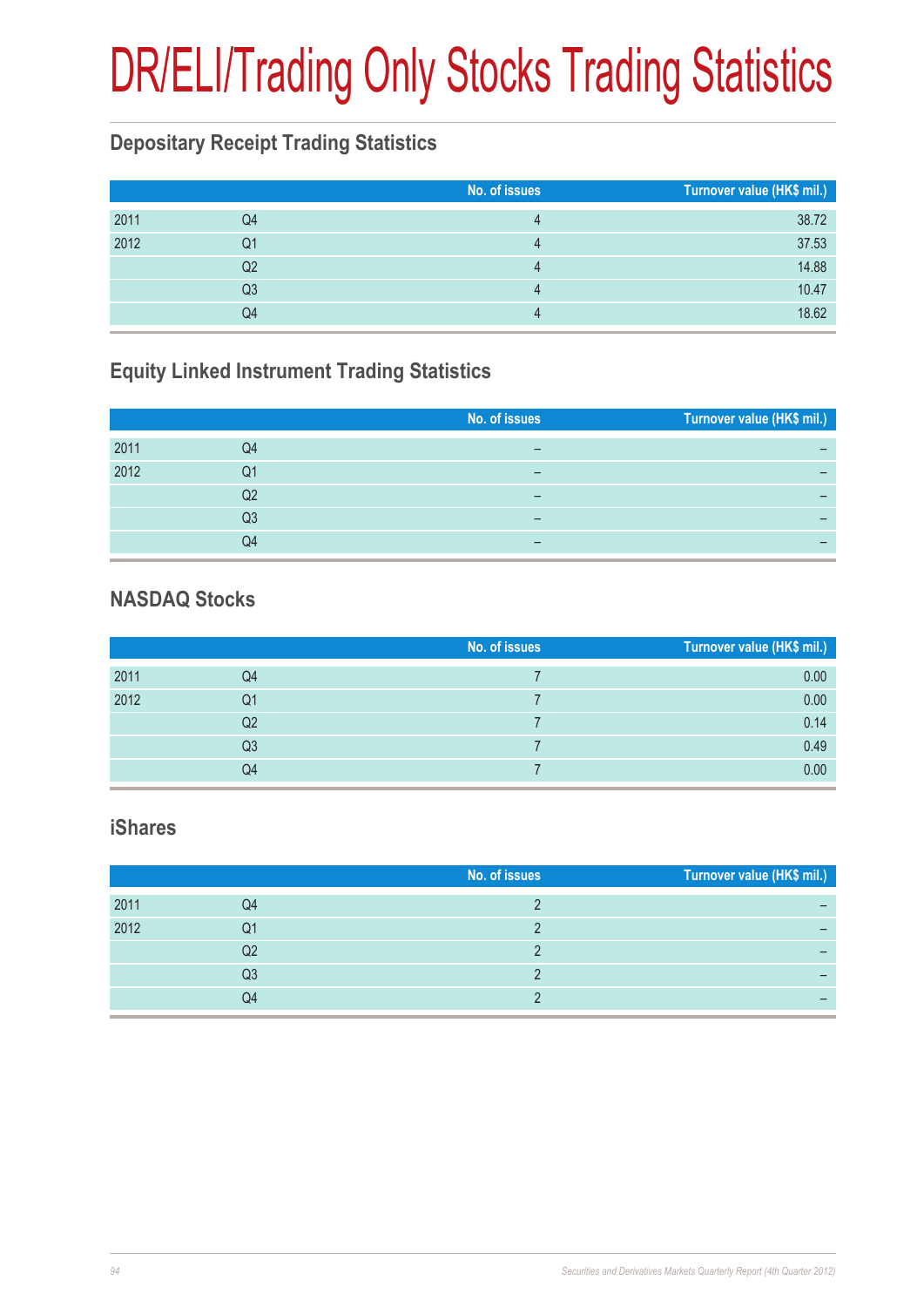#### **Equity Turnover – GEM**

|      |    | Share (Mil. shs) | Value (HK\$ mil.) | No. of deals |
|------|----|------------------|-------------------|--------------|
| 2011 | Q4 | 41,259.61        | 9,971.36          | 288,715      |
| 2012 | Q1 | 41,517.67        | 12,232.86         | 343,014      |
|      | Q2 | 33,806.65        | 6,874.87          | 228,059      |
|      | Q3 | 33,483.43        | 5,395.70          | 206,623      |
|      | Q4 | 45,943.00        | 9,037.19          | 329,420      |

#### **Equity Trading Statistics – GEM**

|      |                | No. of<br>trading days | <b>Average daily turnover</b><br>(HK\$ mil.) | <b>Average value</b><br>per deal |
|------|----------------|------------------------|----------------------------------------------|----------------------------------|
| 2011 | Q4             | 62                     | 160.83                                       | 34,537                           |
| 2012 | Q <sub>1</sub> | 61                     | 200.54                                       | 35,663                           |
|      | Q <sub>2</sub> | 61                     | 112.70                                       | 30,145                           |
|      | Q <sub>3</sub> | 64                     | 84.31                                        | 26,114                           |
|      | Q4             | 61                     | 148.15                                       | 27,434                           |

#### **20 Most Advanced GEM Stocks**

for 4th quarter 2012

|                  |       |                        |                 | <b>Closing price</b>    |        |
|------------------|-------|------------------------|-----------------|-------------------------|--------|
| Rank             | Code  | <b>Stock</b>           | End of Dec 2012 | End of Sep 2012         | $%$ up |
| 1                | 08198 | <b>MELCOLOT</b>        | 0.415           | 0.091<br>$\overline{A}$ | 356.04 |
| $\overline{2}$   | 08279 | <b>AGTECH HOLDINGS</b> | 0.380           | 0.131                   | 190.08 |
| 3                | 08079 | <b>UL CREATIVITY</b>   | 0.235           | 0.091                   | 158.24 |
| 4                | 08025 | <b>ACR HOLDINGS</b>    | 0.860           | 0.340                   | 152.94 |
| 5                | 08009 | CHI ENGY HOLD          | 0.235           | 0.095                   | 147.37 |
| 6                | 08100 | <b>M DREAM INWORLD</b> | 0.196           | 0.090                   | 117.78 |
| $\overline{7}$   | 08047 | CHI NENG XIAO          | 0.159           | 0.076                   | 109.21 |
| 8                | 08160 | <b>LEGEND STRAT</b>    | 2.170           | 1.040                   | 108.65 |
| $\boldsymbol{9}$ | 08045 | <b>NANDASOFT</b>       | 0.490           | 0.250                   | 96.00  |
| 10               | 08156 | <b>CHINA VANGUARD</b>  | 0.096           | 0.050                   | 92.00  |
| 11               | 08137 | <b>HONBRIDGE</b>       | 0.850           | 0.465                   | 82.80  |
| 12               | 08066 | PHOENITRON HOLD        | 0.550           | 0.320                   | 71.88  |
| 13               | 08189 | <b>TEDA BIOMEDICAL</b> | 0.680           | 0.410                   | 65.85  |
| 14               | 08090 | CHI ASSURANCE          | 1.070           | 0.660                   | 62.12  |
| 15               | 08298 | AKM INDUSTRIAL         | 0.340           | 0.210                   | 61.90  |
| 16               | 08119 | <b>THIZ TECHNOLOGY</b> | 0.056           | 0.035                   | 60.00  |
| 17               | 08167 | <b>NEO TELEMEDIA</b>   | 0.800           | 0.510                   | 56.86  |
| 18               | 08261 | <b>HAITIAN HYDRO</b>   | 0.740           | 0.475                   | 55.79  |
| 19               | 08089 | <b>C RAILLOGISTICS</b> | 0.215           | 0.144                   | 49.31  |
| 20               | 08129 | CH BIO CASSAVA         | 0.133           | 0.090                   | 47.78  |

A Adjusted by the Adjusted by the Adjusted by the Adjusted by the Adjusted by the Adjusted by the Adjusted by the Adjusted by the Adjusted by the Adjusted by the Adjusted by the Adjusted by the Adjusted by the Adjusted by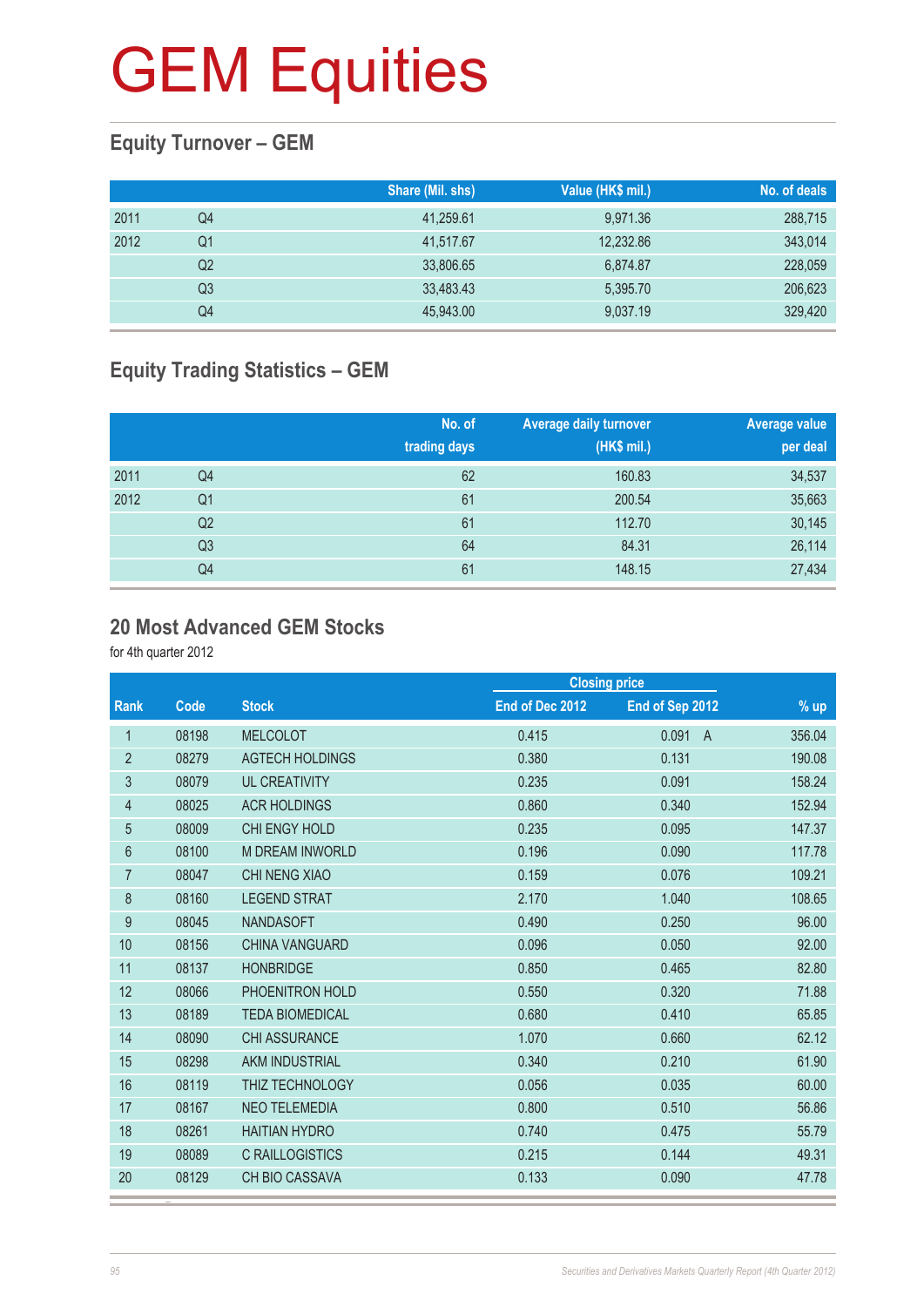#### **20 Most Declined GEM Stocks**

for 4th quarter 2012

|                |       |                        |                 | <b>Closing price</b>    |          |
|----------------|-------|------------------------|-----------------|-------------------------|----------|
| Rank           | Code  | <b>Stock</b>           | End of Dec 2012 | End of Sep 2012         | % down   |
| 1              | 08202 | <b>INNO-TECH HOLD</b>  | 0.035           | 0.250                   | $-86.00$ |
| $\overline{2}$ | 08116 | <b>C FORTUNE INV</b>   | 0.020           | 0.075                   | $-73.33$ |
| 3              | 08215 | <b>FIRST CREDIT</b>    | 0.093           | 0.255                   | $-63.53$ |
| $\overline{4}$ | 08228 | <b>NATIONAL ARTS</b>   | 0.103           | 0.224<br>$\overline{A}$ | $-54.02$ |
| $\overline{5}$ | 08351 | <b>LARRY JEWELRY</b>   | 0.249           | 0.475                   | $-47.58$ |
| 6              | 08078 | <b>CHINA3D DIGIT</b>   | 0.165           | 0.300<br>$\overline{A}$ | $-45.00$ |
| $\overline{7}$ | 08178 | <b>CHINA INFO TECH</b> | 0.179           | 0.290                   | $-38.28$ |
| $\,8\,$        | 08226 | SUNRISE C TECH         | 0.255           | 0.390                   | $-34.62$ |
| 9              | 08192 | <b>GLOBAL ENERGY</b>   | 0.027           | 0.041                   | $-34.15$ |
| 10             | 08061 | <b>ACROSSASIA</b>      | 0.073           | 0.109                   | $-33.03$ |
| 11             | 08295 | <b>ASIAN CAPITAL H</b> | 0.097           | 0.140                   | $-30.71$ |
| 12             | 08337 | <b>DIRECTEL</b>        | 0.150           | 0.216                   | $-30.56$ |
| 13             | 08050 | YUNBO DIGITAL          | 0.117           | 0.168<br>$\overline{A}$ | $-30.36$ |
| 14             | 08340 | <b>VINCO FINANCIAL</b> | 0.121           | 0.172                   | $-29.65$ |
| 15             | 08071 | CH NETCOMTECH          | 0.085           | 0.120                   | $-29.17$ |
| 16             | 08130 | <b>ZHI CHENG H</b>     | 0.174           | 0.240                   | $-27.50$ |
| 17             | 08103 | <b>TAI SHING</b>       | 0.154           | 0.208                   | $-25.96$ |
| 18             | 08096 | <b>RUIFENG PETRO</b>   | 0.061           | 0.082                   | $-25.61$ |
| 19             | 08123 | <b>FIRST CHINA NET</b> | 0.104           | 0.136                   | $-23.53$ |
| 20             | 08086 | <b>EPRO</b>            | 0.540           | 0.690                   | $-21.74$ |
|                |       |                        |                 |                         |          |

A Adjusted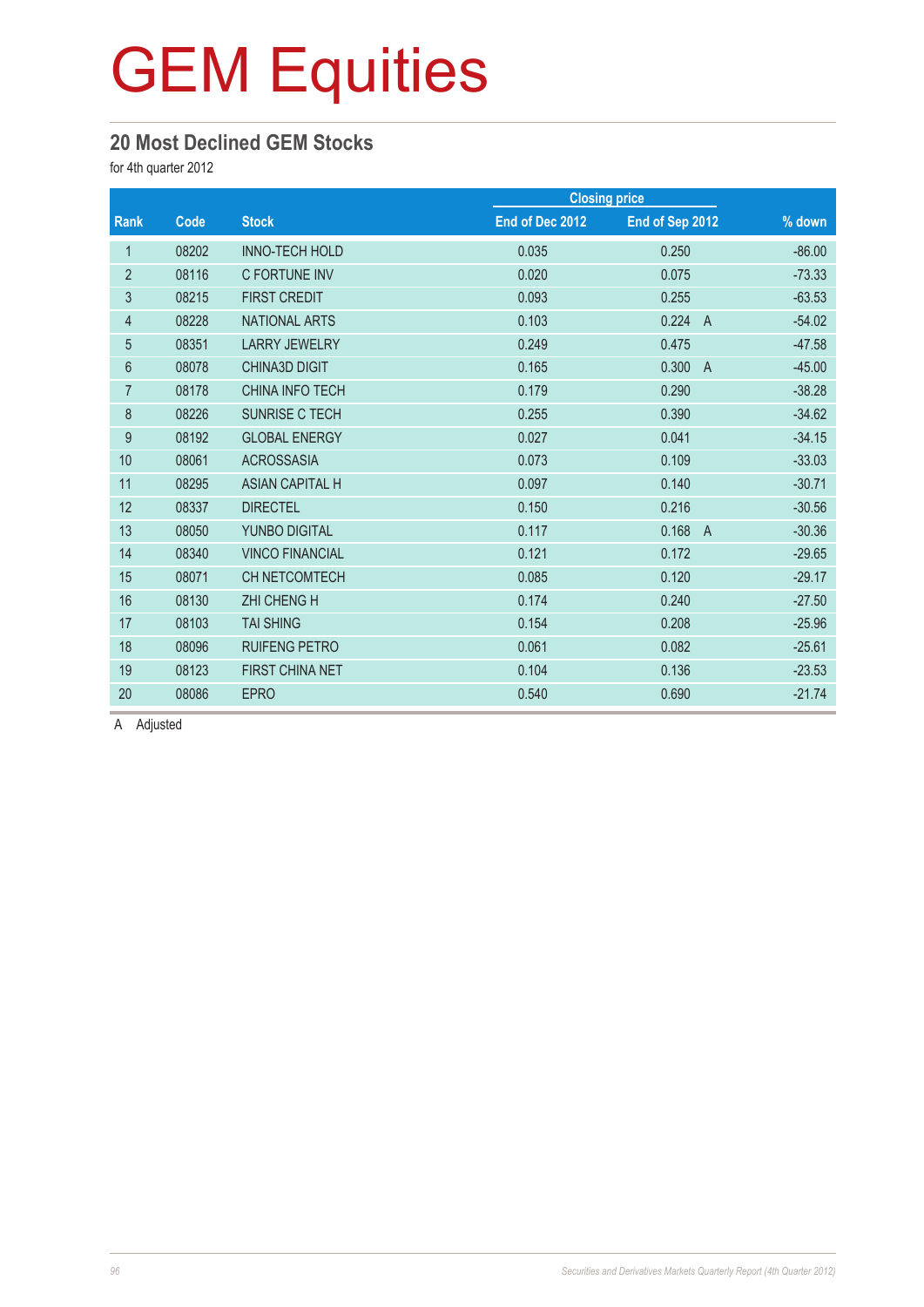#### **20 Most Active GEM Stocks by Value**

for 4th quarter 2012

| Rank             | Code  | <b>Stock</b>           | Turnover (HK\$ mil.) | % of total |
|------------------|-------|------------------------|----------------------|------------|
| $\mathbf{1}$     | 08090 | CHI ASSURANCE          | 734.15               | 8.12       |
| $\overline{2}$   | 08212 | <b>CELEBRATE INT</b>   | 506.77               | 5.61       |
| $\sqrt{3}$       | 08207 | <b>CREDIT CHINA</b>    | 471.82               | 5.22       |
| 4                | 08100 | <b>M DREAM INWORLD</b> | 373.35               | 4.13       |
| 5                | 08356 | <b>CNC HOLDINGS</b>    | 369.39               | 4.09       |
| $\,6\,$          | 08085 | <b>HK LIFE SCI</b>     | 330.61               | 3.66       |
| $\overline{7}$   | 08266 | M TEL                  | 287.35               | 3.18       |
| $\,8\,$          | 08167 | <b>NEO TELEMEDIA</b>   | 271.28               | 3.00       |
| $\boldsymbol{9}$ | 08103 | <b>TAI SHING</b>       | 246.88               | 2.73       |
| 10               | 08137 | <b>HONBRIDGE</b>       | 230.42               | 2.55       |
| 11               | 08116 | C FORTUNE INV          | 222.99               | 2.47       |
| 12               | 08179 | <b>GAYETY HLDGS</b>    | 207.30               | 2.29       |
| 13               | 08239 | <b>MING KEI HOLD</b>   | 201.00               | 2.22       |
| 14               | 08029 | <b>SUN INT'L</b>       | 195.03               | 2.16       |
| 15               | 08086 | <b>EPRO</b>            | 189.57               | 2.10       |
| 16               | 08032 | <b>VIVA CHINA</b>      | 187.57               | 2.08       |
| 17               | 08215 | <b>FIRST CREDIT</b>    | 183.88               | 2.03       |
| 18               | 08066 | PHOENITRON HOLD        | 173.78               | 1.92       |
| 19               | 08008 | <b>SUNEVISION</b>      | 166.14               | 1.84       |
| 20               | 08198 | <b>MELCOLOT</b>        | 153.95               | 1.70       |
| <b>Total</b>     |       |                        | 5,703.24             | 63.11      |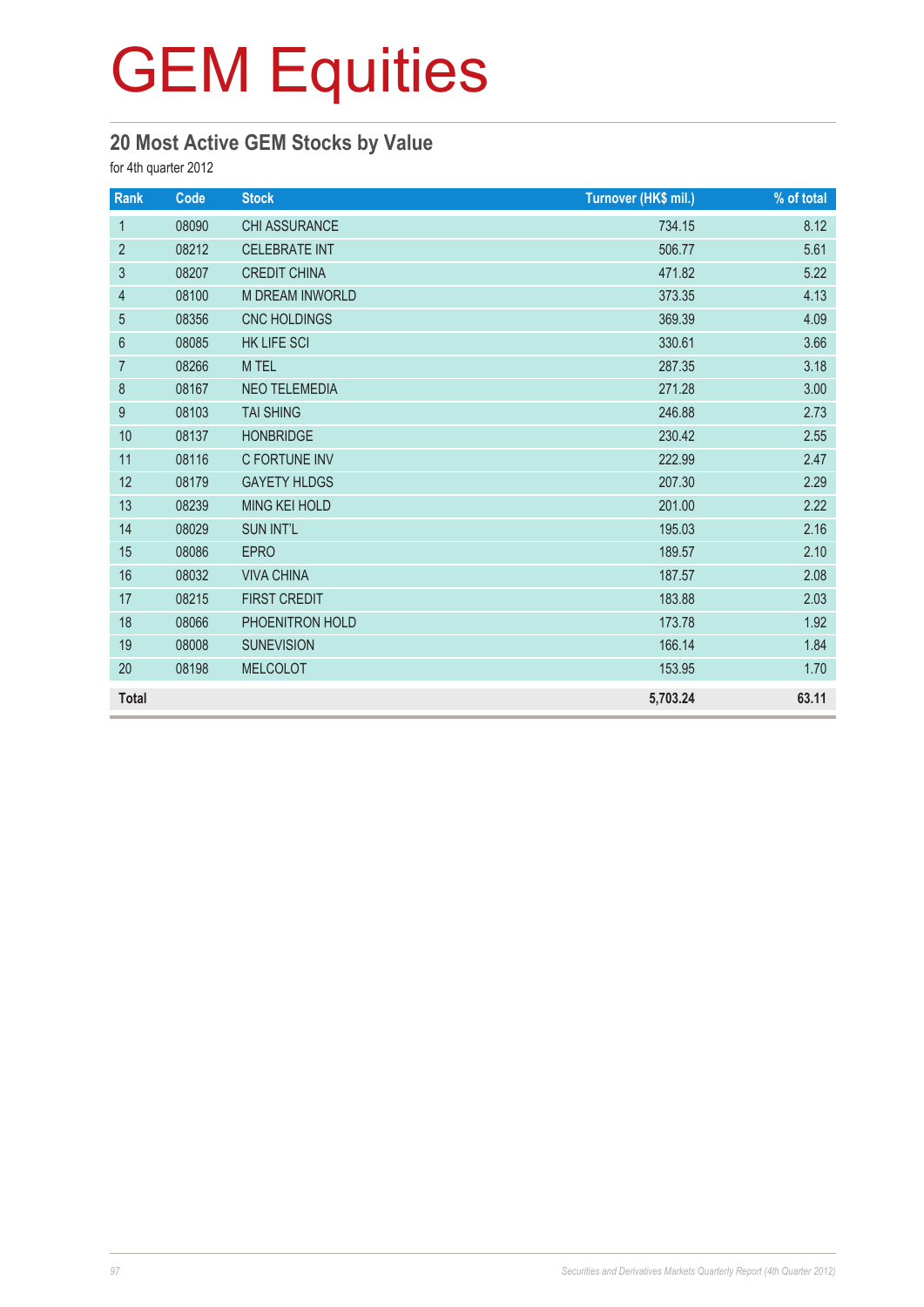#### **20 Most Active GEM Stock by Shares**

for 4th quarter 2012

| Rank             | Code  | <b>Stock</b>           | <b>Turnover (Mil. shs)</b> | % of total |
|------------------|-------|------------------------|----------------------------|------------|
| $\mathbf{1}$     | 08116 | C FORTUNE INV          | 7,406.70                   | 16.12      |
| $\overline{2}$   | 08179 | <b>GAYETY HLDGS</b>    | 2,369.64                   | 5.16       |
| 3                | 08100 | M DREAM INWORLD        | 2,200.08                   | 4.79       |
| 4                | 08202 | INNO-TECH HOLD         | 2,143.91                   | 4.67       |
| 5                | 08078 | <b>CHINA3D DIGIT</b>   | 2,067.68                   | 4.50       |
| $6\,$            | 08266 | M TEL                  | 1,669.27                   | 3.63       |
| $\overline{7}$   | 08032 | <b>VIVA CHINA</b>      | 1,621.13                   | 3.53       |
| $\bf 8$          | 08041 | LUXEY INT'L            | 1,476.74                   | 3.21       |
| $\boldsymbol{9}$ | 08085 | <b>HK LIFE SCI</b>     | 1,419.38                   | 3.09       |
| 10               | 08103 | <b>TAI SHING</b>       | 1,287.67                   | 2.80       |
| 11               | 08212 | <b>CELEBRATE INT</b>   | 1,284.37                   | 2.80       |
| 12               | 08250 | CHI NATURAL INV        | 1,149.98                   | 2.50       |
| 13               | 08161 | <b>CHINALOTSYNERGY</b> | 1,010.69                   | 2.20       |
| 14               | 08215 | <b>FIRST CREDIT</b>    | 1,003.40                   | 2.18       |
| 15               | 08079 | <b>UL CREATIVITY</b>   | 952.49                     | 2.07       |
| 16               | 08090 | CHI ASSURANCE          | 786.18                     | 1.71       |
| 17               | 08207 | <b>CREDIT CHINA</b>    | 706.69                     | 1.54       |
| 18               | 08156 | CHINA VANGUARD         | 667.66                     | 1.45       |
| 19               | 08228 | <b>NATIONAL ARTS</b>   | 640.52                     | 1.39       |
| 20               | 08192 | <b>GLOBAL ENERGY</b>   | 565.21                     | 1.23       |
| <b>Total</b>     |       |                        | 32,429.40                  | 70.59      |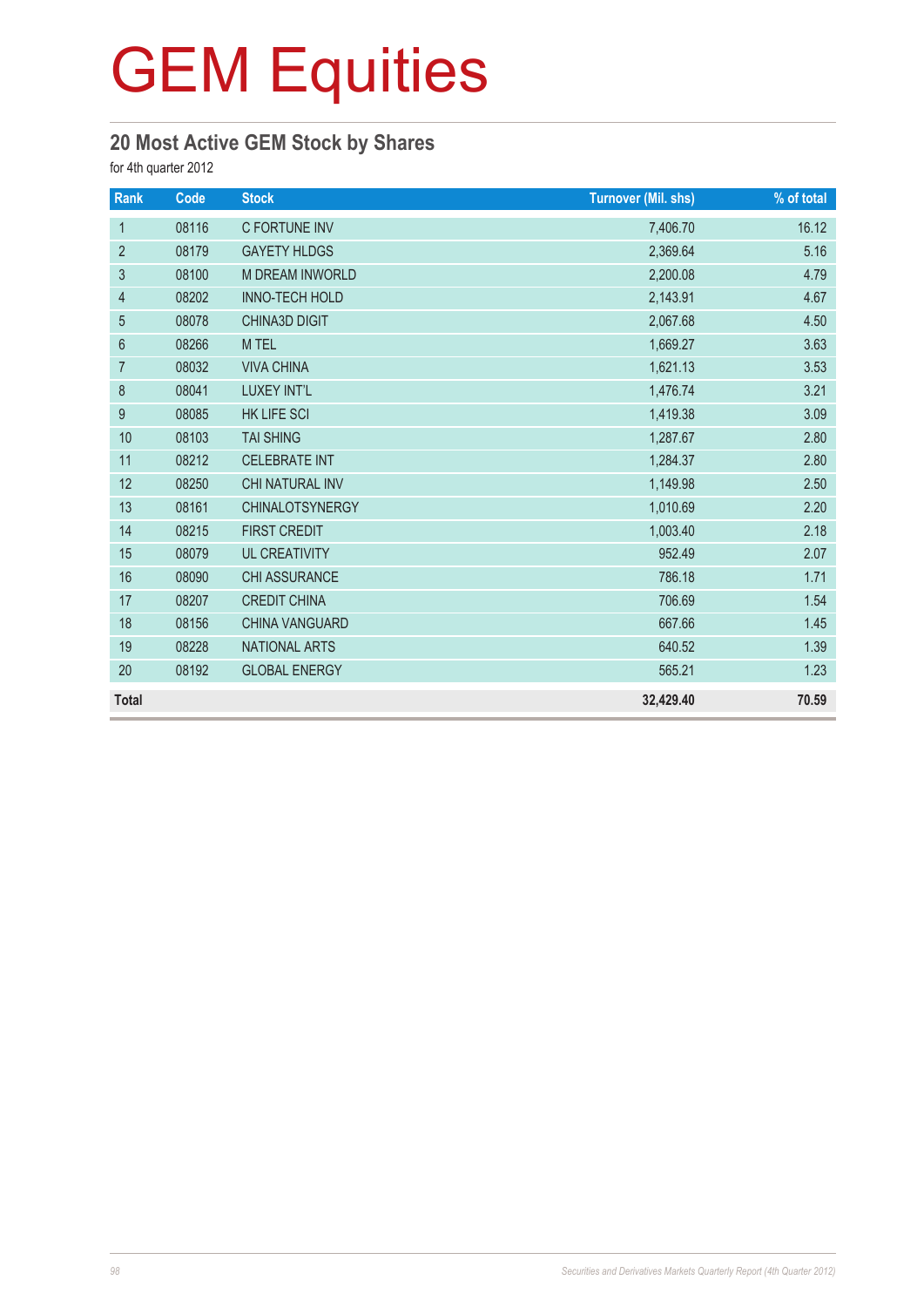#### **Market Capitalisation of Listed Companies for GEM**

as at the quarter end

|      |                | HK\$ mil. |
|------|----------------|-----------|
| 2011 | Q4             | 84,589.06 |
| 2012 | Q1             | 84,618.24 |
|      | Q2             | 77,357.91 |
|      | Q <sub>3</sub> | 73,436.35 |
|      | Q4             | 78,398.98 |

#### **Market Capitalisation by Hang Seng Industry Classification System\* – GEM** Quarter-end figures



Hang Seng Industry Classification System (HSICS) is provided by Hang Seng Indexes Company Limited.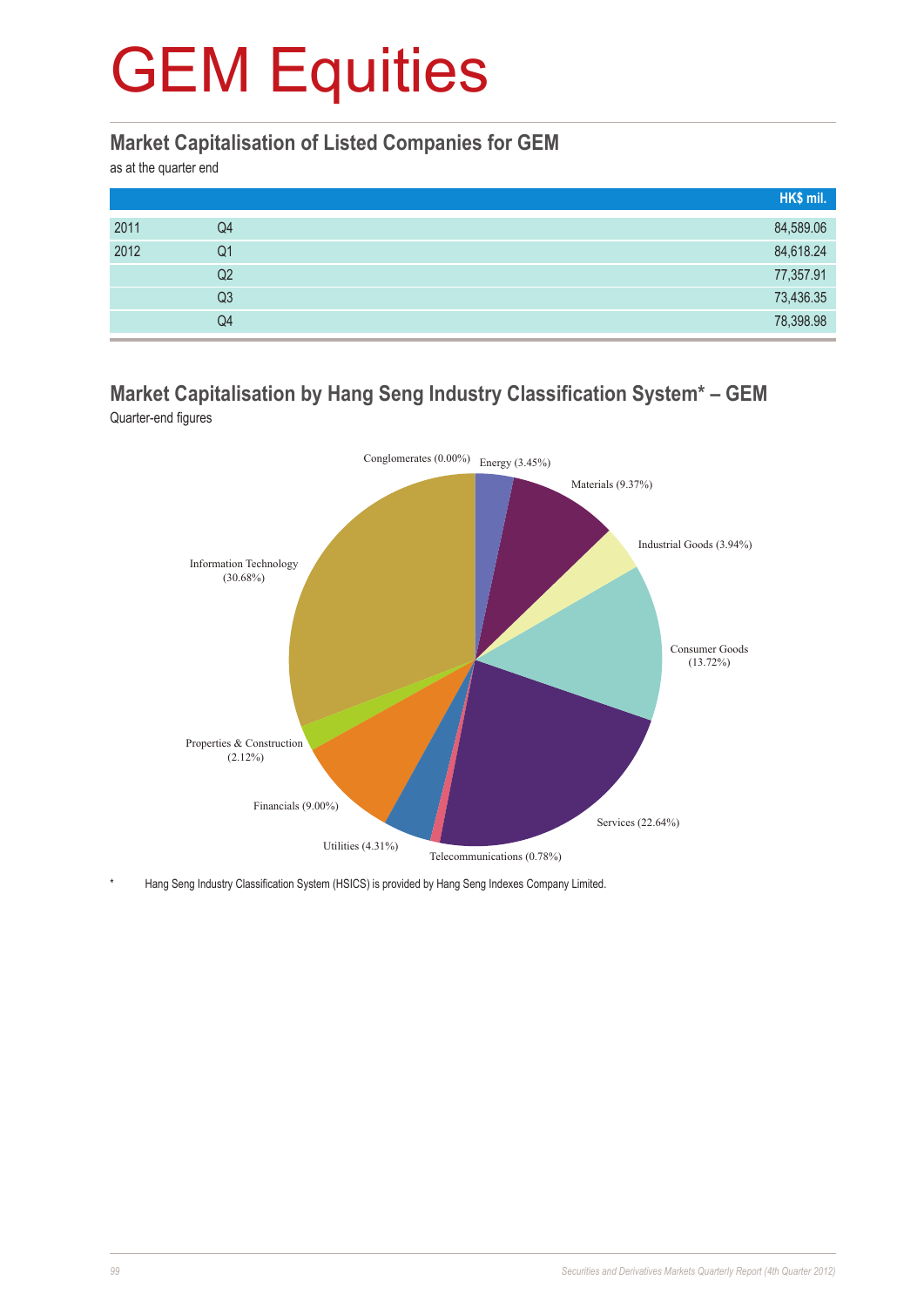#### **50 Leading Companies by Market Capitalisation – GEM**

as at the 4th quarter end 2012

|                     |       |                                                              | <b>Market capitalisation</b> |                   |
|---------------------|-------|--------------------------------------------------------------|------------------------------|-------------------|
| Rank                |       | <b>Company</b>                                               | (HK\$ mil.)                  | % of market total |
| $\mathbf{1}$        | 08137 | Honbridge Holdings Ltd.                                      | 5,283.33                     | 6.74              |
| $\overline{2}$      | 08008 | Sunevision Holdings Ltd.                                     | 3,692.34                     | 4.71              |
| $\sqrt{3}$          | 08122 | LifeTech Scientific Corporation                              | 3,000.00                     | 3.83              |
| $\overline{4}$      | 08086 | ePRO Ltd.                                                    | 2,826.46                     | 3.61              |
| 5                   | 08035 | Binhai Investment Co. Ltd.                                   | 2,636.84                     | 3.36              |
| $6\,$               | 08032 | Viva China Holdings Ltd.                                     | 2,210.58                     | 2.82              |
| $\overline{7}$      | 08167 | Neo Telemedia Ltd.                                           | 1,861.54                     | 2.37              |
| $\,8\,$             | 08292 | HC International, Inc.                                       | 1,742.69                     | 2.22              |
| $\boldsymbol{9}$    | 08066 | Phoenitron Holdings Ltd.                                     | 1,674.38                     | 2.14              |
| 10                  | 08090 | China Assurance Finance Group Ltd.                           | 1,651.01                     | 2.11              |
| 11                  | 08207 | Credit China Holdings Ltd.                                   | 1,573.98                     | 2.01              |
| 12                  | 08279 | AGTech Holdings Ltd.                                         | 1,460.70                     | 1.86              |
| 13                  | 08155 | South China Land Ltd.                                        | 1,397.31                     | 1.78              |
| 14                  | 08058 | Shandong Luoxin Pharmacy Stock Co. Ltd. - H Shares           | 1,349.39                     | 1.72              |
| 15                  | 08232 | China U-Ton Holdings Ltd.                                    | 1,327.20                     | 1.69              |
| 16                  | 08270 | China Leason CBM & Shale Gas Group Co. Ltd.                  | 1,301.03                     | 1.66              |
| 17                  | 08005 | Yuxing InfoTech Investment Holdings Ltd.                     | 1,293.03                     | 1.65              |
| 18                  | 08158 | China Bio-Med Regeneration Technology Ltd.                   | 1,262.00                     | 1.61              |
| 19                  | 08025 | Asian Capital Resources (Holdings) Ltd.                      | 1,191.55                     | 1.52              |
| 20                  | 08356 | CNC Holdings Ltd.                                            | 1,189.06                     | 1.52              |
| 21                  | 08020 | Chanceton Financial Group Ltd.                               | 1,139.25                     | 1.45              |
| 22                  | 08083 | China Innovationpay Group Ltd.                               | 1,129.71                     | 1.44              |
| 23                  | 08128 | China Ground Source Energy Ltd.                              | 1,059.53                     | 1.35              |
| 24                  | 08198 | MelcoLot Ltd.                                                | 949.75                       | 1.21              |
| 25                  | 08046 | Heng Xin China Holdings Ltd.                                 | 948.12                       | 1.21              |
| 26                  | 08161 | China LotSynergy Holdings Ltd.                               | 916.67                       | 1.17              |
| 27                  | 08029 | Sun International Resources Ltd.                             | 871.94                       | 1.11              |
| 28                  | 08075 | Media Asia Group Holdings Ltd.                               | 840.98                       | 1.07              |
| 29                  | 08261 | Haitian Hydropower International Ltd.                        | 740.00                       | 0.94              |
| 30                  | 08240 | China City Railway Transportation Technology HIdgs Co. Ltd.  | 712.00                       | 0.91              |
| 31                  | 08085 | Hong Kong Life Sciences and Technologies Group Ltd.          | 697.89                       | 0.89              |
| 32                  | 08102 | Shanghai Fudan Microelectronics Group Co. Ltd. - H Shares    | 678.52                       | 0.87              |
| 33                  | 08219 | Branding China Group Ltd.                                    | 616.00                       | 0.79              |
| 34                  | 08306 | China Nonferrous Metals Co. Ltd.                             | 604.20                       | 0.77              |
| 35                  | 08325 | Oriental City Group Holdings Ltd.                            | 558.00                       | 0.71              |
| 36                  | 08016 | China Data Broadcasting Holdings Ltd.                        | 557.78                       | 0.71              |
| 37                  | 08030 | Flying Financial Service Holdings Ltd.                       | 530.69                       | 0.68              |
| 38                  | 08206 | China Communication Telecom Services Co. Ltd.                | 501.77                       | 0.64              |
| 39                  | 08189 | Tianjin TEDA Biomedical Engineering Co. Ltd. - H Shares      | 479.40                       | 0.61              |
| 40                  | 08203 | Kaisun Energy Group Ltd.                                     | 471.06                       | 0.60              |
| 41                  | 08220 | Bingo Group Holdings Ltd.                                    | 466.41                       | 0.59              |
| 42                  | 08231 | Shanghai Fudan-Zhangjiang Bio-Pharmaceutical Co. Ltd. -H Shs | 455.40                       | 0.58              |
| 43                  | 08173 | Pan Asia Mining Ltd.                                         | 433.29                       | 0.55              |
| 44                  | 08109 | Creative Energy Solutions Holdings Ltd.                      | 423.66                       | 0.54              |
| 45                  | 08123 | First China Financial Network Holdings Ltd.                  | 419.01                       | 0.53              |
| 46                  | 08228 | National Arts Holdings Ltd.                                  | 417.80                       | 0.53              |
| 47                  | 08160 | Legend Strategy International Holdings Group Co. Ltd.        | 390.60                       | 0.50              |
| 48                  | 08153 | Code Agriculture (Holdings) Ltd.                             | 379.93                       | 0.48              |
| 49                  | 08250 | China Natural Investment Co. Ltd.                            | 372.75                       | 0.48              |
| 50                  | 08061 | AcrossAsia Ltd.                                              | 369.72                       | 0.47              |
| <b>Total</b>        |       |                                                              | 59,056.27                    | 75.33             |
| <b>Market Total</b> |       |                                                              | 78,398.98                    | 100.00            |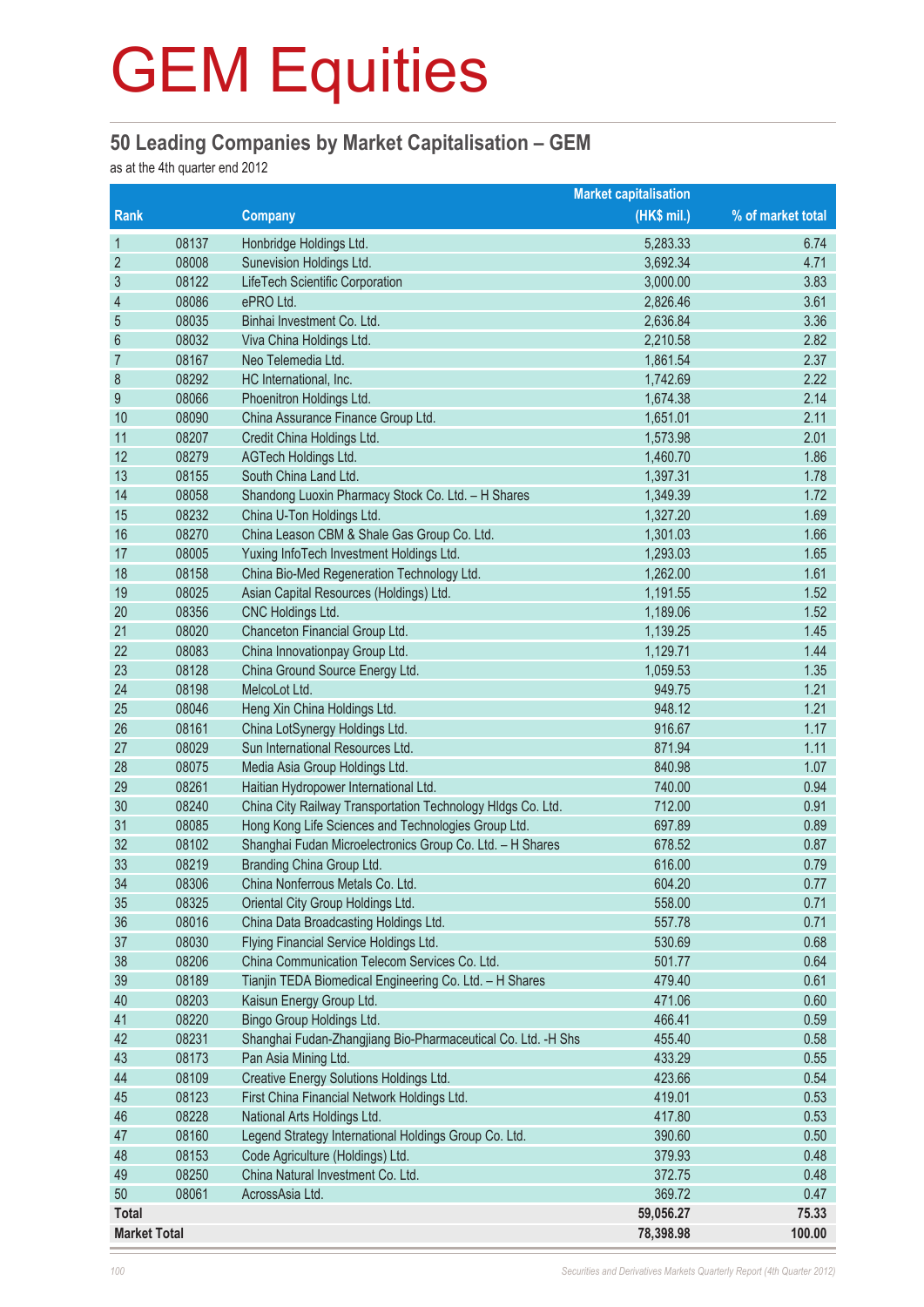#### **New Listing Statistics – equities for GEM**

|      |                | No. of newly listed companies | Funds raised (HK\$ mil.) |
|------|----------------|-------------------------------|--------------------------|
| 2011 | Q4             | 5                             | 549.31                   |
| 2012 | Q1             |                               | 189.80                   |
|      | Q <sub>2</sub> |                               | 617.66                   |
|      | Q3             |                               | 179.40                   |
|      | Q4             |                               | 139.50                   |

#### **Newly Listed Companies for GEM**

for 4th quarter 2012

| Company name                        | Listing date | No. of issued shares | Funds raised (HK\$ mil.) |
|-------------------------------------|--------------|----------------------|--------------------------|
| Pegasus Entertainment Holdings Ltd. | 2012/10/31   | 400,000,000          | 90.00                    |
| South West Eco Development Ltd.     | 2012/12/14   | 300,000,000          | 49.50                    |
|                                     |              |                      | 139.50                   |
|                                     |              |                      |                          |

#### **Withdrawal of listed Companies – GEM**

for 4th quarter 2012

| <b>Code</b> | <b>Company name</b>       | Last trading date | <b>Delisted date</b> |  |
|-------------|---------------------------|-------------------|----------------------|--|
| 08043       | ERA Mining Machinery Ltd. | 2012/05/21        | 2012/10/04           |  |

#### **Company Name Changes for GEM**

for 4th quarter 2012

| Code  | LOId name '                                  | New name                                   | Effective date | Adoption date |
|-------|----------------------------------------------|--------------------------------------------|----------------|---------------|
| 08249 | Ningbo Yidong Electronic Co. Ltd. - H Shares | Ningbo WanHao Holdings Co. Ltd. - H Shares | 2012/10/10     | 2012/11/12    |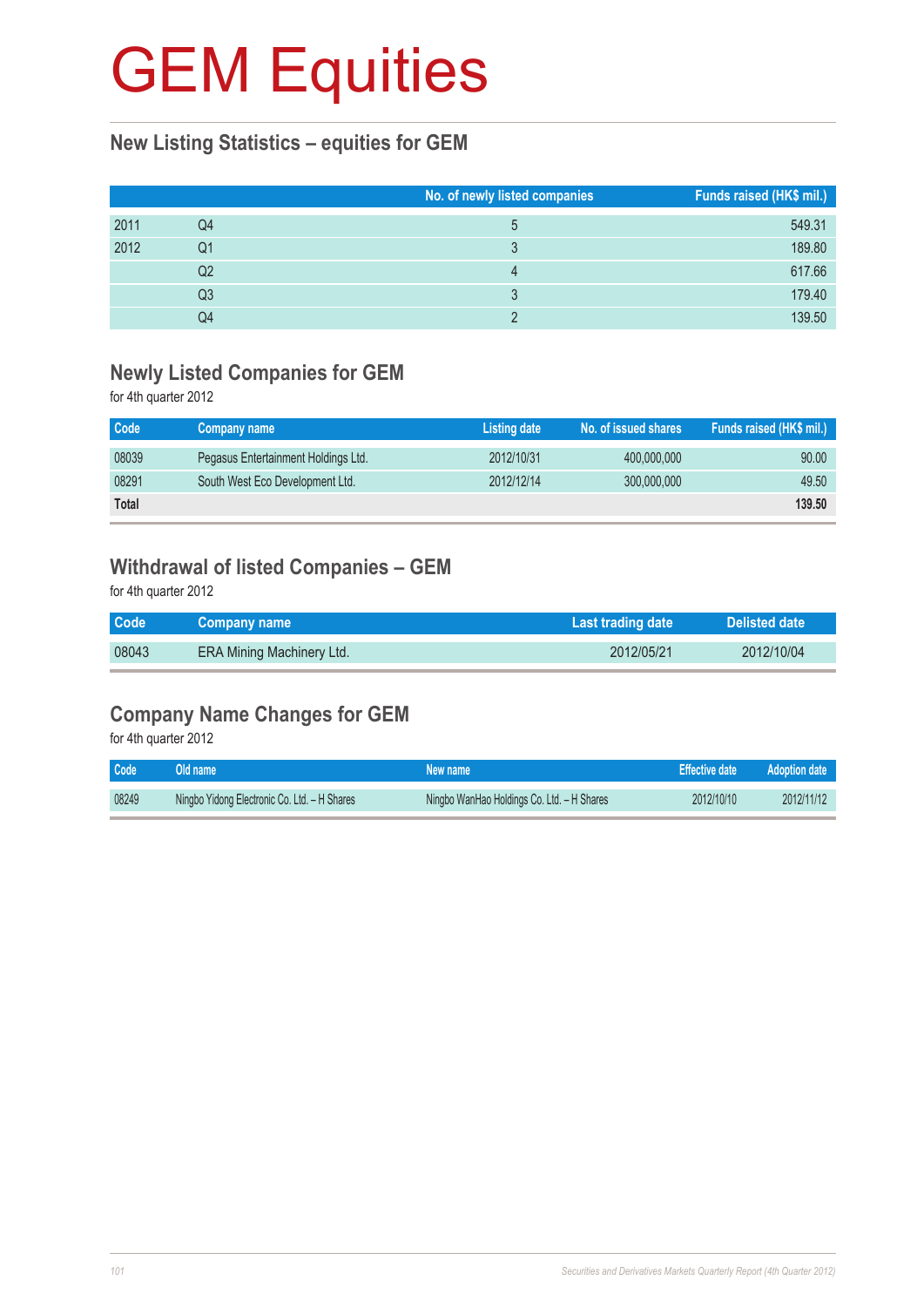#### **Bonus Issues/Bonus Warrants for GEM**

for 4th quarter 2012

| Code       | Company | <b>Particulars</b> |  |
|------------|---------|--------------------|--|
| <b>NIL</b> |         |                    |  |

#### **Share Split/Consolidation for GEM**

for 4th quarter 2012

| Code  | Company                             | <b>Particulars</b>      | Effective date |
|-------|-------------------------------------|-------------------------|----------------|
| 08081 | Computech Holdings Ltd.             | Consolidation 10 into 1 | 2012/11/01     |
| 08078 | China 3D Digital Entertainment Ltd. | Consolidation 20 into 1 | 2012/11/20     |
| 08032 | Viva China Holdings Ltd.            | Consolidation 5 into 1  | 2012/11/26     |

#### **Rights Issues & Open Offers for GEM**

for 4th quarter 2012

| <b>Month</b> | Code  | <b>Company</b>                        | <b>Ratio</b>                    | Funds raised (HK\$ mil.) |
|--------------|-------|---------------------------------------|---------------------------------|--------------------------|
| <b>Nov</b>   | 08198 | MelcoLot Ltd.                         | Open offer 3 for 1 @\$0.078     | 117.57                   |
|              | 08081 | Computech Holdings Ltd.               | Open offer 3 for 1 @\$0.20      | 83.65                    |
|              |       |                                       | (after consolidation 10 into 1) |                          |
| <b>Dec</b>   | 08068 | New Universe International Group Ltd. | Open offer 1 for 5 @\$0.10      | 44.26                    |
|              | 08050 | Yunbo Digital Synergy Group Ltd.      | Open offer 1 for 4 @\$0.10      | 15.63                    |
|              | 08228 | National Arts Holdings Ltd.           | Rts 4 for 1 @\$0.10             | 324.50                   |
| <b>Total</b> |       |                                       |                                 | 585.61                   |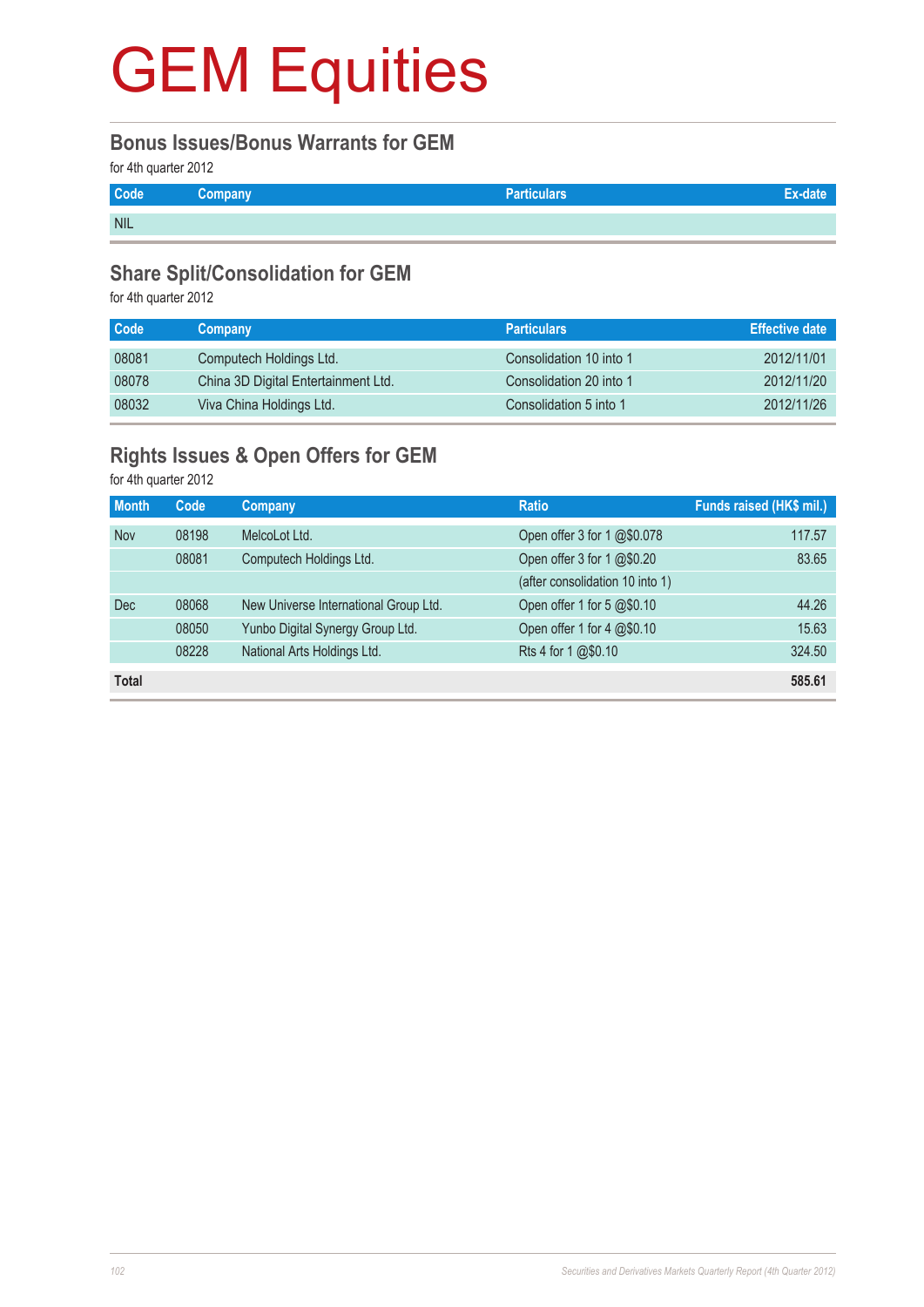#### **Placing\***

|              |             |                        | No. of        |                      |                     |
|--------------|-------------|------------------------|---------------|----------------------|---------------------|
|              |             |                        | new shares    | <b>Placing price</b> | <b>Funds raised</b> |
| <b>Month</b> | <b>Code</b> | <b>Company</b>         | placed        | (HK\$)               | $(HK$$ mil.)        |
| 2012         |             |                        |               |                      |                     |
| Oct          | 08178       | <b>CHINA INFO TECH</b> | 149,000,000   | 0.1800               | 26.82               |
|              | 08022       | <b>TLT LOTTOTAIN</b>   | 6,564,711     | 0.5000               | 3.28                |
| <b>Nov</b>   | 08306       | <b>CH NONFERROUS</b>   | 3,750,000,000 | 0.0800               | 300.00              |
|              | 08250       | CHI NATURAL INV        | 1,000,000,000 | 0.0500               | 50.00               |
|              | 08202       | <b>INNO-TECH HOLD</b>  | 19,012,424    | 0.0600               | 1.14                |
|              | 08150       | <b>SEAMLESS GREEN</b>  | 38,000,000    | 0.4000               | 15.20               |
|              | 08103       | <b>TAI SHING</b>       | 39,000,000    | 0.2000               | 7.80                |
| <b>Dec</b>   | 08046       | <b>HENG XIN CHINA</b>  | 300,000,000   | 0.3000               | 90.00               |
|              | 08266       | M TEL                  | 124,288,000   | 0.1550               | 19.26               |
|              | 08239       | <b>MING KEI HOLD</b>   | 78,370,000    | 0.3500               | 27.43               |
|              | 08150       | <b>SEAMLESS GREEN</b>  | 18,920,000    | 0.4000               | 7.57                |
|              | 08103       | <b>TAI SHING</b>       | 24,000,000    | 0.1400               | 3.36                |
|              | 08269       | <b>WEALTH GLORY</b>    | 47,000,000    | 0.1700               | 7.99                |
| <b>Total</b> |             |                        |               |                      | 559.86              |

\* Due to the reporting time-lag, placing figures for the quarter are provisional.

\*\* Supplementary information update for previous quarters.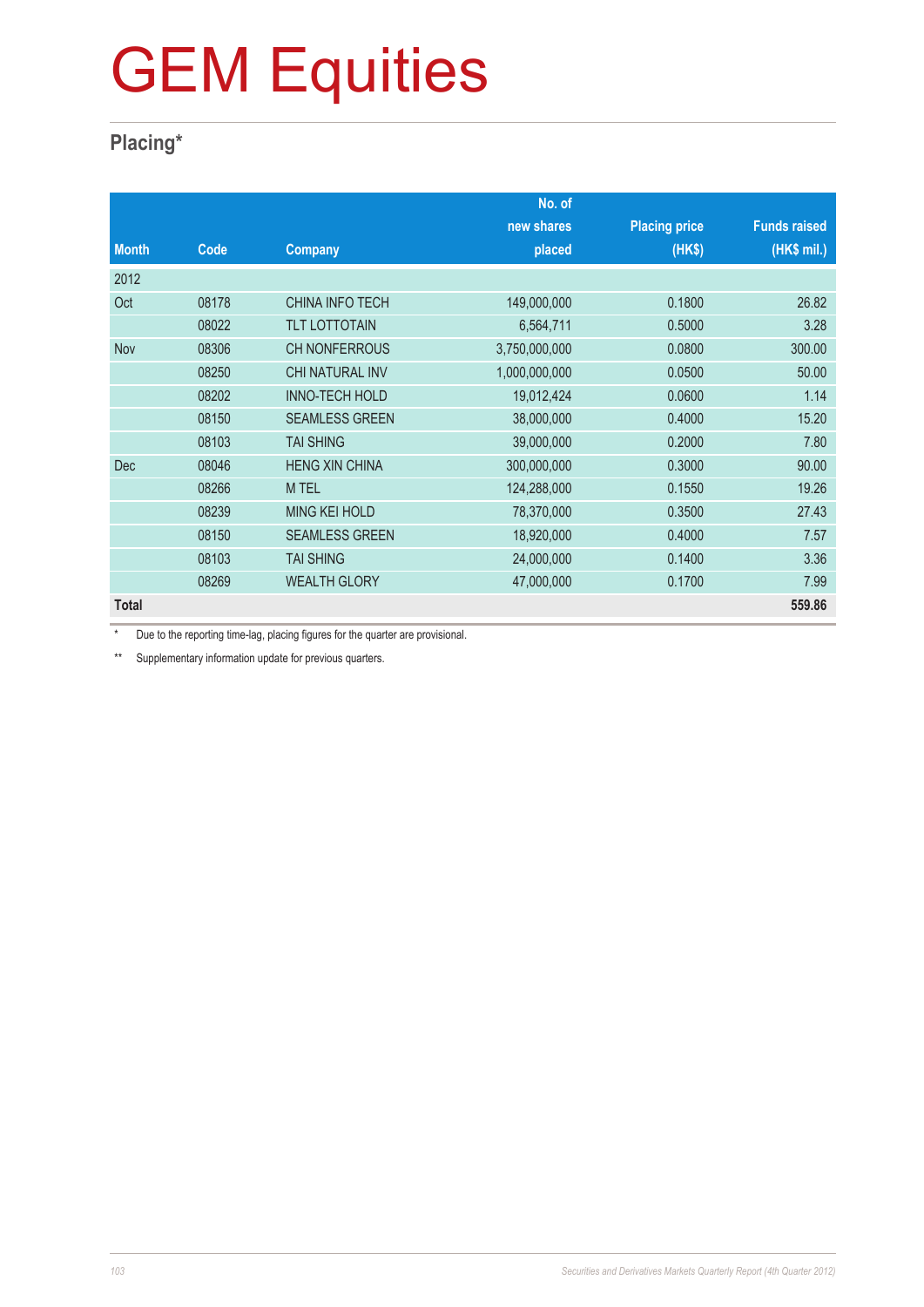#### GEM Warrants

#### **Warrant Trading and Market Value Statistics – GEM**

|      |    | <b>Number</b> | Turnover value (HK\$ mil.) | Market value (HK\$ mil.) |
|------|----|---------------|----------------------------|--------------------------|
| 2011 | Q4 |               | 0.07                       | 15.97                    |
| 2012 | Q1 |               | $\overline{\phantom{0}}$   | 15.97                    |
|      | Q2 |               | 0.27                       | 15.17                    |
|      | Q3 |               | 0.13                       | 8.00                     |
|      | Q4 |               | 0.01                       | 8.00                     |

#### **Newly Listed Equity GEM Warrants**

for 4th quarter 2012

|             |                        | <b>Initial issued</b> |                            | <b>Amount raised</b> |
|-------------|------------------------|-----------------------|----------------------------|----------------------|
| <b>Code</b> | <b>Equity warrants</b> | amount (HK)           | <b>Listing date Expiry</b> | (HK\$ mil.)          |
| Nil         |                        |                       |                            |                      |
| Total       |                        |                       |                            | -                    |
|             |                        |                       |                            |                      |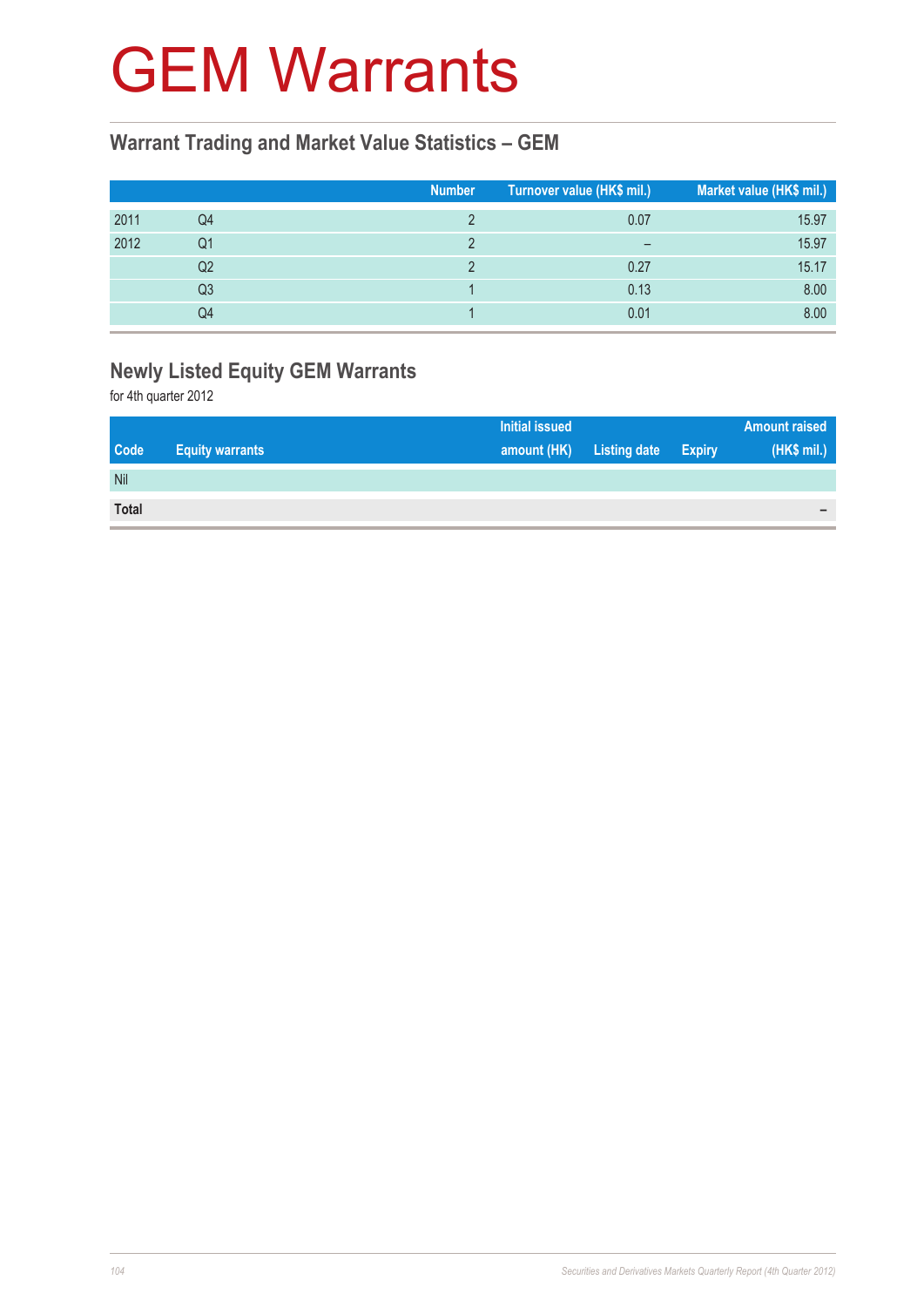## Stock Market Indices

#### **Hang Seng Index**



#### **S&P/HKEx LargeCap Index**



#### **S&P/HKEx GEM Index**

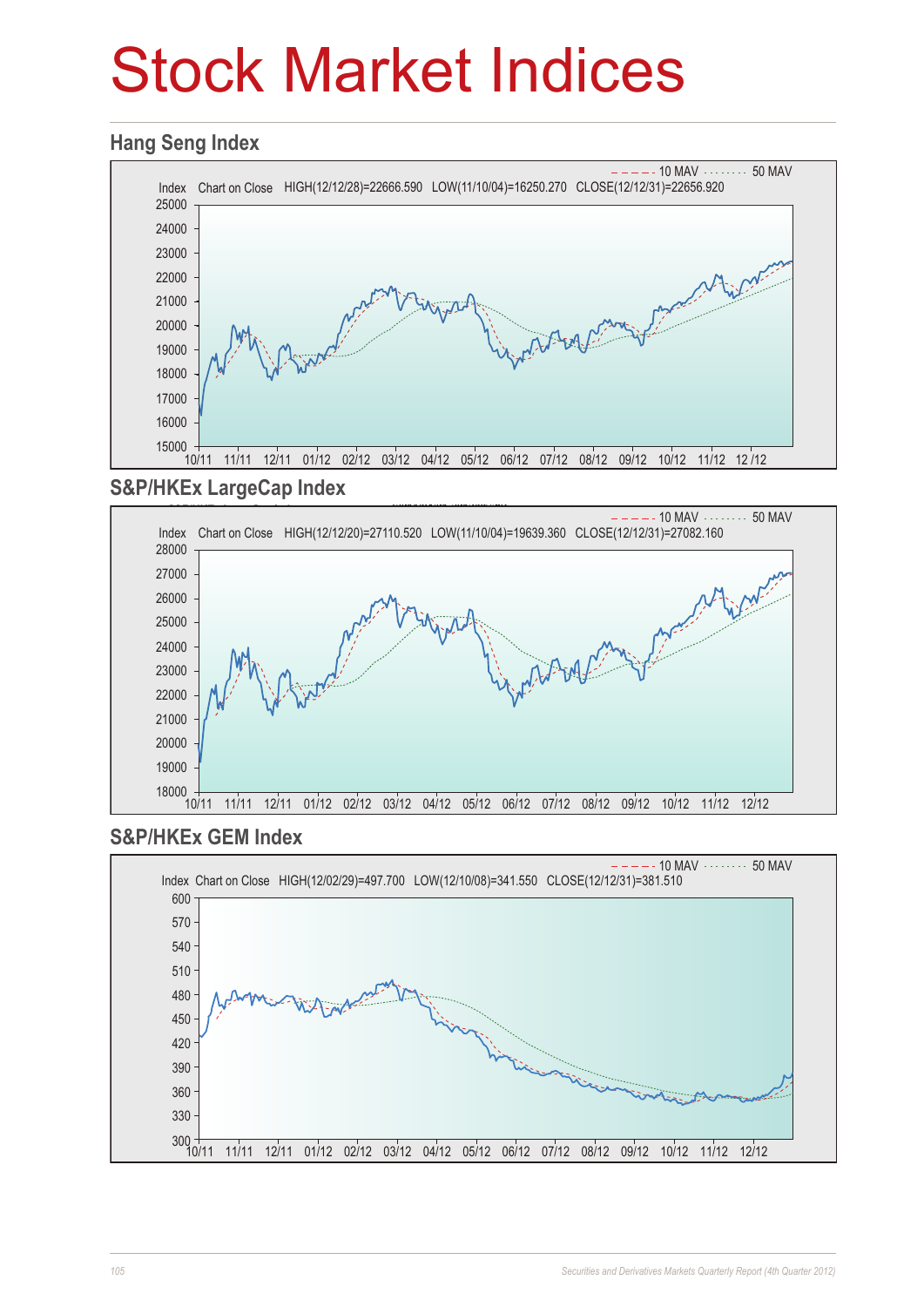# Stock Market Indices

#### **Hong Kong Stock Market Indices**

|                                               | End of Dec 2012 | End of Sep 2012 |                    |
|-----------------------------------------------|-----------------|-----------------|--------------------|
| <b>Index</b>                                  | <b>Close</b>    | <b>Close</b>    | Change %           |
| S&P/HKEx LargeCap Index                       | 27082.16        | 24927.48        | 8.64%<br>$+$       |
|                                               |                 |                 |                    |
| S&P/HKEx GEM Index                            | 381.51          | 348.25          | 9.55%<br>$\ddot{}$ |
|                                               |                 |                 |                    |
| <b>HANG SENG INDEX</b>                        | 22656.92        | 20840.38        | 8.72%<br>$+$       |
| <b>SECTORIAL INDICES</b>                      |                 |                 |                    |
| Finance                                       | 31231.56        | 27879.70        | 12.02%<br>$+$      |
| <b>Utilities</b>                              | 51797.82        | 50101.10        | 3.39%<br>$\ddot{}$ |
| Properties                                    | 31383.11        | 29329.97        | 7.00%<br>$+$       |
| Commerce & Industry                           | 13136.24        | 12401.73        | 5.92%<br>$\ddot{}$ |
|                                               |                 |                 |                    |
| HANG SENG CHINA-AFFILIATED CORPORATIONS INDEX | 4531.12         | 4081.79         | 11.01%<br>$+$      |
| HANG SENG CHINA ENTERPRISES INDEX             | 11436.16        | 9831.62         | 16.32%<br>$+$      |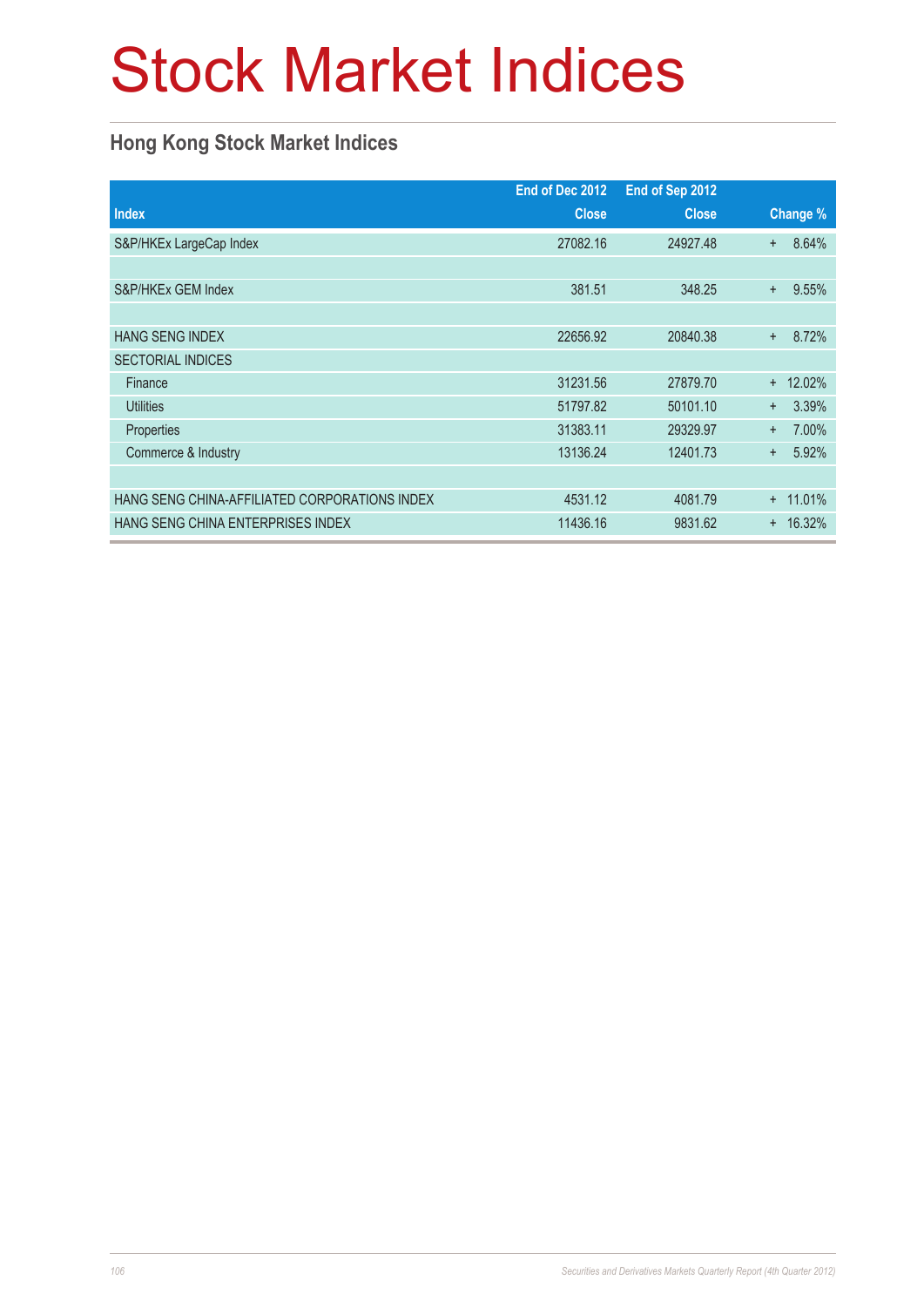## Stock Market Indices

#### **WORLD INDICES**

|                                 | End of Dec 2012 | End of Sep 2012 |                 |            |
|---------------------------------|-----------------|-----------------|-----------------|------------|
| <b>Index</b>                    | <b>Close</b>    | <b>Close</b>    |                 | Change %   |
| <b>HONG KONG</b>                |                 |                 |                 |            |
| S&P/HKEx LargeCap Index         | 27,082.16       | 24,927.48       | $\ddot{}$       | 8.64%      |
| Hang Seng Index                 | 22,656.92       | 20,840.38       | $\ddot{}$       | 8.72%      |
| <b>AUSTRALIA</b>                |                 |                 |                 |            |
| All Ordinaries Index            | 4,664.59        | 4,406.34        | $\ddot{}$       | 5.86%      |
| <b>JAKARTA</b>                  |                 |                 |                 |            |
| Composite Index                 | 4,316.69        | 4,262.56        | $\ddot{}$       | 1.27%      |
| <b>JAPAN</b>                    |                 |                 |                 |            |
| Nikkei (225)                    | 10,395.18       | 8,870.16        |                 | + 17.19%   |
| <b>KOREA</b>                    |                 |                 |                 |            |
| Composite Index                 | 1,997.05        | 1,996.21        | $\ddot{}$       | 0.04%      |
| <b>KUALA LUMPUR</b>             |                 |                 |                 |            |
| Composite Index                 | 1,688.95        | 1,636.66        | $\ddot{}$       | 3.19%      |
| <b>MANILA</b>                   |                 |                 |                 |            |
| Composite Index                 | 5,812.73        | 5,346.10        | $\ddot{}$       | 8.73%      |
| <b>NEW ZEALAND</b>              |                 |                 |                 |            |
| <b>NZSE (50)</b>                | 4,066.51        | 3,834.15        | $\ddot{}$       | 6.06%      |
| <b>SHANGHAI</b>                 |                 |                 |                 |            |
| A Shares Index                  | 2,376.04        | 2,184.71        | $\ddot{}$       | 8.76%      |
| <b>B</b> Shares Index           | 244.92          | 220.00          |                 | $+ 11.33%$ |
| <b>SHENZHEN</b>                 |                 |                 |                 |            |
| A Shares Index                  | 919.80          | 893.20          | $\ddot{}$       | 2.98%      |
| <b>B</b> Shares Index           | 711.23          | 573.43          |                 | $+ 24.03%$ |
| <b>SINGAPORE</b>                |                 |                 |                 |            |
| <b>FTSE Straits Times Index</b> | 3,167.08        | 3,060.34        | $\ddot{}$       | 3.49%      |
| <b>TAIWAN</b>                   |                 |                 |                 |            |
| Taipei Weighted Stock Index     | 7,699.50        | 7,715.16        | -               | 0.20%      |
| <b>THAILAND</b>                 |                 |                 |                 |            |
| <b>SET Index</b>                | 1,391.93        | 1,298.79        | $\ddot{}$       | 7.17%      |
| <b>NEW YORK</b>                 |                 |                 |                 |            |
| <b>DJIA</b>                     | 13,104.14       | 13,437.13       | -               | 2.48%      |
| Nasdaq Composite Index          | 3,019.51        | 2,799.19        | $\ddot{}$       | 7.87%      |
| <b>TORONTO</b>                  |                 |                 |                 |            |
| S&P/TSX Composite Index         | 12,433.53       | 12,317.46       | $^{\rm +}$      | 0.94%      |
| <b>GERMANY</b>                  |                 |                 |                 |            |
| DAX Capital Value Index         | 4,161.30        | 3,944.69        | $\ddot{}$       | 5.49%      |
| <b>LONDON</b>                   |                 |                 |                 |            |
| FTSE (100)                      | 5,897.80        | 5,742.10        | $^{\mathrm{+}}$ | 2.71%      |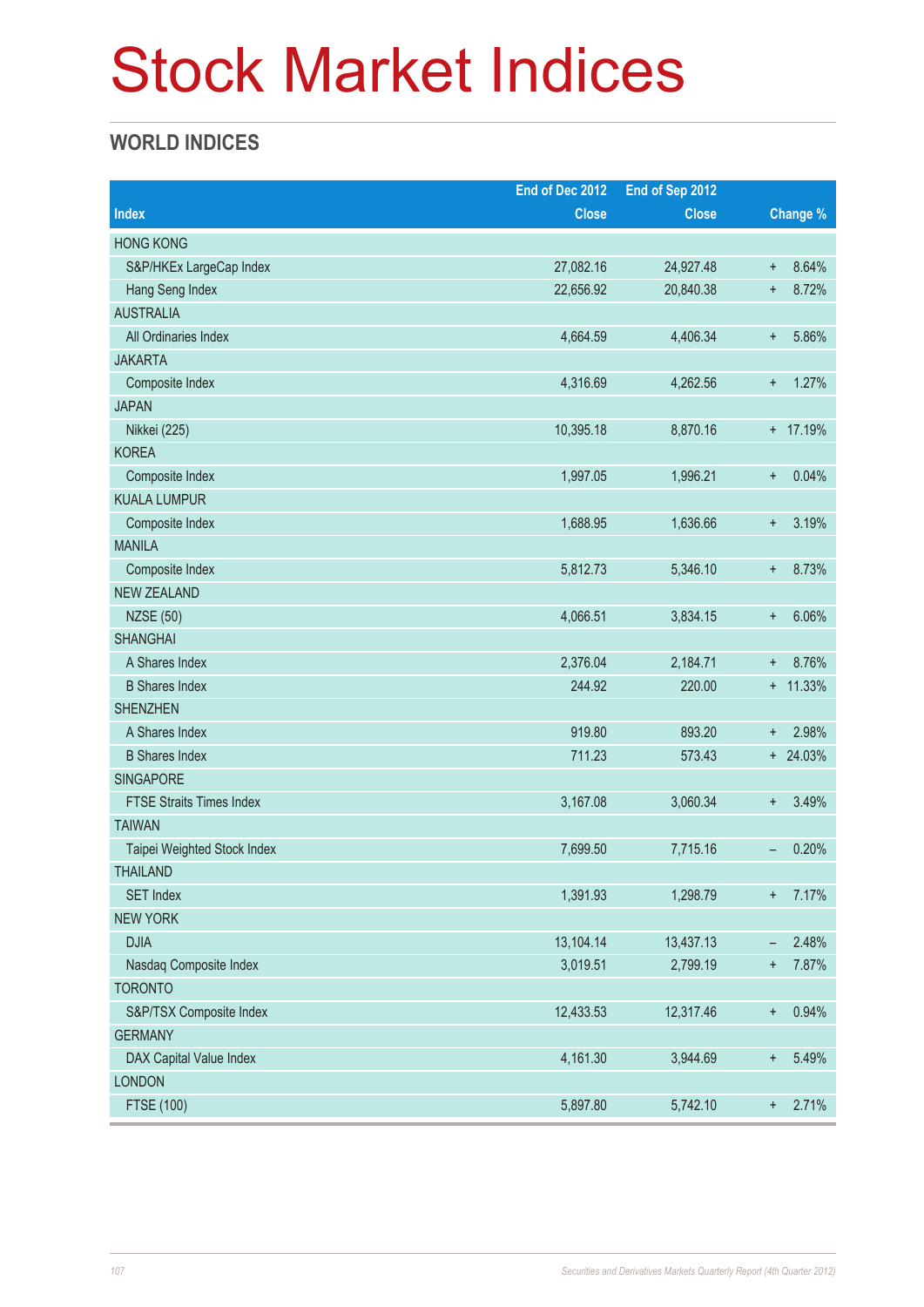### **Contract Volume by Derivatives Products**

|                                                     |                  | <b>Contracts</b> |
|-----------------------------------------------------|------------------|------------------|
| <b>Derivatives product</b>                          | 4th Quarter 2012 | 4th Quarter 2011 |
| Hang Seng Index Futures                             | 4,882,303        | 5,717,012        |
| Hang Seng Index Options                             | 2,115,315        | 2,311,629        |
| Mini-Hang Seng Index Futures                        | 1,832,074        | 2,873,202        |
| Mini-Hang Seng Index Options                        | 351,069          | 256,356          |
| H-shares Index Futures                              | 4,276,867        | 4,067,025        |
| H-shares Index Options                              | 1,868,439        | 965,184          |
| Mini H-shares Index Futures                         | 377,472          | 500,325          |
| Flexible Hang Seng Index Options                    | 8,483            | 3,850            |
| Flexible H-shares Index Options                     | 4,990            | 14,740           |
| HSI Dividend Point Index Futures                    | 300              | 1,521            |
| <b>HSCEI Dividend Point Index Futures</b>           | 16,478           | 22,740           |
| HSI Volatility Index Futures <sup>1</sup>           | 249              |                  |
| <b>IBOVESPA Futures<sup>2</sup></b>                 | 0                |                  |
| MICEX Index Futures <sup>3</sup>                    | 0                |                  |
| Sensex Index Futures <sup>4</sup>                   | $\Omega$         |                  |
| FTSE/JSE Top40 Futures <sup>5</sup>                 | $\Omega$         |                  |
| <b>Stock Futures</b>                                | 114,886          | 100,586          |
| <b>Stock Options</b>                                | 14,366,259       | 17,604,585       |
| Three-month HIBOR Futures                           |                  | 64               |
| One-month HIBOR Futures                             | 0                | 25               |
| Three-year Exchange Fund Note Futures               | $\Omega$         | $\mathbf{0}$     |
| RMB Currency Futures - USD/CNH Futures <sup>6</sup> | 18,105           |                  |
| <b>Gold Futures</b>                                 | $\mathbf{0}$     | 120              |
| <b>Total</b>                                        | 30,233,289       | 34,438,964       |

1 Trading in HSI Volatility Index Futures commenced on 20 Feb 2012

2 Trading in IBOVESPA Futures commenced on 30 Mar 2012

3 Trading in MICEX Index Futures commenced on 30 Mar 2012

4 Trading in Sensex Index Futures commenced on 30 Mar 2012

5 Trading in FTSE/JSE Top40 Futures commenced on 30 Mar 2012

6 Trading in RMB Currency Futures – USD/CNH Futures commenced on 17 Sep 2012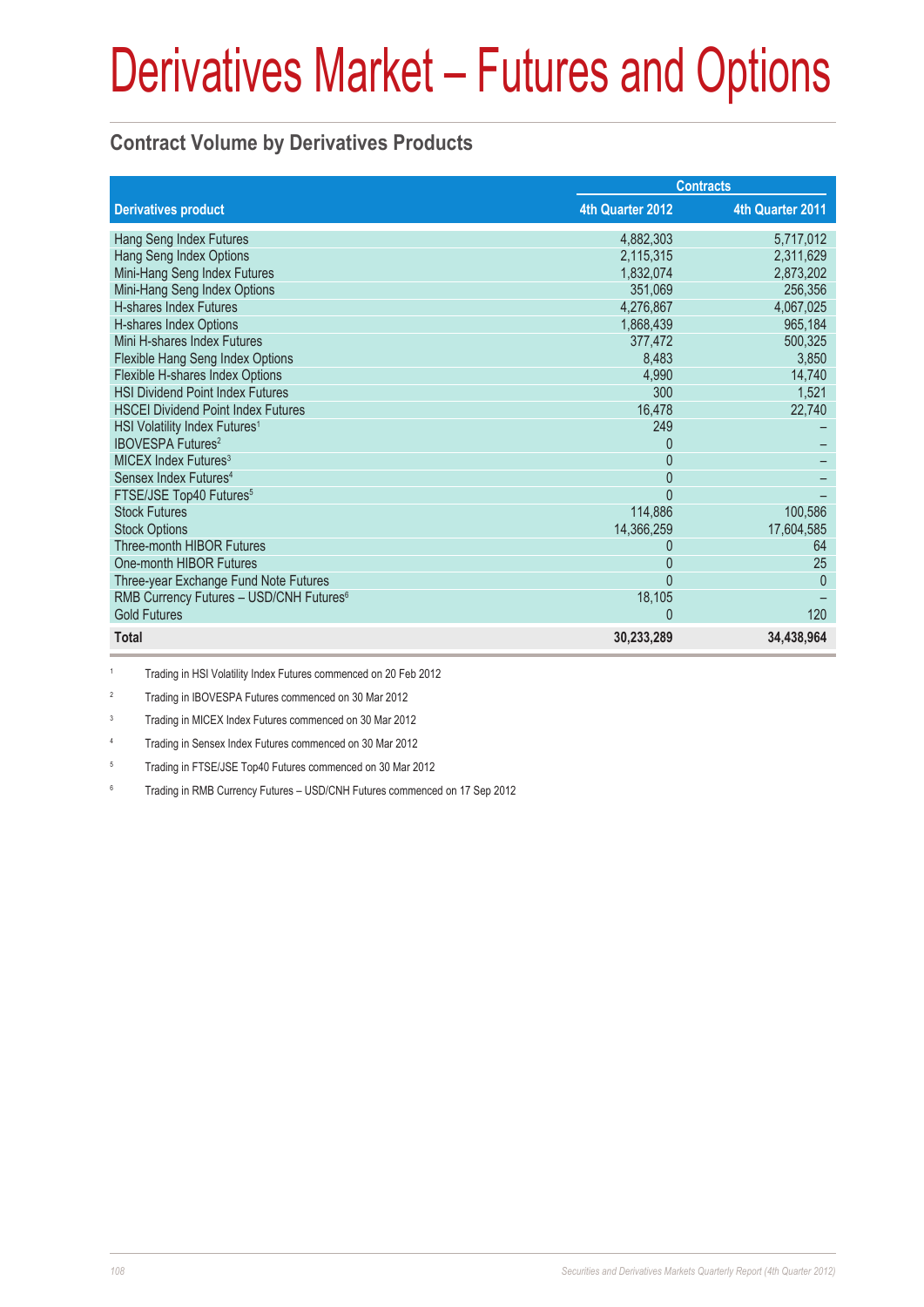#### **Hang Seng Index Futures – Contract Volume and Open Interest (contracts)**

|      |                | <b>Total</b><br>contract volume | <b>Quarter-end</b><br>open interest |
|------|----------------|---------------------------------|-------------------------------------|
| 2011 | Q4             | 5,717,012                       | 86,409                              |
| 2012 | Q <sub>1</sub> | 5,140,968                       | 99,821                              |
|      | Q <sub>2</sub> | 5,405,446                       | 103,069                             |
|      | Q <sub>3</sub> | 4,924,352                       | 124,794                             |
|      | Q4             | 4,882,303                       | 139,344                             |

#### **Mini Hang Seng Index Futures – Contract Volume and Open Interest (contracts)**

|      |                | <b>Total</b><br>contract volume | <b>Quarter-end</b><br>open interest |
|------|----------------|---------------------------------|-------------------------------------|
| 2011 | Q4             | 2,873,202                       | 5,129                               |
| 2012 | Q <sub>1</sub> | 2,349,431                       | 6,653                               |
|      | Q <sub>2</sub> | 2,278,107                       | 6,063                               |
|      | Q <sub>3</sub> | 2,086,235                       | 7,350                               |
|      | Q4             | 1,832,074                       | 6,638                               |

#### **Hang Seng Index Options – Contract Volume and Open Interest (contracts)**

|      |                | <b>Total</b>    | Quarter-end   |
|------|----------------|-----------------|---------------|
|      |                | contract volume | open interest |
| 2011 | Q4             | 2,311,629       | 184,402       |
| 2012 | Q <sub>1</sub> | 2,163,972       | 284,586       |
|      | Q <sub>2</sub> | 2,661,654       | 346,519       |
|      | Q <sub>3</sub> | 2,289,204       | 364,960       |
|      | Q4             | 2,115,315       | 260,785       |

### **H-Share Index Futures – Contract Volume and Open Interest (contracts)**

|      |                | <b>Total</b>    | <b>Quarter-end</b> |
|------|----------------|-----------------|--------------------|
|      |                | contract volume | open interest      |
| 2011 | Q4             | 4,067,025       | 106,277            |
| 2012 | Q <sub>1</sub> | 3,860,446       | 117,764            |
|      | Q <sub>2</sub> | 3,973,006       | 127,099            |
|      | Q3             | 3,813,494       | 142,443            |
|      | Q4             | 4,276,867       | 181,909            |

## **Stock Options Market Turnover and Open Interest (contracts)**

|      |    | <b>Total</b>        | <b>Total</b>    | Quarter-end   |
|------|----|---------------------|-----------------|---------------|
|      |    | Premium (HK\$ mil.) | contract volume | open interest |
| 2011 | Q4 | 16,977.30           | 17,604,585      | 5,329,494     |
| 2012 | Q1 | 9,756.42            | 14,545,164      | 4,971,657     |
|      | Q2 | 8,578.21            | 13,741,210      | 5,060,742     |
|      | Q3 | 7,354.69            | 13,428,912      | 4,658,740     |
|      | Q4 | 7,341.35            | 14,366,259      | 4,031,961     |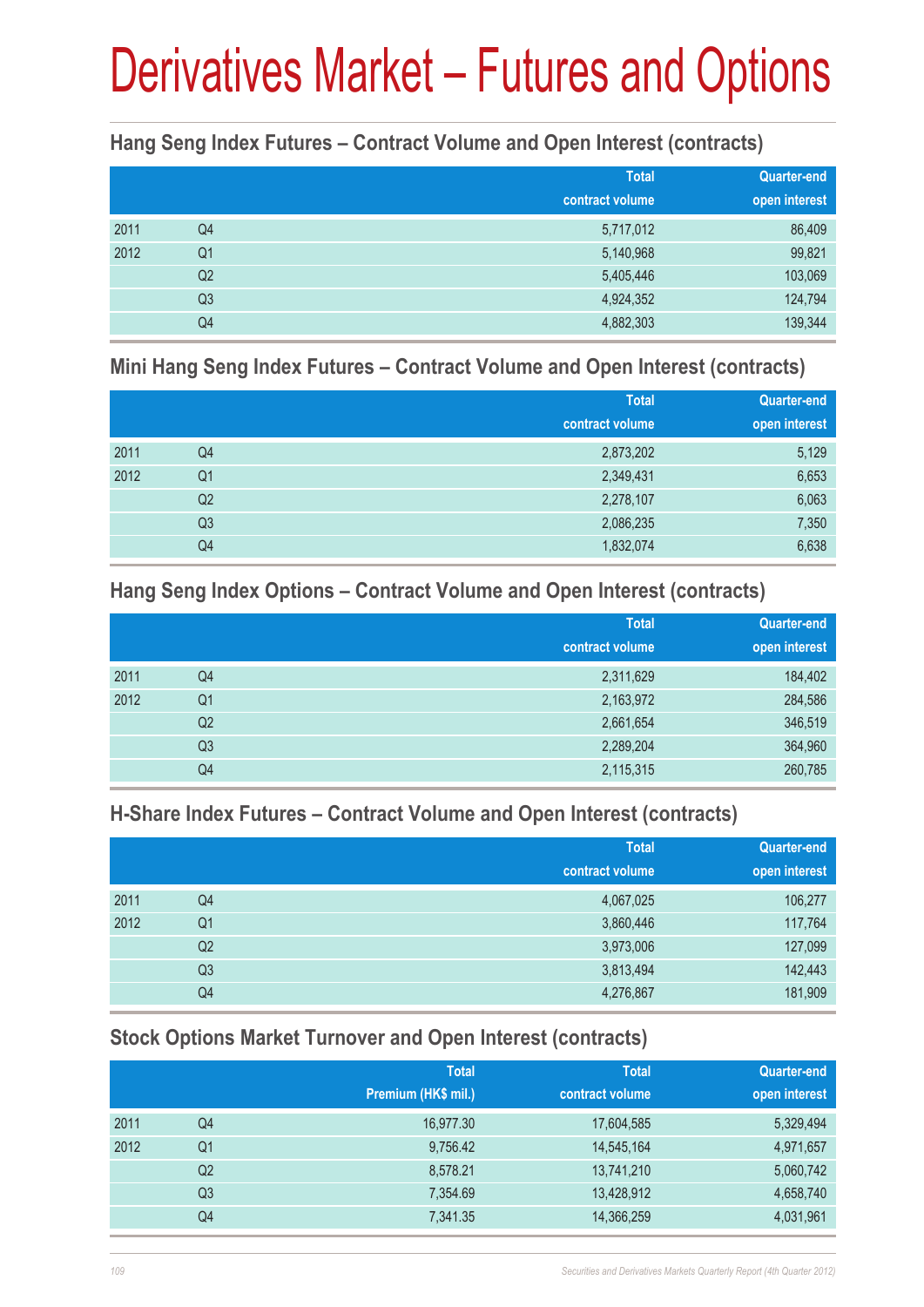#### **Stock Options Premium by Class**

for 4th Quarter 2012

|                                            |                          | Premium          |                |
|--------------------------------------------|--------------------------|------------------|----------------|
| <b>Options class</b>                       |                          | $(HK$$ mil.)     | % of total     |
| X ISHARES A50                              | A50                      | 613.36           | 8.35%          |
| <b>ABC</b>                                 | <b>ABC</b>               | 72.45            | 0.99%          |
| <b>ANHUI CONCH</b>                         | <b>ACC</b>               | 44.33            | 0.60%          |
| <b>AIA</b>                                 | <b>AIA</b>               | 254.20           | 3.46%          |
| <b>CHALCO</b>                              | <b>ALC</b>               | 10.40            | 0.14%          |
| <b>BANK OF CHINA</b>                       | <b>BCL</b>               | 136.12           | 1.85%          |
| <b>BANKCOMM</b>                            | <b>BCM</b>               | 24.72            | 0.34%          |
| <b>BANK OF E ASIA</b>                      | <b>BEA</b>               | 3.00             | 0.04%          |
| <b>BELLE INT'L</b><br><b>BOC HONG KONG</b> | <b>BIH</b><br><b>BOC</b> | 35.24<br>35.16   | 0.48%<br>0.48% |
| <b>BYD COMPANY</b>                         | <b>BYD</b>               | 45.00            | 0.61%          |
| <b>CCB</b>                                 | <b>CCB</b>               | 315.46           | 4.30%          |
| <b>CHINA COMM CONS</b>                     | CCC                      | 14.85            | 0.20%          |
| <b>CHINA COAL</b>                          | <b>CCE</b>               | 43.99            | 0.60%          |
| <b>CHINA COSCO</b>                         | <b>CCS</b>               | 15.83            | 0.22%          |
| <b>CHINA MOBILE</b>                        | <b>CHT</b>               | 864.39           | 11.77%         |
| <b>CHINA UNICOM</b>                        | <b>CHU</b>               | 64.61            | 0.88%          |
| <b>CITIC PACIFIC</b>                       | <b>CIT</b>               | 23.80            | 0.32%          |
| <b>CHEUNG KONG</b>                         | <b>CKH</b>               | 191.23           | 2.60%          |
| <b>CHINA LIFE</b>                          | <b>CLI</b>               | 358.46           | 4.88%          |
| <b>CLP HOLDINGS</b>                        | <b>CLP</b>               | 20.87            | 0.28%          |
| <b>CM BANK</b>                             | <b>CMB</b>               | 44.98            | 0.61%          |
| <b>CNOOC</b><br><b>CHINA OVERSEAS</b>      | <b>CNC</b><br>COL        | 114.64<br>141.55 | 1.56%<br>1.93% |
| <b>CATHAY PAC AIR</b>                      | <b>CPA</b>               | 3.33             | 0.05%          |
| SINOPEC CORP                               | <b>CPC</b>               | 108.82           | 1.48%          |
| <b>CPIC</b>                                | <b>CPI</b>               | 33.86            | 0.46%          |
| <b>CHINA RAIL CONS</b>                     | <b>CRC</b>               | 8.68             | 0.12%          |
| <b>CHINA RAILWAY</b>                       | <b>CRG</b>               | 3.62             | 0.05%          |
| X WISECSI300ETF                            | CS <sub>3</sub>          | 0.80             | 0.01%          |
| <b>CHINA SHENHUA</b>                       | <b>CSE</b>               | 93.78            | 1.28%          |
| <b>CITIC BANK</b>                          | <b>CTB</b>               | 9.60             | 0.13%          |
| <b>CHINA TELECOM</b>                       | <b>CTC</b>               | 24.64            | 0.34%          |
| <b>ESPRIT HOLDINGS</b>                     | <b>ESP</b>               | 21.43            | 0.29%          |
| <b>FIH</b><br><b>GALAXY ENT</b>            | <b>FIH</b>               | 6.88             | 0.09%          |
| <b>POWER ASSETS</b>                        | <b>GLX</b><br><b>HEH</b> | 108.92<br>30.21  | 1.48%<br>0.41% |
| <b>HKEX</b>                                | <b>HEX</b>               | 295.85           | 4.03%          |
| <b>HSBC HOLDINGS</b>                       | <b>HKB</b>               | 526.51           | 7.17%          |
| <b>HK &amp; CHINA GAS</b>                  | <b>HKG</b>               | 5.50             | 0.07%          |
| <b>HENDERSON LAND</b>                      | <b>HLD</b>               | 35.56            | 0.48%          |
| <b>HUANENG POWER</b>                       | <b>HNP</b>               | 6.52             | 0.09%          |
| <b>HANG SENG BANK</b>                      | <b>HSB</b>               | 6.63             | 0.09%          |
| <b>HUTCHISON</b>                           | <b>HWL</b>               | 240.20           | 3.27%          |
| <b>ICBC</b>                                | <b>ICB</b>               | 269.77           | 3.67%          |
| <b>JIANGXI COPPER</b>                      | <b>JXC</b>               | 46.73            | 0.64%          |
| LI & FUNG                                  | LIF                      | 89.50            | 1.22%          |
| <b>MTR CORPORATION</b><br><b>CNBM</b>      | <b>MTR</b><br><b>NBM</b> | 3.60<br>74.60    | 0.05%<br>1.02% |
| <b>NEW WORLD DEV</b>                       | <b>NWD</b>               | 33.82            | 0.46%          |
| <b>PING AN</b>                             | PAI                      | 391.78           | 5.34%          |
| <b>PETROCHINA</b>                          | PEC                      | 148.24           | 2.02%          |
| PICC P&C                                   | <b>PIC</b>               | 37.51            | 0.51%          |
| <b>R&amp;F PROPERTIES</b>                  | <b>RFP</b>               | 15.16            | 0.21%          |
| <b>SANDS CHINA LTD</b>                     | <b>SAN</b>               | 66.68            | 0.91%          |
| <b>SHK PPT</b>                             | <b>SHK</b>               | 213.24           | 2.90%          |
| <b>STANCHART</b>                           | <b>STC</b>               | 14.23            | 0.19%          |
| <b>SWIRE PACIFIC A</b>                     | <b>SWA</b>               | 33.29            | 0.45%          |
| <b>TENCENT</b>                             | <b>TCH</b>               | 600.32           | 8.18%          |
| <b>TRACKER FUND</b>                        | <b>TRF</b>               | 3.32             | 0.05%          |
| <b>WHARF HOLDINGS</b>                      | <b>WHL</b>               | 50.59            | 0.69%          |
| YANZHOU COAL                               | <b>YZC</b>               | 178.24           | 2.43%          |
| <b>ZIJIN MINING</b>                        | <b>ZJM</b>               | 10.76            | 0.15%          |
| <b>Total</b>                               |                          | 7,341.35         | 100.00%        |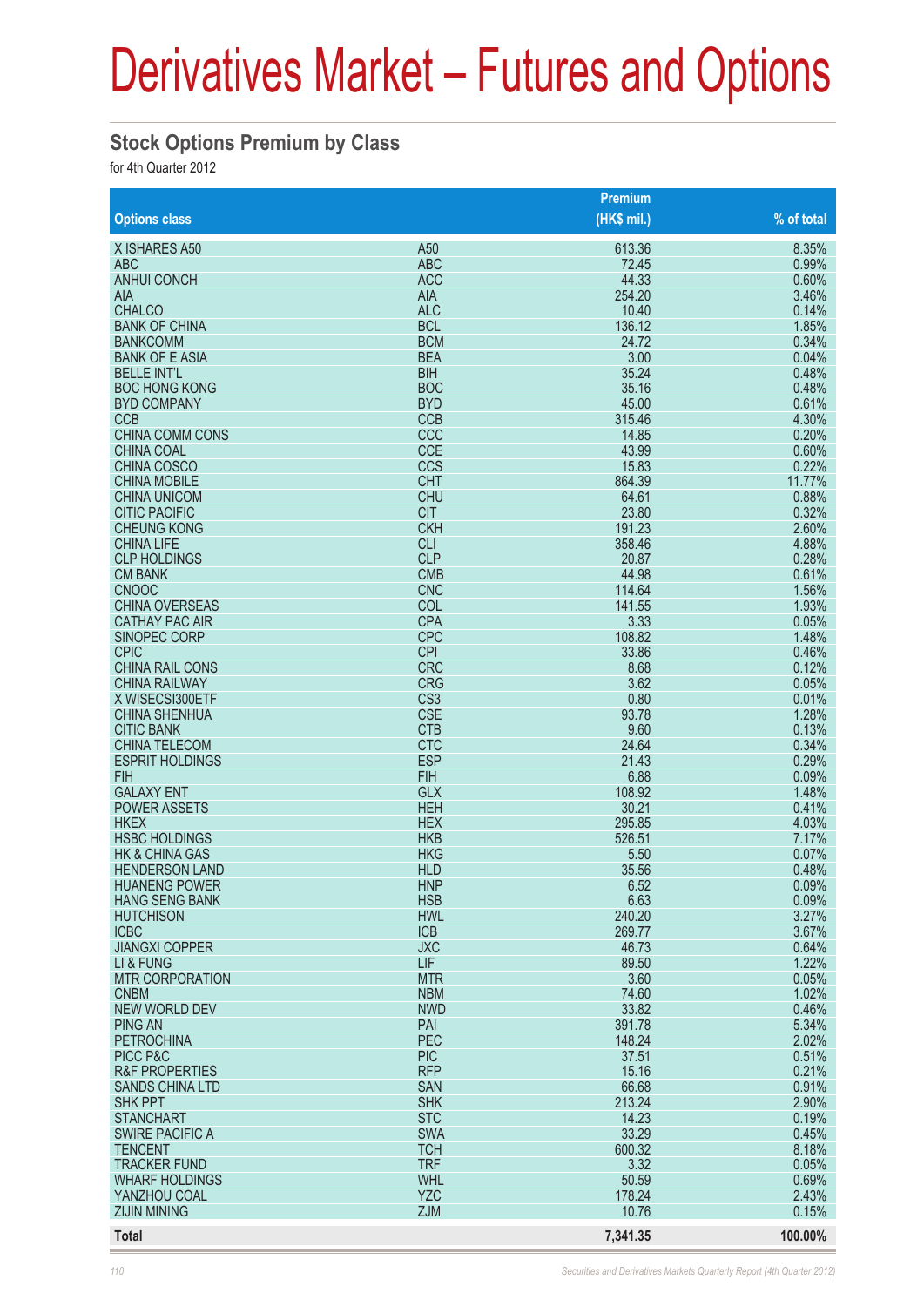#### **Stock Options Contract Volume by Class**

for 4th Quarter 2012

|                                            |                               | <b>Contract</b>   |                |
|--------------------------------------------|-------------------------------|-------------------|----------------|
| <b>Options class</b>                       |                               | volume            | % of total     |
| X ISHARES A50                              | A <sub>50</sub>               | 477,155           | 3.32%          |
| <b>ABC</b>                                 | <b>ABC</b>                    | 69,756            | 0.49%          |
| <b>ANHUI CONCH</b>                         | <b>ACC</b>                    | 111,310           | 0.77%          |
| <b>AIA</b>                                 | <b>AIA</b>                    | 295,789           | 2.06%          |
| <b>CHALCO</b>                              | <b>ALC</b>                    | 44,551            | 0.31%          |
| <b>BANK OF CHINA</b>                       | <b>BCL</b>                    | 1,101,914         | 7.67%          |
| <b>BANKCOMM</b>                            | <b>BCM</b>                    | 142,845           | 0.99%          |
| <b>BANK OF E ASIA</b>                      | <b>BEA</b>                    | 23,753            | 0.17%          |
| <b>BELLE INT'L</b><br><b>BOC HONG KONG</b> | <b>BIH</b><br><b>BOC</b>      | 88,137<br>125,185 | 0.61%<br>0.87% |
| <b>BYD COMPANY</b>                         | <b>BYD</b>                    | 81,117            | 0.56%          |
| <b>CCB</b>                                 | <b>CCB</b>                    | 1,760,416         | 12.25%         |
| <b>CHINA COMM CONS</b>                     | CCC                           | 64,019            | 0.45%          |
| <b>CHINA COAL</b>                          | <b>CCE</b>                    | 139,854           | 0.97%          |
| <b>CHINA COSCO</b>                         | <b>CCS</b>                    | 100,043           | 0.70%          |
| <b>CHINA MOBILE</b>                        | <b>CHT</b>                    | 1,046,698         | 7.29%          |
| <b>CHINA UNICOM</b>                        | <b>CHU</b>                    | 78,969            | 0.55%          |
| <b>CITIC PACIFIC</b>                       | <b>CIT</b>                    | 42,525            | 0.30%          |
| <b>CHEUNG KONG</b>                         | <b>CKH</b>                    | 91,671            | 0.64%          |
| <b>CHINA LIFE</b>                          | <b>CLI</b>                    | 586,630           | 4.08%          |
| <b>CLP HOLDINGS</b>                        | <b>CLP</b>                    | 49,767            | 0.35%          |
| <b>CM BANK</b>                             | <b>CMB</b>                    | 216,936           | 1.51%          |
| <b>CNOOC</b>                               | <b>CNC</b>                    | 256,925           | 1.79%          |
| <b>CHINA OVERSEAS</b>                      | COL                           | 115,113           | 0.80%          |
| <b>CATHAY PAC AIR</b>                      | <b>CPA</b>                    | 8,173             | 0.06%          |
| <b>SINOPEC CORP</b>                        | <b>CPC</b>                    | 206,742           | 1.44%          |
| <b>CPIC</b>                                | <b>CPI</b>                    | 49,748            | 0.35%          |
| <b>CHINA RAIL CONS</b>                     | <b>CRC</b>                    | 40.190            | 0.28%          |
| <b>CHINA RAILWAY</b><br>X WISECSI300ETF    | <b>CRG</b><br>CS <sub>3</sub> | 25,018<br>1,189   | 0.17%<br>0.01% |
| <b>CHINA SHENHUA</b>                       | <b>CSE</b>                    | 174,586           | 1.22%          |
| <b>CITIC BANK</b>                          | <b>CTB</b>                    | 78,283            | 0.54%          |
| <b>CHINA TELECOM</b>                       | <b>CTC</b>                    | 77,520            | 0.54%          |
| <b>ESPRIT HOLDINGS</b>                     | <b>ESP</b>                    | 327,367           | 2.28%          |
| <b>FIH</b>                                 | <b>FIH</b>                    | 27,709            | 0.19%          |
| <b>GALAXY ENT</b>                          | <b>GLX</b>                    | 121,777           | 0.85%          |
| <b>POWER ASSETS</b>                        | <b>HEH</b>                    | 53,558            | 0.37%          |
| <b>HKEX</b>                                | <b>HEX</b>                    | 920,301           | 6.41%          |
| <b>HSBC HOLDINGS</b>                       | <b>HKB</b>                    | 804,733           | 5.60%          |
| <b>HK &amp; CHINA GAS</b>                  | <b>HKG</b>                    | 13,352            | 0.09%          |
| <b>HENDERSON LAND</b>                      | <b>HLD</b>                    | 24,772            | 0.17%          |
| <b>HUANENG POWER</b>                       | <b>HNP</b>                    | 25,386            | 0.18%          |
| <b>HANG SENG BANK</b>                      | <b>HSB</b>                    | 43,135            | 0.30%          |
| <b>HUTCHISON</b>                           | <b>HWL</b>                    | 157,153           | 1.09%          |
| <b>ICBC</b>                                | <b>ICB</b>                    | 1,429,497         | 9.95%<br>0.70% |
| <b>JIANGXI COPPER</b><br>LI & FUNG         | <b>JXC</b><br>LIF             | 100,845<br>61,076 | 0.43%          |
| <b>MTR CORPORATION</b>                     | <b>MTR</b>                    | 13,865            | 0.10%          |
| <b>CNBM</b>                                | <b>NBM</b>                    | 106,952           | 0.74%          |
| <b>NEW WORLD DEV</b>                       | <b>NWD</b>                    | 63,828            | 0.44%          |
| <b>PING AN</b>                             | PAI                           | 475,796           | 3.31%          |
| <b>PETROCHINA</b>                          | <b>PEC</b>                    | 240,030           | 1.67%          |
| PICC P&C                                   | <b>PIC</b>                    | 64,363            | 0.45%          |
| <b>R&amp;F PROPERTIES</b>                  | <b>RFP</b>                    | 51,640            | 0.36%          |
| <b>SANDS CHINA LTD</b>                     | <b>SAN</b>                    | 171,823           | 1.20%          |
| <b>SHK PPT</b>                             | <b>SHK</b>                    | 118,613           | 0.83%          |
| <b>STANCHART</b>                           | <b>STC</b>                    | 70,298            | 0.49%          |
| <b>SWIRE PACIFIC A</b>                     | <b>SWA</b>                    | 31,669            | 0.22%          |
| <b>TENCENT</b>                             | <b>TCH</b>                    | 857,377           | 5.97%          |
| <b>TRACKER FUND</b>                        | <b>TRF</b>                    | 12,096            | 0.08%          |
| <b>WHARF HOLDINGS</b>                      | <b>WHL</b>                    | 38,440            | 0.27%          |
| YANZHOU COAL                               | <b>YZC</b>                    | 122,397           | 0.85%          |
| <b>ZIJIN MINING</b>                        | <b>ZJM</b>                    | 43,884            | 0.31%          |
| <b>Total</b>                               |                               | 14,366,259        | 100.00%        |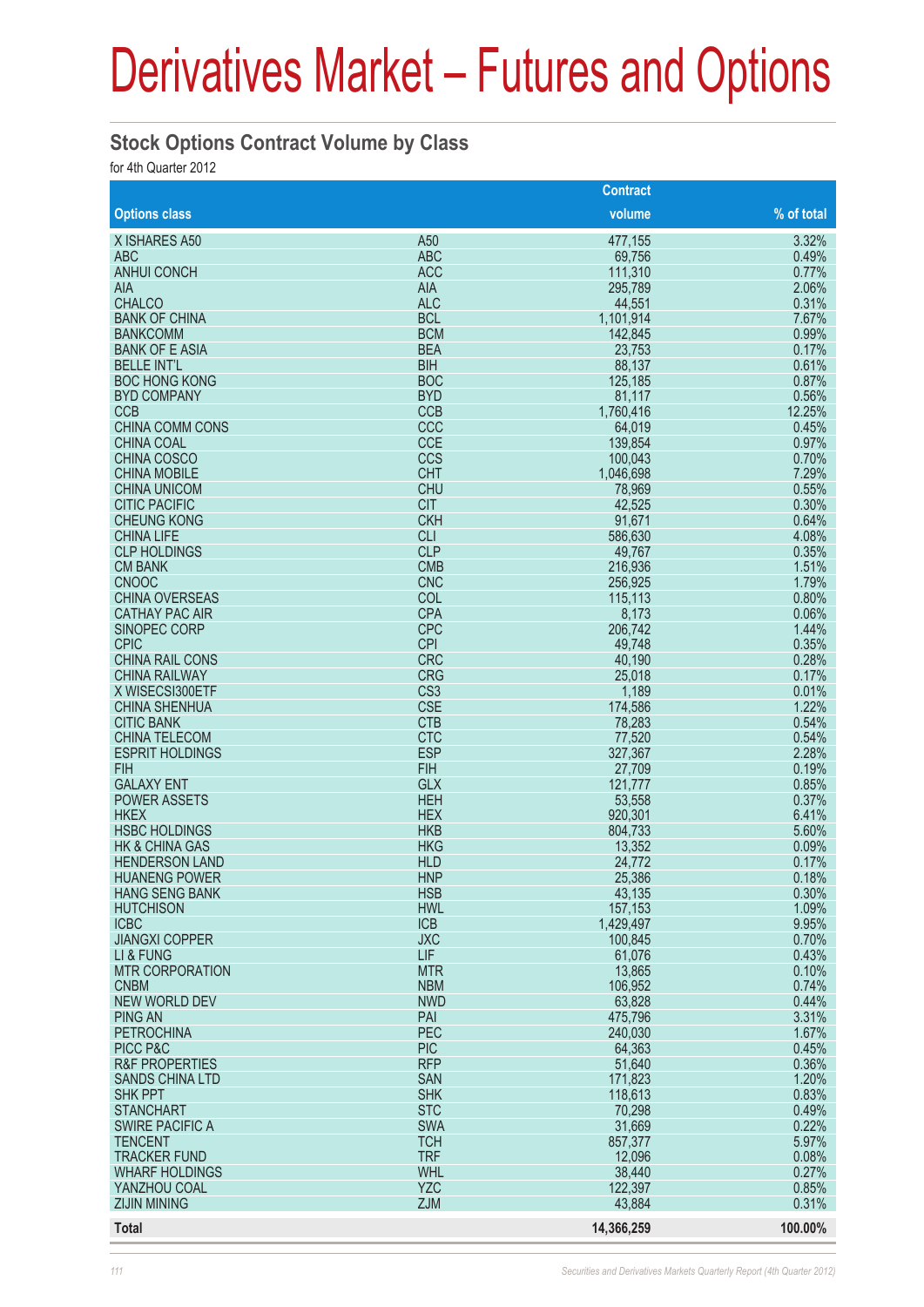#### **Average Daily Settlement Instructions (SIs) Settled in CCASS**

(both delivering and receiving SIs are counted)

|              |                |                      | Sis by shares | Sis by value |
|--------------|----------------|----------------------|---------------|--------------|
| Year / Month |                | <b>Number of SIs</b> | (bil. shs)    | (HK\$bil.)   |
| 2011         | Q4             | 76,802               | 44.37         | 186.44       |
| 2012         | Q <sub>1</sub> | 79,872               | 41.52         | 179.93       |
|              | Q <sub>2</sub> | 70,419               | 43.03         | 179.84       |
|              | Q <sub>3</sub> | 66,152               | 42.10         | 156.14       |
|              | Q4             | 76,640               | 50.63         | 198.54       |

### **Average Daily Investor Settlement Instructions (ISIs) settled in CCASS**

(one sided ISIs are counted)

| Year / month |                | <b>Number of ISIs</b> | ISIs by shares (Mil shs) | ISIs by value (HK\$ mil.) |
|--------------|----------------|-----------------------|--------------------------|---------------------------|
| 2011         | Q4             | 342                   | 83.77                    | 97.11                     |
| 2012         | Q1             | 351                   | 69.05                    | 265.24                    |
|              | Q2             | 329                   | 115.35                   | 254.73                    |
|              | Q <sub>3</sub> | 313                   | 96.41                    | 164.42                    |
|              | Q4             | 378                   | 114.69                   | 213.72                    |

#### **Securities under CCASS Custody**

(balances at quarter end)

|              |                |                  | % of issued       |                     | % of market       |
|--------------|----------------|------------------|-------------------|---------------------|-------------------|
|              |                | <b>Number of</b> | shares of         |                     | capitalisation of |
|              |                | <b>shares</b>    | admitted          | <b>Market value</b> | admitted          |
| Year / Month |                | (bil. shs)       | <b>securities</b> | (HK\$ bil.)         | <b>securities</b> |
| 2011         | Q4             | 3,694.24         | 70.17             | 9,599.91            | 50.23             |
| 2012         | Q <sub>1</sub> | 3,751.61         | 70.60             | 10,833.95           | 50.26             |
|              | Q <sub>2</sub> | 3,713.59         | 70.37             | 10,006.88           | 50.29             |
|              | Q <sub>3</sub> | 3,672.03         | 69.98             | 10,816.76           | 50.71             |
|              | Q4             | 3,663.66         | 70.30             | 12,330.06           | 51.73             |

Share quantity and market value of securities in non-HKD currency are included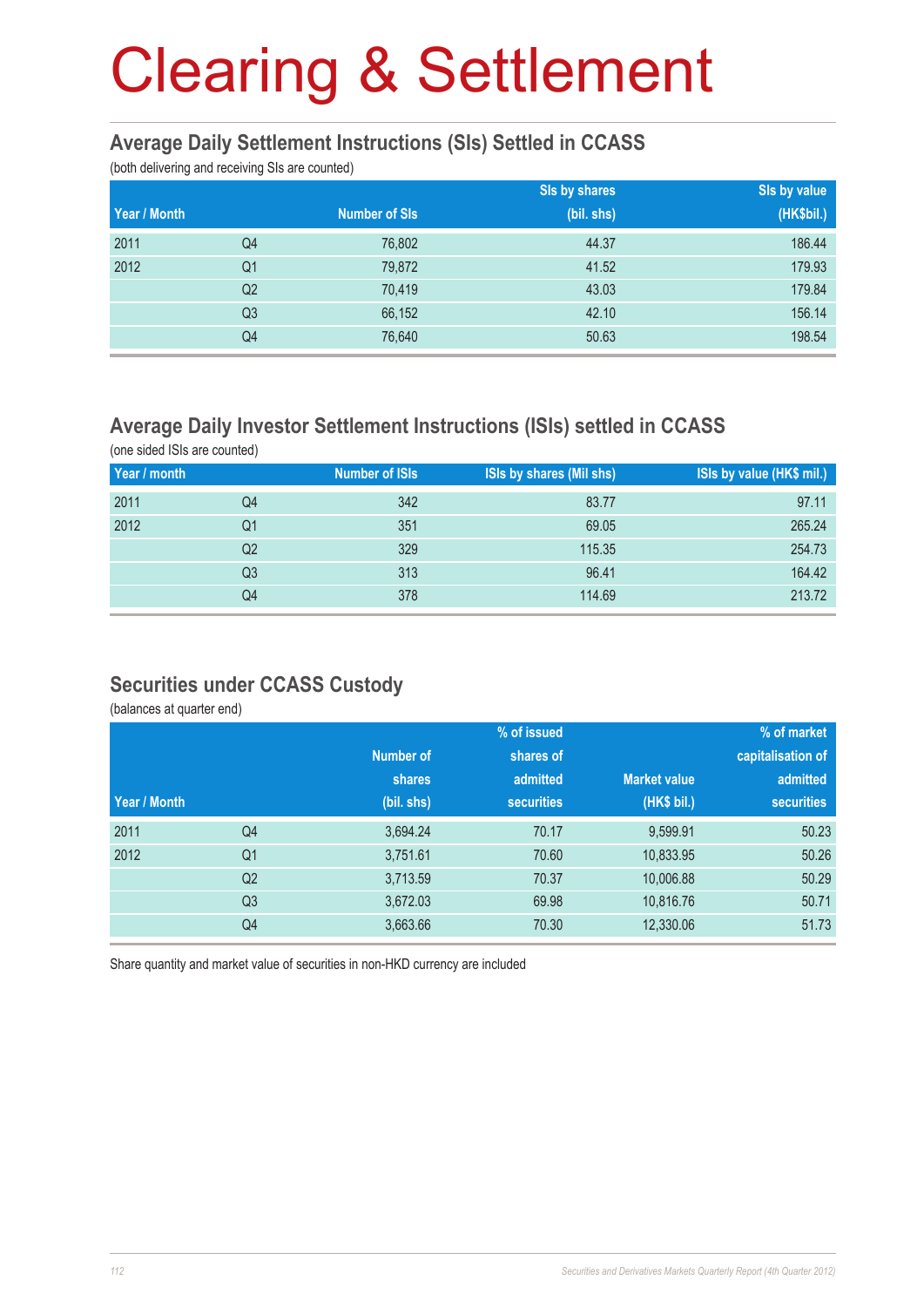#### **Average Daily Stock Exchange Trades Processed in CCASS**

(including CNS trades, isolated trades and cross trades)

| Year / Month |                | No. of CCASS<br>trades | % of Exchange<br>trades | No. of shares<br>(Mil. shs) | % of market<br>turnover | Value of trades<br>(HK\$ mil.) | % of market<br>turnover |
|--------------|----------------|------------------------|-------------------------|-----------------------------|-------------------------|--------------------------------|-------------------------|
| 2011         | Q4             | 857.422                | 100                     | 161.396.94                  | 100                     | 59.305.03                      | 100                     |
| 2012         | Q <sub>1</sub> | 877.050                | 100                     | 160.501.58                  | 100                     | 63,178.33                      | 100                     |
|              | Q <sub>2</sub> | 737.075                | 100                     | 135,165.30                  | 100                     | 50,166.62                      | 100                     |
|              | Q <sub>3</sub> | 686.075                | 100                     | 127,363.30                  | 100                     | 46,310.30                      | 100                     |
|              | Q4             | 804.910                | 100                     | 127,520.75                  | 100                     | 55,786.39                      | 100                     |

### **Average Daily Netting Efficiency of CNS Trades**

(in stock positions and share quantity)

|              |                |                 | <b>Netting</b> | No. of shares due | <b>Netting</b> |
|--------------|----------------|-----------------|----------------|-------------------|----------------|
|              |                | No. of CNS      | efficiency     | for settlement    | efficiency     |
| Year / Month |                | stock positions | $(\%)$         | (Mil. shs)        | (%)            |
| 2011         | Q4             | 56,834          | 96.38          | 18,005.04         | 94.13          |
| 2012         | Q <sub>1</sub> | 63,528          | 96.11          | 20,054.26         | 93.60          |
|              | Q <sub>2</sub> | 52,112          | 96.20          | 15,324.06         | 94.21          |
|              | Q <sub>3</sub> | 51,862          | 95.93          | 15,577.24         | 93.76          |
|              | Q4             | 61,879          | 95.79          | 19,248.65         | 92.00          |

#### **Average Daily Settlement Efficiency of CNS Stock Positions**

|              |                |       | <b>Settlement efficiency (%)</b> |
|--------------|----------------|-------|----------------------------------|
| Year / Month |                | S day | $S + 1$ day                      |
| 2011         | Q4             | 99.89 | 99.99                            |
| 2012         | Q <sub>1</sub> | 99.90 | 99.99                            |
|              | Q <sub>2</sub> | 99.91 | 99.99                            |
|              | Q <sub>3</sub> | 99.91 | 99.99                            |
|              | Q4             | 99.90 | 99.99                            |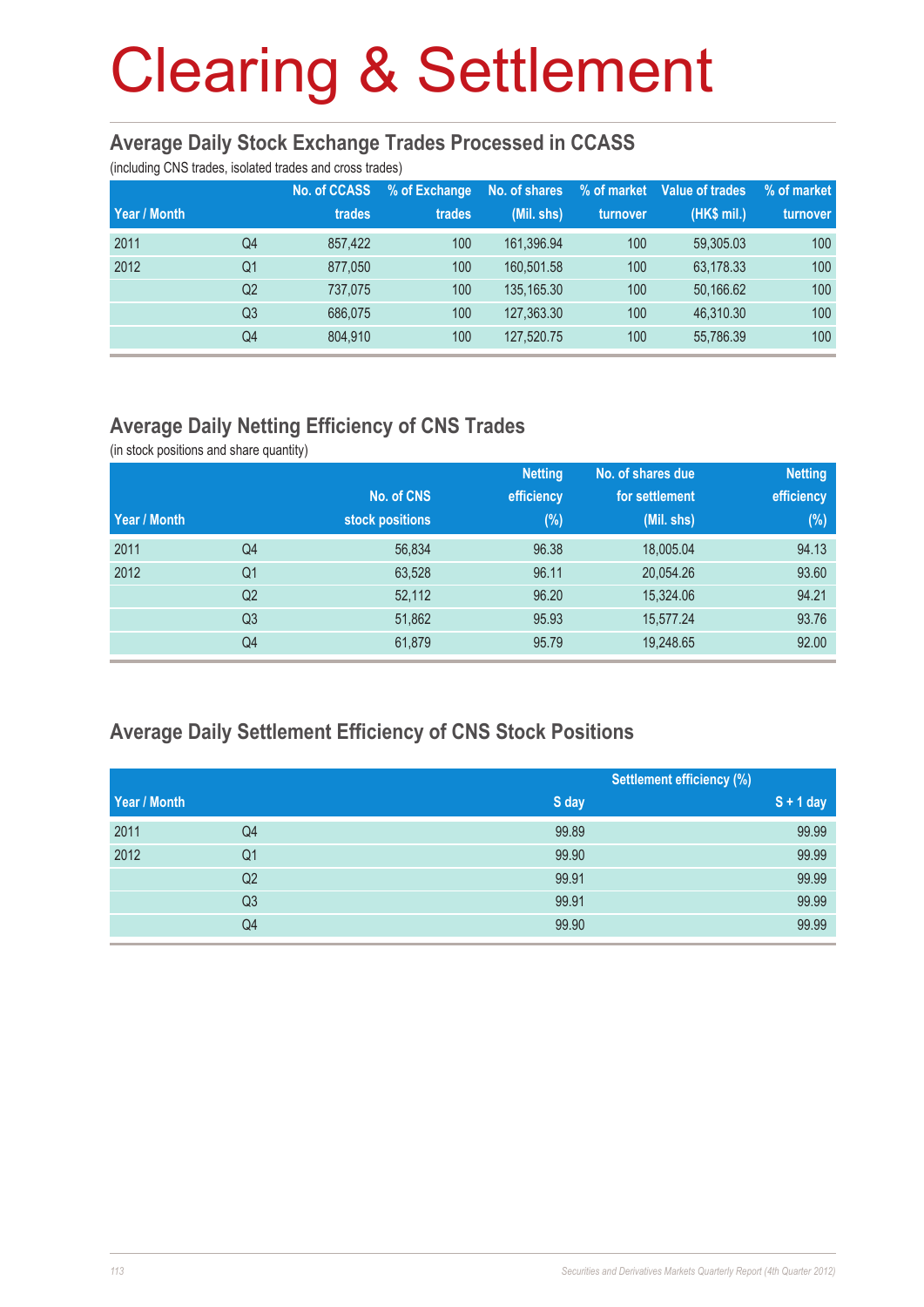### **Open Interest by Derivatives Products**

|                                                     |                  | <b>Contracts</b> |
|-----------------------------------------------------|------------------|------------------|
| <b>Derivatives product</b>                          | 4th Quarter 2012 | 4th Quarter 2011 |
| Hang Seng Index Futures                             | 139,344          | 86,409           |
| Hang Seng Index Options                             | 260,785          | 184,402          |
| Mini-Hang Seng Index Futures                        | 6,638            | 5,129            |
| Mini-Hang Seng Index Options                        | 12,363           | 3,873            |
| <b>H-shares Index Futures</b>                       | 181,909          | 106,277          |
| H-shares Index Options                              | 589,342          | 158,628          |
| Mini H-shares Index Futures                         | 2,276            | 1,520            |
| Flexible Hang Seng Index Options                    | 9,468            | 7,510            |
| Flexible H-shares Index Options                     | 9,821            | 3,500            |
| <b>HSI Dividend Point Index Futures</b>             | 1,969            | 4,460            |
| <b>HSCEI Dividend Point Index Futures</b>           | 48,879           | 34,270           |
| HSI Volatility Index Futures <sup>1</sup>           | 8                |                  |
| <b>IBOVESPA Futures<sup>2</sup></b>                 | 0                |                  |
| MICEX Index Futures <sup>3</sup>                    | 0                |                  |
| Sensex Index Futures <sup>4</sup>                   | $\mathbf{0}$     |                  |
| FTSE/JSE Top40 Futures <sup>5</sup>                 | $\Omega$         |                  |
| <b>Stock Futures</b>                                | 19,516           | 11,277           |
| <b>Stock Options</b>                                | 4,031,961        | 5,329,494        |
| <b>Three-month HIBOR Futures</b>                    | 0                | 24               |
| One-month HIBOR Futures                             | 0                | 25               |
| Three-year Exchange Fund Note Futures               | $\Omega$         | $\overline{0}$   |
| RMB Currency Futures - USD/CNH Futures <sup>6</sup> | 3,673            |                  |
| <b>Gold Futures</b>                                 | $\Omega$         | $\Omega$         |
| <b>Total</b>                                        | 5,317,952        | 5,936,798        |

1 Trading in HSI Volatility Index Futures commenced on 20 Feb 2012

2 Trading in IBOVESPA Futures commenced on 30 Mar 2012

3 Trading in MICEX Index Futures commenced on 30 Mar 2012

4 Trading in Sensex Index Futures commenced on 30 Mar 2012

5 Trading in FTSE/JSE Top40 Futures commenced on 30 Mar 2012

6 Trading in RMB Currency Futures – USD/CNH Futures commenced on 17 Sep 2012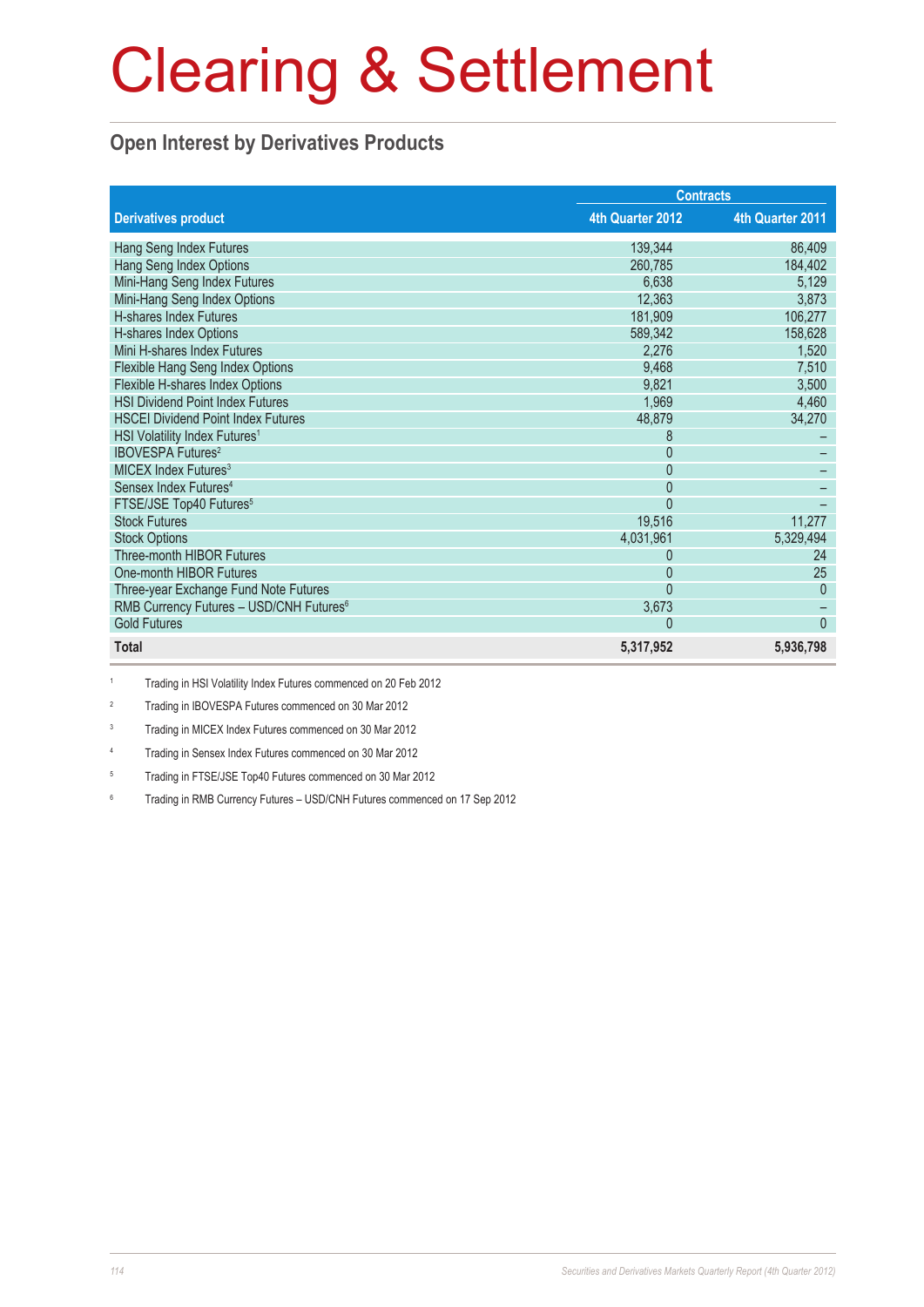#### **Stock Options Open Interest by Class**

as at the end of 4th Quarter 2012

|                        |                 | <b>Open interest</b> |            |
|------------------------|-----------------|----------------------|------------|
| <b>Options class</b>   |                 | (contracts)          | % of total |
| X ISHARES A50          | A50             | 122,653              | 3.04       |
| <b>ABC</b>             | <b>ABC</b>      | 23,932               | 0.59       |
| <b>ANHUI CONCH</b>     | <b>ACC</b>      | 16,898               | 0.42       |
| AIA                    | <b>AIA</b>      | 104,212              | 2.58       |
| <b>CHALCO</b>          | <b>ALC</b>      | 11,836               | 0.29       |
| <b>BANK OF CHINA</b>   | <b>BCL</b>      | 479,586              | 11.89      |
| <b>BANKCOMM</b>        | <b>BCM</b>      | 59,625               | 1.48       |
| <b>BANK OF E ASIA</b>  | <b>BEA</b>      | 10,008               | 0.25       |
| <b>BELLE INT'L</b>     | <b>BIH</b>      | 9,571                | 0.24       |
| <b>BOC HONG KONG</b>   | <b>BOC</b>      | 37,305               | 0.93       |
| <b>BYD COMPANY</b>     | <b>BYD</b>      | 13,469               | 0.33       |
| <b>CCB</b>             | <b>CCB</b>      | 502,817              | 12.47      |
| CHINA COMM CONS        | CCC             | 13,210               | 0.33       |
| <b>CHINA COAL</b>      | <b>CCE</b>      | 42,771               | 1.06       |
| CHINA COSCO            | <b>CCS</b>      | 22,308               | 0.55       |
| <b>CHINA MOBILE</b>    | <b>CHT</b>      | 193,784              | 4.81       |
| <b>CHINA UNICOM</b>    | <b>CHU</b>      | 23,049               | 0.57       |
| <b>CITIC PACIFIC</b>   | <b>CIT</b>      | 13,692               | 0.34       |
| <b>CHEUNG KONG</b>     | <b>CKH</b>      | 25,068               | 0.62       |
| <b>CHINA LIFE</b>      | <b>CLI</b>      | 108,594              | 2.69       |
| <b>CLP HOLDINGS</b>    | <b>CLP</b>      | 18,218               | 0.45       |
| <b>CM BANK</b>         | <b>CMB</b>      | 102,321              | 2.54       |
| <b>CNOOC</b>           | <b>CNC</b>      | 92,233               | 2.29       |
| CHINA OVERSEAS         | COL             | 28,472               | 0.71       |
| <b>CATHAY PAC AIR</b>  | <b>CPA</b>      | 3,063                | 0.08       |
| SINOPEC CORP           | <b>CPC</b>      | 64,137               | 1.59       |
| <b>CPIC</b>            | <b>CPI</b>      | 18,258               | 0.45       |
| CHINA RAIL CONS        | <b>CRC</b>      | 13,580               | 0.34       |
| <b>CHINA RAILWAY</b>   | <b>CRG</b>      | 4,610                | 0.11       |
| X WISECSI300ETF        | CS <sub>3</sub> | 385                  | 0.01       |
| <b>CHINA SHENHUA</b>   | <b>CSE</b>      | 52,712               | 1.31       |
| <b>CITIC BANK</b>      | <b>CTB</b>      | 27,307               | 0.68       |
| CHINA TELECOM          | <b>CTC</b>      | 32,601               | 0.81       |
| <b>ESPRIT HOLDINGS</b> | <b>ESP</b>      | 55,738               | 1.38       |
| <b>FIH</b>             | <b>FIH</b>      | 5,293                | 0.13       |
| <b>GALAXY ENT</b>      | <b>GLX</b>      | 37,344               | 0.93       |
| POWER ASSETS           | <b>HEH</b>      | 14,465               | 0.36       |
| <b>HKEX</b>            | <b>HEX</b>      | 195,080              | 4.84       |
| <b>HSBC HOLDINGS</b>   | <b>HKB</b>      | 200,275              | 4.97       |
| HK & CHINA GAS         | <b>HKG</b>      | 7,694                | 0.19       |
| <b>HENDERSON LAND</b>  | <b>HLD</b>      | 5,158                | 0.13       |
| <b>HUANENG POWER</b>   | <b>HNP</b>      | 7,245                | 0.18       |
| <b>HANG SENG BANK</b>  | <b>HSB</b>      | 11,651               | 0.29       |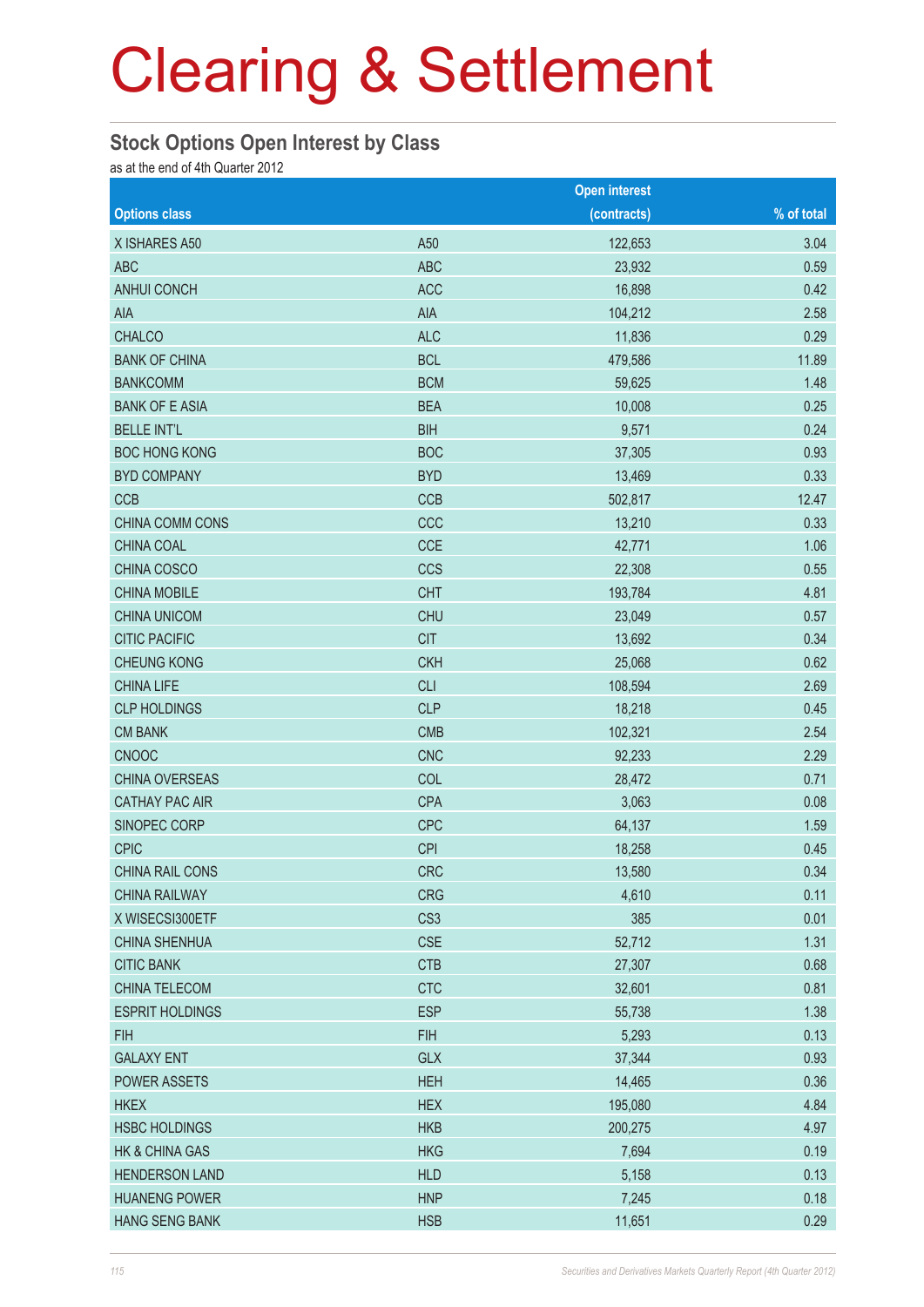|                           |            | <b>Open interest</b> |            |
|---------------------------|------------|----------------------|------------|
| <b>Options class</b>      |            | (contracts)          | % of total |
| <b>HUTCHISON</b>          | <b>HWL</b> | 34,022               | 0.84       |
| <b>ICBC</b>               | <b>ICB</b> | 501,988              | 12.45      |
| <b>JIANGXI COPPER</b>     | <b>JXC</b> | 15,172               | 0.38       |
| LI & FUNG                 | LIF        | 15,537               | 0.39       |
| <b>MTR CORPORATION</b>    | <b>MTR</b> | 7,472                | 0.19       |
| <b>CNBM</b>               | <b>NBM</b> | 21,070               | 0.52       |
| <b>NEW WORLD DEV</b>      | <b>NWD</b> | 13,553               | 0.34       |
| <b>PING AN</b>            | PAI        | 112,964              | 2.80       |
| <b>PETROCHINA</b>         | <b>PEC</b> | 95,279               | 2.36       |
| PICC P&C                  | <b>PIC</b> | 15,770               | 0.39       |
| <b>R&amp;F PROPERTIES</b> | <b>RFP</b> | 13,019               | 0.32       |
| <b>SANDS CHINA LTD</b>    | <b>SAN</b> | 54,341               | 1.35       |
| <b>SHK PPT</b>            | <b>SHK</b> | 20,702               | 0.51       |
| <b>STANCHART</b>          | <b>STC</b> | 27,268               | 0.68       |
| <b>SWIRE PACIFIC A</b>    | <b>SWA</b> | 6,625                | 0.16       |
| <b>TENCENT</b>            | <b>TCH</b> | 180,764              | 4.48       |
| <b>TRACKER FUND</b>       | <b>TRF</b> | 5,493                | 0.14       |
| <b>WHARF HOLDINGS</b>     | <b>WHL</b> | 7,780                | 0.19       |
| YANZHOU COAL              | <b>YZC</b> | 33,991               | 0.84       |
| <b>ZIJIN MINING</b>       | <b>ZJM</b> | 16,923               | 0.42       |
| <b>Total</b>              |            | 4,031,961            | 100.00     |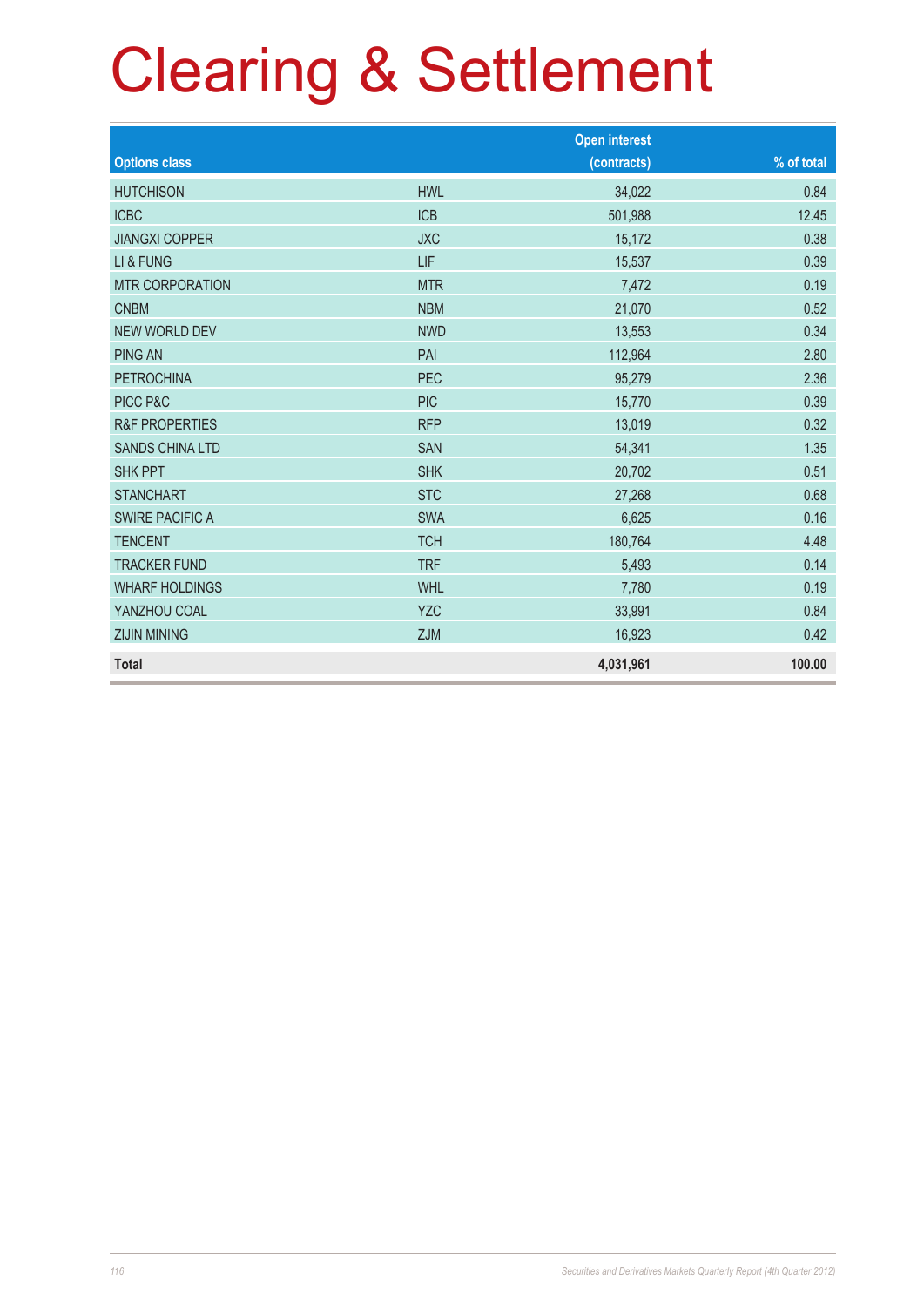# Exchange Participants Statistics

## **Stock Exchange**

|      |                | No. of Trading<br><b>Right Holders</b> | <b>Exchange</b><br><b>Participants -</b><br><b>Trading</b> | <b>Exchange</b><br><b>Participants -</b><br>Non-Trading | Non-Exchange<br><b>Participants</b> |
|------|----------------|----------------------------------------|------------------------------------------------------------|---------------------------------------------------------|-------------------------------------|
| 2011 | Q4             | 555 (980)                              | 498 (916)                                                  | 36(43)                                                  | 21(21)                              |
| 2012 | Q <sub>1</sub> | 559 (984)                              | 500 (918)                                                  | 38(45)                                                  | 21(21)                              |
|      | Q <sub>2</sub> | 563 (988)                              | 503 (921)                                                  | 39 (46)                                                 | 21(21)                              |
|      | Q3             | 568 (994)                              | 506 (923)                                                  | 41 (50)                                                 | 21(21)                              |
|      | Q4             | 571 (996)                              | 511 (928)                                                  | 39(47)                                                  | 21(21)                              |

( ) No. of trading rights

## **Futures Exchange**

|      |                | No. of Trading<br><b>Right Holders</b> | <b>Exchange</b><br><b>Participants-</b><br><b>Trading</b> | <b>Exchange</b><br><b>Participants -</b><br>Non-Trading | Non-Exchange<br><b>Participants</b> |
|------|----------------|----------------------------------------|-----------------------------------------------------------|---------------------------------------------------------|-------------------------------------|
| 2011 | Q4             | 228 (252)                              | 182 (204)                                                 | -                                                       | 46 (48)                             |
| 2012 | Q <sub>1</sub> | 230 (254)                              | 182 (204)                                                 | $\overline{\phantom{0}}$                                | 48 (50)                             |
|      | Q2             | 234 (258)                              | 185 (207)                                                 | $\overline{\phantom{0}}$                                | 49 (51)                             |
|      | Q <sub>3</sub> | 235 (259)                              | 185 (207)                                                 | -                                                       | 50(52)                              |
|      | Q4             | 234 (258)                              | 185 (207)                                                 | -                                                       | 49 (51)                             |

Notes:

(1) The figures in blanket is the number of trading rights held.

(2) An Exchange Participant is a corporation who may trade on or through the Exchange and is licensed under the Securities and Futures Ordinance to carry on securities/futures/options dealing activity.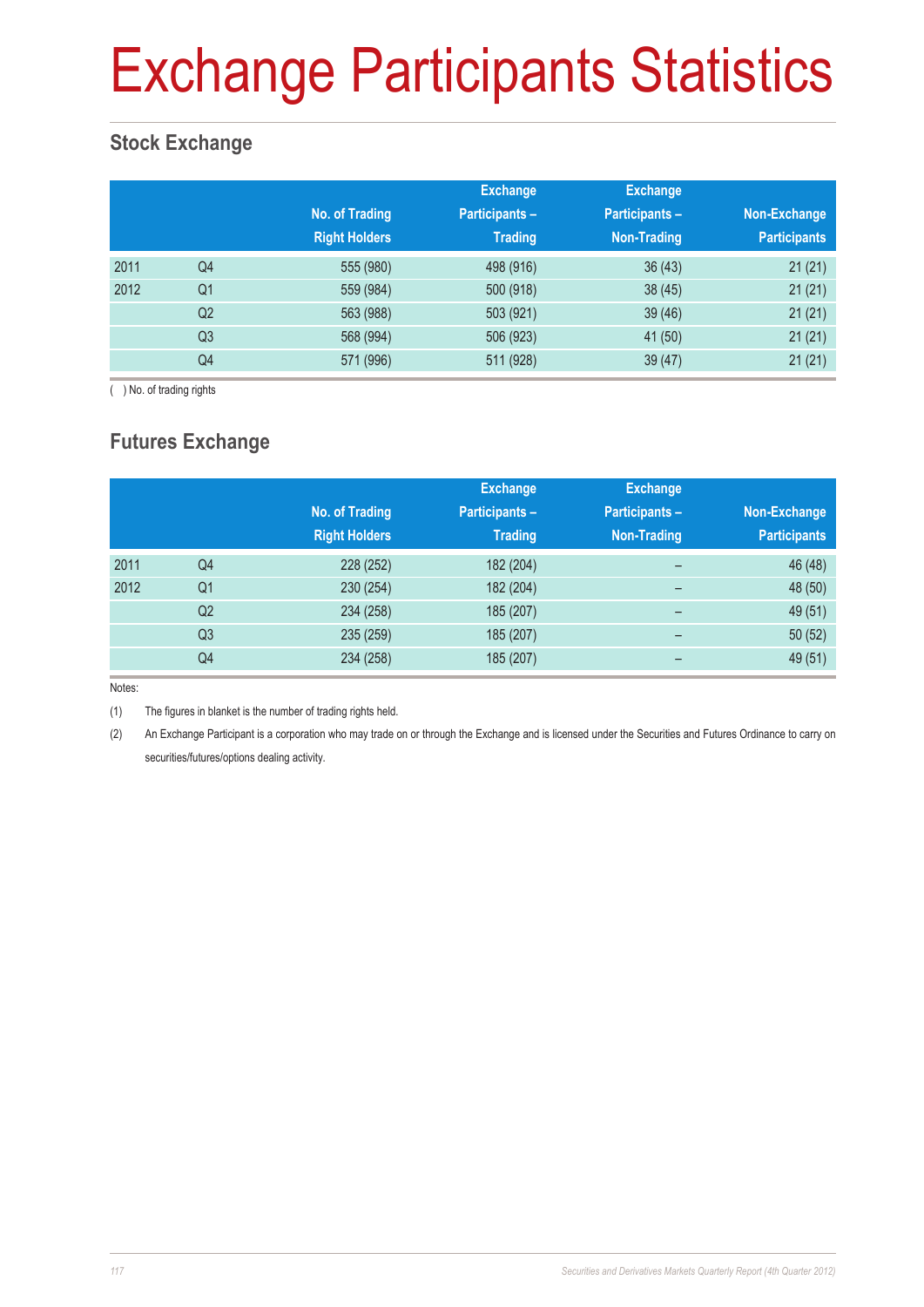# Clearing Participants Statistics

### **HKCC Participants**

| Year / month |                | <b>Clearing</b><br><b>Participants</b> | <b>General Clearing</b><br><b>Participants</b> |
|--------------|----------------|----------------------------------------|------------------------------------------------|
| 2011         | Q4             | 156                                    | 10                                             |
| 2012         | Q <sub>1</sub> | 156                                    | 10                                             |
|              | Q <sub>2</sub> | 158                                    | 10                                             |
|              | Q <sub>3</sub> | 158                                    | 9                                              |
|              | Q4             | 158                                    | 9                                              |

### **SEOCH Participants**

| Year / month |                | <b>Direct Clearing</b><br><b>Participants</b> | <b>General Clearing</b><br><b>Participants</b> |
|--------------|----------------|-----------------------------------------------|------------------------------------------------|
| 2011         | Q4             | 59                                            |                                                |
| 2012         | Q <sub>1</sub> | 59                                            | 8                                              |
|              | Q2             | 59                                            | 8                                              |
|              | Q3             | 62                                            | 8                                              |
|              | Q4             | 63                                            | 9                                              |

## **HKSCC Participants**

|              |                | <b>Direct Clearing</b> | <b>General Clearing</b> | Non-broker           |
|--------------|----------------|------------------------|-------------------------|----------------------|
| Year / month |                | <b>Participant</b>     | <b>Participant</b>      | <b>Participants*</b> |
| 2011         | Q4             | 482                    |                         | 47                   |
| 2012         | Q1             | 487                    | 8                       | 48                   |
|              | Q <sub>2</sub> | 489                    | 8                       | 48                   |
|              | Q3             | 491                    | 9                       | 47                   |
|              | Q4             | 493                    | 9                       | 46                   |

Non-broker participants include Clearing Agency Participants, Custodian Participants and Stock Pledgee Participants.